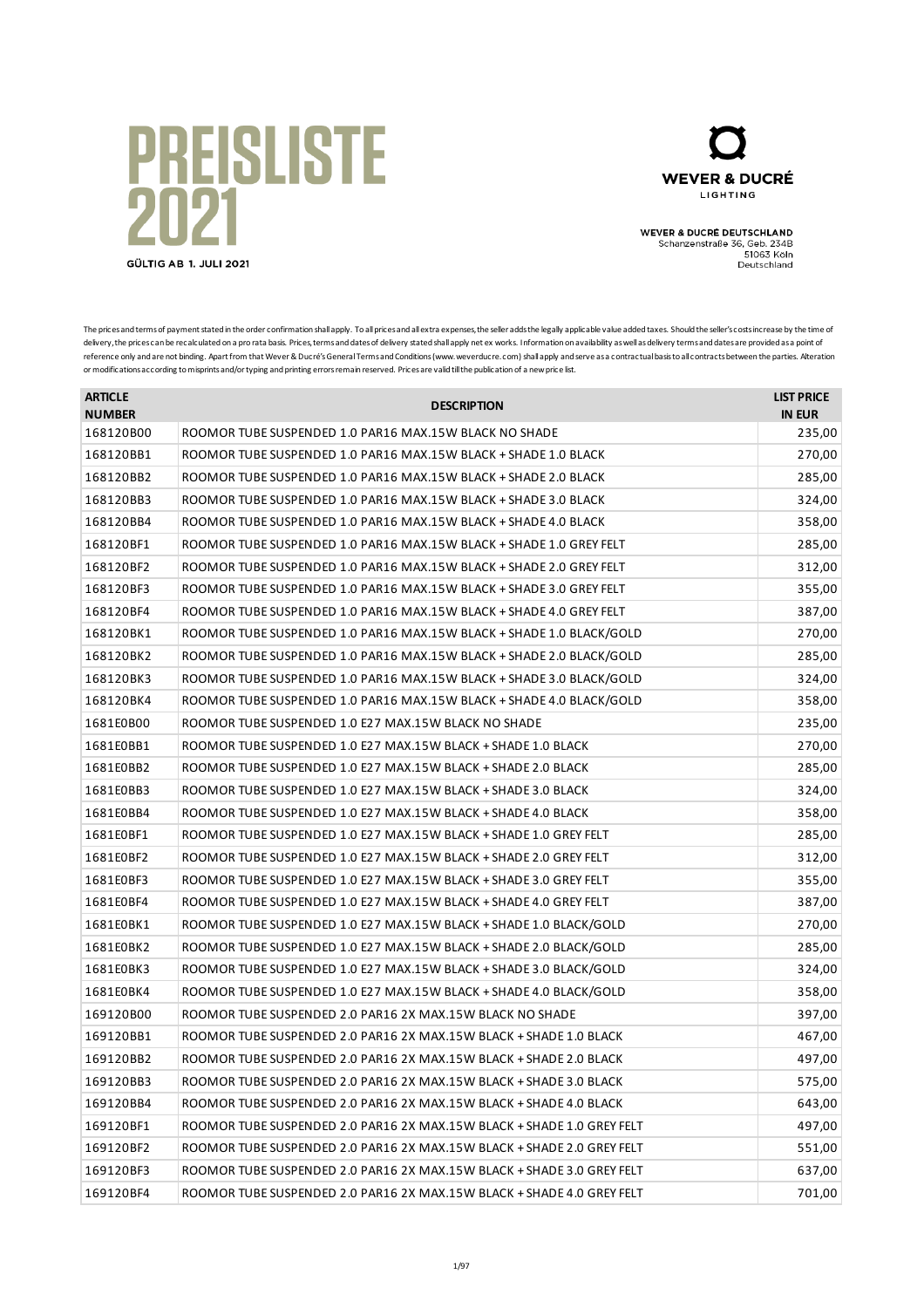| <b>ARTICLE</b><br><b>NUMBER</b> | <b>DESCRIPTION</b>                                                                  | <b>LIST PRICE</b><br><b>IN EUR</b> |
|---------------------------------|-------------------------------------------------------------------------------------|------------------------------------|
| 169120BK1                       | ROOMOR TUBE SUSPENDED 2.0 PAR16 2X MAX.15W BLACK + SHADE 1.0 BLACK/GOLD             | 467,00                             |
| 169120BK2                       | ROOMOR TUBE SUSPENDED 2.0 PAR16 2X MAX.15W BLACK + SHADE 2.0 BLACK/GOLD             | 497,00                             |
| 169120BK3                       | ROOMOR TUBE SUSPENDED 2.0 PAR16 2X MAX.15W BLACK + SHADE 3.0 BLACK/GOLD             | 575,00                             |
| 169120BK4                       | ROOMOR TUBE SUSPENDED 2.0 PAR16 2X MAX.15W BLACK + SHADE 4.0 BLACK/GOLD             | 643,00                             |
| 1691E0B00                       | ROOMOR TUBE SUSPENDED 2.0 E27 2X MAX.15W BLACK NO SHADE                             | 397,00                             |
| 1691E0BB1                       | ROOMOR TUBE SUSPENDED 2.0 E27 2X MAX.15W BLACK + SHADE 1.0 BLACK                    | 467,00                             |
| 1691E0BB2                       | ROOMOR TUBE SUSPENDED 2.0 E27 2X MAX.15W BLACK + SHADE 2.0 BLACK                    | 497,00                             |
| 1691E0BB3                       | ROOMOR TUBE SUSPENDED 2.0 E27 2X MAX.15W BLACK + SHADE 3.0 BLACK                    | 575,00                             |
| 1691E0BB4                       | ROOMOR TUBE SUSPENDED 2.0 E27 2X MAX.15W BLACK + SHADE 4.0 BLACK                    | 643,00                             |
| 1691E0BF1                       | ROOMOR TUBE SUSPENDED 2.0 E27 2X MAX.15W BLACK + SHADE 1.0 GREY FELT                | 497,00                             |
| 1691E0BF2                       | ROOMOR TUBE SUSPENDED 2.0 E27 2X MAX.15W BLACK + SHADE 2.0 GREY FELT                | 551,00                             |
| 1691E0BF3                       | ROOMOR TUBE SUSPENDED 2.0 E27 2X MAX.15W BLACK + SHADE 3.0 GREY FELT                | 637,00                             |
| 1691E0BF4                       | ROOMOR TUBE SUSPENDED 2.0 E27 2X MAX.15W BLACK + SHADE 4.0 GREY FELT                | 701,00                             |
| 1691E0BK1                       | ROOMOR TUBE SUSPENDED 2.0 E27 2X MAX.15W BLACK + SHADE 1.0 BLACK/GOLD               | 467,00                             |
| 1691E0BK2                       | ROOMOR TUBE SUSPENDED 2.0 E27 2X MAX.15W BLACK + SHADE 2.0 BLACK/GOLD               | 497,00                             |
| 1691E0BK3                       | ROOMOR TUBE SUSPENDED 2.0 E27 2X MAX.15W BLACK + SHADE 3.0 BLACK/GOLD               | 575,00                             |
| 1691E0BK4                       | ROOMOR TUBE SUSPENDED 2.0 E27 2X MAX.15W BLACK + SHADE 4.0 BLACK/GOLD               | 643,00                             |
| 1681M5B5                        | ROOMOR OFFICE CABLE SUSPENDED 1.0 MICROPRISMATIC LED 35W CRI90 UGR≤19 3000K BLACK   | 748,00                             |
| 1681M5B7                        | ROOMOR OFFICE CABLE SUSPENDED 1.0 MICROPRISMATIC LED 35W CRI90 UGR≤19 4000K BLACK   | 748,00                             |
| 1681M5W5                        | ROOMOR OFFICE CABLE SUSPENDED 1.0 MICROPRISMATIC LED 35W CRI90 UGR≤19 3000K WHITE   | 748,00                             |
| 1681M5W7                        | ROOMOR OFFICE CABLE SUSPENDED 1.0 MICROPRISMATIC LED 35W CRI90 UGR≤19 4000K WHITE   | 748,00                             |
| 168185B5                        | ROOMOR OFFICE CABLE SUSPENDED 1.0 OPAL LED 35W CRI90 3000K BLACK                    | 748,00                             |
| 168185B7                        | ROOMOR OFFICE CABLE SUSPENDED 1.0 OPAL LED 35W CRI90 4000K BLACK                    | 748,00                             |
| 168185W5                        | ROOMOR OFFICE CABLE SUSPENDED 1.0 OPAL LED 35W CRI90 3000K WHITE                    | 748,00                             |
| 168185W7                        | ROOMOR OFFICE CABLE SUSPENDED 1.0 OPAL LED 35W CRI90 4000K WHITE                    | 748,00                             |
| 1682M5B5                        | ROOMOR OFFICE TUBE SUSPENDED 2.0 MICROPRISMATIC 2X LED 35W CRI90 UGR≤19 3000K BLACK | 1.561,00                           |
| 1682M5B7                        | ROOMOR OFFICE TUBE SUSPENDED 2.0 MICROPRISMATIC 2X LED 35W CRI90 UGR≤19 4000K BLACK | 1.561,00                           |
| 1682M5W5                        | ROOMOR OFFICE TUBE SUSPENDED 2.0 MICROPRISMATIC 2X LED 35W CRI90 UGR≤19 3000K WHITE | 1.561,00                           |
| 1682M5W7                        | ROOMOR OFFICE TUBE SUSPENDED 2.0 MICROPRISMATIC 2X LED 35W CRI90 UGR≤19 4000K WHITE | 1.561,00                           |
| 168285B5                        | ROOMOR OFFICE TUBE SUSPENDED 2.0 OPAL 2X LED 35W CRI90 3000K BLACK                  | 1.561,00                           |
| 168285B7                        | ROOMOR OFFICE TUBE SUSPENDED 2.0 OPAL 2X LED 35W CRI90 4000K BLACK                  | 1.561,00                           |
| 168285W5                        | ROOMOR OFFICE TUBE SUSPENDED 2.0 OPAL 2X LED 35W CRI90 3000K WHITE                  | 1.561,00                           |
| 168285W7                        | ROOMOR OFFICE TUBE SUSPENDED 2.0 OPAL 2X LED 35W CRI90 4000K WHITE                  | 1.561,00                           |
| 1683M5B5                        | ROOMOR OFFICE CEILING SURFACE 1.0 MICROPRISMATIC LED 35W CRI90 UGR≤19 3000K BLACK   | 732,00                             |
| 1683M5B7                        | ROOMOR OFFICE CEILING SURFACE 1.0 MICROPRISMATIC LED 35W CRI90 UGR≤19 4000K BLACK   | 732,00                             |
| 1683M5W5                        | ROOMOR OFFICE CEILING SURFACE 1.0 MICROPRISMATIC LED 35W CRI90 UGR≤19 3000K WHITE   | 732,00                             |
| 1683M5W7                        | ROOMOR OFFICE CEILING SURFACE 1.0 MICROPRISMATIC LED 35W CRI90 UGR≤19 4000K WHITE   | 732,00                             |
| 168385B5                        | ROOMOR OFFICE CEILING SURFACE 1.0 OPAL LED 35W CRI90 3000K BLACK                    | 732,00                             |
| 168385B7                        | ROOMOR OFFICE CEILING SURFACE 1.0 OPAL LED 35W CRI90 4000K BLACK                    | 732,00                             |
| 168385W5                        | ROOMOR OFFICE CEILING SURFACE 1.0 OPAL LED 35W CRI90 3000K WHITE                    | 732,00                             |
| 168385W7                        | ROOMOR OFFICE CEILING SURFACE 1.0 OPAL LED 35W CRI90 4000K WHITE                    | 732,00                             |
| 248120B00                       | ROOMOR CABLE SUSPENDED 1.0 PAR16 MAX.15W 2.5m BLACK NO SHADE                        | 142,00                             |
| 248120BB1                       | ROOMOR CABLE SUSPENDED 1.0 PAR16 MAX.15W 2.5m BLACK + SHADE 1.0 BLACK               | 177,00                             |
| 248120BB2                       | ROOMOR CABLE SUSPENDED 1.0 PAR16 MAX.15W 2.5m BLACK + SHADE 2.0 BLACK               | 192,00                             |
| 248120BB3                       | ROOMOR CABLE SUSPENDED 1.0 PAR16 MAX.15W 2.5m BLACK + SHADE 3.0 BLACK               | 231,00                             |
| 248120BB4                       | ROOMOR CABLE SUSPENDED 1.0 PAR16 MAX.15W 2.5m BLACK + SHADE 4.0 BLACK               | 265,00                             |
| 248120BF1                       | ROOMOR CABLE SUSPENDED 1.0 PAR16 MAX.15W 2.5m BLACK + SHADE 1.0 GREY FELT           | 192,00                             |
| 248120BF2                       | ROOMOR CABLE SUSPENDED 1.0 PAR16 MAX.15W 2.5m BLACK + SHADE 2.0 GREY FELT           | 219,00                             |
| 248120BF3                       | ROOMOR CABLE SUSPENDED 1.0 PAR16 MAX.15W 2.5m BLACK + SHADE 3.0 GREY FELT           | 262,00                             |
|                                 |                                                                                     |                                    |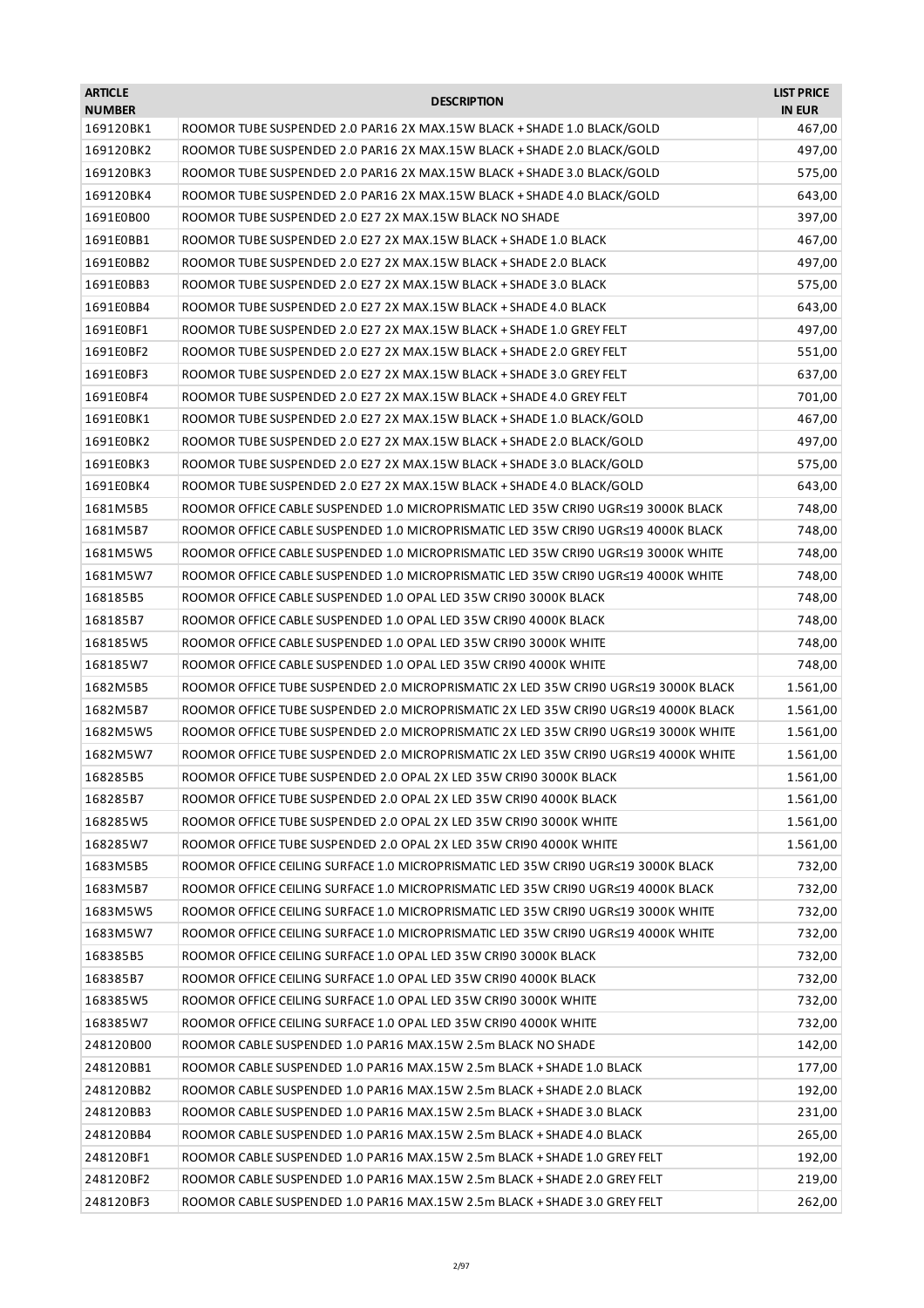| <b>ARTICLE</b><br><b>NUMBER</b> | <b>DESCRIPTION</b>                                                            | <b>LIST PRICE</b><br><b>IN EUR</b> |
|---------------------------------|-------------------------------------------------------------------------------|------------------------------------|
| 248120BF4                       | ROOMOR CABLE SUSPENDED 1.0 PAR16 MAX.15W 2.5m BLACK + SHADE 4.0 GREY FELT     | 294,00                             |
| 248120BG1                       | ROOMOR CABLE SUSPENDED 1.0 PAR16 MAX.15W 2.5m BLACK + SHADE 1.0 C.GREY/WHITE  | 177,00                             |
| 248120BG2                       | ROOMOR CABLE SUSPENDED 1.0 PAR16 MAX.15W 2.5m BLACK + SHADE 2.0 C.GREY/WHITE  | 192,00                             |
| 248120BG3                       | ROOMOR CABLE SUSPENDED 1.0 PAR16 MAX.15W 2.5m BLACK + SHADE 3.0 C.GREY/WHITE  | 231,00                             |
| 248120BG4                       | ROOMOR CABLE SUSPENDED 1.0 PAR16 MAX.15W 2.5m BLACK + SHADE 4.0 C.GREY/WHITE  | 265,00                             |
| 248120BK1                       | ROOMOR CABLE SUSPENDED 1.0 PAR16 MAX.15W 2.5m BLACK + SHADE 1.0 BLACK/GOLD    | 177,00                             |
| 248120BK2                       | ROOMOR CABLE SUSPENDED 1.0 PAR16 MAX.15W 2.5m BLACK + SHADE 2.0 BLACK/GOLD    | 192,00                             |
| 248120BK3                       | ROOMOR CABLE SUSPENDED 1.0 PAR16 MAX.15W 2.5m BLACK + SHADE 3.0 BLACK/GOLD    | 231,00                             |
| 248120BK4                       | ROOMOR CABLE SUSPENDED 1.0 PAR16 MAX.15W 2.5m BLACK + SHADE 4.0 BLACK/GOLD    | 265,00                             |
| 248120BR1                       | ROOMOR CABLE SUSPENDED 1.0 PAR16 MAX.15W 2.5m BLACK + SHADE 1.0 C.RED/WHITE   | 177,00                             |
| 248120BR2                       | ROOMOR CABLE SUSPENDED 1.0 PAR16 MAX.15W 2.5m BLACK + SHADE 2.0 C.RED/WHITE   | 192,00                             |
| 248120BR3                       | ROOMOR CABLE SUSPENDED 1.0 PAR16 MAX.15W 2.5m BLACK + SHADE 3.0 C.RED/WHITE   | 231,00                             |
| 248120BR4                       | ROOMOR CABLE SUSPENDED 1.0 PAR16 MAX.15W 2.5m BLACK + SHADE 4.0 C.RED/WHITE   | 265,00                             |
| 248120G00                       | ROOMOR CABLE SUSPENDED 1.0 PAR16 MAX.15W 2.5m C.GREY NO SHADE                 | 142,00                             |
| 248120GB1                       | ROOMOR CABLE SUSPENDED 1.0 PAR16 MAX.15W 2.5m C.GREY + SHADE 1.0 BLACK        | 177,00                             |
| 248120GB2                       | ROOMOR CABLE SUSPENDED 1.0 PAR16 MAX.15W 2.5m C.GREY + SHADE 2.0 BLACK        | 192,00                             |
| 248120GB3                       | ROOMOR CABLE SUSPENDED 1.0 PAR16 MAX.15W 2.5m C.GREY + SHADE 3.0 BLACK        | 231,00                             |
| 248120GB4                       | ROOMOR CABLE SUSPENDED 1.0 PAR16 MAX.15W 2.5m C.GREY + SHADE 4.0 BLACK        | 265,00                             |
| 248120GF1                       | ROOMOR CABLE SUSPENDED 1.0 PAR16 MAX.15W 2.5m C.GREY + SHADE 1.0 GREY FELT    | 192,00                             |
| 248120GF2                       | ROOMOR CABLE SUSPENDED 1.0 PAR16 MAX.15W 2.5m C.GREY + SHADE 2.0 GREY FELT    | 219,00                             |
| 248120GF3                       | ROOMOR CABLE SUSPENDED 1.0 PAR16 MAX.15W 2.5m C.GREY + SHADE 3.0 GREY FELT    | 262,00                             |
| 248120GF4                       | ROOMOR CABLE SUSPENDED 1.0 PAR16 MAX.15W 2.5m C.GREY + SHADE 4.0 GREY FELT    | 294,00                             |
| 248120GG1                       | ROOMOR CABLE SUSPENDED 1.0 PAR16 MAX.15W 2.5m C.GREY + SHADE 1.0 C.GREY/WHITE | 177,00                             |
| 248120GG2                       | ROOMOR CABLE SUSPENDED 1.0 PAR16 MAX.15W 2.5m C.GREY + SHADE 2.0 C.GREY/WHITE | 192,00                             |
| 248120GG3                       | ROOMOR CABLE SUSPENDED 1.0 PAR16 MAX.15W 2.5m C.GREY + SHADE 3.0 C.GREY/WHITE | 231,00                             |
| 248120GG4                       | ROOMOR CABLE SUSPENDED 1.0 PAR16 MAX.15W 2.5m C.GREY + SHADE 4.0 C.GREY/WHITE | 265,00                             |
| 248120GK1                       | ROOMOR CABLE SUSPENDED 1.0 PAR16 MAX.15W 2.5m C.GREY + SHADE 1.0 BLACK/GOLD   | 177,00                             |
| 248120GK2                       | ROOMOR CABLE SUSPENDED 1.0 PAR16 MAX.15W 2.5m C.GREY + SHADE 2.0 BLACK/GOLD   | 192,00                             |
| 248120GK3                       | ROOMOR CABLE SUSPENDED 1.0 PAR16 MAX.15W 2.5m C.GREY + SHADE 3.0 BLACK/GOLD   | 231,00                             |
| 248120GK4                       | ROOMOR CABLE SUSPENDED 1.0 PAR16 MAX.15W 2.5m C.GREY + SHADE 4.0 BLACK/GOLD   | 265,00                             |
| 248120GR1                       | ROOMOR CABLE SUSPENDED 1.0 PAR16 MAX.15W 2.5m C.GREY + SHADE 1.0 C.RED/WHITE  | 177,00                             |
| 248120GR2                       | ROOMOR CABLE SUSPENDED 1.0 PAR16 MAX.15W 2.5m C.GREY + SHADE 2.0 C.RED/WHITE  | 192,00                             |
| 248120GR3                       | ROOMOR CABLE SUSPENDED 1.0 PAR16 MAX.15W 2.5m C.GREY + SHADE 3.0 C.RED/WHITE  | 231,00                             |
| 248120GR4                       | ROOMOR CABLE SUSPENDED 1.0 PAR16 MAX.15W 2.5m C.GREY + SHADE 4.0 C.RED/WHITE  | 265,00                             |
| 248120R00                       | ROOMOR CABLE SUSPENDED 1.0 PAR16 MAX.15W 2.5m C.RED NO SHADE                  | 142,00                             |
| 248120RB1                       | ROOMOR CABLE SUSPENDED 1.0 PAR16 MAX.15W 2.5m C.RED + SHADE 1.0 BLACK         | 177,00                             |
| 248120RB2                       | ROOMOR CABLE SUSPENDED 1.0 PAR16 MAX.15W 2.5m C.RED + SHADE 2.0 BLACK         | 192,00                             |
| 248120RB3                       | ROOMOR CABLE SUSPENDED 1.0 PAR16 MAX.15W 2.5m C.RED + SHADE 3.0 BLACK         | 231,00                             |
| 248120RB4                       | ROOMOR CABLE SUSPENDED 1.0 PAR16 MAX.15W 2.5m C.RED + SHADE 4.0 BLACK         | 265,00                             |
| 248120RF1                       | ROOMOR CABLE SUSPENDED 1.0 PAR16 MAX.15W 2.5m C.RED + SHADE 1.0 GREY FELT     | 192,00                             |
| 248120RF2                       | ROOMOR CABLE SUSPENDED 1.0 PAR16 MAX.15W 2.5m C.RED + SHADE 2.0 GREY FELT     | 219,00                             |
| 248120RF3                       | ROOMOR CABLE SUSPENDED 1.0 PAR16 MAX.15W 2.5m C.RED + SHADE 3.0 GREY FELT     | 262,00                             |
| 248120RF4                       | ROOMOR CABLE SUSPENDED 1.0 PAR16 MAX.15W 2.5m C.RED + SHADE 4.0 GREY FELT     | 294,00                             |
| 248120RG1                       | ROOMOR CABLE SUSPENDED 1.0 PAR16 MAX.15W 2.5m C.RED + SHADE 1.0 C.GREY/WHITE  | 177,00                             |
| 248120RG2                       | ROOMOR CABLE SUSPENDED 1.0 PAR16 MAX.15W 2.5m C.RED + SHADE 2.0 C.GREY/WHITE  | 192,00                             |
| 248120RG3                       | ROOMOR CABLE SUSPENDED 1.0 PAR16 MAX.15W 2.5m C.RED + SHADE 3.0 C.GREY/WHITE  | 231,00                             |
| 248120RG4                       | ROOMOR CABLE SUSPENDED 1.0 PAR16 MAX.15W 2.5m C.RED + SHADE 4.0 C.GREY/WHITE  | 265,00                             |
| 248120RK1                       | ROOMOR CABLE SUSPENDED 1.0 PAR16 MAX.15W 2.5m C.RED + SHADE 1.0 BLACK/GOLD    | 177,00                             |
| 248120RK2                       | ROOMOR CABLE SUSPENDED 1.0 PAR16 MAX.15W 2.5m C.RED + SHADE 2.0 BLACK/GOLD    | 192,00                             |
|                                 |                                                                               |                                    |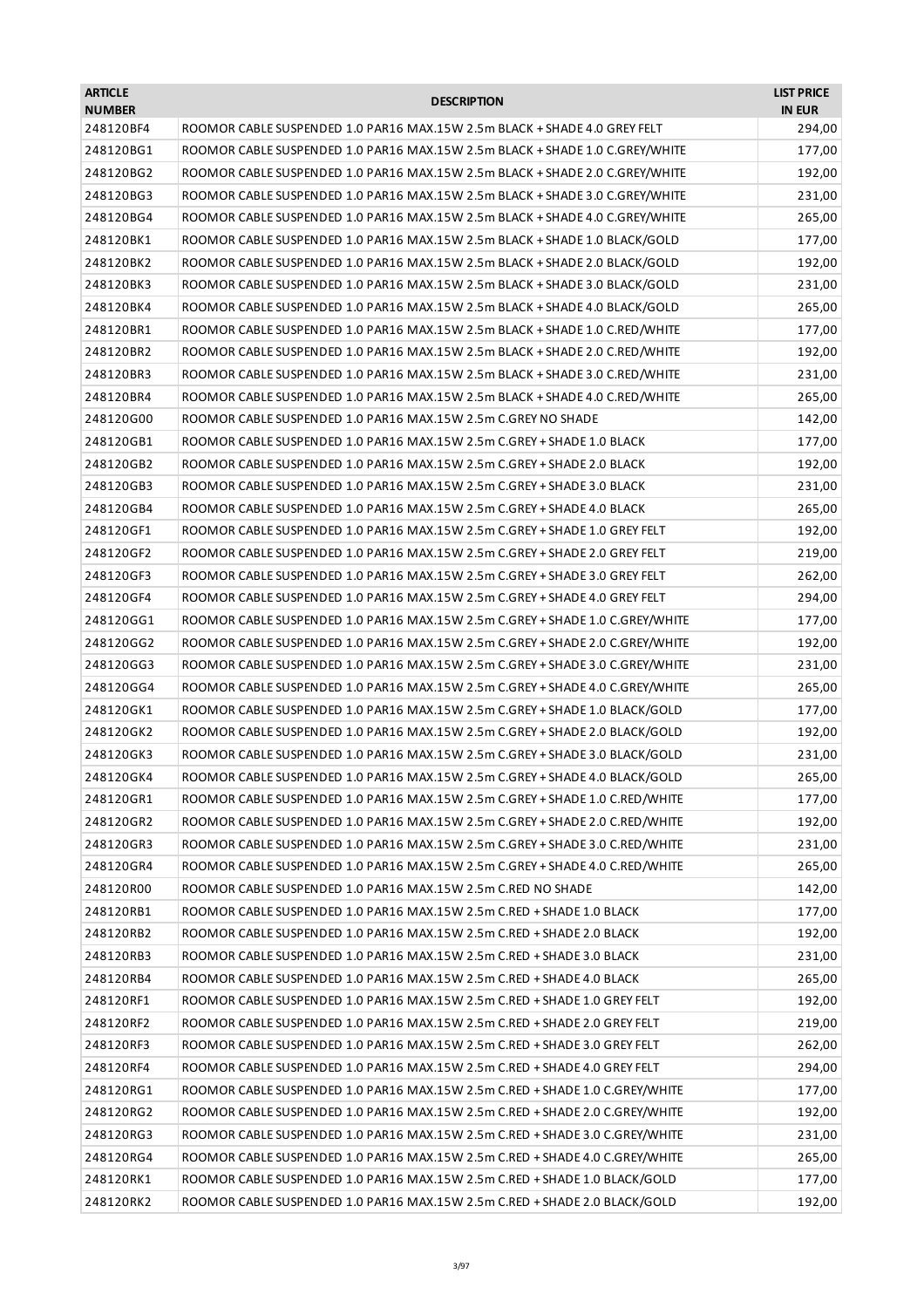| <b>ARTICLE</b><br><b>NUMBER</b> | <b>DESCRIPTION</b>                                                          | <b>LIST PRICE</b><br><b>IN EUR</b> |
|---------------------------------|-----------------------------------------------------------------------------|------------------------------------|
| 248120RK3                       | ROOMOR CABLE SUSPENDED 1.0 PAR16 MAX.15W 2.5m C.RED + SHADE 3.0 BLACK/GOLD  | 231,00                             |
| 248120RK4                       | ROOMOR CABLE SUSPENDED 1.0 PAR16 MAX.15W 2.5m C.RED + SHADE 4.0 BLACK/GOLD  | 265,00                             |
| 248120RR1                       | ROOMOR CABLE SUSPENDED 1.0 PAR16 MAX.15W 2.5m C.RED + SHADE 1.0 C.RED/WHITE | 177,00                             |
| 248120RR2                       | ROOMOR CABLE SUSPENDED 1.0 PAR16 MAX.15W 2.5m C.RED + SHADE 2.0 C.RED/WHITE | 192,00                             |
| 248120RR3                       | ROOMOR CABLE SUSPENDED 1.0 PAR16 MAX.15W 2.5m C.RED + SHADE 3.0 C.RED/WHITE | 231,00                             |
| 248120RR4                       | ROOMOR CABLE SUSPENDED 1.0 PAR16 MAX.15W 2.5m C.RED + SHADE 4.0 C.RED/WHITE | 265,00                             |
| 2481E0B00                       | ROOMOR CABLE SUSPENDED 1.0 E27 MAX.15W 2.5m BLACK NO SHADE                  | 142,00                             |
| 2481E0BB1                       | ROOMOR CABLE SUSPENDED 1.0 E27 MAX.15W 2.5m BLACK + SHADE 1.0 BLACK         | 177,00                             |
| 2481E0BB2                       | ROOMOR CABLE SUSPENDED 1.0 E27 MAX.15W 2.5m BLACK + SHADE 2.0 BLACK         | 192,00                             |
| 2481E0BB3                       | ROOMOR CABLE SUSPENDED 1.0 E27 MAX.15W 2.5m BLACK + SHADE 3.0 BLACK         | 231,00                             |
| 2481E0BB4                       | ROOMOR CABLE SUSPENDED 1.0 E27 MAX.15W 2.5m BLACK + SHADE 4.0 BLACK         | 265,00                             |
| 2481E0BF1                       | ROOMOR CABLE SUSPENDED 1.0 E27 MAX.15W 2.5m BLACK + SHADE 1.0 GREY FELT     | 192,00                             |
| 2481E0BF2                       | ROOMOR CABLE SUSPENDED 1.0 E27 MAX.15W 2.5m BLACK + SHADE 2.0 GREY FELT     | 219,00                             |
| 2481E0BF3                       | ROOMOR CABLE SUSPENDED 1.0 E27 MAX.15W 2.5m BLACK + SHADE 3.0 GREY FELT     | 262,00                             |
| 2481E0BF4                       | ROOMOR CABLE SUSPENDED 1.0 E27 MAX.15W 2.5m BLACK + SHADE 4.0 GREY FELT     | 294,00                             |
| 2481E0BG1                       | ROOMOR CABLE SUSPENDED 1.0 E27 MAX.15W 2.5m BLACK + SHADE 1.0 C.GREY/WHITE  | 177,00                             |
| 2481E0BG2                       | ROOMOR CABLE SUSPENDED 1.0 E27 MAX.15W 2.5m BLACK + SHADE 2.0 C.GREY/WHITE  | 192,00                             |
| 2481E0BG3                       | ROOMOR CABLE SUSPENDED 1.0 E27 MAX.15W 2.5m BLACK + SHADE 3.0 C.GREY/WHITE  | 231,00                             |
| 2481E0BG4                       | ROOMOR CABLE SUSPENDED 1.0 E27 MAX.15W 2.5m BLACK + SHADE 4.0 C.GREY/WHITE  | 265,00                             |
| 2481E0BK1                       | ROOMOR CABLE SUSPENDED 1.0 E276 MAX.15W 2.5m BLACK + SHADE 1.0 BLACK/GOLD   | 177,00                             |
| 2481E0BK2                       | ROOMOR CABLE SUSPENDED 1.0 E27 MAX.15W 2.5m BLACK + SHADE 2.0 BLACK/GOLD    | 192,00                             |
| 2481E0BK3                       | ROOMOR CABLE SUSPENDED 1.0 E27 MAX.15W 2.5m BLACK + SHADE 3.0 BLACK/GOLD    | 231,00                             |
| 2481E0BK4                       | ROOMOR CABLE SUSPENDED 1.0 E27 MAX.15W 2.5m BLACK + SHADE 4.0 BLACK/GOLD    | 265,00                             |
| 2481E0BR1                       | ROOMOR CABLE SUSPENDED 1.0 E27 MAX.15W 2.5m BLACK + SHADE 1.0 C.RED/WHITE   | 177,00                             |
| 2481E0BR2                       | ROOMOR CABLE SUSPENDED 1.0 E27 MAX.15W 2.5m BLACK + SHADE 2.0 C.RED/WHITE   | 192,00                             |
| 2481E0BR3                       | ROOMOR CABLE SUSPENDED 1.0 E27 MAX.15W 2.5m BLACK + SHADE 3.0 C.RED/WHITE   | 231,00                             |
| 2481E0BR4                       | ROOMOR CABLE SUSPENDED 1.0 E27 MAX.15W 2.5m BLACK + SHADE 4.0 C.RED/WHITE   | 265,00                             |
| 2481E0G00                       | ROOMOR CABLE SUSPENDED 1.0 E27 MAX.15W 2.5m C.GREY NO SHADE                 | 142,00                             |
| 2481E0GB1                       | ROOMOR CABLE SUSPENDED 1.0 E27 MAX.15W 2.5m C.GREY + SHADE 1.0 BLACK        | 177,00                             |
| 2481E0GB2                       | ROOMOR CABLE SUSPENDED 1.0 E27 MAX.15W 2.5m C.GREY + SHADE 2.0 BLACK        | 192,00                             |
| 2481E0GB3                       | ROOMOR CABLE SUSPENDED 1.0 E27 MAX.15W 2.5m C.GREY + SHADE 3.0 BLACK        | 231,00                             |
| 2481E0GB4                       | ROOMOR CABLE SUSPENDED 1.0 E27 MAX.15W 2.5m C.GREY + SHADE 4.0 BLACK        | 265,00                             |
| 2481E0GF1                       | ROOMOR CABLE SUSPENDED 1.0 E27 MAX.15W 2.5m C.GREY + SHADE 1.0 GREY FELT    | 192,00                             |
| 2481E0GF2                       | ROOMOR CABLE SUSPENDED 1.0 E27 MAX.15W 2.5m C.GREY + SHADE 2.0 GREY FELT    | 219,00                             |
| 2481E0GF3                       | ROOMOR CABLE SUSPENDED 1.0 E27 MAX.15W 2.5m C.GREY + SHADE 3.0 GREY FELT    | 262,00                             |
| 2481E0GF4                       | ROOMOR CABLE SUSPENDED 1.0 E27 MAX.15W 2.5m C.GREY + SHADE 4.0 GREY FELT    | 294,00                             |
| 2481E0GG1                       | ROOMOR CABLE SUSPENDED 1.0 E27 MAX.15W 2.5m C.GREY + SHADE 1.0 C.GREY/WHITE | 177,00                             |
| 2481E0GG2                       | ROOMOR CABLE SUSPENDED 1.0 E27 MAX.15W 2.5m C.GREY + SHADE 2.0 C.GREY/WHITE | 192,00                             |
| 2481E0GG3                       | ROOMOR CABLE SUSPENDED 1.0 E27 MAX.15W 2.5m C.GREY + SHADE 3.0 C.GREY/WHITE | 231,00                             |
| 2481E0GG4                       | ROOMOR CABLE SUSPENDED 1.0 E27 MAX.15W 2.5m C.GREY + SHADE 4.0 C.GREY/WHITE | 265,00                             |
| 2481E0GK1                       | ROOMOR CABLE SUSPENDED 1.0 E27 MAX.15W 2.5m C.GREY + SHADE 1.0 BLACK/GOLD   | 177,00                             |
| 2481E0GK2                       | ROOMOR CABLE SUSPENDED 1.0 E27 MAX.15W 2.5m C.GREY + SHADE 2.0 BLACK/GOLD   | 192,00                             |
| 2481E0GK3                       | ROOMOR CABLE SUSPENDED 1.0 E27 MAX.15W 2.5m C.GREY + SHADE 3.0 BLACK/GOLD   | 231,00                             |
| 2481E0GK4                       | ROOMOR CABLE SUSPENDED 1.0 E27 MAX.15W 2.5m C.GREY + SHADE 4.0 BLACK/GOLD   | 265,00                             |
| 2481E0GR1                       | ROOMOR CABLE SUSPENDED 1.0 E27 MAX.15W 2.5m C.GREY + SHADE 1.0 C.RED/WHITE  | 177,00                             |
| 2481E0GR2                       | ROOMOR CABLE SUSPENDED 1.0 E27 MAX.15W 2.5m C.GREY + SHADE 2.0 C.RED/WHITE  | 192,00                             |
| 2481E0GR3                       | ROOMOR CABLE SUSPENDED 1.0 E27 MAX.15W 2.5m C.GREY + SHADE 3.0 C.RED/WHITE  | 231,00                             |
| 2481E0GR4                       | ROOMOR CABLE SUSPENDED 1.0 E27 MAX.15W 2.5m C.GREY + SHADE 4.0 C.RED/WHITE  | 265,00                             |
| 2481E0R00                       | ROOMOR CABLE SUSPENDED 1.0 E27 MAX.15W 2.5m C.RED NO SHADE                  | 142,00                             |
|                                 |                                                                             |                                    |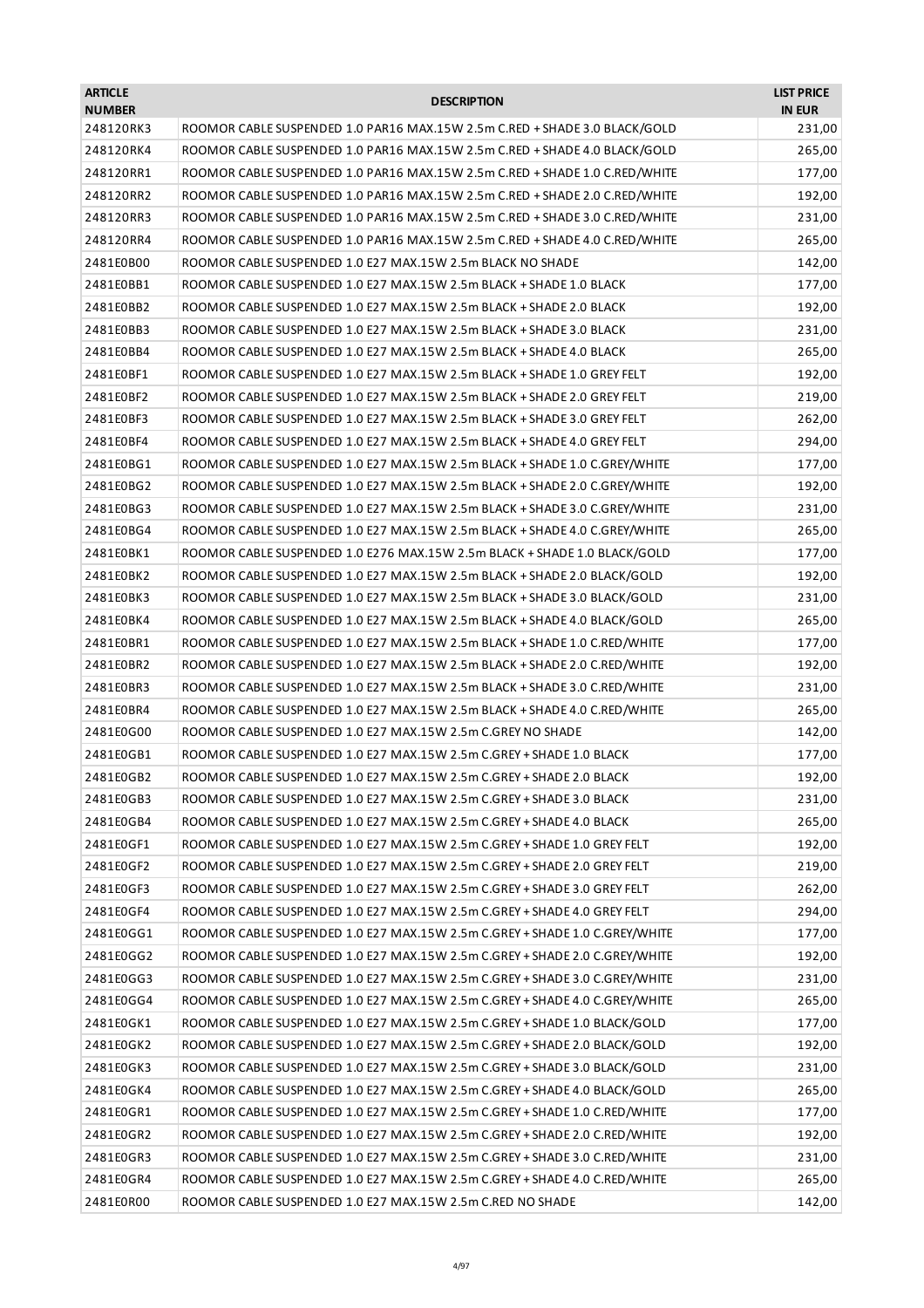| ROOMOR CABLE SUSPENDED 1.0 E27 MAX.15W 2.5m C.RED + SHADE 1.0 BLACK<br>2481E0RB1<br>177,00<br>192,00<br>2481E0RB2<br>ROOMOR CABLE SUSPENDED 1.0 E27 MAX.15W 2.5m C.RED + SHADE 2.0 BLACK<br>231,00<br>2481E0RB3<br>ROOMOR CABLE SUSPENDED 1.0 E27 MAX.15W 2.5m C.RED + SHADE 3.0 BLACK<br>2481E0RB4<br>265,00<br>ROOMOR CABLE SUSPENDED 1.0 E27 MAX.15W 2.5m C.RED + SHADE 4.0 BLACK<br>2481E0RF1<br>ROOMOR CABLE SUSPENDED 1.0 E27 MAX.15W 2.5m C.RED + SHADE 1.0 GREY FELT<br>192,00<br>2481E0RF2<br>ROOMOR CABLE SUSPENDED 1.0 E27 MAX.15W 2.5m C.RED + SHADE 2.0 GREY FELT<br>219,00<br>262,00<br>2481E0RF3<br>ROOMOR CABLE SUSPENDED 1.0 E27 MAX.15W 2.5m C.RED + SHADE 3.0 GREY FELT<br>294,00<br>2481E0RF4<br>ROOMOR CABLE SUSPENDED 1.0 E27 MAX.15W 2.5m C.RED + SHADE 4.0 GREY FELT<br>177,00<br>2481E0RG1<br>ROOMOR CABLE SUSPENDED 1.0 E27 MAX.15W 2.5m C.RED + SHADE 1.0 C.GREY/WHITE<br>2481E0RG2<br>ROOMOR CABLE SUSPENDED 1.0 E27 MAX.15W 2.5m C.RED + SHADE 2.0 C.GREY/WHITE<br>192,00<br>2481E0RG3<br>ROOMOR CABLE SUSPENDED 1.0 E27 MAX.15W 2.5m C.RED + SHADE 3.0 C.GREY/WHITE<br>231,00<br>265,00<br>2481E0RG4<br>ROOMOR CABLE SUSPENDED 1.0 E27 MAX.15W 2.5m C.RED + SHADE 4.0 C.GREY/WHITE<br>177,00<br>2481E0RK1<br>ROOMOR CABLE SUSPENDED 1.0 E27 MAX.15W 2.5m C.RED + SHADE 1.0 BLACK/GOLD<br>192,00<br>2481E0RK2<br>ROOMOR CABLE SUSPENDED 1.0 E27 MAX.15W 2.5m C.RED + SHADE 2.0 BLACK/GOLD<br>2481E0RK3<br>ROOMOR CABLE SUSPENDED 1.0 E27 MAX.15W 2.5m C.RED + SHADE 3.0 BLACK/GOLD<br>231,00<br>265,00<br>2481E0RK4<br>ROOMOR CABLE SUSPENDED 1.0 E27 MAX.15W 2.5m C.RED + SHADE 4.0 BLACK/GOLD<br>177,00<br>2481E0RR1<br>ROOMOR CABLE SUSPENDED 1.0 E27 MAX.15W 2.5m C.RED + SHADE 1.0 C.RED/WHITE<br>ROOMOR CABLE SUSPENDED 1.0 E27 MAX.15W 2.5m C.RED + SHADE 2.0 C.RED/WHITE<br>192,00<br>2481E0RR2<br>231,00<br>2481E0RR3<br>ROOMOR CABLE SUSPENDED 1.0 E27 MAX.15W 2.5m C.RED + SHADE 3.0 C.RED/WHITE<br>2481E0RR4<br>ROOMOR CABLE SUSPENDED 1.0 E27 MAX.15W 2.5m C.RED + SHADE 4.0 C.RED/WHITE<br>265,00<br>2482E0B00<br>ROOMOR CABLE SUSPENDED 1.0 E27 MAX.15W 6.0m BLACK NO SHADE<br>180,00<br>211,00<br>2482E0BB1<br>ROOMOR CABLE SUSPENDED 1.0 E27 MAX.15W 6.0m BLACK + SHADE 1.0 BLACK<br>226,00<br>2482E0BB2<br>ROOMOR CABLE SUSPENDED 1.0 E27 MAX.15W 6.0m BLACK + SHADE 2.0 BLACK<br>265,00<br>2482E0BB3<br>ROOMOR CABLE SUSPENDED 1.0 E27 MAX.15W 6.0m BLACK + SHADE 3.0 BLACK<br>2482E0BB4<br>ROOMOR CABLE SUSPENDED 1.0 E27 MAX.15W 6.0m BLACK + SHADE 4.0 BLACK<br>299,00<br>2482E0BF1<br>ROOMOR CABLE SUSPENDED 1.0 E27 MAX.15W 6.0m BLACK + SHADE 1.0 GREY FELT<br>226,00<br>253,00<br>2482E0BF2<br>ROOMOR CABLE SUSPENDED 1.0 E27 MAX.15W 6.0m BLACK + SHADE 2.0 GREY FELT<br>296,00<br>2482E0BF3<br>ROOMOR CABLE SUSPENDED 1.0 E27 MAX.15W 6.0m BLACK + SHADE 3.0 GREY FELT<br>328,00<br>2482E0BF4<br>ROOMOR CABLE SUSPENDED 1.0 E27 MAX.15W 6.0m BLACK + SHADE 4.0 GREY FELT<br>2482E0BG1<br>ROOMOR CABLE SUSPENDED 1.0 E27 MAX.15W 6.0m BLACK + SHADE 1.0 C.GREY/WHITE<br>211,00<br>2482E0BG2<br>ROOMOR CABLE SUSPENDED 1.0 E27 MAX.15W 6.0m BLACK + SHADE 2.0 C.GREY/WHITE<br>226,00<br>2482E0BG3<br>ROOMOR CABLE SUSPENDED 1.0 E27 MAX.15W 6.0m BLACK + SHADE 3.0 C.GREY/WHITE<br>265,00<br>2482E0BG4<br>ROOMOR CABLE SUSPENDED 1.0 E27 MAX.15W 6.0m BLACK + SHADE 4.0 C.GREY/WHITE<br>299,00<br>ROOMOR CABLE SUSPENDED 1.0 E276 MAX.15W 6.0m BLACK + SHADE 1.0 BLACK/GOLD<br>211,00<br>2482E0BK1<br>226,00<br>2482E0BK2<br>ROOMOR CABLE SUSPENDED 1.0 E27 MAX.15W 6.0m BLACK + SHADE 2.0 BLACK/GOLD<br>2482E0BK3<br>ROOMOR CABLE SUSPENDED 1.0 E27 MAX.15W 6.0m BLACK + SHADE 3.0 BLACK/GOLD<br>265,00<br>299,00<br>2482E0BK4<br>ROOMOR CABLE SUSPENDED 1.0 E27 MAX.15W 6.0m BLACK + SHADE 4.0 BLACK/GOLD<br>2482E0BR1<br>ROOMOR CABLE SUSPENDED 1.0 E27 MAX.15W 6.0m BLACK + SHADE 1.0 C.RED/WHITE<br>211,00<br>ROOMOR CABLE SUSPENDED 1.0 E27 MAX.15W 6.0m BLACK + SHADE 2.0 C.RED/WHITE<br>226,00<br>2482E0BR2<br>2482E0BR3<br>ROOMOR CABLE SUSPENDED 1.0 E27 MAX.15W 6.0m BLACK + SHADE 3.0 C.RED/WHITE<br>265,00<br>2482E0BR4<br>ROOMOR CABLE SUSPENDED 1.0 E27 MAX.15W 6.0m BLACK + SHADE 4.0 C.RED/WHITE<br>299,00<br>180,00<br>2482E0G00<br>ROOMOR CABLE SUSPENDED 1.0 E27 MAX.15W 6.0m C.GREY NO SHADE<br>2482E0GB1<br>ROOMOR CABLE SUSPENDED 1.0 E27 MAX.15W 6.0m C.GREY + SHADE 1.0 BLACK<br>211,00<br>2482E0GB2<br>ROOMOR CABLE SUSPENDED 1.0 E27 MAX.15W 6.0m C.GREY + SHADE 2.0 BLACK<br>226,00<br>2482E0GB3<br>ROOMOR CABLE SUSPENDED 1.0 E27 MAX.15W 6.0m C.GREY + SHADE 3.0 BLACK<br>265,00<br>2482E0GB4<br>ROOMOR CABLE SUSPENDED 1.0 E27 MAX.15W 6.0m C.GREY + SHADE 4.0 BLACK<br>299,00<br>2482E0GF1<br>226,00<br>ROOMOR CABLE SUSPENDED 1.0 E27 MAX.15W 6.0m C.GREY + SHADE 1.0 GREY FELT<br>2482E0GF2<br>ROOMOR CABLE SUSPENDED 1.0 E27 MAX.15W 6.0m C.GREY + SHADE 2.0 GREY FELT<br>253,00<br>296,00<br>2482E0GF3<br>ROOMOR CABLE SUSPENDED 1.0 E27 MAX.15W 6.0m C.GREY + SHADE 3.0 GREY FELT | <b>ARTICLE</b><br><b>NUMBER</b> | <b>DESCRIPTION</b> | <b>LIST PRICE</b><br><b>IN EUR</b> |
|-------------------------------------------------------------------------------------------------------------------------------------------------------------------------------------------------------------------------------------------------------------------------------------------------------------------------------------------------------------------------------------------------------------------------------------------------------------------------------------------------------------------------------------------------------------------------------------------------------------------------------------------------------------------------------------------------------------------------------------------------------------------------------------------------------------------------------------------------------------------------------------------------------------------------------------------------------------------------------------------------------------------------------------------------------------------------------------------------------------------------------------------------------------------------------------------------------------------------------------------------------------------------------------------------------------------------------------------------------------------------------------------------------------------------------------------------------------------------------------------------------------------------------------------------------------------------------------------------------------------------------------------------------------------------------------------------------------------------------------------------------------------------------------------------------------------------------------------------------------------------------------------------------------------------------------------------------------------------------------------------------------------------------------------------------------------------------------------------------------------------------------------------------------------------------------------------------------------------------------------------------------------------------------------------------------------------------------------------------------------------------------------------------------------------------------------------------------------------------------------------------------------------------------------------------------------------------------------------------------------------------------------------------------------------------------------------------------------------------------------------------------------------------------------------------------------------------------------------------------------------------------------------------------------------------------------------------------------------------------------------------------------------------------------------------------------------------------------------------------------------------------------------------------------------------------------------------------------------------------------------------------------------------------------------------------------------------------------------------------------------------------------------------------------------------------------------------------------------------------------------------------------------------------------------------------------------------------------------------------------------------------------------------------------------------------------------------------------------------------------------------------------------------------------------------------------------------------------------------------------------------------------------------------------------------------------------------------------------------------------------------------------------------------------------------------------------------------------------------------------------------------------------------------------------------------------------------------------------------------------------------------------------------------------------------------------------------------------------------------------------------------------------------------------------------------------------------------------------------------------------------------------------------------------------------------------------------------------------------------------------------------------------------------------------------------------------------------------------------------------------------------------------------------------------------------------------------------------------------------------------------------------------------------------------------------------------------------------------------|---------------------------------|--------------------|------------------------------------|
|                                                                                                                                                                                                                                                                                                                                                                                                                                                                                                                                                                                                                                                                                                                                                                                                                                                                                                                                                                                                                                                                                                                                                                                                                                                                                                                                                                                                                                                                                                                                                                                                                                                                                                                                                                                                                                                                                                                                                                                                                                                                                                                                                                                                                                                                                                                                                                                                                                                                                                                                                                                                                                                                                                                                                                                                                                                                                                                                                                                                                                                                                                                                                                                                                                                                                                                                                                                                                                                                                                                                                                                                                                                                                                                                                                                                                                                                                                                                                                                                                                                                                                                                                                                                                                                                                                                                                                                                                                                                                                                                                                                                                                                                                                                                                                                                                                                                                                                                                                               |                                 |                    |                                    |
|                                                                                                                                                                                                                                                                                                                                                                                                                                                                                                                                                                                                                                                                                                                                                                                                                                                                                                                                                                                                                                                                                                                                                                                                                                                                                                                                                                                                                                                                                                                                                                                                                                                                                                                                                                                                                                                                                                                                                                                                                                                                                                                                                                                                                                                                                                                                                                                                                                                                                                                                                                                                                                                                                                                                                                                                                                                                                                                                                                                                                                                                                                                                                                                                                                                                                                                                                                                                                                                                                                                                                                                                                                                                                                                                                                                                                                                                                                                                                                                                                                                                                                                                                                                                                                                                                                                                                                                                                                                                                                                                                                                                                                                                                                                                                                                                                                                                                                                                                                               |                                 |                    |                                    |
|                                                                                                                                                                                                                                                                                                                                                                                                                                                                                                                                                                                                                                                                                                                                                                                                                                                                                                                                                                                                                                                                                                                                                                                                                                                                                                                                                                                                                                                                                                                                                                                                                                                                                                                                                                                                                                                                                                                                                                                                                                                                                                                                                                                                                                                                                                                                                                                                                                                                                                                                                                                                                                                                                                                                                                                                                                                                                                                                                                                                                                                                                                                                                                                                                                                                                                                                                                                                                                                                                                                                                                                                                                                                                                                                                                                                                                                                                                                                                                                                                                                                                                                                                                                                                                                                                                                                                                                                                                                                                                                                                                                                                                                                                                                                                                                                                                                                                                                                                                               |                                 |                    |                                    |
|                                                                                                                                                                                                                                                                                                                                                                                                                                                                                                                                                                                                                                                                                                                                                                                                                                                                                                                                                                                                                                                                                                                                                                                                                                                                                                                                                                                                                                                                                                                                                                                                                                                                                                                                                                                                                                                                                                                                                                                                                                                                                                                                                                                                                                                                                                                                                                                                                                                                                                                                                                                                                                                                                                                                                                                                                                                                                                                                                                                                                                                                                                                                                                                                                                                                                                                                                                                                                                                                                                                                                                                                                                                                                                                                                                                                                                                                                                                                                                                                                                                                                                                                                                                                                                                                                                                                                                                                                                                                                                                                                                                                                                                                                                                                                                                                                                                                                                                                                                               |                                 |                    |                                    |
|                                                                                                                                                                                                                                                                                                                                                                                                                                                                                                                                                                                                                                                                                                                                                                                                                                                                                                                                                                                                                                                                                                                                                                                                                                                                                                                                                                                                                                                                                                                                                                                                                                                                                                                                                                                                                                                                                                                                                                                                                                                                                                                                                                                                                                                                                                                                                                                                                                                                                                                                                                                                                                                                                                                                                                                                                                                                                                                                                                                                                                                                                                                                                                                                                                                                                                                                                                                                                                                                                                                                                                                                                                                                                                                                                                                                                                                                                                                                                                                                                                                                                                                                                                                                                                                                                                                                                                                                                                                                                                                                                                                                                                                                                                                                                                                                                                                                                                                                                                               |                                 |                    |                                    |
|                                                                                                                                                                                                                                                                                                                                                                                                                                                                                                                                                                                                                                                                                                                                                                                                                                                                                                                                                                                                                                                                                                                                                                                                                                                                                                                                                                                                                                                                                                                                                                                                                                                                                                                                                                                                                                                                                                                                                                                                                                                                                                                                                                                                                                                                                                                                                                                                                                                                                                                                                                                                                                                                                                                                                                                                                                                                                                                                                                                                                                                                                                                                                                                                                                                                                                                                                                                                                                                                                                                                                                                                                                                                                                                                                                                                                                                                                                                                                                                                                                                                                                                                                                                                                                                                                                                                                                                                                                                                                                                                                                                                                                                                                                                                                                                                                                                                                                                                                                               |                                 |                    |                                    |
|                                                                                                                                                                                                                                                                                                                                                                                                                                                                                                                                                                                                                                                                                                                                                                                                                                                                                                                                                                                                                                                                                                                                                                                                                                                                                                                                                                                                                                                                                                                                                                                                                                                                                                                                                                                                                                                                                                                                                                                                                                                                                                                                                                                                                                                                                                                                                                                                                                                                                                                                                                                                                                                                                                                                                                                                                                                                                                                                                                                                                                                                                                                                                                                                                                                                                                                                                                                                                                                                                                                                                                                                                                                                                                                                                                                                                                                                                                                                                                                                                                                                                                                                                                                                                                                                                                                                                                                                                                                                                                                                                                                                                                                                                                                                                                                                                                                                                                                                                                               |                                 |                    |                                    |
|                                                                                                                                                                                                                                                                                                                                                                                                                                                                                                                                                                                                                                                                                                                                                                                                                                                                                                                                                                                                                                                                                                                                                                                                                                                                                                                                                                                                                                                                                                                                                                                                                                                                                                                                                                                                                                                                                                                                                                                                                                                                                                                                                                                                                                                                                                                                                                                                                                                                                                                                                                                                                                                                                                                                                                                                                                                                                                                                                                                                                                                                                                                                                                                                                                                                                                                                                                                                                                                                                                                                                                                                                                                                                                                                                                                                                                                                                                                                                                                                                                                                                                                                                                                                                                                                                                                                                                                                                                                                                                                                                                                                                                                                                                                                                                                                                                                                                                                                                                               |                                 |                    |                                    |
|                                                                                                                                                                                                                                                                                                                                                                                                                                                                                                                                                                                                                                                                                                                                                                                                                                                                                                                                                                                                                                                                                                                                                                                                                                                                                                                                                                                                                                                                                                                                                                                                                                                                                                                                                                                                                                                                                                                                                                                                                                                                                                                                                                                                                                                                                                                                                                                                                                                                                                                                                                                                                                                                                                                                                                                                                                                                                                                                                                                                                                                                                                                                                                                                                                                                                                                                                                                                                                                                                                                                                                                                                                                                                                                                                                                                                                                                                                                                                                                                                                                                                                                                                                                                                                                                                                                                                                                                                                                                                                                                                                                                                                                                                                                                                                                                                                                                                                                                                                               |                                 |                    |                                    |
|                                                                                                                                                                                                                                                                                                                                                                                                                                                                                                                                                                                                                                                                                                                                                                                                                                                                                                                                                                                                                                                                                                                                                                                                                                                                                                                                                                                                                                                                                                                                                                                                                                                                                                                                                                                                                                                                                                                                                                                                                                                                                                                                                                                                                                                                                                                                                                                                                                                                                                                                                                                                                                                                                                                                                                                                                                                                                                                                                                                                                                                                                                                                                                                                                                                                                                                                                                                                                                                                                                                                                                                                                                                                                                                                                                                                                                                                                                                                                                                                                                                                                                                                                                                                                                                                                                                                                                                                                                                                                                                                                                                                                                                                                                                                                                                                                                                                                                                                                                               |                                 |                    |                                    |
|                                                                                                                                                                                                                                                                                                                                                                                                                                                                                                                                                                                                                                                                                                                                                                                                                                                                                                                                                                                                                                                                                                                                                                                                                                                                                                                                                                                                                                                                                                                                                                                                                                                                                                                                                                                                                                                                                                                                                                                                                                                                                                                                                                                                                                                                                                                                                                                                                                                                                                                                                                                                                                                                                                                                                                                                                                                                                                                                                                                                                                                                                                                                                                                                                                                                                                                                                                                                                                                                                                                                                                                                                                                                                                                                                                                                                                                                                                                                                                                                                                                                                                                                                                                                                                                                                                                                                                                                                                                                                                                                                                                                                                                                                                                                                                                                                                                                                                                                                                               |                                 |                    |                                    |
|                                                                                                                                                                                                                                                                                                                                                                                                                                                                                                                                                                                                                                                                                                                                                                                                                                                                                                                                                                                                                                                                                                                                                                                                                                                                                                                                                                                                                                                                                                                                                                                                                                                                                                                                                                                                                                                                                                                                                                                                                                                                                                                                                                                                                                                                                                                                                                                                                                                                                                                                                                                                                                                                                                                                                                                                                                                                                                                                                                                                                                                                                                                                                                                                                                                                                                                                                                                                                                                                                                                                                                                                                                                                                                                                                                                                                                                                                                                                                                                                                                                                                                                                                                                                                                                                                                                                                                                                                                                                                                                                                                                                                                                                                                                                                                                                                                                                                                                                                                               |                                 |                    |                                    |
|                                                                                                                                                                                                                                                                                                                                                                                                                                                                                                                                                                                                                                                                                                                                                                                                                                                                                                                                                                                                                                                                                                                                                                                                                                                                                                                                                                                                                                                                                                                                                                                                                                                                                                                                                                                                                                                                                                                                                                                                                                                                                                                                                                                                                                                                                                                                                                                                                                                                                                                                                                                                                                                                                                                                                                                                                                                                                                                                                                                                                                                                                                                                                                                                                                                                                                                                                                                                                                                                                                                                                                                                                                                                                                                                                                                                                                                                                                                                                                                                                                                                                                                                                                                                                                                                                                                                                                                                                                                                                                                                                                                                                                                                                                                                                                                                                                                                                                                                                                               |                                 |                    |                                    |
|                                                                                                                                                                                                                                                                                                                                                                                                                                                                                                                                                                                                                                                                                                                                                                                                                                                                                                                                                                                                                                                                                                                                                                                                                                                                                                                                                                                                                                                                                                                                                                                                                                                                                                                                                                                                                                                                                                                                                                                                                                                                                                                                                                                                                                                                                                                                                                                                                                                                                                                                                                                                                                                                                                                                                                                                                                                                                                                                                                                                                                                                                                                                                                                                                                                                                                                                                                                                                                                                                                                                                                                                                                                                                                                                                                                                                                                                                                                                                                                                                                                                                                                                                                                                                                                                                                                                                                                                                                                                                                                                                                                                                                                                                                                                                                                                                                                                                                                                                                               |                                 |                    |                                    |
|                                                                                                                                                                                                                                                                                                                                                                                                                                                                                                                                                                                                                                                                                                                                                                                                                                                                                                                                                                                                                                                                                                                                                                                                                                                                                                                                                                                                                                                                                                                                                                                                                                                                                                                                                                                                                                                                                                                                                                                                                                                                                                                                                                                                                                                                                                                                                                                                                                                                                                                                                                                                                                                                                                                                                                                                                                                                                                                                                                                                                                                                                                                                                                                                                                                                                                                                                                                                                                                                                                                                                                                                                                                                                                                                                                                                                                                                                                                                                                                                                                                                                                                                                                                                                                                                                                                                                                                                                                                                                                                                                                                                                                                                                                                                                                                                                                                                                                                                                                               |                                 |                    |                                    |
|                                                                                                                                                                                                                                                                                                                                                                                                                                                                                                                                                                                                                                                                                                                                                                                                                                                                                                                                                                                                                                                                                                                                                                                                                                                                                                                                                                                                                                                                                                                                                                                                                                                                                                                                                                                                                                                                                                                                                                                                                                                                                                                                                                                                                                                                                                                                                                                                                                                                                                                                                                                                                                                                                                                                                                                                                                                                                                                                                                                                                                                                                                                                                                                                                                                                                                                                                                                                                                                                                                                                                                                                                                                                                                                                                                                                                                                                                                                                                                                                                                                                                                                                                                                                                                                                                                                                                                                                                                                                                                                                                                                                                                                                                                                                                                                                                                                                                                                                                                               |                                 |                    |                                    |
|                                                                                                                                                                                                                                                                                                                                                                                                                                                                                                                                                                                                                                                                                                                                                                                                                                                                                                                                                                                                                                                                                                                                                                                                                                                                                                                                                                                                                                                                                                                                                                                                                                                                                                                                                                                                                                                                                                                                                                                                                                                                                                                                                                                                                                                                                                                                                                                                                                                                                                                                                                                                                                                                                                                                                                                                                                                                                                                                                                                                                                                                                                                                                                                                                                                                                                                                                                                                                                                                                                                                                                                                                                                                                                                                                                                                                                                                                                                                                                                                                                                                                                                                                                                                                                                                                                                                                                                                                                                                                                                                                                                                                                                                                                                                                                                                                                                                                                                                                                               |                                 |                    |                                    |
|                                                                                                                                                                                                                                                                                                                                                                                                                                                                                                                                                                                                                                                                                                                                                                                                                                                                                                                                                                                                                                                                                                                                                                                                                                                                                                                                                                                                                                                                                                                                                                                                                                                                                                                                                                                                                                                                                                                                                                                                                                                                                                                                                                                                                                                                                                                                                                                                                                                                                                                                                                                                                                                                                                                                                                                                                                                                                                                                                                                                                                                                                                                                                                                                                                                                                                                                                                                                                                                                                                                                                                                                                                                                                                                                                                                                                                                                                                                                                                                                                                                                                                                                                                                                                                                                                                                                                                                                                                                                                                                                                                                                                                                                                                                                                                                                                                                                                                                                                                               |                                 |                    |                                    |
|                                                                                                                                                                                                                                                                                                                                                                                                                                                                                                                                                                                                                                                                                                                                                                                                                                                                                                                                                                                                                                                                                                                                                                                                                                                                                                                                                                                                                                                                                                                                                                                                                                                                                                                                                                                                                                                                                                                                                                                                                                                                                                                                                                                                                                                                                                                                                                                                                                                                                                                                                                                                                                                                                                                                                                                                                                                                                                                                                                                                                                                                                                                                                                                                                                                                                                                                                                                                                                                                                                                                                                                                                                                                                                                                                                                                                                                                                                                                                                                                                                                                                                                                                                                                                                                                                                                                                                                                                                                                                                                                                                                                                                                                                                                                                                                                                                                                                                                                                                               |                                 |                    |                                    |
|                                                                                                                                                                                                                                                                                                                                                                                                                                                                                                                                                                                                                                                                                                                                                                                                                                                                                                                                                                                                                                                                                                                                                                                                                                                                                                                                                                                                                                                                                                                                                                                                                                                                                                                                                                                                                                                                                                                                                                                                                                                                                                                                                                                                                                                                                                                                                                                                                                                                                                                                                                                                                                                                                                                                                                                                                                                                                                                                                                                                                                                                                                                                                                                                                                                                                                                                                                                                                                                                                                                                                                                                                                                                                                                                                                                                                                                                                                                                                                                                                                                                                                                                                                                                                                                                                                                                                                                                                                                                                                                                                                                                                                                                                                                                                                                                                                                                                                                                                                               |                                 |                    |                                    |
|                                                                                                                                                                                                                                                                                                                                                                                                                                                                                                                                                                                                                                                                                                                                                                                                                                                                                                                                                                                                                                                                                                                                                                                                                                                                                                                                                                                                                                                                                                                                                                                                                                                                                                                                                                                                                                                                                                                                                                                                                                                                                                                                                                                                                                                                                                                                                                                                                                                                                                                                                                                                                                                                                                                                                                                                                                                                                                                                                                                                                                                                                                                                                                                                                                                                                                                                                                                                                                                                                                                                                                                                                                                                                                                                                                                                                                                                                                                                                                                                                                                                                                                                                                                                                                                                                                                                                                                                                                                                                                                                                                                                                                                                                                                                                                                                                                                                                                                                                                               |                                 |                    |                                    |
|                                                                                                                                                                                                                                                                                                                                                                                                                                                                                                                                                                                                                                                                                                                                                                                                                                                                                                                                                                                                                                                                                                                                                                                                                                                                                                                                                                                                                                                                                                                                                                                                                                                                                                                                                                                                                                                                                                                                                                                                                                                                                                                                                                                                                                                                                                                                                                                                                                                                                                                                                                                                                                                                                                                                                                                                                                                                                                                                                                                                                                                                                                                                                                                                                                                                                                                                                                                                                                                                                                                                                                                                                                                                                                                                                                                                                                                                                                                                                                                                                                                                                                                                                                                                                                                                                                                                                                                                                                                                                                                                                                                                                                                                                                                                                                                                                                                                                                                                                                               |                                 |                    |                                    |
|                                                                                                                                                                                                                                                                                                                                                                                                                                                                                                                                                                                                                                                                                                                                                                                                                                                                                                                                                                                                                                                                                                                                                                                                                                                                                                                                                                                                                                                                                                                                                                                                                                                                                                                                                                                                                                                                                                                                                                                                                                                                                                                                                                                                                                                                                                                                                                                                                                                                                                                                                                                                                                                                                                                                                                                                                                                                                                                                                                                                                                                                                                                                                                                                                                                                                                                                                                                                                                                                                                                                                                                                                                                                                                                                                                                                                                                                                                                                                                                                                                                                                                                                                                                                                                                                                                                                                                                                                                                                                                                                                                                                                                                                                                                                                                                                                                                                                                                                                                               |                                 |                    |                                    |
|                                                                                                                                                                                                                                                                                                                                                                                                                                                                                                                                                                                                                                                                                                                                                                                                                                                                                                                                                                                                                                                                                                                                                                                                                                                                                                                                                                                                                                                                                                                                                                                                                                                                                                                                                                                                                                                                                                                                                                                                                                                                                                                                                                                                                                                                                                                                                                                                                                                                                                                                                                                                                                                                                                                                                                                                                                                                                                                                                                                                                                                                                                                                                                                                                                                                                                                                                                                                                                                                                                                                                                                                                                                                                                                                                                                                                                                                                                                                                                                                                                                                                                                                                                                                                                                                                                                                                                                                                                                                                                                                                                                                                                                                                                                                                                                                                                                                                                                                                                               |                                 |                    |                                    |
|                                                                                                                                                                                                                                                                                                                                                                                                                                                                                                                                                                                                                                                                                                                                                                                                                                                                                                                                                                                                                                                                                                                                                                                                                                                                                                                                                                                                                                                                                                                                                                                                                                                                                                                                                                                                                                                                                                                                                                                                                                                                                                                                                                                                                                                                                                                                                                                                                                                                                                                                                                                                                                                                                                                                                                                                                                                                                                                                                                                                                                                                                                                                                                                                                                                                                                                                                                                                                                                                                                                                                                                                                                                                                                                                                                                                                                                                                                                                                                                                                                                                                                                                                                                                                                                                                                                                                                                                                                                                                                                                                                                                                                                                                                                                                                                                                                                                                                                                                                               |                                 |                    |                                    |
|                                                                                                                                                                                                                                                                                                                                                                                                                                                                                                                                                                                                                                                                                                                                                                                                                                                                                                                                                                                                                                                                                                                                                                                                                                                                                                                                                                                                                                                                                                                                                                                                                                                                                                                                                                                                                                                                                                                                                                                                                                                                                                                                                                                                                                                                                                                                                                                                                                                                                                                                                                                                                                                                                                                                                                                                                                                                                                                                                                                                                                                                                                                                                                                                                                                                                                                                                                                                                                                                                                                                                                                                                                                                                                                                                                                                                                                                                                                                                                                                                                                                                                                                                                                                                                                                                                                                                                                                                                                                                                                                                                                                                                                                                                                                                                                                                                                                                                                                                                               |                                 |                    |                                    |
|                                                                                                                                                                                                                                                                                                                                                                                                                                                                                                                                                                                                                                                                                                                                                                                                                                                                                                                                                                                                                                                                                                                                                                                                                                                                                                                                                                                                                                                                                                                                                                                                                                                                                                                                                                                                                                                                                                                                                                                                                                                                                                                                                                                                                                                                                                                                                                                                                                                                                                                                                                                                                                                                                                                                                                                                                                                                                                                                                                                                                                                                                                                                                                                                                                                                                                                                                                                                                                                                                                                                                                                                                                                                                                                                                                                                                                                                                                                                                                                                                                                                                                                                                                                                                                                                                                                                                                                                                                                                                                                                                                                                                                                                                                                                                                                                                                                                                                                                                                               |                                 |                    |                                    |
|                                                                                                                                                                                                                                                                                                                                                                                                                                                                                                                                                                                                                                                                                                                                                                                                                                                                                                                                                                                                                                                                                                                                                                                                                                                                                                                                                                                                                                                                                                                                                                                                                                                                                                                                                                                                                                                                                                                                                                                                                                                                                                                                                                                                                                                                                                                                                                                                                                                                                                                                                                                                                                                                                                                                                                                                                                                                                                                                                                                                                                                                                                                                                                                                                                                                                                                                                                                                                                                                                                                                                                                                                                                                                                                                                                                                                                                                                                                                                                                                                                                                                                                                                                                                                                                                                                                                                                                                                                                                                                                                                                                                                                                                                                                                                                                                                                                                                                                                                                               |                                 |                    |                                    |
|                                                                                                                                                                                                                                                                                                                                                                                                                                                                                                                                                                                                                                                                                                                                                                                                                                                                                                                                                                                                                                                                                                                                                                                                                                                                                                                                                                                                                                                                                                                                                                                                                                                                                                                                                                                                                                                                                                                                                                                                                                                                                                                                                                                                                                                                                                                                                                                                                                                                                                                                                                                                                                                                                                                                                                                                                                                                                                                                                                                                                                                                                                                                                                                                                                                                                                                                                                                                                                                                                                                                                                                                                                                                                                                                                                                                                                                                                                                                                                                                                                                                                                                                                                                                                                                                                                                                                                                                                                                                                                                                                                                                                                                                                                                                                                                                                                                                                                                                                                               |                                 |                    |                                    |
|                                                                                                                                                                                                                                                                                                                                                                                                                                                                                                                                                                                                                                                                                                                                                                                                                                                                                                                                                                                                                                                                                                                                                                                                                                                                                                                                                                                                                                                                                                                                                                                                                                                                                                                                                                                                                                                                                                                                                                                                                                                                                                                                                                                                                                                                                                                                                                                                                                                                                                                                                                                                                                                                                                                                                                                                                                                                                                                                                                                                                                                                                                                                                                                                                                                                                                                                                                                                                                                                                                                                                                                                                                                                                                                                                                                                                                                                                                                                                                                                                                                                                                                                                                                                                                                                                                                                                                                                                                                                                                                                                                                                                                                                                                                                                                                                                                                                                                                                                                               |                                 |                    |                                    |
|                                                                                                                                                                                                                                                                                                                                                                                                                                                                                                                                                                                                                                                                                                                                                                                                                                                                                                                                                                                                                                                                                                                                                                                                                                                                                                                                                                                                                                                                                                                                                                                                                                                                                                                                                                                                                                                                                                                                                                                                                                                                                                                                                                                                                                                                                                                                                                                                                                                                                                                                                                                                                                                                                                                                                                                                                                                                                                                                                                                                                                                                                                                                                                                                                                                                                                                                                                                                                                                                                                                                                                                                                                                                                                                                                                                                                                                                                                                                                                                                                                                                                                                                                                                                                                                                                                                                                                                                                                                                                                                                                                                                                                                                                                                                                                                                                                                                                                                                                                               |                                 |                    |                                    |
|                                                                                                                                                                                                                                                                                                                                                                                                                                                                                                                                                                                                                                                                                                                                                                                                                                                                                                                                                                                                                                                                                                                                                                                                                                                                                                                                                                                                                                                                                                                                                                                                                                                                                                                                                                                                                                                                                                                                                                                                                                                                                                                                                                                                                                                                                                                                                                                                                                                                                                                                                                                                                                                                                                                                                                                                                                                                                                                                                                                                                                                                                                                                                                                                                                                                                                                                                                                                                                                                                                                                                                                                                                                                                                                                                                                                                                                                                                                                                                                                                                                                                                                                                                                                                                                                                                                                                                                                                                                                                                                                                                                                                                                                                                                                                                                                                                                                                                                                                                               |                                 |                    |                                    |
|                                                                                                                                                                                                                                                                                                                                                                                                                                                                                                                                                                                                                                                                                                                                                                                                                                                                                                                                                                                                                                                                                                                                                                                                                                                                                                                                                                                                                                                                                                                                                                                                                                                                                                                                                                                                                                                                                                                                                                                                                                                                                                                                                                                                                                                                                                                                                                                                                                                                                                                                                                                                                                                                                                                                                                                                                                                                                                                                                                                                                                                                                                                                                                                                                                                                                                                                                                                                                                                                                                                                                                                                                                                                                                                                                                                                                                                                                                                                                                                                                                                                                                                                                                                                                                                                                                                                                                                                                                                                                                                                                                                                                                                                                                                                                                                                                                                                                                                                                                               |                                 |                    |                                    |
|                                                                                                                                                                                                                                                                                                                                                                                                                                                                                                                                                                                                                                                                                                                                                                                                                                                                                                                                                                                                                                                                                                                                                                                                                                                                                                                                                                                                                                                                                                                                                                                                                                                                                                                                                                                                                                                                                                                                                                                                                                                                                                                                                                                                                                                                                                                                                                                                                                                                                                                                                                                                                                                                                                                                                                                                                                                                                                                                                                                                                                                                                                                                                                                                                                                                                                                                                                                                                                                                                                                                                                                                                                                                                                                                                                                                                                                                                                                                                                                                                                                                                                                                                                                                                                                                                                                                                                                                                                                                                                                                                                                                                                                                                                                                                                                                                                                                                                                                                                               |                                 |                    |                                    |
|                                                                                                                                                                                                                                                                                                                                                                                                                                                                                                                                                                                                                                                                                                                                                                                                                                                                                                                                                                                                                                                                                                                                                                                                                                                                                                                                                                                                                                                                                                                                                                                                                                                                                                                                                                                                                                                                                                                                                                                                                                                                                                                                                                                                                                                                                                                                                                                                                                                                                                                                                                                                                                                                                                                                                                                                                                                                                                                                                                                                                                                                                                                                                                                                                                                                                                                                                                                                                                                                                                                                                                                                                                                                                                                                                                                                                                                                                                                                                                                                                                                                                                                                                                                                                                                                                                                                                                                                                                                                                                                                                                                                                                                                                                                                                                                                                                                                                                                                                                               |                                 |                    |                                    |
|                                                                                                                                                                                                                                                                                                                                                                                                                                                                                                                                                                                                                                                                                                                                                                                                                                                                                                                                                                                                                                                                                                                                                                                                                                                                                                                                                                                                                                                                                                                                                                                                                                                                                                                                                                                                                                                                                                                                                                                                                                                                                                                                                                                                                                                                                                                                                                                                                                                                                                                                                                                                                                                                                                                                                                                                                                                                                                                                                                                                                                                                                                                                                                                                                                                                                                                                                                                                                                                                                                                                                                                                                                                                                                                                                                                                                                                                                                                                                                                                                                                                                                                                                                                                                                                                                                                                                                                                                                                                                                                                                                                                                                                                                                                                                                                                                                                                                                                                                                               |                                 |                    |                                    |
|                                                                                                                                                                                                                                                                                                                                                                                                                                                                                                                                                                                                                                                                                                                                                                                                                                                                                                                                                                                                                                                                                                                                                                                                                                                                                                                                                                                                                                                                                                                                                                                                                                                                                                                                                                                                                                                                                                                                                                                                                                                                                                                                                                                                                                                                                                                                                                                                                                                                                                                                                                                                                                                                                                                                                                                                                                                                                                                                                                                                                                                                                                                                                                                                                                                                                                                                                                                                                                                                                                                                                                                                                                                                                                                                                                                                                                                                                                                                                                                                                                                                                                                                                                                                                                                                                                                                                                                                                                                                                                                                                                                                                                                                                                                                                                                                                                                                                                                                                                               |                                 |                    |                                    |
|                                                                                                                                                                                                                                                                                                                                                                                                                                                                                                                                                                                                                                                                                                                                                                                                                                                                                                                                                                                                                                                                                                                                                                                                                                                                                                                                                                                                                                                                                                                                                                                                                                                                                                                                                                                                                                                                                                                                                                                                                                                                                                                                                                                                                                                                                                                                                                                                                                                                                                                                                                                                                                                                                                                                                                                                                                                                                                                                                                                                                                                                                                                                                                                                                                                                                                                                                                                                                                                                                                                                                                                                                                                                                                                                                                                                                                                                                                                                                                                                                                                                                                                                                                                                                                                                                                                                                                                                                                                                                                                                                                                                                                                                                                                                                                                                                                                                                                                                                                               |                                 |                    |                                    |
|                                                                                                                                                                                                                                                                                                                                                                                                                                                                                                                                                                                                                                                                                                                                                                                                                                                                                                                                                                                                                                                                                                                                                                                                                                                                                                                                                                                                                                                                                                                                                                                                                                                                                                                                                                                                                                                                                                                                                                                                                                                                                                                                                                                                                                                                                                                                                                                                                                                                                                                                                                                                                                                                                                                                                                                                                                                                                                                                                                                                                                                                                                                                                                                                                                                                                                                                                                                                                                                                                                                                                                                                                                                                                                                                                                                                                                                                                                                                                                                                                                                                                                                                                                                                                                                                                                                                                                                                                                                                                                                                                                                                                                                                                                                                                                                                                                                                                                                                                                               |                                 |                    |                                    |
|                                                                                                                                                                                                                                                                                                                                                                                                                                                                                                                                                                                                                                                                                                                                                                                                                                                                                                                                                                                                                                                                                                                                                                                                                                                                                                                                                                                                                                                                                                                                                                                                                                                                                                                                                                                                                                                                                                                                                                                                                                                                                                                                                                                                                                                                                                                                                                                                                                                                                                                                                                                                                                                                                                                                                                                                                                                                                                                                                                                                                                                                                                                                                                                                                                                                                                                                                                                                                                                                                                                                                                                                                                                                                                                                                                                                                                                                                                                                                                                                                                                                                                                                                                                                                                                                                                                                                                                                                                                                                                                                                                                                                                                                                                                                                                                                                                                                                                                                                                               |                                 |                    |                                    |
|                                                                                                                                                                                                                                                                                                                                                                                                                                                                                                                                                                                                                                                                                                                                                                                                                                                                                                                                                                                                                                                                                                                                                                                                                                                                                                                                                                                                                                                                                                                                                                                                                                                                                                                                                                                                                                                                                                                                                                                                                                                                                                                                                                                                                                                                                                                                                                                                                                                                                                                                                                                                                                                                                                                                                                                                                                                                                                                                                                                                                                                                                                                                                                                                                                                                                                                                                                                                                                                                                                                                                                                                                                                                                                                                                                                                                                                                                                                                                                                                                                                                                                                                                                                                                                                                                                                                                                                                                                                                                                                                                                                                                                                                                                                                                                                                                                                                                                                                                                               |                                 |                    |                                    |
|                                                                                                                                                                                                                                                                                                                                                                                                                                                                                                                                                                                                                                                                                                                                                                                                                                                                                                                                                                                                                                                                                                                                                                                                                                                                                                                                                                                                                                                                                                                                                                                                                                                                                                                                                                                                                                                                                                                                                                                                                                                                                                                                                                                                                                                                                                                                                                                                                                                                                                                                                                                                                                                                                                                                                                                                                                                                                                                                                                                                                                                                                                                                                                                                                                                                                                                                                                                                                                                                                                                                                                                                                                                                                                                                                                                                                                                                                                                                                                                                                                                                                                                                                                                                                                                                                                                                                                                                                                                                                                                                                                                                                                                                                                                                                                                                                                                                                                                                                                               |                                 |                    |                                    |
|                                                                                                                                                                                                                                                                                                                                                                                                                                                                                                                                                                                                                                                                                                                                                                                                                                                                                                                                                                                                                                                                                                                                                                                                                                                                                                                                                                                                                                                                                                                                                                                                                                                                                                                                                                                                                                                                                                                                                                                                                                                                                                                                                                                                                                                                                                                                                                                                                                                                                                                                                                                                                                                                                                                                                                                                                                                                                                                                                                                                                                                                                                                                                                                                                                                                                                                                                                                                                                                                                                                                                                                                                                                                                                                                                                                                                                                                                                                                                                                                                                                                                                                                                                                                                                                                                                                                                                                                                                                                                                                                                                                                                                                                                                                                                                                                                                                                                                                                                                               |                                 |                    |                                    |
|                                                                                                                                                                                                                                                                                                                                                                                                                                                                                                                                                                                                                                                                                                                                                                                                                                                                                                                                                                                                                                                                                                                                                                                                                                                                                                                                                                                                                                                                                                                                                                                                                                                                                                                                                                                                                                                                                                                                                                                                                                                                                                                                                                                                                                                                                                                                                                                                                                                                                                                                                                                                                                                                                                                                                                                                                                                                                                                                                                                                                                                                                                                                                                                                                                                                                                                                                                                                                                                                                                                                                                                                                                                                                                                                                                                                                                                                                                                                                                                                                                                                                                                                                                                                                                                                                                                                                                                                                                                                                                                                                                                                                                                                                                                                                                                                                                                                                                                                                                               |                                 |                    |                                    |
|                                                                                                                                                                                                                                                                                                                                                                                                                                                                                                                                                                                                                                                                                                                                                                                                                                                                                                                                                                                                                                                                                                                                                                                                                                                                                                                                                                                                                                                                                                                                                                                                                                                                                                                                                                                                                                                                                                                                                                                                                                                                                                                                                                                                                                                                                                                                                                                                                                                                                                                                                                                                                                                                                                                                                                                                                                                                                                                                                                                                                                                                                                                                                                                                                                                                                                                                                                                                                                                                                                                                                                                                                                                                                                                                                                                                                                                                                                                                                                                                                                                                                                                                                                                                                                                                                                                                                                                                                                                                                                                                                                                                                                                                                                                                                                                                                                                                                                                                                                               |                                 |                    |                                    |
|                                                                                                                                                                                                                                                                                                                                                                                                                                                                                                                                                                                                                                                                                                                                                                                                                                                                                                                                                                                                                                                                                                                                                                                                                                                                                                                                                                                                                                                                                                                                                                                                                                                                                                                                                                                                                                                                                                                                                                                                                                                                                                                                                                                                                                                                                                                                                                                                                                                                                                                                                                                                                                                                                                                                                                                                                                                                                                                                                                                                                                                                                                                                                                                                                                                                                                                                                                                                                                                                                                                                                                                                                                                                                                                                                                                                                                                                                                                                                                                                                                                                                                                                                                                                                                                                                                                                                                                                                                                                                                                                                                                                                                                                                                                                                                                                                                                                                                                                                                               |                                 |                    |                                    |
|                                                                                                                                                                                                                                                                                                                                                                                                                                                                                                                                                                                                                                                                                                                                                                                                                                                                                                                                                                                                                                                                                                                                                                                                                                                                                                                                                                                                                                                                                                                                                                                                                                                                                                                                                                                                                                                                                                                                                                                                                                                                                                                                                                                                                                                                                                                                                                                                                                                                                                                                                                                                                                                                                                                                                                                                                                                                                                                                                                                                                                                                                                                                                                                                                                                                                                                                                                                                                                                                                                                                                                                                                                                                                                                                                                                                                                                                                                                                                                                                                                                                                                                                                                                                                                                                                                                                                                                                                                                                                                                                                                                                                                                                                                                                                                                                                                                                                                                                                                               |                                 |                    |                                    |
|                                                                                                                                                                                                                                                                                                                                                                                                                                                                                                                                                                                                                                                                                                                                                                                                                                                                                                                                                                                                                                                                                                                                                                                                                                                                                                                                                                                                                                                                                                                                                                                                                                                                                                                                                                                                                                                                                                                                                                                                                                                                                                                                                                                                                                                                                                                                                                                                                                                                                                                                                                                                                                                                                                                                                                                                                                                                                                                                                                                                                                                                                                                                                                                                                                                                                                                                                                                                                                                                                                                                                                                                                                                                                                                                                                                                                                                                                                                                                                                                                                                                                                                                                                                                                                                                                                                                                                                                                                                                                                                                                                                                                                                                                                                                                                                                                                                                                                                                                                               |                                 |                    |                                    |
|                                                                                                                                                                                                                                                                                                                                                                                                                                                                                                                                                                                                                                                                                                                                                                                                                                                                                                                                                                                                                                                                                                                                                                                                                                                                                                                                                                                                                                                                                                                                                                                                                                                                                                                                                                                                                                                                                                                                                                                                                                                                                                                                                                                                                                                                                                                                                                                                                                                                                                                                                                                                                                                                                                                                                                                                                                                                                                                                                                                                                                                                                                                                                                                                                                                                                                                                                                                                                                                                                                                                                                                                                                                                                                                                                                                                                                                                                                                                                                                                                                                                                                                                                                                                                                                                                                                                                                                                                                                                                                                                                                                                                                                                                                                                                                                                                                                                                                                                                                               |                                 |                    |                                    |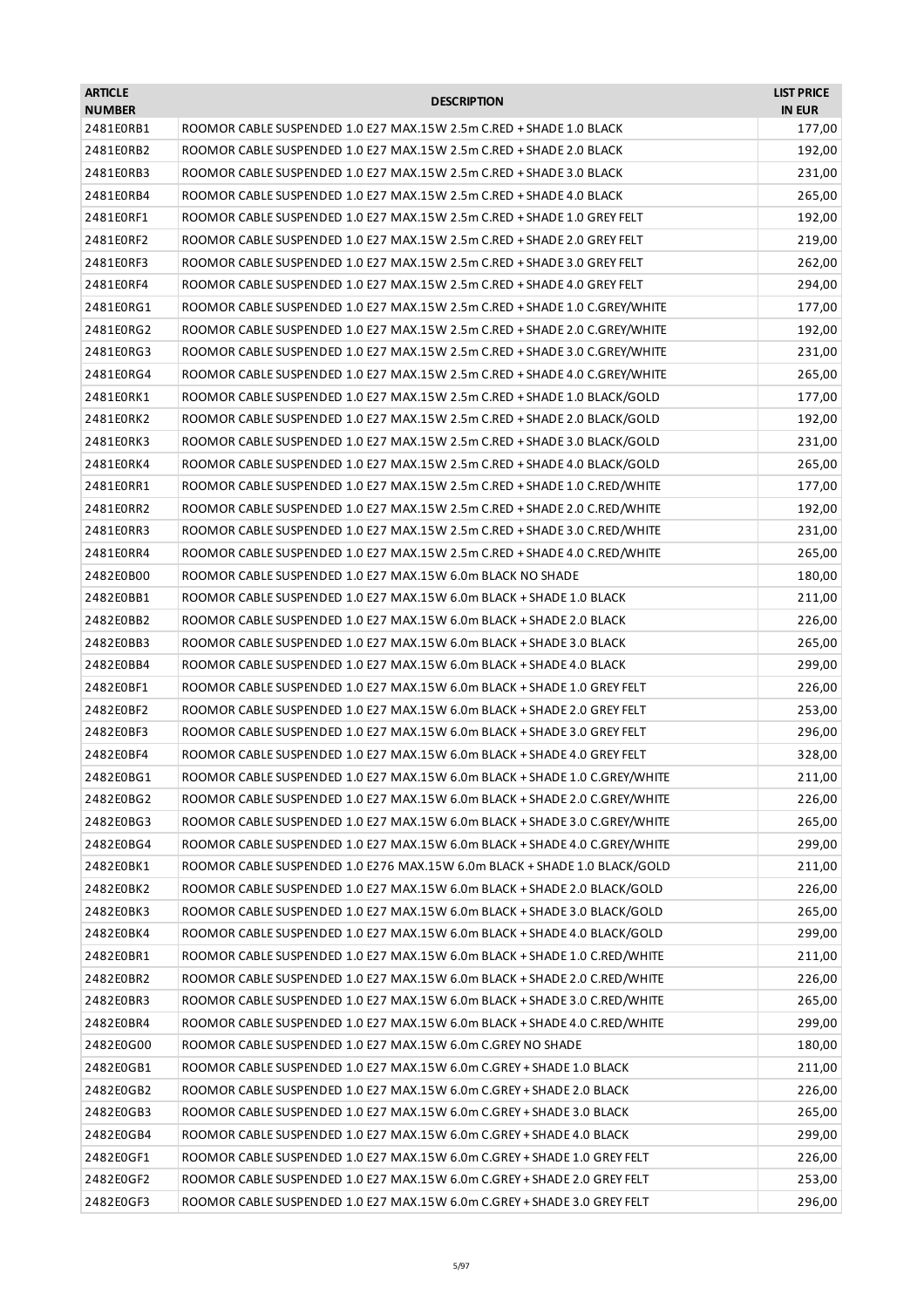| <b>ARTICLE</b><br><b>NUMBER</b> | <b>DESCRIPTION</b>                                                           | <b>LIST PRICE</b><br><b>IN EUR</b> |
|---------------------------------|------------------------------------------------------------------------------|------------------------------------|
| 2482E0GF4                       | ROOMOR CABLE SUSPENDED 1.0 E27 MAX.15W 6.0m C.GREY + SHADE 4.0 GREY FELT     | 328,00                             |
| 2482E0GG1                       | ROOMOR CABLE SUSPENDED 1.0 E27 MAX.15W 6.0m C.GREY + SHADE 1.0 C.GREY/WHITE  | 211,00                             |
| 2482E0GG2                       | ROOMOR CABLE SUSPENDED 1.0 E27 MAX.15W 6.0m C.GREY + SHADE 2.0 C.GREY/WHITE  | 226,00                             |
| 2482E0GG3                       | ROOMOR CABLE SUSPENDED 1.0 E27 MAX.15W 6.0m C.GREY + SHADE 3.0 C.GREY/WHITE  | 265,00                             |
| 2482E0GG4                       | ROOMOR CABLE SUSPENDED 1.0 E27 MAX.15W 6.0m C.GREY + SHADE 4.0 C.GREY/WHITE  | 299,00                             |
| 2482E0GK1                       | ROOMOR CABLE SUSPENDED 1.0 E27 MAX.15W 6.0m C.GREY + SHADE 1.0 BLACK/GOLD    | 211,00                             |
| 2482E0GK2                       | ROOMOR CABLE SUSPENDED 1.0 E27 MAX.15W 6.0m C.GREY + SHADE 2.0 BLACK/GOLD    | 226,00                             |
| 2482E0GK3                       | ROOMOR CABLE SUSPENDED 1.0 E27 MAX.15W 6.0m C.GREY + SHADE 3.0 BLACK/GOLD    | 265,00                             |
| 2482E0GK4                       | ROOMOR CABLE SUSPENDED 1.0 E27 MAX.15W 6.0m C.GREY + SHADE 4.0 BLACK/GOLD    | 299,00                             |
| 2482E0GR1                       | ROOMOR CABLE SUSPENDED 1.0 E27 MAX.15W 6.0m C.GREY + SHADE 1.0 C.RED/WHITE   | 211,00                             |
| 2482E0GR2                       | ROOMOR CABLE SUSPENDED 1.0 E27 MAX.15W 6.0m C.GREY + SHADE 2.0 C.RED/WHITE   | 226,00                             |
| 2482E0GR3                       | ROOMOR CABLE SUSPENDED 1.0 E27 MAX.15W 6.0m C.GREY + SHADE 3.0 C.RED/WHITE   | 265,00                             |
| 2482E0GR4                       | ROOMOR CABLE SUSPENDED 1.0 E27 MAX.15W 6.0m C.GREY + SHADE 4.0 C.RED/WHITE   | 299,00                             |
| 2482E0R00                       | ROOMOR CABLE SUSPENDED 1.0 E27 MAX.15W 6.0m C.RED NO SHADE                   | 180,00                             |
| 2482E0RB1                       | ROOMOR CABLE SUSPENDED 1.0 E27 MAX.15W 6.0m C.RED + SHADE 1.0 BLACK          | 211,00                             |
| 2482E0RB2                       | ROOMOR CABLE SUSPENDED 1.0 E27 MAX.15W 6.0m C.RED + SHADE 2.0 BLACK          | 226,00                             |
| 2482E0RB3                       | ROOMOR CABLE SUSPENDED 1.0 E27 MAX.15W 6.0m C.RED + SHADE 3.0 BLACK          | 265,00                             |
| 2482E0RB4                       | ROOMOR CABLE SUSPENDED 1.0 E27 MAX.15W 6.0m C.RED + SHADE 4.0 BLACK          | 299,00                             |
| 2482E0RF1                       | ROOMOR CABLE SUSPENDED 1.0 E27 MAX.15W 6.0m C.RED + SHADE 1.0 GREY FELT      | 226,00                             |
| 2482E0RF2                       | ROOMOR CABLE SUSPENDED 1.0 E27 MAX.15W 6.0m C.RED + SHADE 2.0 GREY FELT      | 253,00                             |
| 2482E0RF3                       | ROOMOR CABLE SUSPENDED 1.0 E27 MAX.15W 6.0mC.RED + SHADE 3.0 GREY FELT       | 296,00                             |
| 2482E0RF4                       | ROOMOR CABLE SUSPENDED 1.0 E27 MAX.15W 6.0m C.RED + SHADE 4.0 GREY FELT      | 328,00                             |
| 2482E0RG1                       | ROOMOR CABLE SUSPENDED 1.0 E27 MAX.15W 6.0m C.RED + SHADE 1.0 C.GREY/WHITE   | 211,00                             |
| 2482E0RG2                       | ROOMOR CABLE SUSPENDED 1.0 E27 MAX.15W 6.0m C.RED + SHADE 2.0 C.GREY/WHITE   | 226,00                             |
| 2482E0RG3                       | ROOMOR CABLE SUSPENDED 1.0 E27 MAX.15W 6.0m C.RED + SHADE 3.0 C.GREY/WHITE   | 265,00                             |
| 2482E0RG4                       | ROOMOR CABLE SUSPENDED 1.0 E27 MAX.15W 6.0m C.RED + SHADE 4.0 C.GREY/WHITE   | 299,00                             |
| 2482E0RK1                       | ROOMOR CABLE SUSPENDED 1.0 E27 MAX.15W 6.0m C.RED + SHADE 1.0 BLACK/GOLD     | 211,00                             |
| 2482E0RK2                       | ROOMOR CABLE SUSPENDED 1.0 E27 MAX.15W 6.0m C.RED + SHADE 2.0 BLACK/GOLD     | 226,00                             |
| 2482E0RK3                       | ROOMOR CABLE SUSPENDED 1.0 E27 MAX.15W 6.0m C.RED + SHADE 3.0 BLACK/GOLD     | 265,00                             |
| 2482E0RK4                       | ROOMOR CABLE SUSPENDED 1.0 E27 MAX.15W 6.0m C.RED + SHADE 4.0 BLACK/GOLD     | 299,00                             |
| 2482E0RR1                       | ROOMOR CABLE SUSPENDED 1.0 E27 MAX.15W 6.0m C.RED + SHADE 1.0 C.RED/WHITE    | 211,00                             |
| 2482E0RR2                       | ROOMOR CABLE SUSPENDED 1.0 E27 MAX.15W 6.0m C.RED + SHADE 2.0 C.RED/WHITE    | 226,00                             |
| 2482E0RR3                       | ROOMOR CABLE SUSPENDED 1.0 E27 MAX.15W 6.0m C.RED + SHADE 3.0 C.RED/WHITE    | 265,00                             |
| 2482E0RR4                       | ROOMOR CABLE SUSPENDED 1.0 E27 MAX.15W 6.0m C.RED + SHADE 4.0 C.RED/WHITE    | 299,00                             |
| 248220B00                       | ROOMOR CABLE SUSPENDED 1.0 PAR16 MAX.15W 6.0m BLACK NO SHADE                 | 180,00                             |
| 248220BB1                       | ROOMOR CABLE SUSPENDED 1.0 PAR16 MAX.15W 6.0m BLACK + SHADE 1.0 BLACK        | 215,00                             |
| 248220BB2                       | ROOMOR CABLE SUSPENDED 1.0 PAR16 MAX.15W 6.0m BLACK + SHADE 2.0 BLACK        | 230,00                             |
| 248220BB3                       | ROOMOR CABLE SUSPENDED 1.0 PAR16 MAX.15W 6.0m BLACK + SHADE 3.0 BLACK        | 265,00                             |
| 248220BB4                       | ROOMOR CABLE SUSPENDED 1.0 PAR16 MAX.15W 6.0m BLACK + SHADE 4.0 BLACK        | 299,00                             |
| 248220BF1                       | ROOMOR CABLE SUSPENDED 1.0 PAR16 MAX.15W 6.0m BLACK + SHADE 1.0 GREY FELT    | 226,00                             |
|                                 |                                                                              |                                    |
| 248220BF2                       | ROOMOR CABLE SUSPENDED 1.0 PAR16 MAX.15W 6.0m BLACK + SHADE 2.0 GREY FELT    | 253,00                             |
| 248220BF3                       | ROOMOR CABLE SUSPENDED 1.0 PAR16 MAX.15W 6.0m BLACK + SHADE 3.0 GREY FELT    | 296,00                             |
| 248220BF4                       | ROOMOR CABLE SUSPENDED 1.0 PAR16 MAX.15W 6.0m BLACK + SHADE 4.0 GREY FELT    | 328,00                             |
| 248220BG1                       | ROOMOR CABLE SUSPENDED 1.0 PAR16 MAX.15W 6.0m BLACK + SHADE 1.0 C.GREY/WHITE | 211,00                             |
| 248220BG2                       | ROOMOR CABLE SUSPENDED 1.0 PAR16 MAX.15W 6.0m BLACK + SHADE 2.0 C.GREY/WHITE | 226,00                             |
| 248220BG3                       | ROOMOR CABLE SUSPENDED 1.0 PAR16 MAX.15W 6.0m BLACK + SHADE 3.0 C.GREY/WHITE | 265,00                             |
| 248220BG4                       | ROOMOR CABLE SUSPENDED 1.0 PAR16 MAX.15W 6.0m BLACK + SHADE 4.0 C.GREY/WHITE | 299,00                             |
| 248220BK1                       | ROOMOR CABLE SUSPENDED 1.0 PAR16 MAX.15W 6.0m BLACK + SHADE 1.0 BLACK/GOLD   | 211,00                             |
| 248220BK2                       | ROOMOR CABLE SUSPENDED 1.0 PAR16 MAX.15W 6.0m BLACK + SHADE 2.0 BLACK/GOLD   | 226,00                             |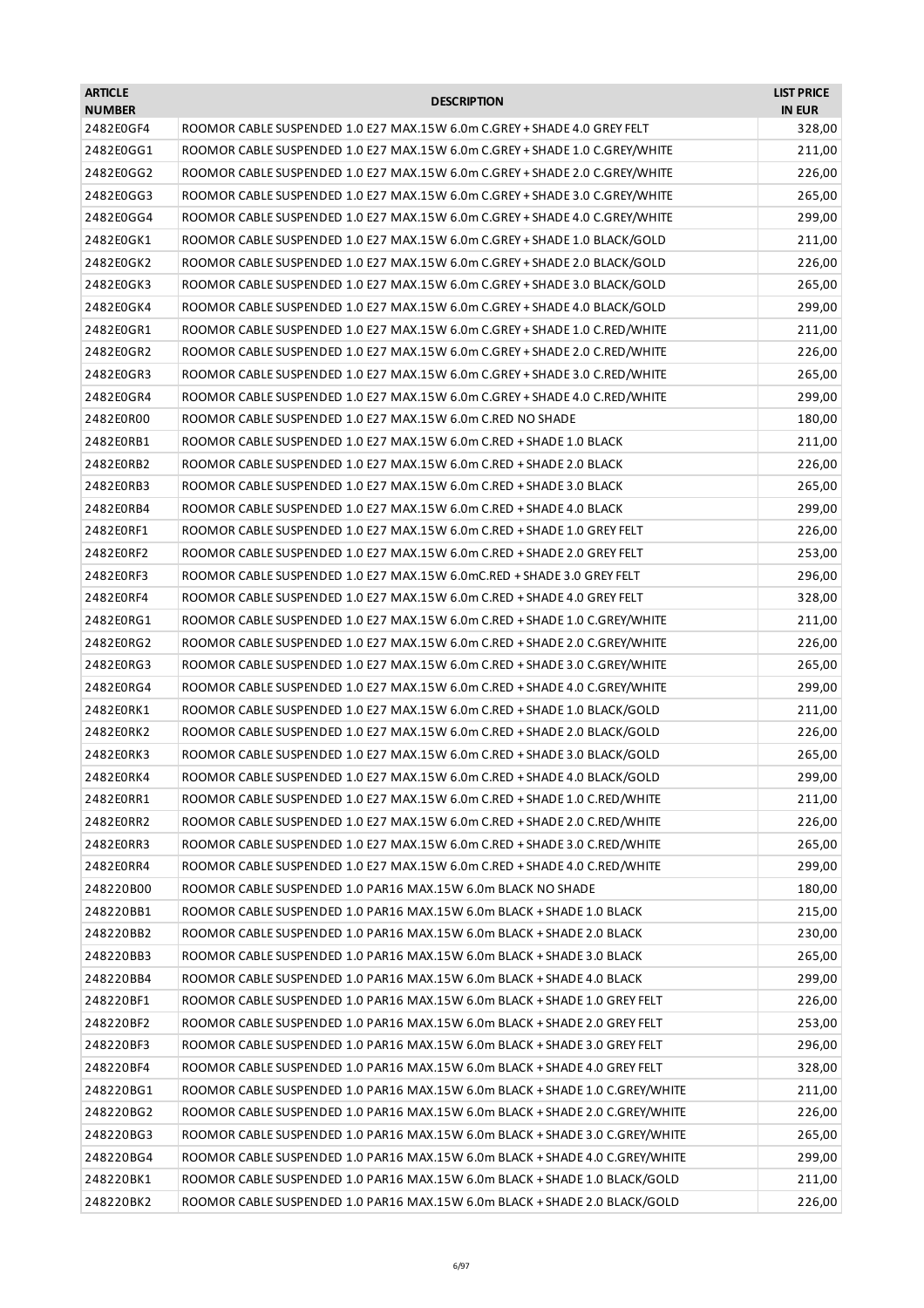| <b>ARTICLE</b><br><b>NUMBER</b> | <b>DESCRIPTION</b>                                                                                                                                        | <b>LIST PRICE</b><br><b>IN EUR</b> |
|---------------------------------|-----------------------------------------------------------------------------------------------------------------------------------------------------------|------------------------------------|
| 248220BK3                       | ROOMOR CABLE SUSPENDED 1.0 PAR16 MAX.15W 6.0m BLACK + SHADE 3.0 BLACK/GOLD                                                                                | 265,00                             |
| 248220BK4                       | ROOMOR CABLE SUSPENDED 1.0 PAR16 MAX.15W 6.0m BLACK + SHADE 4.0 BLACK/GOLD                                                                                | 299,00                             |
| 248220BR1                       | ROOMOR CABLE SUSPENDED 1.0 PAR16 MAX.15W 6.0m BLACK + SHADE 1.0 C.RED/WHITE                                                                               | 211,00                             |
| 248220BR2                       | ROOMOR CABLE SUSPENDED 1.0 PAR16 MAX.15W 6.0m BLACK + SHADE 2.0 C.RED/WHITE                                                                               | 226,00                             |
| 248220BR3                       | ROOMOR CABLE SUSPENDED 1.0 PAR16 MAX.15W 6.0m BLACK + SHADE 3.0 C.RED/WHITE                                                                               | 265,00                             |
| 248220BR4                       | ROOMOR CABLE SUSPENDED 1.0 PAR16 MAX.15W 6.0m BLACK + SHADE 4.0 C.RED/WHITE                                                                               | 299,00                             |
| 248220G00                       | ROOMOR CABLE SUSPENDED 1.0 PAR16 MAX.15W 6.0m C.GREY NO SHADE                                                                                             | 180,00                             |
| 248220GB1                       | ROOMOR CABLE SUSPENDED 1.0 PAR16 MAX.15W 6.0m C.GREY + SHADE 1.0 BLACK                                                                                    | 211,00                             |
| 248220GB2                       | ROOMOR CABLE SUSPENDED 1.0 PAR16 MAX.15W 6.0m C.GREY + SHADE 2.0 BLACK                                                                                    | 226,00                             |
| 248220GB3                       | ROOMOR CABLE SUSPENDED 1.0 PAR16 MAX.15W 6.0m C.GREY + SHADE 3.0 BLACK                                                                                    | 265,00                             |
| 248220GB4                       | ROOMOR CABLE SUSPENDED 1.0 PAR16 MAX.15W 6.0m C.GREY+ SHADE 4.0 BLACK                                                                                     | 299,00                             |
| 248220GF1                       | ROOMOR CABLE SUSPENDED 1.0 PAR16 MAX.15W 6.0m C.GREY + SHADE 1.0 GREY FELT                                                                                | 226,00                             |
| 248220GF2                       | ROOMOR CABLE SUSPENDED 1.0 PAR16 MAX.15W 6.0m C.GREY + SHADE 2.0 GREY FELT                                                                                | 253,00                             |
| 248220GF3                       | ROOMOR CABLE SUSPENDED 1.0 PAR16 MAX.15W 6.0m C.GREY + SHADE 3.0 GREY FELT                                                                                | 296,00                             |
| 248220GF4                       | ROOMOR CABLE SUSPENDED 1.0 PAR16 MAX.15W 6.0m C.GREY + SHADE 4.0 GREY FELT                                                                                | 328,00                             |
| 248220GG1                       | ROOMOR CABLE SUSPENDED 1.0 PAR16 MAX.15W 6.0m C.GREY + SHADE 1.0 C.GREY/WHITE                                                                             | 211,00                             |
| 248220GG2                       | ROOMOR CABLE SUSPENDED 1.0 PAR16 MAX.15W 6.0m C.GREY + SHADE 2.0 C.GREY/WHITE                                                                             | 226,00                             |
| 248220GG3                       | ROOMOR CABLE SUSPENDED 1.0 PAR16 MAX.15W 6.0m C.GREY + SHADE 3.0 C.GREY/WHITE                                                                             | 265,00                             |
| 248220GG4                       | ROOMOR CABLE SUSPENDED 1.0 PAR16 MAX.15W 6.0m C.GREY + SHADE 4.0 C.GREY/WHITE                                                                             | 299,00                             |
| 248220GK1                       | ROOMOR CABLE SUSPENDED 1.0 PAR16 MAX.15W 6.0m C.GREY + SHADE 1.0 BLACK/GOLD                                                                               | 211,00                             |
| 248220GK2                       | ROOMOR CABLE SUSPENDED 1.0 PAR16 MAX.15W 6.0m C.GREY + SHADE 2.0 BLACK/GOLD                                                                               | 226,00                             |
| 248220GK3                       | ROOMOR CABLE SUSPENDED 1.0 PAR16 MAX.15W 6.0m C.GREY + SHADE 3.0 BLACK/GOLD                                                                               | 265,00                             |
| 248220GK4                       | ROOMOR CABLE SUSPENDED 1.0 PAR16 MAX.15W 6.0m C.GREY + SHADE 4.0 BLACK/GOLD                                                                               | 299,00                             |
| 248220GR1                       | ROOMOR CABLE SUSPENDED 1.0 PAR16 MAX.15W 6.0m C.GREY + SHADE 1.0 C.RED/WHITE                                                                              | 211,00                             |
| 248220GR2                       | ROOMOR CABLE SUSPENDED 1.0 PAR16 MAX.15W 6.0m C.GREY + SHADE 2.0 C.RED/WHITE                                                                              | 226,00                             |
| 248220GR3                       | ROOMOR CABLE SUSPENDED 1.0 PAR16 MAX.15W 6.0m C.GREY + SHADE 3.0 C.RED/WHITE                                                                              | 265,00                             |
| 248220GR4                       | ROOMOR CABLE SUSPENDED 1.0 PAR16 MAX.15W 6.0m C.GREY + SHADE 4.0 C.RED/WHITE                                                                              | 299,00                             |
| 248220R00                       | ROOMOR CABLE SUSPENDED 1.0 PAR16 MAX.15W 6.0m C.RED NO SHADE                                                                                              | 180,00                             |
| 248220RB1                       | ROOMOR CABLE SUSPENDED 1.0 PAR16 MAX.15W 6.0m C.RED + SHADE 1.0 BLACK                                                                                     | 211,00                             |
| 248220RB2                       | ROOMOR CABLE SUSPENDED 1.0 PAR16 MAX.15W 6.0m C.RED + SHADE 2.0 BLACK                                                                                     | 226,00                             |
| 248220RB3                       | ROOMOR CABLE SUSPENDED 1.0 PAR16 MAX.15W 6.0m C.RED + SHADE 3.0 BLACK                                                                                     | 265,00                             |
| 248220RB4                       | ROOMOR CABLE SUSPENDED 1.0 PAR16 MAX.15W 6.0m C.RED + SHADE 4.0 BLACK                                                                                     |                                    |
| 248220RF1                       |                                                                                                                                                           | 299,00                             |
| 248220RF2                       | ROOMOR CABLE SUSPENDED 1.0 PAR16 MAX.15W 6.0m            C.RED + SHADE 1.0 GREY FELT                                                                      | 226,00<br>253,00                   |
|                                 | ROOMOR CABLE SUSPENDED 1.0 PAR16 MAX.15W 6.0m C.RED + SHADE 2.0 GREY FELT                                                                                 |                                    |
| 248220RF3<br>248220RF4          | ROOMOR CABLE SUSPENDED 1.0 PAR16 MAX.15W 6.0m C.RED + SHADE 3.0 GREY FELT                                                                                 | 296,00                             |
| 248220RG1                       | ROOMOR CABLE SUSPENDED 1.0 PAR16 MAX.15W 6.0m C.RED + SHADE 4.0 GREY FELT<br>ROOMOR CABLE SUSPENDED 1.0 PAR16 MAX.15W 6.0m C.RED + SHADE 1.0 C.GREY/WHITE | 328,00                             |
|                                 |                                                                                                                                                           | 211,00                             |
| 248220RG2                       | ROOMOR CABLE SUSPENDED 1.0 PAR16 MAX.15W 6.0m C.RED + SHADE 2.0 C.GREY/WHITE                                                                              | 226,00                             |
| 248220RG3                       | ROOMOR CABLE SUSPENDED 1.0 PAR16 MAX.15W 6.0m C.RED + SHADE 3.0 C.GREY/WHITE                                                                              | 265,00                             |
| 248220RG4                       | ROOMOR CABLE SUSPENDED 1.0 PAR16 MAX.15W 6.0m C.RED + SHADE 4.0 C.GREY/WHITE                                                                              | 299,00                             |
| 248220RK1                       | ROOMOR CABLE SUSPENDED 1.0 PAR16 MAX.15W 6.0m C.RED + SHADE 1.0 BLACK/GOLD                                                                                | 211,00                             |
| 248220RK2                       | ROOMOR CABLE SUSPENDED 1.0 PAR16 MAX.15W 6.0m C.RED + SHADE 2.0 BLACK/GOLD                                                                                | 226,00                             |
| 248220RK3                       | ROOMOR CABLE SUSPENDED 1.0 PAR16 MAX.15W 6.0m C.RED + SHADE 3.0 BLACK/GOLD                                                                                | 265,00                             |
| 248220RK4                       | ROOMOR CABLE SUSPENDED 1.0 PAR16 MAX.15W 6.0m C.RED + SHADE 4.0 BLACK/GOLD                                                                                | 299,00                             |
| 248220RR1                       | ROOMOR CABLE SUSPENDED 1.0 PAR16 MAX.15W 6.0m C.RED + SHADE 1.0 C.RED/WHITE                                                                               | 211,00                             |
| 248220RR2                       | ROOMOR CABLE SUSPENDED 1.0 PAR16 MAX.15W 6.0m C.RED + SHADE 2.0 C.RED/WHITE                                                                               | 226,00                             |
| 248220RR3                       | ROOMOR CABLE SUSPENDED 1.0 PAR16 MAX.15W 6.0m C.RED + SHADE 3.0 C.RED/WHITE                                                                               | 265,00                             |
| 248220RR4                       | ROOMOR CABLE SUSPENDED 1.0 PAR16 MAX.15W 6.0m C.RED + SHADE 4.0 C.RED/WHITE                                                                               | 299,00                             |
| 338120B00                       | ROOMOR WALL SURFACE 1.0 PAR16 MAX.15W BLACK NO SHADE                                                                                                      | 163,00                             |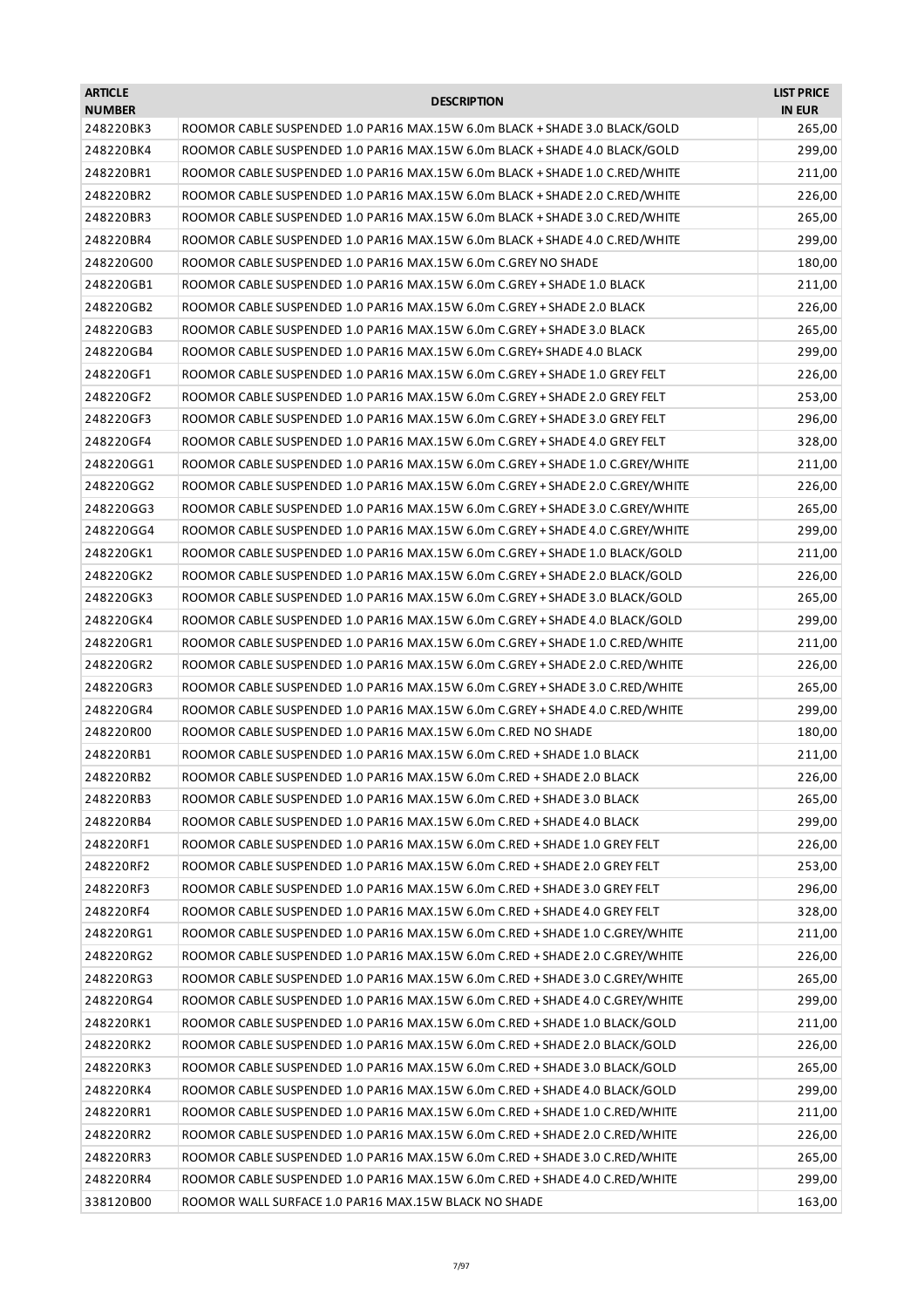| <b>ARTICLE</b><br><b>NUMBER</b> | <b>DESCRIPTION</b>                                                               | <b>LIST PRICE</b><br><b>IN EUR</b> |
|---------------------------------|----------------------------------------------------------------------------------|------------------------------------|
| 338120BB1                       | ROOMOR WALL SURFACE 1.0 PAR16 MAX.15W BLACK + SHADE 1.0 BLACK                    | 198,00                             |
| 338120BF1                       | ROOMOR WALL SURFACE 1.0 PAR16 MAX.15W BLACK + SHADE 1.0 GREY FELT                | 218,00                             |
| 338120BG1                       | ROOMOR WALL SURFACE 1.0 PAR16 MAX.15W BLACK + SHADE 1.0 C.GREY/WHITE             | 198,00                             |
| 338120BK1                       | ROOMOR WALL SURFACE 1.0 PAR16 MAX.15W BLACK + SHADE 1.0 BLACK/GOLD               | 198,00                             |
| 338120BR1                       | ROOMOR WALL SURFACE 1.0 PAR16 MAX.15W BLACK + SHADE 1.0 C.RED/WHITE              | 198,00                             |
| 338120G00                       | ROOMOR WALL SURFACE 1.0 PAR16 MAX.15W C.GREY NO SHADE                            | 163,00                             |
| 338120GB1                       | ROOMOR WALL SURFACE 1.0 PAR16 MAX.15W C.GREY + SHADE 1.0 BLACK                   | 198,00                             |
| 338120GF1                       | ROOMOR WALL SURFACE 1.0 PAR16 MAX.15W C.GREY + SHADE 1.0 GREY FELT               | 218,00                             |
| 338120GG1                       | ROOMOR WALL SURFACE 1.0 PAR16 MAX.15W C.GREY + SHADE 1.0 C.GREY/WHITE            | 198,00                             |
| 338120GK1                       | ROOMOR WALL SURFACE 1.0 PAR16 MAX.15W C.GREY + SHADE 1.0 BLACK/GOLD              | 198,00                             |
| 338120GR1                       | ROOMOR WALL SURFACE 1.0 PAR16 MAX.15W C.GREY + SHADE 1.0 C.RED/WHITE             | 198,00                             |
| 338120R00                       | ROOMOR WALL SURFACE 1.0 PAR16 MAX.15W C.RED NO SHADE                             | 163,00                             |
| 338120RB1                       | ROOMOR WALL SURFACE 1.0 PAR16 MAX.15W C.RED + SHADE 1.0 BLACK                    | 198,00                             |
| 338120RF1                       | ROOMOR WALL SURFACE 1.0 PAR16 MAX.15W C.RED + SHADE 1.0 GREY FELT                | 218,00                             |
| 338120RG1                       | ROOMOR WALL SURFACE 1.0 PAR16 MAX.15W C.RED + SHADE 1.0 C.GREY/WHITE             | 198,00                             |
| 338120RK1                       | ROOMOR WALL SURFACE 1.0 PAR16 MAX.15W C.RED + SHADE 1.0 BLACK/GOLD               | 198,00                             |
| 338120RR1                       | ROOMOR WALL SURFACE 1.0 PAR16 MAX.15W C.RED + SHADE 1.0 C.RED/WHITE              | 198,00                             |
| 338220B00                       | ROOMOR WALL SURFACE 2.0 PAR16 MAX.15W BLACK NO SHADE                             | 188,00                             |
| 338220BB1                       | ROOMOR WALL SURFACE 2.0 PAR16 MAX.15W BLACK + SHADE 1.0 BLACK                    | 223,00                             |
| 338220BB2                       | ROOMOR WALL SURFACE 2.0 PAR16 MAX.15W BLACK + SHADE 2.0 BLACK                    | 238,00                             |
| 338220BF1                       | ROOMOR WALL SURFACE 2.0 PAR16 MAX.15W BLACK + SHADE 1.0 GREY FELT                | 243,00                             |
| 338220BF2                       | ROOMOR WALL SURFACE 2.0 PAR16 MAX.15W BLACK + SHADE 2.0 GREY FELT                | 265,00                             |
| 338220BK1                       | ROOMOR WALL SURFACE 2.0 PAR16 MAX.15W BLACK + SHADE 1.0 BLACK/GOLD               | 223,00                             |
| 338220BK2                       | ROOMOR WALL SURFACE 2.0 PAR16 MAX.15W BLACK + SHADE 2.0 BLACK/GOLD               | 238,00                             |
| 339120B00                       | ROOMOR WALL SURFACE 3.0 PAR16 MAX.15W BLACK + HAND SWITCH NO SHADE               | 255,00                             |
| 339120BB1                       | ROOMOR WALL SURFACE 3.0 PAR16 MAX.15W BLACK + HAND SWITCH + SHADE 1.0 BLACK      | 290,00                             |
| 339120BF1                       | ROOMOR WALL SURFACE 3.0 PAR16 MAX.15W BLACK + HAND SWITCH + SHADE 1.0 GREY FELT  | 305,00                             |
| 339120BK1                       | ROOMOR WALL SURFACE 3.0 PAR16 MAX.15W BLACK + HAND SWITCH + SHADE 1.0 BLACK/GOLD | 290,00                             |
| 339220B00                       | ROOMOR WALL SURFACE 3.0 PAR16 MAX.15W BLACK + BASE ROUND NO SHADE                | 255,00                             |
| 339220BB1                       | ROOMOR WALL SURFACE 3.0 PAR16 MAX.15W BLACK + BASE ROUND + SHADE 1.0 BLACK       | 290,00                             |
| 339220BF1                       | ROOMOR WALL SURFACE 3.0 PAR16 MAX.15W BLACK + BASE ROUND + SHADE 1.0 GREY FELT   | 305,00                             |
| 339220BK1                       | ROOMOR WALL SURFACE 3.0 PAR16 MAX.15W BLACK + BASE ROUND + SHADE 1.0 BLACK/GOLD  | 290,00                             |
| 340120B00                       | ROOMOR WALL SURFACE 5.0 PAR16 MAX.15W BLACK + HAND SWITCH NO SHADE               | 263,00                             |
| 340120BB1                       | ROOMOR WALL SURFACE 5.0 PAR16 MAX.15W BLACK + HAND SWITCH + SHADE 1.0 BLACK      | 298,00                             |
| 340120BF1                       | ROOMOR WALL SURFACE 5.0 PAR16 MAX.15W BLACK + HAND SWITCH + SHADE 1.0 GREY FELT  | 313,00                             |
| 340120BK1                       | ROOMOR WALL SURFACE 5.0 PAR16 MAX.15W BLACK + HAND SWITCH + SHADE 1.0 BLACK/GOLD | 298,00                             |
| 340220B00                       | ROOMOR WALL SURFACE 5.0 PAR16 MAX.15W BLACK + BASE ROUND NO SHADE                | 263,00                             |
| 340220BB1                       | ROOMOR WALL SURFACE 5.0 PAR16 MAX.15W BLACK + BASE ROUND + SHADE 1.0 BLACK       | 298,00                             |
| 340220BF1                       | ROOMOR WALL SURFACE 5.0 PAR16 MAX.15W BLACK + BASE ROUND + SHADE 1.0 GREY FELT   | 313,00                             |
| 340220BK1                       | ROOMOR WALL SURFACE 5.0 PAR16 MAX.15W BLACK + BASE ROUND + SHADE 1.0 BLACK/GOLD  | 298,00                             |
| 339520B00                       | ROOMOR WALL SURFACE 4.0 PAR16 MAX.15W BLACK + FLOOR SWITCH NO SHADE              | 349,00                             |
| 339520BB1                       | ROOMOR WALL SURFACE 4.0 PAR16 MAX.15W BLACK + FLOOR SWITCH + SHADE 1.0 BLACK     | 384,00                             |
| 339520BB2                       | ROOMOR WALL SURFACE 4.0 PAR16 MAX.15W BLACK + FLOOR SWITCH + SHADE 2.0 BLACK     | 399,00                             |
| 339520BB3                       | ROOMOR WALL SURFACE 4.0 PAR16 MAX.15W BLACK + FLOOR SWITCH + SHADE 3.0 BLACK     | 438,00                             |
| 339520BB4                       | ROOMOR WALL SURFACE 4.0 PAR16 MAX.15W BLACK + FLOOR SWITCH + SHADE 4.0 BLACK     | 472,00                             |
| 339520BF1                       | ROOMOR WALL SURFACE 4.0 PAR16 MAX.15W BLACK + FLOOR SWITCH + SHADE 1.0 GREY FELT | 399,00                             |
| 339520BF2                       | ROOMOR WALL SURFACE 4.0 PAR16 MAX.15W BLACK + FLOOR SWITCH + SHADE 2.0 GREY FELT | 426,00                             |
| 339520BF3                       | ROOMOR WALL SURFACE 4.0 PAR16 MAX.15W BLACK + FLOOR SWITCH + SHADE 3.0 GREY FELT | 469,00                             |
| 339520BF4                       | ROOMOR WALL SURFACE 4.0 PAR16 MAX.15W BLACK + FLOOR SWITCH + SHADE 4.0 GREY FELT | 501,00                             |
|                                 |                                                                                  |                                    |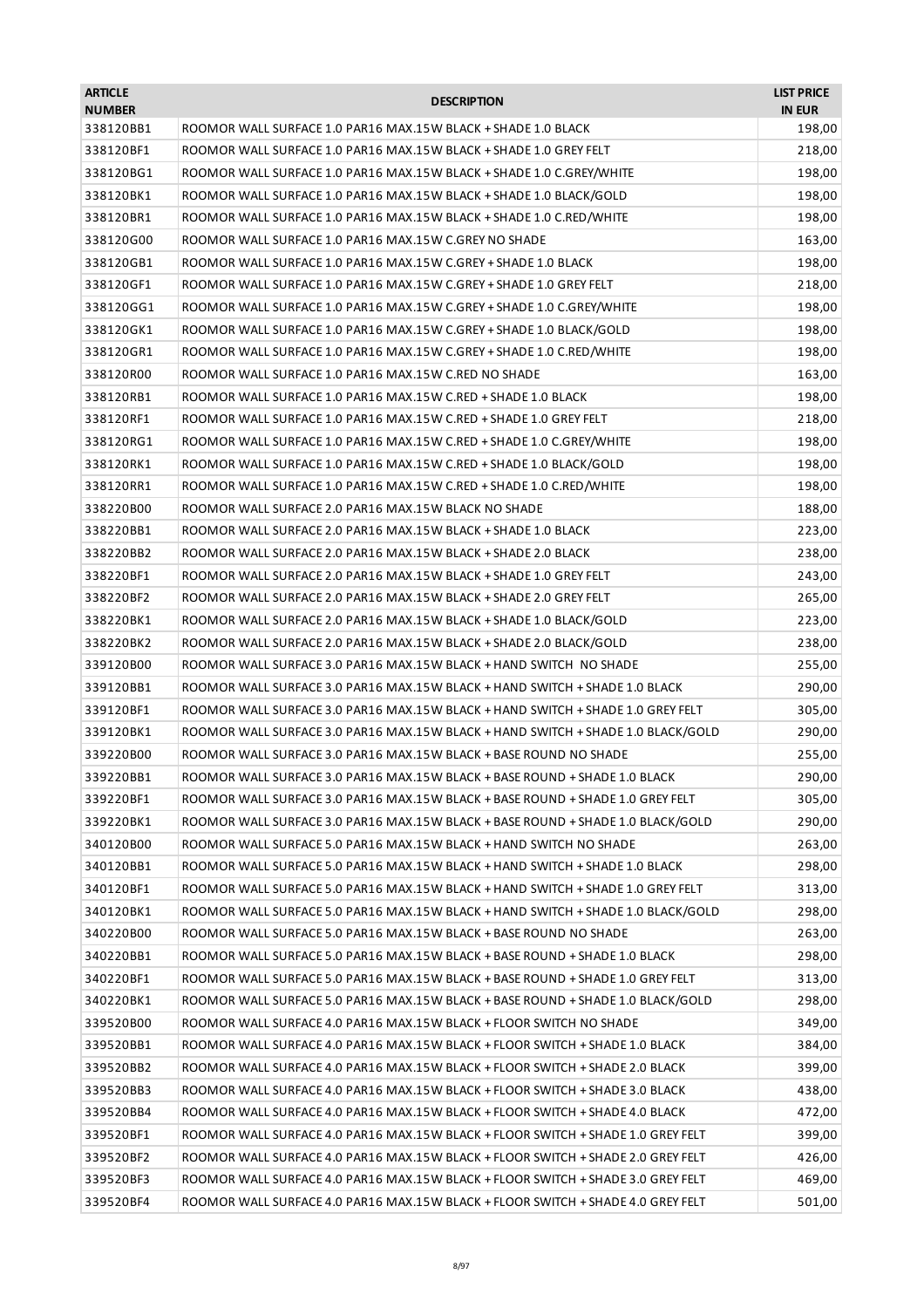| <b>ARTICLE</b><br><b>NUMBER</b> | <b>DESCRIPTION</b>                                                                | <b>LIST PRICE</b><br><b>IN EUR</b> |
|---------------------------------|-----------------------------------------------------------------------------------|------------------------------------|
| 339520BK1                       | ROOMOR WALL SURFACE 4.0 PAR16 MAX.15W BLACK + FLOOR SWITCH + SHADE 1.0 BLACK/GOLD | 384,00                             |
| 339520BK2                       | ROOMOR WALL SURFACE 4.0 PAR16 MAX.15W BLACK + FLOOR SWITCH + SHADE 2.0 BLACK/GOLD | 399,00                             |
| 339520BK3                       | ROOMOR WALL SURFACE 4.0 PAR16 MAX.15W BLACK + FLOOR SWITCH + SHADE 3.0 BLACK/GOLD | 438,00                             |
| 339520BK4                       | ROOMOR WALL SURFACE 4.0 PAR16 MAX.15W BLACK + FLOOR SWITCH + SHADE 4.0 BLACK/GOLD | 472,00                             |
| 339620B00                       | ROOMOR WALL SURFACE 4.0 PAR16 MAX.15W BLACK + BASE ROUND NO SHADE                 | 349,00                             |
| 339620BB1                       | ROOMOR WALL SURFACE 4.0 PAR16 MAX.15W BLACK + BASE ROUND + SHADE 1.0 BLACK        | 384,00                             |
| 339620BB2                       | ROOMOR WALL SURFACE 4.0 PAR16 MAX.15W BLACK + BASE ROUND + SHADE 2.0 BLACK        | 399,00                             |
| 339620BB3                       | ROOMOR WALL SURFACE 4.0 PAR16 MAX.15W BLACK + BASE ROUND + SHADE 3.0 BLACK        | 438,00                             |
| 339620BB4                       | ROOMOR WALL SURFACE 4.0 PAR16 MAX.15W BLACK + BASE ROUND + SHADE 4.0 BLACK        | 472,00                             |
| 339620BF1                       | ROOMOR WALL SURFACE 4.0 PAR16 MAX.15W BLACK + BASE ROUND + SHADE 1.0 GREY FELT    | 399,00                             |
| 339620BF2                       | ROOMOR WALL SURFACE 4.0 PAR16 MAX.15W BLACK + BASE ROUND + SHADE 2.0 GREY FELT    | 426,00                             |
| 339620BF3                       | ROOMOR WALL SURFACE 4.0 PAR16 MAX.15W BLACK + BASE ROUND + SHADE 3.0 GREY FELT    | 469,00                             |
| 339620BF4                       | ROOMOR WALL SURFACE 4.0 PAR16 MAX.15W BLACK + BASE ROUND + SHADE 4.0 GREY FELT    | 501,00                             |
| 339620BK1                       | ROOMOR WALL SURFACE 4.0 PAR16 MAX.15W BLACK + BASE ROUND + SHADE 1.0 BLACK/GOLD   | 384,00                             |
| 339620BK2                       | ROOMOR WALL SURFACE 4.0 PAR16 MAX.15W BLACK + BASE ROUND + SHADE 2.0 BLACK/GOLD   | 399,00                             |
| 339620BK3                       | ROOMOR WALL SURFACE 4.0 PAR16 MAX.15W BLACK + BASE ROUND + SHADE 3.0 BLACK/GOLD   | 438,00                             |
| 339620BK4                       | ROOMOR WALL SURFACE 4.0 PAR16 MAX.15W BLACK + BASE ROUND + SHADE 4.0 BLACK/GOLD   | 472,00                             |
| 637120B00                       | ROOMOR TABLE 1.0 PAR16 MAX.15W BLACK NO SHADE                                     | 185,00                             |
| 637120BB1                       | ROOMOR TABLE 1.0 PAR16 MAX.15W BLACK + SHADE 1.0 BLACK                            | 220,00                             |
| 637120BF1                       | ROOMOR TABLE 1.0 PAR16 MAX.15W BLACK + SHADE 1.0 GREY FELT                        | 240,00                             |
| 637120BG1                       | ROOMOR TABLE 1.0 PAR16 MAX.15W BLACK + SHADE 1.0 C.GREY/WHITE                     | 220,00                             |
| 637120BK1                       | ROOMOR TABLE 1.0 PAR16 MAX.15W BLACK + SHADE 1.0 BLACK/GOLD                       | 220,00                             |
| 637120BR1                       | ROOMOR TABLE 1.0 PAR16 MAX.15W BLACK + SHADE 1.0 C.RED/WHITE                      | 220,00                             |
| 637120G00                       | ROOMOR TABLE 1.0 PAR16 MAX.15W C.GREY NO SHADE                                    | 185,00                             |
| 637120GB1                       | ROOMOR TABLE 1.0 PAR16 MAX.15W C.GREY + SHADE 1.0 BLACK                           | 220,00                             |
| 637120GF1                       | ROOMOR TABLE 1.0 PAR16 MAX.15W C.GREY + SHADE 1.0 GREY FELT                       | 240,00                             |
| 637120GG1                       | ROOMOR TABLE 1.0 PAR16 MAX.15W C.GREY + SHADE 1.0 C.GREY/WHITE                    | 220,00                             |
| 637120GK1                       | ROOMOR TABLE 1.0 PAR16 MAX.15W C.GREY + SHADE 1.0 BLACK/GOLD                      | 220,00                             |
| 637120GR1                       | ROOMOR TABLE 1.0 PAR16 MAX.15W C.GREY + SHADE 1.0 C.RED/WHITE                     | 220,00                             |
| 637120R00                       | ROOMOR TABLE 1.0 PAR16 MAX.15W C.RED NO SHADE                                     | 185,00                             |
| 637120RB1                       | ROOMOR TABLE 1.0 PAR16 MAX.15W C.RED + SHADE 1.0 BLACK                            | 220,00                             |
| 637120RF1                       | ROOMOR TABLE 1.0 PAR16 MAX.15W C.RED + SHADE 1.0 GREY FELT                        | 240,00                             |
| 637120RG1                       | ROOMOR TABLE 1.0 PAR16 MAX.15W C.RED + SHADE 1.0 C.GREY/WHITE                     | 220,00                             |
| 637120RK1                       | ROOMOR TABLE 1.0 PAR16 MAX.15W C.RED + SHADE 1.0 BLACK/GOLD                       | 220,00                             |
| 637120RR1                       | ROOMOR TABLE 1.0 PAR16 MAX.15W C.RED + SHADE 1.0 C.RED/WHITE                      | 220,00                             |
| 639120B00                       | ROOMOR TABLE 2.0 PAR16 MAX.15W BLACK NO SHADE                                     | 295,00                             |
| 639120BB1                       | ROOMOR TABLE 2.0 PAR16 MAX.15W BLACK + SHADE 1.0 BLACK                            | 330,00                             |
| 639120BF1                       | ROOMOR TABLE 2.0 PAR16 MAX.15W BLACK + SHADE 1.0 GREY FELT                        | 345,00                             |
| 639120BK1                       | ROOMOR TABLE 2.0 PAR16 MAX.15W BLACK + SHADE 1.0 BLACK/GOLD                       | 330,00                             |
| 638120B00                       | ROOMOR FLOOR 1.0 PAR16 MAX.15W BLACK NO SHADE                                     | 345,00                             |
| 638120BB1                       | ROOMOR FLOOR 1.0 PAR16 MAX.15W BLACK + SHADE 1.0 BLACK                            | 380,00                             |
| 638120BB2                       | ROOMOR FLOOR 1.0 PAR16 MAX.15W BLACK + SHADE 2.0 BLACK                            | 395,00                             |
| 638120BB3                       | ROOMOR FLOOR 1.0 PAR16 MAX.15W BLACK + SHADE 3.0 BLACK                            | 434,00                             |
| 638120BF1                       | ROOMOR FLOOR 1.0 PAR16 MAX.15W BLACK + SHADE 1.0 GREY FELT                        | 400,00                             |
| 638120BF2                       | ROOMOR FLOOR 1.0 PAR16 MAX.15W BLACK + SHADE 2.0 GREY FELT                        | 422,00                             |
| 638120BF3                       | ROOMOR FLOOR 1.0 PAR16 MAX.15W BLACK + SHADE 3.0 GREY FELT                        | 465,00                             |
| 638120BK1                       | ROOMOR FLOOR 1.0 PAR16 MAX.15W BLACK + SHADE 1.0 BLACK/GOLD                       | 380,00                             |
| 638120BK2                       | ROOMOR FLOOR 1.0 PAR16 MAX.15W BLACK + SHADE 2.0 BLACK/GOLD                       | 395,00                             |
| 638120BK3                       | ROOMOR FLOOR 1.0 PAR16 MAX.15W BLACK + SHADE 3.0 BLACK/GOLD                       | 434,00                             |
|                                 |                                                                                   |                                    |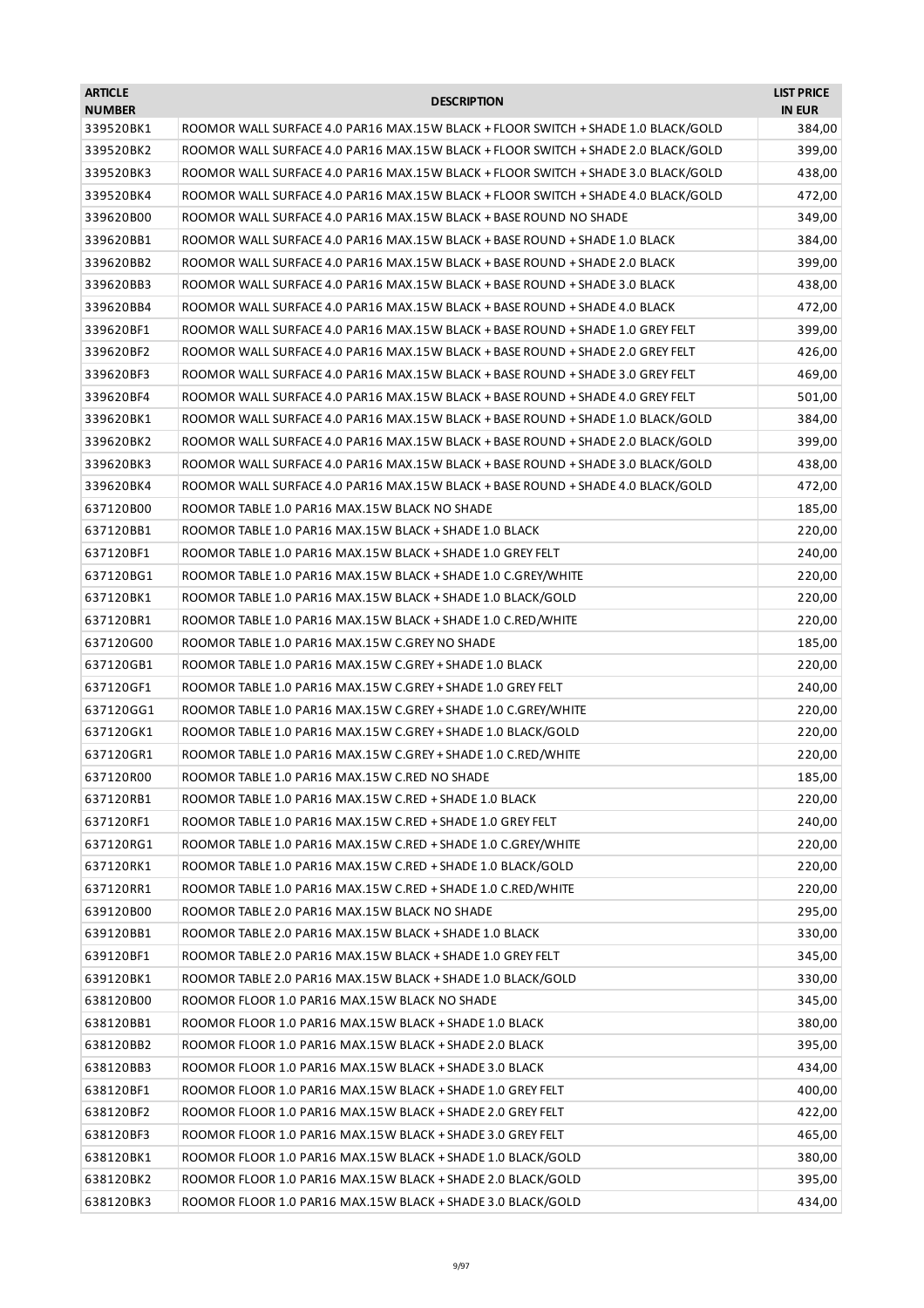| <b>ARTICLE</b><br><b>NUMBER</b> | <b>DESCRIPTION</b>                                        | <b>LIST PRICE</b><br><b>IN EUR</b> |
|---------------------------------|-----------------------------------------------------------|------------------------------------|
| 6321E8GB0                       | MIRRO WALL/CEILING SURFACE 1.0 E27 MAX.15W LIGHT GOLD     | 173,00                             |
| 6321E8NB0                       | MIRRO WALL/CEILING SURFACE 1.0 E27 MAX.15W BLACK CHROME   | 173,00                             |
| 6322E8GB0                       | MIRRO WALL/CEILING SURFACE 2.0 E27 MAX.15W LIGHT GOLD     | 205,00                             |
| 6322E8NB0                       | MIRRO WALL/CEILING SURFACE 2.0 E27 MAX.15W BLACK CHROME   | 205,00                             |
| 6323E8GB0                       | MIRRO WALL/CEILING SURFACE 3.0 E27 MAX.15W LIGHT GOLD     | 342,00                             |
| 6323E8NB0                       | MIRRO WALL/CEILING SURFACE 3.0 E27 MAX.15W BLACK CHROME   | 342,00                             |
| 6341E8GB0                       | MIRRO CEILING SUSPENDED 1.0 E27 MAX.15W LIGHT GOLD        | 204,00                             |
| 6341E8NB0                       | MIRRO CEILING SUSPENDED 1.0 E27 MAX.15W BLACK CHROME      | 204,00                             |
| 6342E8GB0                       | MIRRO CEILING SUSPENDED 2.0 E27 MAX.15W LIGHT GOLD        | 242,00                             |
| 6342E8NB0                       | MIRRO CEILING SUSPENDED 2.0 E27 MAX.15W BLACK CHROME      | 242,00                             |
| 6343E8GB0                       | MIRRO CEILING SUSPENDED 3.0 E27 MAX.15W LIGHT GOLD        | 379,00                             |
| 6343E8NB0                       | MIRRO CEILING SUSPENDED 3.0 E27 MAX.15W BLACK CHROME      | 379,00                             |
| 6344E8GB0                       | MIRRO CEILING SUSPENDED 1.0 E27 6.0M MAX.15W LIGHT GOLD   | 242,00                             |
| 6344E8NB0                       | MIRRO CEILING SUSPENDED 1.0 E27 6.0M MAX.15W BLACK CHROME | 242,00                             |
| 6345E8GB0                       | MIRRO CEILING SUSPENDED 2.0 E27 6.0M MAX.15W LIGHT GOLD   | 285,00                             |
| 6345E8NB0                       | MIRRO CEILING SUSPENDED 2.0 E27 6.0M MAX.15W BLACK CHROME | 285,00                             |
| 6346E8GB0                       | MIRRO CEILING SUSPENDED 3.0 E27 6.0M MAX.15W LIGHT GOLD   | 417,00                             |
| 6346E8NB0                       | MIRRO CEILING SUSPENDED 3.0 E27 6.0M MAX.15W BLACK CHROME | 417,00                             |
| 6331E8GB0                       | MIRRO WALL SURFACE 1.0 EXTENDED E27 4-15W LIGHT GOLD      | 221,00                             |
| 6331E8NB0                       | MIRRO WALL SURFACE 1.0 EXTENDED E27 4-15W BLACK CHROME    | 221,00                             |
| 6301E8GB0                       | MIRRO TABLE 1.0 E27 4-15W LIGHT GOLD                      | 225,00                             |
| 6301E8NB0                       | MIRRO TABLE 1.0 E27 4-15W BLACK CHROME                    | 225,00                             |
| 6311E8GB0                       | MIRRO FLOOR 2.0 E27 4-15W LIGHT GOLD                      | 366,00                             |
| 6311E8NB0                       | MIRRO FLOOR 2.0 E27 4-15W BLACK CHROME                    | 366,00                             |
| 6312E8GB0                       | MIRRO FLOOR 3.0 E27 4-15W LIGHT GOLD                      | 505,00                             |
| 6312E8NB0                       | MIRRO FLOOR 3.0 E27 4-15W BLACK CHROME                    | 505,00                             |
| 1721G0WB0                       | DRO CEILING SURFACE 1.0 QT14 MAX.5W WHITE OPAL GLASS      | 118,00                             |
| 1721G0YB0                       | DRO CEILING SURFACE 1.0 QT14 MAX.5W BROWN OPAL GLASS      | 138,00                             |
| 1722C0WB0                       | DRO CEILING SURFACE 2.0 E14 MAX.6W WHITE OPAL GLASS       | 175,00                             |
| 1722C0YB0                       | DRO CEILING SURFACE 2.0 E14 MAX.6W BROWN OPAL GLASS       | 200,00                             |
| 1723E0WB0                       | DRO CEILING SURFACE 3.0 E27 MAX.12W WHITE OPAL GLASS      | 245,00                             |
| 1723E0YB0                       | DRO CEILING SURFACE 3.0 E27 MAX.12W BROWN OPAL GLASS      | 275,00                             |
| 2521G0WB0                       | DRO CEILING SUSPENDED 1.0 QT14 MAX.5W WHITE OPAL GLASS    | 160,00                             |
| 2521G0YB0                       | DRO CEILING SUSPENDED 1.0 QT14 MAX.5W BROWN OPAL GLASS    | 180,00                             |
| 2522C0WB0                       | DRO CEILING SUSPENDED 2.0 E14 MAX.6W WHITE OPAL GLASS     | 230,00                             |
| 2522C0YB0                       | DRO CEILING SUSPENDED 2.0 E14 MAX.6W BROWN OPAL GLASS     | 255,00                             |
| 2523E0WB0                       | DRO CEILING SUSPENDED 3.0 E27 MAX.12W WHITE OPAL GLASS    | 305,00                             |
| 2523E0YB0                       | DRO CEILING SUSPENDED 3.0 E27 MAX.12W BROWN OPAL GLASS    | 335,00                             |
| 2524E0WB0                       | DRO CEILING SUSPENDED 4.0 E27 MAX.15W WHITE OPAL GLASS    | 450,00                             |
| 2524E0YB0                       | DRO CEILING SUSPENDED 4.0 E27 MAX.15W BROWN OPAL GLASS    | 490,00                             |
| 3431G0W0                        | DRO WALL SURFACE 1.0 QT14 MAX.5W IP44 WHITE OPAL GLASS    | 120,00                             |
| 3431G0Y0                        | DRO WALL SURFACE 1.0 QT14 MAX.5W IP44 BROWN OPAL GLASS    | 139,00                             |
| 3432C0W0                        | DRO WALL SURFACE 2.0 E14 MAX.6W IP44 WHITE OPAL GLASS     | 185,00                             |
| 3432C0Y0                        | DRO WALL SURFACE 2.0 E14 MAX.6W IP44 BROWN OPAL GLASS     | 215,00                             |
| 3441G0WB0                       | DRO WALL SURFACE 1.0 COMP 3X QT14 MAX.5W WHITE OPAL GLASS | 496,00                             |
| 3441G0YB0                       | DRO WALL SURFACE 1.0 COMP 3X QT14 MAX.5W BROWN OPAL GLASS | 555,00                             |
| 6421G0WB0                       | DRO TABLE FLOOR SURFACE 1.0 QT14 MAX.5W WHITE OPAL GLASS  | 135,00                             |
| 6421G0YB0                       | DRO TABLE FLOOR SURFACE 1.0 QT14 MAX.5W BROWN OPAL GLASS  | 155,00                             |
| 6422C0WB0                       | DRO TABLE FLOOR SURFACE 2.0 E14 4-6W WHITE OPAL GLASS     | 220,00                             |
|                                 |                                                           |                                    |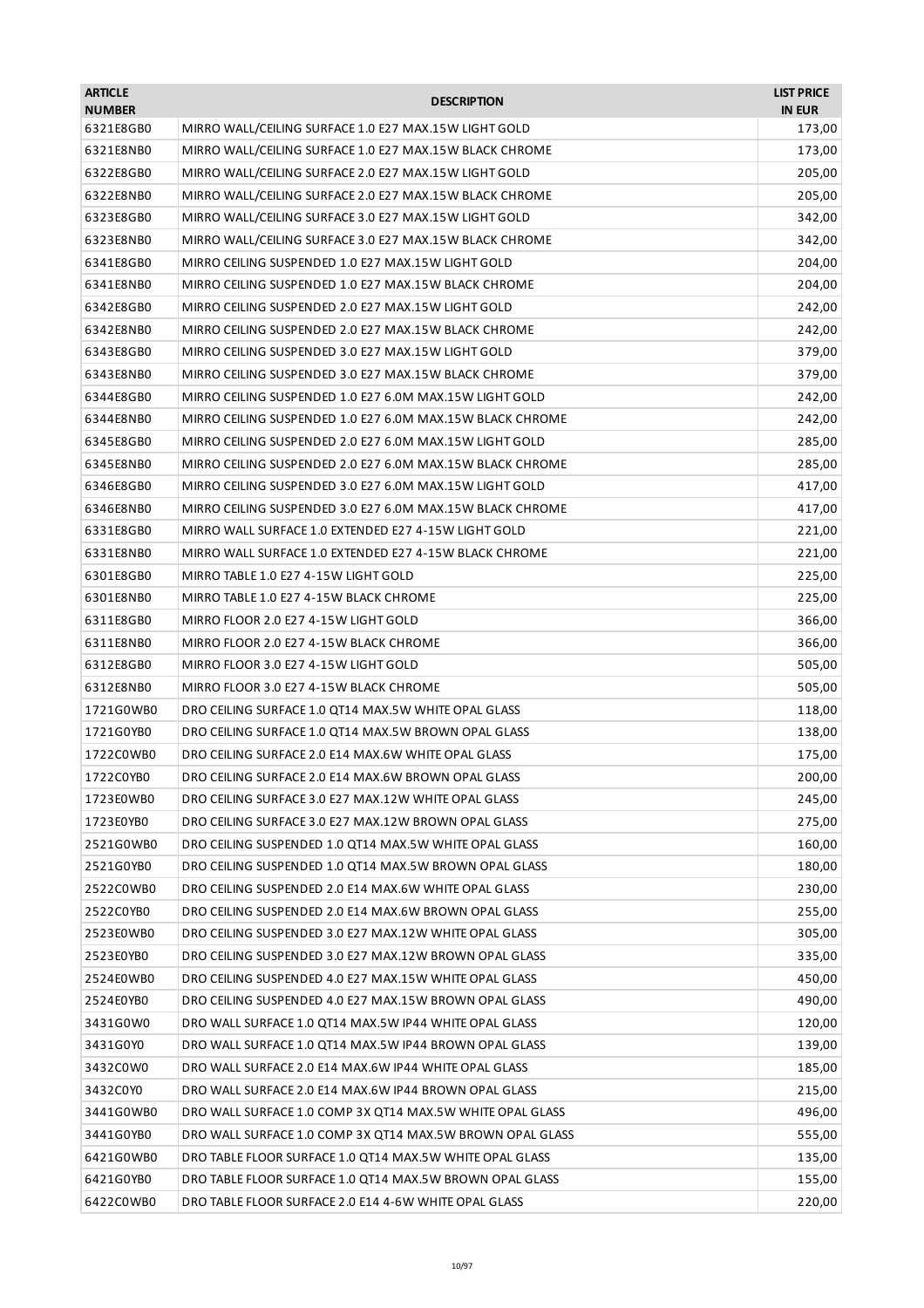| <b>ARTICLE</b><br><b>NUMBER</b> | <b>DESCRIPTION</b>                                                                   | <b>LIST PRICE</b><br><b>IN EUR</b> |
|---------------------------------|--------------------------------------------------------------------------------------|------------------------------------|
| 6422C0YB0                       | DRO TABLE FLOOR SURFACE 2.0 E14 4-6W BROWN OPAL GLASS                                | 245,00                             |
| 6423E0WB0                       | DRO TABLE FLOOR SURFACE 3.0 E27 4-12W WHITE OPAL GLASS                               | 290,00                             |
| 6423E0YB0                       | DRO TABLE FLOOR SURFACE 3.0 E27 4-12W BROWN OPAL GLASS                               | 320,00                             |
| 6432C0WB0                       | DRO TABLE 2.0 E14 4-6W WHITE OPAL GLASS                                              | 305,00                             |
| 6432C0YB0                       | DRO TABLE 2.0 E14 4-6W BROWN OPAL GLASS                                              | 330,00                             |
| 6433E0WB0                       | DRO TABLE 3.0 E27 4-12W WHITE OPAL GLASS                                             | 395,00                             |
| 6433E0YB0                       | DRO TABLE 3.0 E27 4-12W BROWN OPAL GLASS                                             | 425,00                             |
| 6442E0WB0                       | DRO FLOOR SURFACE 3.0 E27 4-12W WHITE OPAL GLASS                                     | 510,00                             |
| 6442E0YB0                       | DRO FLOOR SURFACE 3.0 E27 4-12W BROWN OPAL GLASS                                     | 540,00                             |
| 6443G0WB0                       | DRO FLOOR SURFACE 1.0 COMP 3X QT14 MAX.5W WHITE OPAL GLASS                           | 553,00                             |
| 6443G0YB0                       | DRO FLOOR SURFACE 1.0 COMP 3X QT14 MAX.5W BROWN OPAL GLASS                           | 610,00                             |
| 2201E8W0                        | ROCK CEILING SUSPENDED 3.0 370mm E26-E27 MAX.100W AUTUMN WHITE                       | 390,00                             |
| 2201E8D0                        | ROCK CEILING SUSPENDED 3.0 370mm E26-E27 MAX.100W MULTI COLOUR                       | 390,00                             |
| 2203E8W0                        | ROCK CEILING SUSPENDED 3.0 560mm E26-E27 MAX.100W AUTUMN WHITE                       | 510,00                             |
| 2203E8D0                        | ROCK CEILING SUSPENDED 3.0 560mm E26-E27 MAX.100W MULTI COLOUR                       | 510,00                             |
| 2205E8W0                        | ROCK CEILING SUSPENDED 3.0 740mm E26-E27 MAX.100W AUTUMN WHITE                       | 540,00                             |
| 2205E8D0                        | ROCK CEILING SUSPENDED 3.0 740mm E26-E27 MAX.100W MULTI COLOUR                       | 540,00                             |
| 2202E8W0                        | ROCK CEILING SUSPENDED 4.0 370mm E26-E27 MAX.100W AUTUMN WHITE                       | 490,00                             |
| 2202E8D0                        | ROCK CEILING SUSPENDED 4.0 370mm E26-E27 MAX.100W MULTI COLOUR                       | 490,00                             |
| 2204E8W0                        | ROCK CEILING SUSPENDED 4.0 560mm E26-E27 MAX.100W AUTUMN WHITE                       | 710,00                             |
| 2204E8D0                        | ROCK CEILING SUSPENDED 4.0 560mm E26-E27 MAX.100W MULTI COLOUR                       | 710,00                             |
| 2206E8W0                        | ROCK CEILING SUSPENDED 4.0 740mm E26-E27 MAX.100W AUTUMN WHITE                       | 745,00                             |
| 2206E8D0                        | ROCK CEILING SUSPENDED 4.0 740mm E26-E27 MAX.100W MULTI COLOUR                       | 745,00                             |
| 2223E800                        | ROCK FLOOR SURFACE 1.0 NAKED E27 4-25W MDF                                           | 550,00                             |
| 2221E8W0                        | ROCK FLOOR SURFACE 6.0 E27 4-25W AUTUMN WHITE                                        | 665,00                             |
| 2221E8D0                        | ROCK FLOOR SURFACE 6.0 E27 4-25W MULTI COLOUR                                        | 665,00                             |
| 90051025                        | WIRO CEILING SURFACE E27 BLACK SHADE NOT INCLUDED                                    | 89,00                              |
| 90015171                        | WIRO SUSPENSION SINGLE E27 2.6m FOR SHADES UP TO MAX.2.25KG BLACK SHADE NOT INCLUDED | 77,00                              |
| 90015172                        | WIRO SUSPENSION SINGLE E27 6.0m FOR SHADES UP TO MAX.2.25KG BLACK SHADE NOT INCLUDED | 92,00                              |
| 90015175                        | WIRO SUSPENSION SINGLE E27 2.6m FOR SHADES ABOVE 2.25KG BLACK SHADE NOT INCLUDED     | 89,00                              |
| 90015176                        | WIRO SUSPENSION SINGLE E27 6.0 mFOR SHADES ABOVE 2.25KG BLACK SHADE NOT INCLUDED     | 106,00                             |
| 90052050                        | WIRO DECENTER 1.0 E27 2.6m MAX.2.25KG BLACK SHADE NOT INCLUDED                       | 95,00                              |
| 90052055                        | WIRO DECENTER 2.0 2X E27 2.6m MAX.2.25KG BLACK SHADES NOT INCLUDED                   | 185,00                             |
| 90052060                        | WIRO DECENTER 3.0 3X E27 2.6m MAX.2.25KG BLACK SHADES NOT INCLUDED                   | 255,00                             |
| 90052067                        | WIRO DECENTER 4.0 4X E27 2.6m MAX.2.25KG BLACK SHADES NOT INCLUDED                   | 325,00                             |
| 90052068                        | WIRO DECENTER 5.0 5X E27 2.6m MAX.2.25KG BLACK SHADES NOT INCLUDED                   | 395,00                             |
| 90052069                        | WIRO DECENTER 6.0 6X E27 2.6m MAX.2.25KG BLACK SHADES NOT INCLUDED                   | 465,00                             |
| 90052070                        | WIRO DECENTER 7.0 7X E27 2.6m MAX.2.25KG BLACK SHADES NOT INCLUDED                   | 535,00                             |
| 90052071                        | WIRO DECENTER 8.0 8X E27 2.6m MAX.2.25KG BLACK SHADES NOT INCLUDED                   | 605,00                             |
| 90052051                        | WIRO DECENTER 1.0 E27 6.0m MAX.2.25KG BLACK SHADE NOT INCLUDED                       | 107,00                             |
| 90052056                        | WIRO DECENTER 2.0 2X E27 6.0m MAX.2.25KG BLACK SHADES NOT INCLUDED                   | 209,00                             |
| 90052063                        | WIRO DECENTER 3.0 3X E27 6.0m MAX.2.25KG BLACK SHADES NOT INCLUDED                   | 291,00                             |
| 90015165                        | WIRO PLUG AND PLAY E27 4-25W MAX.2.25KG BLACK SHADE NOT INCLUDED                     | 150,00                             |
| 90015160                        | WIRO SINGLE DECENTER SET E27 2.6m MAX.2.25KG BLACK CEILING BASE NOT INCLUDED         | 70,00                              |
| 90015161                        | WIRO SINGLE DECENTER SET E27 6.0m MAX.2.25KG BLACK CEILING BASE NOT INCLUDED         | 82,00                              |
| 209200V0                        | WIRO 1.8 SHADE ONLY RUSTY                                                            | 189,00                             |
| 209200B0                        | WIRO 1.8 SHADE ONLY BLACK                                                            | 189,00                             |
| 209600V0                        | WIRO 2.0 SHADE ONLY RUSTY                                                            | 143,00                             |
| 209600B0                        | WIRO 2.0 SHADE ONLY BLACK                                                            | 143,00                             |
|                                 |                                                                                      |                                    |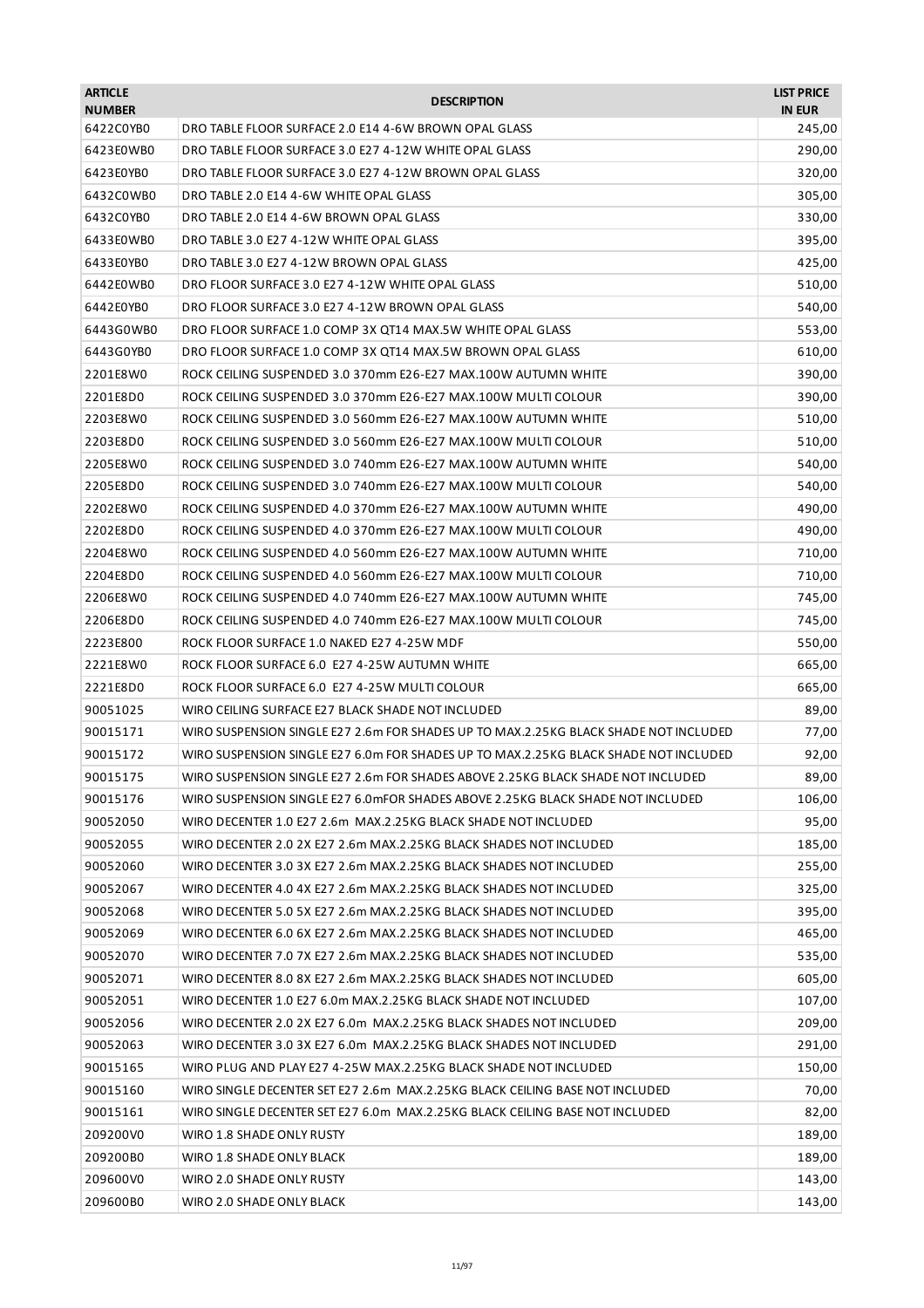| <b>ARTICLE</b>            | <b>DESCRIPTION</b>                                                         | <b>LIST PRICE</b> |
|---------------------------|----------------------------------------------------------------------------|-------------------|
| <b>NUMBER</b><br>209300V0 | WIRO 3.8 SHADE ONLY RUSTY                                                  | <b>IN EUR</b>     |
|                           |                                                                            | 248,00            |
| 209300B0                  | WIRO 3.8 SHADE ONLY BLACK                                                  | 248,00            |
| 209400V0                  | WIRO 6.1 SHADE ONLY RUSTY                                                  | 289,00            |
| 209400B0                  | WIRO 6.1 SHADE ONLY BLACK                                                  | 289,00            |
| 209500V0                  | WIRO 6.5 SHADE ONLY RUSTY                                                  | 411,00            |
| 209500B0                  | WIRO 6.5 SHADE ONLY BLACK                                                  | 411,00            |
| 229100P0                  | WIRO 1.0 DIAMOND SHADE ONLY COPPER                                         | 249,00            |
| 229100B0                  | WIRO 1.0 DIAMOND SHADE ONLY BLACK                                          | 249,00            |
| 244100P0                  | WIRO 1.1 DIAMOND SHADE ONLY COPPER                                         | 175,00            |
| 244100B0                  | WIRO 1.1 DIAMOND SHADE ONLY BLACK                                          | 175,00            |
| 229200P0                  | WIRO 2.0 DIAMOND SHADE ONLY COPPER                                         | 395,50            |
| 229200B0                  | WIRO 2.0 DIAMOND SHADE ONLY BLACK                                          | 395,50            |
| 229300P0                  | WIRO 3.0 DIAMOND SHADE ONLY COPPER                                         | 565,00            |
| 229300B0                  | WIRO 3.0 DIAMOND SHADE ONLY BLACK                                          | 565,00            |
| 229400P0                  | WIRO 4.0 DIAMOND SHADE ONLY COPPER                                         | 549,00            |
| 229400B0                  | WIRO 4.0 DIAMOND SHADE ONLY BLACK                                          | 549,00            |
| 230100B0                  | WIRO 1.0 INDUSTRY SHADE ONLY BLACK                                         | 233,00            |
| 230200B0                  | WIRO 2.0 INDUSTRY SHADE ONLY BLACK                                         | 298,00            |
| 228100R0                  | WIRO 1.0 GLOBE SHADE ONLY BLACK/RUSTY                                      | 335,00            |
| 228100B0                  | WIRO 1.0 GLOBE SHADE ONLY BLACK                                            | 335,00            |
| 228200B0                  | WIRO 2.0 GLOBE SHADE ONLY BLACK                                            | 295,00            |
| 228300B0                  | WIRO 3.0 GLOBE SHADE ONLY BLACK                                            | 215,00            |
| 243100V0                  | WIRO 4.0 GLOBE SHADE ONLY RUSTY                                            | 174,00            |
| 243100B0                  | WIRO 4.0 GLOBE SHADE ONLY BLACK                                            | 174,00            |
| 243200V0                  | WIRO 5.0 GLOBE SHADE ONLY RUSTY                                            | 197,00            |
| 243200B0                  | WIRO 5.0 GLOBE SHADE ONLY BLACK                                            | 197,00            |
| 243300V0                  | WIRO 6.0 GLOBE SHADE ONLY RUSTY                                            | 209,00            |
| 243300B0                  | WIRO 6.0 GLOBE SHADE ONLY BLACK                                            | 209,00            |
| 245100V0                  | WIRO 1.0 CONE SHADE ONLY RUSTY                                             | 169,00            |
| 245100B0                  | WIRO 1.0 CONE SHADE ONLY BLACK                                             | 169,00            |
| 90056080                  | WIRO WALL MOUNTING SHORT E27 MAX.60W BLACK SHADE NOT INCLUDED              | 108,00            |
| 90056090                  | WIRO WALL MOUNTING LONG E27 MAX.60W BLACK SHADE NOT INCLUDED               | 135,00            |
| 90056085                  | WIRO WALL MOUNTING SHORT E27 4-25W BLACK + FLOOR DIMMER SHADE NOT INCLUDED | 128,00            |
| 90056095                  | WIRO WALL MOUNTING LONG E27 4-25W BLACK + FLOOR DIMMER SHADE NOT INCLUDED  | 138,00            |
| 6603E8PB0                 | WIRO TABLE 1.0 DIAMOND E27 4-25W BLACK + SHADE COPPER                      | 353,00            |
| 6603E8BB0                 | WIRO TABLE 1.0 DIAMOND E27 4-25W BLACK + SHADE BLACK                       | 353,00            |
| 6601E8VB0                 | WIRO TABLE 1.0 GLOBE E27 4-25W BLACK + SHADE RUSTY                         | 352,00            |
| 6601E8BB0                 | WIRO TABLE 1.0 GLOBE E27 4-25W BLACK + SHADE BLACK                         | 352,00            |
| 6602E8VB0                 | WIRO TABLE 2.0 GLOBE E27 4-25W BLACK + SHADE RUSTY                         | 375,00            |
| 6602E8BB0                 | WIRO TABLE 2.0 GLOBE E27 4-25W BLACK + SHADE BLACK                         | 375,00            |
| 6614E8PB0                 | WIRO FLOOR SURFACE 1.0 DIAMOND E27 4-25W BLACK + SHADE COPPER              | 438,00            |
| 6614E8BB0                 | WIRO FLOOR SURFACE 1.0 DIAMOND E27 4-25W BLACK + SHADE BLACK               | 438,00            |
| 6611E8VB0                 | WIRO FLOOR SURFACE 1.0 GLOBE E27 4-25W BLACK + SHADE RUSTY                 | 460,00            |
| 6611E8BB0                 | WIRO FLOOR SURFACE 1.0 GLOBE E27 4-25W BLACK + SHADE BLACK                 | 460,00            |
| 6612E8VB0                 | WIRO FLOOR SURFACE 2.0 GLOBE E27 4-25W BLACK + SHADE RUSTY                 | 485,00            |
| 6612E8BB0                 | WIRO FLOOR SURFACE 2.0 GLOBE E27 4-25W BLACK + SHADE BLACK                 | 485,00            |
| 2054E8S0                  | J.J.W. WALL SURFACE 01 2X E27 MAX.53W SILVER GREY                          | 575,00            |
| 2054E8G0                  | J.J.W. WALL SURFACE 01 2X E27 MAX.53W GOLD                                 | 575,00            |
| 2055E8S0                  | J.J.W. WALL SURFACE 02 E27 MAX.53W SILVER GREY                             | 335,00            |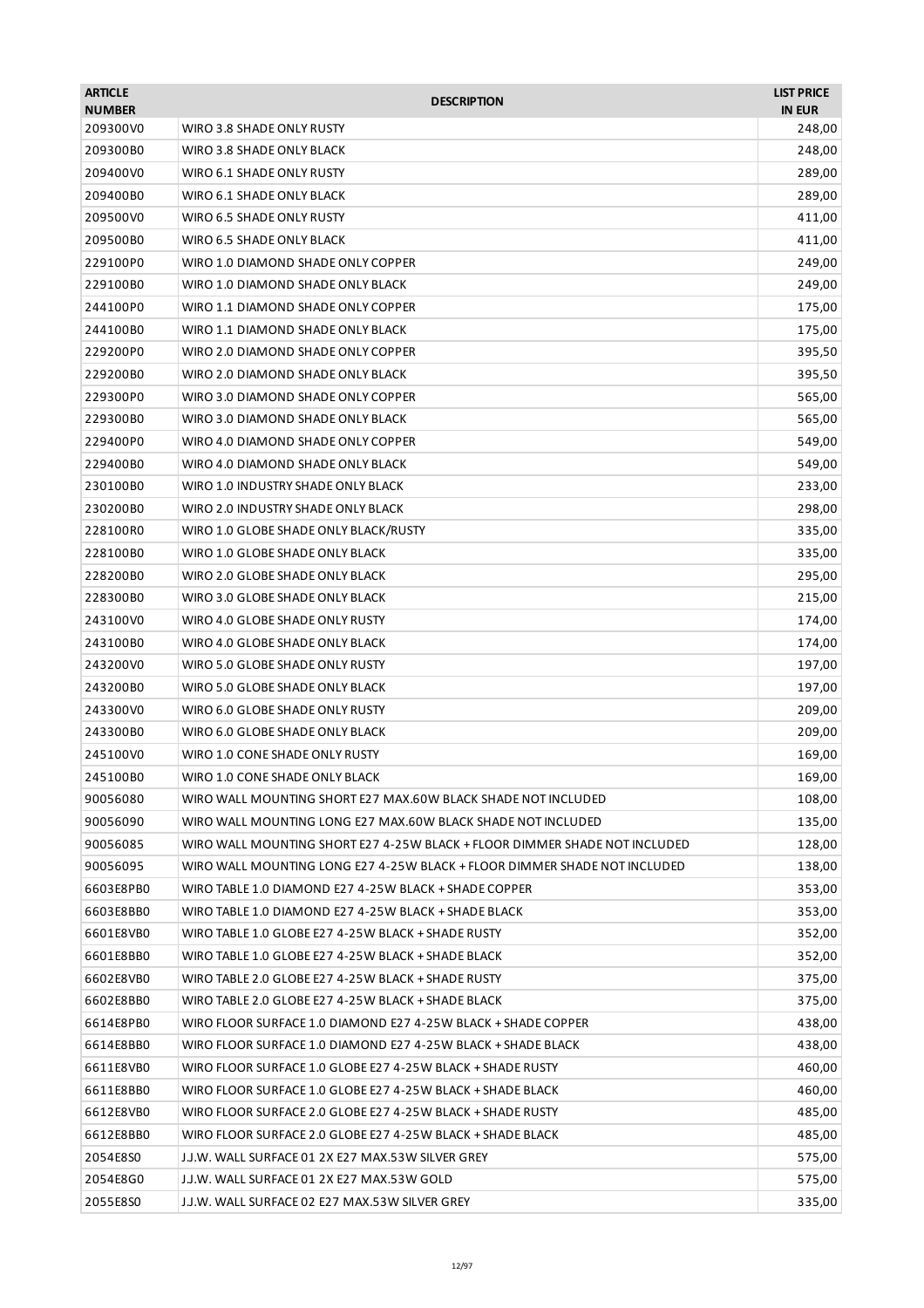| <b>ARTICLE</b><br><b>NUMBER</b> | <b>DESCRIPTION</b>                                                               | <b>LIST PRICE</b><br><b>IN EUR</b> |
|---------------------------------|----------------------------------------------------------------------------------|------------------------------------|
| 2055E8G0                        | J.J.W. WALL SURFACE 02 E27 MAX.53W GOLD                                          | 335,00                             |
| 2051E8S0                        | J.J.W. CEILING SURFACE 03 3X E27 MAX. 53W SILVER GREY                            | 740,00                             |
| 2051E8G0                        | J.J.W. CEILING SURFACE 03 3X E27 MAX. 53W GOLD                                   | 740,00                             |
| 2052E8S0                        | J.J.W. CEILING SUSPENDED 04 6X E27 MAX.53W SILVER GREY                           | 1.395,00                           |
| 2052E8G0                        | J.J.W. CEILING SUSPENDED 04 6X E27 MAX.53W GOLD                                  | 1.395,00                           |
| 2056E8S0                        | J.J.W. CEILING SUSPENDED 042 6X E27 MAX.53W SILVER GREY                          | 3.250,00                           |
| 2056E8G0                        | J.J.W. CEILING SUSPENDED 042 6X E27 MAX.53W GOLD                                 | 3.250,00                           |
| 2053E8S0                        | J.J.W. CEILING SUSPENDED 05 3X E27 MAX.53W SILVER GREY                           | 1.495,00                           |
| 2053E8G0                        | J.J.W. CEILING SUSPENDED 05 3X E27 MAX.53W GOLD                                  | 1.495,00                           |
| 6521EAYBB                       | REVER CEILING SUSPENDED 1.0 E27 MAX.15W A.YELLOW + BLACK DETAIL + BLACK CABLE    | 280,00                             |
| 6521EAYBW                       | REVER CEILING SUSPENDED 1.0 E27 MAX.15W A.YELLOW + BLACK DETAIL + WHITE CABLE    | 280,00                             |
| 6521EAYCB                       | REVER CEILING SUSPENDED 1.0 E27 MAX.15W A.YELLOW + CHROME DETAIL + BLACK CABLE   | 280,00                             |
| 6521EAYCW                       | REVER CEILING SUSPENDED 1.0 E27 MAX.15W A.YELLOW + CHROME DETAIL + WHITE CABLE   | 280,00                             |
| 6521EAYGB                       | REVER CEILING SUSPENDED 1.0 E27 MAX.15W A.YELLOW + L.GOLD DETAIL + BLACK CABLE   | 280,00                             |
| 6521EAYGW                       | REVER CEILING SUSPENDED 1.0 E27 MAX.15W A.YELLOW + L.GOLD DETAIL + WHITE CABLE   | 280,00                             |
| 6521EAYNB                       | REVER CEILING SUSPENDED 1.0 E27 MAX.15W A.YELLOW + B.CHROME DETAIL + BLACK CABLE | 280,00                             |
| 6521EAYNW                       | REVER CEILING SUSPENDED 1.0 E27 MAX.15W A.YELLOW + B.CHROME DETAIL + WHITE CABLE | 280,00                             |
| 6521EAYPB                       | REVER CEILING SUSPENDED 1.0 E27 MAX.15W A.YELLOW + P.COPPER DETAIL + BLACK CABLE | 280,00                             |
| 6521EAYPW                       | REVER CEILING SUSPENDED 1.0 E27 MAX.15W A.YELLOW + P.COPPER DETAIL + WHITE CABLE | 280,00                             |
| 6521EAYWB                       | REVER CEILING SUSPENDED 1.0 E27 MAX.15W A.YELLOW + WHITE DETAIL + BLACK CABLE    | 280,00                             |
| 6521EAYWW                       | REVER CEILING SUSPENDED 1.0 E27 MAX.15W C.WHITE + WHITE DETAIL + WHITE CABLE     | 280,00                             |
| 6521ECWBB                       | REVER CEILING SUSPENDED 1.0 E27 MAX.15W C.WHITE + BLACK DETAIL + BLACK CABLE     | 280,00                             |
| 6521ECWBW                       | REVER CEILING SUSPENDED 1.0 E27 MAX.15W C.WHITE + BLACK DETAIL + WHITE CABLE     | 280,00                             |
| 6521ECWCB                       | REVER CEILING SUSPENDED 1.0 E27 MAX.15W C.WHITE + CHROME DETAIL + BLACK CABLE    | 280,00                             |
| 6521ECWCW                       | REVER CEILING SUSPENDED 1.0 E27 MAX.15W C.WHITE + CHROME DETAIL + WHITE CABLE    | 280,00                             |
| 6521ECWGB                       | REVER CEILING SUSPENDED 1.0 E27 MAX.15W C.WHITE + L.GOLD DETAIL + BLACK CABLE    | 280,00                             |
| 6521ECWGW                       | REVER CEILING SUSPENDED 1.0 E27 MAX.15W C.WHITE + L.GOLD DETAIL + WHITE CABLE    | 280,00                             |
| 6521ECWNB                       | REVER CEILING SUSPENDED 1.0 E27 MAX.15W C.WHITE + B.CHROME DETAIL + BLACK CABLE  | 280,00                             |
| 6521ECWNW                       | REVER CEILING SUSPENDED 1.0 E27 MAX.15W C.WHITE + B.CHROME DETAIL + WHITE CABLE  | 280,00                             |
| 6521ECWPB                       | REVER CEILING SUSPENDED 1.0 E27 MAX.15W C.WHITE + P.COPPER DETAIL + BLACK CABLE  | 280,00                             |
| 6521ECWPW                       | REVER CEILING SUSPENDED 1.0 E27 MAX.15W C.WHITE + P.COPPER DETAIL + WHITE CABLE  | 280,00                             |
| 6521ECWWB                       | REVER CEILING SUSPENDED 1.0 E27 MAX.15W C.WHITE + WHITE DETAIL + BLACK CABLE     | 280,00                             |
| 6521ECWWW                       | REVER CEILING SUSPENDED 1.0 E27 MAX.15W C.WHITE + WHITE DETAIL + WHITE CABLE     | 280,00                             |
| 6521EHRBB                       | REVER CEILING SUSPENDED 1.0 E27 MAX.15W H.ROSE + BLACK DETAIL + BLACK CABLE      | 280,00                             |
| 6521EHRBW                       | REVER CEILING SUSPENDED 1.0 E27 MAX.15W H.ROSE + BLACK DETAIL + WHITE CABLE      | 280,00                             |
| 6521EHRCB                       | REVER CEILING SUSPENDED 1.0 E27 MAX.15W H.ROSE + CHROME DETAIL + BLACK CABLE     | 280,00                             |
| 6521EHRCW                       | REVER CEILING SUSPENDED 1.0 E27 MAX.15W H.ROSE + CHROME DETAIL + WHITE CABLE     | 280,00                             |
| 6521EHRGB                       | REVER CEILING SUSPENDED 1.0 E27 MAX.15W H.ROSE + L.GOLD DETAIL + BLACK CABLE     | 280,00                             |
| 6521EHRGW                       | REVER CEILING SUSPENDED 1.0 E27 MAX.15W H.ROSE + L.GOLD DETAIL + WHITE CABLE     | 280,00                             |
| 6521EHRNB                       | REVER CEILING SUSPENDED 1.0 E27 MAX.15W H.ROSE + B.CHROME DETAIL + BLACK CABLE   | 280,00                             |
| 6521EHRNW                       | REVER CEILING SUSPENDED 1.0 E27 MAX.15W H.ROSE + B.CHROME DETAIL + WHITE CABLE   | 280,00                             |
| 6521EHRPB                       | REVER CEILING SUSPENDED 1.0 E27 MAX.15W H.ROSE + P.COPPER DETAIL + BLACK CABLE   | 280,00                             |
| 6521EHRPW                       | REVER CEILING SUSPENDED 1.0 E27 MAX.15W H.ROSE + P.COPPER DETAIL + WHITE CABLE   | 280,00                             |
| 6521EHRWB                       | REVER CEILING SUSPENDED 1.0 E27 MAX.15W H.ROSE + WHITE DETAIL + BLACK CABLE      | 280,00                             |
| 6521EHRWW                       | REVER CEILING SUSPENDED 1.0 E27 MAX.15W H.ROSE + WHITE DETAIL + WHITE CABLE      | 280,00                             |
| 6521ESGBB                       | REVER CEILING SUSPENDED 1.0 E27 MAX.15W S.GREY + BLACK DETAIL + BLACK CABLE      | 280,00                             |
| 6521ESGBW                       | REVER CEILING SUSPENDED 1.0 E27 MAX.15W S.GREY + BLACK DETAIL + WHITE CABLE      | 280,00                             |
| 6521ESGCB                       | REVER CEILING SUSPENDED 1.0 E27 MAX.15W S.GREY + CHROME DETAIL + BLACK CABLE     | 280,00                             |
| 6521ESGCW                       | REVER CEILING SUSPENDED 1.0 E27 MAX.15W S.GREY + CHROME DETAIL + WHITE CABLE     | 280,00                             |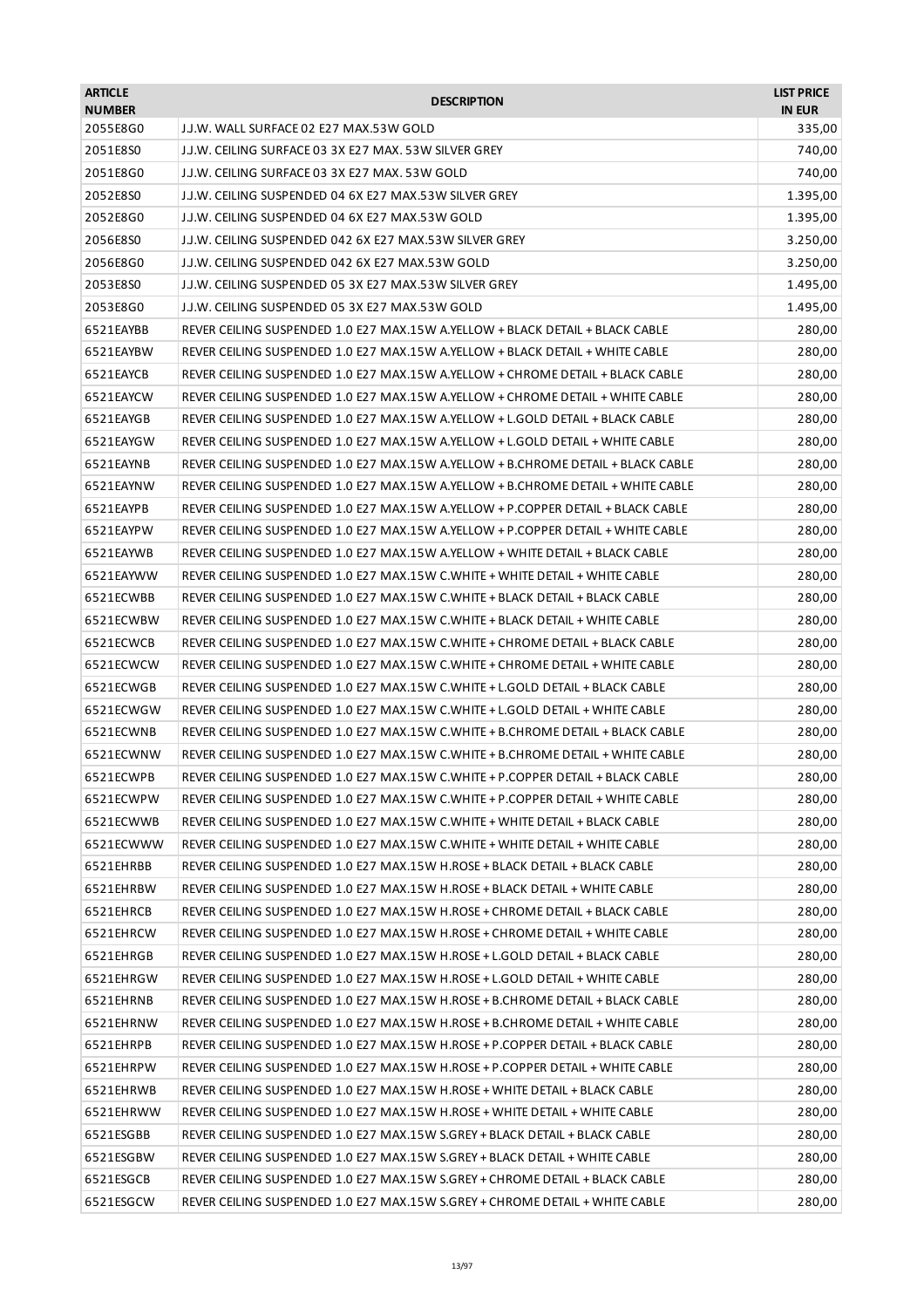| 6521ESGGB<br>REVER CEILING SUSPENDED 1.0 E27 MAX.15W S.GREY + L.GOLD DETAIL + BLACK CABLE<br>6521ESGGW<br>REVER CEILING SUSPENDED 1.0 E27 MAX.15W S.GREY + L.GOLD DETAIL + WHITE CABLE<br>6521ESGNB<br>REVER CEILING SUSPENDED 1.0 E27 MAX.15W S.GREY + B.CHROME DETAIL + BLACK CABLE<br>6521ESGNW<br>REVER CEILING SUSPENDED 1.0 E27 MAX.15W S.GREY + B.CHROME DETAIL + WHITE CABLE<br>6521ESGPB<br>REVER CEILING SUSPENDED 1.0 E27 MAX.15W S.GREY + P.COPPER DETAIL + BLACK CABLE<br>6521ESGPW<br>REVER CEILING SUSPENDED 1.0 E27 MAX.15W S.GREY + P.COPPER DETAIL + WHITE CABLE<br>6521ESGWB<br>REVER CEILING SUSPENDED 1.0 E27 MAX.15W S.GREY + WHITE DETAIL + BLACK CABLE | 280,00<br>280,00<br>280,00<br>280,00<br>280,00<br>280,00<br>280,00<br>280,00<br>280,00<br>280,00<br>280,00<br>280,00<br>280,00 |
|--------------------------------------------------------------------------------------------------------------------------------------------------------------------------------------------------------------------------------------------------------------------------------------------------------------------------------------------------------------------------------------------------------------------------------------------------------------------------------------------------------------------------------------------------------------------------------------------------------------------------------------------------------------------------------|--------------------------------------------------------------------------------------------------------------------------------|
|                                                                                                                                                                                                                                                                                                                                                                                                                                                                                                                                                                                                                                                                                |                                                                                                                                |
|                                                                                                                                                                                                                                                                                                                                                                                                                                                                                                                                                                                                                                                                                |                                                                                                                                |
|                                                                                                                                                                                                                                                                                                                                                                                                                                                                                                                                                                                                                                                                                |                                                                                                                                |
|                                                                                                                                                                                                                                                                                                                                                                                                                                                                                                                                                                                                                                                                                |                                                                                                                                |
|                                                                                                                                                                                                                                                                                                                                                                                                                                                                                                                                                                                                                                                                                |                                                                                                                                |
|                                                                                                                                                                                                                                                                                                                                                                                                                                                                                                                                                                                                                                                                                |                                                                                                                                |
|                                                                                                                                                                                                                                                                                                                                                                                                                                                                                                                                                                                                                                                                                |                                                                                                                                |
| 6521ESGWW<br>REVER CEILING SUSPENDED 1.0 E27 MAX.15W S.GREY + WHITE DETAIL + WHITE CABLE                                                                                                                                                                                                                                                                                                                                                                                                                                                                                                                                                                                       |                                                                                                                                |
| 6521ETGBB<br>REVER CEILING SUSPENDED 1.0 E27 MAX.15W T.GREEN + BLACK DETAIL + BLACK CABLE                                                                                                                                                                                                                                                                                                                                                                                                                                                                                                                                                                                      |                                                                                                                                |
| 6521ETGBW<br>REVER CEILING SUSPENDED 1.0 E27 MAX.15W T.GREEN + BLACK DETAIL + WHITE CABLE                                                                                                                                                                                                                                                                                                                                                                                                                                                                                                                                                                                      |                                                                                                                                |
| 6521ETGCB<br>REVER CEILING SUSPENDED 1.0 E27 MAX.15W T.GREEN + CHROME DETAIL + BLACK CABLE                                                                                                                                                                                                                                                                                                                                                                                                                                                                                                                                                                                     |                                                                                                                                |
| 6521ETGCW<br>REVER CEILING SUSPENDED 1.0 E27 MAX.15W T.GREEN + CHROME DETAIL + WHITE CABLE                                                                                                                                                                                                                                                                                                                                                                                                                                                                                                                                                                                     |                                                                                                                                |
| 6521ETGGB<br>REVER CEILING SUSPENDED 1.0 E27 MAX.15W T.GREEN + L.GOLD DETAIL + BLACK CABLE                                                                                                                                                                                                                                                                                                                                                                                                                                                                                                                                                                                     |                                                                                                                                |
| 6521ETGGW<br>REVER CEILING SUSPENDED 1.0 E27 MAX.15W T.GREEN + L.GOLD DETAIL + WHITE CABLE                                                                                                                                                                                                                                                                                                                                                                                                                                                                                                                                                                                     | 280,00                                                                                                                         |
| 6521ETGNB<br>REVER CEILING SUSPENDED 1.0 E27 MAX.15W T.GREEN + B.CHROME DETAIL + BLACK CABLE                                                                                                                                                                                                                                                                                                                                                                                                                                                                                                                                                                                   | 280,00                                                                                                                         |
| 6521ETGNW<br>REVER CEILING SUSPENDED 1.0 E27 MAX.15W T.GREEN + B.CHROME DETAIL + WHITE CABLE                                                                                                                                                                                                                                                                                                                                                                                                                                                                                                                                                                                   | 280,00                                                                                                                         |
| 6521ETGPB<br>REVER CEILING SUSPENDED 1.0 E27 MAX.15W T.GREEN + P.COPPER DETAIL + BLACK CABLE                                                                                                                                                                                                                                                                                                                                                                                                                                                                                                                                                                                   | 280,00                                                                                                                         |
| 6521ETGPW<br>REVER CEILING SUSPENDED 1.0 E27 MAX.15W T.GREEN + P.COPPER DETAIL + WHITE CABLE                                                                                                                                                                                                                                                                                                                                                                                                                                                                                                                                                                                   | 280,00                                                                                                                         |
| 6521ETGWB<br>REVER CEILING SUSPENDED 1.0 E27 MAX.15W T.GREEN + WHITE DETAIL + BLACK CABLE                                                                                                                                                                                                                                                                                                                                                                                                                                                                                                                                                                                      | 280,00                                                                                                                         |
| 6521ETGWW<br>REVER CEILING SUSPENDED 1.0 E27 MAX.15W T.GREEN + WHITE DETAIL + WHITE CABLE                                                                                                                                                                                                                                                                                                                                                                                                                                                                                                                                                                                      | 280,00                                                                                                                         |
| 6511CAYB<br>REVER WALL SURFACE 1.0 E14 MAX.6W A.YELLOW + BLACK TRAY                                                                                                                                                                                                                                                                                                                                                                                                                                                                                                                                                                                                            | 130,00                                                                                                                         |
| 6511CAYC<br>REVER WALL SURFACE 1.0 E14 MAX.6W A.YELLOW + CHROME TRAY                                                                                                                                                                                                                                                                                                                                                                                                                                                                                                                                                                                                           | 165,00                                                                                                                         |
| 6511CAYG<br>REVER WALL SURFACE 1.0 E14 MAX.6W A.YELLOW + L.GOLD TRAY                                                                                                                                                                                                                                                                                                                                                                                                                                                                                                                                                                                                           | 165,00                                                                                                                         |
| 6511CAYN<br>REVER WALL SURFACE 1.0 E14 MAX.6W A.YELLOW + B.CHROME TRAY                                                                                                                                                                                                                                                                                                                                                                                                                                                                                                                                                                                                         | 165,00                                                                                                                         |
| 6511CAYP<br>REVER WALL SURFACE 1.0 E14 MAX.6W A.YELLOW + P.COPPER TRAY                                                                                                                                                                                                                                                                                                                                                                                                                                                                                                                                                                                                         | 165,00                                                                                                                         |
| 6511CAYW<br>REVER WALL SURFACE 1.0 E14 MAX.6W A.YELLOW + WHITE TRAY                                                                                                                                                                                                                                                                                                                                                                                                                                                                                                                                                                                                            | 130,00                                                                                                                         |
| 6511CCWB<br>REVER WALL SURFACE 1.0 E14 MAX.6W C.WHITE + BLACK TRAY                                                                                                                                                                                                                                                                                                                                                                                                                                                                                                                                                                                                             | 130,00                                                                                                                         |
| 6511CCWC<br>REVER WALL SURFACE 1.0 E14 MAX.6W C.WHITE + CHROME TRAY                                                                                                                                                                                                                                                                                                                                                                                                                                                                                                                                                                                                            | 165,00                                                                                                                         |
| 6511CCWG<br>REVER WALL SURFACE 1.0 E14 MAX.6W C.WHITE + L.GOLD TRAY                                                                                                                                                                                                                                                                                                                                                                                                                                                                                                                                                                                                            | 165,00                                                                                                                         |
| 6511CCWN<br>REVER WALL SURFACE 1.0 E14 MAX.6W C.WHITE + B.CHROME TRAY                                                                                                                                                                                                                                                                                                                                                                                                                                                                                                                                                                                                          | 165,00                                                                                                                         |
| REVER WALL SURFACE 1.0 E14 MAX.6W C.WHITE + P.COPPER TRAY<br>6511CCWP                                                                                                                                                                                                                                                                                                                                                                                                                                                                                                                                                                                                          | 165,00                                                                                                                         |
| 6511CCWW<br>REVER WALL SURFACE 1.0 E14 MAX.6W C.WHITE + WHITE TRAY                                                                                                                                                                                                                                                                                                                                                                                                                                                                                                                                                                                                             | 130,00                                                                                                                         |
| 6511CHRB<br>REVER WALL SURFACE 1.0 E14 MAX.6W H.ROSE + BLACK TRAY                                                                                                                                                                                                                                                                                                                                                                                                                                                                                                                                                                                                              | 130,00                                                                                                                         |
| 6511CHRC<br>REVER WALL SURFACE 1.0 E14 MAX.6W H.ROSE + CHROME TRAY                                                                                                                                                                                                                                                                                                                                                                                                                                                                                                                                                                                                             | 165,00                                                                                                                         |
| 6511CHRG<br>REVER WALL SURFACE 1.0 E14 MAX.6W H.ROSE + L.GOLD TRAY                                                                                                                                                                                                                                                                                                                                                                                                                                                                                                                                                                                                             | 165,00                                                                                                                         |
| 6511CHRN<br>REVER WALL SURFACE 1.0 E14 MAX.6W H.ROSE + B.CHROME TRAY                                                                                                                                                                                                                                                                                                                                                                                                                                                                                                                                                                                                           | 165,00                                                                                                                         |
| 6511CHRP<br>REVER WALL SURFACE 1.0 E14 MAX.6W H.ROSE + P.COPPER TRAY                                                                                                                                                                                                                                                                                                                                                                                                                                                                                                                                                                                                           | 165,00                                                                                                                         |
| 6511CHRW<br>REVER WALL SURFACE 1.0 E14 MAX.6W H.ROSE + WHITE TRAY                                                                                                                                                                                                                                                                                                                                                                                                                                                                                                                                                                                                              | 130,00                                                                                                                         |
| 6511CSGB<br>REVER WALL SURFACE 1.0 E14 MAX.6W S.GREY + BLACK TRAY                                                                                                                                                                                                                                                                                                                                                                                                                                                                                                                                                                                                              | 130,00                                                                                                                         |
| 6511CSGC<br>REVER WALL SURFACE 1.0 E14 MAX.6W S.GREY + CHROME TRAY                                                                                                                                                                                                                                                                                                                                                                                                                                                                                                                                                                                                             | 165,00                                                                                                                         |
| 6511CSGG<br>REVER WALL SURFACE 1.0 E14 MAX.6W S.GREY + L.GOLD TRAY                                                                                                                                                                                                                                                                                                                                                                                                                                                                                                                                                                                                             | 165,00                                                                                                                         |
| 6511CSGN<br>REVER WALL SURFACE 1.0 E14 MAX.6W S.GREY + B.CHROME TRAY                                                                                                                                                                                                                                                                                                                                                                                                                                                                                                                                                                                                           | 165,00                                                                                                                         |
| 6511CSGP<br>REVER WALL SURFACE 1.0 E14 MAX.6W S.GREY + P.COPPER TRAY                                                                                                                                                                                                                                                                                                                                                                                                                                                                                                                                                                                                           | 165,00                                                                                                                         |
| 6511CSGW<br>REVER WALL SURFACE 1.0 E14 MAX.6W S.GREY + WHITE TRAY                                                                                                                                                                                                                                                                                                                                                                                                                                                                                                                                                                                                              | 130,00                                                                                                                         |
| 6511CTGB<br>REVER WALL SURFACE 1.0 E14 MAX.6W T.GREEN + BLACK TRAY                                                                                                                                                                                                                                                                                                                                                                                                                                                                                                                                                                                                             | 130,00                                                                                                                         |
| 6511CTGC<br>REVER WALL SURFACE 1.0 E14 MAX.6W T.GREEN + CHROME TRAY                                                                                                                                                                                                                                                                                                                                                                                                                                                                                                                                                                                                            | 165,00                                                                                                                         |
| 6511CTGG<br>REVER WALL SURFACE 1.0 E14 MAX.6W T.GREEN + L.GOLD TRAY                                                                                                                                                                                                                                                                                                                                                                                                                                                                                                                                                                                                            | 165,00                                                                                                                         |
| 6511CTGN<br>REVER WALL SURFACE 1.0 E14 MAX.6W T.GREEN + B.CHROME TRAY                                                                                                                                                                                                                                                                                                                                                                                                                                                                                                                                                                                                          | 165,00                                                                                                                         |
| 6511CTGP<br>REVER WALL SURFACE 1.0 E14 MAX.6W T.GREEN + P.COPPER TRAY                                                                                                                                                                                                                                                                                                                                                                                                                                                                                                                                                                                                          | 165,00                                                                                                                         |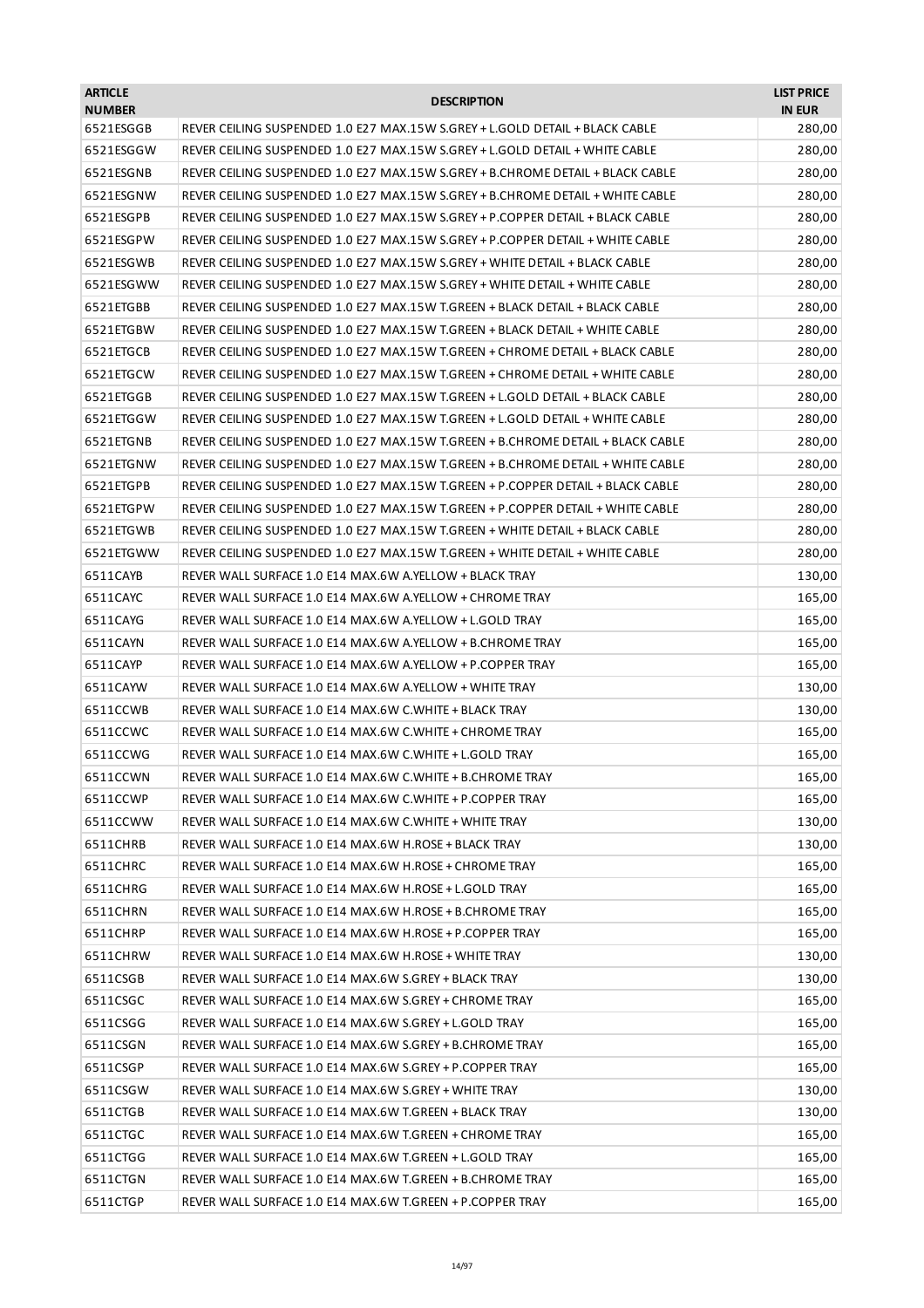| <b>ARTICLE</b><br><b>NUMBER</b> | <b>DESCRIPTION</b>                                                          | <b>LIST PRICE</b><br><b>IN EUR</b> |
|---------------------------------|-----------------------------------------------------------------------------|------------------------------------|
| 6511CTGW                        | REVER WALL SURFACE 1.0 E14 MAX.6W T.GREEN + WHITE TRAY                      | 130,00                             |
| 6511CAYBB                       | REVER WALL SURFACE 1.1 E14 4-6W A.YELLOW + BLACK TRAY + BLACK CABLE PLUG    | 160,00                             |
| 6511CAYBW                       | REVER WALL SURFACE 1.1 E14 4-6W A.YELLOW + BLACK TRAY + WHITE CABLE PLUG    | 160,00                             |
| 6511CAYCB                       | REVER WALL SURFACE 1.1 E14 4-6W A.YELLOW + CHROME TRAY + BLACK CABLE PLUG   | 195,00                             |
| 6511CAYCW                       | REVER WALL SURFACE 1.1 E14 4-6W A.YELLOW + CHROME TRAY + WHITE CABLE PLUG   | 195,00                             |
| 6511CAYGB                       | REVER WALL SURFACE 1.1 E14 4-6W A.YELLOW + L.GOLD TRAY + BLACK CABLE PLUG   | 195,00                             |
| 6511CAYGW                       | REVER WALL SURFACE 1.1 E14 4-6W A.YELLOW + L.GOLD TRAY + WHITE CABLE PLUG   | 195,00                             |
| 6511CAYNB                       | REVER WALL SURFACE 1.1 E14 4-6W A.YELLOW + B.CHROME TRAY + BLACK CABLE PLUG | 195,00                             |
| 6511CAYNW                       | REVER WALL SURFACE 1.1 E14 4-6W A.YELLOW + B.CHROME TRAY + WHITE CABLE PLUG | 195,00                             |
| 6511CAYPB                       | REVER WALL SURFACE 1.1 E14 4-6W A.YELLOW + P.COPPER TRAY + BLACK CABLE PLUG | 195,00                             |
| 6511CAYPW                       | REVER WALL SURFACE 1.1 E14 4-6W A.YELLOW + P.COPPER TRAY + WHITE CABLE PLUG | 195,00                             |
| 6511CAYWB                       | REVER WALL SURFACE 1.1 E14 4-6W A.YELLOW + WHITE TRAY + BLACK CABLE PLUG    | 160,00                             |
| 6511CAYWW                       | REVER WALL SURFACE 1.1 E14 4-6W A.YELLOW + WHITE TRAY + WHITE CABLE PLUG    | 160,00                             |
| 6511CCWBB                       | REVER WALL SURFACE 1.1 E14 4-6W A.YELLOW + BLACK TRAY + BLACK CABLE PLUG    | 160,00                             |
| 6511CCWBW                       | REVER WALL SURFACE 1.1 E14 4-6W C.WHITE + BLACK TRAY + WHITE CABLE PLUG     | 160,00                             |
| 6511CCWCB                       | REVER WALL SURFACE 1.1 E14 4-6W C.WHITE + CHROME TRAY + BLACK CABLE PLUG    | 195,00                             |
| 6511CCWCW                       | REVER WALL SURFACE 1.1 E14 4-6W C.WHITE + CHROME TRAY + WHITE CABLE PLUG    | 195,00                             |
| 6511CCWGB                       | REVER WALL SURFACE 1.1 E14 4-6W C.WHITE + L.GOLD TRAY + BLACK CABLE PLUG    | 195,00                             |
| 6511CCWGW                       | REVER WALL SURFACE 1.1 E14 4-6W C.WHITE + L.GOLD TRAY + WHITE CABLE PLUG    | 195,00                             |
| 6511CCWNB                       | REVER WALL SURFACE 1.1 E14 4-6W C.WHITE + B.CHROME TRAY + BLACK CABLE PLUG  | 195,00                             |
| 6511CCWNW                       | REVER WALL SURFACE 1.1 E14 4-6W C.WHITE + B.CHROME TRAY + WHITE CABLE PLUG  | 195,00                             |
| 6511CCWPB                       | REVER WALL SURFACE 1.1 E14 4-6WC.WHITE + P.COPPER TRAY + BLACK CABLE PLUG   | 195,00                             |
| 6511CCWPW                       | REVER WALL SURFACE 1.1 E14 4-6W C.WHITE + P.COPPER TRAY + WHITE CABLE PLUG  | 195,00                             |
| 6511CCWWB                       | REVER WALL SURFACE 1.1 E14 4-6W C.WHITE + WHITE TRAY + BLACK CABLE PLUG     | 160,00                             |
| 6511CCWWW                       | REVER WALL SURFACE 1.1 E14 4-6W C.WHITE + WHITE TRAY + WHITE CABLE PLUG     | 160,00                             |
| 6511CHRBB                       | REVER WALL SURFACE 1.1 E14 4-6W H.ROSE + BLACK TRAY + BLACK CABLE PLUG      | 160,00                             |
| 6511CHRBW                       | REVER WALL SURFACE 1.1 E14 4-6W H.ROSE + BLACK TRAY + WHITE CABLE PLUG      | 160,00                             |
| 6511CHRCB                       | REVER WALL SURFACE 1.1 E14 4-6W H.ROSE + CHROME TRAY + BLACK CABLE PLUG     | 195,00                             |
| 6511CHRCW                       | REVER WALL SURFACE 1.1 E14 4-6W H.ROSE + CHROME TRAY + WHITE CABLE PLUG     | 195,00                             |
| 6511CHRGB                       |                                                                             |                                    |
|                                 | REVER WALL SURFACE 1.1 E14 4-6W H.ROSE + L.GOLD TRAY + BLACK CABLE PLUG     | 195,00                             |
| 6511CHRGW                       | REVER WALL SURFACE 1.1 E14 4-6W H.ROSE + L.GOLD TRAY + WHITE CABLE PLUG     | 195,00                             |
| 6511CHRNB                       | REVER WALL SURFACE 1.1 E14 4-6W H.ROSE + B.CHROME TRAY + BLACK CABLE PLUG   | 195,00                             |
| 6511CHRNW                       | REVER WALL SURFACE 1.1 E14 4-6W H.ROSE + B.CHROME TRAY + WHITE CABLE PLUG   | 195,00                             |
| 6511CHRPB                       | REVER WALL SURFACE 1.1 E14 4-6W H.ROSE + P.COPPER TRAY + BLACK CABLE PLUG   | 195,00                             |
| 6511CHRPW                       | REVER WALL SURFACE 1.1 E14 4-6W H.ROSE + P.COPPER TRAY + WHITE CABLE PLUG   | 195,00                             |
| 6511CHRWB                       | REVER WALL SURFACE 1.1 E14 4-6W H.ROSE + WHITE TRAY + BLACK CABLE PLUG      | 160,00                             |
| 6511CHRWW                       | REVER WALL SURFACE 1.1 E14 4-6W H.ROSE + WHITE TRAY + WHITE CABLE PLUG      | 160,00                             |
| 6511CSGBB                       | REVER WALL SURFACE 1.1 E14 4-6W S.GREY + BLACK TRAY + BLACK CABLE PLUG      | 160,00                             |
| 6511CSGBW                       | REVER WALL SURFACE 1.1 E14 4-6W S.GREY + BLACK TRAY + WHITE CABLE PLUG      | 160,00                             |
| 6511CSGCB                       | REVER WALL SURFACE 1.1 E14 4-6W S.GREY + CHROME TRAY + BLACK CABLE PLUG     | 195,00                             |
| 6511CSGCW                       | REVER WALL SURFACE 1.1 E14 4-6W S.GREY + CHROME TRAY + WHITE CABLE PLUG     | 195,00                             |
| 6511CSGGB                       | REVER WALL SURFACE 1.1 E14 4-6W S.GREY + L.GOLD TRAY + BLACK CABLE PLUG     | 195,00                             |
| 6511CSGGW                       | REVER WALL SURFACE 1.1 E14 4-6W S.GREY + L.GOLD TRAY + WHITE CABLE PLUG     | 195,00                             |
| 6511CSGNB                       | REVER WALL SURFACE 1.1 E14 4-6W S.GREY + B.CHROME TRAY + BLACK CABLE PLUG   | 195,00                             |
| 6511CSGNW                       | REVER WALL SURFACE 1.1 E14 4-6W S.GREY + B.CHROME TRAY + WHITE CABLE PLUG   | 195,00                             |
| 6511CSGPB                       | REVER WALL SURFACE 1.1 E14 4-6W S.GREY + P.COPPER TRAY + BLACK CABLE PLUG   | 195,00                             |
| 6511CSGPW                       | REVER WALL SURFACE 1.1 E14 4-6W S.GREY + P.COPPER TRAY + WHITE CABLE PLUG   | 195,00                             |
| 6511CSGWB                       | REVER WALL SURFACE 1.1 E14 4-6W S.GREY + WHITE TRAY + BLACK CABLE PLUG      | 160,00                             |
| 6511CSGWW                       | REVER WALL SURFACE 1.1 E14 4-6W S.GREY + WHITE TRAY + WHITE CABLE PLUG      | 160,00                             |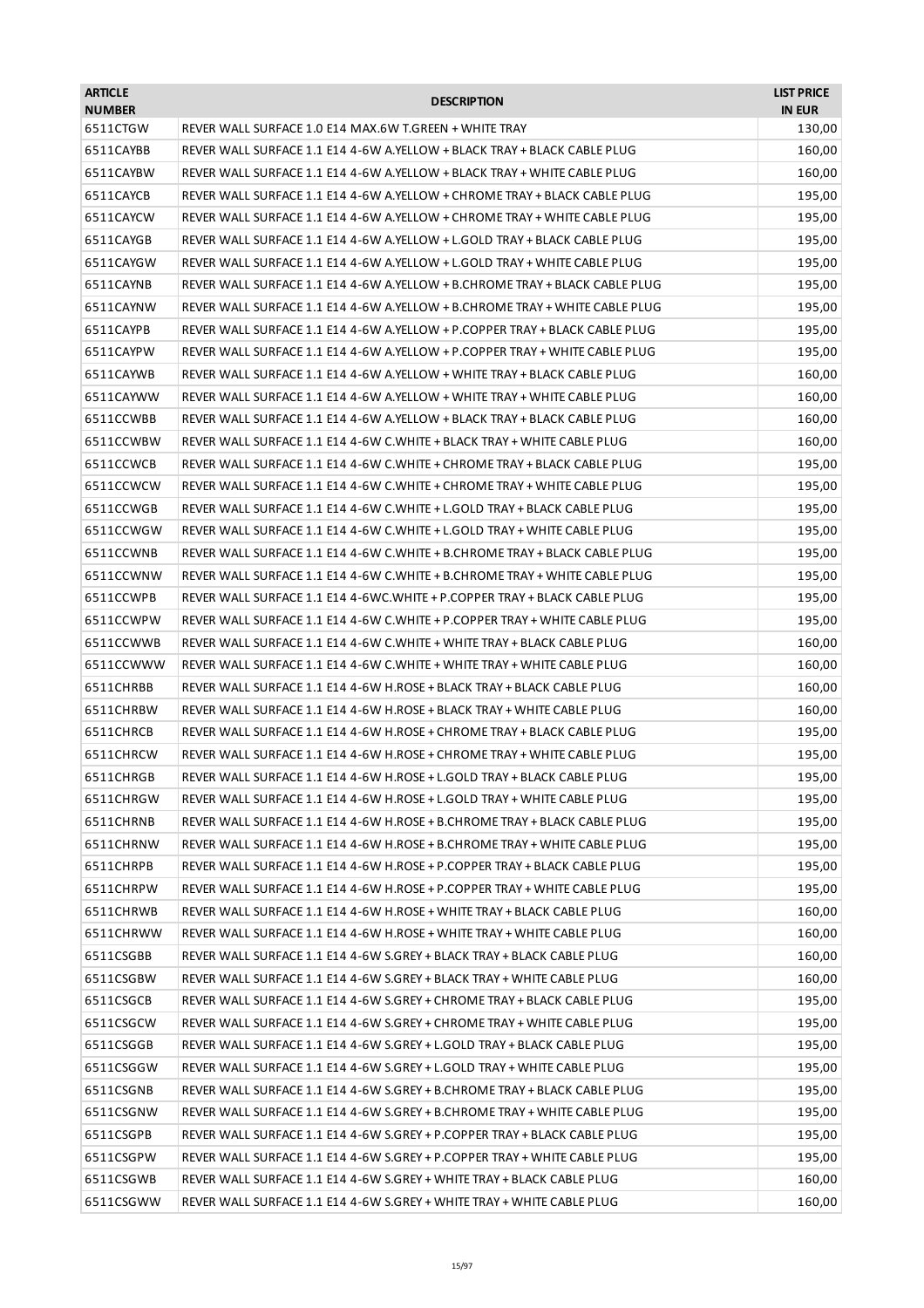| <b>ARTICLE</b><br><b>NUMBER</b> | <b>DESCRIPTION</b>                                                            | <b>LIST PRICE</b><br><b>IN EUR</b> |
|---------------------------------|-------------------------------------------------------------------------------|------------------------------------|
| 6511CTGBB                       | REVER WALL SURFACE 1.1 E14 4-6W T.GREEN + BLACK TRAY + BLACK CABLE PLUG       | 160,00                             |
| 6511CTGBW                       | REVER WALL SURFACE 1.1 E14 4-6W T.GREEN + BLACK TRAY + WHITE CABLE PLUG       | 160,00                             |
| 6511CTGCB                       | REVER WALL SURFACE 1.1 E14 4-6W T.GREEN + CHROME TRAY + BLACK CABLE PLUG      | 195,00                             |
| 6511CTGCW                       | REVER WALL SURFACE 1.1 E14 4-6W T.GREEN + CHROME TRAY + WHITE CABLE PLUG      | 195,00                             |
| 6511CTGGB                       | REVER WALL SURFACE 1.1 E14 4-6W T.GREEN + L.GOLD TRAY + BLACK CABLE PLUG      | 195,00                             |
| 6511CTGGW                       | REVER WALL SURFACE 1.1 E14   4-6W T.GREEN + L.GOLD TRAY + WHITE CABLE PLUG    | 195,00                             |
| 6511CTGNB                       | REVER WALL SURFACE 1.1 E14 4-6W T.GREEN + B.CHROME TRAY + BLACK CABLE PLUG    | 195,00                             |
| 6511CTGNW                       | REVER WALL SURFACE 1.1 E14 4-6W T.GREEN + B.CHROME TRAY + WHITE CABLE PLUG    | 195,00                             |
| 6511CTGPB                       | REVER WALL SURFACE 1.1 E14 4-6W T.GREEN + P.COPPER TRAY + BLACK CABLE PLUG    | 195,00                             |
| 6511CTGPW                       | REVER WALL SURFACE 1.1 E14 4-6W T.GREEN + P.COPPER TRAY + WHITE CABLE PLUG    | 195,00                             |
| 6511CTGWB                       | REVER WALL SURFACE 1.1 E14 4-6W T.GREEN + WHITE TRAY + BLACK CABLE PLUG       | 160,00                             |
| 6511CTGWW                       | REVER WALL SURFACE 1.1 E14 4-6W T.GREEN + WHITE TRAY + WHITE CABLE PLUG       | 160,00                             |
| 6512CAYB                        | REVER WALL SURFACE 2.0 E14 MAX.6W A.YELLOW + BLACK DETAIL                     | 110,00                             |
| 6512CAYC                        | REVER WALL SURFACE 2.0 E14 MAX.6W A.YELLOW + CHROME DETAIL                    | 125,00                             |
| 6512CAYG                        | REVER WALL SURFACE 2.0 E14 MAX.6W A.YELLOW + L.GOLD DETAIL                    | 125,00                             |
| 6512CAYN                        | REVER WALL SURFACE 2.0 E14 MAX.6W A.YELLOW + B.CHROME DETAIL                  | 125,00                             |
| 6512CAYP                        | REVER WALL SURFACE 2.0 E14 MAX.6W A.YELLOW + P.COPPER DETAIL                  | 125,00                             |
| 6512CAYW                        | REVER WALL SURFACE 2.0 E14 MAX.6W A.YELLOW + WHITE DETAIL                     | 110,00                             |
| 6512CCWB                        | REVER WALL SURFACE 2.0 E14 MAX.6W C.WHITE + BLACK DETAIL                      | 110,00                             |
| 6512CCWC                        | REVER WALL SURFACE 2.0 E14 MAX.6W C.WHITE + CHROME DETAIL                     | 125,00                             |
| 6512CCWG                        | REVER WALL SURFACE 2.0 E14 MAX.6W C.WHITE + L.GOLD DETAIL                     | 125,00                             |
| 6512CCWN                        | REVER WALL SURFACE 2.0 E14 MAX.6W C.WHITE + B.CHROME DETAIL                   | 125,00                             |
| 6512CCWP                        | REVER WALL SURFACE 2.0 E14 MAX.6W C.WHITE + P.COPPER DETAIL                   | 125,00                             |
| 6512CCWW                        | REVER WALL SURFACE 2.0 E14 MAX.6W C.WHITE + WHITE DETAIL                      | 110,00                             |
| 6512CHRB                        | REVER WALL SURFACE 2.0 E14 MAX.6W H.ROSE + BLACK DETAIL                       | 110,00                             |
| 6512CHRC                        | REVER WALL SURFACE 2.0 E14 MAX.6W H.ROSE + CHROME DETAIL                      | 125,00                             |
| 6512CHRG                        | REVER WALL SURFACE 2.0 E14 MAX.6W H.ROSE + L.GOLD DETAIL                      | 125,00                             |
| 6512CHRN                        | REVER WALL SURFACE 2.0 E14 MAX.6W H.ROSE + B.CHROME DETAIL                    | 125,00                             |
| 6512CHRP                        | REVER WALL SURFACE 2.0 E14 MAX.6W H.ROSE + P.COPPER DETAIL                    | 125,00                             |
| 6512CHRW                        | REVER WALL SURFACE 2.0 E14 MAX.6W H.ROSE + WHITE DETAIL                       | 110,00                             |
| 6512CSGB                        | REVER WALL SURFACE 2.0 E14 MAX.6W S.GREY + BLACK DETAIL                       | 110,00                             |
| 6512CSGC                        | REVER WALL SURFACE 2.0 E14 MAX.6W S.GREY + CHROME DETAIL                      | 125,00                             |
| 6512CSGG                        | REVER WALL SURFACE 2.0 E14 MAX.6W S.GREY + L.GOLD DETAIL                      | 125,00                             |
| 6512CSGN                        | REVER WALL SURFACE 2.0 E14 MAX.6W S.GREY + B.CHROME DETAIL                    | 125,00                             |
| 6512CSGP                        | REVER WALL SURFACE 2.0 E14 MAX.6W S.GREY + P.COPPER DETAIL                    | 125,00                             |
| 6512CSGW                        | REVER WALL SURFACE 2.0 E14 MAX.6W S.GREY + WHITE DETAIL                       | 110,00                             |
| 6512CTGB                        | REVER WALL SURFACE 2.0 E14 MAX.6W T.GREEN + BLACK DETAIL                      | 110,00                             |
| 6512CTGC                        | REVER WALL SURFACE 2.0 E14 MAX.6W T.GREEN + CHROME DETAIL                     | 125,00                             |
| 6512CTGG                        | REVER WALL SURFACE 2.0 E14 MAX.6W T.GREEN + L.GOLD DETAIL                     | 125,00                             |
| 6512CTGN                        | REVER WALL SURFACE 2.0 E14 MAX.6W T.GREEN + B.CHROME DETAIL                   | 125,00                             |
| 6512CTGP                        | REVER WALL SURFACE 2.0 E14 MAX.6W T.GREEN + P.COPPER DETAIL                   | 125,00                             |
| 6512CTGW                        | REVER WALL SURFACE 2.0 E14 MAX.6W T.GREEN + WHITE DETAIL                      | 110,00                             |
| 6512CAYBB                       | REVER WALL SURFACE 2.1 E14 4-6W A.YELLOW + BLACK DETAIL + BLACK CABLE PLUG    | 140,00                             |
| 6512CAYBW                       | REVER WALL SURFACE 2.1 E14 4-6W A.YELLOW + BLACK DETAIL + WHITE CABLE PLUG    | 140,00                             |
| 6512CAYCB                       | REVER WALL SURFACE 2.1 E14 4-6W A.YELLOW + CHROME DETAIL + BLACK CABLE PLUG   | 155,00                             |
| 6512CAYCW                       | REVER WALL SURFACE 2.1 E14 4-6W A.YELLOW + CHROME DETAIL + WHITE CABLE PLUG   | 155,00                             |
| 6512CAYGB                       | REVER WALL SURFACE 2.1 E14 4-6W A.YELLOW + L.GOLD DETAIL + BLACK CABLE PLUG   | 155,00                             |
| 6512CAYGW                       | REVER WALL SURFACE 2.1 E14 4-6W A.YELLOW + L.GOLD DETAIL + WHITE CABLE PLUG   | 155,00                             |
| 6512CAYNB                       | REVER WALL SURFACE 2.1 E14 4-6W A.YELLOW + B.CHROME DETAIL + BLACK CABLE PLUG | 155,00                             |
|                                 |                                                                               |                                    |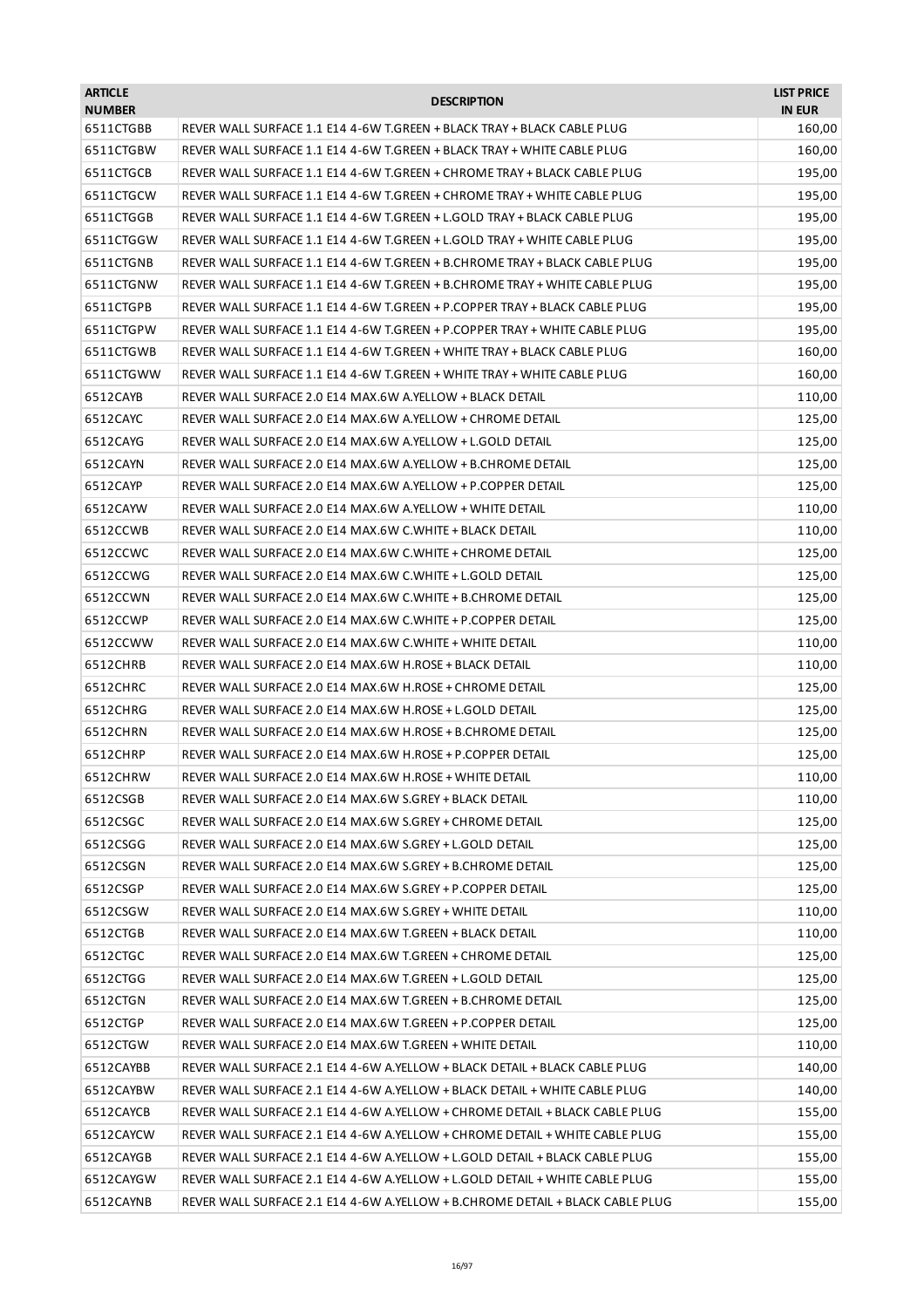| <b>ARTICLE</b><br><b>NUMBER</b> | <b>DESCRIPTION</b>                                                            | <b>LIST PRICE</b><br><b>IN EUR</b> |
|---------------------------------|-------------------------------------------------------------------------------|------------------------------------|
| 6512CAYNW                       | REVER WALL SURFACE 2.1 E14 4-6W A.YELLOW + B.CHROME DETAIL + WHITE CABLE PLUG | 155,00                             |
| 6512CAYPB                       | REVER WALL SURFACE 2.1 E14 4-6W A.YELLOW + P.COPPER DETAIL + BLACK CABLE PLUG | 155,00                             |
| 6512CAYPW                       | REVER WALL SURFACE 2.1 E14 4-6W A.YELLOW + P.COPPER DETAIL + WHITE CABLE PLUG | 155,00                             |
| 6512CAYWB                       | REVER WALL SURFACE 2.1 E14 4-6W A.YELLOW + WHITE DETAIL + BLACK CABLE PLUG    | 140,00                             |
| 6512CAYWW                       | REVER WALL SURFACE 2.1 E14 4-6W A.YELLOW + WHITE DETAIL + WHITE CABLE PLUG    | 140,00                             |
| 6512CCWBB                       | REVER WALL SURFACE 2.1 E14 4-6W C.WHITE + BLACK DETAIL + BLACK CABLE PLUG     | 140,00                             |
| 6512CCWBW                       | REVER WALL SURFACE 2.1 E14 4-6W C.WHITE + BLACK DETAIL + WHITE CABLE PLUG     | 140,00                             |
| 6512CCWCB                       | REVER WALL SURFACE 2.1 E14 4-6W C.WHITE + CHROME DETAIL + BLACK CABLE PLUG    | 155,00                             |
| 6512CCWCW                       | REVER WALL SURFACE 2.1 E14 4-6W C.WHITE + CHROME DETAIL + WHITE CABLE PLUG    | 155,00                             |
| 6512CCWGB                       | REVER WALL SURFACE 2.1 E14 4-6W C.WHITE + L.GOLD DETAIL + BLACK CABLE PLUG    | 155,00                             |
| 6512CCWGW                       | REVER WALL SURFACE 2.1 E14 4-6W C.WHITE + L.GOLD DETAIL + WHITE CABLE PLUG    | 155,00                             |
| 6512CCWNB                       | REVER WALL SURFACE 2.1 E14 4-6W C.WHITE + B.CHROME DETAIL + BLACK CABLE PLUG  | 155,00                             |
| 6512CCWNW                       | REVER WALL SURFACE 2.1 E14 4-6W C.WHITE + B.CHROME DETAIL + WHITE CABLE PLUG  | 155,00                             |
| 6512CCWPB                       | REVER WALL SURFACE 2.1 E14 4-6W C.WHITE + P.COPPER DETAIL + BLACK CABLE PLUG  | 155,00                             |
| 6512CCWPW                       | REVER WALL SURFACE 2.1 E14 4-6W C.WHITE + P.COPPER DETAIL + WHITE CABLE PLUG  | 155,00                             |
| 6512CCWWB                       | REVER WALL SURFACE 2.1 E14 4-6W C.WHITE + WHITE DETAIL + BLACK CABLE PLUG     | 140,00                             |
| 6512CCWWW                       | REVER WALL SURFACE 2.1 E14 4-6W C.WHITE + WHITE DETAIL + WHITE CABLE PLUG     | 140,00                             |
| 6512CHRBB                       | REVER WALL SURFACE 2.1 E14 4-6W H.ROSE + BLACK DETAIL + BLACK CABLE PLUG      | 140,00                             |
| 6512CHRBW                       | REVER WALL SURFACE 2.1 E14 4-6W H.ROSE + BLACK DETAIL + WHITE CABLE PLUG      | 140,00                             |
| 6512CHRCB                       | REVER WALL SURFACE 2.1 E14 4-6W H.ROSE + CHROME DETAIL + BLACK CABLE PLUG     | 155,00                             |
| 6512CHRCW                       | REVER WALL SURFACE 2.1 E14 4-6W H.ROSE + CHROME DETAIL + WHITE CABLE PLUG     | 155,00                             |
| 6512CHRGB                       | REVER WALL SURFACE 2.1 E14 4-6W H.ROSE + L.GOLD DETAIL + BLACK CABLE PLUG     | 155,00                             |
| 6512CHRGW                       | REVER WALL SURFACE 2.1 E14 4-6W H.ROSE + L.GOLD DETAIL + WHITE CABLE PLUG     | 155,00                             |
| 6512CHRNB                       | REVER WALL SURFACE 2.1 E14 4-6W H.ROSE + B.CHROME DETAIL + BLACK CABLE PLUG   | 155,00                             |
| 6512CHRNW                       | REVER WALL SURFACE 2.1 E14 4-6W H.ROSE + B.CHROME DETAIL + WHITE CABLE PLUG   | 155,00                             |
| 6512CHRPB                       | REVER WALL SURFACE 2.1 E14 4-6W H.ROSE + P.COPPER DETAIL + BLACK CABLE PLUG   | 155,00                             |
| 6512CHRPW                       | REVER WALL SURFACE 2.1 E14 4-6W H.ROSE + P.COPPER DETAIL + WHITE CABLE PLUG   | 155,00                             |
| 6512CHRWB                       | REVER WALL SURFACE 2.1 E14 4-6W H.ROSE + WHITE DETAIL + BLACK CABLE PLUG      | 140,00                             |
| 6512CHRWW                       | REVER WALL SURFACE 2.1 E14 4-6W H.ROSE + WHITE DETAIL + WHITE CABLE PLUG      | 140,00                             |
| 6512CSGBB                       | REVER WALL SURFACE 2.1 E14 4-6W S.GREY + BLACK DETAIL + BLACK CABLE PLUG      | 140,00                             |
| 6512CSGBW                       | REVER WALL SURFACE 2.1 E14 4-6W S.GREY + BLACK DETAIL + WHITE CABLE PLUG      | 140,00                             |
| 6512CSGCB                       | REVER WALL SURFACE 2.1 E14 4-6W S.GREY + CHROME DETAIL + BLACK CABLE PLUG     | 155,00                             |
| 6512CSGCW                       | REVER WALL SURFACE 2.1 E14 4-6W S.GREY + CHROME DETAIL + WHITE CABLE PLUG     | 155,00                             |
| 6512CSGGB                       | REVER WALL SURFACE 2.1 E14 4-6W S.GREY + L.GOLD DETAIL + BLACK CABLE PLUG     | 155,00                             |
| 6512CSGGW                       | REVER WALL SURFACE 2.1 E14 4-6W S.GREY + L.GOLD DETAIL + WHITE CABLE PLUG     | 155,00                             |
| 6512CSGNB                       | REVER WALL SURFACE 2.1 E14 4-6W S.GREY + B.CHROME DETAIL + BLACK CABLE PLUG   | 155,00                             |
| 6512CSGNW                       | REVER WALL SURFACE 2.1 E14 4-6W S.GREY + B.CHROME DETAIL + WHITE CABLE PLUG   | 155,00                             |
| 6512CSGPB                       | REVER WALL SURFACE 2.1 E14 4-6W S.GREY + P.COPPER DETAIL + BLACK CABLE PLUG   | 155,00                             |
| 6512CSGPW                       | REVER WALL SURFACE 2.1 E14 4-6W S.GREY + P.COPPER DETAIL + WHITE CABLE PLUG   | 155,00                             |
| 6512CSGWB                       | REVER WALL SURFACE 2.1 E14 4-6W S.GREY + WHITE DETAIL + BLACK CABLE PLUG      | 140,00                             |
| 6512CSGWW                       | REVER WALL SURFACE 2.1 E14 4-6W S.GREY + WHITE DETAIL + WHITE CABLE PLUG      | 140,00                             |
| 6512CTGBB                       | REVER WALL SURFACE 2.1 E14 4-6W T.GREEN + BLACK DETAIL + BLACK CABLE PLUG     | 140,00                             |
| 6512CTGBW                       | REVER WALL SURFACE 2.1 E14 4-6W T.GREEN + BLACK DETAIL + WHITE CABLE PLUG     | 140,00                             |
| 6512CTGCB                       | REVER WALL SURFACE 2.1 E14 4-6W T.GREEN + CHROME DETAIL + BLACK CABLE PLUG    | 155,00                             |
| 6512CTGCW                       | REVER WALL SURFACE 2.1 E14 4-6W T.GREEN + CHROME DETAIL + WHITE CABLE PLUG    | 155,00                             |
| 6512CTGGB                       | REVER WALL SURFACE 2.1 E14 4-6W T.GREEN + L.GOLD DETAIL + BLACK CABLE PLUG    | 155,00                             |
| 6512CTGGW                       | REVER WALL SURFACE 2.1 E14 4-6W T.GREEN + L.GOLD DETAIL + WHITE CABLE PLUG    | 155,00                             |
| 6512CTGNB                       | REVER WALL SURFACE 2.1 E14 4-6W T.GREEN + B.CHROME DETAIL + BLACK CABLE PLUG  | 155,00                             |
| 6512CTGNW                       | REVER WALL SURFACE 2.1 E14 4-6W T.GREEN + B.CHROME DETAIL + WHITE CABLE PLUG  | 155,00                             |
|                                 |                                                                               |                                    |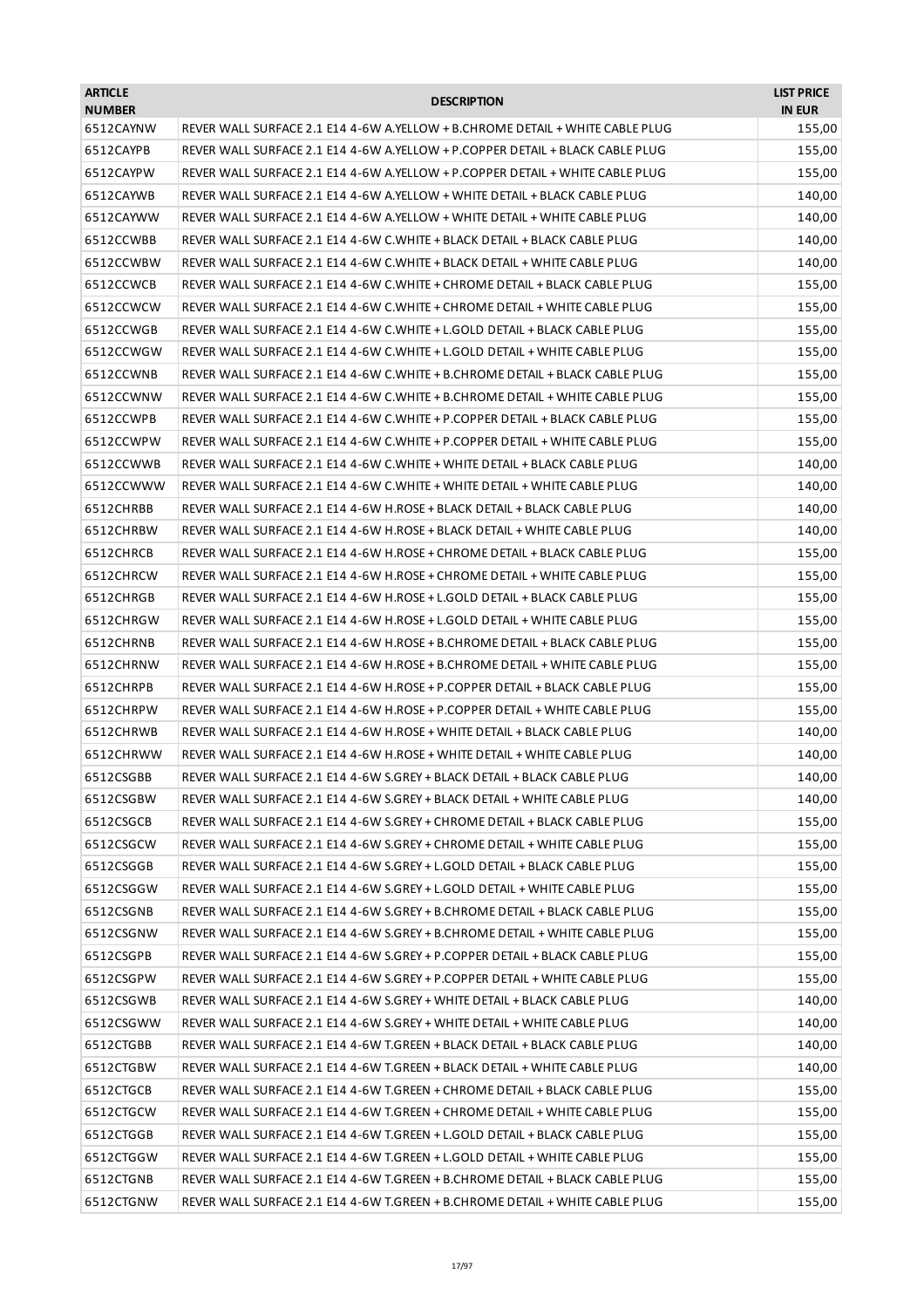| <b>ARTICLE</b><br><b>NUMBER</b> | <b>DESCRIPTION</b>                                                            | <b>LIST PRICE</b><br><b>IN EUR</b> |
|---------------------------------|-------------------------------------------------------------------------------|------------------------------------|
| 6512CTGPB                       | REVER WALL SURFACE 2.1 E14 4-6W T.GREEN + P.COPPER DETAIL + BLACK CABLE PLUG  | 155,00                             |
| 6512CTGPW                       | REVER WALL SURFACE 2.1 E14 4-6W T.GREENY + P.COPPER DETAIL + WHITE CABLE PLUG | 155,00                             |
| 6512CTGWB                       | REVER WALL SURFACE 2.1 E14 4-6W T.GREEN + WHITE DETAIL + BLACK CABLE PLUG     | 140,00                             |
| 6512CTGWW                       | REVER WALL SURFACE 2.1 E14 4-6W T.GREEN + WHITE DETAIL + WHITE CABLE PLUG     | 140,00                             |
| 6501EAYB                        | REVER TABLE 1.0 E27 4-12W A.YELLOW + BLACK TRAY                               | 185,00                             |
| 6501EAYC                        | REVER TABLE 1.0 E27 4-12W A.YELLOW + CHROME TRAY                              | 220,00                             |
| 6501EAYG                        | REVER TABLE 1.0 E27 4-12W A.YELLOW + L.GOLD TRAY                              | 220,00                             |
| 6501EAYN                        | REVER TABLE 1.0 E27 4-12W A.YELLOW + B.CHROME TRAY                            | 220,00                             |
| 6501EAYP                        | REVER TABLE 1.0 E27 4-12W A.YELLOW + P.COPPER TRAY                            | 220,00                             |
| 6501EAYW                        | REVER TABLE 1.0 E27 4-12W A.YELLOW + WHITE TRAY                               | 185,00                             |
| 6501ECWB                        | REVER TABLE 1.0 E27 4-12W C.WHITE + BLACK TRAY                                | 185,00                             |
| 6501ECWC                        | REVER TABLE 1.0 E27 4-12W C.WHITE + CHROME TRAY                               | 220,00                             |
| 6501ECWG                        | REVER TABLE 1.0 E27 4-12W C.WHITE + L.GOLD TRAY                               | 220,00                             |
| 6501ECWN                        | REVER TABLE 1.0 E27 4-12W C.WHITE + B.CHROME TRAY                             | 220,00                             |
| 6501ECWP                        | REVER TABLE 1.0 E27 4-12W C.WHITE + P.COPPER TRAY                             | 220,00                             |
| 6501ECWW                        | REVER TABLE 1.0 E27 4-12W C.WHITE + WHITE TRAY                                | 185,00                             |
| 6501EHRB                        | REVER TABLE 1.0 E27 4-12W H.ROSE + BLACK TRAY                                 | 185,00                             |
| 6501EHRC                        | REVER TABLE 1.0 E27 4-12W H.ROSE + CHROME TRAY                                | 220,00                             |
| 6501EHRG                        | REVER TABLE 1.0 E27 4-12W H.ROSE + L.GOLD TRAY                                | 220,00                             |
| 6501EHRN                        | REVER TABLE 1.0 E27 4-12W H.ROSE + B.CHROME TRAY                              | 220,00                             |
| 6501EHRP                        | REVER TABLE 1.0 E27 4-12W H.ROSE + P.COPPER TRAY                              | 220,00                             |
| 6501EHRW                        | REVER TABLE 1.0 E27 4-12W H.ROSE + WHITE TRAY                                 | 185,00                             |
| 6501ESGB                        | REVER TABLE 1.0 E27 4-12W S.GREY + BLACK TRAY                                 | 185,00                             |
| 6501ESGC                        | REVER TABLE 1.0 E27 4-12W S.GREY + CHROME TRAY                                | 220,00                             |
| 6501ESGG                        | REVER TABLE 1.0 E27 4-12W S.GREY + L.GOLD TRAY                                |                                    |
|                                 | REVER TABLE 1.0 E27 4-12W S.GREY + B.CHROME TRAY                              | 220,00<br>220,00                   |
| 6501ESGN                        |                                                                               |                                    |
| 6501ESGP                        | REVER TABLE 1.0 E27 4-12W S.GREY + P.COPPER TRAY                              | 220,00                             |
| 6501ESGW                        | REVER TABLE 1.0 E27 4-12W S.GREY + WHITE TRAY                                 | 185,00                             |
| 6501ETGB                        | REVER TABLE 1.0 E27 4-12W S.GREY + BLACK TRAY                                 | 185,00                             |
| 6501ETGC                        | REVER TABLE 1.0 E27 4-12W T.GREEN + CHROME TRAY                               | 220,00                             |
| 6501ETGG                        | REVER TABLE 1.0 E27 4-12W T.GREEN + L.GOLD TRAY                               | 220,00                             |
| 6501ETGN                        | REVER TABLE 1.0 E27 4-12W T.GREEN + B.CHROME TRAY                             | 220,00                             |
| 6501ETGP                        | REVER TABLE 1.0 E27 4-12W T.GREEN + P.COPPER TRAY                             | 220,00                             |
| 6501ETGW                        | REVER TABLE 1.0 E27 4-12W T.GREEN + WHITE TRAY                                | 185,00                             |
| 6502EAYC                        | REVER TABLE 2.0 E27 4-12W A.YELLOW + CHROME MOUNTING                          | 160,00                             |
| 6502ECWC                        | REVER TABLE 2.0 E27 4-12W C.WHITE + CHROME MOUNTING                           | 160,00                             |
| 6502EHRC                        | REVER TABLE 2.0 E27 4-12W H.ROSE + CHROME MOUNTING                            | 160,00                             |
| 6502ESGC                        | REVER TABLE 2.0 E27 4-12W S.GREY + CHROME MOUNTING                            | 160,00                             |
| 6502ETGC                        | REVER TABLE 2.0 E27 4-12W T.GREEN + CHROME MOUNTING                           | 160,00                             |
| 655184Q1                        | REVER DINING TABLE 1.0 LED 2.5W CRI80 2200K BRONZE RECHEARGEABLE              | 210,00                             |
| 655184Q2                        | REVER DINING TABLE 1.0 LED 2.5W CRI80 2700K BRONZE RECHEARGEABLE              | 210,00                             |
| 655184B1                        | REVER DINING TABLE 1.0 LED 2.5W CRI80 2200K BLACK RECHEARGEABLE               | 198,00                             |
| 655184B2                        | REVER DINING TABLE 1.0 LED 2.5W CRI80 2700K BLACK RECHEARGEABLE               | 198,00                             |
| 655184W2                        | REVER DINING TABLE 1.0 LED 2.5W CRI80 2700K WHITE RECHEARGEABLE               | 198,00                             |
| 90018007                        | REVER DINING MULTIPLE CHARGING TRAY UP TO 4 FIXTURES BLACK                    | 128,00                             |
| 90019163                        | REVER DINING FLAT METAL PLATE WHITE                                           | 15,00                              |
| 90019164                        | REVER DINING FLAT METAL PLATE BLACK                                           | 15,00                              |
| 90019165                        | REVER DINING SINGLE METAL CHARGING TRAY BRONZE                                | 35,00                              |
| 90019166                        | REVER DINING SINGLE METAL CHARGING TRAY WHITE                                 | 35,00                              |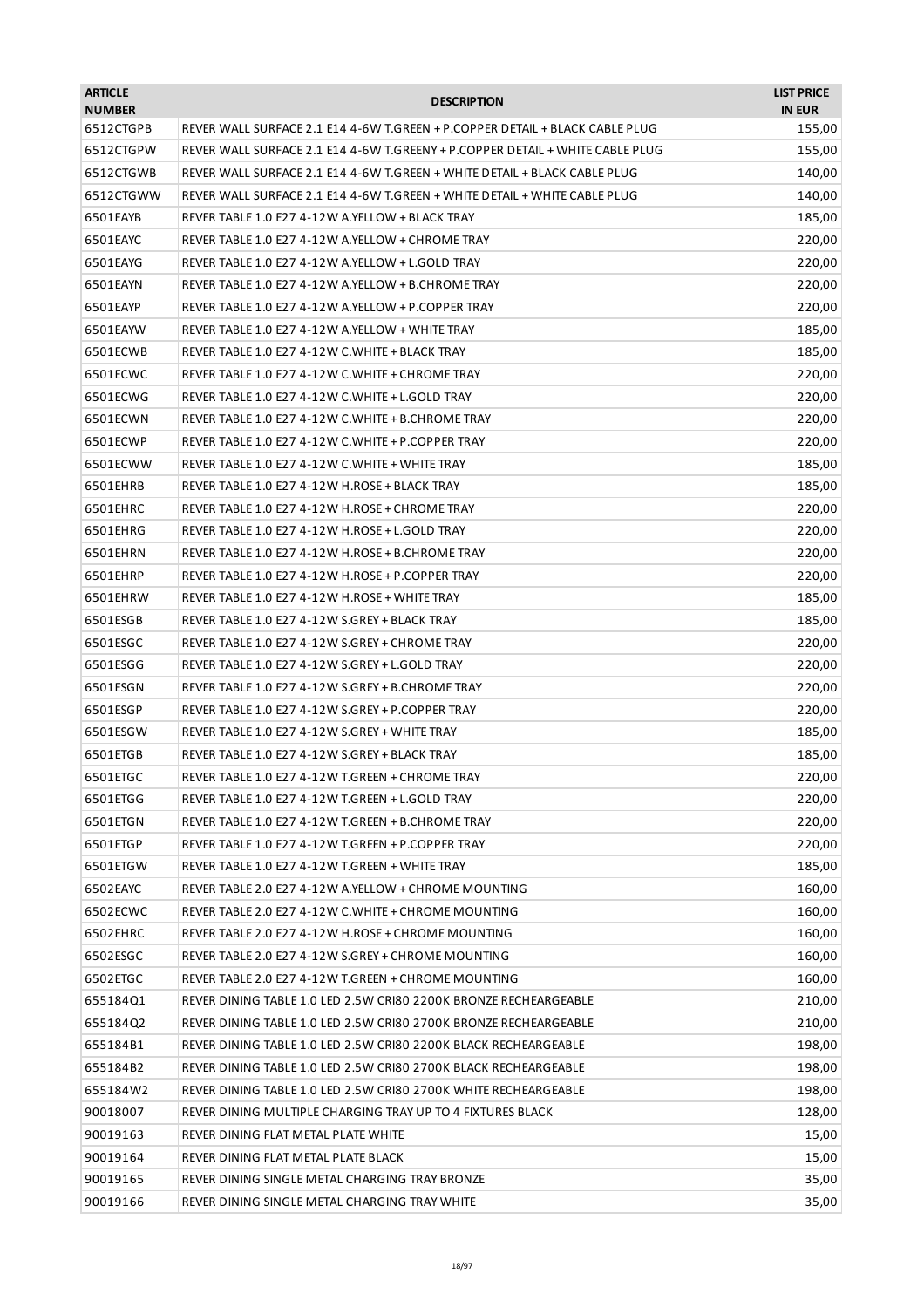| <b>ARTICLE</b><br><b>NUMBER</b> | <b>DESCRIPTION</b>                                                  | <b>LIST PRICE</b><br><b>IN EUR</b> |
|---------------------------------|---------------------------------------------------------------------|------------------------------------|
| 90019175                        | REVER DINING SINGLE METAL CHARGING TRAY BLACK                       | 39,00                              |
| 655284W2                        | REVER DINING TABLE 2.0 LED 2W CRI80 2700K WHITE + WHITE CABLE PLUG  | 195,00                             |
| 655284Q2                        | REVER DINING TABLE 2.0 LED 2W CRI80 2700K BRONZE + BLACK CABLE PLUG | 207,00                             |
| 655284B2                        | REVER DINING TABLE 2.0 LED 2W CRI80 2700K BLACK + BLACK CABLE PLUG  | 195,00                             |
| 6531EAYB                        | REVER FLOOR SURFACE 1.0 XS E27 MAX.12W A.YELLOW + BLACK MOUNTING    | 300,00                             |
| 6531EAYC                        | REVER FLOOR SURFACE 1.0 XS E27 MAX.12W A.YELLOW + CHROME MOUNTING   | 370,00                             |
| 6531EAYG                        | REVER FLOOR SURFACE 1.0 XS E27 MAX.12W A.YELLOW + L.GOLD MOUNTING   | 370,00                             |
| 6531EAYN                        | REVER FLOOR SURFACE 1.0 XS E27 MAX.12W A.YELLOW + B.CHROME MOUNTING | 370,00                             |
| 6531EAYP                        | REVER FLOOR SURFACE 1.0 XS E27 MAX.12W A.YELLOW + P.COPPER MOUNTING | 370,00                             |
| 6531EAYW                        | REVER FLOOR SURFACE 1.0 XS E27 MAX.12W A.YELLOW + WHITE MOUNTING    | 300,00                             |
| 6531ECWB                        | REVER FLOOR SURFACE 1.0 XS E27 MAX.12W C.WHITE + BLACK MOUNTING     | 300,00                             |
| 6531ECWC                        | REVER FLOOR SURFACE 1.0 XS E27 MAX.12W C.WHITE + CHROME MOUNTING    | 370,00                             |
| 6531ECWG                        | REVER FLOOR SURFACE 1.0 XS E27 MAX.12W C.WHITE + L.GOLD MOUNTING    | 370,00                             |
| 6531ECWN                        | REVER FLOOR SURFACE 1.0 XS E27 MAX.12W C.WHITE + B.CHROME MOUNTING  | 370,00                             |
| 6531ECWP                        | REVER FLOOR SURFACE 1.0 XS E27 MAX.12W C.WHITE + P.COPPER MOUNTING  | 370,00                             |
| 6531ECWW                        | REVER FLOOR SURFACE 1.0 XS E27 MAX.12W C.WHITE + WHITE MOUNTING     | 300,00                             |
| 6531EHRB                        | REVER FLOOR SURFACE 1.0 XS E27 MAX.12W H.ROSE + BLACK MOUNTING      | 300,00                             |
| 6531EHRC                        | REVER FLOOR SURFACE 1.0 XS E27 MAX.12W H.ROSE + CHROME MOUNTING     | 370,00                             |
| 6531EHRG                        | REVER FLOOR SURFACE 1.0 XS E27 MAX.12W H.ROSE + L.GOLD MOUNTING     | 370,00                             |
| 6531EHRN                        | REVER FLOOR SURFACE 1.0 XS E27 MAX.12W H.ROSE + B.CHROME MOUNTING   | 370,00                             |
| 6531EHRP                        | REVER FLOOR SURFACE 1.0 XS E27 MAX.12W H.ROSE + P.COPPER MOUNTING   | 370,00                             |
| 6531EHRW                        | REVER FLOOR SURFACE 1.0 XS E27 MAX.12W H.ROSE + WHITE MOUNTING      | 300,00                             |
| 6531ESGB                        | REVER FLOOR SURFACE 1.0 XS E27 MAX.12W S.GREY + BLACK MOUNTING      | 300,00                             |
| 6531ESGC                        | REVER FLOOR SURFACE 1.0 XS E27 MAX.12W S.GREY + CHROME MOUNTING     | 370,00                             |
| 6531ESGG                        | REVER FLOOR SURFACE 1.0 XS E27 MAX.12W S.GREY + L.GOLD MOUNTING     | 370,00                             |
| 6531ESGN                        | REVER FLOOR SURFACE 1.0 XS E27 MAX.12W S.GREY + B.CHROME MOUNTING   | 370,00                             |
| 6531ESGP                        | REVER FLOOR SURFACE 1.0 XS E27 MAX.12W S.GREY + P.COPPER MOUNTING   | 370,00                             |
| 6531ESGW                        | REVER FLOOR SURFACE 1.0 XS E27 MAX.12W S.GREY + WHITE MOUNTING      | 300,00                             |
| 6531ETGB                        | REVER FLOOR SURFACE 1.0 XS E27 MAX.12W T.GREEN + BLACK MOUNTING     | 300,00                             |
| 6531ETGC                        | REVER FLOOR SURFACE 1.0 XS E27 MAX.12W T.GREEN + CHROME MOUNTING    | 370,00                             |
| 6531ETGG                        | REVER FLOOR SURFACE 1.0 XS E27 MAX.12W T.GREEN + L.GOLD MOUNTING    | 370,00                             |
| 6531ETGN                        | REVER FLOOR SURFACE 1.0 XS E27 MAX.12W T.GREEN + B.CHROME MOUNTING  | 370,00                             |
| 6531ETGP                        | REVER FLOOR SURFACE 1.0 XS E27 MAX.12W T.GREEN + P.COPPER MOUNTING  | 370,00                             |
| 6531ETGW                        | REVER FLOOR SURFACE 1.0 XS E27 MAX.12W T.GREEN + WHITE MOUNTING     | 300,00                             |
| 6532EAYB                        | REVER FLOOR SURFACE 1.0 S E27 MAX.12W A.YELLOW + BLACK MOUNTING     | 320,00                             |
| 6532EAYC                        | REVER FLOOR SURFACE 1.0 S E27 MAX.12W A.YELLOW + CHROME MOUNTING    | 390,00                             |
| 6532EAYG                        | REVER FLOOR SURFACE 1.0 S E27 MAX.12W A.YELLOW + L.GOLD MOUNTING    | 390,00                             |
| 6532EAYN                        | REVER FLOOR SURFACE 1.0 S E27 MAX.12W A.YELLOW + B.CHROME MOUNTING  | 390,00                             |
| 6532EAYP                        | REVER FLOOR SURFACE 1.0 S E27 MAX.12W A.YELLOW + P.COPPER MOUNTING  | 390,00                             |
| 6532EAYW                        | REVER FLOOR SURFACE 1.0 S E27 MAX.12W A.YELLOW + WHITE MOUNTING     | 320,00                             |
| 6532ECWB                        | REVER FLOOR SURFACE 1.0 S E27 MAX.12W C.WHITE + BLACK MOUNTING      | 320,00                             |
| 6532ECWC                        | REVER FLOOR SURFACE 1.0 S E27 MAX.12W C.WHITE + CHROME MOUNTING     | 390,00                             |
| 6532ECWG                        | REVER FLOOR SURFACE 1.0 S E27 MAX.12W C.WHITE + L.GOLD MOUNTING     | 390,00                             |
| 6532ECWN                        | REVER FLOOR SURFACE 1.0 S E27 MAX.12W C.WHITE + B.CHROME MOUNTING   | 390,00                             |
| 6532ECWP                        | REVER FLOOR SURFACE 1.0 S E27 MAX.12W C.WHITE + P.COPPER MOUNTING   | 390,00                             |
| 6532ECWW                        | REVER FLOOR SURFACE 1.0 S E27 MAX.12W C.WHITE + WHITE MOUNTING      | 320,00                             |
| 6532EHRB                        | REVER FLOOR SURFACE 1.0 S E27 MAX.12W H.ROSE + BLACK MOUNTING       | 320,00                             |
| 6532EHRC                        | REVER FLOOR SURFACE 1.0 S E27 MAX.12W H.ROSE + CHROME MOUNTING      | 390,00                             |
| 6532EHRG                        | REVER FLOOR SURFACE 1.0 S E27 MAX.12W H.ROSE + L.GOLD MOUNTING      | 390,00                             |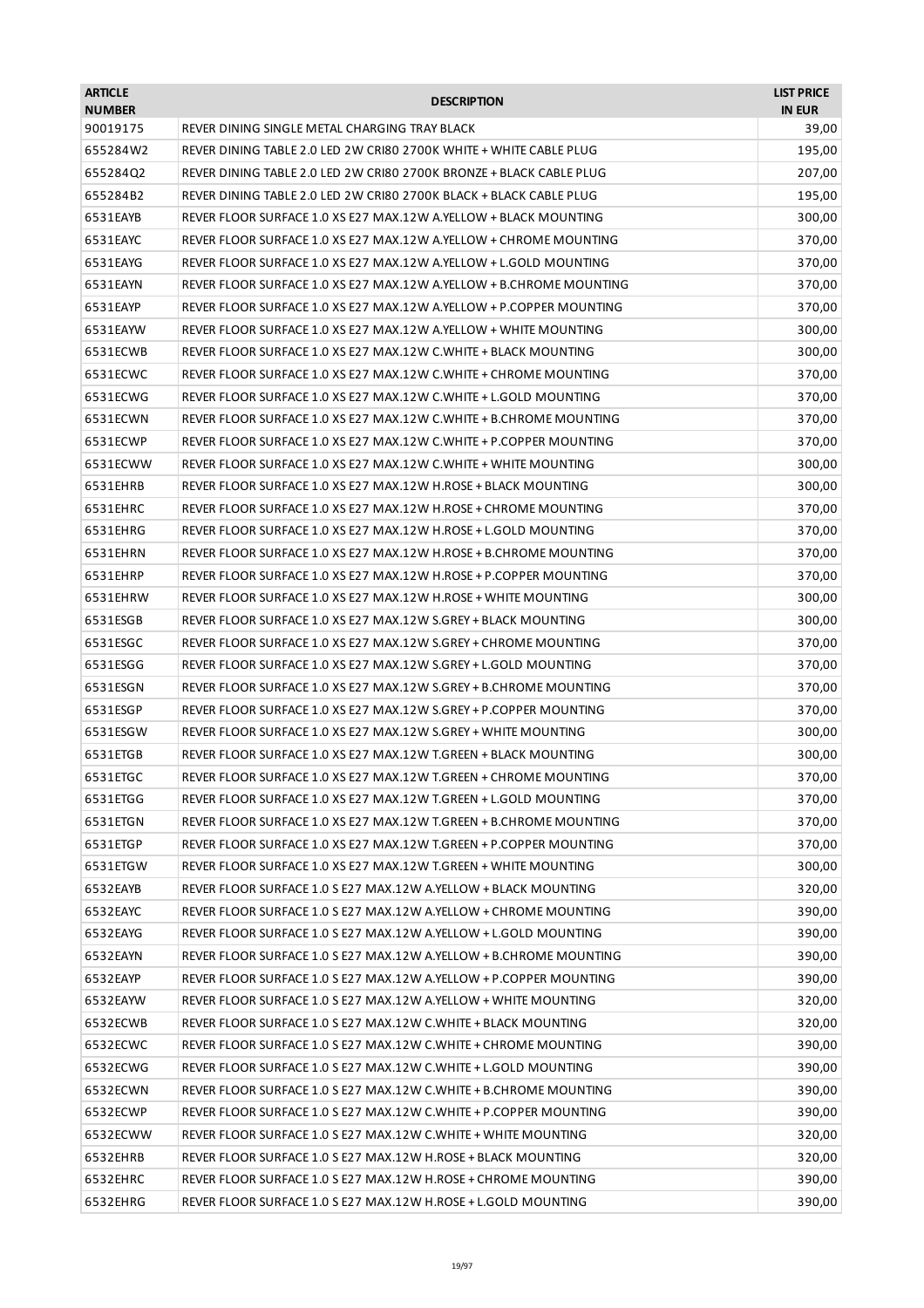| <b>ARTICLE</b><br><b>NUMBER</b> | <b>DESCRIPTION</b>                                                 | <b>LIST PRICE</b><br><b>IN EUR</b> |
|---------------------------------|--------------------------------------------------------------------|------------------------------------|
| 6532EHRN                        | REVER FLOOR SURFACE 1.0 S E27 MAX.12W H.ROSE + B.CHROME MOUNTING   | 390,00                             |
| 6532EHRP                        | REVER FLOOR SURFACE 1.0 S E27 MAX.12W H.ROSE + P.COPPER MOUNTING   | 390,00                             |
| 6532EHRW                        | REVER FLOOR SURFACE 1.0 S E27 MAX.12W H.ROSE + WHITE MOUNTING      | 320,00                             |
| 6532ESGB                        | REVER FLOOR SURFACE 1.0 S E27 MAX.12W S.GREY + BLACK MOUNTING      | 320,00                             |
| 6532ESGC                        | REVER FLOOR SURFACE 1.0 S E27 MAX.12W S.GREY + CHROME MOUNTING     | 390,00                             |
| 6532ESGG                        | REVER FLOOR SURFACE 1.0 S E27 MAX.12W S.GREY + L.GOLD MOUNTING     | 390,00                             |
| 6532ESGN                        | REVER FLOOR SURFACE 1.0 S E27 MAX.12W S.GREY + B.CHROME MOUNTING   | 390,00                             |
| 6532ESGP                        | REVER FLOOR SURFACE 1.0 S E27 MAX.12W S.GREY + P.COPPER MOUNTING   | 390,00                             |
| 6532ESGW                        | REVER FLOOR SURFACE 1.0 S E27 MAX.12W S.GREY + WHITE MOUNTING      | 320,00                             |
| 6532ETGB                        | REVER FLOOR SURFACE 1.0 S E27 MAX.12W T.GREEN + BLACK MOUNTING     | 320,00                             |
| 6532ETGC                        | REVER FLOOR SURFACE 1.0 S E27 MAX.12W T.GREEN + CHROME MOUNTING    | 390,00                             |
| 6532ETGG                        | REVER FLOOR SURFACE 1.0 S E27 MAX.12W T.GREEN + L.GOLD MOUNTING    | 390,00                             |
| 6532ETGN                        | REVER FLOOR SURFACE 1.0 S E27 MAX.12W T.GREEN + B.CHROME MOUNTING  | 390,00                             |
| 6532ETGP                        | REVER FLOOR SURFACE 1.0 S E27 MAX.12W T.GREEN + P.COPPER MOUNTING  | 390,00                             |
| 6532ETGW                        | REVER FLOOR SURFACE 1.0 S E27 MAX.12W T.GREEN + WHITE MOUNTING     | 320,00                             |
| 6533EAYB                        | REVER FLOOR SURFACE 1.0 M E27 MAX.12W A.YELLOW + BLACK MOUNTING    | 360,00                             |
| 6533EAYC                        | REVER FLOOR SURFACE 1.0 M E27 MAX.12W A.YELLOW + CHROME MOUNTING   | 460,00                             |
| 6533EAYG                        | REVER FLOOR SURFACE 1.0 M E27 MAX.12W A.YELLOW + L.GOLD MOUNTING   | 460,00                             |
| 6533EAYN                        | REVER FLOOR SURFACE 1.0 M E27 MAX.12W A.YELLOW + B.CHROME MOUNTING | 460,00                             |
| 6533EAYP                        | REVER FLOOR SURFACE 1.0 M E27 MAX.12W A.YELLOW + P.COPPER MOUNTING | 460,00                             |
| 6533EAYW                        | REVER FLOOR SURFACE 1.0 M E27 MAX.12W A.YELLOW + WHITE MOUNTING    | 360,00                             |
| 6533ECWB                        | REVER FLOOR SURFACE 1.0 M E27 MAX.12W C.WHITE + BLACK MOUNTING     | 360,00                             |
| 6533ECWC                        | REVER FLOOR SURFACE 1.0 M E27 MAX.12W C.WHITE + CHROME MOUNTING    | 460,00                             |
| 6533ECWG                        | REVER FLOOR SURFACE 1.0 M E27 MAX.12W C.WHITE + L.GOLD MOUNTING    | 460,00                             |
| 6533ECWN                        | REVER FLOOR SURFACE 1.0 M E27 MAX.12W C.WHITE + B.CHROME MOUNTING  | 460,00                             |
| 6533ECWP                        | REVER FLOOR SURFACE 1.0 M E27 MAX.12W C.WHITE + P.COPPER MOUNTING  | 460,00                             |
| 6533ECWW                        | REVER FLOOR SURFACE 1.0 M E27 MAX.12W C.WHITE + WHITE MOUNTING     | 360,00                             |
| 6533EHRB                        | REVER FLOOR SURFACE 1.0 M E27 MAX.12W H.ROSE + BLACK MOUNTING      | 360,00                             |
| 6533EHRC                        | REVER FLOOR SURFACE 1.0 M E27 MAX.12W H.ROSE + CHROME MOUNTING     | 460,00                             |
| 6533EHRG                        | REVER FLOOR SURFACE 1.0 M E27 MAX.12W H.ROSE + L.GOLD MOUNTING     | 460,00                             |
| 6533EHRN                        | REVER FLOOR SURFACE 1.0 M E27 MAX.12W H.ROSE + B.CHROME MOUNTING   | 460,00                             |
| 6533EHRP                        | REVER FLOOR SURFACE 1.0 M E27 MAX.12W H.ROSE + P.COPPER MOUNTING   | 460,00                             |
| 6533EHRW                        | REVER FLOOR SURFACE 1.0 M E27 MAX.12W H.ROSE + WHITE MOUNTING      | 360,00                             |
| 6533ESGB                        | REVER FLOOR SURFACE 1.0 M E27 MAX.12W S.GREY + BLACK MOUNTING      | 360,00                             |
| 6533ESGC                        | REVER FLOOR SURFACE 1.0 M E27 MAX.12W S.GREY + CHROME MOUNTING     | 460,00                             |
| 6533ESGG                        | REVER FLOOR SURFACE 1.0 M E27 MAX.12W S.GREY + L.GOLD MOUNTING     | 460,00                             |
| 6533ESGN                        | REVER FLOOR SURFACE 1.0 M E27 MAX.12W S.GREY + B.CHROME MOUNTING   | 460,00                             |
| 6533ESGP                        | REVER FLOOR SURFACE 1.0 M E27 MAX.12W S.GREY + P.COPPER MOUNTING   | 460,00                             |
| 6533ESGW                        | REVER FLOOR SURFACE 1.0 M E27 MAX.12W S.GREY + WHITE MOUNTING      | 360,00                             |
| 6533ETGB                        | REVER FLOOR SURFACE 1.0 M E27 MAX.12W T.GREEN + BLACK MOUNTING     | 360,00                             |
| 6533ETGC                        | REVER FLOOR SURFACE 1.0 M E27 MAX.12W T.GREEN + CHROME MOUNTING    | 460,00                             |
| 6533ETGG                        | REVER FLOOR SURFACE 1.0 M E27 MAX.12W T.GREEN + L.GOLD MOUNTING    | 460,00                             |
| 6533ETGN                        | REVER FLOOR SURFACE 1.0 M E27 MAX.12W T.GREEN + B.CHROME MOUNTING  | 460,00                             |
| 6533ETGP                        | REVER FLOOR SURFACE 1.0 M E27 MAX.12W T.GREEN + P.COPPER MOUNTING  | 460,00                             |
| 6533ETGW                        | REVER FLOOR SURFACE 1.0 M E27 MAX.12W T.GREEN + WHITE MOUNTING     | 360,00                             |
| 6534EAYB                        | REVER FLOOR SURFACE 1.0 L E27 MAX.12W A.YELLOW + BLACK MOUNTING    | 390,00                             |
| 6534EAYC                        | REVER FLOOR SURFACE 1.0 L E27 MAX.12W A.YELLOW + CHROME MOUNTING   | 480,00                             |
| 6534EAYG                        | REVER FLOOR SURFACE 1.0 L E27 MAX.12W A.YELLOW + L.GOLD MOUNTING   | 480,00                             |
| 6534EAYN                        | REVER FLOOR SURFACE 1.0 L E27 MAX.12W A.YELLOW + B.CHROME MOUNTING | 480,00                             |
|                                 |                                                                    |                                    |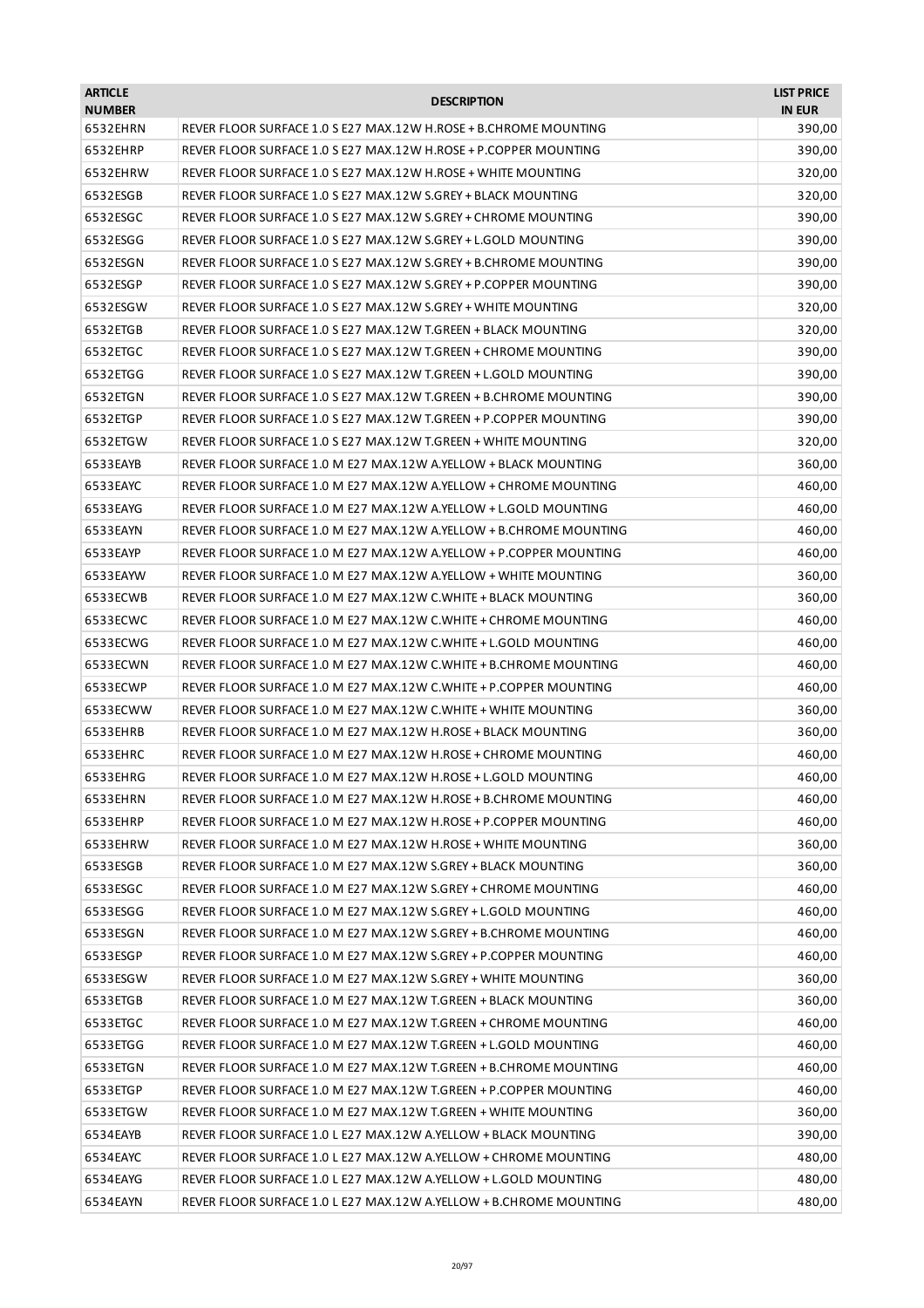| <b>ARTICLE</b><br><b>NUMBER</b> | <b>DESCRIPTION</b>                                                       | <b>LIST PRICE</b><br><b>IN EUR</b> |
|---------------------------------|--------------------------------------------------------------------------|------------------------------------|
| 6534EAYP                        | REVER FLOOR SURFACE 1.0 L E27 MAX.12W A.YELLOW + P.COPPER MOUNTING       | 480,00                             |
| 6534EAYW                        | REVER FLOOR SURFACE 1.0 L E27 MAX.12W A.YELLOW + WHITE MOUNTING          | 390,00                             |
| 6534ECWB                        | REVER FLOOR SURFACE 1.0 L E27 MAX.12W C.WHITE + BLACK MOUNTING           | 390,00                             |
| 6534ECWC                        | REVER FLOOR SURFACE 1.0 L E27 MAX.12W C.WHITE + CHROME MOUNTING          | 480,00                             |
| 6534ECWG                        | REVER FLOOR SURFACE 1.0 L E27 MAX.12W C.WHITE + L.GOLD MOUNTING          | 480,00                             |
| 6534ECWN                        | REVER FLOOR SURFACE 1.0 L E27 MAX.12W C.WHITE + B.CHROME MOUNTING        | 480,00                             |
| 6534ECWP                        | REVER FLOOR SURFACE 1.0 L E27 MAX.12W C.WHITE + P.COPPER MOUNTING        | 480,00                             |
| 6534ECWW                        | REVER FLOOR SURFACE 1.0 L E27 MAX.12W C.WHITE + WHITE MOUNTING           | 390,00                             |
| 6534EHRB                        | REVER FLOOR SURFACE 1.0 L E27 MAX.12W H.ROSE + BLACK MOUNTING            | 390,00                             |
| 6534EHRC                        | REVER FLOOR SURFACE 1.0 L E27 MAX.12W H.ROSE + CHROME MOUNTING           | 480,00                             |
| 6534EHRG                        | REVER FLOOR SURFACE 1.0 L E27 MAX.12W H.ROSE + L.GOLD MOUNTING           | 480,00                             |
| 6534EHRN                        | REVER FLOOR SURFACE 1.0 L E27 MAX.12W H.ROSE + B.CHROME MOUNTING         | 480,00                             |
| 6534EHRP                        | REVER FLOOR SURFACE 1.0 L E27 MAX.12W H.ROSE + P.COPPER MOUNTING         | 480,00                             |
| 6534EHRW                        | REVER FLOOR SURFACE 1.0 L E27 MAX.12W H.ROSE + WHITE MOUNTING            | 390,00                             |
| 6534ESGB                        | REVER FLOOR SURFACE 1.0 L E27 MAX.12W S.GREY + BLACK MOUNTING            | 390,00                             |
| 6534ESGC                        | REVER FLOOR SURFACE 1.0 L E27 MAX.12W S.GREY + CHROME MOUNTING           | 480,00                             |
| 6534ESGG                        | REVER FLOOR SURFACE 1.0 L E27 MAX.12W S.GREY + L.GOLD MOUNTING           | 480,00                             |
| 6534ESGN                        | REVER FLOOR SURFACE 1.0 L E27 MAX.12W S.GREY + B.CHROME MOUNTING         | 480,00                             |
| 6534ESGP                        | REVER FLOOR SURFACE 1.0 L E27 MAX.12W S.GREY + P.COPPER MOUNTING         | 480,00                             |
| 6534ESGW                        | REVER FLOOR SURFACE 1.0 L E27 MAX.12W S.GREY + WHITE MOUNTING            | 390,00                             |
| 6534ETGB                        | REVER FLOOR SURFACE 1.0 L E27 MAX.12W T.GREEN + BLACK MOUNTING           | 390,00                             |
| 6534ETGC                        | REVER FLOOR SURFACE 1.0 L E27 MAX.12W T.GREEN + CHROME MOUNTING          | 480,00                             |
| 6534ETGG                        | REVER FLOOR SURFACE 1.0 L E27 MAX.12W T.GREEN + L.GOLD MOUNTING          | 480,00                             |
| 6534ETGN                        | REVER FLOOR SURFACE 1.0 L E27 MAX.12W T.GREEN + B.CHROME MOUNTING        | 480,00                             |
| 6534ETGP                        | REVER FLOOR SURFACE 1.0 L E27 MAX.12W T.GREEN + P.COPPER MOUNTING        | 480,00                             |
| 6534ETGW                        | REVER FLOOR SURFACE 1.0 MLE27 MAX.12W T.GREEN + WHITE MOUNTING           | 390,00                             |
| 165161W3                        | DEEP BIJOU CEILING RECESSED 1.0 LED 4.5W CRI90 2700K WHITE               | 46,00                              |
| 165161W5                        | DEEP BIJOU CEILING RECESSED 1.0 LED 4.5W CRI90 3000K WHITE               | 46,00                              |
| 165161G3                        | DEEP BIJOU CEILING RECESSED 1.0 LED 4.5W CRI90 2700K GOLD                | 46,00                              |
| 165161G5                        | DEEP BIJOU CEILING RECESSED 1.0 LED 4.5W CRI90 3000K GOLD                | 46,00                              |
| 165161B3                        | DEEP BIJOU CEILING RECESSED 1.0 LED 4.5W CRI90 2700K BLACK               | 46,00                              |
| 165161B5                        | DEEP BIJOU CEILING RECESSED 1.0 LED 4.5W CRI90 3000K BLACK               | 46,00                              |
| 165161W3C                       | DEEP BIJOU CEILING RECESSED 1.0 LED 4.5W CRI90 2700K WHITE BLADE SPRINGS | 46,00                              |
| 165161W5C                       | DEEP BIJOU CEILING RECESSED 1.0 LED 4.5W CRI90 3000K WHITE BLADE SPRINGS | 46,00                              |
| 165161G3C                       | DEEP BIJOU CEILING RECESSED 1.0 LED 4.5W CRI90 2700K GOLD BLADE SPRINGS  | 46,00                              |
| 165161G5C                       | DEEP BIJOU CEILING RECESSED 1.0 LED 4.5W CRI90 3000K GOLD BLADE SPRINGS  | 46,00                              |
| 165161B3C                       | DEEP BIJOU CEILING RECESSED 1.0 LED 4.5W CRI90 2700K BLACK BLADE SPRINGS | 46,00                              |
| 165161B5C                       | DEEP BIJOU CEILING RECESSED 1.0 LED 4.5W CRI90 3000K BLACK BLADE SPRINGS | 46,00                              |
| 165261W3                        | DEEP BIJOU CEILING RECESSED 2.0 2X LED 4.5W CRI90 2700K WHITE            | 88,00                              |
| 165261W5                        | DEEP BIJOU CEILING RECESSED 2.0 2X LED 4.5W CRI90 3000K WHITE            | 88,00                              |
| 165261G3                        | DEEP BIJOU CEILING RECESSED 2.0 2X LED 4.5W CRI90 2700K GOLD             | 88,00                              |
| 165261G5                        | DEEP BIJOU CEILING RECESSED 2.0 2X LED 4.5W CRI90 3000K GOLD             | 88,00                              |
| 165261B3                        | DEEP BIJOU CEILING RECESSED 2.0 2X LED 4.5W CRI90 2700K BLACK            | 88,00                              |
| 165261B5                        | DEEP BIJOU CEILING RECESSED 2.0 2X LED 4.5W CRI90 3000K BLACK            | 88,00                              |
| 153261W3                        | DEEP PETIT CEILING RECESSED 1.0 LED 6W CRI90 2700K WHITE                 | 65,00                              |
| 153261W5                        | DEEP PETIT CEILING RECESSED 1.0 LED 6W CRI90 3000K WHITE                 | 65,00                              |
| 153261W9                        | DEEP PETIT CEILING RECESSED 1.0 LED 6W CRI95 1800-2700K WHITE            | 65,00                              |
| 15326153                        | DEEP PETIT CEILING RECESSED 1.0 LED 6W CRI90 2700K WHITE ALUMINIUM       | 65,00                              |
| 153261S5                        | DEEP PETIT CEILING RECESSED 1.0 LED 6W CRI90 3000K WHITE ALUMINIUM       | 65,00                              |
|                                 |                                                                          |                                    |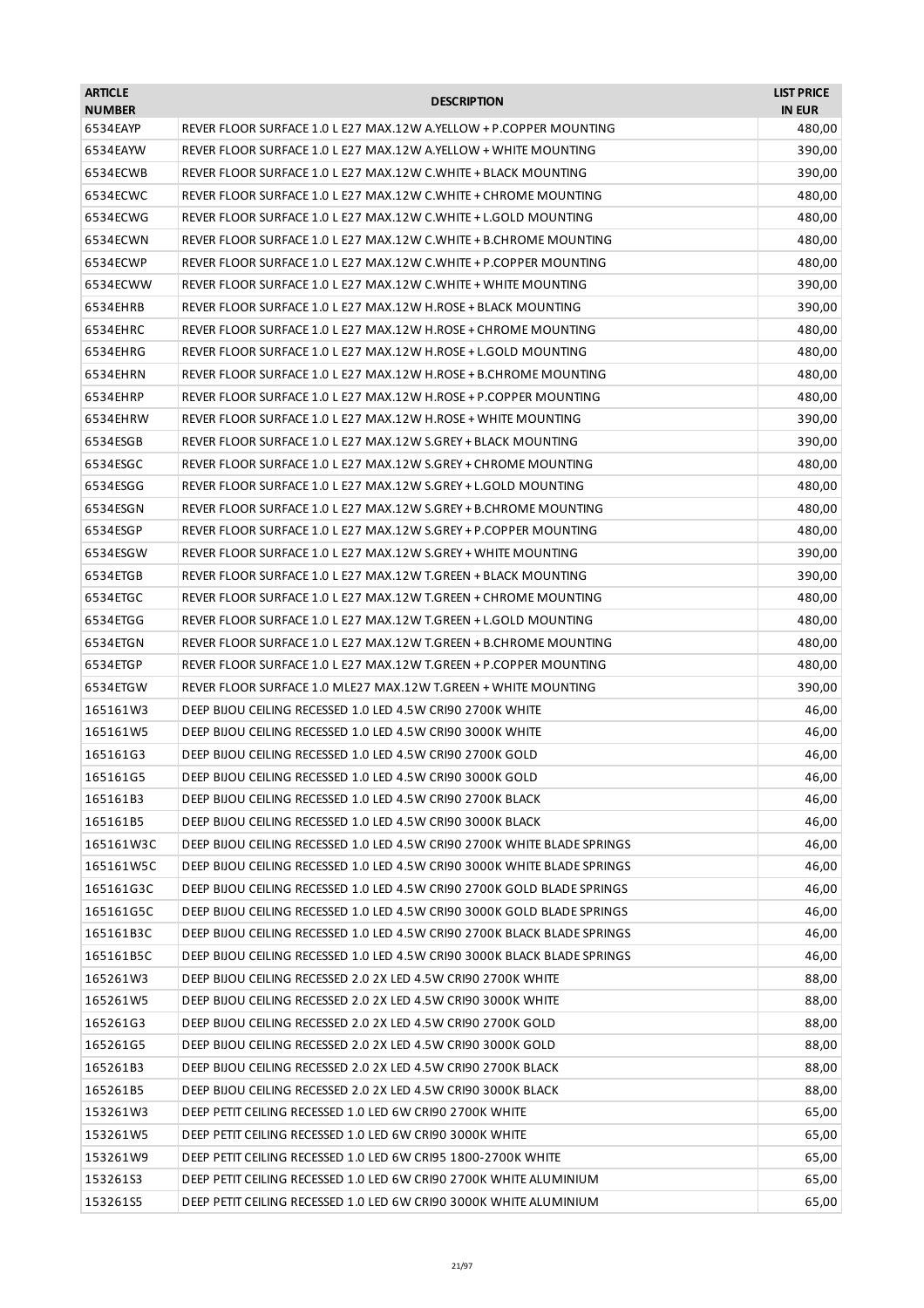| <b>ARTICLE</b><br><b>NUMBER</b> | <b>DESCRIPTION</b>                                                       | <b>LIST PRICE</b><br><b>IN EUR</b> |
|---------------------------------|--------------------------------------------------------------------------|------------------------------------|
| 153261S9                        | DEEP PETIT CEILING RECESSED 1.0 LED 6W CRI95 1800-2700K WHITE ALUMINIUM  | 65,00                              |
| 153261G3                        | DEEP PETIT CEILING RECESSED 1.0 LED 6W CRI90 2700K GOLD                  | 65,00                              |
| 153261G5                        | DEEP PETIT CEILING RECESSED 1.0 LED 6W CRI90 3000K GOLD                  | 65,00                              |
| 153261G9                        | DEEP PETIT CEILING RECESSED 1.0 LED 6W CRI95 1800-2700K GOLD             | 65,00                              |
| 153261B3                        | DEEP PETIT CEILING RECESSED 1.0 LED 6W CRI90 2700K BLACK                 | 65,00                              |
| 153261B5                        | DEEP PETIT CEILING RECESSED 1.0 LED 6W CRI90 3000K BLACK                 | 65,00                              |
| 153261B9                        | DEEP PETIT CEILING RECESSED 1.0 LED 6W CRI95 1800-2700K BLACK            | 65,00                              |
| 112161W3                        | DEEP CEILING RECESSED 1.0 LED 7/10W CRI90 2700K WHITE                    | 82,00                              |
| 112161W5                        | DEEP CEILING RECESSED 1.0 LED 7/10W CRI90 3000K WHITE                    | 82,00                              |
| 112161W6                        | DEEP CEILING RECESSED 1.0 LED 7/10W CRI90 4000K WHITE                    | 82,00                              |
| 112161W9                        | DEEP CEILING RECESSED 1.0 LED 7/10W CRI95 1800-2850K WHITE               | 82,00                              |
| 11216153                        | DEEP CEILING RECESSED 1.0 LED 7/10W CRI90 2700K WHITE ALUMINIUM          | 82,00                              |
| 112161S5                        | DEEP CEILING RECESSED 1.0 LED 7/10W CRI90 3000K WHITE ALUMINIUM          | 82,00                              |
| 112161S6                        | DEEP CEILING RECESSED 1.0 LED 7/10W CRI90 4000K WHITE ALUMINIUM          | 82,00                              |
| 112161S9                        | DEEP CEILING RECESSED 1.0 LED 7/10W CRI95 1800-2850K WHITE ALUMINIUM     | 82,00                              |
| 112161G3                        | DEEP CEILING RECESSED 1.0 LED 7/10W CRI90 2700K GOLD                     | 82,00                              |
| 112161G5                        | DEEP CEILING RECESSED 1.0 LED 7/10W CRI90 3000K GOLD                     | 82,00                              |
| 112161G6                        | DEEP CEILING RECESSED 1.0 LED 7/10W CRI90 4000K GOLD                     | 82,00                              |
| 112161G9                        | DEEP CEILING RECESSED 1.0 LED 7/10W CRI95 1800-2850K GOLD                | 82,00                              |
| 112161B3                        | DEEP CEILING RECESSED 1.0 LED 7/10W CRI90 2700K BLACK                    | 82,00                              |
| 112161B5                        | DEEP CEILING RECESSED 1.0 LED 7/10W CRI90 3000K BLACK                    | 82,00                              |
| 112161B6                        | DEEP CEILING RECESSED 1.0 LED 7/10W CRI90 4000K BLACK                    | 82,00                              |
| 112161B9                        | DEEP CEILING RECESSED 1.0 LED 7/10W CRI95 1800-2850K BLACK               | 82,00                              |
| 112161W3C                       | DEEP CEILING RECESSED 1.0 LED 7/10W CRI90 2700K WHITE BLADE SPRINGS      | 82,00                              |
| 112161W5C                       | DEEP CEILING RECESSED 1.0 LED 7/10W CRI90 3000K WHITE BLADE SPRINGS      | 82,00                              |
| 112161W6C                       | DEEP CEILING RECESSED 1.0 LED 7/10W CRI90 4000K WHITE BLADE SPRINGS      | 82,00                              |
| 112161W9C                       | DEEP CEILING RECESSED 1.0 LED 7/10W CRI95 1800-2850K WHITE BLADE SPRINGS | 82,00                              |
| 112161B3C                       | DEEP CEILING RECESSED 1.0 LED 7/10W CRI90 2700K BLACK BLADE SPRINGS      | 82,00                              |
| 112161B5C                       | DEEP CEILING RECESSED 1.0 LED 7/10W CRI90 3000K BLACK BLADE SPRINGS      | 82,00                              |
| 112161B6C                       | DEEP CEILING RECESSED 1.0 LED 7/10W CRI90 4000K BLACK BLADE SPRINGS      |                                    |
|                                 | DEEP CEILING RECESSED 1.0 LED 7/10W CRI95 1800-2850K BLACK BLADE SPRINGS | 82,00<br>82,00                     |
| 112161B9C                       | DEEP CEILING RECESSED 1.0 MR16 MAX.12W WHITE                             | 22,70                              |
| 112110W0                        |                                                                          | 22,70                              |
| 112110S0                        | DEEP CEILING RECESSED 1.0 MR16 MAX.12W WHITE ALUMINIUM                   |                                    |
| 112110G0<br>112110B0            | DEEP CEILING RECESSED 1.0 MR16 MAX.12W GOLD                              | 22,70                              |
|                                 | DEEP CEILING RECESSED 1.0 MR16 MAX.12W BLACK                             | 22,70<br>22,70                     |
| 112110W0C                       | DEEP CEILING RECESSED 1.0 MR16 MAX.12W WHITE BLADE SPRINGS               |                                    |
| 112110B0C<br>112120W0           | DEEP CEILING RECESSED 1.0 MR16 MAX.12W BLACK BLADE SPRINGS               | 22,70                              |
|                                 | DEEP CEILING RECESSED 1.0 PAR16 MAX.12W WHITE                            | 23,60                              |
| 11212050                        | DEEP CEILING RECESSED 1.0 PAR16 MAX.12W WHITE ALUMINIUM                  | 23,60                              |
| 112120G0                        | DEEP CEILING RECESSED 1.0 PAR16 MAX.12W GOLD                             | 23,60                              |
| 112120B0                        | DEEP CEILING RECESSED 1.0 PAR16 MAX.12W BLACK                            | 23,60                              |
| 112120W0C                       | DEEP CEILING RECESSED 1.0 PAR16 MAX.12W WHITE BLADE SPRINGS              | 23,60                              |
| 112120B0C                       | DEEP CEILING RECESSED 1.0 PAR16 MAX.12W BLACK BLADE SPRINGS              | 23,60                              |
| 152161W3                        | DEEPER CEILING RECESSED 1.0 LED 7/10W CRI90 2700K WHITE                  | 88,10                              |
| 152161W5                        | DEEPER CEILING RECESSED 1.0 LED 7/10W CRI90 3000K WHITE                  | 88,10                              |
| 152161W9                        | DEEPER CEILING RECESSED 1.0 LED 7/10W CRI95 1800-2850K WHITE             | 88,10                              |
| 15216153                        | DEEPER CEILING RECESSED 1.0 LED 7/10W CRI90 2700K WHITE ALUMINIUM        | 88,10                              |
| 152161S5                        | DEEPER CEILING RECESSED 1.0 LED 7/10W CRI90 3000K WHITE ALUMINIUM        | 88,10                              |
| 152161S9                        | DEEPER CEILING RECESSED 1.0 LED 7/10W CRI95 1800-2850K WHITE ALUMINIUM   | 88,10                              |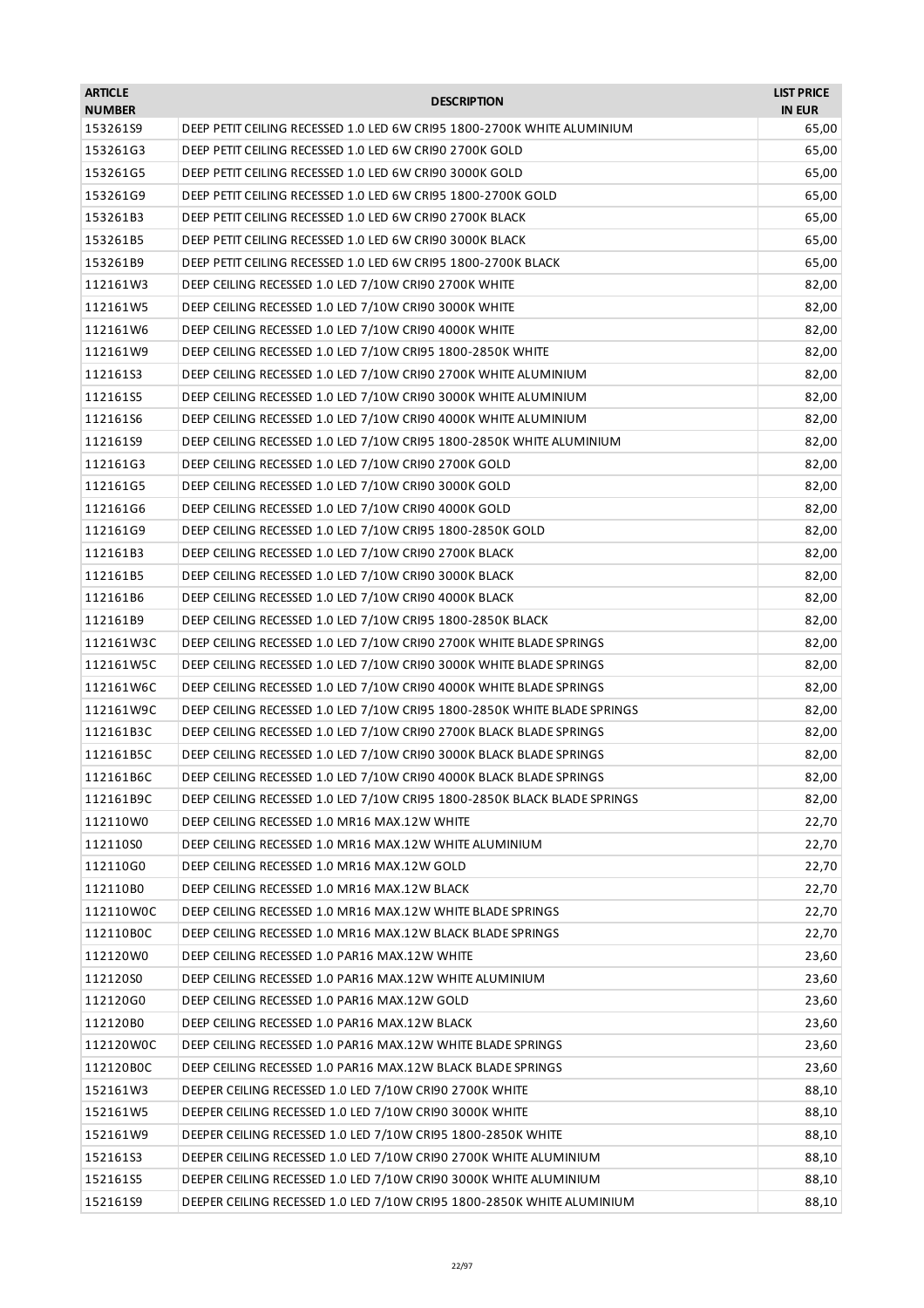| <b>ARTICLE</b><br><b>NUMBER</b> | <b>DESCRIPTION</b>                                                                 | <b>LIST PRICE</b><br><b>IN EUR</b> |
|---------------------------------|------------------------------------------------------------------------------------|------------------------------------|
| 152161G3                        | DEEPER CEILING RECESSED 1.0 LED 7/10W CRI90 2700K GOLD                             | 88,10                              |
| 152161G5                        | DEEPER CEILING RECESSED 1.0 LED 7/10W CRI90 3000K GOLD                             | 88,10                              |
| 152161G9                        | DEEPER CEILING RECESSED 1.0 LED 7/10W CRI95 1800-2850K GOLD                        | 88,10                              |
| 152161Q3                        | DEEPER CEILING RECESSED 1.0 LED 7/10W CRI90 2700K BRONZE                           | 88,10                              |
| 152161Q5                        | DEEPER CEILING RECESSED 1.0 LED 7/10W CRI90 3000K BRONZE                           | 88,10                              |
| 152161Q9                        | DEEPER CEILING RECESSED 1.0 LED 7/10W CRI95 1800-2850K BRONZE                      | 88,10                              |
| 152161B3                        | DEEPER CEILING RECESSED 1.0 LED 7/10W CRI90 2700K BLACK                            | 88,10                              |
| 152161B5                        | DEEPER CEILING RECESSED 1.0 LED 7/10W CRI90 3000K BLACK                            | 88,10                              |
| 152161B9                        | DEEPER CEILING RECESSED 1.0 LED 7/10W CRI95 1800-2850K BLACK                       | 88,10                              |
| 152110W0                        | DEEPER CEILING RECESSED 1.0 MR16 MAX.12W WHITE                                     | 38,00                              |
| 152110S0                        | DEEPER CEILING RECESSED 1.0 MR16 MAX.12W WHITE ALUMINIUM                           | 38,00                              |
| 152110G0                        | DEEPER CEILING RECESSED 1.0 MR16 MAX.12W GOLD                                      | 38,00                              |
| 15211000                        | DEEPER CEILING RECESSED 1.0 MR16 MAX.12W BRONZE                                    | 38,00                              |
| 152110B0                        | DEEPER CEILING RECESSED 1.0 MR16 MAX.12W BLACK                                     | 38,00                              |
| 152120W0                        | DEEPER CEILING RECESSED 1.0 PAR16 MAX.12W WHITE                                    | 38,90                              |
| 152120S0                        | DEEPER CEILING RECESSED 1.0 PAR16 MAX.12W WHITE ALUMINIUM                          | 38,90                              |
| 152120G0                        | DEEPER CEILING RECESSED 1.0 PAR16 MAX.12W GOLD                                     | 38,90                              |
| 152120Q0                        | DEEPER CEILING RECESSED 1.0 PAR16 MAX.12W BRONZE                                   | 38,90                              |
| 152120B0                        | DEEPER CEILING RECESSED 1.0 PAR16 MAX.12W BLACK                                    | 38,90                              |
| 153361W3                        | DEEP ADJUST PETIT CEILING RECESSED 1.0 LED 6W CRI90 2700K WHITE                    | 74,00                              |
| 153361W5                        | DEEP ADJUST PETIT CEILING RECESSED 1.0 LED 6W CRI90 3000K WHITE                    | 74,00                              |
| 153361W9                        | DEEP ADJUST PETIT CEILING RECESSED 1.0 LED 6W CRI95 1800-2700K WHITE               | 74,00                              |
| 153361G3                        | DEEP ADJUST PETIT CEILING RECESSED 1.0 LED 6W CRI90 2700K GOLD                     | 74,00                              |
| 153361G5                        | DEEP ADJUST PETIT CEILING RECESSED 1.0 LED 6W CRI90 3000K GOLD                     | 74,00                              |
| 153361G9                        | DEEP ADJUST PETIT CEILING RECESSED 1.0 LED 6W CRI95 1800-2700K GOLD                | 74,00                              |
| 153361Q3                        | DEEP ADJUST PETIT CEILING RECESSED 1.0 LED 6W CRI90 2700K BRONZE                   | 74,00                              |
| 153361Q5                        | DEEP ADJUST PETIT CEILING RECESSED 1.0 LED 6W CRI90 3000K BRONZE                   | 74,00                              |
| 153361Q9                        | DEEP ADJUST PETIT CEILING RECESSED 1.0 LED 6W CRI95 1800-2700K BRONZE              | 74,00                              |
| 153361B3                        | DEEP ADJUST PETIT CEILING RECESSED 1.0 LED 6W CRI90 2700K BLACK                    | 74,00                              |
| 153361B5                        | DEEP ADJUST PETIT CEILING RECESSED 1.0 LED 6W CRI90 3000K BLACK                    | 74,00                              |
| 153361B9                        | DEEP ADJUST PETIT CEILING RECESSED 1.0 LED 6W CRI95 1800-2700K BLACK               | 74,00                              |
| 153361W3C                       | DEEP ADJUST PETIT CEILING RECESSED 1.0 LED 6W CRI90 2700K WHITE BLADE SPRINGS      | 74,00                              |
| 153361W5C                       | DEEP ADJUST PETIT CEILING RECESSED 1.0 LED 6W CRI90 3000K WHITE BLADE SPRINGS      | 74,00                              |
| 153361W9C                       | DEEP ADJUST PETIT CEILING RECESSED 1.0 LED 6W CRI95 1800-2700K WHITE BLADE SPRINGS | 74,00                              |
| 153361B3C                       | DEEP ADJUST PETIT CEILING RECESSED 1.0 LED 6W CRI90 2700K BLACK BLADE SPRINGS      | 74,00                              |
| 153361B5C                       | DEEP ADJUST PETIT CEILING RECESSED 1.0 LED 6W CRI90 3000K BLACK BLADE SPRINGS      | 74,00                              |
| 153361B9C                       | DEEP ADJUST PETIT CEILING RECESSED 1.0 LED 6W CRI95 1800-2700K BLACK BLADE SPRINGS | 74,00                              |
| 112361W3                        | DEEP ADJUST CEILING RECESSED 1.0 LED 7/10W CRI90 2700K WHITE                       | 86,50                              |
| 112361W5                        | DEEP ADJUST CEILING RECESSED 1.0 LED 7/10W CRI90 3000K WHITE                       | 86,50                              |
| 112361W6                        | DEEP ADJUST CEILING RECESSED 1.0 LED 7/10W CRI90 4000K WHITE                       | 86,50                              |
| 112361W9                        | DEEP ADJUST CEILING RECESSED 1.0 LED 7/10W CRI95 1800-2850K WHITE                  | 86,50                              |
| 112361S3                        | DEEP ADJUST CEILING RECESSED 1.0 LED 7/10W CRI90 2700K WHITE ALUMINIUM             | 86,50                              |
| 112361S5                        | DEEP ADJUST CEILING RECESSED 1.0 LED 7/10W CRI90 3000K WHITE ALUMINIUM             | 86,50                              |
| 112361S6                        | DEEP ADJUST CEILING RECESSED 1.0 LED 7/10W CRI90 4000K WHITE ALUMINIUM             | 86,50                              |
| 112361S9                        | DEEP ADJUST CEILING RECESSED 1.0 LED 7/10W CRI95 1800-2850K WHITE ALUMINIUM        | 86,50                              |
| 112361G3                        | DEEP ADJUST CEILING RECESSED 1.0 LED 7/10W CRI90 2700K GOLD                        | 86,50                              |
| 112361G5                        | DEEP ADJUST CEILING RECESSED 1.0 LED 7/10W CRI90 3000K GOLD                        | 86,50                              |
| 112361G6                        | DEEP ADJUST CEILING RECESSED 1.0 LED 7/10W CRI90 4000K GOLD                        | 86,50                              |
| 112361G9                        | DEEP ADJUST CEILING RECESSED 1.0 LED 7/10W CRI95 1800-2850K GOLD                   | 86,50                              |
|                                 |                                                                                    |                                    |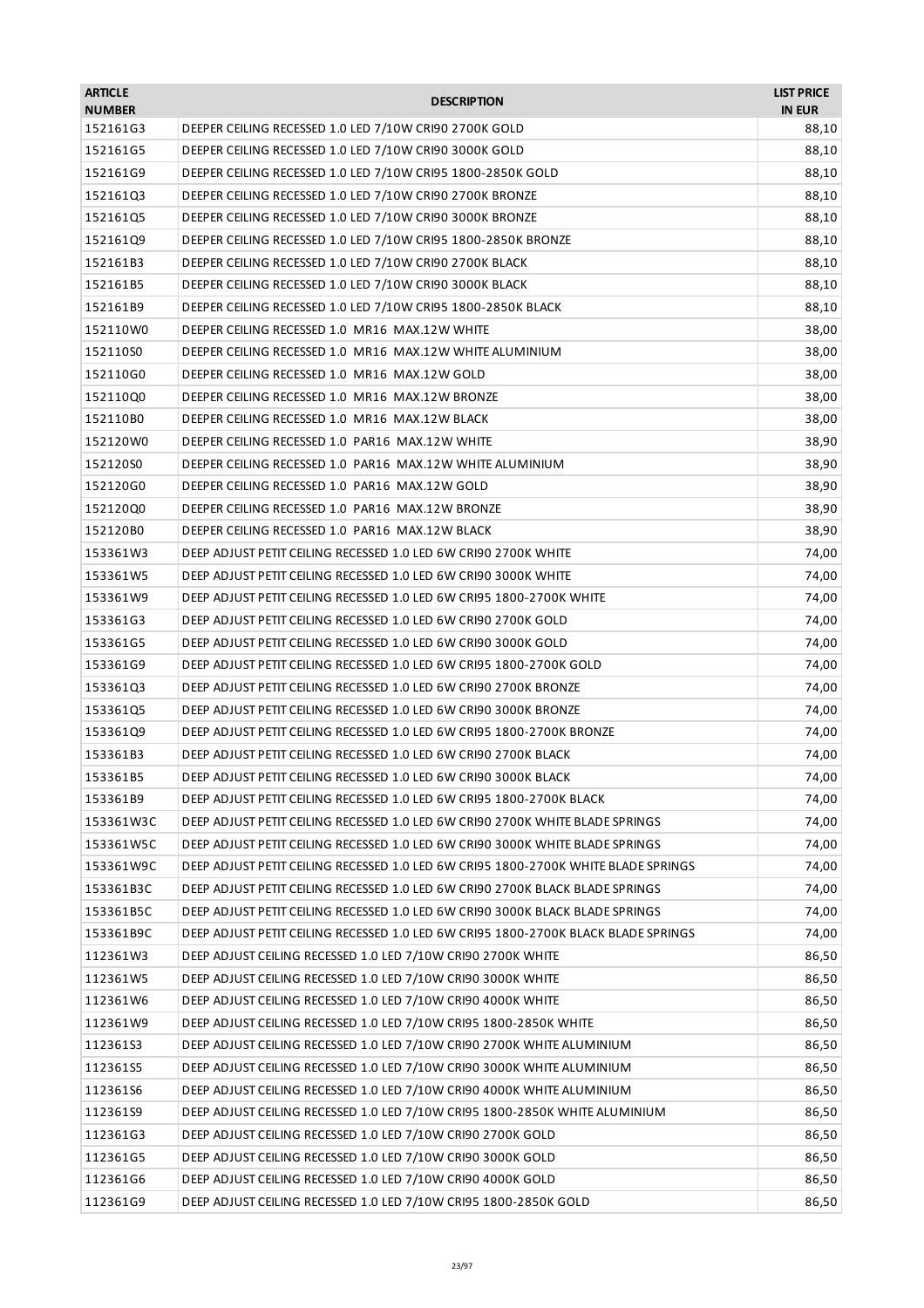| <b>ARTICLE</b><br><b>NUMBER</b> | <b>DESCRIPTION</b>                                                              | <b>LIST PRICE</b><br><b>IN EUR</b> |
|---------------------------------|---------------------------------------------------------------------------------|------------------------------------|
| 112361Q3                        | DEEP ADJUST CEILING RECESSED 1.0 LED 7/10W CRI90 2700K BRONZE                   | 86,50                              |
| 112361Q5                        | DEEP ADJUST CEILING RECESSED 1.0 LED 7/10W CRI90 3000K BRONZE                   | 86,50                              |
| 112361Q6                        | DEEP ADJUST CEILING RECESSED 1.0 LED 7/10W CRI90 4000K BRONZE                   | 86,50                              |
| 112361Q9                        | DEEP ADJUST CEILING RECESSED 1.0 LED 7/10W CRI95 1800-2850K BRONZE              | 86,50                              |
| 112361B3                        | DEEP ADJUST CEILING RECESSED 1.0 LED 7/10W CRI90 2700K BLACK                    | 86,50                              |
| 112361B5                        | DEEP ADJUST CEILING RECESSED 1.0 LED 7/10W CRI90 3000K BLACK                    | 86,50                              |
| 112361B6                        | DEEP ADJUST CEILING RECESSED 1.0 LED 7/10W CRI90 4000K BLACK                    | 86,50                              |
| 112361B9                        | DEEP ADJUST CEILING RECESSED 1.0 LED 7/10W CRI95 1800-2850K BLACK               | 86,50                              |
| 112361W3C                       | DEEP ADJUST CEILING RECESSED 1.0 LED 7/10W CRI90 2700K WHITE BLADE SPRINGS      | 86,50                              |
| 112361W5C                       | DEEP ADJUST CEILING RECESSED 1.0 LED 7/10W CRI90 3000K WHITE BLADE SPRINGS      | 86,50                              |
| 112361W6C                       | DEEP ADJUST CEILING RECESSED 1.0 LED 7/10W CRI90 4000K WHITE BLADE SPRINGS      | 86,50                              |
| 112361W9C                       | DEEP ADJUST CEILING RECESSED 1.0 LED 7/10W CRI95 1800-2850K WHITE BLADE SPRINGS | 86,50                              |
| 112361B3C                       | DEEP ADJUST CEILING RECESSED 1.0 LED 7/10W CRI90 2700K BLACK BLADE SPRINGS      | 86,50                              |
| 112361B5C                       | DEEP ADJUST CEILING RECESSED 1.0 LED 7/10W CRI90 3000K BLACK BLADE SPRINGS      | 86,50                              |
| 112361B6C                       | DEEP ADJUST CEILING RECESSED 1.0 LED 7/10W CRI90 4000K BLACK BLADE SPRINGS      | 86,50                              |
| 112361B9C                       | DEEP ADJUST CEILING RECESSED 1.0 LED 7/10W CRI95 1800-2850K BLACK BLADE SPRINGS | 86,50                              |
| 112310W0                        | DEEP ADJUST CEILING RECESSED 1.0 MR16 MAX.12W WHITE                             | 36,40                              |
| 112310S0                        | DEEP ADJUST CEILING RECESSED 1.0 MR16 MAX.12W WHITE ALUMINIUM                   | 36,40                              |
| 112310G0                        | DEEP ADJUST CEILING RECESSED 1.0 MR16 MAX.12W GOLD                              | 36,40                              |
| 112310Q0                        | DEEP ADJUST CEILING RECESSED 1.0 MR16 MAX.12W BRONZE                            | 36,40                              |
| 112310B0                        | DEEP ADJUST CEILING RECESSED 1.0 MR16 MAX.12W BLACK                             | 36,40                              |
| 112310W0C                       | DEEP ADJUST CEILING RECESSED 1.0 MR16 MAX.12W WHITE BLADE SPRINGS               | 36,40                              |
| 112310B0C                       | DEEP ADJUST CEILING RECESSED 1.0 MR16 MAX.12W BLACK BLADE SPRINGS               | 36,40                              |
| 112320W0                        | DEEP ADJUST CEILING RECESSED 1.0 PAR16 MAX.12W WHITE                            | 37,30                              |
| 11232050                        | DEEP ADJUST CEILING RECESSED 1.0 PAR16 MAX.12W WHITE ALUMINIUM                  | 37,30                              |
| 112320G0                        | DEEP ADJUST CEILING RECESSED 1.0 PAR16 MAX.12W GOLD                             | 37,30                              |
| 112320Q0                        | DEEP ADJUST CEILING RECESSED 1.0 PAR16 MAX.12W BRONZE                           | 37,30                              |
| 112320B0                        | DEEP ADJUST CEILING RECESSED 1.0 PAR16 MAX.12W BLACK                            | 37,30                              |
| 112320W0C                       | DEEP ADJUST CEILING RECESSED 1.0 PAR16 MAX.12W WHITE BLADE SPRINGS              | 37,30                              |
| 112320B0C                       | DEEP ADJUST CEILING RECESSED 1.0 PAR16 MAX.12W BLACK BLADE SPRINGS              | 37,30                              |
| 112761W3                        | DEEP ADJUST CEILING RECESSED 2.0 2X LED 7/10W CRI90 2700K WHITE                 | 170,80                             |
| 112761W5                        | DEEP ADJUST CEILING RECESSED 2.0 2XLED 7/10W CRI90 3000K WHITE                  | 170,80                             |
| 112761W6                        | DEEP ADJUST CEILING RECESSED 2.0 2XLED 7/10W CRI90 4000K WHITE                  | 170,80                             |
| 112761W9                        | DEEP ADJUST CEILING RECESSED 2.0 2XLED 7/10W CRI95 1800-2850K WHITE             | 170,80                             |
| 112761B3                        | DEEP ADJUST CEILING RECESSED 2.0 2X LED 7/10W CRI90 2700K BLACK                 | 170,80                             |
| 112761B5                        | DEEP ADJUST CEILING RECESSED 2.0 2XLED 7/10W CRI90 3000K BLACK                  | 170,80                             |
| 112761B6                        | DEEP ADJUST CEILING RECESSED 2.0 2XLED 7/10W CRI90 4000K BLACK                  | 170,80                             |
| 112761B9                        | DEEP ADJUST CEILING RECESSED 2.0 2XLED 7/10W CRI95 1800-2850K BLACK             | 170,80                             |
| 112720W0                        | DEEP ADJUST CEILING RECESSED 2.0 2X PAR16 MAX.12W WHITE                         | 72,30                              |
| 112720B0                        | DEEP ADJUST CEILING RECESSED 2.0 2X PAR16 MAX.12W BLACK                         | 72,30                              |
| 112861W3                        | DEEP ADJUST TRIMLESS CEILING RECESSED 1.0 LED 7/10W CRI90 2700K WHITE           | 91,00                              |
| 112861W5                        | DEEP ADJUST TRIMLESS CEILING RECESSED 1.0 LED 7/10W CRI90 3000K WHITE           | 91,00                              |
| 112861W6                        | DEEP ADJUST TRIMLESS CEILING RECESSED 1.0 LED 7/10W CRI90 4000K WHITE           | 91,00                              |
| 112861W9                        | DEEP ADJUST TRIMLESS CEILING RECESSED 1.0 LED 7/10W CRI95 1800-2850K WHITE      | 91,00                              |
| 112861G3                        | DEEP ADJUST TRIMLESS CEILING RECESSED 1.0 LED 7/10W CRI90 2700K GOLD            | 91,00                              |
| 112861G5                        | DEEP ADJUST TRIMLESS CEILING RECESSED 1.0 LED 7/10W CRI90 3000K GOLD            | 91,00                              |
| 112861G6                        | DEEP ADJUST TRIMLESS CEILING RECESSED 1.0 LED 7/10W CRI90 4000K GOLD            | 91,00                              |
| 112861G9                        | DEEP ADJUST TRIMLESS CEILING RECESSED 1.0 LED 7/10W CRI95 1800-2850K GOLD       | 91,00                              |
| 112861B3                        | DEEP ADJUST TRIMLESS CEILING RECESSED 1.0 LED 7/10W CRI90 2700K BLACK           | 91,00                              |
|                                 |                                                                                 |                                    |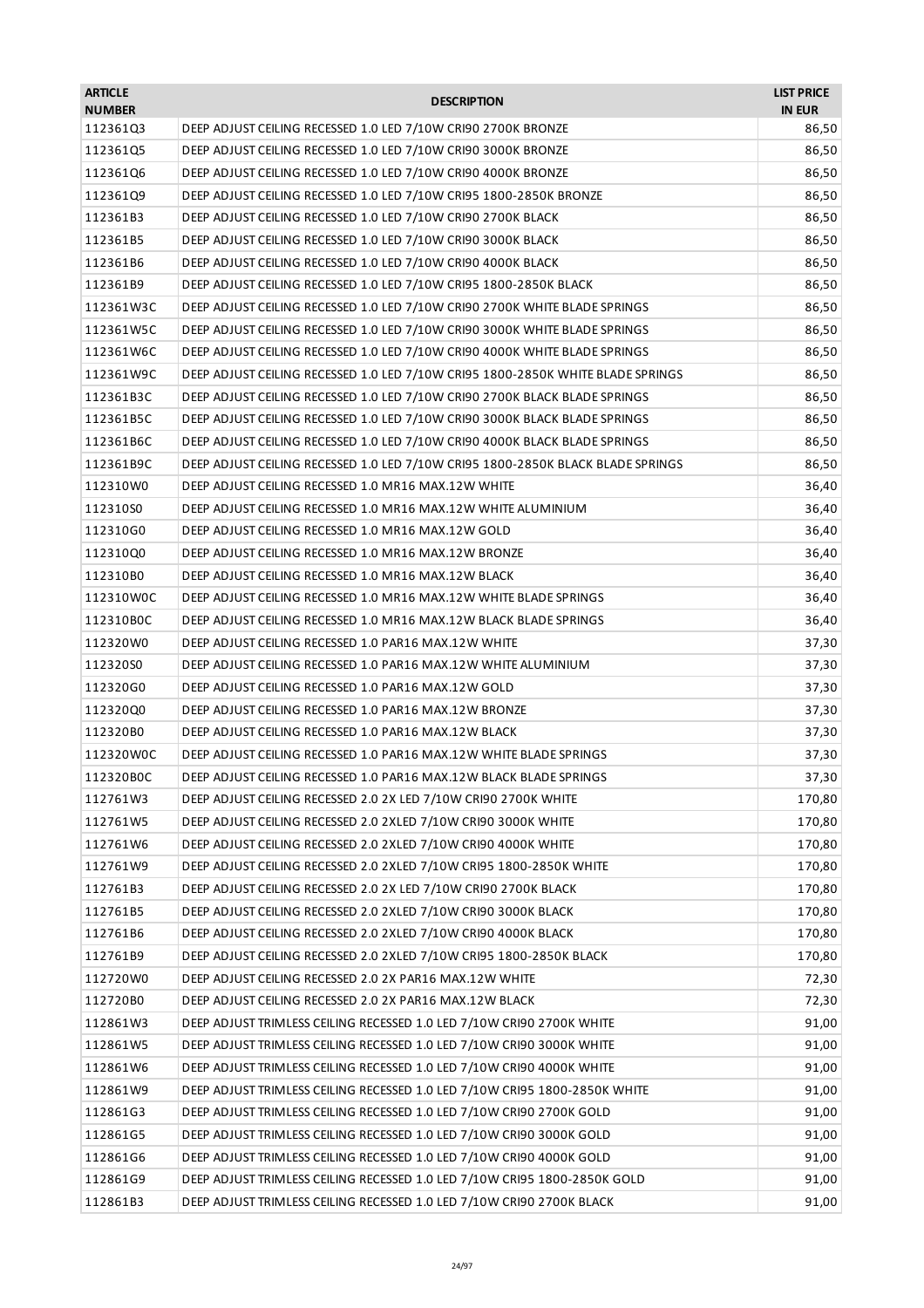| <b>ARTICLE</b><br><b>NUMBER</b> | <b>DESCRIPTION</b>                                                               | <b>LIST PRICE</b><br><b>IN EUR</b> |
|---------------------------------|----------------------------------------------------------------------------------|------------------------------------|
| 112861B5                        | DEEP ADJUST TRIMLESS CEILING RECESSED 1.0 LED 7/10W CRI90 3000K BLACK            | 91,00                              |
| 112861B6                        | DEEP ADJUST TRIMLESS CEILING RECESSED 1.0 LED 7/10W CRI90 4000K BLACK            | 91,00                              |
| 112861B9                        | DEEP ADJUST TRIMLESS CEILING RECESSED 1.0 LED 7/10W CRI95 1800-2850K BLACK       | 91,00                              |
| 112810W0                        | DEEP ADJUST TRIMLESS CEILING RECESSED 1.0 MR16 MAX.12W WHITE                     | 42,10                              |
| 112810G0                        | DEEP ADJUST TRIMLESS CEILING RECESSED 1.0 MR16 MAX.12W GOLD                      | 42,10                              |
| 112810B0                        | DEEP ADJUST TRIMLESS CEILING RECESSED 1.0 MR16 MAX.12W BLACK                     | 42,10                              |
| 112820B0                        | DEEP ADJUST TRIMLESS CEILING RECESSED 1.0 PAR16 MAX.12W BLACK                    | 43,00                              |
| 112820G0                        | DEEP ADJUST TRIMLESS CEILING RECESSED 1.0 PAR16 MAX.12W GOLD                     | 43,00                              |
| 112820W0                        | DEEP ADJUST TRIMLESS CEILING RECESSED 1.0 PAR16 MAX.12W WHITE                    | 43,00                              |
| 112461W3                        | DEEP ASYM ADJUST CEILING RECESSED 1.0 LED 7/10W CRI90 2700K WHITE                | 98,10                              |
| 112461W5                        | DEEP ASYM ADJUST CEILING RECESSED 1.0 LED 7/10W CRI90 3000K WHITE                | 98,10                              |
| 112461W9                        | DEEP ASYM ADJUST CEILING RECESSED 1.0 LED 7/10W CRI95 1800-2850K WHITE           | 98,10                              |
| 112461S3                        | DEEP ASYM ADJUST CEILING RECESSED 1.0 LED 7/10W CRI90 2700K WHITE ALUMINIUM      | 98,10                              |
| 112461S5                        | DEEP ASYM ADJUST CEILING RECESSED 1.0 LED 7/10W CRI90 3000K WHITE ALUMINIUM      | 98,10                              |
| 112461S9                        | DEEP ASYM ADJUST CEILING RECESSED 1.0 LED 7/10W CRI95 1800-2850K WHITE ALUMINIUM | 98,10                              |
| 112461G3                        | DEEP ASYM ADJUST CEILING RECESSED 1.0 LED 7/10W CRI90 2700K GOLD                 | 98,10                              |
| 112461G5                        | DEEP ASYM ADJUST CEILING RECESSED 1.0 LED 7/10W CRI90 3000K GOLD                 | 98,10                              |
| 112461G9                        | DEEP ASYM ADJUST CEILING RECESSED 1.0 LED 7/10W CRI90 1800-2850K GOLD            | 98,10                              |
| 112461B3                        | DEEP ASYM ADJUST CEILING RECESSED 1.0 LED 7/10W CRI90 2700K BLACK                | 98,10                              |
| 112461B5                        | DEEP ASYM ADJUST CEILING RECESSED 1.0 LED 7/10W CRI90 3000K BLACK                | 98,10                              |
| 112461B9                        | DEEP ASYM ADJUST CEILING RECESSED 1.0 LED 7/10W CRI95 1800-2850K BLACK           | 98,10                              |
| 112410W0                        | DEEP ASYM ADJUST CEILING RECESSED 1.0 MR16 MAX.12W WHITE                         | 48,00                              |
| 112410S0                        | DEEP ASYM ADJUST CEILING RECESSED 1.0 MR16 MAX.12W WHITE ALUMINIUM               | 48,00                              |
| 112410G0                        | DEEP ASYM ADJUST CEILING RECESSED 1.0 MR16 MAX.12W GOLD                          | 48,00                              |
| 112410B0                        | DEEP ASYM ADJUST CEILING RECESSED 1.0 MR16 MAX.12W BLACK                         | 48,00                              |
| 112420W0                        | DEEP ASYM ADJUST CEILING RECESSED 1.0 PAR16 MAX.12W WHITE                        | 48,90                              |
| 11242050                        | DEEP ASYM ADJUST CEILING RECESSED 1.0 PAR16 MAX.12W WHITE ALUMINIUM              | 48,90                              |
| 112420G0                        | DEEP ASYM ADJUST CEILING RECESSED 1.0 PAR16 MAX.12W GOLD                         | 48,90                              |
| 112420B0                        | DEEP ASYM ADJUST CEILING RECESSED 1.0 PAR16 MAX.12W BLACK                        | 48,90                              |
| 112961W5                        | DEEP ADJUST FORT CEILING RECESSED 1.0 LED 25W CRI90 3000K WHITE                  | 138,00                             |
| 112961W6                        | DEEP ADJUST FORT CEILING RECESSED 1.0 LED 25W CRI90 4000K WHITE                  | 138,00                             |
| 112961B5                        | DEEP ADJUST FORT CEILING RECESSED 1.0 LED 25W CRI90 3000K BLACK                  | 138,00                             |
| 112961B6                        | DEEP ADJUST FORT CEILING RECESSED 1.0 LED 25W CRI90 4000K BLACK                  | 138,00                             |
| 160168W3                        | SPINEO CEILING RECESSED 1.0 LED 8W CRI90 2700K WHITE                             | 59,00                              |
| 160168W5                        | SPINEO CEILING RECESSED 1.0 LED 8W CRI90 3000K WHITE                             | 59,00                              |
| 160168B3                        | SPINEO CEILING RECESSED 1.0 LED 8W CRI90 2700K BLACK                             | 59,00                              |
| 160168B5                        | SPINEO CEILING RECESSED 1.0 LED 8W CRI90 3000K BLACK                             | 59,00                              |
| 160168B3C                       | SPINEO CEILING RECESSED 1.0 LED 8W CRI90 2700K BLACK BLADE SPRINGS               | 59,00                              |
| 160168B5C                       | SPINEO CEILING RECESSED 1.0 LED 8W CRI90 3000K BLACK BLADE SPRINGS               | 59,00                              |
| 160168W3C                       | SPINEO CEILING RECESSED 1.0 LED 8W CRI90 2700K WHITE BLADE SPRINGS               | 59,00                              |
| 160168W5C                       | SPINEO CEILING RECESSED 1.0 LED 8W CRI90 3000K WHITE BLADE SPRINGS               | 59,00                              |
| 160110W0                        | SPINEO CEILING RECESSED 1.0 MR16 MAX.12W WHITE                                   | 28,90                              |
| 160110B0                        | SPINEO CEILING RECESSED 1.0 MR16 MAX.12W BLACK                                   | 28,90                              |
| 160110B0C                       | SPINEO CEILING RECESSED 1.0 MR16 MAX.12W BLACK BLADE SPRINGS                     | 28,90                              |
| 160110W0C                       | SPINEO CEILING RECESSED 1.0 MR16 MAX.12W WHITE BLADE SPRINGS                     | 28,90                              |
| 160120W0                        | SPINEO CEILING RECESSED 1.0 PAR16 MAX.12W WHITE                                  | 29,80                              |
| 160120B0                        | SPINEO CEILING RECESSED 1.0 PAR16 MAX.12W BLACK                                  | 29,80                              |
| 160120B0C                       | SPINEO CEILING RECESSED 1.0 PAR16 MAX.12W BLACK BLADE SPRINGS                    | 29,80                              |
| 160120W0C                       | SPINEO CEILING RECESSED 1.0 PAR16 MAX.12W WHITE BLADE SPRINGS                    | 29,80                              |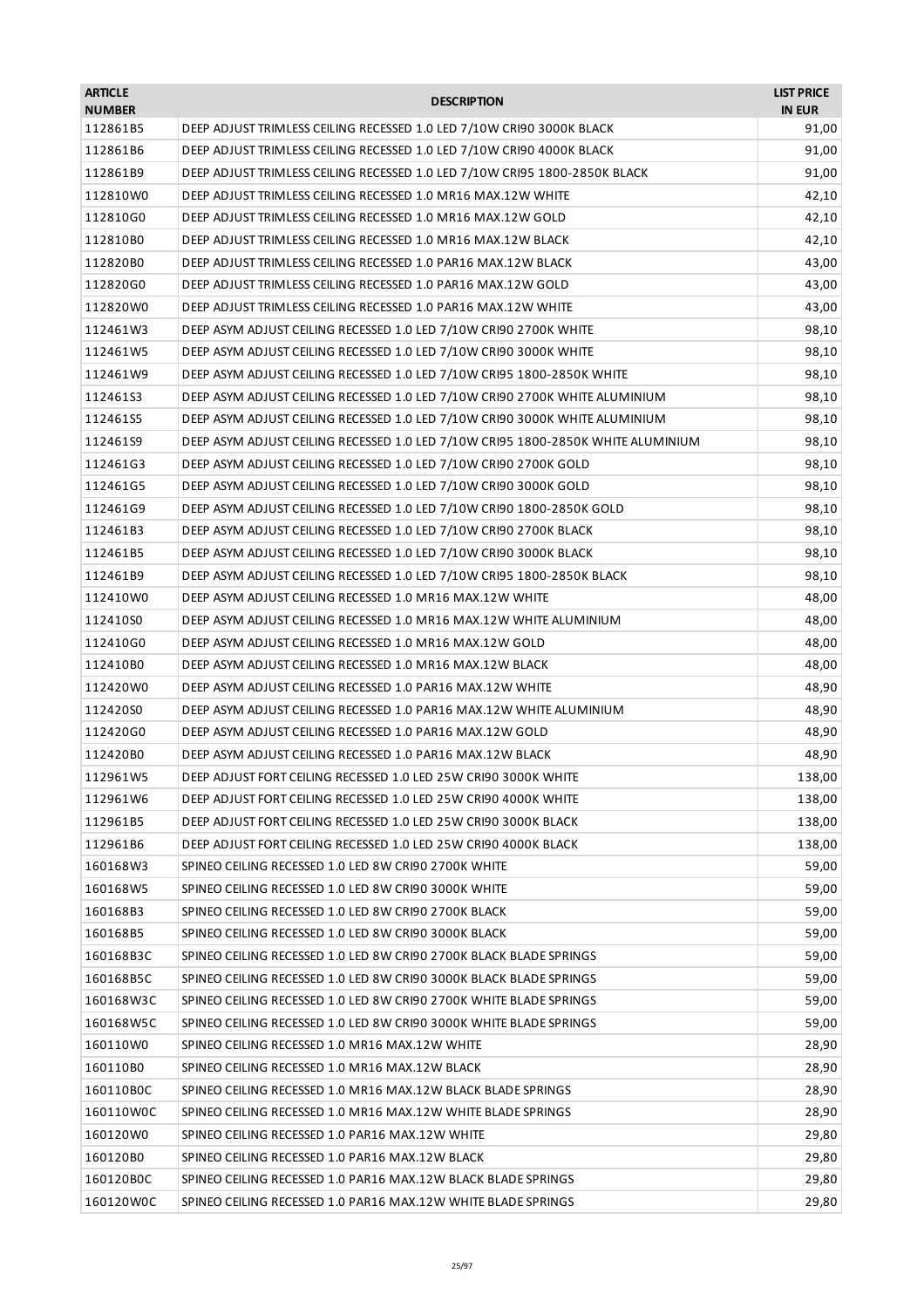| <b>ARTICLE</b><br><b>NUMBER</b> | <b>DESCRIPTION</b>                                                         | <b>LIST PRICE</b><br><b>IN EUR</b> |
|---------------------------------|----------------------------------------------------------------------------|------------------------------------|
| 110161W3                        | RONY CEILING RECESSED 1.0 LED 7/10W CRI90 2700K WHITE                      | 115,00                             |
| 110161W5                        | RONY CEILING RECESSED 1.0 LED 7/10W CRI90 3000K WHITE                      | 115,00                             |
| 110161W9                        | RONY CEILING RECESSED 1.0 LED 7/10W CRI95 1800-2850K WHITE                 | 115,00                             |
| 110161B3                        | RONY CEILING RECESSED 1.0 LED 7/10W CRI90 2700K BLACK                      | 115,00                             |
| 110161B5                        | RONY CEILING RECESSED 1.0 LED 7/10W CRI90 3000K BLACK                      | 115,00                             |
| 110161B9                        | RONY CEILING RECESSED 1.0 LED 7/10W CRI95 1800-2850K BLACK                 | 115,00                             |
| 110110W0                        | RONY CEILING RECESSED 1.0 MR16 MAX.12W WHITE                               | 64,90                              |
| 110110B0                        | RONY CEILING RECESSED 1.0 MR16 MAX.12W BLACK                               | 64,90                              |
| 110120W0                        | RONY CEILING RECESSED 1.0 PAR16 MAX.12W WHITE                              | 65,80                              |
| 110120B0                        | RONY CEILING RECESSED 1.0 PAR16 MAX.12W BLACK                              | 65,80                              |
| 150151E3                        | PIRRO CEILING RECESSED 1.0 LED 4.5W CRI90 2700K WHITE + BLACK REFLECTOR    | 66,00                              |
| 150151E5                        | PIRRO CEILING RECESSED 1.0 LED 4.5W CRI90 3000K WHITE + BLACK REFLECTOR    | 66,00                              |
| 150151J3                        | PIRRO CEILING RECESSED 1.0 LED 4.5W CRI90 2700K WHITE + GOLD REFLECTOR     | 66,00                              |
| 150151J5                        | PIRRO CEILING RECESSED 1.0 LED 4.5W CRI90 3000K WHITE + GOLD REFLECTOR     | 66,00                              |
| 150151K3                        | PIRRO CEILING RECESSED 1.0 LED 4.5W CRI90 2700K BLACK + GOLD REFLECTOR     | 66,00                              |
| 150151K5                        | PIRRO CEILING RECESSED 1.0 LED 4.5W CRI90 3000K BLACK + GOLD REFLECTOR     | 66,00                              |
| 150151B3                        | PIRRO CEILING RECESSED 1.0 LED 4.5W CRI90 2700K BLACK + BLACK REFLECTOR    | 66,00                              |
| 150151B5                        | PIRRO CEILING RECESSED 1.0 LED 4.5W CRI90 3000K BLACK + BLACK REFLECTOR    | 66,00                              |
| 150251E3                        | PIRRO CEILING RECESSED 2.0 LED 2X 4.5W CRI90 2700K WHITE + BLACK REFLECTOR | 79,00                              |
| 150251E5                        | PIRRO CEILING RECESSED 2.0 LED 2X 4.5W CRI90 3000K WHITE + BLACK REFLECTOR | 79,00                              |
| 150251J3                        | PIRRO CEILING RECESSED 2.0 LED 2X 4.5W CRI90 2700K WHITE + GOLD REFLECTOR  | 79,00                              |
| 150251J5                        | PIRRO CEILING RECESSED 2.0 LED 2X 4.5W CRI90 3000K WHITE + GOLD REFLECTOR  | 79,00                              |
| 150251K3                        | PIRRO CEILING RECESSED 2.0 LED 2X 4.5W CRI90 2700K BLACK + GOLD REFLECTOR  | 79,00                              |
| 150251K5                        | PIRRO CEILING RECESSED 2.0 LED 2X 4.5W CRI90 3000K BLACK + GOLD REFLECTOR  | 79,00                              |
| 150251B3                        | PIRRO CEILING RECESSED 2.0 LED 2X 4.5W CRI90 2700K BLACK + BLACK REFLECTOR | 79,00                              |
| 150251B5                        | PIRRO CEILING RECESSED 2.0 LED 2X 4.5W CRI90 3000K BLACK + BLACK REFLECTOR | 79,00                              |
| 150451E3                        | PIRRO CEILING RECESSED 4.0 LED 4X 4.5W CRI90 2700K WHITE + BLACK REFLECTOR | 118,00                             |
| 150451E5                        | PIRRO CEILING RECESSED 4.0 LED 4X 4.5W CRI90 3000K WHITE + BLACK REFLECTOR | 118,00                             |
| 150451J3                        | PIRRO CEILING RECESSED 4.0 LED 4X 4.5W CRI90 2700K WHITE + GOLD REFLECTOR  | 118,00                             |
| 150451J5                        | PIRRO CEILING RECESSED 4.0 LED 4X 4.5W CRI90 3000K WHITE + GOLD REFLECTOR  | 118,00                             |
| 150451K3                        | PIRRO CEILING RECESSED 4.0 LED 4X 4.5W CRI90 2700K BLACK + GOLD REFLECTOR  | 118,00                             |
| 150451K5                        | PIRRO CEILING RECESSED 4.0 LED 4X 4.5W CRI90 3000K BLACK + GOLD REFLECTOR  | 118,00                             |
| 150451B3                        | PIRRO CEILING RECESSED 4.0 LED 4X 4.5W CRI90 2700K BLACK + BLACK REFLECTOR | 118,00                             |
| 150451B5                        | PIRRO CEILING RECESSED 4.0 LED 4X 4.5W CRI90 3000K BLACK + BLACK REFLECTOR | 118,00                             |
| 150651E3                        | PIRRO CEILING RECESSED 6.0 LED 6X 4.5W CRI90 2700K WHITE + BLACK REFLECTOR | 158,00                             |
| 150651E5                        | PIRRO CEILING RECESSED 6.0 LED 6X 4.5W CRI90 3000K WHITE + BLACK REFLECTOR | 158,00                             |
| 150651J3                        | PIRRO CEILING RECESSED 6.0 LED 6X 4.5W CRI90 2700K WHITE + GOLD REFLECTOR  | 158,00                             |
| 150651J5                        | PIRRO CEILING RECESSED 6.0 LED 6X 4.5W CRI90 3000K WHITE + GOLD REFLECTOR  | 158,00                             |
| 150651K3                        | PIRRO CEILING RECESSED 6.0 LED 6X 4.5W CRI90 2700K BLACK + GOLD REFLECTOR  | 158,00                             |
| 150651K5                        | PIRRO CEILING RECESSED 6.0 LED 6X 4.5W CRI90 3000K BLACK + GOLD REFLECTOR  | 158,00                             |
| 150651B3                        | PIRRO CEILING RECESSED 6.0 LED 6X 4.5W CRI90 2700K BLACK + BLACK REFLECTOR | 158,00                             |
| 150651B5                        | PIRRO CEILING RECESSED 6.0 LED 6X 4.5W CRI90 3000K BLACK + BLACK REFLECTOR | 158,00                             |
| 130561W3                        | NOP PETIT CEILING RECESSEDE 1.0 LED 6W CRI90 2700K WHITE                   | 79,00                              |
| 130561W5                        | NOP PETIT CEILING RECESSEDE 1.0 LED 6W CRI90 3000K WHITE                   | 79,00                              |
| 130561W9                        | NOP PETIT CEILING RECESSEDE 1.0 LED 6W CRI95 1800-2700K WHITE              | 79,00                              |
| 13056153                        | NOP PETIT CEILING RECESSEDE 1.0 LED 6W CRI90 2700K WHITE ALUMINIUM         | 79,00                              |
| 130561S5                        | NOP PETIT CEILING RECESSEDE 1.0 LED 6W CRI90 3000K WHITE ALUMINIUM         | 79,00                              |
| 130561S9                        | NOP PETIT CEILING RECESSEDE 1.0 LED 6W CRI95 1800-2700K WHITE ALUMINIUM    | 79,00                              |
| 130561B3                        | NOP PETIT CEILING RECESSEDE 1.0 LED 6W CRI90 2700K BLACK                   | 79,00                              |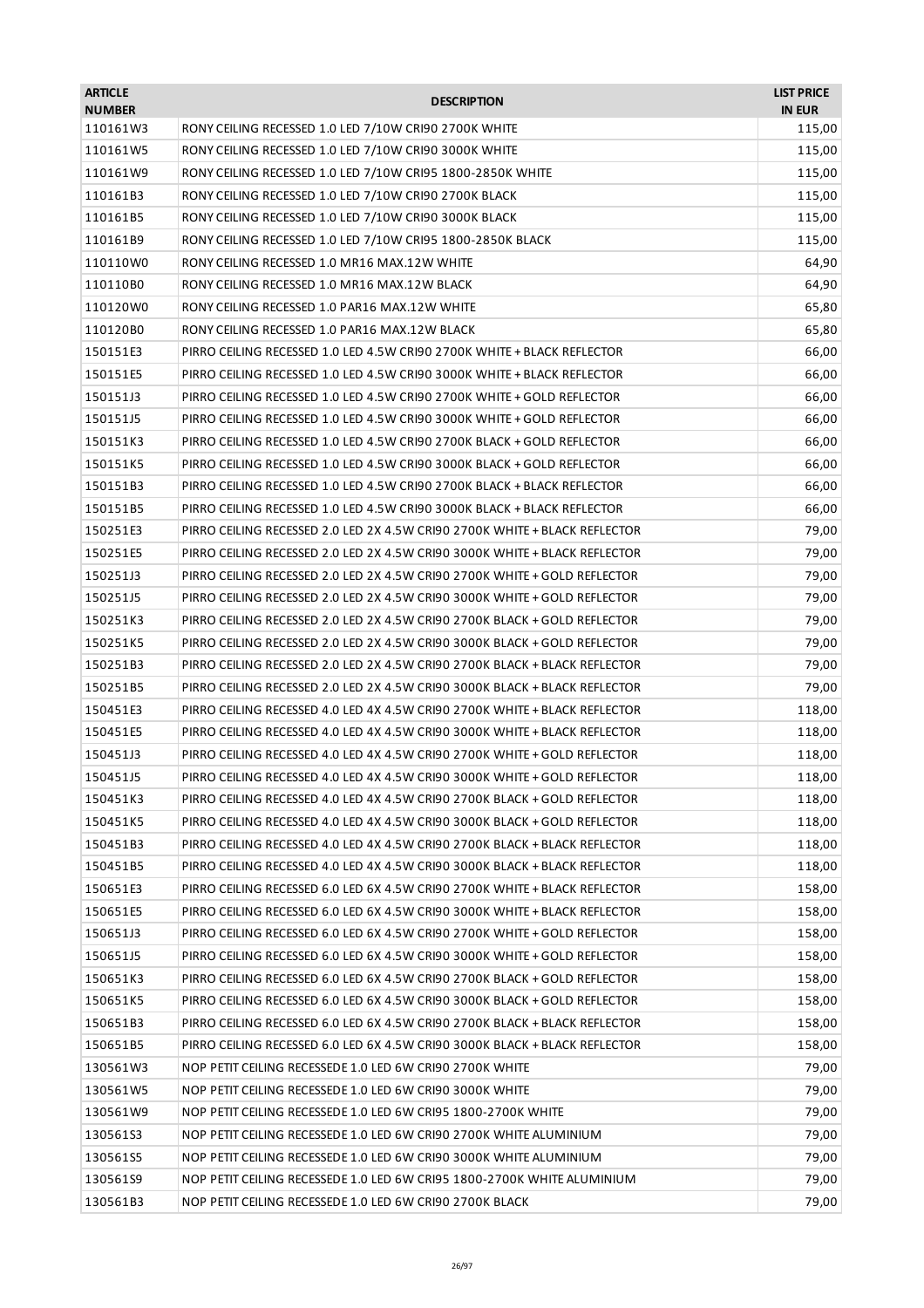| <b>ARTICLE</b><br><b>NUMBER</b> | <b>DESCRIPTION</b>                                                                    | <b>LIST PRICE</b><br><b>IN EUR</b> |
|---------------------------------|---------------------------------------------------------------------------------------|------------------------------------|
| 130561B5                        | NOP PETIT CEILING RECESSEDE 1.0 LED 6W CRI90 3000K BLACK                              | 79,00                              |
| 130561B9                        | NOP PETIT CEILING RECESSEDE 1.0 LED 6W CRI95 1800-2700K BLACK                         | 79,00                              |
| 130561W3C                       | NOP PETIT CEILING RECESSEDE 1.0 LED 6W CRI90 2700K WHITE BLADE SPRINGS                | 79,00                              |
| 130561W5C                       | NOP PETIT CEILING RECESSEDE 1.0 LED 6W CRI90 3000K WHITE BLADE SPRINGS                | 79,00                              |
| 130561W9C                       | NOP PETIT CEILING RECESSEDE 1.0 LED 6W CRI95 1800-2700K WHITE BLADE SPRINGS           | 79,00                              |
| 130561S3C                       | NOP PETIT CEILING RECESSEDE 1.0 LED 6W CRI90 2700K WHITE ALUMINIUM BLADE SPRINGS      | 79,00                              |
| 130561S5C                       | NOP PETIT CEILING RECESSEDE 1.0 LED 6W CRI90 3000K WHITE ALUMINIUM BLADE SPRINGS      | 79,00                              |
| 130561S9C                       | NOP PETIT CEILING RECESSEDE 1.0 LED 6W CRI95 1800-2700K WHITE ALUMINIUM BLADE SPRINGS | 79,00                              |
| 130561B3C                       | NOP PETIT CEILING RECESSEDE 1.0 LED 6W CRI90 2700K BLACK BLADE SPRINGS                | 79,00                              |
| 130561B5C                       | NOP PETIT CEILING RECESSEDE 1.0 LED 6W CRI90 3000K BLACK BLADE SPRINGS                | 79,00                              |
| 130561B9C                       | NOP PETIT CEILING RECESSEDE 1.0 LED 6W CRI95 1800-2700K BLACK BLADE SPRINGS           | 79,00                              |
| 130468W3                        | NOP CEILING RECESSED 1.0 LED 8W CRI90 2700K WHITE                                     | 66,00                              |
| 130468W5                        | NOP CEILING RECESSED 1.0 LED 8W CRI90 3000K WHITE                                     | 66,00                              |
| 13046853                        | NOP CEILING RECESSED 1.0 LED 8W CRI90 2700K WHITE ALUMINIUM                           | 66,00                              |
| 130468S5                        | NOP CEILING RECESSED 1.0 LED 8W CRI90 3000K WHITE ALUMINIUM                           | 66,00                              |
| 130468B3                        | NOP CEILING RECESSED 1.0 LED 8W CRI90 2700K BLACK                                     | 66,00                              |
| 130468B5                        | NOP CEILING RECESSED 1.0 LED 8W CRI90 3000K BLACK                                     | 66,00                              |
| 130468W3C                       | NOP CEILING RECESSED 1.0 LED 8W CRI90 2700K WHITE BLADE SPRINGS                       | 66,00                              |
| 130468W5C                       | NOP CEILING RECESSED 1.0 LED 8W CRI90 3000K WHITE BLADE SPRINGS                       | 66,00                              |
| 130468S3C                       | NOP CEILING RECESSED 1.0 LED 8W CRI90 2700K WHITE ALUMINIUM BLADE SPRINGS             | 66,00                              |
| 130468S5C                       | NOP CEILING RECESSED 1.0 LED 8W CRI90 3000K WHITE ALUMINIUM BLADE SPRINGS             | 66,00                              |
| 130468B3C                       | NOP CEILING RECESSED 1.0 LED 8W CRI90 2700K BLACK BLADE SPRINGS                       | 66,00                              |
| 130468B5C                       | NOP CEILING RECESSED 1.0 LED 8W CRI90 3000K BLACK BLADE SPRINGS                       | 66,00                              |
| 130410W0                        | NOP CEILING RECESSED 1.0 MR16 MAX.12W WHITE                                           | 36,90                              |
| 130410S0                        | NOP CEILING RECESSED 1.0 MR16 MAX.12W WHITE ALUMINIUM                                 | 36,90                              |
| 130410B0                        | NOP CEILING RECESSED 1.0 MR16 MAX.12W BLACK                                           | 36,90                              |
| 130410W0C                       | NOP CEILING RECESSED 1.0 MR16 MAX.12W WHITE BLADE SPRINGS                             | 36,90                              |
| 130410SOC                       | NOP CEILING RECESSED 1.0 MR16 MAX.12W WHITE ALUMINIUM BLADE SPRINGS                   | 36,90                              |
| 130410B0C                       | NOP CEILING RECESSED 1.0 MR16 MAX.12W BLACK BLADE SPRINGS                             | 36,90                              |
| 130420W0                        | NOP CEILING RECESSED 1.0 PAR16 MAX.12W WHITE                                          | 37,80                              |
| 130420S0                        | NOP CEILING RECESSED 1.0 PAR16 MAX.12W WHITE ALUMINIUM                                | 37,80                              |
| 130420B0                        | NOP CEILING RECESSED 1.0 PAR16 MAX.12W BLACK                                          | 37,80                              |
| 130420W0C                       | NOP CEILING RECESSED 1.0 PAR16 MAX.12W WHITE BLADE SPRINGS                            | 37,80                              |
| 130420S0C                       | NOP CEILING RECESSED 1.0 PAR16 MAX.12W WHITE ALUMINIUM BLADE SPRINGS                  | 37,80                              |
| 130420B0C                       | NOP CEILING RECESSED 1.0 PAR16 MAX.12W BLACK BLADE SPRINGS                            | 37,80                              |
| 111161W3                        | RON CEILING RECESSED 1.0 LED 7/10W CRI90 2700K WHITE                                  | 115,00                             |
| 111161W5                        | RON CEILING RECESSED 1.0 LED 7/10W CRI90 3000K WHITE                                  | 115,00                             |
| 111161W9                        | RON CEILING RECESSED 1.0 LED 7/10W CRI95 1800-2850K WHITE                             | 115,00                             |
| 111161B3                        | RON CEILING RECESSED 1.0 LED 7/10W CRI90 2700K BLACK                                  | 115,00                             |
| 111161B5                        | RON CEILING RECESSED 1.0 LED 7/10W CRI90 3000K BLACK                                  | 115,00                             |
| 111161B9                        | RON CEILING RECESSED 1.0 LED 7/10W CRI95 1800-2850K BLACK                             | 115,00                             |
| 111110W0                        | RON CEILING RECESSED 1.0 MR16 MAX.12W WHITE                                           | 64,90                              |
| 111110B0                        | RON CEILING RECESSED 1.0 MR16 MAX.12W BLACK                                           | 64,90                              |
| 111120W0                        | RON CEILING RECESSED 1.0 PAR16 MAX.12W WHITE                                          | 65,80                              |
| 111120B0                        | RON CEILING RECESSED 1.0 PAR16 MAX.12W BLACK                                          | 65,80                              |
| 111261W3                        | RON CEILING RECESSED 2.0 LED 2X 7/10W CRI90 2700K WHITE                               | 213,50                             |
| 111261W5                        | RON CEILING RECESSED 2.0 LED 2X 7/10W CRI90 3000K WHITE                               | 213,50                             |
| 111261W9                        | RON CEILING RECESSED 2.0 LED 2X 7/10W CRI95 1800-2850K WHITE                          | 213,50                             |
| 111261B3                        | RON CEILING RECESSED 2.0 LED 2X 7/10W CRI90 2700K BLACK                               | 213,50                             |
|                                 |                                                                                       |                                    |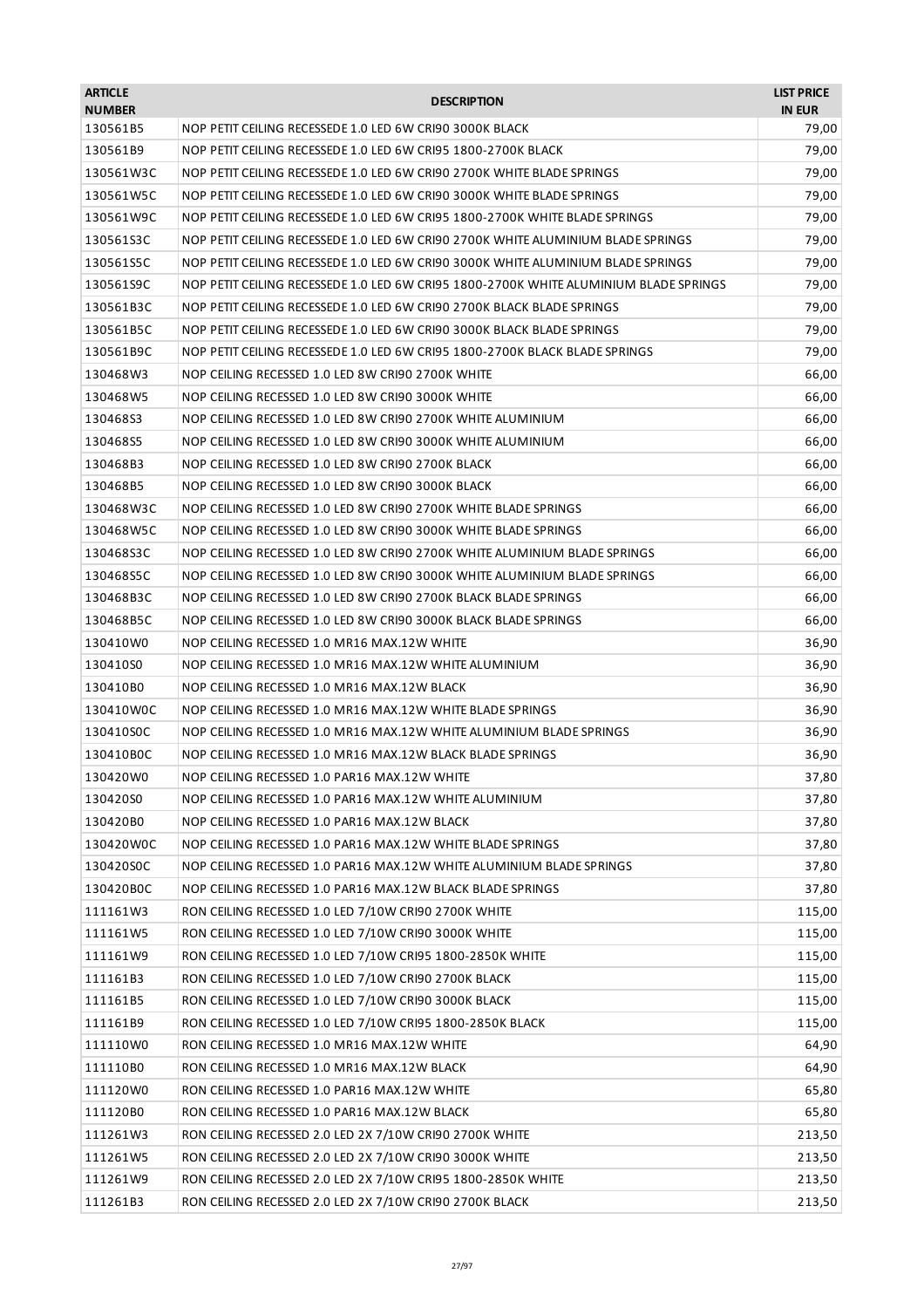| <b>ARTICLE</b><br><b>NUMBER</b> | <b>DESCRIPTION</b>                                                    | <b>LIST PRICE</b><br><b>IN EUR</b> |
|---------------------------------|-----------------------------------------------------------------------|------------------------------------|
| 111261B5                        | RON CEILING RECESSED 2.0 LED 2X 7/10W CRI90 3000K BLACK               | 213,50                             |
| 111261B9                        | RON CEILING RECESSED 2.0 LED 2X 7/10W CRI95 1800-2850K BLACK          | 213,50                             |
| 111361W3                        | RON CEILING RECESSED 3.0 LED 3X 7/10W CRI90 2700K WHITE               | 308,40                             |
| 111361W5                        | RON CEILING RECESSED 3.0 LED 3X 7/10W CRI90 3000K WHITE               | 308,40                             |
| 111361W9                        | RON CEILING RECESSED 3.0 LED 3X 7/10W CRI95 1800-2850K WHITE          | 308,40                             |
| 111361B3                        | RON CEILING RECESSED 3.0 LED 3X 7/10W CRI90 2700K BLACK               | 308,40                             |
| 111361B5                        | RON CEILING RECESSED 3.0 LED 3X 7/10W CRI90 3000K BLACK               | 308,40                             |
| 111361B9                        | RON CEILING RECESSED 3.0 LED 3X 7/10W CRI95 1800-2850K BLACK          | 308,40                             |
| 111220W0                        | RON CEILING RECESSED 2.0 PAR16 2X MAX.12W WHITE                       | 115,00                             |
| 111220B0                        | RON CEILING RECESSED 2.0 PAR16 2X MAX.12W BLACK                       | 115,00                             |
| 111320W0                        | RON CEILING RECESSED 3.0 PAR16 3X MAX.12W WHITE                       | 161,40                             |
| 111320B0                        | RON CEILING RECESSED 3.0 PAR16 3X MAX.12W BLACK                       | 161,40                             |
| 162161W3                        | PLANO PETIT CEILING RECESSED 1.0 LED 6W CRI90 2700K WHITE             | 82,00                              |
| 162161W5                        | PLANO PETIT CEILING RECESSED 1.0 LED 6W CRI90 3000K WHITE             | 82,00                              |
| 162161W9                        | PLANO PETIT CEILING RECESSED 1.0 LED 6W CRI95 1800-2700K WHITE        | 82,00                              |
| 162161Q3                        | PLANO PETIT CEILING RECESSED 1.0 LED 6W CRI90 2700K BRONZE            | 82,00                              |
| 162161Q5                        | PLANO PETIT CEILING RECESSED 1.0 LED 6W CRI90 3000K BRONZE            | 82,00                              |
| 162161Q9                        | PLANO PETIT CEILING RECESSED 1.0 LED 6W CRI95 1800-2700K BRONZE       | 82,00                              |
| 162161B3                        | PLANO PETIT CEILING RECESSED 1.0 LED 6W CRI90 2700K BLACK             | 82,00                              |
| 162161B5                        | PLANO PETIT CEILING RECESSED 1.0 LED 6W CRI90 3000K BLACK             | 82,00                              |
| 162161B9                        | PLANO PETIT CEILING RECESSED 1.0 LED 6W CRI95 1800-2700K BLACK        | 82,00                              |
| 162261W3                        | PLANO PETIT CEILING RECESSED 1.0 LED 6W CRI90 2700K WHITE             | 142,00                             |
| 162261W5                        | PLANO PETIT CEILING RECESSED 2.0 LED 2X 6W CRI90 3000K WHITE          | 142,00                             |
| 162261W9                        | PLANO PETIT CEILING RECESSED 2.0 LED 2X 6W CRI95 1800-2700K WHITE     | 142,00                             |
| 162261Q3                        | PLANO PETIT CEILING RECESSED 2.0 LED 2X 6W CRI90 2700K BRONZE         | 142,00                             |
| 162261Q5                        | PLANO PETIT CEILING RECESSED 2.0 LED 2X 6W CRI90 3000K BRONZE         | 142,00                             |
| 162261Q9                        | PLANO PETIT CEILING RECESSED 2.0 LED 2X 6W CRI95 1800-2700K BRONZE    | 142,00                             |
| 162261B3                        | PLANO PETIT CEILING RECESSED 2.0 LED 2X 6W CRI90 2700K BLACK          | 142,00                             |
| 162261B5                        | PLANO PETIT CEILING RECESSED 2.0 LED 2X 6W CRI90 3000K BLACK          | 142,00                             |
| 162261B9                        |                                                                       |                                    |
|                                 | PLANO PETIT CEILING RECESSED 2.0 LED 2X 6W CRI95 1800-2700K BLACK     | 142,00                             |
| 162361W3                        | PLANO PETIT CEILING RECESSED 3.0 LED 3X 6W CRI90 2700K WHITE          | 198,00                             |
| 162361W5                        | PLANO PETIT CEILING RECESSED 3.0 LED 3X 6W CRI90 3000K WHITE          | 198,00                             |
| 162361W9                        | PLANO PETIT CEILING RECESSED 3.0 LED 3X 6W CRI95 1800-2700K WHITE     | 198,00                             |
| 162361Q3                        | PLANO PETIT CEILING RECESSED 3.0 LED 3X 6W CRI90 2700K BRONZE         | 198,00                             |
| 162361Q5                        | PLANO PETIT CEILING RECESSED 3.0 LED 3X 6W CRI90 3000K BRONZE         | 198,00                             |
| 162361Q9                        | PLANO PETIT CEILING RECESSED 3.0 LED 3X 6W CRI95 1800-2700K BRONZE    | 198,00                             |
| 162361B3                        | PLANO PETIT CEILING RECESSED 3.0 LED 3X 6W CRI90 2700K BLACK          | 198,00                             |
| 162361B5                        | PLANO PETIT CEILING RECESSED 3.0 LED 3X 6W CRI90 3000K BLACK          | 198,00                             |
| 162361B9                        | PLANO PETIT CEILING RECESSED 3.0 LED 3X 6W CRI95 1800-2700K BLACK     | 198,00                             |
| 118161W3                        | PLANO CEILING RECESSED 1.0 LED 7/10W CRI90 2700K WHITE                | 89,00                              |
| 118161W5                        | PLANO CEILING RECESSED 1.0 LED 7/10W CRI90 3000K WHITE                | 89,00                              |
| 118161W9                        | PLANO CEILING RECESSED 1.0 LED 7/10W CRI95 1800-2850K WHITE           | 89,00                              |
| 11816153                        | PLANO CEILING RECESSED 1.0 LED 7/10W CRI90 2700K WHITE ALUMINIUM      | 89,00                              |
| 118161S5                        | PLANO CEILING RECESSED 1.0 LED 7/10W CRI90 3000K WHITE ALUMINIUM      | 89,00                              |
| 118161S9                        | PLANO CEILING RECESSED 1.0 LED 7/10W CRI95 1800-2850K WHITE ALUMINIUM | 89,00                              |
| 118161Q3                        | PLANO CEILING RECESSED 1.0 LED 7/10W CRI90 2700K BRONZE               | 89,00                              |
| 118161Q5                        | PLANO CEILING RECESSED 1.0 LED 7/10W CRI90 3000K BRONZE               | 89,00                              |
| 118161Q9                        | PLANO CEILING RECESSED 1.0 LED 7/10W CRI95 1800-2850K BRONZE          | 89,00                              |
| 118161B3                        | PLANO CEILING RECESSED 1.0 LED 7/10W CRI90 2700K BLACK                | 89,00                              |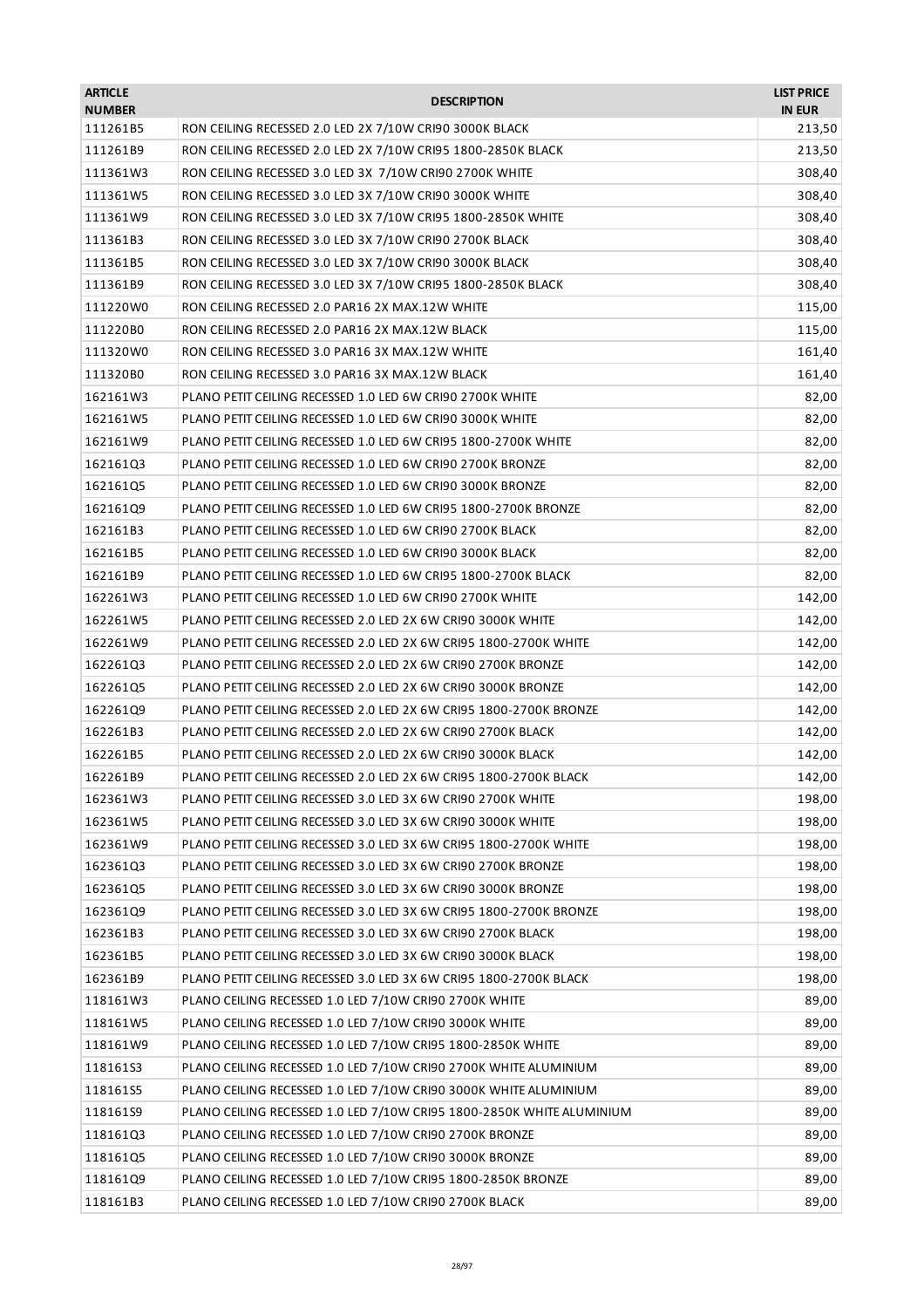| <b>ARTICLE</b><br><b>NUMBER</b> | <b>DESCRIPTION</b>                                                       | <b>LIST PRICE</b><br><b>IN EUR</b> |
|---------------------------------|--------------------------------------------------------------------------|------------------------------------|
| 118161B5                        | PLANO CEILING RECESSED 1.0 LED 7/10W CRI90 3000K BLACK                   | 89,00                              |
| 118161B9                        | PLANO CEILING RECESSED 1.0 LED 7/10W CRI95 1800-2850K BLACK              | 89,00                              |
| 118261W3                        | PLANO CEILING RECESSED 2.0 LED 2X 7/10W CRI90 2700K WHITE                | 167,50                             |
| 118261W5                        | PLANO CEILING RECESSED 2.0 LED 2X 7/10W CRI90 3000K WHITE                | 167,50                             |
| 118261W9                        | PLANO CEILING RECESSED 2.0 LED 2X 7/10W CRI95 1800-2850K WHITE           | 167,50                             |
| 11826153                        | PLANO CEILING RECESSED 2.0 LED 2X 7/10W CRI90 2700K WHITE ALUMINIUM      | 167,50                             |
| 118261S5                        | PLANO CEILING RECESSED 2.0 LED 2X 7/10W CRI90 3000K WHITE ALUMINIUM      | 167,50                             |
| 118261S9                        | PLANO CEILING RECESSED 2.0 LED 2X 7/10W CRI95 1800-2850K WHITE ALUMINIUM | 167,50                             |
| 118261Q3                        | PLANO CEILING RECESSED 2.0 LED 2X 7/10W CRI90 2700K BRONZE               | 167,50                             |
| 118261Q5                        | PLANO CEILING RECESSED 2.0 LED 2X 7/10W CRI90 3000K BRONZE               | 167,50                             |
| 118261Q9                        | PLANO CEILING RECESSED 2.0 LED 2X 7/10W CRI95 1800-2850K BRONZE          | 167,50                             |
| 118261B3                        | PLANO CEILING RECESSED 2.0 LED 2X 7/10W CRI90 2700K BLACK                | 167,50                             |
| 118261B5                        | PLANO CEILING RECESSED 2.0 LED 2X 7/10W CRI90 3000K BLACK                | 167,50                             |
| 118261B9                        | PLANO CEILING RECESSED 2.0 LED 2X 7/10W CRI95 1800-2850K BLACK           | 167,50                             |
| 118120W0                        | PLANO CEILING RECESSED 1.0 PAR16 MAX.12W WHITE                           | 39,80                              |
| 11812050                        | PLANO CEILING RECESSED 1.0 PAR16 MAX.12W WHITE ALUMINIUM                 | 39,80                              |
| 118120Q0                        | PLANO CEILING RECESSED 1.0 PAR16 MAX.12W BRONZE                          | 39,80                              |
| 118120B0                        | PLANO CEILING RECESSED 1.0 PAR16 MAX.12W BLACK                           | 39,80                              |
| 118220W0                        | PLANO CEILING RECESSED 2.0 PAR16 2X MAX.12W WHITE                        | 69,00                              |
| 118220S0                        | PLANO CEILING RECESSED 2.0 PAR16 2X MAX.12W WHITE ALUMINIUM              | 69,00                              |
| 118220Q0                        | PLANO CEILING RECESSED 2.0 PAR16 2X MAX.12W BRONZE                       | 69,00                              |
| 118220B0                        | PLANO CEILING RECESSED 2.0 PAR16 2X MAX.12W BLACK                        | 69,00                              |
| 118961W5                        | PLANO ADJUST FORT CEILING RECESSED 1.0 LED 25W CRI90 3000K WHITE         | 144,00                             |
| 118961W6                        | PLANO ADJUST FORT CEILING RECESSED 1.0 LED 25W CRI90 4000K WHITE         | 144,00                             |
| 118961B5                        | PLANO ADJUST FORT CEILING RECESSED 1.0 LED 25W CRI90 3000K BLACK         | 144,00                             |
| 118961B6                        | PLANO ADJUST FORT CEILING RECESSED 1.0 LED 25W CRI90 4000K BLACK         | 144,00                             |
| 163161W3                        | STRANGE PETIT CEILING RECESSED 1.0 LED 6W CRI90 2700K WHITE              | 85,00                              |
| 163161W5                        | STRANGE PETIT CEILING RECESSED 1.0 LED 6W CRI90 3000K WHITE              | 85,00                              |
| 163161W9                        | STRANGE PETIT CEILING RECESSED 1.0 LED 6W CRI95 1800-2700K WHITE         | 85,00                              |
| 163161B3                        | STRANGE PETIT CEILING RECESSED 1.0 LED 6W CRI90 2700K BLACK              | 85,00                              |
| 163161B5                        | STRANGE PETIT CEILING RECESSED 1.0 LED 6W CRI90 3000K BLACK              | 85,00                              |
| 163161B9                        | STRANGE PETIT CEILING RECESSED 1.0 LED 6W CRI95 1800-2700K BLACK         | 85,00                              |
| 163261W3                        | STRANGE PETIT CEILING RECESSED 2.0 LED 2X 6W CRI90 2700K WHITE           | 146,00                             |
| 163261W5                        | STRANGE PETIT CEILING RECESSED 2.0 LED 2X 6W CRI90 3000K WHITE           | 146,00                             |
| 163261W9                        | STRANGE PETIT CEILING RECESSED 2.0 LED 2X 6W CRI95 1800-2700K WHITE      | 146,00                             |
| 163261B3                        | STRANGE PETIT CEILING RECESSED 2.0 LED 2X 6W CRI90 2700K BLACK           | 146,00                             |
| 163261B5                        | STRANGE PETIT CEILING RECESSED 2.0 LED 2X 6W CRI90 3000K BLACK           | 146,00                             |
| 163261B9                        | STRANGE PETIT CEILING RECESSED 2.0 LED 2X 6W CRI95 1800-2700K BLACK      | 146,00                             |
| 163361W3                        | STRANGE PETIT CEILING RECESSED 3.0 LED 3X 6W CRI90 2700K WHITE           | 205,00                             |
| 163361W5                        | STRANGE PETIT CEILING RECESSED 3.0 LED 3X 6W CRI90 3000K WHITE           | 205,00                             |
| 163361W9                        | STRANGE PETIT CEILING RECESSED 3.0 LED 3X 6W CRI95 1800-2700K WHITE      | 205,00                             |
| 163361B3                        | STRANGE PETIT CEILING RECESSED 3.0 LED 3X 6W CRI90 2700K BLACK           | 205,00                             |
| 163361B5                        | STRANGE PETIT CEILING RECESSED 3.0 LED 3X 6W CRI90 3000K BLACK           | 205,00                             |
| 163361B9                        | STRANGE PETIT CEILING RECESSED 3.0 LED 3X 6W CRI95 1800-2700K BLACK      | 205,00                             |
| 131161W3                        | STRANGE CEILING RECESSED 1.0 LED 7/10W CRI90 2700K WHITE                 | 94,20                              |
| 131161W5                        | STRANGE CEILING RECESSED 1.0 LED 7/10W CRI90 3000K WHITE                 | 94,20                              |
| 131161W9                        | STRANGE CEILING RECESSED 1.0 LED 7/10W CRI95 1800-2850K WHITE            | 94,20                              |
| 131161B3                        | STRANGE CEILING RECESSED 1.0 LED 7/10W CRI90 2700K BLACK                 | 94,20                              |
| 131161B5                        | STRANGE CEILING RECESSED 1.0 LED 7/10W CRI90 3000K BLACK                 | 94,20                              |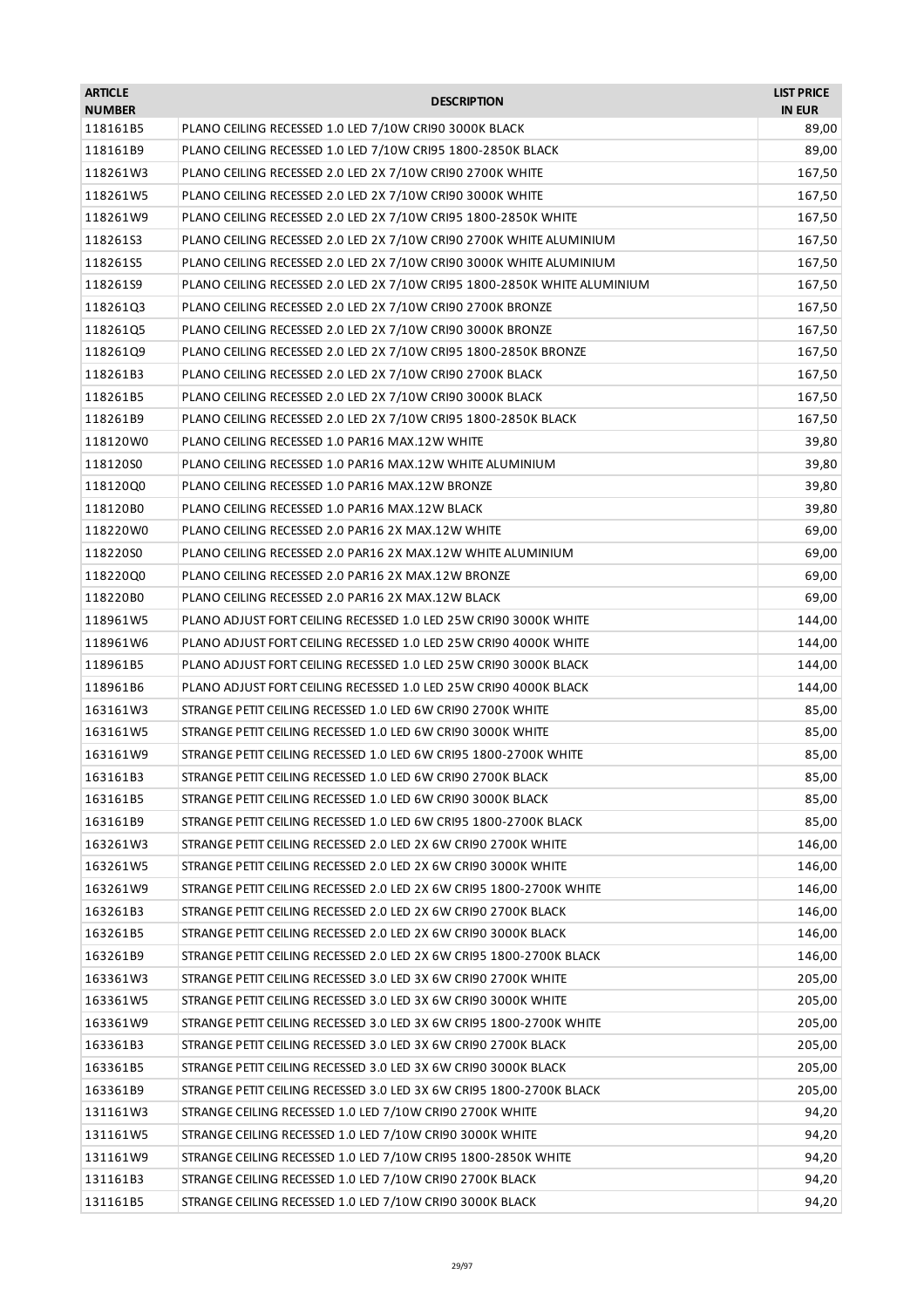| <b>ARTICLE</b><br><b>NUMBER</b> | <b>DESCRIPTION</b>                                                                   | <b>LIST PRICE</b><br><b>IN EUR</b> |
|---------------------------------|--------------------------------------------------------------------------------------|------------------------------------|
| 131161B9                        | STRANGE CEILING RECESSED 1.0 LED 7/10W CRI95 1800-2850K BLACK                        | 94,20                              |
| 131261W3                        | STRANGE CEILING RECESSED 2.0 LED 2X 7/10W CRI90 2700K WHITE                          | 180,50                             |
| 131261W5                        | STRANGE CEILING RECESSED 2.0 LED 2X 7/10W CRI90 3000K WHITE                          | 180,50                             |
| 131261W9                        | STRANGE CEILING RECESSED 2.0 LED 2X 7/10W CRI95 1800-2850K WHITE                     | 180,50                             |
| 131261B3                        | STRANGE CEILING RECESSED 2.0 LED 2X 7/10W CRI90 2700K BLACK                          | 180,50                             |
| 131261B5                        | STRANGE CEILING RECESSED 2.0 LED 2X 7/10W CRI90 3000K BLACK                          | 180,50                             |
| 131261B9                        | STRANGE CEILING RECESSED 2.0 LED 2X 7/10W CRI95 1800-2850K BLACK                     | 180,50                             |
| 131120W0                        | STRANGE CEILING RECESSED 1.0 PAR16 MAX.12W WHITE                                     | 45,00                              |
| 131120B0                        | STRANGE CEILING RECESSED 1.0 PAR16 MAX.12W BLACK                                     | 45,00                              |
| 131220W0                        | STRANGE CEILING RECESSED 2.0 PAR16 2X MAX.12W WHITE                                  | 82,00                              |
| 131220B0                        | STRANGE CEILING RECESSED 2.0 PAR16 2X MAX.12W BLACK                                  | 82,00                              |
| 155351W3                        | SNEAK TRIM CEILING RECESSED 1.0 LED 7/10W CRI90 2700K WHITE                          | 95,80                              |
| 155351W5                        | SNEAK TRIM CEILING RECESSED 1.0 LED 7/10W CRI90 3000K WHITE                          | 95,80                              |
| 155351W9                        | SNEAK TRIM CEILING RECESSED 1.0 LED 7/10W CRI90 1800-2850K WHITE                     | 95,80                              |
| 155351B3                        | SNEAK TRIM CEILING RECESSED 1.0 LED 7/10W CRI90 2700K BLACK                          | 95,80                              |
| 155351B5                        | SNEAK TRIM CEILING RECESSED 1.0 LED 7/10W CRI90 3000K BLACK                          | 95,80                              |
| 155351B9                        | SNEAK TRIM CEILING RECESSED 1.0 LED 7/10W CRI90 1800-2850K BLACK                     | 95,80                              |
| 155351K3                        | SNEAK TRIM CEILING RECESSED 1.0 LED 7/10W CRI90 2700K BLACK + GOLD SNOOT             | 98,00                              |
| 155351K5                        | SNEAK TRIM CEILING RECESSED 1.0 LED 7/10W CRI90 3000K BLACK + GOLD SNOOT             | 98,00                              |
| 155351K9                        | SNEAK TRIM CEILING RECESSED 1.0 LED 7/10W CRI90 1800-2850K BLACK + GOLD SNOOT        | 98,00                              |
| 155451W3                        | SNEAK TRIM CEILING RECESSED 2.0 LED 2X 7/10W CRI90 2700K WHITE                       | 181,10                             |
|                                 |                                                                                      |                                    |
| 155451W5                        | SNEAK TRIM CEILING RECESSED 2.0 LED 2X 7/10W CRI90 3000K WHITE                       | 181,10                             |
| 155451W9                        | SNEAK TRIM CEILING RECESSED 2.0 LED 2X 7/10W CRI90 1800-2850K WHITE                  | 181,10                             |
| 155451B3                        | SNEAK TRIM CEILING RECESSED 2.0 LED 2X 7/10W CRI90 2700K BLACK                       | 181,10                             |
| 155451B5                        | SNEAK TRIM CEILING RECESSED 2.0 LED 2X 7/10W CRI90 3000K BLACK                       | 181,10                             |
| 155451B9                        | SNEAK TRIM CEILING RECESSED 2.0 LED 2X 7/10W CRI90 1800-2850K BLACK                  | 181,10                             |
| 155451K3                        | SNEAK TRIM CEILING RECESSED 2.0 LED 2X 7/10W CRI90 2700K BLACK + GOLD SNOOT          | 185,50                             |
| 155451K5                        | SNEAK TRIM CEILING RECESSED 2.0 LED 2X 7/10W CRI90 3000K BLACK + GOLD SNOOT          | 185,50                             |
| 155451K9                        | SNEAK TRIM CEILING RECESSED 2.0 LED 2X 7/10W CRI90 1800-2850K BLACK + GOLD SNOOT     | 185,50                             |
| 155151W3                        | SNEAK TRIMLESS CEILING RECESSED 1.0 LED 7/10W CRI90 2700K WHITE                      | 99,50                              |
| 155151W5                        | SNEAK TRIMLESS CEILING RECESSED 1.0 LED 7/10W CRI90 3000K WHITE                      | 99,50                              |
| 155151W9                        | SNEAK TRIMLESS CEILING RECESSED 1.0 LED 7/10W CRI90 1800-2850K WHITE                 | 99,50                              |
| 155151B3                        | SNEAK TRIMLESS CEILING RECESSED 1.0 LED 7/10W CRI90 2700K BLACK                      | 99,50                              |
| 155151B5                        | SNEAK TRIMLESS CEILING RECESSED 1.0 LED 7/10W CRI90 3000K BLACK                      | 99,50                              |
| 155151B9                        | SNEAK TRIMLESS CEILING RECESSED 1.0 LED 7/10W CRI90 1800-2850K BLACK                 | 99,50                              |
| 155151K3                        | SNEAK TRIMLESS CEILING RECESSED 1.0 LED 7/10W CRI90 2700K BLACK + GOLD SNOOT         | 101,70                             |
| 155151K5                        | SNEAK TRIMLESS CEILING RECESSED 1.0 LED 7/10W CRI90 3000K BLACK + GOLD SNOOT         | 101,70                             |
| 155151K9                        | SNEAK TRIMLESS CEILING RECESSED 1.0 LED 7/10W CRI90 1800-2850K BLACK + GOLD SNOOT    | 101,70                             |
| 155251W3                        | SNEAK TRIMLESS CEILING RECESSED 2.0 LED 2X 7/10W CRI90 2700K WHITE                   | 191,90                             |
| 155251W5                        | SNEAK TRIMLESS CEILING RECESSED 2.0 LED 2X 7/10W CRI90 3000K WHITE                   | 191,90                             |
| 155251W9                        | SNEAK TRIMLESS CEILING RECESSED 2.0 LED 2X 7/10W CRI90 1800-2850K WHITE              | 191,90                             |
| 155251B3                        | SNEAK TRIMLESS CEILING RECESSED 2.0 LED 2X 7/10W CRI90 2700K BLACK                   | 191,90                             |
| 155251B5                        | SNEAK TRIMLESS CEILING RECESSED 2.0 LED 2X 7/10W CRI90 3000K BLACK                   | 191,90                             |
| 155251B9                        | SNEAK TRIMLESS CEILING RECESSED 2.0 LED 2X 7/10W CRI90 1800-2850K BLACK              | 191,90                             |
| 155251K3                        | SNEAK TRIMLESS CEILING RECESSED 2.0 LED 2X 7/10W CRI90 2700K BLACK + GOLD SNOOT      | 196,30                             |
| 155251K5                        | SNEAK TRIMLESS CEILING RECESSED 2.0 LED 2X 7/10W CRI90 3000K BLACK + GOLD SNOOT      | 196,30                             |
| 155251K9                        | SNEAK TRIMLESS CEILING RECESSED 2.0 LED 2X 7/10W CRI90 1800-2850K BLACK + GOLD SNOOT | 196,30                             |
| 1671E0B0                        | RUVI CEILING RECESSED 1.0 E27 MAX.12W BLACK                                          | 75,00                              |
| 166161W3                        | CENO CEILING RECESSED 1.0 LED 6W CRI90 2700K WHITE                                   | 106,20                             |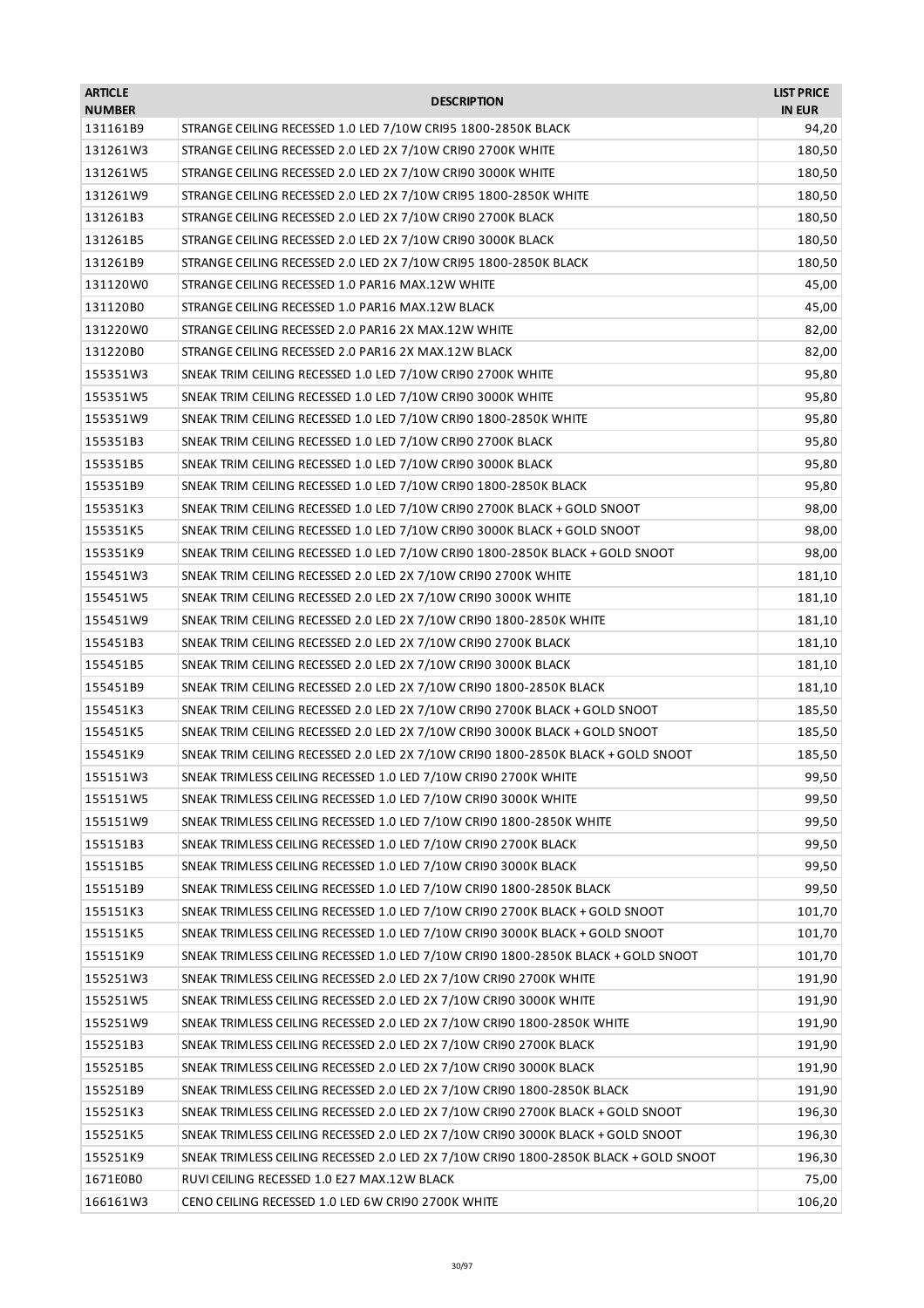| <b>ARTICLE</b><br><b>NUMBER</b> | <b>DESCRIPTION</b>                                                  | <b>LIST PRICE</b><br><b>IN EUR</b> |
|---------------------------------|---------------------------------------------------------------------|------------------------------------|
| 166161W5                        | CENO CEILING RECESSED 1.0 LED 6W CRI90 3000K WHITE                  | 106,20                             |
| 166161W9                        | CENO CEILING RECESSED 1.0 LED 6W CRI95 1800-2700K WHITE             | 106,20                             |
| 166161G3                        | CENO CEILING RECESSED 1.0 LED 6W CRI90 2700K GOLD                   | 106,20                             |
| 166161G5                        | CENO CEILING RECESSED 1.0 LED 6W CRI90 3000K GOLD                   | 106,20                             |
| 166161G9                        | CENO CEILING RECESSED 1.0 LED 6W CRI95 1800-2700K GOLD              | 106,20                             |
| 166161B3                        | CENO CEILING RECESSED 1.0 LED 6W CRI90 2700K BLACK                  | 106,20                             |
| 166161B5                        | CENO CEILING RECESSED 1.0 LED 6W CRI90 3000K BLACK                  | 106,20                             |
| 166161B9                        | CENO CEILING RECESSED 1.0 LED 6W CRI95 1800-2700K BLACK             | 106,20                             |
| 166161K3                        | CENO CEILING RECESSED 1.0 LED 6W CRI90 2700K BLACK + GOLD SPOT      | 106,20                             |
| 166161K5                        | CENO CEILING RECESSED 1.0 LED 6W CRI90 3000K BLACK + GOLD SPOT      | 106,20                             |
| 166161K9                        | CENO CEILING RECESSED 1.0 LED 6W CRI95 1800-2700K BLACK + GOLD SPOT | 106,20                             |
| 166161Q3                        | CENO CEILING RECESSED 1.0 LED 6W CRI90 2700K BRONZE                 | 106,20                             |
| 166161Q5                        | CENO CEILING RECESSED 1.0 LED 6W CRI90 3000K BRONZE                 | 106,20                             |
| 166161Q9                        | CENO CEILING RECESSED 1.0 LED 6W CRI95 1800-2700K BRONZE            | 106,20                             |
| 166861W3                        | CENO CEILING RECESSED 1.1 LED 6W CRI90 2700K WHITE                  | 109,00                             |
| 166861W5                        | CENO CEILING RECESSED 1.1 LED 6W CRI90 3000K WHITE                  | 109,00                             |
| 166861W9                        | CENO CEILING RECESSED 1.1 LED 6W CRI95 1800-2700K WHITE             | 109,00                             |
| 166861G3                        | CENO CEILING RECESSED 1.1 LED 6W CRI90 2700K GOLD                   | 109,00                             |
| 166861G5                        | CENO CEILING RECESSED 1.1 LED 6W CRI90 3000K GOLD                   | 109,00                             |
| 166861G9                        | CENO CEILING RECESSED 1.1 LED 6W CRI95 1800-2700K GOLD              | 109,00                             |
| 166861B3                        | CENO CEILING RECESSED 1.1 LED 6W CRI90 2700K BLACK                  | 109,00                             |
|                                 |                                                                     |                                    |
| 166861B5                        | CENO CEILING RECESSED 1.1 LED 6W CRI90 3000K BLACK                  | 109,00                             |
| 166861B9                        | CENO CEILING RECESSED 1.1 LED 6W CRI95 1800-2700K BLACK             | 109,00                             |
| 166861K3                        | CENO CEILING RECESSED 1.1 LED 6W CRI90 2700K BLACK + GOLD SPOT      | 109,00                             |
| 166861K5                        | CENO CEILING RECESSED 1.1 LED 6W CRI90 3000K BLACK + GOLD SPOT      | 109,00                             |
| 166861K9                        | CENO CEILING RECESSED 1.1 LED 6W CRI95 1800-2700K BLACK + GOLD SPOT | 109,00                             |
| 166861Q3                        | CENO CEILING RECESSED 1.1 LED 6W CRI90 2700K BRONZE                 | 109,00                             |
| 166861Q5                        | CENO CEILING RECESSED 1.1 LED 6W CRI90 3000K BRONZE                 | 109,00                             |
| 166861Q9                        | CENO CEILING RECESSED 1.1 LED 6W CRI95 1800-2700K BRONZE            | 109,00                             |
| 166261W3                        | CENO CEILING RECESSED 2.0 LED 2X 6W CRI90 2700K WHITE               | 149,80                             |
| 166261W5                        | CENO CEILING RECESSED 2.0 LED 2X 6W CRI90 3000K WHITE               | 149,80                             |
| 166261G3                        | CENO CEILING RECESSED 2.0 LED 2X 6W CRI90 2700K GOLD                | 149,80                             |
| 166261G5                        | CENO CEILING RECESSED 2.0 LED 2X 6W CRI90 3000K GOLD                | 149,80                             |
| 166261B3                        | CENO CEILING RECESSED 2.0 LED 2X 6W CRI90 2700K BLACK               | 149,80                             |
| 166261B5                        | CENO CEILING RECESSED 2.0 LED 2X 6W CRI90 3000K BLACK               | 149,80                             |
| 166261K3                        | CENO CEILING RECESSED 2.0 LED 2X 6W CRI90 2700K BLACK + GOLD SPOT   | 149,80                             |
| 166261K5                        | CENO CEILING RECESSED 2.0 LED 2X 6W CRI90 3000K BLACK + GOLD SPOT   | 149,80                             |
| 166261Q3                        | CENO CEILING RECESSED 2.0 LED 2X 6W CRI90 2700K BRONZE              | 149,80                             |
| 166261Q5                        | CENO CEILING RECESSED 2.0 LED 2X 6W CRI90 3000K BRONZE              | 149,80                             |
| 166461W3                        | CENO CEILING RECESSED 3.0 LED 3X 6W CRI90 2700K WHITE               | 190,40                             |
| 166461W5                        | CENO CEILING RECESSED 3.0 LED 3X 6W CRI90 3000K WHITE               | 190,40                             |
| 166461G3                        | CENO CEILING RECESSED 3.0 LED 3X 6W CRI90 2700K GOLD                | 190,40                             |
| 166461G5                        | CENO CEILING RECESSED 3.0 LED 3X 6W CRI90 3000K GOLD                | 190,40                             |
| 166461B3                        | CENO CEILING RECESSED 3.0 LED 3X 6W CRI90 2700K BLACK               | 190,40                             |
| 166461B5                        | CENO CEILING RECESSED 3.0 LED 3X 6W CRI90 3000K BLACK               | 190,40                             |
| 166461K3                        | CENO CEILING RECESSED 3.0 LED 3X 6W CRI90 2700K BLACK + GOLD SPOT   | 190,40                             |
| 166461K5                        | CENO CEILING RECESSED 3.0 LED 3X 6W CRI90 3000K BLACK + GOLD SPOT   | 190,40                             |
| 166461Q3                        | CENO CEILING RECESSED 3.0 LED 3X 6W CRI90 2700K BRONZE              | 190,40                             |
| 166461Q5                        | CENO CEILING RECESSED 3.0 LED 3X 6W CRI90 3000K BRONZE              | 190,40                             |
|                                 |                                                                     |                                    |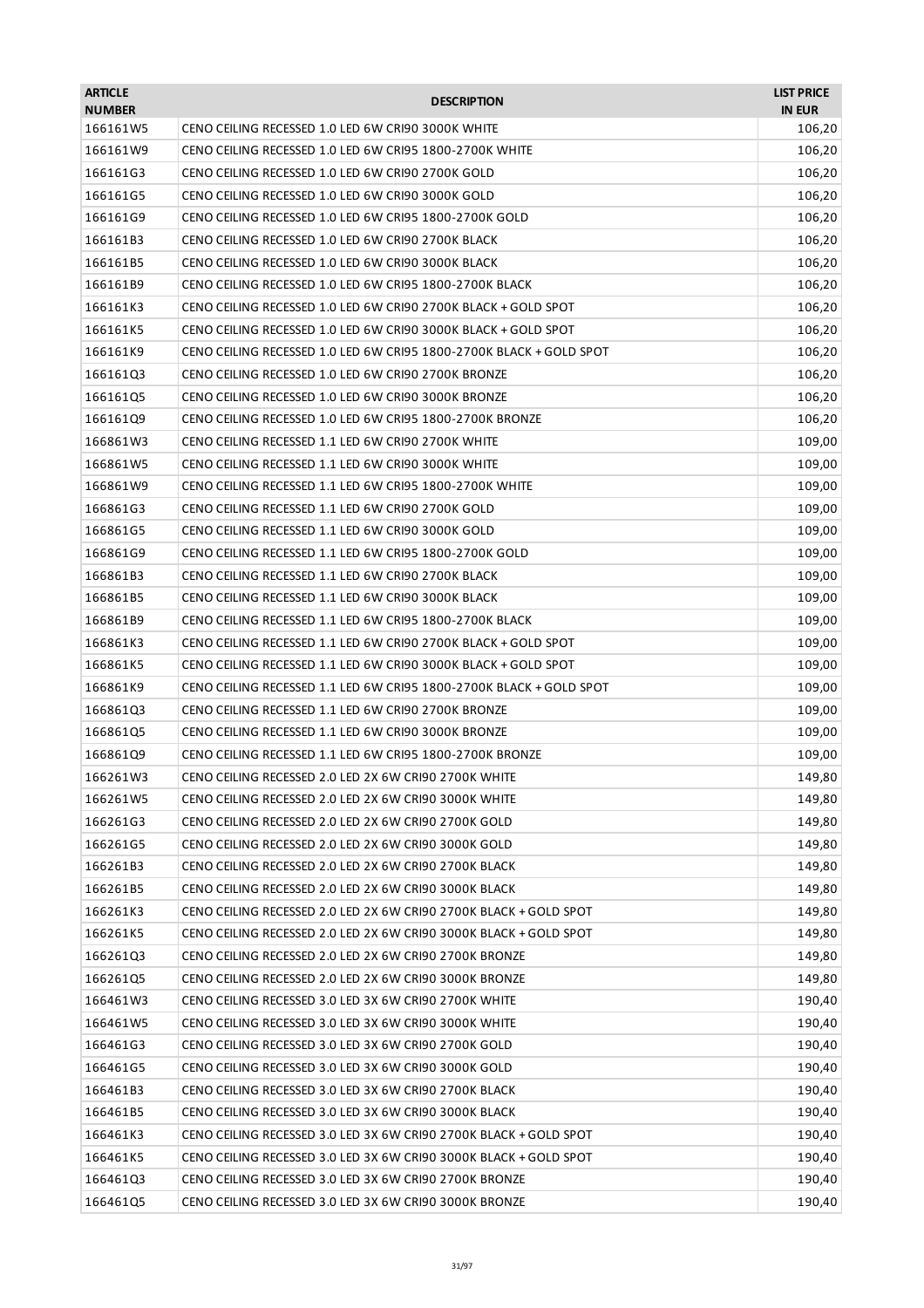| <b>ARTICLE</b><br><b>NUMBER</b> | <b>DESCRIPTION</b>                                                                                       | <b>LIST PRICE</b><br><b>IN EUR</b> |
|---------------------------------|----------------------------------------------------------------------------------------------------------|------------------------------------|
| 164161W3                        | BLIEK ROUND PETIT CEILING RECESSED 1.0 LED 6W CRI90 2700K WHITE                                          | 116,50                             |
| 164161W5                        | BLIEK ROUND PETIT CEILING RECESSED 1.0 LED 6W CRI90 3000K WHITE                                          | 116,50                             |
| 164161W9                        | BLIEK ROUND PETIT CEILING RECESSED 1.0 LED 6W CRI95 1800-2700K WHITE                                     | 116,50                             |
| 164161B3                        | BLIEK ROUND PETIT CEILING RECESSED 1.0 LED 6W CRI90 2700K BLACK                                          | 116,50                             |
| 164161B5                        | BLIEK ROUND PETIT CEILING RECESSED 1.0 LED 6W CRI90 3000K BLACK                                          | 116,50                             |
| 164161B9                        | BLIEK ROUND PETIT CEILING RECESSED 1.0 LED 6W CRI95 1800-2700K BLACK                                     | 116,50                             |
| 164161K3                        | BLIEK ROUND PETIT CEILING RECESSED 1.0 LED 6W CRI90 2700K BLACK + GOLD SPOT                              | 116,50                             |
| 164161K5                        | BLIEK ROUND PETIT CEILING RECESSED 1.0 LED 6W CRI90 3000K BLACK + GOLD SPOT                              | 116,50                             |
| 164161K9                        | BLIEK ROUND PETIT CEILING RECESSED 1.0 LED 6W CRI95 1800-2700K BLACK + GOLD SPOT                         | 116,50                             |
| 164161W3C                       | BLIEK ROUND PETIT CEILING RECESSED 1.0 LED 6W CRI90 2700K WHITE BLADE SPRINGS                            | 116,50                             |
| 164161W5C                       | BLIEK ROUND PETIT CEILING RECESSED 1.0 LED 6W CRI90 3000K WHITE BLADE SPRINGS                            | 116,50                             |
| 164161W9C                       | BLIEK ROUND PETIT CEILING RECESSED 1.0 LED 6W CRI95 1800-2700K WHITE BLADE SPRINGS                       | 116,50                             |
| 164161B3C                       | BLIEK ROUND PETIT CEILING RECESSED 1.0 LED 6W CRI90 2700K BLACK BLADE SPRINGS                            | 116,50                             |
| 164161B5C                       | BLIEK ROUND PETIT CEILING RECESSED 1.0 LED 6W CRI90 3000K BLACK BLADE SPRINGS                            | 116,50                             |
| 164161B9C                       | BLIEK ROUND PETIT CEILING RECESSED 1.0 LED 6W CRI95 1800-2700K BLACK BLADE SPRINGS                       | 116,50                             |
| 164161K3C                       | BLIEK ROUND PETIT CEILING RECESSED 1.0 LED 6W CRI90 2700K BLACK + GOLD SPOT BLADE SPRINGS                | 116,50                             |
| 164161K5C                       | BLIEK ROUND PETIT CEILING RECESSED 1.0 LED 6W CRI90 3000K BLACK + GOLD SPOT BLADE SPRINGS                | 116,50                             |
| 164161K9C                       | BLIEK ROUND PETIT CEILING RECESSED 1.0 LED 6W CRI95 1800-2700K BLACK + GOLD SPOT BLADE<br><b>SPRINGS</b> | 116,50                             |
| 164261W3                        | BLIEK ROUND PETIT CEILING RECESSED 2.0 LED 2X 6W CRI90 2700K WHITE                                       | 197,40                             |
| 164261W5                        | BLIEK ROUND PETIT CEILING RECESSED 2.0 LED 2X 6W CRI90 3000K WHITE                                       | 197,40                             |
| 164261B3                        | BLIEK ROUND PETIT CEILING RECESSED 2.0 LED 2X 6W CRI90 2700K BLACK                                       | 197,40                             |
| 164261B5                        | BLIEK ROUND PETIT CEILING RECESSED 2.0 LED 2X 6W CRI90 3000K BLACK                                       | 197,40                             |
| 164261K3                        | BLIEK ROUND PETIT CEILING RECESSED 2.0 LED 2X 6W CRI90 2700K BLACK + GOLD SPOT                           | 197,40                             |
| 164261K5                        | BLIEK ROUND PETIT CEILING RECESSED 2.0 LED 2X 6W CRI90 3000K BLACK + GOLD SPOT                           | 197,40                             |
| 125161W3                        | BLIEK CEILING RECESSED 1.0 LED 7/10W CRI90 2700K WHITE                                                   | 178,00                             |
| 125161W5                        | BLIEK CEILING RECESSED 1.0 LED 7/10W CRI90 3000K WHITE                                                   | 178,00                             |
| 125161W6                        | BLIEK CEILING RECESSED 1.0 LED 7/10W CRI90 4000K WHITE                                                   | 178,00                             |
| 125161W9                        | BLIEK CEILING RECESSED 1.0 LED 7/10W CRI95 1800-2850K WHITE                                              | 178,00                             |
| 125161B3                        | BLIEK CEILING RECESSED 1.0 LED 7/10W CRI90 2700K BLACK                                                   | 178,00                             |
| 125161B5                        | BLIEK CEILING RECESSED 1.0 LED 7/10W CRI90 3000K BLACK                                                   | 178,00                             |
| 125161B6                        | BLIEK CEILING RECESSED 1.0 LED 7/10W CRI90 4000K BLACK                                                   | 178,00                             |
| 125161B9                        | BLIEK CEILING RECESSED 1.0 LED 7/10W CRI95 1800-2850K BLACK                                              | 178,00                             |
| 125161K3                        | BLIEK CEILING RECESSED 1.0 LED 7/10W CRI90 2700K BLACK + GOLD SPOT                                       | 178,00                             |
| 125161K5                        | BLIEK CEILING RECESSED 1.0 LED 7/10W CRI90 3000K BLACK + GOLD SPOT                                       | 178,00                             |
| 125161K6                        | BLIEK CEILING RECESSED 1.0 LED 7/10W CRI90 4000K BLACK + GOLD SPOT                                       | 178,00                             |
| 125161K9                        | BLIEK CEILING RECESSED 1.0 LED 7/10W CRI95 1800-2850K BLACK + GOLD SPOT                                  | 178,00                             |
| 125161W3C                       | BLIEK CEILING RECESSED 1.0 LED 7/10W CRI90 2700K WHITE BLADE SPRINGS                                     | 178,00                             |
| 125161W5C                       | BLIEK CEILING RECESSED 1.0 LED 7/10W CRI90 3000K WHITE BLADE SPRINGS                                     | 178,00                             |
| 125161W6C                       | BLIEK CEILING RECESSED 1.0 LED 7/10W CRI90 4000K WHITE BLADE SPRINGS                                     | 178,00                             |
| 125161W9C                       | BLIEK CEILING RECESSED 1.0 LED 7/10W CRI95 1800-2850K WHITE BLADE SPRINGS                                | 178,00                             |
| 125161B3C                       | BLIEK CEILING RECESSED 1.0 LED 7/10W CRI90 2700K BLACK BLADE SPRINGS                                     | 178,00                             |
| 125161B6C                       | BLIEK CEILING RECESSED 1.0 LED 7/10W CRI90 3000K BLACK BLADE SPRINGS                                     | 178,00                             |
| 125161B5C                       | BLIEK CEILING RECESSED 1.0 LED 7/10W CRI90 4000K BLACK BLADE SPRINGS                                     | 178,00                             |
| 125161B9C                       | BLIEK CEILING RECESSED 1.0 LED 7/10W CRI95 1800-2850K BLACK BLADE SPRINGS                                | 178,00                             |
| 125161K3C                       | BLIEK CEILING RECESSED 1.0 LED 7/10W CRI90 2700K BLACK + GOLD SPOT BLADE SPRINGS                         | 178,00                             |
| 125161K5C                       | BLIEK CEILING RECESSED 1.0 LED 7/10W CRI90 3000K BLACK + GOLD SPOT BLADE SPRINGS                         | 178,00                             |
|                                 |                                                                                                          |                                    |
| 125161K6C                       | BLIEK CEILING RECESSED 1.0 LED 7/10W CRI90 4000K BLACK + GOLD SPOT BLADE SPRINGS                         | 178,00                             |
| 125161K9C                       | BLIEK CEILING RECESSED 1.0 LED 7/10W CRI95 1800-2850K BLACK + GOLD SPOT BLADE SPRINGS                    | 178,00                             |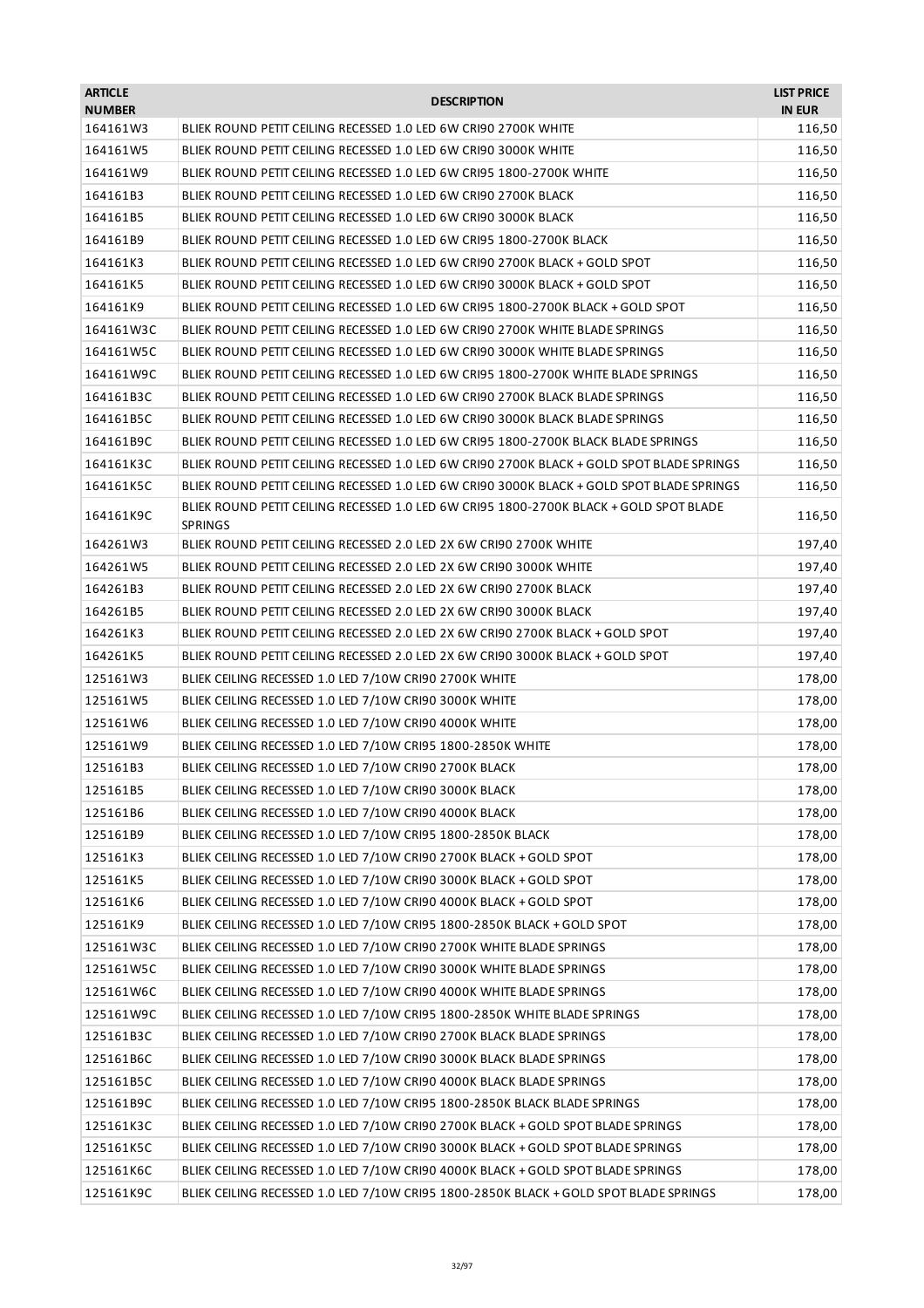| <b>ARTICLE</b><br><b>NUMBER</b> | <b>DESCRIPTION</b>                                                                                                                                 | <b>LIST PRICE</b><br><b>IN EUR</b> |
|---------------------------------|----------------------------------------------------------------------------------------------------------------------------------------------------|------------------------------------|
| 125120W0                        | BLIEK ROUND RECESSED 1.0 PAR16 MAX.12W WHITE                                                                                                       | 127,00                             |
| 125120B0                        | BLIEK ROUND RECESSED 1.0 PAR16 MAX.12W BLACK                                                                                                       | 127,00                             |
| 125120K0                        | BLIEK ROUND RECESSED 1.0 PAR16 MAX.12W BLACK + GOLD SPOT                                                                                           | 127,00                             |
| 125120B0C                       | BLIEK ROUND RECESSED 1.0 PAR16 MAX.12W BLACK BLADE SPRINGS                                                                                         | 127,00                             |
| 125120K0C                       | BLIEK ROUND RECESSED 1.0 PAR16 MAX.12W BLACK + GOLD SPOT BLADE SPRINGS                                                                             | 127,00                             |
| 125120W0C                       | BLIEK ROUND RECESSED 1.0 PAR16 MAX.12W WHITE BLADE SPRINGS                                                                                         | 127,00                             |
| 124161W3                        | SPYDER CEILING RECESSED 1.0 LED 7/10W CRI90 2700K WHITE                                                                                            | 206,70                             |
| 124161W5                        | SPYDER CEILING RECESSED 1.0 LED 7/10W CRI90 3000K WHITE                                                                                            | 206,70                             |
| 124161W9                        | SPYDER CEILING RECESSED 1.0 LED 7/10W CRI90 1800-2850K WHITE                                                                                       | 206,70                             |
| 124161B3                        | SPYDER CEILING RECESSED 1.0 LED 7/10W CRI90 2700K BLACK                                                                                            | 206,70                             |
| 124161B5                        | SPYDER CEILING RECESSED 1.0 LED 7/10W CRI90 3000K BLACK                                                                                            | 206,70                             |
| 124161B9                        | SPYDER CEILING RECESSED 1.0 LED 7/10W CRI90 1800-2850K BLACK                                                                                       | 206,70                             |
| 124120W0                        | SPYDER CEILING RECESSED 1.0 PAR16 MAX. 35W WHITE                                                                                                   | 155,00                             |
| 124120B0                        | SPYDER CEILING RECESSED 1.0 PAR16 MAX, 35W BLACK                                                                                                   | 155,00                             |
| 125261W3                        | BLIEK SQUARE CEILING RECESSED 1.0 LED 7/10W CRI90 2700K WHITE                                                                                      | 183,00                             |
| 125261W5                        | BLIEK SQUARE CEILING RECESSED 1.0 LED 7/10W CRI90 3000K WHITE                                                                                      | 183,00                             |
| 125261W6                        | BLIEK SQUARE CEILING RECESSED 1.0 LED 7/10W CRI90 4000K WHITE                                                                                      | 183,00                             |
| 125261W9                        | BLIEK SQUARE CEILING RECESSED 1.0 LED 7/10W CRI95 1800-2850K WHITE                                                                                 | 183,00                             |
| 125261B3                        | BLIEK SQUARE CEILING RECESSED 1.0 LED 7/10W CRI90 2700K BLACK                                                                                      | 183,00                             |
| 125261B5                        | BLIEK SQUARE CEILING RECESSED 1.0 LED 7/10W CRI90 3000K BLACK                                                                                      | 183,00                             |
| 125261B6                        | BLIEK SQUARE CEILING RECESSED 1.0 LED 7/10W CRI90 4000K BLACK                                                                                      | 183,00                             |
| 125261B9                        | BLIEK SQUARE CEILING RECESSED 1.0 LED 7/10W CRI95 1800-2850K BLACK                                                                                 | 183,00                             |
| 125220W0                        | BLIEK SQUARE CEILING RECESSED 1.0 PAR16 MAX.12W WHITE                                                                                              | 132,00                             |
| 125220B0                        | BLIEK SQUARE CEILING RECESSED 1.0 PAR16 MAX.12W BLACK                                                                                              | 132,00                             |
| 165361W3                        | DEEP BIJOU IP65 CEILING RECESSED 1.0 LED 4.5W CRI90 2700K WHITE                                                                                    | 56,00                              |
| 165361W5                        | DEEP BIJOU IP65 CEILING RECESSED 1.0 LED 4.5W CRI90 3000K WHITE                                                                                    | 56,00                              |
| 165361B3                        | DEEP BIJOU IP65 CEILING RECESSED 1.0 LED 4.5W CRI90 2700K BLACK                                                                                    | 56,00                              |
| 165361B5                        | DEEP BIJOU IP65 CEILING RECESSED 1.0 LED 4.5W CRI90 3000K BLACK                                                                                    | 56,00                              |
| 184161W3                        | DEEP IP65 CEILING RECESSED 1.0 LED 6/9W CRI90 2700K WHITE                                                                                          | 89,00                              |
| 184161W5                        |                                                                                                                                                    | 89,00                              |
| 184161B3                        | DEEP IP65 CEILING RECESSED 1.0 LED 6/9W CRI90 3000K WHITE<br>DEEP IP65 CEILING RECESSED 1.0 LED 6/9W CRI90 2700K BLACK                             | 89,00                              |
| 184161B5                        | DEEP IP65 CEILING RECESSED 1.0 LED 6/9W CRI90 3000K BLACK                                                                                          |                                    |
| 184161W3C                       | DEEP IP65 CEILING RECESSED 1.0 LED 6/9W CRI90 2700K WHITE BLADE SPRINGS                                                                            | 89,00<br>89,00                     |
| 184161W5C                       |                                                                                                                                                    |                                    |
|                                 | DEEP IP65 CEILING RECESSED 1.0 LED 6/9W CRI90 3000K WHITE BLADE SPRINGS                                                                            | 89,00<br>89,00                     |
| 184161B3C                       | DEEP IP65 CEILING RECESSED 1.0 LED 6/9W CRI90 2700K BLACK BLADE SPRINGS<br>DEEP IP65 CEILING RECESSED 1.0 LED 6/9W CRI90 3000K BLACK BLADE SPRINGS |                                    |
| 184161B5C                       |                                                                                                                                                    | 89,00                              |
| 112610W0                        | DEEP IP44 CEILING RECESSED 1.0 MR16 MAX.12W WHITE                                                                                                  | 47,80                              |
| 112610B0                        | DEEP IP44 CEILING RECESSED 1.0 MR16 MAX.12W BLACK                                                                                                  | 47,80                              |
| 112610W0C                       | DEEP IP44 CEILING RECESSED 1.0 MR16 MAX.12W WHITE BLADE SPRINGS                                                                                    | 47,80                              |
| 112610B0C                       | DEEP IP44 CEILING RECESSED 1.0 MR16 MAX.12W BLACK BLADE SPRINGS                                                                                    | 47,80                              |
| 112620W0                        | DEEP IP44 CEILING RECESSED 1.0 PAR16 MAX.12W WHITE                                                                                                 | 48,70                              |
| 112620B0                        | DEEP IP44 CEILING RECESSED 1.0 PAR16 MAX.12W BLACK                                                                                                 | 48,70                              |
| 112620B0C                       | DEEP IP44 CEILING RECESSED 1.0 PAR16 MAX.12W BLACK BLADE SPRINGS                                                                                   | 48,70                              |
| 112620W0C                       | DEEP IP44 CEILING RECESSED 1.0 PAR16 MAX.12W WHITE BLADE SPRINGS                                                                                   | 48,70                              |
| 152261W3                        | DEEPER IP44 CEILING RECESSED 1.0 LED 7/10W CRI90 2700K WHITE                                                                                       | 101,60                             |
| 152261W5                        | DEEPER IP44 CEILING RECESSED 1.0 LED 7/10W CRI90 3000K WHITE                                                                                       | 101,60                             |
| 152261W9                        | DEEPER IP44 CEILING RECESSED 1.0 LED 7/10W CRI95 1800-2850K WHITE                                                                                  | 101,60                             |
| 152261B3                        | DEEPER IP44 CEILING RECESSED 1.0 LED 7/10W CRI90 2700K BLACK                                                                                       | 101,60                             |
| 152261B5                        | DEEPER IP44 CEILING RECESSED 1.0 LED 7/10W CRI90 3000K BLACK                                                                                       | 101,60                             |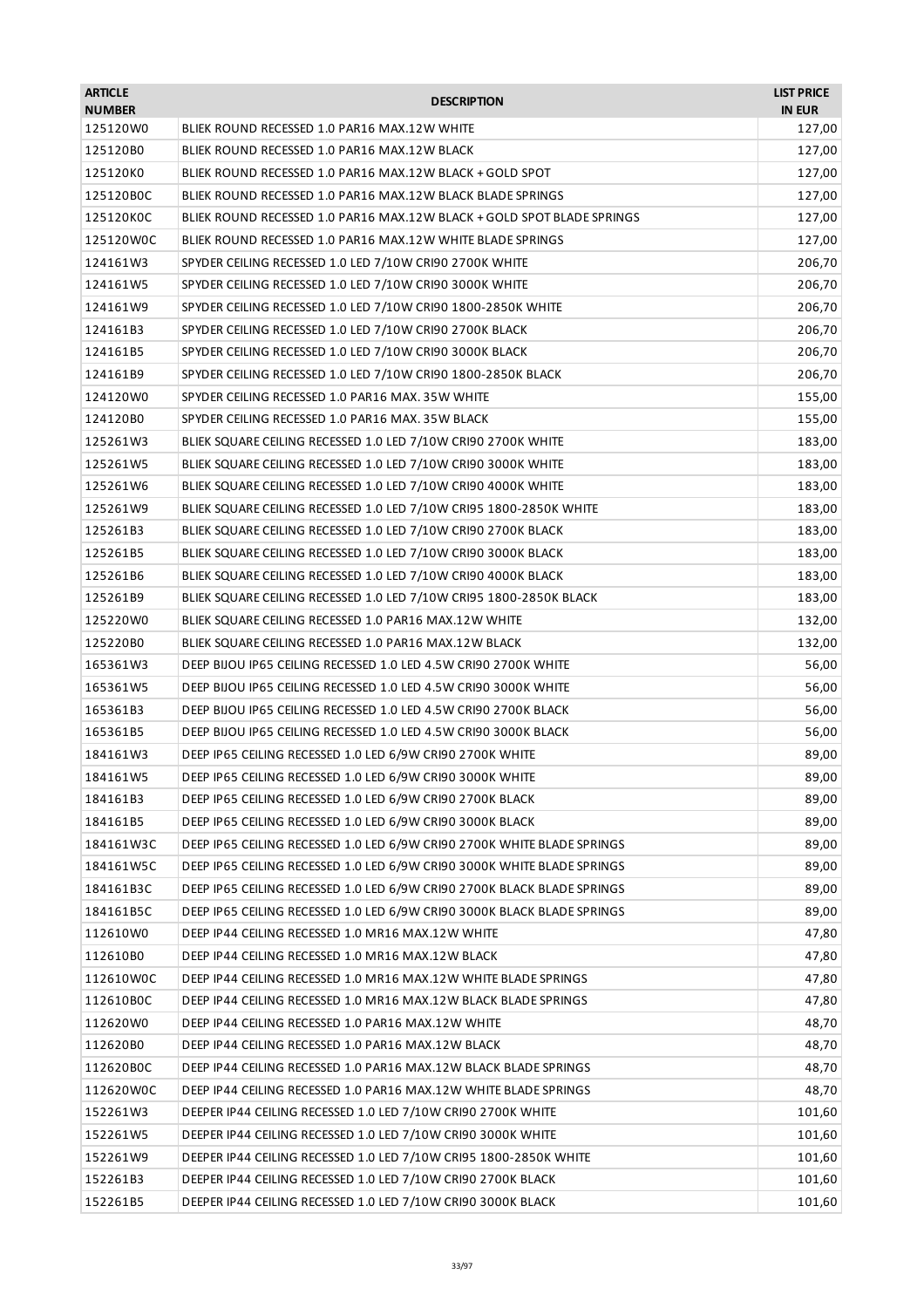| <b>ARTICLE</b><br><b>NUMBER</b> | <b>DESCRIPTION</b>                                                          | <b>LIST PRICE</b><br><b>IN EUR</b> |
|---------------------------------|-----------------------------------------------------------------------------|------------------------------------|
| 152261B9                        | DEEPER IP44 CEILING RECESSED 1.0 LED 7/10W CRI95 1800-2850K BLACK           | 101,60                             |
| 152210W0                        | DEEPER IP44 CEILING RECESSED 1.0 MR16 MAX.12W WHITE                         | 51,50                              |
| 152210B0                        | DEEPER IP44 CEILING RECESSED 1.0 MR16 MAX.12W BLACK                         | 51,50                              |
| 152220W0                        | DEEPER IP44 CEILING RECESSED 1.0 PAR16 MAX.12W WHITE                        | 52,40                              |
| 152220B0                        | DEEPER IP44 CEILING RECESSED 1.0 PAR16 MAX.12W BLACK                        | 52,40                              |
| 180181W3                        | TAIO ROUND IP65 CEILING RECESSED 1.0 LED 6/9W CRI90 2700K WHITE             | 74,00                              |
| 180181W5                        | TAIO ROUND IP65 CEILING RECESSED 1.0 LED 6/9W CRI90 3000K WHITE             | 74,00                              |
| 180181G3                        | TAIO ROUND IP65 CEILING RECESSED 1.0 LED 6/9W CRI90 2700K GOLD              | 74,00                              |
| 180181G5                        | TAIO ROUND IP65 CEILING RECESSED 1.0 LED 6/9W CRI90 3000K GOLD              | 74,00                              |
| 180181B3                        | TAIO ROUND IP65 CEILING RECESSED 1.0 LED 6/9W CRI90 2700K BLACK             | 74,00                              |
| 180181B5                        | TAIO ROUND IP65 CEILING RECESSED 1.0 LED 6/9W CRI90 3000K BLACK             | 74,00                              |
| 154161W3                        | RINI IP44 CEILING RECESSED 1.0 LED 7/10W CRI90 2700K WHITE                  | 82,70                              |
| 154161W5                        | RINI IP44 CEILING RECESSED 1.0 LED 7/10W CRI90 3000K WHITE                  | 82,70                              |
| 154161W9                        | RINI IP44 CEILING RECESSED 1.0 LED 7/10W CRI95 1800-2850K WHITE             | 82,70                              |
| 154161B3                        | RINI IP44 CEILING RECESSED 1.0 LED 7/10W CRI90 2700K BLACK                  | 82,70                              |
| 154161B5                        | RINI IP44 CEILING RECESSED 1.0 LED 7/10W CRI90 3000K BLACK                  | 82,70                              |
| 154161B9                        | RINI IP44 CEILING RECESSED 1.0 LED 7/10W CRI95 1800-2850K BLACK             | 82,70                              |
| 154110W0                        | RINI IP44 CEILING RECESSED 1.0 MR16 MAX.12W WHITE                           | 32,60                              |
| 154110B0                        | RINI IP44 CEILING RECESSED 1.0 MR16 MAX.12W BLACK                           | 32,60                              |
| 154120W0                        | RINI IP44 CEILING RECESSED 1.0 PAR16 MAX.12W WHITE                          | 33,50                              |
| 154120B0                        | RINI IP44 CEILING RECESSED 1.0 PAR16 MAX.12W BLACK                          | 33,50                              |
| 114388W5                        | LUNA ROUND IP44 CEILING RECESSED 1.0 LED HV 7W CRI90 3000K WHITE            | 89,30                              |
| 114388M5                        | LUNA ROUND IP44 CEILING RECESSED 1.0 LED HV 7W CRI90 3000K MATT CHROME      | 93,30                              |
| 114388B5                        | LUNA ROUND IP44 CEILING RECESSED 1.0 LED HV 7W CRI90 3000K BLACK            | 89,30                              |
| 114381W3                        | LUNA ROUND IP44 CEILING RECESSED 1.0 LED 7/10W CRI90 2700K WHITE            | 64,50                              |
| 114381W5                        | LUNA ROUND IP44 CEILING RECESSED 1.0 LED 7/10W CRI90 3000K WHITE            | 64,50                              |
| 114381W9                        | LUNA ROUND IP44 CEILING RECESSED 1.0 LED 7/10W CRI95 1800-2850K WHITE       | 64,50                              |
| 114381M3                        | LUNA ROUND IP44 CEILING RECESSED 1.0 LED 7/10W CRI90 2700K MATT CHROME      | 68,60                              |
| 114381M5                        | LUNA ROUND IP44 CEILING RECESSED 1.0 LED 7/10W CRI90 3000K MATT CHROME      | 68,60                              |
| 114381M9                        | LUNA ROUND IP44 CEILING RECESSED 1.0 LED 7/10W CRI95 1800-2850K MATT CHROME | 68,60                              |
| 114381B3                        | LUNA ROUND IP44 CEILING RECESSED 1.0 LED 7/10W CRI90 2700K BLACK            | 64,50                              |
| 114381B5                        | LUNA ROUND IP44 CEILING RECESSED 1.0 LED 7/10W CRI90 3000K BLACK            | 64,50                              |
| 114381B9                        | LUNA ROUND IP44 CEILING RECESSED 1.0 LED 7/10W CRI95 1800-2850K BLACK       | 64,50                              |
| 114110W0                        | LUNA ROUND IP44 CEILING RECESSED 1.0 MR16 MAX.10W WHITE                     | 33,40                              |
| 114110M0                        | LUNA ROUND IP44 CEILING RECESSED 1.0 MR16 MAX.10W MATT CHROME               | 37,50                              |
| 114110B0                        | LUNA ROUND IP44 CEILING RECESSED 1.0 MR16 MAX.10W BLACK                     | 33,40                              |
| 114120W0                        | LUNA ROUND IP44 CEILING RECESSED 1.0 PAR16 MAX.10W WHITE                    | 34,30                              |
| 114120M0                        | LUNA ROUND IP44 CEILING RECESSED 1.0 PAR16 MAX.10W MATT CHROME              | 38,40                              |
| 114120B0                        | LUNA ROUND IP44 CEILING RECESSED 1.0 PAR16 MAX.10W BLACK                    | 34,30                              |
| 154261W3                        | RINI SNEAK IP44 CEILING RECESSD 1.0 LED 7/10W CRI90 2700K WHITE             | 85,90                              |
| 154261W5                        | RINI SNEAK IP44 CEILING RECESSD 1.0 LED 7/10W CRI90 3000K WHITE             | 85,90                              |
| 154261W9                        | RINI SNEAK IP44 CEILING RECESSD 1.0 LED 7/10W CRI95 1800-2850K WHITE        | 85,90                              |
| 154261B3                        | RINI SNEAK IP44 CEILING RECESSD 1.0 LED 7/10W CRI90 2700K BLACK             | 85,90                              |
| 154261B5                        | RINI SNEAK IP44 CEILING RECESSD 1.0 LED 7/10W CRI90 3000K BLACK             | 85,90                              |
| 154261B9                        | RINI SNEAK IP44 CEILING RECESSD 1.0 LED 7/10W CRI95 1800-2850K BLACK        | 85,90                              |
| 154210W0                        | RINI SNEAK IP44 CEILING RECESSD 1.0 MR16 MAX.12W WHITE                      | 35,80                              |
| 154210B0                        | RINI SNEAK IP44 CEILING RECESSD 1.0 MR16 MAX.12W BLACK                      | 35,80                              |
| 154220W0                        | RINI SNEAK IP44 CEILING RECESSD 1.0 PAR16 MAX.12W WHITE                     | 36,70                              |
| 154220B0                        | RINI SNEAK IP44 CEILING RECESSD 1.0 PAR16 MAX.12W BLACK                     | 36,70                              |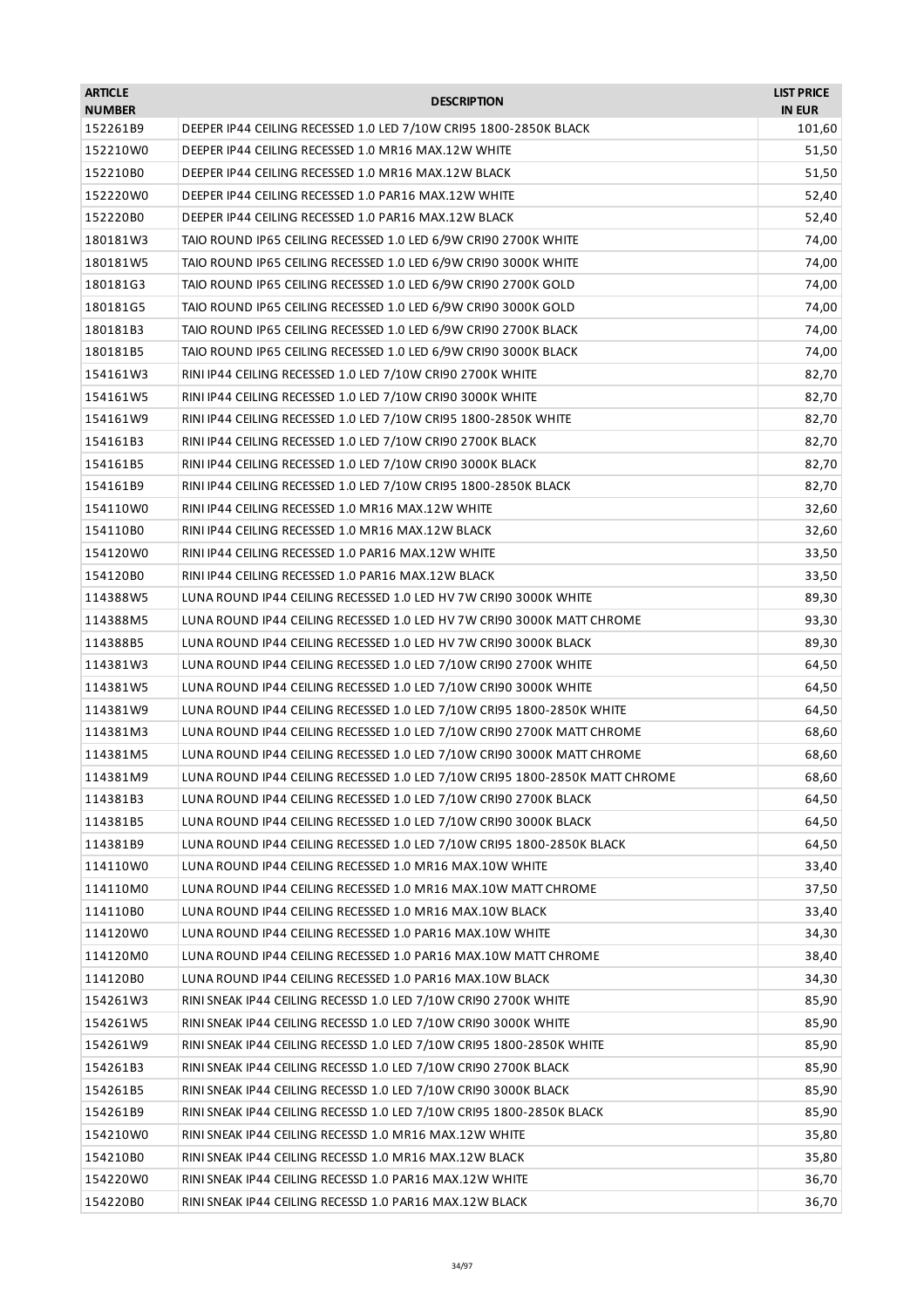| <b>ARTICLE</b><br><b>NUMBER</b> | <b>DESCRIPTION</b>                                                             | <b>LIST PRICE</b><br><b>IN EUR</b> |
|---------------------------------|--------------------------------------------------------------------------------|------------------------------------|
| 114488W5                        | LUNA SQUARE IP44 CEILING RECESSED 1.0 LED HV 7W CRI90 3000K WHITE              | 89,30                              |
| 114488M5                        | LUNA SQUARE IP44 CEILING RECESSED 1.0 LED HV 7W CRI90 3000K MATT CHROME        | 93,30                              |
| 114488B5                        | LUNA SQUARE IP44 CEILING RECESSED 1.0 LED HV 7W CRI90 3000K BLACK              | 89,30                              |
| 114481W3                        | LUNA SQUARE IP44 CEILING RECESSED 1.0 LED 7/10W CRI90 2700K WHITE              | 64,50                              |
| 114481W5                        | LUNA SQUARE IP44 CEILING RECESSED 1.0 LED 7/10W CRI90 3000K WHITE              | 64,50                              |
| 114481W9                        | LUNA SQUARE IP44 CEILING RECESSED 1.0 LED 7/10W CRI95 1800-2850K WHITE         | 64,50                              |
| 114481M3                        | LUNA SQUARE IP44 CEILING RECESSED 1.0 LED 7/10W CRI90 2700K MATT CHROME        | 68,60                              |
| 114481M5                        | LUNA SQUARE IP44 CEILING RECESSED 1.0 LED 7/10W CRI90 3000K MATT CHROME        | 68,60                              |
| 114481M9                        | LUNA SQUARE IP44 CEILING RECESSED 1.0 LED 7/10W CRI95 1800-2850K MATT CHROME   | 68,60                              |
| 114481B3                        | LUNA SQUARE IP44 CEILING RECESSED 1.0 LED 7/10W CRI90 2700K BLACK              | 64,50                              |
| 114481B5                        | LUNA SQUARE IP44 CEILING RECESSED 1.0 LED 7/10W CRI90 3000K BLACK              | 64,50                              |
| 114481B9                        | LUNA SQUARE IP44 CEILING RECESSED 1.0 LED 7/10W CRI95 1800-2850K BLACK         | 64,50                              |
| 114210W0                        | LUNA SQUARE IP44 CEILING RECESSED 1.0 MR16 MAX.10W WHITE                       | 35,50                              |
| 114210M0                        | LUNA SQUARE IP44 CEILING RECESSED 1.0 MR16 MAX.10W MATT CHROME                 | 39,60                              |
| 114210B0                        | LUNA SQUARE IP44 CEILING RECESSED 1.0 MR16 MAX.10W BLACK                       | 35,50                              |
| 114220W0                        | LUNA SQUARE IP44 CEILING RECESSED 1.0 PAR16 MAX.10W WHITE                      | 36,40                              |
| 114220M0                        | LUNA SQUARE IP44 CEILING RECESSED 1.0 PAR16 MAX.10W MATT CHROME                | 40,50                              |
| 114220B0                        | LUNA SQUARE IP44 CEILING RECESSED 1.0 PAR16 MAX.10W BLACK                      | 36,40                              |
| 118461W3                        | PLANO IP44 CEILING RECESSED 1.0 LED 7/10W CRI90 2700K WHITE                    | 98,20                              |
| 118461W5                        | PLANO IP44 CEILING RECESSED 1.0 LED 7/10W CRI90 3000K WHITE                    | 98,20                              |
| 118461W9                        | PLANO IP44 CEILING RECESSED 1.0 LED 7/10W CRI95 1800-2850K WHITE               | 98,20                              |
| 118461B3                        | PLANO IP44 CEILING RECESSED 1.0 LED 7/10W CRI90 2700K BLACK                    | 98,20                              |
| 118461B5                        | PLANO IP44 CEILING RECESSED 1.0 LED 7/10W CRI90 3000K BLACK                    | 98,20                              |
| 118461B9                        | PLANO IP44 CEILING RECESSED 1.0 LED 7/10W CRI95 1800-2850K BLACK               | 98,20                              |
| 118410W0                        | PLANO IP44 CEILING RECESSED 1.0 MR16 MAX.35W WHITE                             | 48,10                              |
| 118410B0                        | PLANO IP44 CEILING RECESSED 1.0 MR16 MAX.35W BLACK                             | 48,10                              |
| 118420W0                        | PLANO IP44 CEILING RECESSED 1.0 PAR16 MAX.35W WHITE                            | 49,00                              |
| 118420B0                        | PLANO IP44 CEILING RECESSED 1.0 PAR16 MAX.35W BLACK                            | 49,00                              |
| 11458805                        | MIRBI IP44 CEILING RECESSED 1.0 LED 7W CRI90 3000K                             | 119,00                             |
| 11468805                        | MIRBI IP44 CEILING RECESSED 2.0 LED 7W CRI90 3000K                             | 119,00                             |
| 115184W3                        | CITY IP44 CEILING RECESSED 1.6 LED 13W CRI90 2700K WHITE                       | 149,00                             |
| 115184W5                        | CITY IP44 CEILING RECESSED 1.6 LED 13W CRI90 3000K WHITE                       | 149,00                             |
| 115284W3                        | CITY IP44 CEILING RECESSED 2.6 LED 13W CRI90 2700K WHITE                       | 229,00                             |
| 115284W5                        | CITY IP44 CEILING RECESSED 2.6 LED 13W CRI90 3000K WHITE                       | 229,00                             |
| 115384W3                        | CITY IP44 CEILING RECESSED 3.5 LED 13W CRI90 2700K WHITE                       | 319,00                             |
| 115384W5                        | CITY IP44 CEILING RECESSED 3.5 LED 13W CRI90 3000K WHITE                       | 319,00                             |
| 258220W0                        | RAY MINI CEILING SURFACE 1.0 PAR16 MAX.12W WHITE                               | 46,00                              |
| 258220G0                        | RAY MINI CEILING SURFACE 1.0 PAR16 MAX.12W GOLD                                | 47,60                              |
| 258220Q0                        | RAY MINI CEILING SURFACE 1.0 PAR16 MAX.12W BRONZE                              | 47,60                              |
| 258220B0                        | RAY MINI CEILING SURFACE 1.0 PAR16 MAX.12W BLACK                               | 46,00                              |
| 146764W2                        | RAY CEILING SURFACE 1.0 LED PHASE-CUT DIM 8W CRI80 2700K WHITE                 | 162,00                             |
| 146764W4                        | RAY CEILING SURFACE 1.0 LED PHASE-CUT DIM 8W CRI80 3000K WHITE                 | 162,00                             |
| 146764W9                        | RAY CEILING SURFACE 1.0 LED PHASE-CUT DIM 8W CRI95 1800-2850K WHITE            | 162,00                             |
| 146764L2                        | RAY CEILING SURFACE 1.0 LED PHASE-CUT DIM 8W CRI80 2700K S.GREY ALUMINIUM      | 164,00                             |
| 146764L4                        | RAY CEILING SURFACE 1.0 LED PHASE-CUT DIM 8W CRI80 3000K S.GREY ALUMINIUM      | 164,00                             |
| 146764L9                        | RAY CEILING SURFACE 1.0 LED PHASE-CUT DIM 8W CRI95 1800-2850K S.GREY ALUMINIUM | 164,00                             |
| 146764G2                        | RAY CEILING SURFACE 1.0 LED PHASE-CUT DIM 8W CRI80 2700K GOLD                  | 164,00                             |
| 146764G4                        | RAY CEILING SURFACE 1.0 LED PHASE-CUT DIM 8W CRI80 3000K GOLD                  | 164,00                             |
| 146764G9                        | RAY CEILING SURFACE 1.0 LED PHASE-CUT DIM 8W CRI95 1800-2850K GOLD             | 164,00                             |
|                                 |                                                                                |                                    |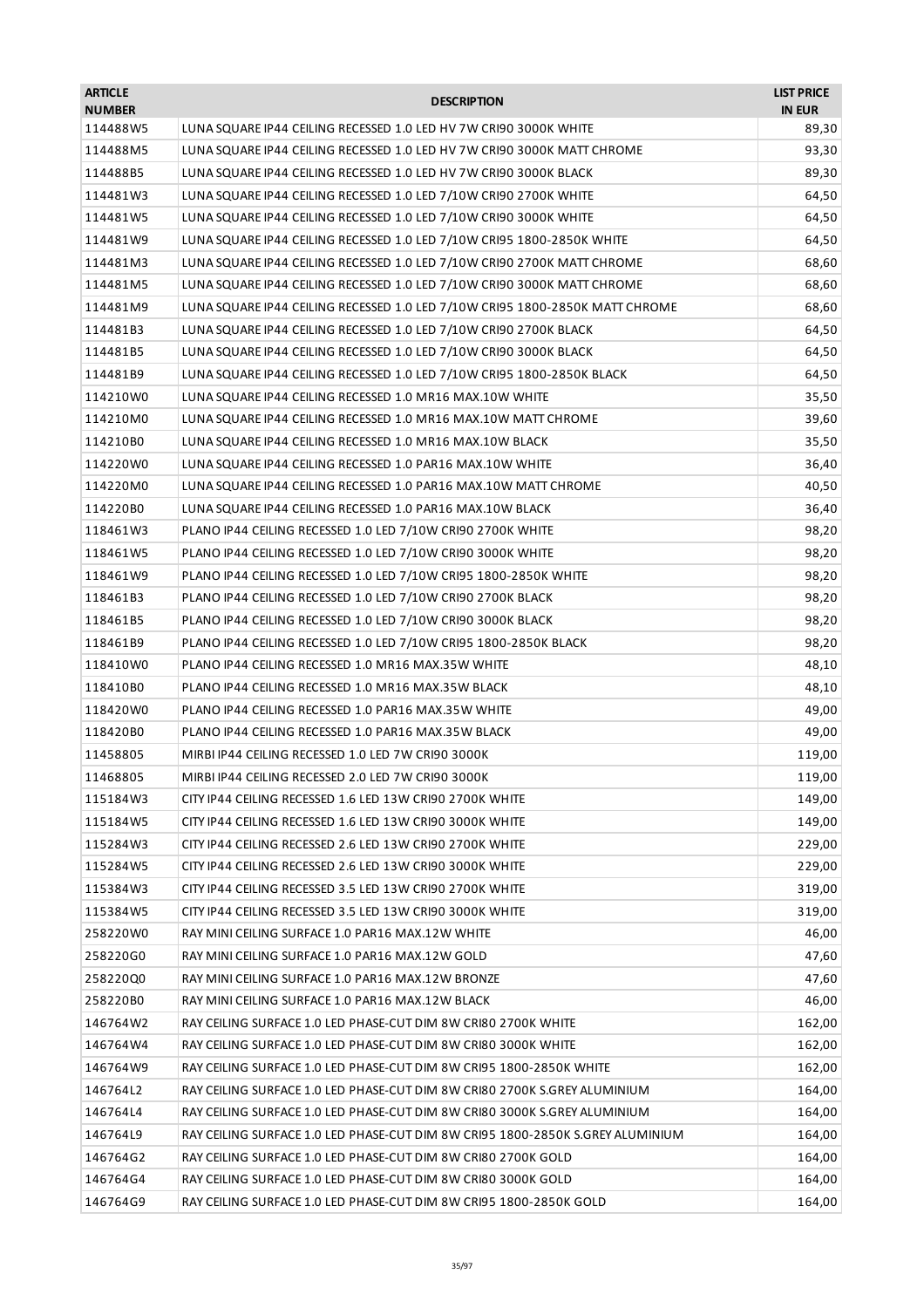| RAY CEILING SURFACE 1.0 LED PHASE-CUT DIM 8W CRI80 2700K BRONZE<br>146764Q2<br>164,00<br>146764Q4<br>RAY CEILING SURFACE 1.0 LED PHASE-CUT DIM 8W CRI80 3000K BRONZE<br>164,00<br>RAY CEILING SURFACE 1.0 LED PHASE-CUT DIM 8W CRI95 1800-2850K BRONZE<br>164,00<br>146764Q9<br>146764P2<br>RAY CEILING SURFACE 1.0 LED PHASE-CUT DIM 8W CRI80 2700K COPPER<br>164,00<br>146764P4<br>RAY CEILING SURFACE 1.0 LED PHASE-CUT DIM 8W CRI80 3000K COPPER<br>164,00<br>RAY CEILING SURFACE 1.0 LED PHASE-CUT DIM 8W CRI95 1800-2850K COPPER<br>164,00<br>146764P9<br>146764B2<br>RAY CEILING SURFACE 1.0 LED PHASE-CUT DIM 8W CRI80 2700K BLACK<br>162,00<br>146764B4<br>RAY CEILING SURFACE 1.0 LED PHASE-CUT DIM 8W CRI80 3000K BLACK<br>162,00<br>146764B9<br>RAY CEILING SURFACE 1.0 LED PHASE-CUT DIM 8W CRI95 1800-2850K BLACK<br>162,00<br>146765W2<br>RAY CEILING SURFACE 1.0 LED DALI DIM 10W CRI80 2700K WHITE<br>195,00<br>RAY CEILING SURFACE 1.0 LED DALI DIM 10W CRI80 3000K WHITE<br>195,00<br>146765W4<br>146765L2<br>RAY CEILING SURFACE 1.0 LED DALI DIM 10W CRI80 2700K S.GREY ALUMINIUM<br>197,00<br>146765L4<br>197,00<br>RAY CEILING SURFACE 1.0 LED DALI DIM 10W CRI80 3000K S.GREY ALUMINIUM<br>146765G2<br>RAY CEILING SURFACE 1.0 LED DALI DIM 10W CRI80 2700K GOLD<br>197,00<br>146765G4<br>RAY CEILING SURFACE 1.0 LED DALI DIM 10W CRI80 3000K GOLD<br>197,00<br>RAY CEILING SURFACE 1.0 LED DALI DIM 10W CRI80 2700K BRONZE<br>197,00<br>146765Q2<br>14676504<br>RAY CEILING SURFACE 1.0 LED DALI DIM 10W CRI80 3000K BRONZE<br>197,00<br>146765P2<br>RAY CEILING SURFACE 1.0 LED DALI DIM 10W CRI80 2700K COPPER<br>197,00<br>146765P4<br>RAY CEILING SURFACE 1.0 LED DALI DIM 10W CRI80 3000K COPPER<br>197,00<br>146765B2<br>RAY CEILING SURFACE 1.0 LED DALI DIM 10W CRI80 2700K BLACK<br>195,00<br>RAY CEILING SURFACE 1.0 LED DALI DIM 10W CRI80 3000K BLACK<br>195,00<br>146765B4<br>146720W0<br>RAY CEILING SURFACE 1.0 PAR16 MAX.12W WHITE<br>51,40<br>146720L0<br>RAY CEILING SURFACE 1.0 PAR16 MAX.12W S.GREY ALUMINIUM<br>53,40<br>146720G0<br>RAY CEILING SURFACE 1.0 PAR16 MAX.12W GOLD<br>53,40<br>RAY CEILING SURFACE 1.0 PAR16 MAX.12W BRONZE<br>146720Q0<br>53,40<br>146720P0<br>53,40<br>RAY CEILING SURFACE 1.0 PAR16 MAX.12W COPPER<br>146720B0<br>RAY CEILING SURFACE 1.0 PAR16 MAX.12W BLACK<br>51,40<br>46,00<br>258120W0<br>BOX MINI CEILING SURFACE 1.0 PAR16 MAX.12W WHITE<br>258120G0<br>BOX MINI CEILING SURFACE 1.0 PAR16 MAX.12W GOLD<br>47,60<br>258120Q0<br>BOX MINI CEILING SURFACE 1.0 PAR16 MAX.12W BRONZE<br>47,60<br>BOX MINI CEILING SURFACE 1.0 PAR16 MAX.12W BLACK<br>46,00<br>258120B0<br>146164W2<br>BOX CEILING SURFACE 1.0 LED PHASE-CUT DIM 8W CRI80 2700K WHITE<br>162,00<br>146164W4<br>BOX CEILING SURFACE 1.0 LED PHASE-CUT DIM 8W CRI80 3000K WHITE<br>162,00<br>BOX CEILING SURFACE 1.0 LED PHASE-CUT DIM 8W CRI95 1800-2850K WHITE<br>162,00<br>146164W9<br>164,00<br>146164L2<br>BOX CEILING SURFACE 1.0 LED PHASE-CUT DIM 8W CRI80 2700K S.GREY ALUMINIUM<br>146164L4<br>BOXCEILING SURFACE 1.0 LED PHASE-CUT DIM 8W CRI80 3000K S.GREY ALUMINIUM<br>164,00<br>BOX CEILING SURFACE 1.0 LED PHASE-CUT DIM 8W CRI95 1800-2850K S.GREY ALUMINIUM<br>164,00<br>146164L9<br>146164G2<br>BOX CEILING SURFACE 1.0 LED PHASE-CUT DIM 8W CRI80 2700K GOLD<br>164,00<br>146164G4<br>BOX CEILING SURFACE 1.0 LED PHASE-CUT DIM 8W CRI80 3000K GOLD<br>164,00<br>164,00<br>146164G9<br>BOX CEILING SURFACE 1.0 LED PHASE-CUT DIM 8W CRI95 1800-2850K GOLD<br>146164Q2<br>BOX CEILING SURFACE 1.0 LED PHASE-CUT DIM 8W CRI80 2700K BRONZE<br>164,00<br>BOX CEILING SURFACE 1.0 LED PHASE-CUT DIM 8W CRI80 3000K BRONZE<br>146164Q4<br>164,00<br>146164Q9<br>BOX CEILING SURFACE 1.0 LED PHASE-CUT DIM 8W CRI95 1800-2850K BRONZE<br>164,00<br>146164P2<br>BOX CEILING SURFACE 1.0 LED PHASE-CUT DIM 8W CRI80 2700K COPPER<br>164,00<br>146164P4<br>BOX CEILING SURFACE 1.0 LED PHASE-CUT DIM 8W CRI80 3000K COPPER<br>164,00<br>146164P9<br>BOX CEILING SURFACE 1.0 LED PHASE-CUT DIM 8W CRI95 1800-2850K COPPER<br>164,00<br>BOX CEILING SURFACE 1.0 LED PHASE-CUT DIM 8W CRI80 2700K BLACK<br>162,00<br>146164B2<br>146164B4<br>BOX CEILING SURFACE 1.0 LED PHASE-CUT DIM 8W CRI80 3000K BLACK<br>162,00 | <b>ARTICLE</b><br><b>NUMBER</b> | <b>DESCRIPTION</b>                                                  | <b>LIST PRICE</b><br><b>IN EUR</b> |
|-------------------------------------------------------------------------------------------------------------------------------------------------------------------------------------------------------------------------------------------------------------------------------------------------------------------------------------------------------------------------------------------------------------------------------------------------------------------------------------------------------------------------------------------------------------------------------------------------------------------------------------------------------------------------------------------------------------------------------------------------------------------------------------------------------------------------------------------------------------------------------------------------------------------------------------------------------------------------------------------------------------------------------------------------------------------------------------------------------------------------------------------------------------------------------------------------------------------------------------------------------------------------------------------------------------------------------------------------------------------------------------------------------------------------------------------------------------------------------------------------------------------------------------------------------------------------------------------------------------------------------------------------------------------------------------------------------------------------------------------------------------------------------------------------------------------------------------------------------------------------------------------------------------------------------------------------------------------------------------------------------------------------------------------------------------------------------------------------------------------------------------------------------------------------------------------------------------------------------------------------------------------------------------------------------------------------------------------------------------------------------------------------------------------------------------------------------------------------------------------------------------------------------------------------------------------------------------------------------------------------------------------------------------------------------------------------------------------------------------------------------------------------------------------------------------------------------------------------------------------------------------------------------------------------------------------------------------------------------------------------------------------------------------------------------------------------------------------------------------------------------------------------------------------------------------------------------------------------------------------------------------------------------------------------------------------------------------------------------------------------------------------------------------------------------------------------------------------------------------------------------------------------------------------------------------------------------------------------------------------------------------------------------------------------------------------------------------------------------------------------------------------------------------------------------------------------------------------------------------------------------------------------------------------------------------------------------------------------------------------------------------------------------------------------------------------------------------------------------------------------------------------------------------------------------------------------------------------------------------------------------------------------------|---------------------------------|---------------------------------------------------------------------|------------------------------------|
|                                                                                                                                                                                                                                                                                                                                                                                                                                                                                                                                                                                                                                                                                                                                                                                                                                                                                                                                                                                                                                                                                                                                                                                                                                                                                                                                                                                                                                                                                                                                                                                                                                                                                                                                                                                                                                                                                                                                                                                                                                                                                                                                                                                                                                                                                                                                                                                                                                                                                                                                                                                                                                                                                                                                                                                                                                                                                                                                                                                                                                                                                                                                                                                                                                                                                                                                                                                                                                                                                                                                                                                                                                                                                                                                                                                                                                                                                                                                                                                                                                                                                                                                                                                                                                                                               |                                 |                                                                     |                                    |
|                                                                                                                                                                                                                                                                                                                                                                                                                                                                                                                                                                                                                                                                                                                                                                                                                                                                                                                                                                                                                                                                                                                                                                                                                                                                                                                                                                                                                                                                                                                                                                                                                                                                                                                                                                                                                                                                                                                                                                                                                                                                                                                                                                                                                                                                                                                                                                                                                                                                                                                                                                                                                                                                                                                                                                                                                                                                                                                                                                                                                                                                                                                                                                                                                                                                                                                                                                                                                                                                                                                                                                                                                                                                                                                                                                                                                                                                                                                                                                                                                                                                                                                                                                                                                                                                               |                                 |                                                                     |                                    |
|                                                                                                                                                                                                                                                                                                                                                                                                                                                                                                                                                                                                                                                                                                                                                                                                                                                                                                                                                                                                                                                                                                                                                                                                                                                                                                                                                                                                                                                                                                                                                                                                                                                                                                                                                                                                                                                                                                                                                                                                                                                                                                                                                                                                                                                                                                                                                                                                                                                                                                                                                                                                                                                                                                                                                                                                                                                                                                                                                                                                                                                                                                                                                                                                                                                                                                                                                                                                                                                                                                                                                                                                                                                                                                                                                                                                                                                                                                                                                                                                                                                                                                                                                                                                                                                                               |                                 |                                                                     |                                    |
|                                                                                                                                                                                                                                                                                                                                                                                                                                                                                                                                                                                                                                                                                                                                                                                                                                                                                                                                                                                                                                                                                                                                                                                                                                                                                                                                                                                                                                                                                                                                                                                                                                                                                                                                                                                                                                                                                                                                                                                                                                                                                                                                                                                                                                                                                                                                                                                                                                                                                                                                                                                                                                                                                                                                                                                                                                                                                                                                                                                                                                                                                                                                                                                                                                                                                                                                                                                                                                                                                                                                                                                                                                                                                                                                                                                                                                                                                                                                                                                                                                                                                                                                                                                                                                                                               |                                 |                                                                     |                                    |
|                                                                                                                                                                                                                                                                                                                                                                                                                                                                                                                                                                                                                                                                                                                                                                                                                                                                                                                                                                                                                                                                                                                                                                                                                                                                                                                                                                                                                                                                                                                                                                                                                                                                                                                                                                                                                                                                                                                                                                                                                                                                                                                                                                                                                                                                                                                                                                                                                                                                                                                                                                                                                                                                                                                                                                                                                                                                                                                                                                                                                                                                                                                                                                                                                                                                                                                                                                                                                                                                                                                                                                                                                                                                                                                                                                                                                                                                                                                                                                                                                                                                                                                                                                                                                                                                               |                                 |                                                                     |                                    |
|                                                                                                                                                                                                                                                                                                                                                                                                                                                                                                                                                                                                                                                                                                                                                                                                                                                                                                                                                                                                                                                                                                                                                                                                                                                                                                                                                                                                                                                                                                                                                                                                                                                                                                                                                                                                                                                                                                                                                                                                                                                                                                                                                                                                                                                                                                                                                                                                                                                                                                                                                                                                                                                                                                                                                                                                                                                                                                                                                                                                                                                                                                                                                                                                                                                                                                                                                                                                                                                                                                                                                                                                                                                                                                                                                                                                                                                                                                                                                                                                                                                                                                                                                                                                                                                                               |                                 |                                                                     |                                    |
|                                                                                                                                                                                                                                                                                                                                                                                                                                                                                                                                                                                                                                                                                                                                                                                                                                                                                                                                                                                                                                                                                                                                                                                                                                                                                                                                                                                                                                                                                                                                                                                                                                                                                                                                                                                                                                                                                                                                                                                                                                                                                                                                                                                                                                                                                                                                                                                                                                                                                                                                                                                                                                                                                                                                                                                                                                                                                                                                                                                                                                                                                                                                                                                                                                                                                                                                                                                                                                                                                                                                                                                                                                                                                                                                                                                                                                                                                                                                                                                                                                                                                                                                                                                                                                                                               |                                 |                                                                     |                                    |
|                                                                                                                                                                                                                                                                                                                                                                                                                                                                                                                                                                                                                                                                                                                                                                                                                                                                                                                                                                                                                                                                                                                                                                                                                                                                                                                                                                                                                                                                                                                                                                                                                                                                                                                                                                                                                                                                                                                                                                                                                                                                                                                                                                                                                                                                                                                                                                                                                                                                                                                                                                                                                                                                                                                                                                                                                                                                                                                                                                                                                                                                                                                                                                                                                                                                                                                                                                                                                                                                                                                                                                                                                                                                                                                                                                                                                                                                                                                                                                                                                                                                                                                                                                                                                                                                               |                                 |                                                                     |                                    |
|                                                                                                                                                                                                                                                                                                                                                                                                                                                                                                                                                                                                                                                                                                                                                                                                                                                                                                                                                                                                                                                                                                                                                                                                                                                                                                                                                                                                                                                                                                                                                                                                                                                                                                                                                                                                                                                                                                                                                                                                                                                                                                                                                                                                                                                                                                                                                                                                                                                                                                                                                                                                                                                                                                                                                                                                                                                                                                                                                                                                                                                                                                                                                                                                                                                                                                                                                                                                                                                                                                                                                                                                                                                                                                                                                                                                                                                                                                                                                                                                                                                                                                                                                                                                                                                                               |                                 |                                                                     |                                    |
|                                                                                                                                                                                                                                                                                                                                                                                                                                                                                                                                                                                                                                                                                                                                                                                                                                                                                                                                                                                                                                                                                                                                                                                                                                                                                                                                                                                                                                                                                                                                                                                                                                                                                                                                                                                                                                                                                                                                                                                                                                                                                                                                                                                                                                                                                                                                                                                                                                                                                                                                                                                                                                                                                                                                                                                                                                                                                                                                                                                                                                                                                                                                                                                                                                                                                                                                                                                                                                                                                                                                                                                                                                                                                                                                                                                                                                                                                                                                                                                                                                                                                                                                                                                                                                                                               |                                 |                                                                     |                                    |
|                                                                                                                                                                                                                                                                                                                                                                                                                                                                                                                                                                                                                                                                                                                                                                                                                                                                                                                                                                                                                                                                                                                                                                                                                                                                                                                                                                                                                                                                                                                                                                                                                                                                                                                                                                                                                                                                                                                                                                                                                                                                                                                                                                                                                                                                                                                                                                                                                                                                                                                                                                                                                                                                                                                                                                                                                                                                                                                                                                                                                                                                                                                                                                                                                                                                                                                                                                                                                                                                                                                                                                                                                                                                                                                                                                                                                                                                                                                                                                                                                                                                                                                                                                                                                                                                               |                                 |                                                                     |                                    |
|                                                                                                                                                                                                                                                                                                                                                                                                                                                                                                                                                                                                                                                                                                                                                                                                                                                                                                                                                                                                                                                                                                                                                                                                                                                                                                                                                                                                                                                                                                                                                                                                                                                                                                                                                                                                                                                                                                                                                                                                                                                                                                                                                                                                                                                                                                                                                                                                                                                                                                                                                                                                                                                                                                                                                                                                                                                                                                                                                                                                                                                                                                                                                                                                                                                                                                                                                                                                                                                                                                                                                                                                                                                                                                                                                                                                                                                                                                                                                                                                                                                                                                                                                                                                                                                                               |                                 |                                                                     |                                    |
|                                                                                                                                                                                                                                                                                                                                                                                                                                                                                                                                                                                                                                                                                                                                                                                                                                                                                                                                                                                                                                                                                                                                                                                                                                                                                                                                                                                                                                                                                                                                                                                                                                                                                                                                                                                                                                                                                                                                                                                                                                                                                                                                                                                                                                                                                                                                                                                                                                                                                                                                                                                                                                                                                                                                                                                                                                                                                                                                                                                                                                                                                                                                                                                                                                                                                                                                                                                                                                                                                                                                                                                                                                                                                                                                                                                                                                                                                                                                                                                                                                                                                                                                                                                                                                                                               |                                 |                                                                     |                                    |
|                                                                                                                                                                                                                                                                                                                                                                                                                                                                                                                                                                                                                                                                                                                                                                                                                                                                                                                                                                                                                                                                                                                                                                                                                                                                                                                                                                                                                                                                                                                                                                                                                                                                                                                                                                                                                                                                                                                                                                                                                                                                                                                                                                                                                                                                                                                                                                                                                                                                                                                                                                                                                                                                                                                                                                                                                                                                                                                                                                                                                                                                                                                                                                                                                                                                                                                                                                                                                                                                                                                                                                                                                                                                                                                                                                                                                                                                                                                                                                                                                                                                                                                                                                                                                                                                               |                                 |                                                                     |                                    |
|                                                                                                                                                                                                                                                                                                                                                                                                                                                                                                                                                                                                                                                                                                                                                                                                                                                                                                                                                                                                                                                                                                                                                                                                                                                                                                                                                                                                                                                                                                                                                                                                                                                                                                                                                                                                                                                                                                                                                                                                                                                                                                                                                                                                                                                                                                                                                                                                                                                                                                                                                                                                                                                                                                                                                                                                                                                                                                                                                                                                                                                                                                                                                                                                                                                                                                                                                                                                                                                                                                                                                                                                                                                                                                                                                                                                                                                                                                                                                                                                                                                                                                                                                                                                                                                                               |                                 |                                                                     |                                    |
|                                                                                                                                                                                                                                                                                                                                                                                                                                                                                                                                                                                                                                                                                                                                                                                                                                                                                                                                                                                                                                                                                                                                                                                                                                                                                                                                                                                                                                                                                                                                                                                                                                                                                                                                                                                                                                                                                                                                                                                                                                                                                                                                                                                                                                                                                                                                                                                                                                                                                                                                                                                                                                                                                                                                                                                                                                                                                                                                                                                                                                                                                                                                                                                                                                                                                                                                                                                                                                                                                                                                                                                                                                                                                                                                                                                                                                                                                                                                                                                                                                                                                                                                                                                                                                                                               |                                 |                                                                     |                                    |
|                                                                                                                                                                                                                                                                                                                                                                                                                                                                                                                                                                                                                                                                                                                                                                                                                                                                                                                                                                                                                                                                                                                                                                                                                                                                                                                                                                                                                                                                                                                                                                                                                                                                                                                                                                                                                                                                                                                                                                                                                                                                                                                                                                                                                                                                                                                                                                                                                                                                                                                                                                                                                                                                                                                                                                                                                                                                                                                                                                                                                                                                                                                                                                                                                                                                                                                                                                                                                                                                                                                                                                                                                                                                                                                                                                                                                                                                                                                                                                                                                                                                                                                                                                                                                                                                               |                                 |                                                                     |                                    |
|                                                                                                                                                                                                                                                                                                                                                                                                                                                                                                                                                                                                                                                                                                                                                                                                                                                                                                                                                                                                                                                                                                                                                                                                                                                                                                                                                                                                                                                                                                                                                                                                                                                                                                                                                                                                                                                                                                                                                                                                                                                                                                                                                                                                                                                                                                                                                                                                                                                                                                                                                                                                                                                                                                                                                                                                                                                                                                                                                                                                                                                                                                                                                                                                                                                                                                                                                                                                                                                                                                                                                                                                                                                                                                                                                                                                                                                                                                                                                                                                                                                                                                                                                                                                                                                                               |                                 |                                                                     |                                    |
|                                                                                                                                                                                                                                                                                                                                                                                                                                                                                                                                                                                                                                                                                                                                                                                                                                                                                                                                                                                                                                                                                                                                                                                                                                                                                                                                                                                                                                                                                                                                                                                                                                                                                                                                                                                                                                                                                                                                                                                                                                                                                                                                                                                                                                                                                                                                                                                                                                                                                                                                                                                                                                                                                                                                                                                                                                                                                                                                                                                                                                                                                                                                                                                                                                                                                                                                                                                                                                                                                                                                                                                                                                                                                                                                                                                                                                                                                                                                                                                                                                                                                                                                                                                                                                                                               |                                 |                                                                     |                                    |
|                                                                                                                                                                                                                                                                                                                                                                                                                                                                                                                                                                                                                                                                                                                                                                                                                                                                                                                                                                                                                                                                                                                                                                                                                                                                                                                                                                                                                                                                                                                                                                                                                                                                                                                                                                                                                                                                                                                                                                                                                                                                                                                                                                                                                                                                                                                                                                                                                                                                                                                                                                                                                                                                                                                                                                                                                                                                                                                                                                                                                                                                                                                                                                                                                                                                                                                                                                                                                                                                                                                                                                                                                                                                                                                                                                                                                                                                                                                                                                                                                                                                                                                                                                                                                                                                               |                                 |                                                                     |                                    |
|                                                                                                                                                                                                                                                                                                                                                                                                                                                                                                                                                                                                                                                                                                                                                                                                                                                                                                                                                                                                                                                                                                                                                                                                                                                                                                                                                                                                                                                                                                                                                                                                                                                                                                                                                                                                                                                                                                                                                                                                                                                                                                                                                                                                                                                                                                                                                                                                                                                                                                                                                                                                                                                                                                                                                                                                                                                                                                                                                                                                                                                                                                                                                                                                                                                                                                                                                                                                                                                                                                                                                                                                                                                                                                                                                                                                                                                                                                                                                                                                                                                                                                                                                                                                                                                                               |                                 |                                                                     |                                    |
|                                                                                                                                                                                                                                                                                                                                                                                                                                                                                                                                                                                                                                                                                                                                                                                                                                                                                                                                                                                                                                                                                                                                                                                                                                                                                                                                                                                                                                                                                                                                                                                                                                                                                                                                                                                                                                                                                                                                                                                                                                                                                                                                                                                                                                                                                                                                                                                                                                                                                                                                                                                                                                                                                                                                                                                                                                                                                                                                                                                                                                                                                                                                                                                                                                                                                                                                                                                                                                                                                                                                                                                                                                                                                                                                                                                                                                                                                                                                                                                                                                                                                                                                                                                                                                                                               |                                 |                                                                     |                                    |
|                                                                                                                                                                                                                                                                                                                                                                                                                                                                                                                                                                                                                                                                                                                                                                                                                                                                                                                                                                                                                                                                                                                                                                                                                                                                                                                                                                                                                                                                                                                                                                                                                                                                                                                                                                                                                                                                                                                                                                                                                                                                                                                                                                                                                                                                                                                                                                                                                                                                                                                                                                                                                                                                                                                                                                                                                                                                                                                                                                                                                                                                                                                                                                                                                                                                                                                                                                                                                                                                                                                                                                                                                                                                                                                                                                                                                                                                                                                                                                                                                                                                                                                                                                                                                                                                               |                                 |                                                                     |                                    |
|                                                                                                                                                                                                                                                                                                                                                                                                                                                                                                                                                                                                                                                                                                                                                                                                                                                                                                                                                                                                                                                                                                                                                                                                                                                                                                                                                                                                                                                                                                                                                                                                                                                                                                                                                                                                                                                                                                                                                                                                                                                                                                                                                                                                                                                                                                                                                                                                                                                                                                                                                                                                                                                                                                                                                                                                                                                                                                                                                                                                                                                                                                                                                                                                                                                                                                                                                                                                                                                                                                                                                                                                                                                                                                                                                                                                                                                                                                                                                                                                                                                                                                                                                                                                                                                                               |                                 |                                                                     |                                    |
|                                                                                                                                                                                                                                                                                                                                                                                                                                                                                                                                                                                                                                                                                                                                                                                                                                                                                                                                                                                                                                                                                                                                                                                                                                                                                                                                                                                                                                                                                                                                                                                                                                                                                                                                                                                                                                                                                                                                                                                                                                                                                                                                                                                                                                                                                                                                                                                                                                                                                                                                                                                                                                                                                                                                                                                                                                                                                                                                                                                                                                                                                                                                                                                                                                                                                                                                                                                                                                                                                                                                                                                                                                                                                                                                                                                                                                                                                                                                                                                                                                                                                                                                                                                                                                                                               |                                 |                                                                     |                                    |
|                                                                                                                                                                                                                                                                                                                                                                                                                                                                                                                                                                                                                                                                                                                                                                                                                                                                                                                                                                                                                                                                                                                                                                                                                                                                                                                                                                                                                                                                                                                                                                                                                                                                                                                                                                                                                                                                                                                                                                                                                                                                                                                                                                                                                                                                                                                                                                                                                                                                                                                                                                                                                                                                                                                                                                                                                                                                                                                                                                                                                                                                                                                                                                                                                                                                                                                                                                                                                                                                                                                                                                                                                                                                                                                                                                                                                                                                                                                                                                                                                                                                                                                                                                                                                                                                               |                                 |                                                                     |                                    |
|                                                                                                                                                                                                                                                                                                                                                                                                                                                                                                                                                                                                                                                                                                                                                                                                                                                                                                                                                                                                                                                                                                                                                                                                                                                                                                                                                                                                                                                                                                                                                                                                                                                                                                                                                                                                                                                                                                                                                                                                                                                                                                                                                                                                                                                                                                                                                                                                                                                                                                                                                                                                                                                                                                                                                                                                                                                                                                                                                                                                                                                                                                                                                                                                                                                                                                                                                                                                                                                                                                                                                                                                                                                                                                                                                                                                                                                                                                                                                                                                                                                                                                                                                                                                                                                                               |                                 |                                                                     |                                    |
|                                                                                                                                                                                                                                                                                                                                                                                                                                                                                                                                                                                                                                                                                                                                                                                                                                                                                                                                                                                                                                                                                                                                                                                                                                                                                                                                                                                                                                                                                                                                                                                                                                                                                                                                                                                                                                                                                                                                                                                                                                                                                                                                                                                                                                                                                                                                                                                                                                                                                                                                                                                                                                                                                                                                                                                                                                                                                                                                                                                                                                                                                                                                                                                                                                                                                                                                                                                                                                                                                                                                                                                                                                                                                                                                                                                                                                                                                                                                                                                                                                                                                                                                                                                                                                                                               |                                 |                                                                     |                                    |
|                                                                                                                                                                                                                                                                                                                                                                                                                                                                                                                                                                                                                                                                                                                                                                                                                                                                                                                                                                                                                                                                                                                                                                                                                                                                                                                                                                                                                                                                                                                                                                                                                                                                                                                                                                                                                                                                                                                                                                                                                                                                                                                                                                                                                                                                                                                                                                                                                                                                                                                                                                                                                                                                                                                                                                                                                                                                                                                                                                                                                                                                                                                                                                                                                                                                                                                                                                                                                                                                                                                                                                                                                                                                                                                                                                                                                                                                                                                                                                                                                                                                                                                                                                                                                                                                               |                                 |                                                                     |                                    |
|                                                                                                                                                                                                                                                                                                                                                                                                                                                                                                                                                                                                                                                                                                                                                                                                                                                                                                                                                                                                                                                                                                                                                                                                                                                                                                                                                                                                                                                                                                                                                                                                                                                                                                                                                                                                                                                                                                                                                                                                                                                                                                                                                                                                                                                                                                                                                                                                                                                                                                                                                                                                                                                                                                                                                                                                                                                                                                                                                                                                                                                                                                                                                                                                                                                                                                                                                                                                                                                                                                                                                                                                                                                                                                                                                                                                                                                                                                                                                                                                                                                                                                                                                                                                                                                                               |                                 |                                                                     |                                    |
|                                                                                                                                                                                                                                                                                                                                                                                                                                                                                                                                                                                                                                                                                                                                                                                                                                                                                                                                                                                                                                                                                                                                                                                                                                                                                                                                                                                                                                                                                                                                                                                                                                                                                                                                                                                                                                                                                                                                                                                                                                                                                                                                                                                                                                                                                                                                                                                                                                                                                                                                                                                                                                                                                                                                                                                                                                                                                                                                                                                                                                                                                                                                                                                                                                                                                                                                                                                                                                                                                                                                                                                                                                                                                                                                                                                                                                                                                                                                                                                                                                                                                                                                                                                                                                                                               |                                 |                                                                     |                                    |
|                                                                                                                                                                                                                                                                                                                                                                                                                                                                                                                                                                                                                                                                                                                                                                                                                                                                                                                                                                                                                                                                                                                                                                                                                                                                                                                                                                                                                                                                                                                                                                                                                                                                                                                                                                                                                                                                                                                                                                                                                                                                                                                                                                                                                                                                                                                                                                                                                                                                                                                                                                                                                                                                                                                                                                                                                                                                                                                                                                                                                                                                                                                                                                                                                                                                                                                                                                                                                                                                                                                                                                                                                                                                                                                                                                                                                                                                                                                                                                                                                                                                                                                                                                                                                                                                               |                                 |                                                                     |                                    |
|                                                                                                                                                                                                                                                                                                                                                                                                                                                                                                                                                                                                                                                                                                                                                                                                                                                                                                                                                                                                                                                                                                                                                                                                                                                                                                                                                                                                                                                                                                                                                                                                                                                                                                                                                                                                                                                                                                                                                                                                                                                                                                                                                                                                                                                                                                                                                                                                                                                                                                                                                                                                                                                                                                                                                                                                                                                                                                                                                                                                                                                                                                                                                                                                                                                                                                                                                                                                                                                                                                                                                                                                                                                                                                                                                                                                                                                                                                                                                                                                                                                                                                                                                                                                                                                                               |                                 |                                                                     |                                    |
|                                                                                                                                                                                                                                                                                                                                                                                                                                                                                                                                                                                                                                                                                                                                                                                                                                                                                                                                                                                                                                                                                                                                                                                                                                                                                                                                                                                                                                                                                                                                                                                                                                                                                                                                                                                                                                                                                                                                                                                                                                                                                                                                                                                                                                                                                                                                                                                                                                                                                                                                                                                                                                                                                                                                                                                                                                                                                                                                                                                                                                                                                                                                                                                                                                                                                                                                                                                                                                                                                                                                                                                                                                                                                                                                                                                                                                                                                                                                                                                                                                                                                                                                                                                                                                                                               |                                 |                                                                     |                                    |
|                                                                                                                                                                                                                                                                                                                                                                                                                                                                                                                                                                                                                                                                                                                                                                                                                                                                                                                                                                                                                                                                                                                                                                                                                                                                                                                                                                                                                                                                                                                                                                                                                                                                                                                                                                                                                                                                                                                                                                                                                                                                                                                                                                                                                                                                                                                                                                                                                                                                                                                                                                                                                                                                                                                                                                                                                                                                                                                                                                                                                                                                                                                                                                                                                                                                                                                                                                                                                                                                                                                                                                                                                                                                                                                                                                                                                                                                                                                                                                                                                                                                                                                                                                                                                                                                               |                                 |                                                                     |                                    |
|                                                                                                                                                                                                                                                                                                                                                                                                                                                                                                                                                                                                                                                                                                                                                                                                                                                                                                                                                                                                                                                                                                                                                                                                                                                                                                                                                                                                                                                                                                                                                                                                                                                                                                                                                                                                                                                                                                                                                                                                                                                                                                                                                                                                                                                                                                                                                                                                                                                                                                                                                                                                                                                                                                                                                                                                                                                                                                                                                                                                                                                                                                                                                                                                                                                                                                                                                                                                                                                                                                                                                                                                                                                                                                                                                                                                                                                                                                                                                                                                                                                                                                                                                                                                                                                                               |                                 |                                                                     |                                    |
|                                                                                                                                                                                                                                                                                                                                                                                                                                                                                                                                                                                                                                                                                                                                                                                                                                                                                                                                                                                                                                                                                                                                                                                                                                                                                                                                                                                                                                                                                                                                                                                                                                                                                                                                                                                                                                                                                                                                                                                                                                                                                                                                                                                                                                                                                                                                                                                                                                                                                                                                                                                                                                                                                                                                                                                                                                                                                                                                                                                                                                                                                                                                                                                                                                                                                                                                                                                                                                                                                                                                                                                                                                                                                                                                                                                                                                                                                                                                                                                                                                                                                                                                                                                                                                                                               |                                 |                                                                     |                                    |
|                                                                                                                                                                                                                                                                                                                                                                                                                                                                                                                                                                                                                                                                                                                                                                                                                                                                                                                                                                                                                                                                                                                                                                                                                                                                                                                                                                                                                                                                                                                                                                                                                                                                                                                                                                                                                                                                                                                                                                                                                                                                                                                                                                                                                                                                                                                                                                                                                                                                                                                                                                                                                                                                                                                                                                                                                                                                                                                                                                                                                                                                                                                                                                                                                                                                                                                                                                                                                                                                                                                                                                                                                                                                                                                                                                                                                                                                                                                                                                                                                                                                                                                                                                                                                                                                               |                                 |                                                                     |                                    |
|                                                                                                                                                                                                                                                                                                                                                                                                                                                                                                                                                                                                                                                                                                                                                                                                                                                                                                                                                                                                                                                                                                                                                                                                                                                                                                                                                                                                                                                                                                                                                                                                                                                                                                                                                                                                                                                                                                                                                                                                                                                                                                                                                                                                                                                                                                                                                                                                                                                                                                                                                                                                                                                                                                                                                                                                                                                                                                                                                                                                                                                                                                                                                                                                                                                                                                                                                                                                                                                                                                                                                                                                                                                                                                                                                                                                                                                                                                                                                                                                                                                                                                                                                                                                                                                                               |                                 |                                                                     |                                    |
|                                                                                                                                                                                                                                                                                                                                                                                                                                                                                                                                                                                                                                                                                                                                                                                                                                                                                                                                                                                                                                                                                                                                                                                                                                                                                                                                                                                                                                                                                                                                                                                                                                                                                                                                                                                                                                                                                                                                                                                                                                                                                                                                                                                                                                                                                                                                                                                                                                                                                                                                                                                                                                                                                                                                                                                                                                                                                                                                                                                                                                                                                                                                                                                                                                                                                                                                                                                                                                                                                                                                                                                                                                                                                                                                                                                                                                                                                                                                                                                                                                                                                                                                                                                                                                                                               |                                 |                                                                     |                                    |
|                                                                                                                                                                                                                                                                                                                                                                                                                                                                                                                                                                                                                                                                                                                                                                                                                                                                                                                                                                                                                                                                                                                                                                                                                                                                                                                                                                                                                                                                                                                                                                                                                                                                                                                                                                                                                                                                                                                                                                                                                                                                                                                                                                                                                                                                                                                                                                                                                                                                                                                                                                                                                                                                                                                                                                                                                                                                                                                                                                                                                                                                                                                                                                                                                                                                                                                                                                                                                                                                                                                                                                                                                                                                                                                                                                                                                                                                                                                                                                                                                                                                                                                                                                                                                                                                               |                                 |                                                                     |                                    |
|                                                                                                                                                                                                                                                                                                                                                                                                                                                                                                                                                                                                                                                                                                                                                                                                                                                                                                                                                                                                                                                                                                                                                                                                                                                                                                                                                                                                                                                                                                                                                                                                                                                                                                                                                                                                                                                                                                                                                                                                                                                                                                                                                                                                                                                                                                                                                                                                                                                                                                                                                                                                                                                                                                                                                                                                                                                                                                                                                                                                                                                                                                                                                                                                                                                                                                                                                                                                                                                                                                                                                                                                                                                                                                                                                                                                                                                                                                                                                                                                                                                                                                                                                                                                                                                                               |                                 |                                                                     |                                    |
|                                                                                                                                                                                                                                                                                                                                                                                                                                                                                                                                                                                                                                                                                                                                                                                                                                                                                                                                                                                                                                                                                                                                                                                                                                                                                                                                                                                                                                                                                                                                                                                                                                                                                                                                                                                                                                                                                                                                                                                                                                                                                                                                                                                                                                                                                                                                                                                                                                                                                                                                                                                                                                                                                                                                                                                                                                                                                                                                                                                                                                                                                                                                                                                                                                                                                                                                                                                                                                                                                                                                                                                                                                                                                                                                                                                                                                                                                                                                                                                                                                                                                                                                                                                                                                                                               |                                 |                                                                     |                                    |
|                                                                                                                                                                                                                                                                                                                                                                                                                                                                                                                                                                                                                                                                                                                                                                                                                                                                                                                                                                                                                                                                                                                                                                                                                                                                                                                                                                                                                                                                                                                                                                                                                                                                                                                                                                                                                                                                                                                                                                                                                                                                                                                                                                                                                                                                                                                                                                                                                                                                                                                                                                                                                                                                                                                                                                                                                                                                                                                                                                                                                                                                                                                                                                                                                                                                                                                                                                                                                                                                                                                                                                                                                                                                                                                                                                                                                                                                                                                                                                                                                                                                                                                                                                                                                                                                               |                                 |                                                                     |                                    |
|                                                                                                                                                                                                                                                                                                                                                                                                                                                                                                                                                                                                                                                                                                                                                                                                                                                                                                                                                                                                                                                                                                                                                                                                                                                                                                                                                                                                                                                                                                                                                                                                                                                                                                                                                                                                                                                                                                                                                                                                                                                                                                                                                                                                                                                                                                                                                                                                                                                                                                                                                                                                                                                                                                                                                                                                                                                                                                                                                                                                                                                                                                                                                                                                                                                                                                                                                                                                                                                                                                                                                                                                                                                                                                                                                                                                                                                                                                                                                                                                                                                                                                                                                                                                                                                                               |                                 |                                                                     |                                    |
|                                                                                                                                                                                                                                                                                                                                                                                                                                                                                                                                                                                                                                                                                                                                                                                                                                                                                                                                                                                                                                                                                                                                                                                                                                                                                                                                                                                                                                                                                                                                                                                                                                                                                                                                                                                                                                                                                                                                                                                                                                                                                                                                                                                                                                                                                                                                                                                                                                                                                                                                                                                                                                                                                                                                                                                                                                                                                                                                                                                                                                                                                                                                                                                                                                                                                                                                                                                                                                                                                                                                                                                                                                                                                                                                                                                                                                                                                                                                                                                                                                                                                                                                                                                                                                                                               |                                 |                                                                     |                                    |
|                                                                                                                                                                                                                                                                                                                                                                                                                                                                                                                                                                                                                                                                                                                                                                                                                                                                                                                                                                                                                                                                                                                                                                                                                                                                                                                                                                                                                                                                                                                                                                                                                                                                                                                                                                                                                                                                                                                                                                                                                                                                                                                                                                                                                                                                                                                                                                                                                                                                                                                                                                                                                                                                                                                                                                                                                                                                                                                                                                                                                                                                                                                                                                                                                                                                                                                                                                                                                                                                                                                                                                                                                                                                                                                                                                                                                                                                                                                                                                                                                                                                                                                                                                                                                                                                               |                                 |                                                                     |                                    |
|                                                                                                                                                                                                                                                                                                                                                                                                                                                                                                                                                                                                                                                                                                                                                                                                                                                                                                                                                                                                                                                                                                                                                                                                                                                                                                                                                                                                                                                                                                                                                                                                                                                                                                                                                                                                                                                                                                                                                                                                                                                                                                                                                                                                                                                                                                                                                                                                                                                                                                                                                                                                                                                                                                                                                                                                                                                                                                                                                                                                                                                                                                                                                                                                                                                                                                                                                                                                                                                                                                                                                                                                                                                                                                                                                                                                                                                                                                                                                                                                                                                                                                                                                                                                                                                                               |                                 |                                                                     |                                    |
|                                                                                                                                                                                                                                                                                                                                                                                                                                                                                                                                                                                                                                                                                                                                                                                                                                                                                                                                                                                                                                                                                                                                                                                                                                                                                                                                                                                                                                                                                                                                                                                                                                                                                                                                                                                                                                                                                                                                                                                                                                                                                                                                                                                                                                                                                                                                                                                                                                                                                                                                                                                                                                                                                                                                                                                                                                                                                                                                                                                                                                                                                                                                                                                                                                                                                                                                                                                                                                                                                                                                                                                                                                                                                                                                                                                                                                                                                                                                                                                                                                                                                                                                                                                                                                                                               |                                 |                                                                     |                                    |
|                                                                                                                                                                                                                                                                                                                                                                                                                                                                                                                                                                                                                                                                                                                                                                                                                                                                                                                                                                                                                                                                                                                                                                                                                                                                                                                                                                                                                                                                                                                                                                                                                                                                                                                                                                                                                                                                                                                                                                                                                                                                                                                                                                                                                                                                                                                                                                                                                                                                                                                                                                                                                                                                                                                                                                                                                                                                                                                                                                                                                                                                                                                                                                                                                                                                                                                                                                                                                                                                                                                                                                                                                                                                                                                                                                                                                                                                                                                                                                                                                                                                                                                                                                                                                                                                               | 146164B9                        | BOX CEILING SURFACE 1.0 LED PHASE-CUT DIM 8W CRI95 1800-2850K BLACK | 162,00                             |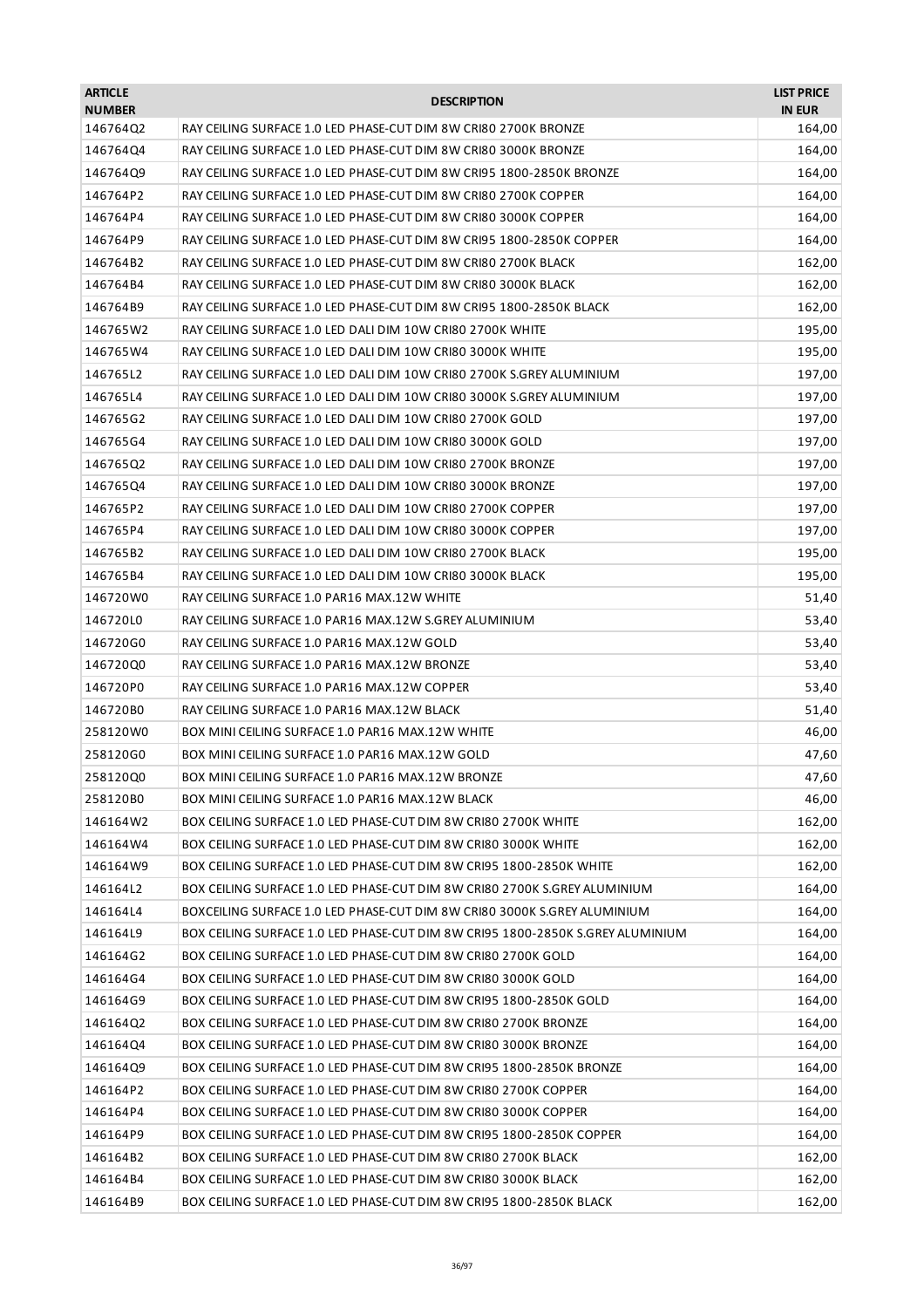| <b>ARTICLE</b><br><b>NUMBER</b> | <b>DESCRIPTION</b>                                                                | <b>LIST PRICE</b><br><b>IN EUR</b> |
|---------------------------------|-----------------------------------------------------------------------------------|------------------------------------|
| 146165W2                        | BOX CEILING SURFACE 1.0 LED DALI DIM 10W CRI80 2700K WHITE                        | 195,00                             |
| 146165W4                        | BOX CEILING SURFACE 1.0 LED DALI DIM 10W CRI80 3000K WHITE                        | 195,00                             |
| 146165L2                        | BOX CEILING SURFACE 1.0 LED DALI DIM 10W CRI80 2700K S.GREY ALUMINIUM             | 197,00                             |
| 146165L4                        | BOX CEILING SURFACE 1.0 LED DALI DIM 10W CRI80 3000K S.GREY ALUMINIUM             | 197,00                             |
| 146165G2                        | BOX CEILING SURFACE 1.0 LED DALI DIM 10W CRI80 2700K GOLD                         | 197,00                             |
| 146165G4                        | BOX CEILING SURFACE 1.0 LED DALI DIM 10W CRI80 3000K GOLD                         | 197,00                             |
| 146165Q2                        | BOX CEILING SURFACE 1.0 LED DALI DIM 10W CRI80 2700K BRONZE                       | 197,00                             |
| 146165Q4                        | BOX CEILING SURFACE 1.0 LED DALI DIM 10W CRI80 3000K BRONZE                       | 197,00                             |
| 146165P2                        | BOX CEILING SURFACE 1.0 LED DALI DIM 10W CRI80 2700K COPPER                       | 197,00                             |
| 146165P4                        | BOX CEILING SURFACE 1.0 LED DALI DIM 10W CRI80 3000K COPPER                       | 197,00                             |
| 146165B2                        | BOX CEILING SURFACE 1.0 LED DALI DIM 10W CRI80 2700K BLACK                        | 195,00                             |
| 146165B4                        | BOX CEILING SURFACE 1.0 LED DALI DIM 10W CRI80 3000K BLACK                        | 195,00                             |
| 146120W0                        | BOX CEILING SURFACE 1.0 PAR16 MAX.12W WHITE                                       | 51,40                              |
| 146120L0                        | BOX CEILING SURFACE 1.0 PAR16 MAX.12W S.GREY ALUMINIUM                            | 53,40                              |
| 146120G0                        | BOX CEILING SURFACE 1.0 PAR16 MAX.12W GOLD                                        | 53,40                              |
| 14612000                        | BOX CEILING SURFACE 1.0 PAR16 MAX.12W BRONZE                                      | 53,40                              |
| 146120P0                        | BOX CEILING SURFACE 1.0 PAR16 MAX.12W COPPER                                      | 53,40                              |
| 146120B0                        | BOX CEILING SURFACE 1.0 PAR16 MAX.12W BLACK                                       | 51,40                              |
| 146264W2                        | BOX CEILING SURFACE 2.0 LED PHASE-CUT DIM 2X 8W CRI80 2700K WHITE                 | 269,00                             |
| 146264W4                        | BOX CEILING SURFACE 2.0 LED PHASE-CUT DIM 2X 8W CRI80 3000K WHITE                 | 269,00                             |
| 146264W9                        | BOX CEILING SURFACE 2.0 LED PHASE-CUT DIM 2X 8W CRI95 1800-2850K WHITE            | 269,00                             |
| 146264L2                        | BOX CEILING SURFACE 2.0 LED PHASE-CUT DIM 2X 8W CRI80 2700K S.GREY ALUMINIUM      | 272,00                             |
| 146264L4                        | BOXCEILING SURFACE 2.0 LED PHASE-CUT DIM 2X 8W CRI80 3000K S.GREY ALUMINIUM       | 272,00                             |
| 146264L9                        | BOX CEILING SURFACE 2.0 LED PHASE-CUT DIM 2X 8W CRI95 1800-2850K S.GREY ALUMINIUM | 272,00                             |
| 146264G2                        | BOX CEILING SURFACE 2.0 LED PHASE-CUT DIM 2X 8W CRI80 2700K GOLD                  |                                    |
|                                 |                                                                                   | 272,00                             |
| 146264G4                        | BOX CEILING SURFACE 2.0 LED PHASE-CUT DIM 2X 8W CRI80 3000K GOLD                  | 272,00                             |
| 146264G9                        | BOX CEILING SURFACE 2.0 LED PHASE-CUT DIM 2X 8W CRI95 1800-2850K GOLD             | 272,00                             |
| 146264Q2                        | BOX CEILING SURFACE 2.0 LED PHASE-CUT DIM 2X 8W CRI80 2700K BRONZE                | 272,00                             |
| 146264Q4                        | BOX CEILING SURFACE 2.0 LED PHASE-CUT DIM 2X 8W CRI80 3000K BRONZE                | 272,00                             |
| 146264Q9                        | BOX CEILING SURFACE 2.0 LED PHASE-CUT DIM 2X 8W CRI95 1800-2850K BRONZE           | 272,00                             |
| 146264P2                        | BOX CEILING SURFACE 2.0 LED PHASE-CUT DIM 2X 8W CRI80 2700K COPPER                | 272,00                             |
| 146264P4                        | BOX CEILING SURFACE 2.0 LED PHASE-CUT DIM 2X 8W CRI80 3000K COPPER                | 272,00                             |
| 146264P9                        | BOX CEILING SURFACE 2.0 LED PHASE-CUT DIM 2X 8W CRI95 1800-2850K COPPER           | 272,00                             |
| 146264B2                        | BOX CEILING SURFACE 2.0 LED PHASE-CUT DIM 2X 8W CRI80 2700K BLACK                 | 269,00                             |
| 146264B4                        | BOX CEILING SURFACE 2.0 LED PHASE-CUT DIM 2X 8W CRI80 3000K BLACK                 | 269,00                             |
| 146264B9                        | BOX CEILING SURFACE 2.0 LED PHASE-CUT DIM 2X 8W CRI95 1800-2850K BLACK            | 269,00                             |
| 146220W0                        | BOX CEILING SURFACE 2.0 PAR16 2X MAX.12W WHITE                                    | 106,40                             |
| 146220L0                        | BOX CEILING SURFACE 2.0 PAR16 2X MAX.12W S.GREY ALUMINIUM                         | 109,40                             |
| 146220G0                        | BOX CEILING SURFACE 2.0 PAR16 2X MAX.12W GOLD                                     | 109,40                             |
| 146220Q0                        | BOX CEILING SURFACE 2.0 PAR16 2X MAX.12W BRONZE                                   | 109,40                             |
| 146220P0                        | BOX CEILING SURFACE 2.0 PAR16 2X MAX.12W COPPER                                   | 109,40                             |
| 146220B0                        | BOX CEILING SURFACE 2.0 PAR16 2X MAX.12W BLACK                                    | 106,40                             |
| 258320W0                        | DOCUS MINI CEILING SURFACE 1.0 PAR16 MAX.12W WHITE                                | 51,50                              |
| 258320G0                        | DOCUS MINI CEILING SURFACE 1.0 PAR16 MAX.12W GOLD                                 | 53,10                              |
| 258320B0                        | DOCUS MINI CEILING SURFACE 1.0 PAR16 MAX.12W BLACK                                | 51,50                              |
| 146364W2                        | DOCUS CEILING SURFACE 1.0 LED PHASE-CUT DIM 8W CRI80 2700K WHITE                  | 168,10                             |
| 146364W4                        | DOCUS CEILING SURFACE 1.0 LED PHASE-CUT DIM 8W CRI80 3000K WHITE                  | 168,10                             |
| 146364W9                        | DOCUS CEILING SURFACE 1.0 LED PHASE-CUT DIM 8W CRI95 1800-2850K WHITE             | 168,10                             |
| 146364L2                        | DOCUS CEILING SURFACE 1.0 LED PHASE-CUT DIM 8W CRI80 2700K S.GREY ALUMINIUM       | 170,10                             |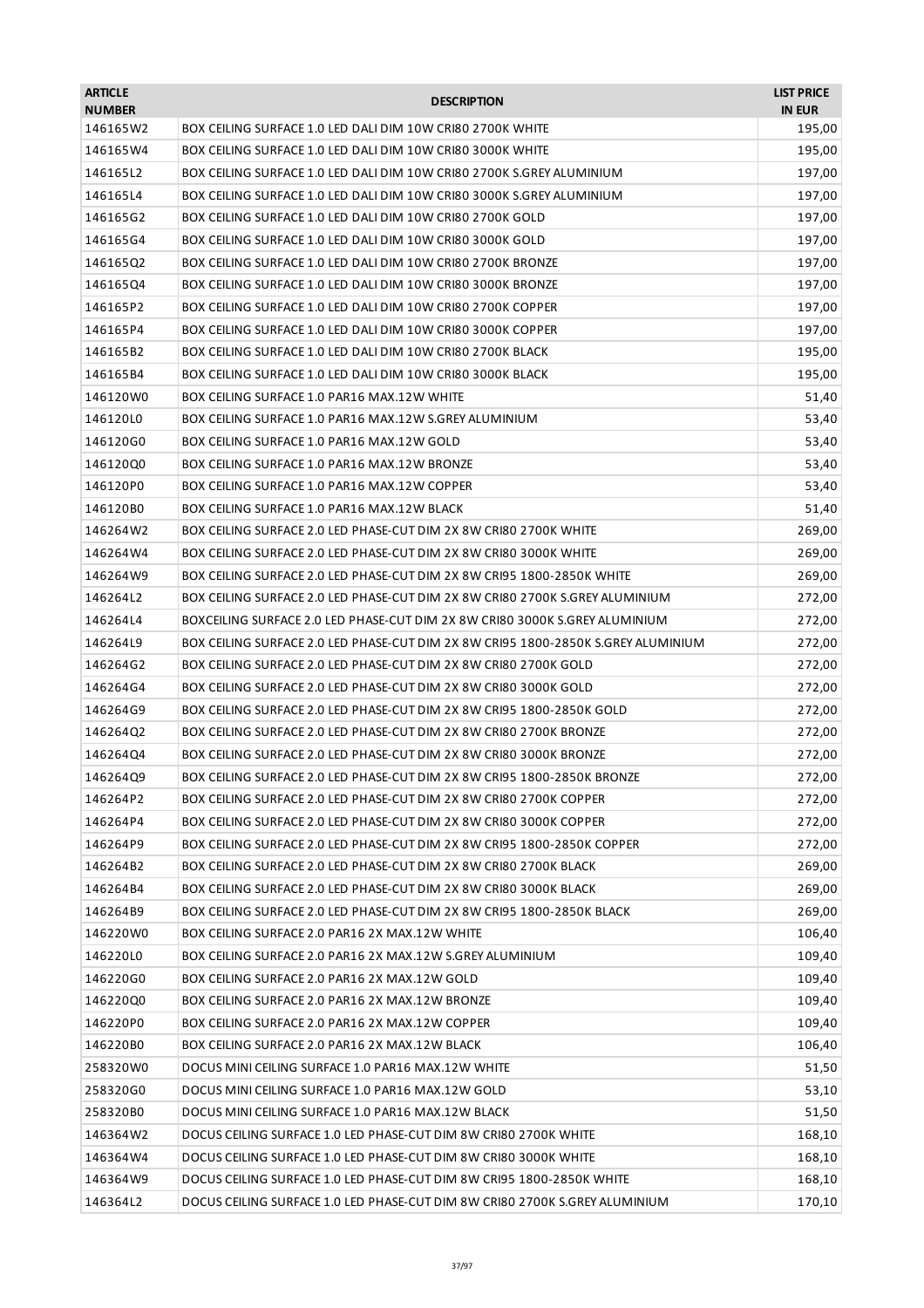| <b>ARTICLE</b><br><b>NUMBER</b> | <b>DESCRIPTION</b>                                                                  | <b>LIST PRICE</b><br><b>IN EUR</b> |
|---------------------------------|-------------------------------------------------------------------------------------|------------------------------------|
| 146364L4                        | DOCUS CEILING SURFACE 1.0 LED PHASE-CUT DIM 8W CRI80 3000K S.GREY ALUMINIUM         | 170,10                             |
| 146364L9                        | DOCUS CEILING SURFACE 1.0 LED PHASE-CUT DIM 8W CRI95 1800-2850K S.GREY ALUMINIUM    | 170,10                             |
| 146364G2                        | DOCUS CEILING SURFACE 1.0 LED PHASE-CUT DIM 8W CRI80 2700K GOLD                     | 170,10                             |
| 146364G4                        | DOCUS CEILING SURFACE 1.0 LED PHASE-CUT DIM 8W CRI80 3000K GOLD                     | 170,10                             |
| 146364G9                        | DOCUS CEILING SURFACE 1.0 LED PHASE-CUT DIM 8W CRI95 1800-2850K GOLD                | 170,10                             |
| 146364P2                        | DOCUS CEILING SURFACE 1.0 LED PHASE-CUT DIM 8W CRI80 2700K COPPER                   | 170,10                             |
| 146364P4                        | DOCUS CEILING SURFACE 1.0 LED PHASE-CUT DIM 8W CRI80 3000K COPPER                   | 170,10                             |
| 146364P9                        | DOCUS CEILING SURFACE 1.0 LED PHASE-CUT DIM 8W CRI95 1800-2850K COPPER              | 170,10                             |
| 146364B2                        | DOCUS CEILING SURFACE 1.0 LED PHASE-CUT DIM 8W CRI80 2700K BLACK                    | 168,10                             |
| 146364B4                        | DOCUS CEILING SURFACE 1.0 LED PHASE-CUT DIM 8W CRI80 3000K BLACK                    | 168,10                             |
| 146364B9                        | DOCUS CEILING SURFACE 1.0 LED PHASE-CUT DIM 8W CRI95 1800-2850K BLACK               | 168,10                             |
| 146365W2                        | DOCUS CEILING SURFACE 1.0 LED DALI DIM 10W CRI80 2700K WHITE                        | 201,10                             |
| 146365W4                        | DOCUS CEILING SURFACE 1.0 LED DALI DIM 10W CRI80 3000K WHITE                        | 201,10                             |
| 146365L2                        | DOCUS CEILING SURFACE 1.0 LED DALI DIM 10W CRI80 2700K S.GREY ALUMINIUM             | 203,10                             |
| 146365L4                        | DOCUS CEILING SURFACE 1.0 LED DALI DIM 10W CRI80 3000K S.GREY ALUMINIUM             | 203,10                             |
| 146365G2                        | DOCUS CEILING SURFACE 1.0 LED DALI DIM 10W CRI80 2700K GOLD                         | 203,10                             |
| 146365G4                        | DOCUS CEILING SURFACE 1.0 LED DALI DIM 10W CRI80 3000K GOLD                         | 203,10                             |
| 146365P2                        | DOCUS CEILING SURFACE 1.0 LED DALI DIM 10W CRI80 2700K COPPER                       | 203,10                             |
| 146365P4                        | DOCUS CEILING SURFACE 1.0 LED DALI DIM 10W CRI80 3000K COPPER                       | 203,10                             |
| 146365B2                        | DOCUS CEILING SURFACE 1.0 LED DALI DIM 10W CRI80 2700K BLACK                        | 201,10                             |
| 146365B4                        | DOCUS CEILING SURFACE 1.0 LED DALI DIM 10W CRI80 3000K BLACK                        | 201,10                             |
| 146320W0                        | DOCUS CEILING SURFACE 1.0 PAR16 MAX.12W WHITE                                       | 57,50                              |
| 146320L0                        | DOCUS CEILING SURFACE 1.0 PAR16 MAX.12W S.GREY ALUMINIUM                            | 59,50                              |
| 146320G0                        | DOCUS CEILING SURFACE 1.0 PAR16 MAX.12W GOLD                                        | 59,50                              |
| 146320P0                        | DOCUS CEILING SURFACE 1.0 PAR16 MAX.12W COPPER                                      | 59,50                              |
| 146320B0                        | DOCUS CEILING SURFACE 1.0 PAR16 MAX.12W BLACK                                       | 57,50                              |
| 146464W2                        | DOCUS CEILING SURFACE 2.0 LED PHASE-CUT DIM 2X 8W CRI80 2700K WHITE                 | 273,00                             |
| 146464W4                        | DOCUS CEILING SURFACE 2.0 LED PHASE-CUT DIM 2X 8W CRI80 3000K WHITE                 | 273,00                             |
| 146464W9                        | DOCUS CEILING SURFACE 2.0 LED PHASE-CUT DIM 2X 8W CRI95 1800-2850K WHITE            | 273,00                             |
| 146464L2                        | DOCUS CEILING SURFACE 2.0 LED PHASE-CUT DIM 2X 8W CRI80 2700K S.GREY ALUMINIUM      | 276,00                             |
| 146464L4                        | DOCUS CEILING SURFACE 2.0 LED PHASE-CUT DIM 2X 8W CRI80 3000K S.GREY ALUMINIUM      | 276,00                             |
| 146464L9                        | DOCUS CEILING SURFACE 2.0 LED PHASE-CUT DIM 2X 8W CRI95 1800-2850K S.GREY ALUMINIUM | 276,00                             |
| 146464G2                        | DOCUS CEILING SURFACE 2.0 LED PHASE-CUT DIM 2X 8W CRI80 2700K GOLD                  | 276,00                             |
| 146464G4                        | DOCUS CEILING SURFACE 2.0 LED PHASE-CUT DIM 2X 8W CRI80 3000K GOLD                  | 276,00                             |
| 146464G9                        | DOCUS CEILING SURFACE 2.0 LED PHASE-CUT DIM 2X 8W CRI95 1800-2850K GOLD             | 276,00                             |
| 146464P2                        | DOCUS CEILING SURFACE 2.0 LED PHASE-CUT DIM 2X 8W CRI80 2700K COPPER                | 276,00                             |
| 146464P4                        | DOCUS CEILING SURFACE 2.0 LED PHASE-CUT DIM 2X 8W CRI80 3000K COPPER                | 276,00                             |
| 146464P9                        | DOCUS CEILING SURFACE 2.0 LED PHASE-CUT DIM 2X 8W CRI95 1800-2850K COPPER           | 276,00                             |
| 146464B2                        | DOCUS CEILING SURFACE 2.0 LED PHASE-CUT DIM 2X 8W CRI80 2700K BLACK                 | 273,00                             |
| 146464B4                        | DOCUS CEILING SURFACE 2.0 LED PHASE-CUT DIM 2X 8W CRI80 3000K BLACK                 | 273,00                             |
| 146464B9                        | DOCUS CEILING SURFACE 2.0 LED PHASE-CUT DIM 2X 8W CRI95 1800-2850K BLACK            | 273,00                             |
| 146420W0                        | DOCUS CEILING SURFACE 2.0 PAR16 2X MAX.12W WHITE                                    | 110,40                             |
| 146420L0                        | DOCUS CEILING SURFACE 2.0 PAR16 2X MAX.12W S.GREY ALUMINIUM                         | 113,40                             |
| 146420G0                        | DOCUS CEILING SURFACE 2.0 PAR16 2X MAX.12W GOLD                                     | 113,40                             |
| 146420P0                        | DOCUS CEILING SURFACE 2.0 PAR16 2X MAX.12W COPPER                                   | 113,40                             |
| 146420B0                        | DOCUS CEILING SURFACE 2.0 PAR16 2X MAX.12W BLACK                                    | 110,40                             |
| 258420W0                        | HEXO MINI CEILING SURFACE 1.0 PAR16 MAX.12W WHITE                                   | 51,50                              |
| 258420G0                        | HEXO MINI CEILING SURFACE 1.0 PAR16 MAX.12W GOLD                                    | 53,10                              |
| 258420Q0                        | HEXO MINI CEILING SURFACE 1.0 PAR16 MAX.12W BRONZE                                  | 53,10                              |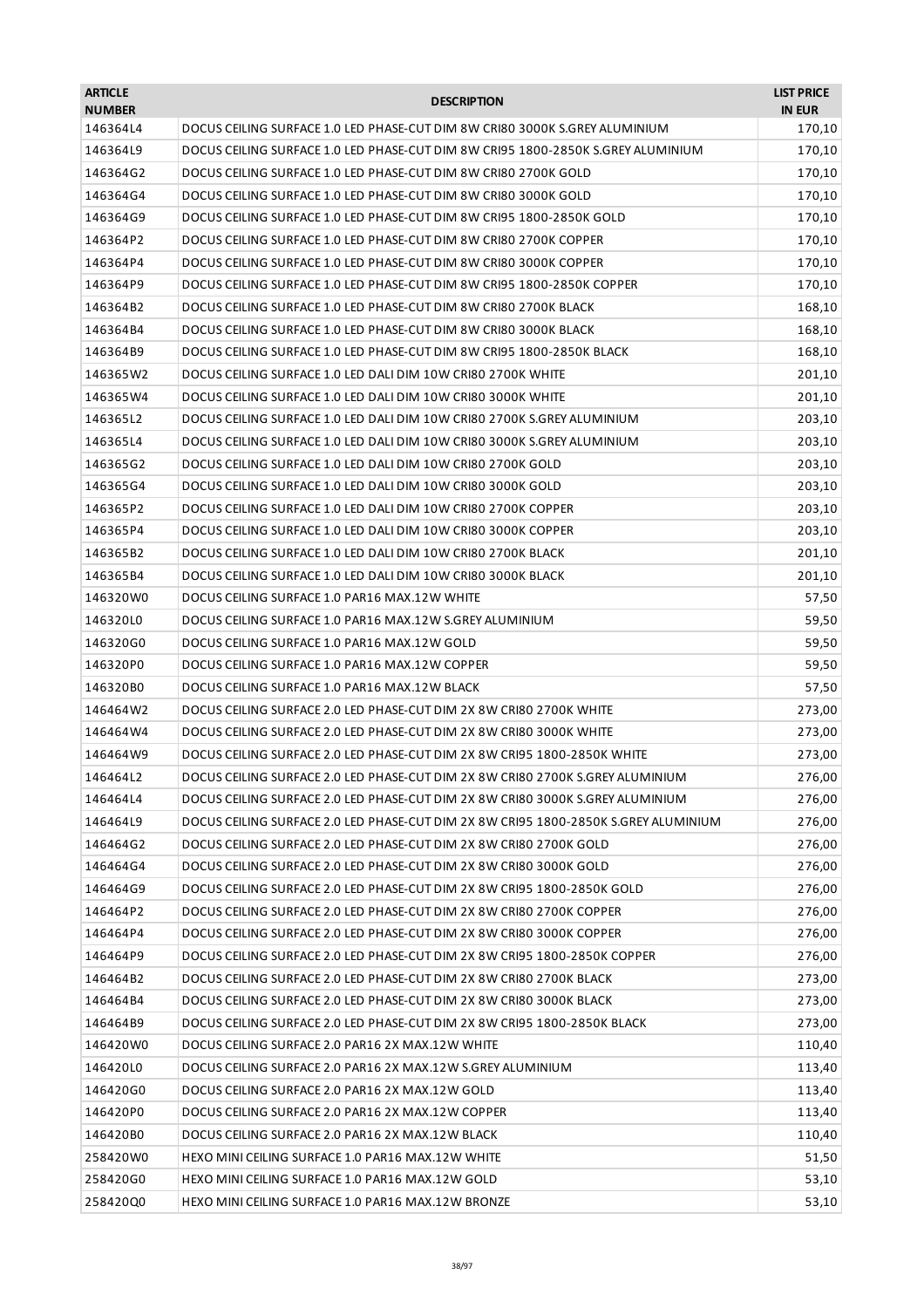| <b>ARTICLE</b><br><b>NUMBER</b> | <b>DESCRIPTION</b>                                                       | <b>LIST PRICE</b><br><b>IN EUR</b> |
|---------------------------------|--------------------------------------------------------------------------|------------------------------------|
| 258420B0                        | HEXO MINI CEILING SURFACE 1.0 PAR16 MAX.12W BLACK                        | 51,50                              |
| 146564W2                        | HEXO CEILING SURFACE 1.0 LED PHASE-CUT DIM 8W CRI80 2700K WHITE          | 168,10                             |
| 146564W4                        | HEXO CEILING SURFACE 1.0 LED PHASE-CUT DIM 8W CRI80 3000K WHITE          | 168,10                             |
| 146564W9                        | HEXO CEILING SURFACE 1.0 LED PHASE-CUT DIM 8W CRI95 1800-2850K WHITE     | 168,10                             |
| 146564G2                        | HEXO CEILING SURFACE 1.0 LED PHASE-CUT DIM 8W CRI80 2700K GOLD           | 170,10                             |
| 146564G4                        | HEXO CEILING SURFACE 1.0 LED PHASE-CUT DIM 8W CRI80 3000K GOLD           | 170,10                             |
| 146564G9                        | HEXO CEILING SURFACE 1.0 LED PHASE-CUT DIM 8W CRI95 1800-2850K GOLD      | 170,10                             |
| 14656402                        | HEXO CEILING SURFACE 1.0 LED PHASE-CUT DIM 8W CRI80 2700K BRONZE         | 170,10                             |
| 146564Q4                        | HEXO CEILING SURFACE 1.0 LED PHASE-CUT DIM 8W CRI80 3000K BRONZE         | 170,10                             |
| 146564Q9                        | HEXO CEILING SURFACE 1.0 LED PHASE-CUT DIM 8W CRI95 1800-2850K BRONZE    | 170,10                             |
| 146564P2                        | HEXO CEILING SURFACE 1.0 LED PHASE-CUT DIM 8W CRI80 2700K COPPER         | 170,10                             |
| 146564P4                        | HEXO CEILING SURFACE 1.0 LED PHASE-CUT DIM 8W CRI80 3000K COPPER         | 170,10                             |
| 146564P9                        | HEXO CEILING SURFACE 1.0 LED PHASE-CUT DIM 8W CRI95 1800-2850K COPPER    | 170,10                             |
| 146564B2                        | HEXO CEILING SURFACE 1.0 LED PHASE-CUT DIM 8W CRI80 2700K BLACK          | 168,10                             |
| 146564B4                        | HEXO CEILING SURFACE 1.0 LED PHASE-CUT DIM 8W CRI80 3000K BLACK          | 168,10                             |
| 146564B9                        | HEXO CEILING SURFACE 1.0 LED PHASE-CUT DIM 8W CRI95 1800-2850K BLACK     | 168,10                             |
| 146565W2                        | HEXO CEILING SURFACE 1.0 LED DALI DIM 10W CRI80 2700K WHITE              | 201,10                             |
| 146565W4                        | HEXO CEILING SURFACE 1.0 LED DALI DIM 10W CRI80 3000K WHITE              | 201,10                             |
| 146565G2                        | HEXO CEILING SURFACE 1.0 LED DALI DIM 10W CRI80 2700K GOLD               | 203,10                             |
| 146565G4                        | HEXO CEILING SURFACE 1.0 LED DALI DIM 10W CRI80 3000K GOLD               | 203,10                             |
| 146565Q2                        | HEXO CEILING SURFACE 1.0 LED DALI DIM 10W CRI80 2700K BRONZE             | 203,10                             |
| 146565Q4                        | HEXO CEILING SURFACE 1.0 LED DALI DIM 10W CRI80 3000K BRONZE             | 203,10                             |
| 146565P2                        | HEXO CEILING SURFACE 1.0 LED DALI DIM 10W CRI80 2700K COPPER             | 203,10                             |
| 146565P4                        | HEXO CEILING SURFACE 1.0 LED DALI DIM 10W CRI80 3000K COPPER             | 203,10                             |
| 146565B2                        |                                                                          |                                    |
|                                 | HEXO CEILING SURFACE 1.0 LED DALI DIM 10W CRI80 2700K BLACK              | 201,10                             |
| 146565B4                        | HEXO CEILING SURFACE 1.0 LED DALI DIM 10W CRI80 3000K BLACK              | 201,10                             |
| 146520W0                        | HEXO CEILING SURFACE 1.0 PAR16 MAX.12W WHITE                             | 57,50                              |
| 146520G0                        | HEXO CEILING SURFACE 1.0 PAR16 MAX.12W GOLD                              | 59,50                              |
| 146520Q0                        | HEXO CEILING SURFACE 1.0 PAR16 MAX.12W BRONZE                            | 59,50                              |
| 146520P0                        | HEXO CEILING SURFACE 1.0 PAR16 MAX.12W COPPER                            | 59,50                              |
| 146520B0                        | HEXO CEILING SURFACE 1.0 PAR16 MAX.12W BLACK                             | 57,50                              |
| 146664W2                        | HEXO CEILING SURFACE 2.0 LED PHASE-CUT DIM 2X 8W CRI80 2700K WHITE       | 273,00                             |
| 146664W4                        | HEXO CEILING SURFACE 2.0 LED PHASE-CUT DIM 2X 8W CRI80 3000K WHITE       | 273,00                             |
| 146664W9                        | HEXO CEILING SURFACE 2.0 LED PHASE-CUT DIM 2X 8W CRI95 1800-2850K WHITE  | 273,00                             |
| 146664G2                        | HEXO CEILING SURFACE 2.0 LED PHASE-CUT DIM 2X 8W CRI80 2700K GOLD        | 276,00                             |
| 146664G4                        | HEXO CEILING SURFACE 2.0 LED PHASE-CUT DIM 2X 8W CRI80 3000K GOLD        | 276,00                             |
| 146664G9                        | HEXO CEILING SURFACE 2.0 LED PHASE-CUT DIM 2X 8W CRI95 1800-2850K GOLD   | 276,00                             |
| 146664Q2                        | HEXO CEILING SURFACE 2.0 LED PHASE-CUT DIM 2X 8W CRI80 2700K BRONZE      | 276,00                             |
| 146664Q4                        | HEXO CEILING SURFACE 2.0 LED PHASE-CUT DIM 2X 8W CRI80 3000K BRONZE      | 276,00                             |
| 146664Q9                        | HEXO CEILING SURFACE 2.0 LED PHASE-CUT DIM 2X 8W CRI95 1800-2850K BRONZE | 276,00                             |
| 146664P2                        | HEXO CEILING SURFACE 2.0 LED PHASE-CUT DIM 2X 8W CRI80 2700K COPPER      | 276,00                             |
| 146664P4                        | HEXO CEILING SURFACE 2.0 LED PHASE-CUT DIM 2X 8W CRI80 3000K COPPER      | 276,00                             |
| 146664P9                        | HEXO CEILING SURFACE 2.0 LED PHASE-CUT DIM 2X 8W CRI95 1800-2850K COPPER | 276,00                             |
| 146664B2                        | HEXO CEILING SURFACE 2.0 LED PHASE-CUT DIM 2X 8W CRI80 2700K BLACK       | 273,00                             |
| 146664B4                        | HEXO CEILING SURFACE 2.0 LED PHASE-CUT DIM 2X 8W CRI80 3000K BLACK       | 273,00                             |
| 146664B9                        | HEXO CEILING SURFACE 2.0 LED PHASE-CUT DIM 2X 8W CRI95 1800-2850K BLACK  | 273,00                             |
| 146620W0                        | HEXO CEILING SURFACE 2.0 PAR16 2X MAX.12W WHITE                          | 110,40                             |
| 146620G0                        | HEXO CEILING SURFACE 2.0 PAR16 2X MAX.12W GOLD                           | 113,40                             |
| 146620Q0                        | HEXO CEILING SURFACE 2.0 PAR16 2X MAX.12W BRONZE                         | 113,40                             |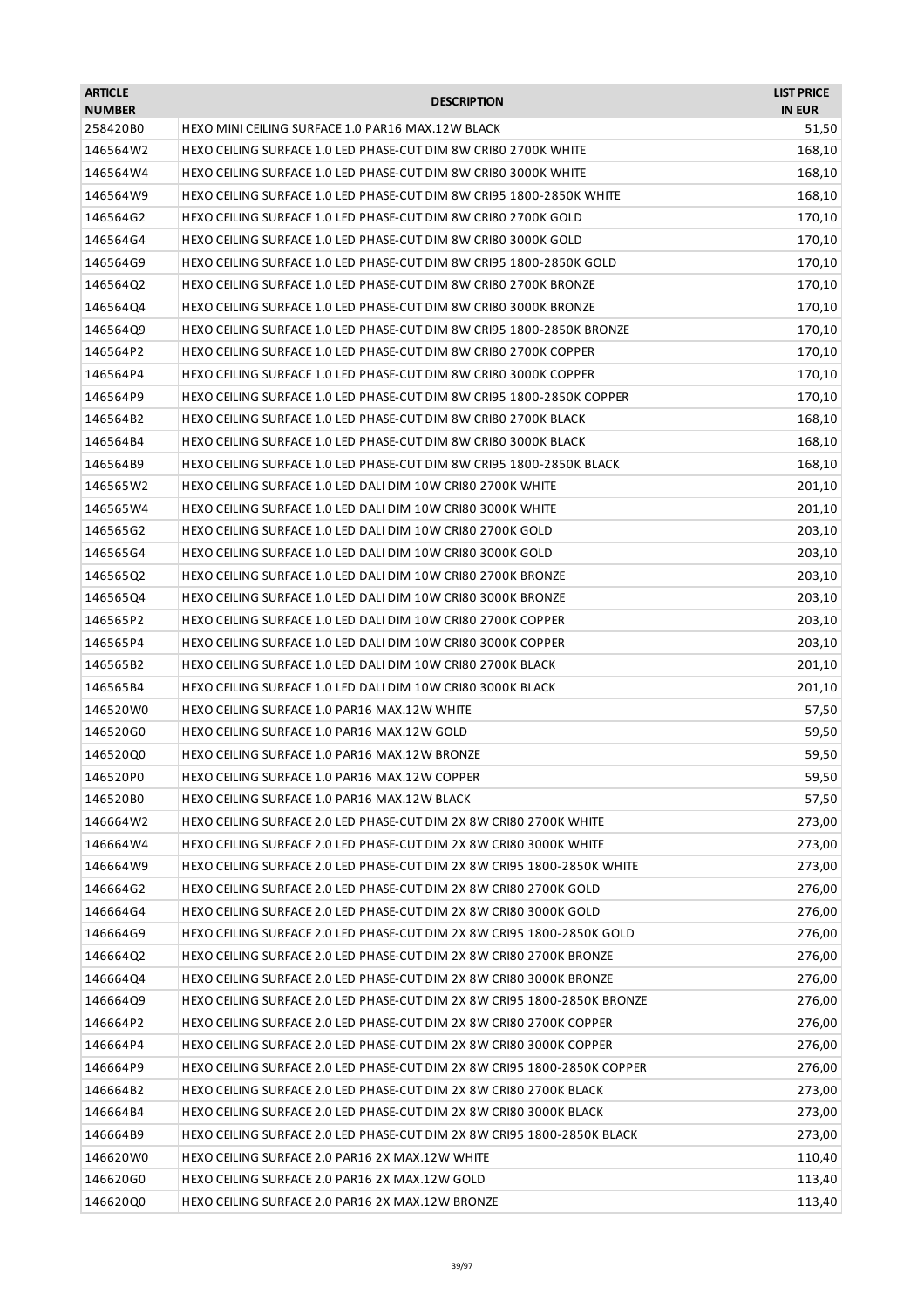| <b>ARTICLE</b><br><b>NUMBER</b> | <b>DESCRIPTION</b>                                                                                                                                 | <b>LIST PRICE</b><br><b>IN EUR</b> |
|---------------------------------|----------------------------------------------------------------------------------------------------------------------------------------------------|------------------------------------|
| 146620P0                        | HEXO CEILING SURFACE 2.0 PAR16 2X MAX.12W COPPER                                                                                                   | 113,40                             |
| 146620B0                        | HEXO CEILING SURFACE 2.0 PAR16 2X MAX.12W BLACK                                                                                                    | 110,40                             |
| 151151E3                        | PIRRO CEILING SURFACE 1.0 LED 7W CRI90 2700K WHITE + BLACK REFLECTOR                                                                               | 118,00                             |
| 151151E5                        | PIRRO CEILING SURFACE 1.0 LED 7W CRI90 3000K WHITE + BLACK REFLECTOR                                                                               | 118,00                             |
| 151151J3                        | PIRRO CEILING SURFACE 1.0 LED 7W CRI90 2700K WHITE + GOLD REFLECTOR                                                                                | 118,00                             |
| 151151J5                        | PIRRO CEILING SURFACE 1.0 LED 7W CRI90 3000K WHITE + GOLD REFLECTOR                                                                                | 118,00                             |
| 151151K3                        | PIRRO CEILING SURFACE 1.0 LED 7W CRI90 2700K BLACK + GOLD REFLECTOR                                                                                | 118,00                             |
| 151151K5                        | PIRRO CEILING SURFACE 1.0 LED 7W CRI90 3000K BLACK + GOLD REFLECTOR                                                                                | 118,00                             |
| 151151B3                        | PIRRO CEILING SURFACE 1.0 LED 7W CRI90 2700K BLACK + BLACK REFLECTOR                                                                               | 118,00                             |
| 151151B5                        | PIRRO CEILING SURFACE 1.0 LED 7W CRI90 3000K BLACK + BLACK REFLECTOR                                                                               | 118,00                             |
| 151461E3                        | PIRRO CEILING SURFACE 4.1 LED 4X 5W CRI90 2700K WHITE + BLACK REFLECTOR                                                                            | 195,00                             |
| 151461E5                        | PIRRO CEILING SURFACE 4.1 LED 4X 5W CRI90 3000K WHITE + BLACK REFLECTOR                                                                            | 195,00                             |
| 151461J3                        | PIRRO CEILING SURFACE 4.1 LED 4X 5W CRI90 2700K WHITE + GOLD REFLECTOR                                                                             | 195,00                             |
| 151461J5                        | PIRRO CEILING SURFACE 4.1 LED 4X 5W CRI90 3000K WHITE + GOLD REFLECTOR                                                                             | 195,00                             |
| 151461K3                        | PIRRO CEILING SURFACE 4.1 LED 4X 5W CRI90 2700K BLACK + GOLD REFLECTOR                                                                             | 195,00                             |
| 151461K5                        | PIRRO CEILING SURFACE 4.1 LED 4X 5W CRI90 3000K BLACK + GOLD REFLECTOR                                                                             | 195,00                             |
| 151461B3                        | PIRRO CEILING SURFACE 4.1 LED 4X 5W CRI90 2700K BLACK + BLACK REFLECTOR                                                                            | 195,00                             |
| 151461B5                        | PIRRO CEILING SURFACE 4.1 LED 4X 5W CRI90 3000K BLACK + BLACK REFLECTOR                                                                            | 195,00                             |
| 151251E3                        | PIRRO CEILING SURFACE 2.0 LED 2X 5W CRI90 2700K WHITE + BLACK REFLECTOR                                                                            | 145,00                             |
| 151251E5                        | PIRRO CEILING SURFACE 2.0 LED 2X 5W CRI90 3000K WHITE + BLACK REFLECTOR                                                                            | 145,00                             |
| 151251J3                        | PIRRO CEILING SURFACE 2.0 LED 2X 5W CRI90 2700K WHITE + GOLD REFLECTOR                                                                             | 145,00                             |
| 151251J5                        | PIRRO CEILING SURFACE 2.0 LED 2X 5W CRI90 3000K WHITE + GOLD REFLECTOR                                                                             | 145,00                             |
| 151251K3                        | PIRRO CEILING SURFACE 2.0 LED 2X 5W CRI90 2700K BLACK + GOLD REFLECTOR                                                                             | 145,00                             |
| 151251K5                        | PIRRO CEILING SURFACE 2.0 LED 2X 5W CRI90 3000K BLACK + GOLD REFLECTOR                                                                             | 145,00                             |
| 151251B3                        | PIRRO CEILING SURFACE 2.0 LED 2X 5W CRI90 2700K BLACK + BLACK REFLECTOR                                                                            | 145,00                             |
| 151251B5                        | PIRRO CEILING SURFACE 2.0 LED 2X 5W CRI90 3000K BLACK + BLACK REFLECTOR                                                                            |                                    |
|                                 |                                                                                                                                                    | 145,00                             |
| 151451E3<br>151451E5            | PIRRO CEILING SURFACE 4.0 LED 4X 5W CRI90 2700K WHITE + BLACK REFLECTOR<br>PIRRO CEILING SURFACE 4.0 LED 4X 5W CRI90 3000K WHITE + BLACK REFLECTOR | 195,00                             |
| 151451J3                        | PIRRO CEILING SURFACE 4.0 LED 4X 5W CRI90 2700K WHITE + GOLD REFLECTOR                                                                             | 195,00                             |
|                                 |                                                                                                                                                    | 195,00                             |
| 151451J5                        | PIRRO CEILING SURFACE 4.0 LED 4X 5W CRI90 3000K WHITE + GOLD REFLECTOR                                                                             | 195,00                             |
| 151451K3                        | PIRRO CEILING SURFACE 4.0 LED 4X 5W CRI90 2700K BLACK + GOLD REFLECTOR                                                                             | 195,00                             |
| 151451K5                        | PIRRO CEILING SURFACE 4.0 LED 4X 5W CRI90 3000K BLACK + GOLD REFLECTOR                                                                             | 195,00                             |
| 151451B3                        | PIRRO CEILING SURFACE 4.0 LED 4X 5W CRI90 2700K BLACK + BLACK REFLECTOR                                                                            | 195,00                             |
| 151451B5                        | PIRRO CEILING SURFACE 4.0 LED 4X 5W CRI90 3000K BLACK + BLACK REFLECTOR                                                                            | 195,00                             |
| 151651E3                        | PIRRO CEILING SURFACE 6.0 LED 6X 5W CRI90 2700K WHITE + BLACK REFLECTOR                                                                            | 282,00                             |
| 151651E5                        | PIRRO CEILING SURFACE 6.0 LED 6X 5W CRI90 3000K WHITE + BLACK REFLECTOR                                                                            | 282,00                             |
| 151651J3                        | PIRRO CEILING SURFACE 6.0 LED 6X 5W CRI90 2700K WHITE + GOLD REFLECTOR                                                                             | 282,00                             |
| 151651J5                        | PIRRO CEILING SURFACE 6.0 LED 6X 5W CRI90 3000K WHITE + GOLD REFLECTOR                                                                             | 282,00                             |
| 151651K3                        | PIRRO CEILING SURFACE 6.0 LED 6X 5W CRI90 2700K BLACK + GOLD REFLECTOR                                                                             | 282,00                             |
| 151651K5                        | PIRRO CEILING SURFACE 6.0 LED 6X 5W CRI90 3000K BLACK + GOLD REFLECTOR                                                                             | 282,00                             |
| 151651B3                        | PIRRO CEILING SURFACE 6.0 LED 6X 5W CRI90 2700K BLACK + BLACK REFLECTOR                                                                            | 282,00                             |
| 151651B5                        | PIRRO CEILING SURFACE 6.0 LED 6X 5W CRI90 3000K BLACK + BLACK REFLECTOR                                                                            | 282,00                             |
| 151281E3                        | PIRRO OPAL CEILING SURFACE 2.0 LED 7W CRI90 2700K WHITE + BLACK DETAIL                                                                             | 145,00                             |
| 151281E5                        | PIRRO OPAL CEILING SURFACE 2.0 LED 7W CRI90 3000K WHITE + BLACK DETAIL                                                                             | 145,00                             |
| 151281J3                        | PIRRO OPAL CEILING SURFACE 2.0 LED 7W CRI90 2700K WHITE + GOLD DETAIL                                                                              | 145,00                             |
| 151281J5                        | PIRRO OPAL CEILING SURFACE 2.0 LED 7W CRI90 3000K WHITE + GOLD DETAIL                                                                              | 145,00                             |
| 151281K3                        | PIRRO OPAL CEILING SURFACE 2.0 LED 7W CRI90 2700K BLACK + GOLD DETAIL                                                                              | 145,00                             |
| 151281K5                        | PIRRO OPAL CEILING SURFACE 2.0 LED 7W CRI90 3000K BLACK + GOLD DETAIL                                                                              | 145,00                             |
| 151281B3                        | PIRRO OPAL CEILING SURFACE 2.0 LED 7W CRI90 2700K BLACK + BLACK DETAIL                                                                             | 145,00                             |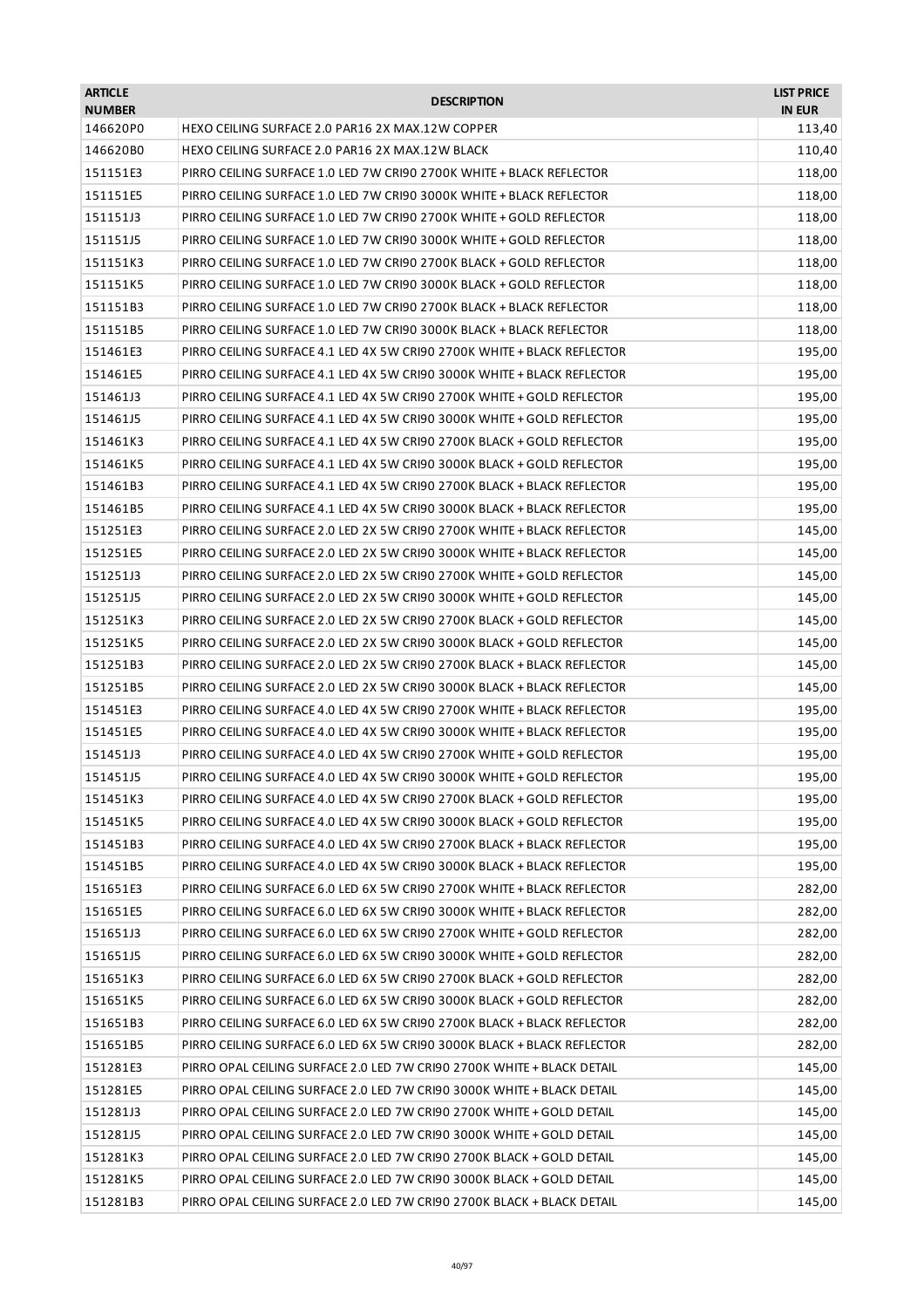| <b>ARTICLE</b><br><b>NUMBER</b> | <b>DESCRIPTION</b>                                                              | <b>LIST PRICE</b><br><b>IN EUR</b> |
|---------------------------------|---------------------------------------------------------------------------------|------------------------------------|
| 151281B5                        | PIRRO OPAL CEILING SURFACE 2.0 LED 7W CRI90 3000K BLACK + BLACK DETAIL          | 145,00                             |
| 151481E3                        | PIRRO OPAL CEILING SURFACE 4.0 LED 12W CRI90 2700K WHITE + BLACK DETAIL         | 195,00                             |
| 151481E5                        | PIRRO OPAL CEILING SURFACE 4.0 LED 12W CRI90 3000K WHITE + BLACK DETAIL         | 195,00                             |
| 151481J3                        | PIRRO OPAL CEILING SURFACE 4.0 LED 12W CRI90 2700K WHITE + GOLD DETAIL          | 195,00                             |
| 151481J5                        | PIRRO OPAL CEILING SURFACE 4.0 LED 12W CRI90 3000K WHITE + GOLD DETAIL          | 195,00                             |
| 151481K3                        | PIRRO OPAL CEILING SURFACE 4.0 LED 12W CRI90 2700K BLACK + GOLD DETAIL          | 195,00                             |
| 151481K5                        | PIRRO OPAL CEILING SURFACE 4.0 LED 12W CRI90 3000K BLACK + GOLD DETAIL          | 195,00                             |
| 151481B3                        | PIRRO OPAL CEILING SURFACE 4.0 LED 12W CRI90 2700K BLACK + BLACK DETAIL         | 195,00                             |
| 151481B5                        | PIRRO OPAL CEILING SURFACE 4.0 LED 12W CRI90 3000K BLACK + BLACK DETAIL         | 195,00                             |
| 133564W3                        | SOLID PETIT CEILING SURFACE 1.0 LED 6W CRI90 2700K WHITE                        | 115,00                             |
| 133564W5                        | SOLID PETIT CEILING SURFACE 1.0 LED 6W CRI90 3000K WHITE                        | 115,00                             |
| 133564J3                        | SOLID PETIT CEILING SURFACE 1.0 LED 6W CRI90 2700K WHITE + GOLD                 | 115,00                             |
| 133564J5                        | SOLID PETIT CEILING SURFACE 1.0 LED 6W CRI90 3000K WHITE + GOLD                 | 115,00                             |
| 133564K3                        | SOLID PETIT CEILING SURFACE 1.0 LED 6W CRI90 2700K BLACK + GOLD                 | 115,00                             |
| 133564K5                        | SOLID PETIT CEILING SURFACE 1.0 LED 6W CRI90 3000K BLACK + GOLD                 | 115,00                             |
| 133564B3                        | SOLID PETIT CEILING SURFACE 1.0 LED 6W CRI90 2700K BLACK                        | 115,00                             |
| 133564B5                        | SOLID PETIT CEILING SURFACE 1.0 LED 6W CRI90 3000K BLACK                        | 115,00                             |
| 133464W3                        | SOLID PETIT CEILING SURFACE 2.0 LED 8W CRI90 2700K WHITE                        | 145,00                             |
| 133464W5                        | SOLID PETIT CEILING SURFACE 2.0 LED 8W CRI90 3000K WHITE                        | 145,00                             |
| 133464W9                        | SOLID PETIT CEILING SURFACE 2.0 LED 8W CRI95 1800-2850K WHITE                   | 145,00                             |
| 133464J3                        | SOLID PETIT CEILING SURFACE 2.0 LED 8W CRI90 2700K WHITE + GOLD                 | 145,00                             |
| 133464J5                        | SOLID PETIT CEILING SURFACE 2.0 LED 8W CRI90 3000K WHITE + GOLD                 | 145,00                             |
| 133464J9                        | SOLID PETIT CEILING SURFACE 2.0 LED 8W CRI95 1800-2850K WHITE + GOLD            | 145,00                             |
| 133464K3                        | SOLID PETIT CEILING SURFACE 2.0 LED 8W CRI90 2700K BLACK + GOLD                 | 145,00                             |
| 133464K5                        | SOLID PETIT CEILING SURFACE 2.0 LED 8W CRI90 3000K BLACK + GOLD                 | 145,00                             |
| 133464K9                        | SOLID PETIT CEILING SURFACE 2.0 LED 8W CRI95 1800-2850K BLACK + GOLD            | 145,00                             |
| 133464B3                        | SOLID PETIT CEILING SURFACE 2.0 LED 8W CRI90 2700K BLACK                        | 145,00                             |
| 133464B5                        | SOLID PETIT CEILING SURFACE 2.0 LED 8W CRI90 3000K BLACK                        | 145,00                             |
| 133464B9                        | SOLID PETIT CEILING SURFACE 2.0 LED 8W CRI95 1800-2850K BLACK                   | 145,00                             |
| 133264W3                        | SOLID CEILING SURFACE 1.0 LED PHASE-CUT DIM 12W CRI90 2700K WHITE               | 168,00                             |
| 133264W5                        | SOLID CEILING SURFACE 1.0 LED PHASE-CUT DIM 12W CRI90 3000K WHITE               | 168,00                             |
| 133264W9                        | SOLID CEILING SURFACE 1.0 LED PHASE-CUT DIM 12W CRI95 1800-2850K WHITE          | 168,00                             |
| 133264J3                        | SOLID CEILING SURFACE 1.0 LED PHASE-CUT DIM 12W CRI90 2700K WHITE + GOLD        | 168,00                             |
| 133264J5                        | SOLID CEILING SURFACE 1.0 LED PHASE-CUT DIM 12W CRI90 3000K WHITE + GOLD        | 168,00                             |
| 133264J9                        | SOLID CEILING SURFACE 1.0 LED PHASE-CUT DIM 12W CRI95 1800-2850K WHITE + GOLD   | 168,00                             |
| 133264K3                        | SOLID CEILING SURFACE 1.0 LED PHASE-CUT DIM 12W CRI90 2700K BLACK + GOLD        | 168,00                             |
| 133264K5                        | SOLID CEILING SURFACE 1.0 LED PHASE-CUT DIM 12W CRI90 3000K BLACK + GOLD        | 168,00                             |
| 133264K9                        | SOLID CEILING SURFACE 1.0 LED PHASE-CUT DIM 12W CRI95 1800-2850K BLACK + GOLD   | 168,00                             |
| 133264P3                        | SOLID CEILING SURFACE 1.0 LED PHASE-CUT DIM 12W CRI90 2700K COPPER + BLACK      | 171,00                             |
| 133264P5                        | SOLID CEILING SURFACE 1.0 LED PHASE-CUT DIM 12W CRI90 3000K COPPER + BLACK      | 171,00                             |
| 133264P9                        | SOLID CEILING SURFACE 1.0 LED PHASE-CUT DIM 12W CRI95 1800-2850K COPPER + BLACK | 171,00                             |
| 133264Q3                        | SOLID CEILING SURFACE 1.0 LED PHASE-CUT DIM 12W CRI90 2700K BRONZE + BLACK      | 171,00                             |
| 133264Q5                        | SOLID CEILING SURFACE 1.0 LED PHASE-CUT DIM 12W CRI90 3000K BRONZE + BLACK      | 171,00                             |
| 133264Q9                        | SOLID CEILING SURFACE 1.0 LED PHASE-CUT DIM 12W CRI95 1800-2850K BRONZE + BLACK | 171,00                             |
| 133264B3                        | SOLID CEILING SURFACE 1.0 LED PHASE-CUT DIM 12W CRI90 2700K BLACK               | 168,00                             |
| 133264B5                        | SOLID CEILING SURFACE 1.0 LED PHASE-CUT DIM 12W CRI90 3000K BLACK               | 168,00                             |
| 133264B9                        | SOLID CEILING SURFACE 1.0 LED PHASE-CUT DIM 12W CRI95 1800-2850K BLACK          | 168,00                             |
| 133365W3                        | SOLID CEILING SURFACE 1.0 LED DALI DIM 12W CRI90 2700K WHITE                    | 195,00                             |
| 133365W5                        | SOLID CEILING SURFACE 1.0 LED DALI DIM 12W CRI90 3000K WHITE                    | 195,00                             |
|                                 |                                                                                 |                                    |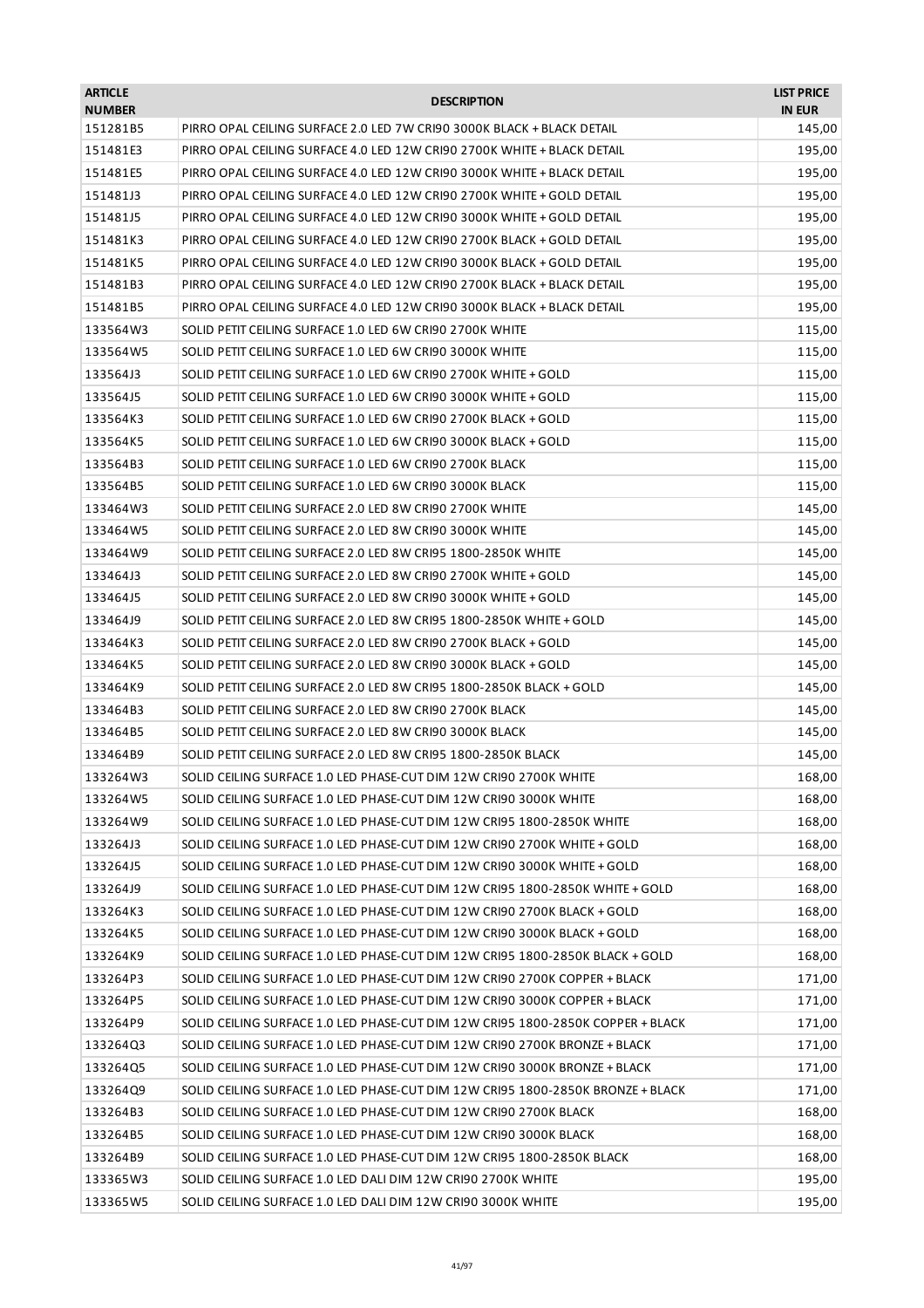| <b>ARTICLE</b><br><b>NUMBER</b> | <b>DESCRIPTION</b>                                                         | <b>LIST PRICE</b><br><b>IN EUR</b> |
|---------------------------------|----------------------------------------------------------------------------|------------------------------------|
| 133365W9                        | SOLID CEILING SURFACE 1.0 LED DALI DIM 12W CRI95 1800-2850K WHITE          | 195,00                             |
| 133365J3                        | SOLID CEILING SURFACE 1.0 LED DALI DIM 12W CRI90 2700K WHITE + GOLD        | 195,00                             |
| 133365J5                        | SOLID CEILING SURFACE 1.0 LED DALI DIM 12W CRI90 3000K WHITE + GOLD        | 195,00                             |
| 133365J9                        | SOLID CEILING SURFACE 1.0 LED DALI DIM 12W CRI95 1800-2850K WHITE + GOLD   | 195,00                             |
| 133365K3                        | SOLID CEILING SURFACE 1.0 LED DALI DIM 12W CRI90 2700K BLACK + GOLD        | 195,00                             |
| 133365K5                        | SOLID CEILING SURFACE 1.0 LED DALI DIM 12W CRI90 3000K BLACK + GOLD        | 195,00                             |
| 133365K9                        | SOLID CEILING SURFACE 1.0 LED DALI DIM 12W CRI95 1800-2850K BLACK + GOLD   | 195,00                             |
| 133365P3                        | SOLID CEILING SURFACE 1.0 LED DALI DIM 12W CRI90 2700K COPPER + BLACK      | 198,00                             |
| 133365P5                        | SOLID CEILING SURFACE 1.0 LED DALI DIM 12W CRI90 3000K COPPER + BLACK      | 198,00                             |
| 133365P9                        | SOLID CEILING SURFACE 1.0 LED DALI DIM 12W CRI95 1800-2850K COPPER + BLACK | 198,00                             |
| 133365Q3                        | SOLID CEILING SURFACE 1.0 LED DALI DIM 12W CRI90 2700K BRONZE + BLACK      | 198,00                             |
| 133365Q5                        | SOLID CEILING SURFACE 1.0 LED DALI DIM 12W CRI90 3000K BRONZE + BLACK      | 198,00                             |
| 133365Q9                        | SOLID CEILING SURFACE 1.0 LED DALI DIM 12W CRI95 1800-2850K BRONZE + BLACK | 198,00                             |
| 133365B3                        | SOLID CEILING SURFACE 1.0 LED DALI DIM 12W CRI90 2700K BLACK               | 195,00                             |
| 133365B5                        | SOLID CEILING SURFACE 1.0 LED DALI DIM 12W CRI90 3000K BLACK               | 195,00                             |
| 133365B9                        | SOLID CEILING SURFACE 1.0 LED DALI DIM 12W CRI95 1800-2850K BLACK          | 195,00                             |
| 133120W0                        | SOLID CEILING SURFACE 1.0 PAR16 MAX.12W WHITE                              | 92,00                              |
| 133120J0                        | SOLID CEILING SURFACE 1.0 PAR16 MAX.12W WHITE + GOLD                       | 92,00                              |
| 133120K0                        | SOLID CEILING SURFACE 1.0 PAR16 MAX.12W BLACK + GOLD                       | 92,00                              |
| 133120P0                        | SOLID CEILING SURFACE 1.0 PAR16 MAX.12W COPPER + BLACK                     | 95,00                              |
| 133120Q0                        | SOLID CEILING SURFACE 1.0 PAR16 MAX.12W BRONZE + BLACK                     | 95,00                              |
| 133120B0                        | SOLID CEILING SURFACE 1.0 PAR16 MAX.12W BLACK                              |                                    |
|                                 | SIRRA CEILING SURFACE 1.0 LED 10W CRI90 2700K WHITE                        | 92,00                              |
| 134164W3                        | SIRRA CEILING SURFACE 1.0 LED 10W CRI90 3000K WHITE                        | 210,10                             |
| 134164W5                        |                                                                            | 210,10                             |
| 134164W9                        | SIRRA CEILING SURFACE 1.0 LED 10W CRI95 1800-2850K WHITE                   | 210,10                             |
| 134164E3                        | SIRRA CEILING SURFACE 1.0 LED 10W CRI90 2700K WHITE + BLACK                | 210,10                             |
| 134164E5                        | SIRRA CEILING SURFACE 1.0 LED 10W CRI90 3000K WHITE + BLACK                | 210,10                             |
| 134164E9                        | SIRRA CEILING SURFACE 1.0 LED 10W CRI95 1800-2850K WHITE + BLACK           | 210,10                             |
| 134164B3                        | SIRRA CEILING SURFACE 1.0 LED 10W CRI90 2700K BLACK                        | 210,10                             |
| 134164B5                        | SIRRA CEILING SURFACE 1.0 LED 10W CRI90 3000K BLACK                        | 210,10                             |
| 134164B9                        | SIRRA CEILING SURFACE 1.0 LED 10W CRI95 1800-2850K BLACK                   | 210,10                             |
| 134120W0                        | SIRRA CEILING SURFACE 1.0 PAR16 MAX.12W WHITE                              | 126,00                             |
| 134120E0                        | SIRRA CEILING SURFACE 1.0 PAR16 MAX.12W WHITE + BLACK                      | 126,00                             |
| 134120B0                        | SIRRA CEILING SURFACE 1.0 PAR16 MAX.12W BLACK                              | 126,00                             |
| 139164W3                        | SIRRO CEILING SURFACE 1.0 LED 10W CRI90 2700K WHITE                        | 224,80                             |
| 139164W5                        | SIRRO CEILING SURFACE 1.0 LED 10W CRI90 3000K WHITE                        | 224,80                             |
| 139164W9                        | SIRRO CEILING SURFACE 1.0 LED 10W CRI95 1800-2850K WHITE                   | 224,80                             |
| 139164E3                        | SIRRO CEILING SURFACE 1.0 LED 10W CRI90 2700K WHITE + BLACK                | 224,80                             |
| 139164E5                        | SIRRO CEILING SURFACE 1.0 LED 10W CRI90 3000K WHITE + BLACK                | 224,80                             |
| 139164E9                        | SIRRO CEILING SURFACE 1.0 LED 10W CRI95 1800-2850K WHITE + BLACK           | 224,80                             |
| 139164B3                        | SIRRO CEILING SURFACE 1.0 LED 10W CRI90 2700K BLACK                        | 224,80                             |
| 139164B5                        | SIRRO CEILING SURFACE 1.0 LED 10W CRI90 3000K BLACK                        | 224,80                             |
| 139164B9                        | SIRRO CEILING SURFACE 1.0 LED 10W CRI95 1800-2850K BLACK                   | 224,80                             |
| 139120W0                        | SIRRO CEILING SURFACE 1.0 PAR16 MAX.12W WHITE                              | 142,40                             |
| 139120E0                        | SIRRO CEILING SURFACE 1.0 PAR16 MAX.12W WHITE + BLACK                      | 142,40                             |
| 139120B0                        | SIRRO CEILING SURFACE 1.0 PAR16 MAX.12W BLACK                              | 142,40                             |
| 139264W3                        | SIRRO CEILING SURFACE 2.0 LED 2X 10W CRI90 2700K WHITE                     | 371,20                             |
| 139264W5                        | SIRRO CEILING SURFACE 2.0 LED 2X 10W CRI90 3000K WHITE                     | 371,20                             |
| 139264W9                        | SIRRO CEILING SURFACE 2.0 LED 2X 10W CRI95 1800-2850K WHITE                | 371,20                             |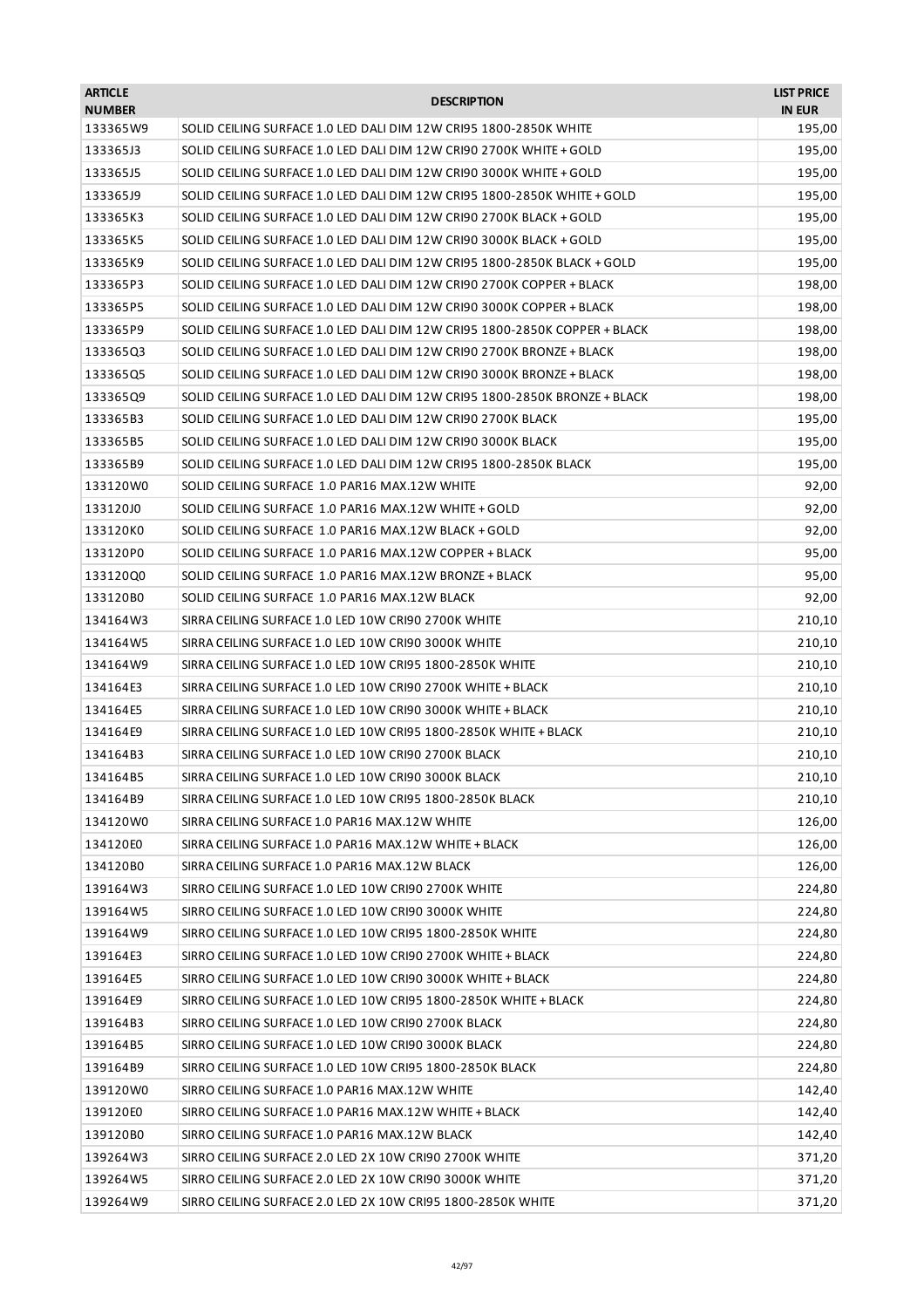| <b>ARTICLE</b><br><b>NUMBER</b> | <b>DESCRIPTION</b>                                                  | <b>LIST PRICE</b><br><b>IN EUR</b> |
|---------------------------------|---------------------------------------------------------------------|------------------------------------|
| 139264E3                        | SIRRO CEILING SURFACE 2.0 LED 2X 10W CRI90 2700K WHITE + BLACK      | 371,20                             |
| 139264E5                        | SIRRO CEILING SURFACE 2.0 LED 2X 10W CRI90 3000K WHITE + BLACK      | 371,20                             |
| 139264E9                        | SIRRO CEILING SURFACE 2.0 LED 2X 10W CRI95 1800-2850K WHITE + BLACK | 371,20                             |
| 139264B3                        | SIRRO CEILING SURFACE 2.0 LED 2X 10W CRI90 2700K BLACK              | 371,20                             |
| 139264B5                        | SIRRO CEILING SURFACE 2.0 LED 2X 10W CRI90 3000K BLACK              | 371,20                             |
| 139264B9                        | SIRRO CEILING SURFACE 2.0 LED 2X 10W CRI95 1800-2850K BLACK         | 371,20                             |
| 139364W3                        | SIRRO CEILING SURFACE 3.0 LED 3X 10W CRI90 2700K WHITE              | 497,80                             |
| 139364W5                        | SIRRO CEILING SURFACE 3.0 LED 3X 10W CRI90 3000K WHITE              | 497,80                             |
| 139364W9                        | SIRRO CEILING SURFACE 3.0 LED 3X 10W CRI95 1800-2850K WHITE         | 497,80                             |
| 139364E3                        | SIRRO CEILING SURFACE 3.0 LED 3X 10W CRI90 2700K WHITE + BLACK      | 497,80                             |
| 139364E5                        | SIRRO CEILING SURFACE 3.0 LED 3X 10W CRI90 3000K WHITE + BLACK      | 497,80                             |
| 139364E9                        | SIRRO CEILING SURFACE 3.0 LED 3X 10W CRI95 1800-2850K WHITE + BLACK | 497,80                             |
| 139364B3                        | SIRRO CEILING SURFACE 3.0 LED 3X 10W CRI90 2700K BLACK              | 497,80                             |
| 139364B5                        | SIRRO CEILING SURFACE 3.0 LED 3X 10W CRI90 3000K BLACK              | 497,80                             |
| 139364B9                        | SIRRO CEILING SURFACE 3.0 LED 3X 10W CRI95 1800-2850K BLACK         | 497,80                             |
| 139220W0                        | SIRRO CEILING SURFACE 2.0 PAR16 2X MAX.12W WHITE                    | 209,30                             |
| 139220E0                        | SIRRO CEILING SURFACE 2.0 PAR16 2X MAX.12W WHITE + BLACK            | 209,30                             |
| 139220B0                        | SIRRO CEILING SURFACE 2.0 PAR16 2X MAX.12W BLACK                    | 209,30                             |
| 139320W0                        | SIRRO CEILING SURFACE 3.0 PAR16 3X MAX.12W WHITE                    | 278,50                             |
| 139320E0                        | SIRRO CEILING SURFACE 3.0 PAR16 3X MAX.12W WHITE + BLACK            | 278,50                             |
| 139320B0                        | SIRRO CEILING SURFACE 3.0 PAR16 3X MAX.12W BLACK                    | 278,50                             |
| 157220W0                        | SARA ON BASE 1.0 PAR16 MAX.12W WHITE                                | 62,00                              |
| 157220G0                        | SARA ON BASE 1.0 PAR16 MAX.12W GOLD                                 | 67,00                              |
| 157220B0                        | SARA ON BASE 1.0 PAR16 MAX.12W BLACK                                | 62,00                              |
| 157220K0                        | SARA ON BASE 1.0 PAR16 MAX.12W BLACK + GOLD                         | 68,00                              |
| 157420W0                        | SARA ON BASE 1.1 PAR16 MAX.12W WHITE                                | 119,00                             |
| 157420B0                        | SARA ON BASE 1.1 PAR16 MAX.12W BLACK                                | 119,00                             |
| 157420K0                        | SARA ON BASE 1.1 PAR16 MAX.12W BLACK + GOLD                         | 126,00                             |
| 157520W0                        | SARA ON BASE 3.0 PAR16 3X MAX.12W WHITE                             | 215,00                             |
| 157520B0                        | SARA ON BASE 3.0 PAR16 3X MAX.12W BLACK                             | 215,00                             |
| 157520K0                        | SARA ON BASE 3.0 PAR16 3X MAX.12W BLACK + GOLD                      | 225,00                             |
| 144264W2                        | SQUBE ON BASE CEILING SURFACE 1.0 LED 6W CRI80 2700K WHITE          | 139,50                             |
| 144264W4                        | SQUBE ON BASE CEILING SURFACE 1.0 LED 6W CRI80 3000K WHITE          | 139,50                             |
| 144264W9                        | SQUBE ON BASE CEILING SURFACE 1.0 LED 6W CRI80 1800-3000K WHITE     | 139,50                             |
| 144264B2                        | SQUBE ON BASE CEILING SURFACE 1.0 LED 6W CRI80 2700K BLACK          | 139,50                             |
| 144264B4                        | SQUBE ON BASE CEILING SURFACE 1.0 LED 6W CRI80 3000K BLACK          | 139,50                             |
| 144264B9                        | SQUBE ON BASE CEILING SURFACE 1.0 LED 6W CRI80 1800-3000K BLACK     | 139,50                             |
| 144464W2                        | SQUBE ON BASE CEILING SURFACE 2.0 LED 12W CRI80 2700K WHITE         | 159,80                             |
| 144464W4                        | SQUBE ON BASE CEILING SURFACE 2.0 LED 12W CRI80 3000K WHITE         | 159,80                             |
| 144464W9                        | SQUBE ON BASE CEILING SURFACE 2.0 LED 12W CRI80 1800-3000K WHITE    | 159,80                             |
| 144464B2                        | SQUBE ON BASE CEILING SURFACE 2.0 LED 12W CRI80 2700K BLACK         | 159,80                             |
| 144464B4                        | SQUBE ON BASE CEILING SURFACE 2.0 LED 12W CRI80 3000K BLACK         | 159,80                             |
| 144464B9                        | SQUBE ON BASE CEILING SURFACE 2.0 LED 12W CRI80 1800-3000K BLACK    | 159,80                             |
| 144220W0                        | SQUBE ON BASE CEILING SURFACE 1.0 PAR16 MAX.12W WHITE               | 79,20                              |
| 144220B0                        | SQUBE ON BASE CEILING SURFACE 1.0 PAR16 MAX.12W BLACK               | 79,20                              |
| 144520W0                        | SQUBE ON BASE CEILING SURFACE #2 PAR16 2X MAX.12W WHITE             | 149,00                             |
| 144520B0                        | SQUBE ON BASE CEILING SURFACE #2 PAR16 2X MAX.12W BLACK             | 149,00                             |
| 144620W0                        | SQUBE ON BASE CEILING SURFACE #3 PAR16 3X MAX.12W WHITE             | 198,00                             |
| 144620B0                        | SQUBE ON BASE CEILING SURFACE #3 PAR16 3X MAX.12W BLACK             | 198,00                             |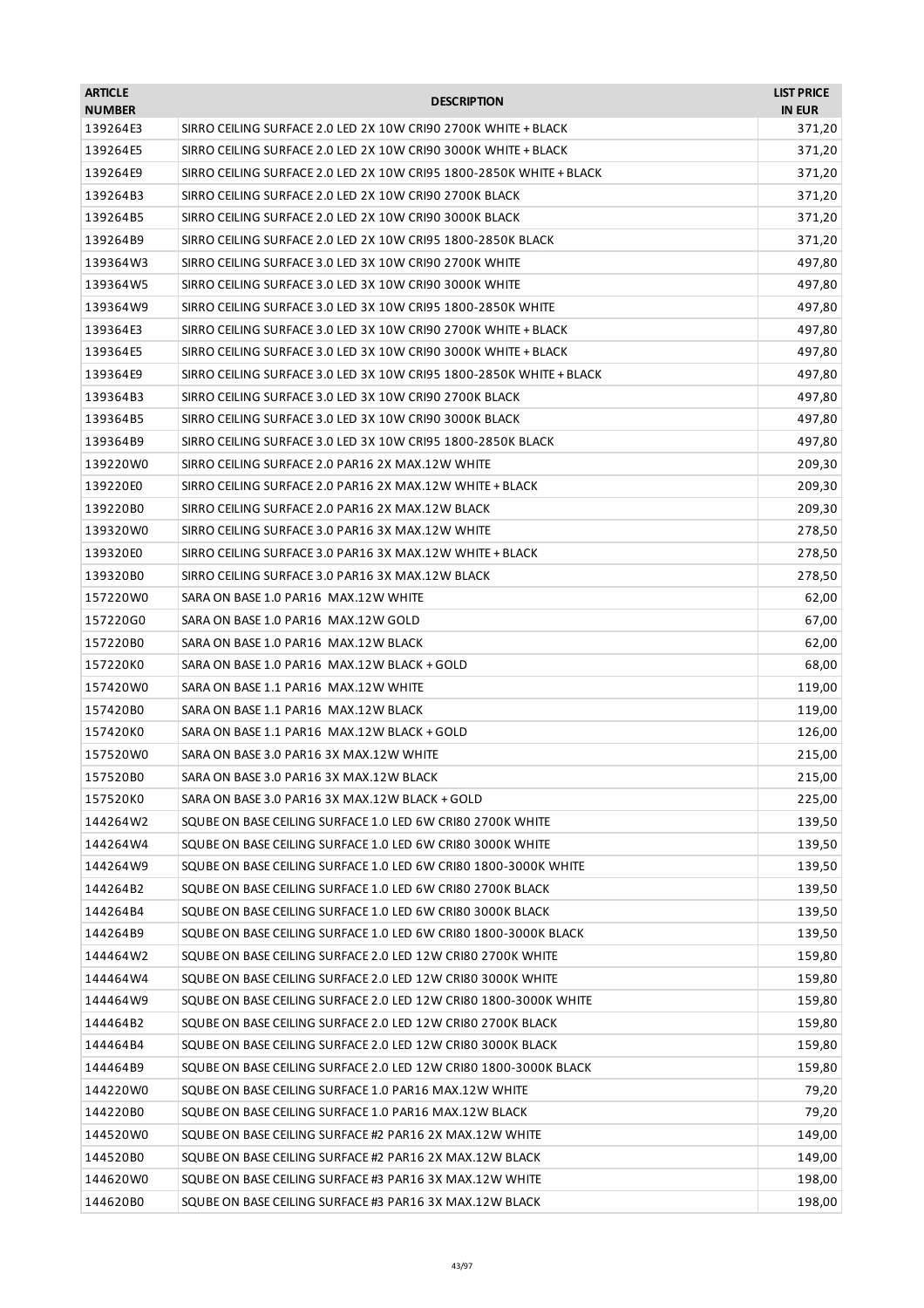| <b>ARTICLE</b><br><b>NUMBER</b> | <b>DESCRIPTION</b>                                                | <b>LIST PRICE</b><br><b>IN EUR</b> |
|---------------------------------|-------------------------------------------------------------------|------------------------------------|
| 166361W3                        | CENO CEILING SURFACE 2.0 LED 2X 7W 2700K CRI90 WHITE              | 195,00                             |
| 166361W5                        | CENO CEILING SURFACE 2.0 LED 2X 7W 3000K CRI90 WHITE              | 195,00                             |
| 166361B3                        | CENO CEILING SURFACE 2.0 LED 2X 7W 2700K CRI90 BLACK              | 195,00                             |
| 166361B5                        | CENO CEILING SURFACE 2.0 LED 2X 7W 3000K CRI90 BLACK              | 195,00                             |
| 166361K3                        | CENO CEILING SURFACE 2.0 LED 2X 7W 2700K CRI90 BLACK + GOLD SPOT  | 195,00                             |
| 166361K5                        | CENO CEILING SURFACE 2.0 LED 2X 7W 3000K CRI90 BLACK + GOLD SPOT  | 195,00                             |
| 166361Q3                        | CENO CEILING SURFACE 2.0 LED 2X 7W 2700K CRI90 BRONZE             | 195,00                             |
| 166361Q5                        | CENO CEILING SURFACE 2.0 LED 2X 7W 3000K CRI90 BRONZE             | 195,00                             |
| 166761W3                        | CENO CEILING SURFACE 4.0 LED 2X 7W 2700K CRI90 WHITE              | 355,00                             |
| 166761W5                        | CENO CEILING SURFACE 4.0 LED 4X 7W 3000K CRI90 WHITE              | 355,00                             |
| 166761B3                        | CENO CEILING SURFACE 4.0 LED 4X 7W 2700K CRI90 BLACK              | 355,00                             |
| 166761B5                        | CENO CEILING SURFACE 4.0 LED 4X 7W 3000K CRI90 BLACK              | 355,00                             |
| 166761K3                        | CENO CEILING SURFACE 4.0 LED 4X 7W 2700K CRI90 BLACK + GOLD SPOT  | 355,00                             |
| 166761K5                        | CENO CEILING SURFACE 4.0 LED 4X 7W 3000K CRI90 BLACK + GOLD SPOT  | 355,00                             |
| 166761Q3                        | CENO CEILING SURFACE 4.0 LED 4X 7W 2700K CRI90 BRONZE             | 355,00                             |
| 166761Q5                        | CENO CEILING SURFACE 4.0 LED 4X 7W 3000K CRI90 BRONZE             | 355,00                             |
| 159154J3                        | MICK CEILING SURFACE 1.0 LED 13W 2700K CRI90 WHITE + GOLD SNOOT   | 225,00                             |
| 159154J5                        | MICK CEILING SURFACE 1.0 LED 13W 3000K CRI90 WHITE + GOLD SNOOT   | 225,00                             |
| 159154K3                        | MICK CEILING SURFACE 1.0 LED 13W 2700K CRI90 BLACK + GOLD SNOOT   | 225,00                             |
| 159154K5                        | MICK CEILING SURFACE 1.0 LED 13W 3000K CRI90 BLACK + GOLD SNOOT   | 225,00                             |
| 159254J3                        | MICK CEILING SURFACE 2.0 LED 2X 7W 2700K CRI90 WHITE + GOLD SNOOT | 295,00                             |
| 159254J5                        | MICK CEILING SURFACE 2.0 LED 2X 7W 3000K CRI90 WHITE + GOLD SNOOT | 295,00                             |
| 159254K3                        | MICK CEILING SURFACE 2.0 LED 2X 7W 2700K CRI90 BLACK + GOLD SNOOT | 295,00                             |
| 159254K5                        | MICK CEILING SURFACE 2.0 LED 2X 7W 3000K CRI90 BLACK + GOLD SNOOT | 295,00                             |
| 181188W3                        | CLEA CEILING SURFACE 1.0 LED 19.3W 2700K CRI90 WHITE              | 220,00                             |
| 181188W5                        | CLEA CEILING SURFACE 1.0 LED 19.3W 3000K CRI90 WHITE              | 220,00                             |
| 181188SG3                       | CLEA CEILING SURFACE 1.0 LED 19.3W 2700K CRI90 SILK GREY          | 240,00                             |
| 181188SG5                       | CLEA CEILING SURFACE 1.0 LED 19.3W 3000K CRI90 SILK GREY          | 240,00                             |
| 181188FJ3                       | CLEA CEILING SURFACE 1.0 LED 19.3W 2700K CRI90 FEEL JADE          | 240,00                             |
| 181188FJ5                       | CLEA CEILING SURFACE 1.0 LED 19.3W 3000K CRI90 FEEL JADE          | 240,00                             |
| 181188B3                        | CLEA CEILING SURFACE 1.0 LED 19.3W 2700K CRI90 BLACK              | 220,00                             |
| 181188B5                        | CLEA CEILING SURFACE 1.0 LED 19.3W 3000K CRI90 BLACK              | 220,00                             |
| 181288W3                        | CLEA CEILING SURFACE 2.0 LED 19.3W 2700K CRI90 WHITE              | 330,00                             |
| 181288W5                        | CLEA CEILING SURFACE 2.0 LED 19.3W 3000K CRI90 WHITE              | 330,00                             |
| 181288SG3                       | CLEA CEILING SURFACE 2.0 LED 19.3W 2700K CRI90 SILK GREY          | 360,00                             |
| 181288SG5                       | CLEA CEILING SURFACE 2.0 LED 19.3W 3000K CRI90 SILK GREY          | 360,00                             |
| 181288FJ3                       | CLEA CEILING SURFACE 2.0 LED 19.3W 2700K CRI90 FEEL JADE          | 360,00                             |
| 181288FJ5                       | CLEA CEILING SURFACE 2.0 LED 19.3W 3000K CRI90 FEEL JADE          | 360,00                             |
| 181288B3                        | CLEA CEILING SURFACE 2.0 LED 19.3W 2700K CRI90 BLACK              | 330,00                             |
| 181288B5                        | CLEA CEILING SURFACE 2.0 LED 19.3W 3000K CRI90 BLACK              | 330,00                             |
| 181388W3                        | CLEA CEILING SURFACE 3.0 LED 19.3W 2700K CRI90 WHITE              | 429,00                             |
| 181388W5                        | CLEA CEILING SURFACE 3.0 LED 19.3W 3000K CRI90 WHITE              | 429,00                             |
| 181388SG3                       | CLEA CEILING SURFACE 3.0 LED 19.3W 2700K CRI90 SILK GREY          | 468,00                             |
| 181388SG5                       | CLEA CEILING SURFACE 3.0 LED 19.3W 3000K CRI90 SILK GREY          | 468,00                             |
| 181388FJ3                       | CLEA CEILING SURFACE 3.0 LED 19.3W 2700K CRI90 FEEL JADE          | 468,00                             |
| 181388FJ5                       | CLEA CEILING SURFACE 3.0 LED 19.3W 3000K CRI90 FEEL JADE          | 468,00                             |
| 181388B3                        | CLEA CEILING SURFACE 3.0 LED 19.3W 2700K CRI90 BLACK              | 429,00                             |
| 181388B5                        | CLEA CEILING SURFACE 3.0 LED 19.3W 3000K CRI90 BLACK              | 429,00                             |
| 182188B3                        | CLOCK CEILING SURFACE 1.0 LED 19.3W 2700K CRI90 BLACK             | 149,00                             |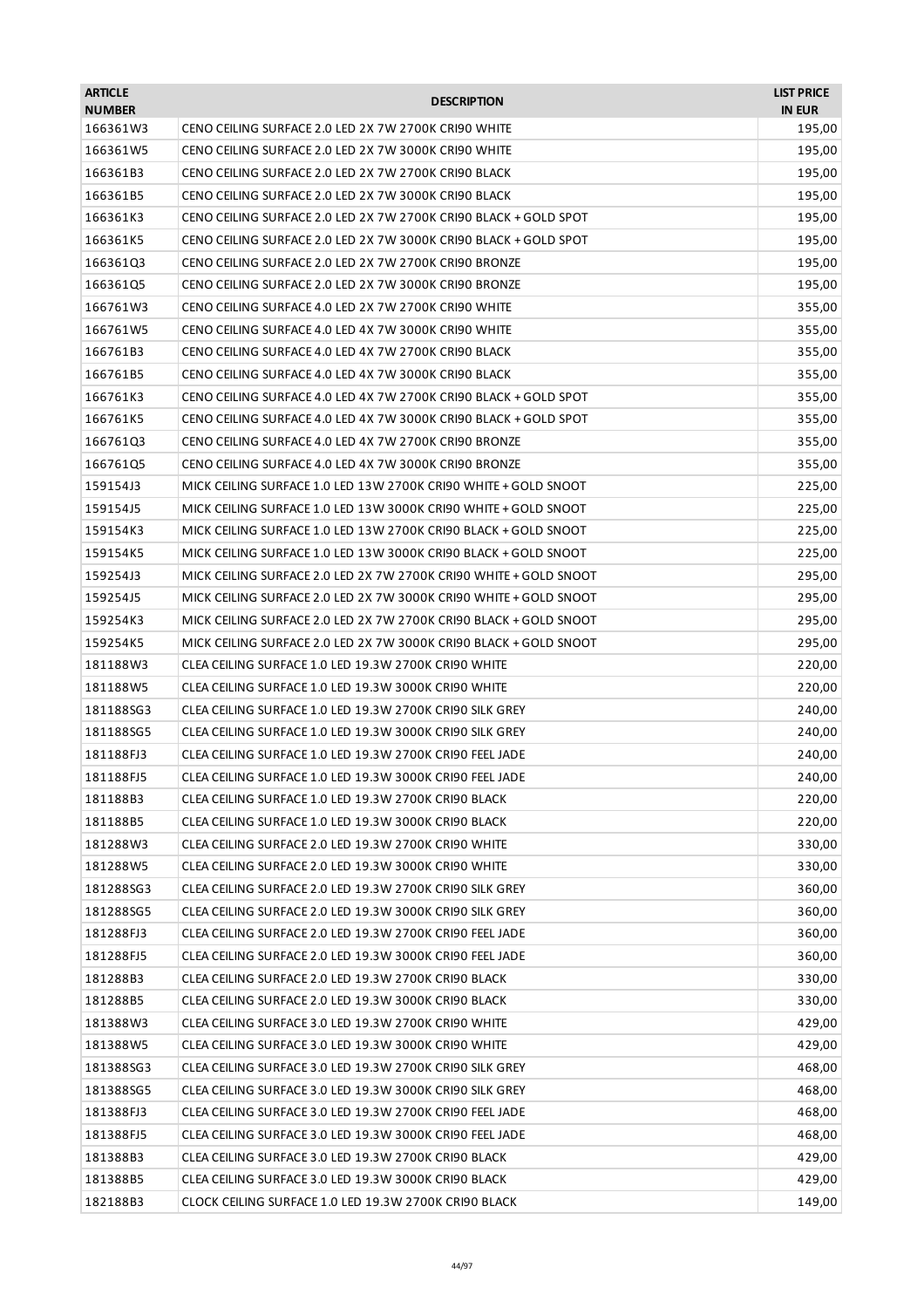| 182188B5<br>CLOCK CEILING SURFACE 1.0 LED 19.3W 3000K CRI90 BLACK<br>149,00<br>182388B3<br>CLOCK CEILING SURFACE 2.0 LED 19.3W 2700K CRI90 BLACK<br>169,00<br>182388B5<br>CLOCK CEILING SURFACE 2.0 LED 19.3W 3000K CRI90 BLACK<br>169,00<br>182488B3<br>CLOCK CEILING SURFACE 3.0 LED 19.3W 2700K CRI90 BLACK<br>188,00<br>182488B5<br>188,00<br>CLOCK CEILING SURFACE 3.0 LED 19.3W 3000K CRI90 BLACK<br>149184W2<br>VENN WALL/CEILING SURFACE 1.0 LED PHASE-CUT DIM 38W CRI80 2700K WHITE<br>544,90<br>149184W4<br>VENN WALL/CEILING SURFACE 1.0 LED PHASE-CUT DIM 38W CRI80 3000K WHITE<br>544,90<br>14918402<br>VENN WALL/CEILING SURFACE 1.0 LED PHASE-CUT DIM 38W CRI80 2700K BRONZE<br>544,90<br>149184Q4<br>VENN WALL/CEILING SURFACE 1.0 LED PHASE-CUT DIM 38W CRI80 3000K BRONZE<br>544,90<br>149184B2<br>VENN WALL/CEILING SURFACE 1.0 LED PHASE-CUT DIM 38W CRI80 2700K BLACK<br>544,90<br>149184B4<br>VENN WALL/CEILING SURFACE 1.0 LED PHASE-CUT DIM 38W CRI80 3000K BLACK<br>544,90<br>149185W2<br>VENN WALL/CEILING SURFACE 1.0 LED DALI DIM 38W CRI80 2700K WHITE<br>710,70<br>710,70<br>149185W4<br>VENN WALL/CEILING SURFACE 1.0 LED DALI DIM 38W CRI80 3000K WHITE<br>14918502<br>VENN WALL/CEILING SURFACE 1.0 LED DALI DIM 38W CRI80 2700K BRONZE<br>710,70<br>710,70<br>149185Q4<br>VENN WALL/CEILING SURFACE 1.0 LED DALI DIM 38W CRI80 3000K BRONZE<br>149185B2<br>VENN WALL/CEILING SURFACE 1.0 LED DALI DIM 38W CRI80 2700K BLACK<br>710,70<br>149185B4<br>VENN WALL/CEILING SURFACE 1.0 LED DALI DIM 38W CRI80 3000K BLACK<br>710,70<br>149284W2<br>VENN WALL/CEILING SURFACE 2.0 LED PHASE-CUT DIM 47W CRI80 2700K WHITE<br>637,60<br>149284W4<br>VENN WALL/CEILING SURFACE 2.0 LED PHASE-CUT DIM 47W CRI80 3000K WHITE<br>637,60<br>149284Q2<br>VENN WALL/CEILING SURFACE 2.0 LED PHASE-CUT DIM 47W CRI80 2700K BRONZE<br>637,60<br>149284Q4<br>VENN WALL/CEILING SURFACE 2.0 LED PHASE-CUT DIM 47W CRI80 3000K BRONZE<br>637,60<br>637,60<br>149284B2<br>VENN WALL/CEILING SURFACE 2.0 LED PHASE-CUT DIM 47W CRI80 2700K BLACK<br>149284B4<br>VENN WALL/CEILING SURFACE 2.0 LED PHASE-CUT DIM 47W CRI80 3000K BLACK<br>637,60<br>149285W2<br>VENN WALL/CEILING SURFACE 2.0 LED DALI DIM 47W CRI80 2700K WHITE<br>788,00<br>788,00<br>149285W4<br>VENN WALL/CEILING SURFACE 2.0 LED DALI DIM 47W CRI80 3000K WHITE<br>14928502<br>VENN WALL/CEILING SURFACE 2.0 LED DALI DIM 47W CRI80 2700K BRONZE<br>788,00<br>788,00<br>14928504<br>VENN WALL/CEILING SURFACE 2.0 LED DALI DIM 47W CRI80 3000K BRONZE<br>149285B2<br>VENN WALL/CEILING SURFACE 2.0 LED DALI DIM 47W CRI80 2700K BLACK<br>788,00<br>149285B4<br>VENN WALL/CEILING SURFACE 2.0 LED DALI DIM 47W CRI80 3000K BLACK<br>788,00<br>701184W3<br>ROB IP44 CEILING SURFACE 1.6 LED 13W CRI90 2700K WHITE<br>149,00<br>ROB IP44 CEILING SURFACE 1.6 LED 13W CRI90 3000K WHITE<br>149,00<br>701184W5<br>ROB IP44 CEILING SURFACE 2.6 LED 18W CRI90 2700K WHITE<br>701284W3<br>229,00<br>ROB IP44 CEILING SURFACE 2.6 LED 18W CRI90 3000K WHITE<br>701284W5<br>229,00<br>701384W3<br>ROB IP44 CEILING SURFACE 3.5 LED 32W CRI90 2700K WHITE<br>319,00<br>701384W5<br>ROB IP44 CEILING SURFACE 3.5 LED 32W CRI90 3000K WHITE<br>319,00<br>135184W3<br>ROBY IP44 CEILING SURFACE 1.6 LED 13W CRI90 2700K WHITE<br>189,00<br>189,00<br>135184W5<br>ROBY IP44 CEILING SURFACE 1.6 LED 13W CRI90 3000K WHITE<br>135184B3<br>ROBY IP44 CEILING SURFACE 1.6 LED 13W CRI90 2700K BLACK<br>189,00<br>135184B5<br>ROBY IP44 CEILING SURFACE 1.6 LED 13W CRI90 3000K BLACK<br>189,00<br>279,00<br>135284W3<br>ROBY IP44 CEILING SURFACE 2.6 LED 18W CRI90 2700K WHITE<br>135284W5<br>ROBY IP44 CEILING SURFACE 2.6 LED 18W CRI90 3000K WHITE<br>279,00<br>ROBY IP44 CEILING SURFACE 2.6 LED 18W CRI90 2700K BLACK<br>135284B3<br>279,00<br>135284B5<br>ROBY IP44 CEILING SURFACE 2.6 LED 18W CRI90 3000K BLACK<br>279,00<br>135384W3<br>ROBY IP44 CEILING SURFACE 3.5 LED 32W CRI90 2700K WHITE<br>379,00<br>ROBY IP44 CEILING SURFACE 3.5 LED 32W CRI90 3000K WHITE<br>379,00<br>135384W5<br>135384B3<br>ROBY IP44 CEILING SURFACE 3.5 LED 32W CRI90 2700K BLACK<br>379,00<br>ROBY IP44 CEILING SURFACE 3.5 LED 32W CRI90 3000K BLACK<br>379,00<br>135384B5<br>178184W3<br>TOWNA IP44 CEILING SURFACE 1.0 LED 13W CRI90 2700K WHITE<br>215,00<br>178184W5<br>TOWNA IP44 CEILING SURFACE 1.0 LED 13W CRI90 3000K WHITE<br>215,00 | <b>ARTICLE</b><br><b>NUMBER</b> | <b>DESCRIPTION</b> | <b>LIST PRICE</b><br><b>IN EUR</b> |
|-------------------------------------------------------------------------------------------------------------------------------------------------------------------------------------------------------------------------------------------------------------------------------------------------------------------------------------------------------------------------------------------------------------------------------------------------------------------------------------------------------------------------------------------------------------------------------------------------------------------------------------------------------------------------------------------------------------------------------------------------------------------------------------------------------------------------------------------------------------------------------------------------------------------------------------------------------------------------------------------------------------------------------------------------------------------------------------------------------------------------------------------------------------------------------------------------------------------------------------------------------------------------------------------------------------------------------------------------------------------------------------------------------------------------------------------------------------------------------------------------------------------------------------------------------------------------------------------------------------------------------------------------------------------------------------------------------------------------------------------------------------------------------------------------------------------------------------------------------------------------------------------------------------------------------------------------------------------------------------------------------------------------------------------------------------------------------------------------------------------------------------------------------------------------------------------------------------------------------------------------------------------------------------------------------------------------------------------------------------------------------------------------------------------------------------------------------------------------------------------------------------------------------------------------------------------------------------------------------------------------------------------------------------------------------------------------------------------------------------------------------------------------------------------------------------------------------------------------------------------------------------------------------------------------------------------------------------------------------------------------------------------------------------------------------------------------------------------------------------------------------------------------------------------------------------------------------------------------------------------------------------------------------------------------------------------------------------------------------------------------------------------------------------------------------------------------------------------------------------------------------------------------------------------------------------------------------------------------------------------------------------------------------------------------------------------------------------------------------------------------------------------------------------------------------------------------------------------------------------------------------------------------------------------------------------------------------------------------------------------------------------------------------------------------------------------------------------------------------------------------------------------------------------------------------------------------------------------------------------------------------------------------------------------------------------------------------------------------------------------------------------------------------------|---------------------------------|--------------------|------------------------------------|
|                                                                                                                                                                                                                                                                                                                                                                                                                                                                                                                                                                                                                                                                                                                                                                                                                                                                                                                                                                                                                                                                                                                                                                                                                                                                                                                                                                                                                                                                                                                                                                                                                                                                                                                                                                                                                                                                                                                                                                                                                                                                                                                                                                                                                                                                                                                                                                                                                                                                                                                                                                                                                                                                                                                                                                                                                                                                                                                                                                                                                                                                                                                                                                                                                                                                                                                                                                                                                                                                                                                                                                                                                                                                                                                                                                                                                                                                                                                                                                                                                                                                                                                                                                                                                                                                                                                                                                                                             |                                 |                    |                                    |
|                                                                                                                                                                                                                                                                                                                                                                                                                                                                                                                                                                                                                                                                                                                                                                                                                                                                                                                                                                                                                                                                                                                                                                                                                                                                                                                                                                                                                                                                                                                                                                                                                                                                                                                                                                                                                                                                                                                                                                                                                                                                                                                                                                                                                                                                                                                                                                                                                                                                                                                                                                                                                                                                                                                                                                                                                                                                                                                                                                                                                                                                                                                                                                                                                                                                                                                                                                                                                                                                                                                                                                                                                                                                                                                                                                                                                                                                                                                                                                                                                                                                                                                                                                                                                                                                                                                                                                                                             |                                 |                    |                                    |
|                                                                                                                                                                                                                                                                                                                                                                                                                                                                                                                                                                                                                                                                                                                                                                                                                                                                                                                                                                                                                                                                                                                                                                                                                                                                                                                                                                                                                                                                                                                                                                                                                                                                                                                                                                                                                                                                                                                                                                                                                                                                                                                                                                                                                                                                                                                                                                                                                                                                                                                                                                                                                                                                                                                                                                                                                                                                                                                                                                                                                                                                                                                                                                                                                                                                                                                                                                                                                                                                                                                                                                                                                                                                                                                                                                                                                                                                                                                                                                                                                                                                                                                                                                                                                                                                                                                                                                                                             |                                 |                    |                                    |
|                                                                                                                                                                                                                                                                                                                                                                                                                                                                                                                                                                                                                                                                                                                                                                                                                                                                                                                                                                                                                                                                                                                                                                                                                                                                                                                                                                                                                                                                                                                                                                                                                                                                                                                                                                                                                                                                                                                                                                                                                                                                                                                                                                                                                                                                                                                                                                                                                                                                                                                                                                                                                                                                                                                                                                                                                                                                                                                                                                                                                                                                                                                                                                                                                                                                                                                                                                                                                                                                                                                                                                                                                                                                                                                                                                                                                                                                                                                                                                                                                                                                                                                                                                                                                                                                                                                                                                                                             |                                 |                    |                                    |
|                                                                                                                                                                                                                                                                                                                                                                                                                                                                                                                                                                                                                                                                                                                                                                                                                                                                                                                                                                                                                                                                                                                                                                                                                                                                                                                                                                                                                                                                                                                                                                                                                                                                                                                                                                                                                                                                                                                                                                                                                                                                                                                                                                                                                                                                                                                                                                                                                                                                                                                                                                                                                                                                                                                                                                                                                                                                                                                                                                                                                                                                                                                                                                                                                                                                                                                                                                                                                                                                                                                                                                                                                                                                                                                                                                                                                                                                                                                                                                                                                                                                                                                                                                                                                                                                                                                                                                                                             |                                 |                    |                                    |
|                                                                                                                                                                                                                                                                                                                                                                                                                                                                                                                                                                                                                                                                                                                                                                                                                                                                                                                                                                                                                                                                                                                                                                                                                                                                                                                                                                                                                                                                                                                                                                                                                                                                                                                                                                                                                                                                                                                                                                                                                                                                                                                                                                                                                                                                                                                                                                                                                                                                                                                                                                                                                                                                                                                                                                                                                                                                                                                                                                                                                                                                                                                                                                                                                                                                                                                                                                                                                                                                                                                                                                                                                                                                                                                                                                                                                                                                                                                                                                                                                                                                                                                                                                                                                                                                                                                                                                                                             |                                 |                    |                                    |
|                                                                                                                                                                                                                                                                                                                                                                                                                                                                                                                                                                                                                                                                                                                                                                                                                                                                                                                                                                                                                                                                                                                                                                                                                                                                                                                                                                                                                                                                                                                                                                                                                                                                                                                                                                                                                                                                                                                                                                                                                                                                                                                                                                                                                                                                                                                                                                                                                                                                                                                                                                                                                                                                                                                                                                                                                                                                                                                                                                                                                                                                                                                                                                                                                                                                                                                                                                                                                                                                                                                                                                                                                                                                                                                                                                                                                                                                                                                                                                                                                                                                                                                                                                                                                                                                                                                                                                                                             |                                 |                    |                                    |
|                                                                                                                                                                                                                                                                                                                                                                                                                                                                                                                                                                                                                                                                                                                                                                                                                                                                                                                                                                                                                                                                                                                                                                                                                                                                                                                                                                                                                                                                                                                                                                                                                                                                                                                                                                                                                                                                                                                                                                                                                                                                                                                                                                                                                                                                                                                                                                                                                                                                                                                                                                                                                                                                                                                                                                                                                                                                                                                                                                                                                                                                                                                                                                                                                                                                                                                                                                                                                                                                                                                                                                                                                                                                                                                                                                                                                                                                                                                                                                                                                                                                                                                                                                                                                                                                                                                                                                                                             |                                 |                    |                                    |
|                                                                                                                                                                                                                                                                                                                                                                                                                                                                                                                                                                                                                                                                                                                                                                                                                                                                                                                                                                                                                                                                                                                                                                                                                                                                                                                                                                                                                                                                                                                                                                                                                                                                                                                                                                                                                                                                                                                                                                                                                                                                                                                                                                                                                                                                                                                                                                                                                                                                                                                                                                                                                                                                                                                                                                                                                                                                                                                                                                                                                                                                                                                                                                                                                                                                                                                                                                                                                                                                                                                                                                                                                                                                                                                                                                                                                                                                                                                                                                                                                                                                                                                                                                                                                                                                                                                                                                                                             |                                 |                    |                                    |
|                                                                                                                                                                                                                                                                                                                                                                                                                                                                                                                                                                                                                                                                                                                                                                                                                                                                                                                                                                                                                                                                                                                                                                                                                                                                                                                                                                                                                                                                                                                                                                                                                                                                                                                                                                                                                                                                                                                                                                                                                                                                                                                                                                                                                                                                                                                                                                                                                                                                                                                                                                                                                                                                                                                                                                                                                                                                                                                                                                                                                                                                                                                                                                                                                                                                                                                                                                                                                                                                                                                                                                                                                                                                                                                                                                                                                                                                                                                                                                                                                                                                                                                                                                                                                                                                                                                                                                                                             |                                 |                    |                                    |
|                                                                                                                                                                                                                                                                                                                                                                                                                                                                                                                                                                                                                                                                                                                                                                                                                                                                                                                                                                                                                                                                                                                                                                                                                                                                                                                                                                                                                                                                                                                                                                                                                                                                                                                                                                                                                                                                                                                                                                                                                                                                                                                                                                                                                                                                                                                                                                                                                                                                                                                                                                                                                                                                                                                                                                                                                                                                                                                                                                                                                                                                                                                                                                                                                                                                                                                                                                                                                                                                                                                                                                                                                                                                                                                                                                                                                                                                                                                                                                                                                                                                                                                                                                                                                                                                                                                                                                                                             |                                 |                    |                                    |
|                                                                                                                                                                                                                                                                                                                                                                                                                                                                                                                                                                                                                                                                                                                                                                                                                                                                                                                                                                                                                                                                                                                                                                                                                                                                                                                                                                                                                                                                                                                                                                                                                                                                                                                                                                                                                                                                                                                                                                                                                                                                                                                                                                                                                                                                                                                                                                                                                                                                                                                                                                                                                                                                                                                                                                                                                                                                                                                                                                                                                                                                                                                                                                                                                                                                                                                                                                                                                                                                                                                                                                                                                                                                                                                                                                                                                                                                                                                                                                                                                                                                                                                                                                                                                                                                                                                                                                                                             |                                 |                    |                                    |
|                                                                                                                                                                                                                                                                                                                                                                                                                                                                                                                                                                                                                                                                                                                                                                                                                                                                                                                                                                                                                                                                                                                                                                                                                                                                                                                                                                                                                                                                                                                                                                                                                                                                                                                                                                                                                                                                                                                                                                                                                                                                                                                                                                                                                                                                                                                                                                                                                                                                                                                                                                                                                                                                                                                                                                                                                                                                                                                                                                                                                                                                                                                                                                                                                                                                                                                                                                                                                                                                                                                                                                                                                                                                                                                                                                                                                                                                                                                                                                                                                                                                                                                                                                                                                                                                                                                                                                                                             |                                 |                    |                                    |
|                                                                                                                                                                                                                                                                                                                                                                                                                                                                                                                                                                                                                                                                                                                                                                                                                                                                                                                                                                                                                                                                                                                                                                                                                                                                                                                                                                                                                                                                                                                                                                                                                                                                                                                                                                                                                                                                                                                                                                                                                                                                                                                                                                                                                                                                                                                                                                                                                                                                                                                                                                                                                                                                                                                                                                                                                                                                                                                                                                                                                                                                                                                                                                                                                                                                                                                                                                                                                                                                                                                                                                                                                                                                                                                                                                                                                                                                                                                                                                                                                                                                                                                                                                                                                                                                                                                                                                                                             |                                 |                    |                                    |
|                                                                                                                                                                                                                                                                                                                                                                                                                                                                                                                                                                                                                                                                                                                                                                                                                                                                                                                                                                                                                                                                                                                                                                                                                                                                                                                                                                                                                                                                                                                                                                                                                                                                                                                                                                                                                                                                                                                                                                                                                                                                                                                                                                                                                                                                                                                                                                                                                                                                                                                                                                                                                                                                                                                                                                                                                                                                                                                                                                                                                                                                                                                                                                                                                                                                                                                                                                                                                                                                                                                                                                                                                                                                                                                                                                                                                                                                                                                                                                                                                                                                                                                                                                                                                                                                                                                                                                                                             |                                 |                    |                                    |
|                                                                                                                                                                                                                                                                                                                                                                                                                                                                                                                                                                                                                                                                                                                                                                                                                                                                                                                                                                                                                                                                                                                                                                                                                                                                                                                                                                                                                                                                                                                                                                                                                                                                                                                                                                                                                                                                                                                                                                                                                                                                                                                                                                                                                                                                                                                                                                                                                                                                                                                                                                                                                                                                                                                                                                                                                                                                                                                                                                                                                                                                                                                                                                                                                                                                                                                                                                                                                                                                                                                                                                                                                                                                                                                                                                                                                                                                                                                                                                                                                                                                                                                                                                                                                                                                                                                                                                                                             |                                 |                    |                                    |
|                                                                                                                                                                                                                                                                                                                                                                                                                                                                                                                                                                                                                                                                                                                                                                                                                                                                                                                                                                                                                                                                                                                                                                                                                                                                                                                                                                                                                                                                                                                                                                                                                                                                                                                                                                                                                                                                                                                                                                                                                                                                                                                                                                                                                                                                                                                                                                                                                                                                                                                                                                                                                                                                                                                                                                                                                                                                                                                                                                                                                                                                                                                                                                                                                                                                                                                                                                                                                                                                                                                                                                                                                                                                                                                                                                                                                                                                                                                                                                                                                                                                                                                                                                                                                                                                                                                                                                                                             |                                 |                    |                                    |
|                                                                                                                                                                                                                                                                                                                                                                                                                                                                                                                                                                                                                                                                                                                                                                                                                                                                                                                                                                                                                                                                                                                                                                                                                                                                                                                                                                                                                                                                                                                                                                                                                                                                                                                                                                                                                                                                                                                                                                                                                                                                                                                                                                                                                                                                                                                                                                                                                                                                                                                                                                                                                                                                                                                                                                                                                                                                                                                                                                                                                                                                                                                                                                                                                                                                                                                                                                                                                                                                                                                                                                                                                                                                                                                                                                                                                                                                                                                                                                                                                                                                                                                                                                                                                                                                                                                                                                                                             |                                 |                    |                                    |
|                                                                                                                                                                                                                                                                                                                                                                                                                                                                                                                                                                                                                                                                                                                                                                                                                                                                                                                                                                                                                                                                                                                                                                                                                                                                                                                                                                                                                                                                                                                                                                                                                                                                                                                                                                                                                                                                                                                                                                                                                                                                                                                                                                                                                                                                                                                                                                                                                                                                                                                                                                                                                                                                                                                                                                                                                                                                                                                                                                                                                                                                                                                                                                                                                                                                                                                                                                                                                                                                                                                                                                                                                                                                                                                                                                                                                                                                                                                                                                                                                                                                                                                                                                                                                                                                                                                                                                                                             |                                 |                    |                                    |
|                                                                                                                                                                                                                                                                                                                                                                                                                                                                                                                                                                                                                                                                                                                                                                                                                                                                                                                                                                                                                                                                                                                                                                                                                                                                                                                                                                                                                                                                                                                                                                                                                                                                                                                                                                                                                                                                                                                                                                                                                                                                                                                                                                                                                                                                                                                                                                                                                                                                                                                                                                                                                                                                                                                                                                                                                                                                                                                                                                                                                                                                                                                                                                                                                                                                                                                                                                                                                                                                                                                                                                                                                                                                                                                                                                                                                                                                                                                                                                                                                                                                                                                                                                                                                                                                                                                                                                                                             |                                 |                    |                                    |
|                                                                                                                                                                                                                                                                                                                                                                                                                                                                                                                                                                                                                                                                                                                                                                                                                                                                                                                                                                                                                                                                                                                                                                                                                                                                                                                                                                                                                                                                                                                                                                                                                                                                                                                                                                                                                                                                                                                                                                                                                                                                                                                                                                                                                                                                                                                                                                                                                                                                                                                                                                                                                                                                                                                                                                                                                                                                                                                                                                                                                                                                                                                                                                                                                                                                                                                                                                                                                                                                                                                                                                                                                                                                                                                                                                                                                                                                                                                                                                                                                                                                                                                                                                                                                                                                                                                                                                                                             |                                 |                    |                                    |
|                                                                                                                                                                                                                                                                                                                                                                                                                                                                                                                                                                                                                                                                                                                                                                                                                                                                                                                                                                                                                                                                                                                                                                                                                                                                                                                                                                                                                                                                                                                                                                                                                                                                                                                                                                                                                                                                                                                                                                                                                                                                                                                                                                                                                                                                                                                                                                                                                                                                                                                                                                                                                                                                                                                                                                                                                                                                                                                                                                                                                                                                                                                                                                                                                                                                                                                                                                                                                                                                                                                                                                                                                                                                                                                                                                                                                                                                                                                                                                                                                                                                                                                                                                                                                                                                                                                                                                                                             |                                 |                    |                                    |
|                                                                                                                                                                                                                                                                                                                                                                                                                                                                                                                                                                                                                                                                                                                                                                                                                                                                                                                                                                                                                                                                                                                                                                                                                                                                                                                                                                                                                                                                                                                                                                                                                                                                                                                                                                                                                                                                                                                                                                                                                                                                                                                                                                                                                                                                                                                                                                                                                                                                                                                                                                                                                                                                                                                                                                                                                                                                                                                                                                                                                                                                                                                                                                                                                                                                                                                                                                                                                                                                                                                                                                                                                                                                                                                                                                                                                                                                                                                                                                                                                                                                                                                                                                                                                                                                                                                                                                                                             |                                 |                    |                                    |
|                                                                                                                                                                                                                                                                                                                                                                                                                                                                                                                                                                                                                                                                                                                                                                                                                                                                                                                                                                                                                                                                                                                                                                                                                                                                                                                                                                                                                                                                                                                                                                                                                                                                                                                                                                                                                                                                                                                                                                                                                                                                                                                                                                                                                                                                                                                                                                                                                                                                                                                                                                                                                                                                                                                                                                                                                                                                                                                                                                                                                                                                                                                                                                                                                                                                                                                                                                                                                                                                                                                                                                                                                                                                                                                                                                                                                                                                                                                                                                                                                                                                                                                                                                                                                                                                                                                                                                                                             |                                 |                    |                                    |
|                                                                                                                                                                                                                                                                                                                                                                                                                                                                                                                                                                                                                                                                                                                                                                                                                                                                                                                                                                                                                                                                                                                                                                                                                                                                                                                                                                                                                                                                                                                                                                                                                                                                                                                                                                                                                                                                                                                                                                                                                                                                                                                                                                                                                                                                                                                                                                                                                                                                                                                                                                                                                                                                                                                                                                                                                                                                                                                                                                                                                                                                                                                                                                                                                                                                                                                                                                                                                                                                                                                                                                                                                                                                                                                                                                                                                                                                                                                                                                                                                                                                                                                                                                                                                                                                                                                                                                                                             |                                 |                    |                                    |
|                                                                                                                                                                                                                                                                                                                                                                                                                                                                                                                                                                                                                                                                                                                                                                                                                                                                                                                                                                                                                                                                                                                                                                                                                                                                                                                                                                                                                                                                                                                                                                                                                                                                                                                                                                                                                                                                                                                                                                                                                                                                                                                                                                                                                                                                                                                                                                                                                                                                                                                                                                                                                                                                                                                                                                                                                                                                                                                                                                                                                                                                                                                                                                                                                                                                                                                                                                                                                                                                                                                                                                                                                                                                                                                                                                                                                                                                                                                                                                                                                                                                                                                                                                                                                                                                                                                                                                                                             |                                 |                    |                                    |
|                                                                                                                                                                                                                                                                                                                                                                                                                                                                                                                                                                                                                                                                                                                                                                                                                                                                                                                                                                                                                                                                                                                                                                                                                                                                                                                                                                                                                                                                                                                                                                                                                                                                                                                                                                                                                                                                                                                                                                                                                                                                                                                                                                                                                                                                                                                                                                                                                                                                                                                                                                                                                                                                                                                                                                                                                                                                                                                                                                                                                                                                                                                                                                                                                                                                                                                                                                                                                                                                                                                                                                                                                                                                                                                                                                                                                                                                                                                                                                                                                                                                                                                                                                                                                                                                                                                                                                                                             |                                 |                    |                                    |
|                                                                                                                                                                                                                                                                                                                                                                                                                                                                                                                                                                                                                                                                                                                                                                                                                                                                                                                                                                                                                                                                                                                                                                                                                                                                                                                                                                                                                                                                                                                                                                                                                                                                                                                                                                                                                                                                                                                                                                                                                                                                                                                                                                                                                                                                                                                                                                                                                                                                                                                                                                                                                                                                                                                                                                                                                                                                                                                                                                                                                                                                                                                                                                                                                                                                                                                                                                                                                                                                                                                                                                                                                                                                                                                                                                                                                                                                                                                                                                                                                                                                                                                                                                                                                                                                                                                                                                                                             |                                 |                    |                                    |
|                                                                                                                                                                                                                                                                                                                                                                                                                                                                                                                                                                                                                                                                                                                                                                                                                                                                                                                                                                                                                                                                                                                                                                                                                                                                                                                                                                                                                                                                                                                                                                                                                                                                                                                                                                                                                                                                                                                                                                                                                                                                                                                                                                                                                                                                                                                                                                                                                                                                                                                                                                                                                                                                                                                                                                                                                                                                                                                                                                                                                                                                                                                                                                                                                                                                                                                                                                                                                                                                                                                                                                                                                                                                                                                                                                                                                                                                                                                                                                                                                                                                                                                                                                                                                                                                                                                                                                                                             |                                 |                    |                                    |
|                                                                                                                                                                                                                                                                                                                                                                                                                                                                                                                                                                                                                                                                                                                                                                                                                                                                                                                                                                                                                                                                                                                                                                                                                                                                                                                                                                                                                                                                                                                                                                                                                                                                                                                                                                                                                                                                                                                                                                                                                                                                                                                                                                                                                                                                                                                                                                                                                                                                                                                                                                                                                                                                                                                                                                                                                                                                                                                                                                                                                                                                                                                                                                                                                                                                                                                                                                                                                                                                                                                                                                                                                                                                                                                                                                                                                                                                                                                                                                                                                                                                                                                                                                                                                                                                                                                                                                                                             |                                 |                    |                                    |
|                                                                                                                                                                                                                                                                                                                                                                                                                                                                                                                                                                                                                                                                                                                                                                                                                                                                                                                                                                                                                                                                                                                                                                                                                                                                                                                                                                                                                                                                                                                                                                                                                                                                                                                                                                                                                                                                                                                                                                                                                                                                                                                                                                                                                                                                                                                                                                                                                                                                                                                                                                                                                                                                                                                                                                                                                                                                                                                                                                                                                                                                                                                                                                                                                                                                                                                                                                                                                                                                                                                                                                                                                                                                                                                                                                                                                                                                                                                                                                                                                                                                                                                                                                                                                                                                                                                                                                                                             |                                 |                    |                                    |
|                                                                                                                                                                                                                                                                                                                                                                                                                                                                                                                                                                                                                                                                                                                                                                                                                                                                                                                                                                                                                                                                                                                                                                                                                                                                                                                                                                                                                                                                                                                                                                                                                                                                                                                                                                                                                                                                                                                                                                                                                                                                                                                                                                                                                                                                                                                                                                                                                                                                                                                                                                                                                                                                                                                                                                                                                                                                                                                                                                                                                                                                                                                                                                                                                                                                                                                                                                                                                                                                                                                                                                                                                                                                                                                                                                                                                                                                                                                                                                                                                                                                                                                                                                                                                                                                                                                                                                                                             |                                 |                    |                                    |
|                                                                                                                                                                                                                                                                                                                                                                                                                                                                                                                                                                                                                                                                                                                                                                                                                                                                                                                                                                                                                                                                                                                                                                                                                                                                                                                                                                                                                                                                                                                                                                                                                                                                                                                                                                                                                                                                                                                                                                                                                                                                                                                                                                                                                                                                                                                                                                                                                                                                                                                                                                                                                                                                                                                                                                                                                                                                                                                                                                                                                                                                                                                                                                                                                                                                                                                                                                                                                                                                                                                                                                                                                                                                                                                                                                                                                                                                                                                                                                                                                                                                                                                                                                                                                                                                                                                                                                                                             |                                 |                    |                                    |
|                                                                                                                                                                                                                                                                                                                                                                                                                                                                                                                                                                                                                                                                                                                                                                                                                                                                                                                                                                                                                                                                                                                                                                                                                                                                                                                                                                                                                                                                                                                                                                                                                                                                                                                                                                                                                                                                                                                                                                                                                                                                                                                                                                                                                                                                                                                                                                                                                                                                                                                                                                                                                                                                                                                                                                                                                                                                                                                                                                                                                                                                                                                                                                                                                                                                                                                                                                                                                                                                                                                                                                                                                                                                                                                                                                                                                                                                                                                                                                                                                                                                                                                                                                                                                                                                                                                                                                                                             |                                 |                    |                                    |
|                                                                                                                                                                                                                                                                                                                                                                                                                                                                                                                                                                                                                                                                                                                                                                                                                                                                                                                                                                                                                                                                                                                                                                                                                                                                                                                                                                                                                                                                                                                                                                                                                                                                                                                                                                                                                                                                                                                                                                                                                                                                                                                                                                                                                                                                                                                                                                                                                                                                                                                                                                                                                                                                                                                                                                                                                                                                                                                                                                                                                                                                                                                                                                                                                                                                                                                                                                                                                                                                                                                                                                                                                                                                                                                                                                                                                                                                                                                                                                                                                                                                                                                                                                                                                                                                                                                                                                                                             |                                 |                    |                                    |
|                                                                                                                                                                                                                                                                                                                                                                                                                                                                                                                                                                                                                                                                                                                                                                                                                                                                                                                                                                                                                                                                                                                                                                                                                                                                                                                                                                                                                                                                                                                                                                                                                                                                                                                                                                                                                                                                                                                                                                                                                                                                                                                                                                                                                                                                                                                                                                                                                                                                                                                                                                                                                                                                                                                                                                                                                                                                                                                                                                                                                                                                                                                                                                                                                                                                                                                                                                                                                                                                                                                                                                                                                                                                                                                                                                                                                                                                                                                                                                                                                                                                                                                                                                                                                                                                                                                                                                                                             |                                 |                    |                                    |
|                                                                                                                                                                                                                                                                                                                                                                                                                                                                                                                                                                                                                                                                                                                                                                                                                                                                                                                                                                                                                                                                                                                                                                                                                                                                                                                                                                                                                                                                                                                                                                                                                                                                                                                                                                                                                                                                                                                                                                                                                                                                                                                                                                                                                                                                                                                                                                                                                                                                                                                                                                                                                                                                                                                                                                                                                                                                                                                                                                                                                                                                                                                                                                                                                                                                                                                                                                                                                                                                                                                                                                                                                                                                                                                                                                                                                                                                                                                                                                                                                                                                                                                                                                                                                                                                                                                                                                                                             |                                 |                    |                                    |
|                                                                                                                                                                                                                                                                                                                                                                                                                                                                                                                                                                                                                                                                                                                                                                                                                                                                                                                                                                                                                                                                                                                                                                                                                                                                                                                                                                                                                                                                                                                                                                                                                                                                                                                                                                                                                                                                                                                                                                                                                                                                                                                                                                                                                                                                                                                                                                                                                                                                                                                                                                                                                                                                                                                                                                                                                                                                                                                                                                                                                                                                                                                                                                                                                                                                                                                                                                                                                                                                                                                                                                                                                                                                                                                                                                                                                                                                                                                                                                                                                                                                                                                                                                                                                                                                                                                                                                                                             |                                 |                    |                                    |
|                                                                                                                                                                                                                                                                                                                                                                                                                                                                                                                                                                                                                                                                                                                                                                                                                                                                                                                                                                                                                                                                                                                                                                                                                                                                                                                                                                                                                                                                                                                                                                                                                                                                                                                                                                                                                                                                                                                                                                                                                                                                                                                                                                                                                                                                                                                                                                                                                                                                                                                                                                                                                                                                                                                                                                                                                                                                                                                                                                                                                                                                                                                                                                                                                                                                                                                                                                                                                                                                                                                                                                                                                                                                                                                                                                                                                                                                                                                                                                                                                                                                                                                                                                                                                                                                                                                                                                                                             |                                 |                    |                                    |
|                                                                                                                                                                                                                                                                                                                                                                                                                                                                                                                                                                                                                                                                                                                                                                                                                                                                                                                                                                                                                                                                                                                                                                                                                                                                                                                                                                                                                                                                                                                                                                                                                                                                                                                                                                                                                                                                                                                                                                                                                                                                                                                                                                                                                                                                                                                                                                                                                                                                                                                                                                                                                                                                                                                                                                                                                                                                                                                                                                                                                                                                                                                                                                                                                                                                                                                                                                                                                                                                                                                                                                                                                                                                                                                                                                                                                                                                                                                                                                                                                                                                                                                                                                                                                                                                                                                                                                                                             |                                 |                    |                                    |
|                                                                                                                                                                                                                                                                                                                                                                                                                                                                                                                                                                                                                                                                                                                                                                                                                                                                                                                                                                                                                                                                                                                                                                                                                                                                                                                                                                                                                                                                                                                                                                                                                                                                                                                                                                                                                                                                                                                                                                                                                                                                                                                                                                                                                                                                                                                                                                                                                                                                                                                                                                                                                                                                                                                                                                                                                                                                                                                                                                                                                                                                                                                                                                                                                                                                                                                                                                                                                                                                                                                                                                                                                                                                                                                                                                                                                                                                                                                                                                                                                                                                                                                                                                                                                                                                                                                                                                                                             |                                 |                    |                                    |
|                                                                                                                                                                                                                                                                                                                                                                                                                                                                                                                                                                                                                                                                                                                                                                                                                                                                                                                                                                                                                                                                                                                                                                                                                                                                                                                                                                                                                                                                                                                                                                                                                                                                                                                                                                                                                                                                                                                                                                                                                                                                                                                                                                                                                                                                                                                                                                                                                                                                                                                                                                                                                                                                                                                                                                                                                                                                                                                                                                                                                                                                                                                                                                                                                                                                                                                                                                                                                                                                                                                                                                                                                                                                                                                                                                                                                                                                                                                                                                                                                                                                                                                                                                                                                                                                                                                                                                                                             |                                 |                    |                                    |
|                                                                                                                                                                                                                                                                                                                                                                                                                                                                                                                                                                                                                                                                                                                                                                                                                                                                                                                                                                                                                                                                                                                                                                                                                                                                                                                                                                                                                                                                                                                                                                                                                                                                                                                                                                                                                                                                                                                                                                                                                                                                                                                                                                                                                                                                                                                                                                                                                                                                                                                                                                                                                                                                                                                                                                                                                                                                                                                                                                                                                                                                                                                                                                                                                                                                                                                                                                                                                                                                                                                                                                                                                                                                                                                                                                                                                                                                                                                                                                                                                                                                                                                                                                                                                                                                                                                                                                                                             |                                 |                    |                                    |
|                                                                                                                                                                                                                                                                                                                                                                                                                                                                                                                                                                                                                                                                                                                                                                                                                                                                                                                                                                                                                                                                                                                                                                                                                                                                                                                                                                                                                                                                                                                                                                                                                                                                                                                                                                                                                                                                                                                                                                                                                                                                                                                                                                                                                                                                                                                                                                                                                                                                                                                                                                                                                                                                                                                                                                                                                                                                                                                                                                                                                                                                                                                                                                                                                                                                                                                                                                                                                                                                                                                                                                                                                                                                                                                                                                                                                                                                                                                                                                                                                                                                                                                                                                                                                                                                                                                                                                                                             |                                 |                    |                                    |
|                                                                                                                                                                                                                                                                                                                                                                                                                                                                                                                                                                                                                                                                                                                                                                                                                                                                                                                                                                                                                                                                                                                                                                                                                                                                                                                                                                                                                                                                                                                                                                                                                                                                                                                                                                                                                                                                                                                                                                                                                                                                                                                                                                                                                                                                                                                                                                                                                                                                                                                                                                                                                                                                                                                                                                                                                                                                                                                                                                                                                                                                                                                                                                                                                                                                                                                                                                                                                                                                                                                                                                                                                                                                                                                                                                                                                                                                                                                                                                                                                                                                                                                                                                                                                                                                                                                                                                                                             |                                 |                    |                                    |
|                                                                                                                                                                                                                                                                                                                                                                                                                                                                                                                                                                                                                                                                                                                                                                                                                                                                                                                                                                                                                                                                                                                                                                                                                                                                                                                                                                                                                                                                                                                                                                                                                                                                                                                                                                                                                                                                                                                                                                                                                                                                                                                                                                                                                                                                                                                                                                                                                                                                                                                                                                                                                                                                                                                                                                                                                                                                                                                                                                                                                                                                                                                                                                                                                                                                                                                                                                                                                                                                                                                                                                                                                                                                                                                                                                                                                                                                                                                                                                                                                                                                                                                                                                                                                                                                                                                                                                                                             |                                 |                    |                                    |
|                                                                                                                                                                                                                                                                                                                                                                                                                                                                                                                                                                                                                                                                                                                                                                                                                                                                                                                                                                                                                                                                                                                                                                                                                                                                                                                                                                                                                                                                                                                                                                                                                                                                                                                                                                                                                                                                                                                                                                                                                                                                                                                                                                                                                                                                                                                                                                                                                                                                                                                                                                                                                                                                                                                                                                                                                                                                                                                                                                                                                                                                                                                                                                                                                                                                                                                                                                                                                                                                                                                                                                                                                                                                                                                                                                                                                                                                                                                                                                                                                                                                                                                                                                                                                                                                                                                                                                                                             |                                 |                    |                                    |
|                                                                                                                                                                                                                                                                                                                                                                                                                                                                                                                                                                                                                                                                                                                                                                                                                                                                                                                                                                                                                                                                                                                                                                                                                                                                                                                                                                                                                                                                                                                                                                                                                                                                                                                                                                                                                                                                                                                                                                                                                                                                                                                                                                                                                                                                                                                                                                                                                                                                                                                                                                                                                                                                                                                                                                                                                                                                                                                                                                                                                                                                                                                                                                                                                                                                                                                                                                                                                                                                                                                                                                                                                                                                                                                                                                                                                                                                                                                                                                                                                                                                                                                                                                                                                                                                                                                                                                                                             |                                 |                    |                                    |
|                                                                                                                                                                                                                                                                                                                                                                                                                                                                                                                                                                                                                                                                                                                                                                                                                                                                                                                                                                                                                                                                                                                                                                                                                                                                                                                                                                                                                                                                                                                                                                                                                                                                                                                                                                                                                                                                                                                                                                                                                                                                                                                                                                                                                                                                                                                                                                                                                                                                                                                                                                                                                                                                                                                                                                                                                                                                                                                                                                                                                                                                                                                                                                                                                                                                                                                                                                                                                                                                                                                                                                                                                                                                                                                                                                                                                                                                                                                                                                                                                                                                                                                                                                                                                                                                                                                                                                                                             |                                 |                    |                                    |
|                                                                                                                                                                                                                                                                                                                                                                                                                                                                                                                                                                                                                                                                                                                                                                                                                                                                                                                                                                                                                                                                                                                                                                                                                                                                                                                                                                                                                                                                                                                                                                                                                                                                                                                                                                                                                                                                                                                                                                                                                                                                                                                                                                                                                                                                                                                                                                                                                                                                                                                                                                                                                                                                                                                                                                                                                                                                                                                                                                                                                                                                                                                                                                                                                                                                                                                                                                                                                                                                                                                                                                                                                                                                                                                                                                                                                                                                                                                                                                                                                                                                                                                                                                                                                                                                                                                                                                                                             |                                 |                    |                                    |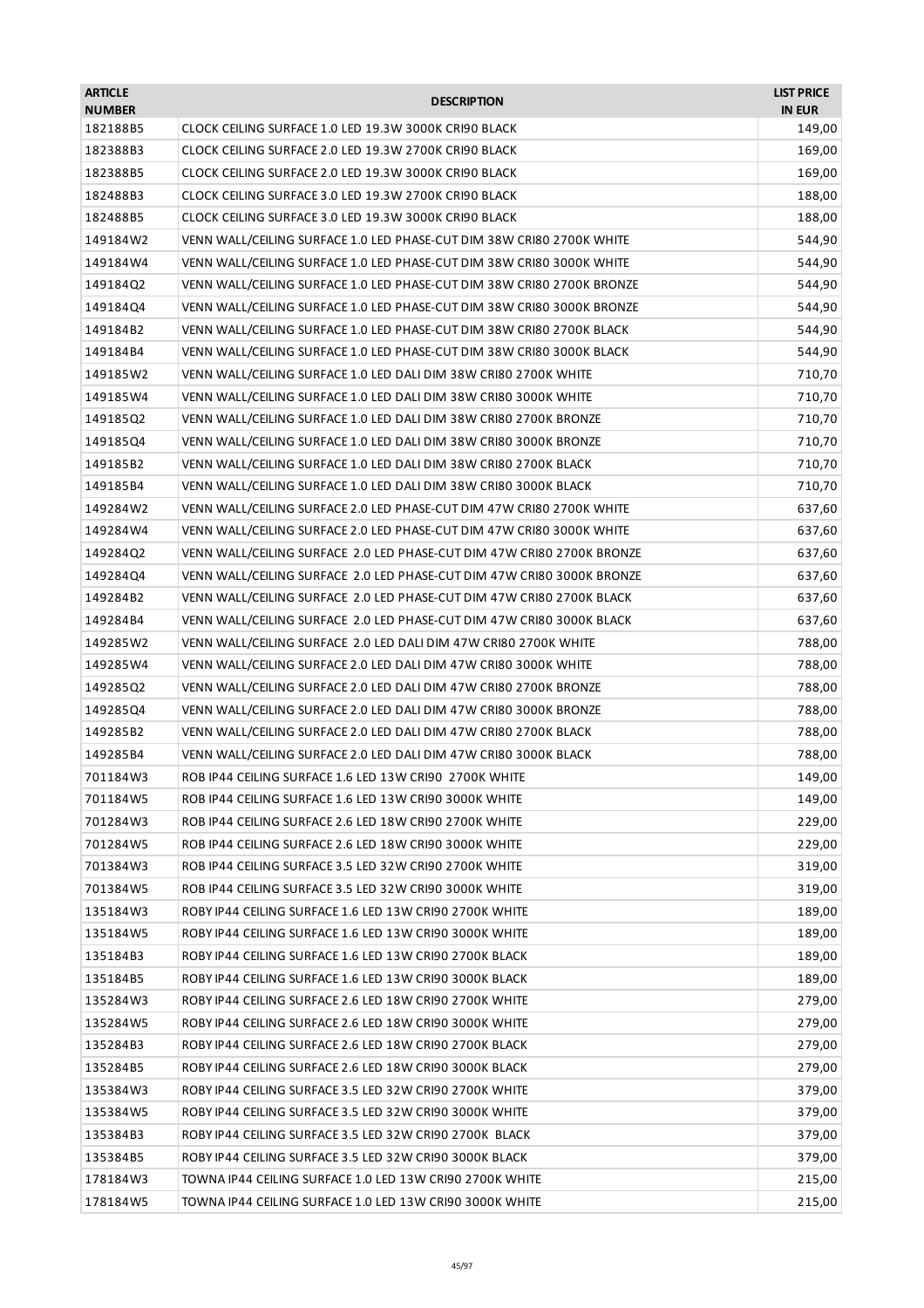| <b>ARTICLE</b><br><b>NUMBER</b> | <b>DESCRIPTION</b>                                                        | <b>LIST PRICE</b><br><b>IN EUR</b> |
|---------------------------------|---------------------------------------------------------------------------|------------------------------------|
| 178184J3                        | TOWNA IP44 CEILING SURFACE 1.0 LED 13W CRI90 2700K WHITE + GOLD INSIDE    | 218,00                             |
| 178184J5                        | TOWNA IP44 CEILING SURFACE 1.0 LED 13W CRI90 3000K WHITE + GOLD INSIDE    | 218,00                             |
| 178184P3                        | TOWNA IP44 CEILING SURFACE 1.0 LED 13W CRI90 2700K COPPER                 | 218,00                             |
| 178184P5                        | TOWNA IP44 CEILING SURFACE 1.0 LED 13W CRI90 3000K COPPER                 | 218,00                             |
| 178184K3                        | TOWNA IP44 CEILING SURFACE 1.0 LED 13W CRI90 2700K BLACK + GOLD INSIDE    | 218,00                             |
| 178184K5                        | TOWNA IP44 CEILING SURFACE 1.0 LED 13W CRI90 3000K BLACK + GOLD INSIDE    | 218,00                             |
| 178184Z3                        | TOWNA IP44 CEILING SURFACE 1.0 LED 13W CRI90 2700K BLACK + COPPER INSIDE  | 218,00                             |
| 178184Z5                        | TOWNA IP44 CEILING SURFACE 1.0 LED 13W CRI90 3000K BLACK + COPPER INSIDE  | 218,00                             |
| 178184B3                        | TOWNA IP44 CEILING SURFACE 1.0 LED 13W CRI90 2700K BLACK                  | 215,00                             |
| 178184B5                        | TOWNA IP44 CEILING SURFACE 1.0 LED 13W CRI90 3000K BLACK                  | 215,00                             |
| 178284W3                        | TOWNA IP44 CEILING SURFACE 2.0 LED 18W CRI90 2700K WHITE                  | 320,00                             |
| 178284W5                        | TOWNA IP44 CEILING SURFACE 2.0 LED 18W CRI90 3000K WHITE                  | 320,00                             |
| 178284J3                        | TOWNA IP44 CEILING SURFACE 2.0 LED 18W CRI90 2700K WHITE + GOLD INSIDE    | 325,00                             |
| 178284J5                        | TOWNA IP44 CEILING SURFACE 2.0 LED 18W CRI90 3000K WHITE + GOLD INSIDE    | 325,00                             |
| 178284P3                        | TOWNA IP44 CEILING SURFACE 2.0 LED 18W CRI90 2700K COPPER                 | 325,00                             |
| 178284P5                        | TOWNA IP44 CEILING SURFACE 2.0 LED 18W CRI90 3000K COPPER                 | 325,00                             |
| 178284K3                        | TOWNA IP44 CEILING SURFACE 2.0 LED 18W CRI90 2700K BLACK + GOLD INSIDE    | 325,00                             |
| 178284K5                        | TOWNA IP44 CEILING SURFACE 2.0 LED 18W CRI90 3000K BLACK + GOLD INSIDE    | 325,00                             |
| 178284Z3                        | TOWNA IP44 CEILING SURFACE 2.0 LED 18W CRI90 2700K BLACK + COPPER INSIDE  | 325,00                             |
| 178284Z5                        | TOWNA IP44 CEILING SURFACE 2.0 LED 18W CRI90 3000K BLACK + COPPER INSIDE  | 325,00                             |
| 178284B3                        | TOWNA IP44 CEILING SURFACE 2.0 LED 18W CRI90 2700K BLACK                  | 320,00                             |
| 178284B5                        | TOWNA IP44 CEILING SURFACE 2.0 LED 18W CRI90 3000K BLACK                  | 320,00                             |
| 178384W3                        | TOWNA IP44 CEILING SURFACE 3.0 LED 32W CRI90 2700K WHITE                  | 425,00                             |
| 178384W5                        | TOWNA IP44 CEILING SURFACE 3.0 LED 32W CRI90 3000K WHITE                  | 425,00                             |
| 178384J3                        | TOWNA IP44 CEILING SURFACE 3.0 LED 32W CRI90 2700K WHITE + GOLD INSIDE    | 432,00                             |
| 178384J5                        | TOWNA IP44 CEILING SURFACE 3.0 LED 32W CRI90 3000K WHITE + GOLD INSIDE    | 432,00                             |
| 178384P3                        | TOWNA IP44 CEILING SURFACE 3.0 LED 32W CRI90 2700K COPPER                 | 432,00                             |
| 178384P5                        | TOWNA IP44 CEILING SURFACE 3.0 LED 32W CRI90 3000K COPPER                 | 432,00                             |
| 178384K3                        | TOWNA IP44 CEILING SURFACE 3.0 LED 32W CRI90 2700K BLACK + GOLD INSIDE    | 432,00                             |
| 178384K5                        | TOWNA IP44 CEILING SURFACE 3.0 LED 32W CRI90 3000K BLACK + GOLD INSIDE    | 432,00                             |
| 178384Z3                        | TOWNA IP44 CEILING SURFACE 3.0 LED 32W CRI90 2700K BLACK + COPPER INSIDE  | 432,00                             |
| 178384Z5                        | TOWNA IP44 CEILING SURFACE 3.0 LED 32W CRI90 3000K BLACK + COPPER INSIDE  | 432,00                             |
| 178384B3                        | TOWNA IP44 CEILING SURFACE 3.0 LED 32W CRI90 2700K BLACK                  | 425,00                             |
| 178384B5                        | TOWNA IP44 CEILING SURFACE 3.0 LED 32W CRI90 3000K BLACK                  | 425,00                             |
| 180281W3                        | TAIO ROUND IP65 CEILING SURFACE 1.0 LED 10.5W CRI90 2700K WHITE           | 168,00                             |
| 180281W5                        | TAIO ROUND IP65 CEILING SURFACE 1.0 LED 10.5W CRI90 3000K WHITE           | 168,00                             |
| 180281A3                        | TAIO ROUND IP65 CEILING SURFACE 1.0 LED 10.5W CRI90 2700K ANTHRACITE GREY | 168,00                             |
| 180281A5                        | TAIO ROUND IP65 CEILING SURFACE 1.0 LED 10.5W CRI90 3000K ANTHRACITE GREY | 168,00                             |
| 180281Q3                        | TAIO ROUND IP65 CEILING SURFACE 1.0 LED 10.5W CRI90 2700K BRONZE          | 168,00                             |
| 180281Q5                        | TAIO ROUND IP65 CEILING SURFACE 1.0 LED 10.5W CRI90 3000K BRONZE          | 168,00                             |
| 180281B3                        | TAIO ROUND IP65 CEILING SURFACE 1.0 LED 10.5W CRI90 2700K BLACK           | 168,00                             |
| 180281B5                        | TAIO ROUND IP65 CEILING SURFACE 1.0 LED 10.5W CRI90 3000K BLACK           | 168,00                             |
| 175188W5                        | MIRBI IP44 CEILING SURFACE 1.0 LED 7W CRI90 3000K WHITE + OPAL PMMA COVER | 146,50                             |
|                                 | MIRBI IP44 CEILING SURFACE 1.0 LED 7W CRI90 3000K BLACK + OPAL PMMA COVER |                                    |
| 175188E5<br>175288W5            |                                                                           | 146,50                             |
|                                 | MIRBI IP44 CEILING SURFACE 2.0 LED 7W CRI90 3000K WHITE + OPAL PMMA COVER | 159,50                             |
| 175288E5                        | MIRBI IP44 CEILING SURFACE 2.0 LED 7W CRI90 3000K BLACK + OPAL PMMA COVER | 159,50                             |
| 90014187                        | STREX SYSTEM RECESSED TRACK 48V DALI 1.0M WHITE                           | 90,50                              |
| 90014188                        | STREX SYSTEM RECESSED TRACK 48V DALI 1.0M BLACK                           | 90,50                              |
| 90014189                        | STREX SYSTEM RECESSED TRACK 48V DALI 2.0M WHITE                           | 185,00                             |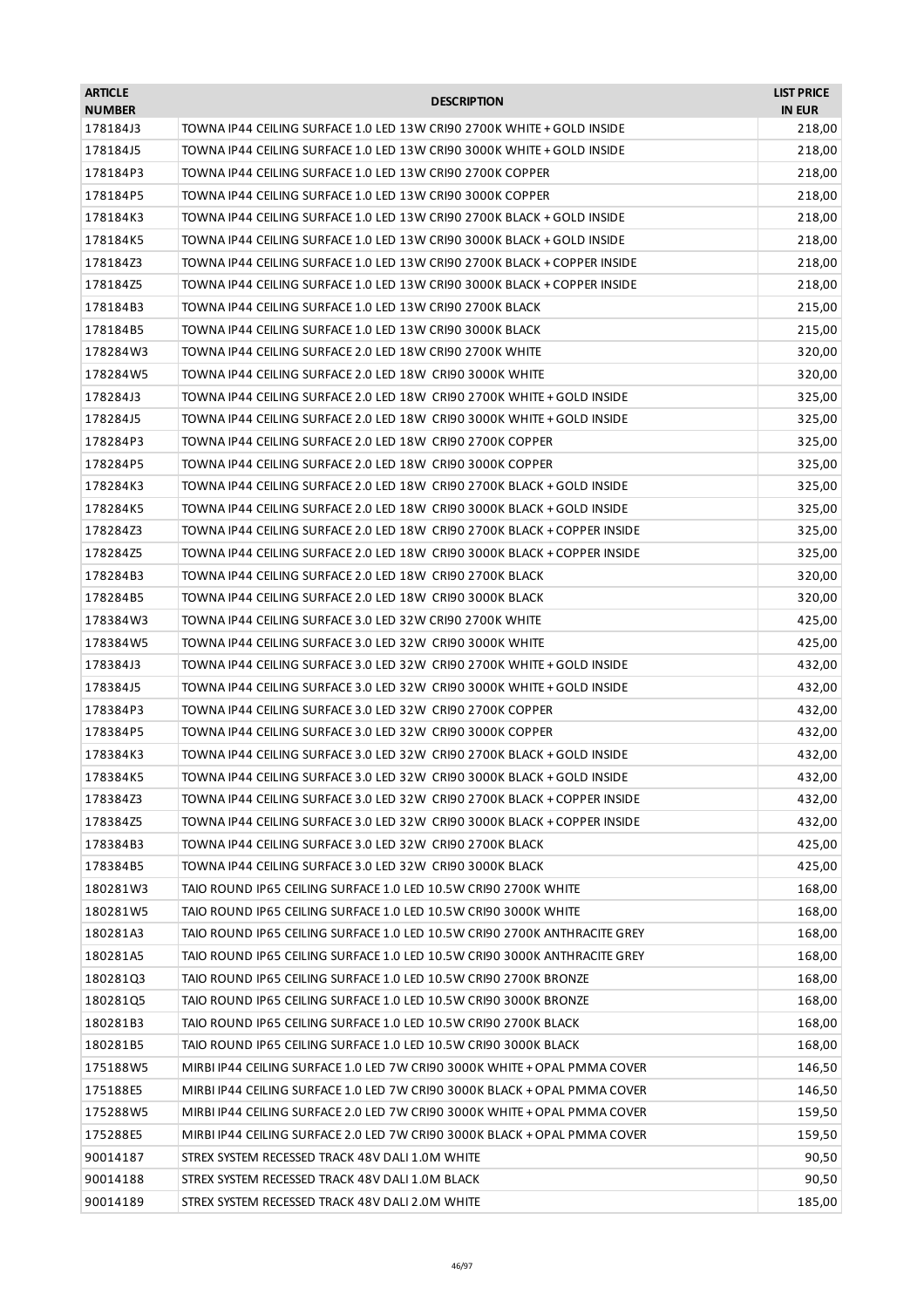| <b>ARTICLE</b><br><b>NUMBER</b> | <b>DESCRIPTION</b>                                                              | <b>LIST PRICE</b><br><b>IN EUR</b> |
|---------------------------------|---------------------------------------------------------------------------------|------------------------------------|
| 90014190                        | STREX SYSTEM RECESSED TRACK 48V DALI 2.0M BLACK                                 | 185,00                             |
| 90014191                        | STREX SYSTEM RECESSED TRACK 48V DALI 3.0M WHITE                                 | 283,00                             |
| 90014192                        | STREX SYSTEM RECESSED TRACK 48V DALI 3.0M BLACK                                 | 283,00                             |
| 90014193                        | STREX SYSTEM RECESSED MOUNTING BRACKET                                          | 9,50                               |
| 90218901                        | STREX SYSTEM REMOTE CONVERTER 48V 100W                                          | 75,00                              |
| 90218902                        | STREX SYSTEM REMOTE CONVERTER 48V 150W                                          | 89,00                              |
| 90014153                        | STREX SYSTEM POWER FEED 48V DALI WHITE                                          | 29,00                              |
| 90014154                        | STREX SYSTEM POWER FEED 48V DALI BLACK                                          | 29,00                              |
| 90014196                        | STREX SYSTEM CONNECTOR ELECTRICAL/MECHANICAL 48V DALI WHITE                     | 32,00                              |
| 90014197                        | STREX SYSTEM CONNECTOR ELECTRICAL/MECHANICAL 48V DALI BLACK                     | 32,00                              |
| 90014251                        | STREX SYSTEM RECESSED L-CONNECTOR ELECTRICAL/MECHANICAL 48V DALI WHITE          | 149,00                             |
| 90014252                        | STREX SYSTEM RECESSED L-CONNECTOR ELECTRICAL/MECHANICAL 48V DALI BLACK          | 149,00                             |
| 90014149                        | STREXYSTEM RECESSED END CAP WHITE                                               | 9,50                               |
| 90014150                        | STREXYSTEM RECESSED END CAP BLACK                                               | 9,50                               |
| 90014194                        | STREX SYSTEM WIRELESS CONTROL 5W WHITE                                          | 690,00                             |
| 90014195                        | STREX SYSTEM WIRELESS CONTROL 5W BLACK                                          | 690,00                             |
| 90014181                        | STREX SYSTEM SURFACE TRACK 48V DALI 1.0M WHITE                                  | 72,00                              |
| 90014182                        | STREX SYSTEM SURFACE TRACK 48V DALI 1.0M BLACK                                  | 72,00                              |
| 90014183                        | STREX SYSTEM SURFACE TRACK 48V DALI 2.0M WHITE                                  | 143,00                             |
| 90014184                        | STREX SYSTEM SURFACE TRACK 48V DALI 2.0M BLACK                                  | 143,00                             |
| 90014185                        | STREX SYSTEM SURFACE TRACK 48V DALI 3.0M WHITE                                  | 214,00                             |
| 90014186                        | STREX SYSTEM SURFACE TRACK 48V DALI 3.0M BLACK                                  | 214,00                             |
| 90014147                        | STREX SYSTEM SURFACE/SUSPENDED ENDCAP WHITE                                     | 5,60                               |
| 90014148                        | STREX SYSTEM SURFACE/SUSPENDED ENDCAP BLACK                                     | 5,60                               |
| 90014198                        | STREX SYSTEM SURFACE/SUSPENDED L-CONNECTOR ELECTRICAL/MECHANICAL 48V DALI WHITE | 95,00                              |
| 90014199                        | STREX SYSTEM SURFACE/SUSPENDED L-CONNECTOR ELECTRICAL/MECHANICAL 48V DALI BLACK | 95,00                              |
| 90014166                        | STREX SYSTEM SURFACE PROFILE CONVERTER BOX INCL. PS 48V 100W WHITE              | 198,00                             |
| 90014167                        | STREX SYSTEM SURFACE PROFILE CONVERTER BOX INCL. PS 48V 100W BLACK              | 198,00                             |
| 90014170                        | STREX SYSTEM SURFACE PROFILE CONVERTER BOX INCL. PS 48V 150W WHITE              | 212,00                             |
| 90014171                        | STREX SYSTEM SURFACE PROFILE CONVERTER BOX INCL. PS 48V 150W BLACK              | 212,00                             |
| 90014176                        | STREX SYSTEM SURFACE IN TRACK POWER SUPPLY 48V 80W BLACK                        | 210,00                             |
| 90014177                        | STREX SYSTEM SURFACE IN TRACK POWER SUPPLY 48V 230W BLACK                       | 248,00                             |
| 90014260                        | STREX SYSTEM SUSPENDED PROFILE CONVERTER BOX INCL. PS 48V 100W WHITE            | 255,00                             |
| 90014261                        | STREX SYSTEM SUSPENDED PROFILE CONVERTER BOX INCL. PS 48V 100W BLACK            | 255,00                             |
| 90014262                        | STREX SYSTEM SUSPENDED PROFILE CONVERTER BOX INCL. PS 48V 150W WHITE            | 269,00                             |
| 90014263                        | STREX SYSTEM SUSPENDED PROFILE CONVERTER BOX INCL. PS 48V 150W BLACK            | 269,00                             |
| 90014168                        | STREX SYSTEM SUSPENDED CEILING BASE INCL. PS 48V 100W WHITE                     | 225,00                             |
| 90014169                        | STREX SYSTEM SUSPENDED CEILING BASE INCL. PS 48V 100W BLACK                     | 225,00                             |
| 90014172                        | STREX SYSTEM SUSPENDED CEILING BASE INCL. PS 48V 150W WHITE                     | 239,00                             |
| 90014173                        | STREX SYSTEM SUSPENDED CEILING BASE INCL. PS 48V 150W BLACK                     | 239,00                             |
| 90014174                        | STREX SYSTEM SUSPENDED IN TRACK POWER SUPPLY 48V 80W BLACK                      | 238,00                             |
| 90014175                        | STREX SYSTEM SUSPENDED IN TRACK POWER SUPPLY 48V 230W BLACK                     | 276,00                             |
| 90014160                        | STREX SYSTEM SUSPENSION SET INCL. FIXATION BRACKET 1.5 M STAINLESS STEEL        | 22,00                              |
| 90014161                        | STREX SYSTEM SUSPENSION SET INCL. FIXATION BRACKET 3.0 M STAINLESS STEEL        | 24,00                              |
| 90014274                        | STREX SYSTEM SUSPENSION SET INCL. FIXATION BRACKET 1.5 M BLACK                  | 22,00                              |
| 90014275                        | STREX SYSTEM SUSPENSION SET INCL. FIXATION BRACKET 3.0 M BLACK                  | 24,00                              |
| 900140W5                        | STREX SYSTEM SUSPENDED INDIRECT LIGHT 2.0M 28W CRI90 3000K WHITE                | 470,00                             |
| 900140B5                        | STREX SYSTEM SUSPENDED INDIRECT LIGHT 2.0M 28W CRI90 3000K BLACK                | 470,00                             |
| 900141W5                        | STREX SYSTEM SUSPENDED INDIRECT LIGHT 3.0M 28W CRI90 3000K WHITE                | 550,00                             |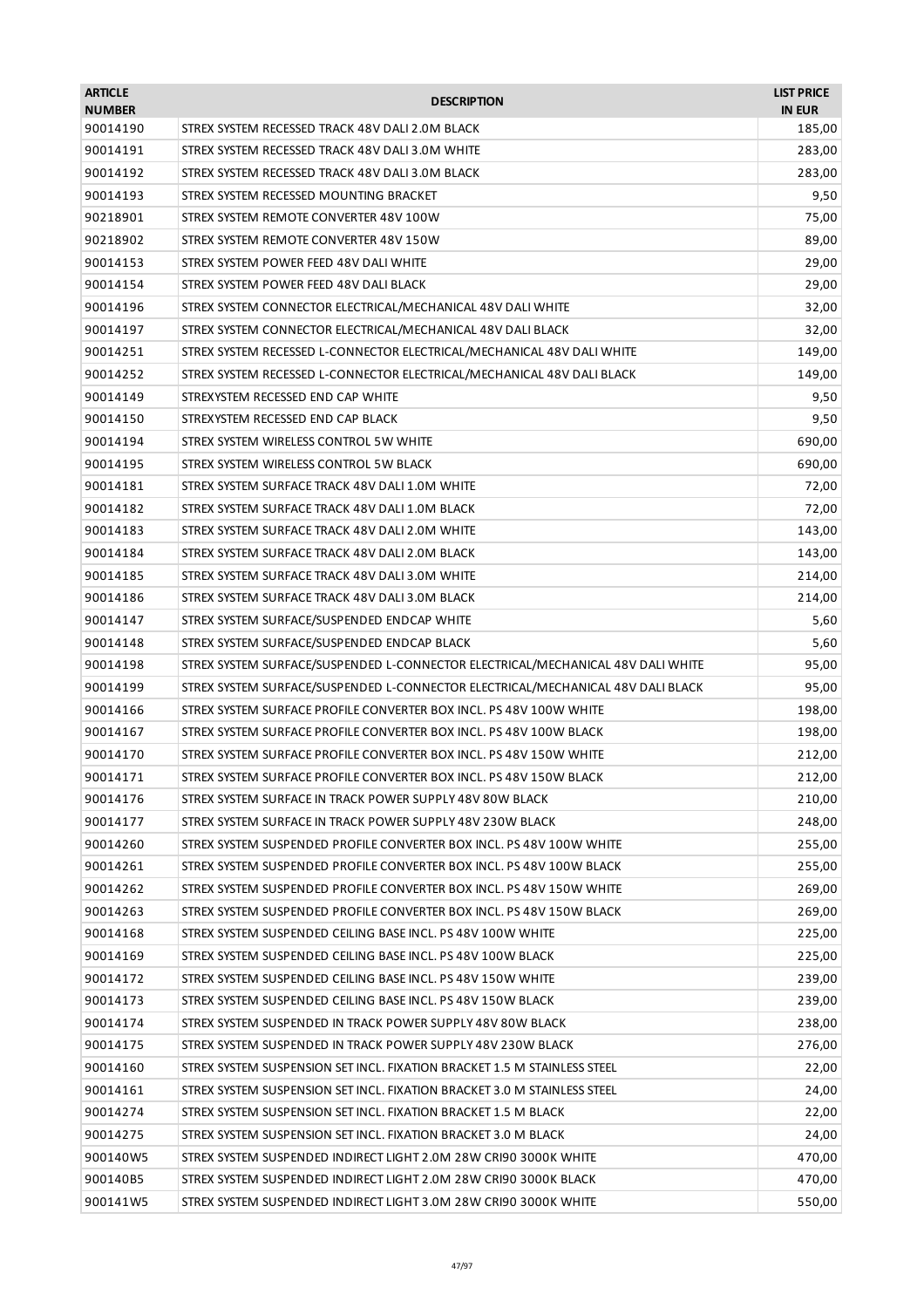| <b>ARTICLE</b><br><b>NUMBER</b> | <b>DESCRIPTION</b>                                                                                             | <b>LIST PRICE</b><br><b>IN EUR</b> |
|---------------------------------|----------------------------------------------------------------------------------------------------------------|------------------------------------|
| 900141B5                        | STREX SYSTEM SUSPENDED INDIRECT LIGHT 3.0M 28W CRI90 3000K BLACK                                               | 550,00                             |
| 166562W3                        | CENO ON TRACK 48V SYSTEM 1.0 LED NON DIM 6.5W CRI90 2700K WHITE                                                | 139,00                             |
| 166562W5                        | CENO ON TRACK 48V SYSTEM 1.0 LED NON DIM 6.5W CRI90 3000K WHITE                                                | 139,00                             |
| 166562B3                        | CENO ON TRACK 48V SYSTEM 1.0 LED NON DIM 6.5W CRI90 2700K BLACK                                                | 139,00                             |
| 166562B5                        | CENO ON TRACK 48V SYSTEM 1.0 LED NON DIM 6.5W CRI90 3000K BLACK                                                | 139,00                             |
| 166562K3                        | CENO ON TRACK 48V SYSTEM 1.0 LED NON DIM 6.5W CRI90 2700K BLACK + GOLD SPOT                                    | 139,00                             |
| 166562K5                        | CENO ON TRACK 48V SYSTEM 1.0 LED NON DIM 6.5W CRI90 3000K BLACK + GOLD SPOT                                    | 139,00                             |
| 166565W3                        | CENO ON TRACK 48V SYSTEM 1.0 LED DALI DIM 6.5W CRI90 2700K WHITE                                               | 215,00                             |
| 166565W5                        | CENO ON TRACK 48V SYSTEM 1.0 LED DALI DIM 6.5W CRI90 3000K WHITE                                               | 215,00                             |
| 166565B3                        | CENO ON TRACK 48V SYSTEM 1.0 LED DALI DIM 6.5W CRI90 2700K BLACK                                               | 215,00                             |
| 166565B5                        | CENO ON TRACK 48V SYSTEM 1.0 LED DALI DIM 6.5W CRI90 3000K BLACK                                               | 215,00                             |
| 166565K3                        | CENO ON TRACK 48V SYSTEM 1.0 LED DALI DIM 6.5W CRI90 2700K BLACK + GOLD SPOT                                   | 215,00                             |
| 166565K5                        | CENO ON TRACK 48V SYSTEM 1.0 LED DALI DIM 6.5W CRI90 3000K BLACK + GOLD SPOT                                   | 215,00                             |
| 166662W3                        | CENO ON TRACK 48V SYSTEM 2.0 LED NON DIM 2X 6.5W CRI90 2700K WHITE                                             | 216,00                             |
| 166662W5                        | CENO ON TRACK 48V SYSTEM 2.0 LED NON DIM 2X 6.5W CRI90 3000K WHITE                                             | 216,00                             |
| 166662B3                        | CENO ON TRACK 48V SYSTEM 2.0 LED NON DIM 2X 6.5W CRI90 2700K BLACK                                             | 216,00                             |
| 166662B5                        | CENO ON TRACK 48V SYSTEM 2.0 LED NON DIM 2X 6.5W CRI90 3000K BLACK                                             | 216,00                             |
| 166662K3                        | CENO ON TRACK 48V SYSTEM 2.0 LED NON DIM 2X 6.5W CRI90 2700K BLACK + GOLD SPOT                                 |                                    |
| 166662K5                        |                                                                                                                | 216,00                             |
|                                 | CENO ON TRACK 48V SYSTEM 2.0 LED NON DIM 2X 6.5W CRI90 3000K BLACK + GOLD SPOT                                 | 216,00                             |
| 166665W3                        | CENO ON TRACK 48V SYSTEM 2.0 LED DALI DIM 2X 6.5W CRI90 2700K WHITE                                            | 282,00                             |
| 166665W5                        | CENO ON TRACK 48V SYSTEM 2.0 LED DALI DIM 2X 6.5W CRI90 3000K WHITE                                            | 282,00                             |
| 166665B3                        | CENO ON TRACK 48V SYSTEM 2.0 LED DALI DIM 2X 6.5W CRI90 2700K BLACK                                            | 282,00                             |
| 166665B5                        | CENO ON TRACK 48V SYSTEM 2.0 LED DALI DIM 2X 6.5W CRI90 3000K BLACK                                            | 282,00                             |
| 166665K3                        | CENO ON TRACK 48V SYSTEM 2.0 LED DALI DIM 2X 6.5W CRI90 2700K BLACK + GOLD SPOT                                | 282,00                             |
| 166665K5                        | CENO ON TRACK 48V SYSTEM 2.0 LED DALI DIM 2X 6.5W CRI90 3000K BLACK + GOLD SPOT                                | 282,00                             |
| 159462J3                        | MICK ON TRACK 48V SYSTEM 1.0 LED NON DIM 9.5W CRI 90 2700K WHITE + GOLD SNOOT                                  | 158,00                             |
| 159462J5                        | MICK ON TRACK 48V SYSTEM 1.0 LED NON DIM 9.5W CRI 90 3000K WHITE + GOLD SNOOT                                  | 158,00                             |
| 159462K3                        | MICK ON TRACK 48V SYSTEM 1.0 LED NON DIM 9.5W CRI 90 2700K BLACK + GOLD SNOOT                                  | 158,00                             |
| 159462K5                        | MICK ON TRACK 48V SYSTEM 1.0 LED NON DIM 9.5W CRI 90 3000K BLACK + GOLD SNOOT                                  | 158,00                             |
| 159465J3                        | MICK ON TRACK 48V SYSTEM 1.0 LED DALI DIM 9.5W CRI 90 2700K WHITE + GOLD SNOOT                                 | 239,00                             |
| 159465J5                        | MICK ON TRACK 48V SYSTEM 1.0 LED DALI DIM 9.5W CRI 90 3000K WHITE + GOLD SNOOT                                 | 239,00                             |
| 159465K3                        | MICK ON TRACK 48V SYSTEM 1.0 LED DALI DIM 9.5W CRI 90 2700K BLACK + GOLD SNOOT                                 | 239,00                             |
| 159465K5                        | MICK ON TRACK 48V SYSTEM 1.0 LED DALI DIM 9.5W CRI 90 3000K BLACK + GOLD SNOOT                                 | 239,00                             |
| 159562J3                        | MICK ON TRACK 48V SYSTEM 2.0 LED NON DIM 2X 9.5W CRI 90 2700K WHITE + GOLD SNOOT                               | 234,00                             |
| 159562J5                        | MICK ON TRACK 48V SYSTEM 2.0 LED NON DIM 2X 9.5W CRI 90 3000K WHITE + GOLD SNOOT                               | 234,00                             |
| 159562K3                        | MICK ON TRACK 48V SYSTEM 2.0 LED NON DIM 2X 9.5W CRI 90 2700K BLACK + GOLD SNOOT                               | 234,00                             |
| 159562K5                        | MICK ON TRACK 48V SYSTEM 2.0 LED NON DIM 2X 9.5W CRI 90 3000K BLACK + GOLD SNOOT                               | 234,00                             |
| 159565J3                        | MICK ON TRACK 48V SYSTEM 2.0 LED DALI DIM 2X 9.5W CRI 90 2700K WHITE + GOLD SNOOT                              | 325,00                             |
| 159565J5                        | MICK ON TRACK 48V SYSTEM 2.0 LED DALI DIM 2X 9.5W CRI 90 3000K WHITE + GOLD SNOOT                              | 325,00                             |
| 159565K3                        | MICK ON TRACK 48V SYSTEM 2.0 LED DALI DIM 2X 9.5W CRI 90 2700K BLACK + GOLD SNOOT                              | 325,00                             |
| 159565K5                        | MICK ON TRACK 48V SYSTEM 2.0 LED DALI DIM 2X 9.5W CRI 90 3000K BLACK + GOLD SNOOT                              | 325,00                             |
| 258262WW3                       | RAY MINI ON TRACK 48V SYSTEM 1.0 LED NON DIM 7W CRI90 2700K WHITE ADAPTER + W HOUSING / I.<br><b>REFLECTOR</b> | 158,00                             |
| 258262WW5                       | RAY MINI ON TRACK 48V SYSTEM 1.0 LED NON DIM 7W CRI90 3000K WHITE ADAPTER + W HOUSING / I.<br><b>REFLECTOR</b> | 158,00                             |
| 258262WJ3                       | RAY MINI ON TRACK 48V SYSTEM 1.0 LED NON DIM 7W CRI90 2700K WHITE ADAPTER + J HOUSING / I.<br><b>REFLECTOR</b> | 158,00                             |
| 258262WJ5                       | RAY MINI ON TRACK 48V SYSTEM 1.0 LED NON DIM 7W CRI90 3000K WHITE ADAPTER + J HOUSING / I.<br><b>REFLECTOR</b> | 158,00                             |
| 258262WE3                       | RAY MINI ON TRACK 48V SYSTEM 1.0 LED NON DIM 7W CRI90 2700K WHITE ADAPTER + E HOUSING / I.<br><b>REFLECTOR</b> | 158,00                             |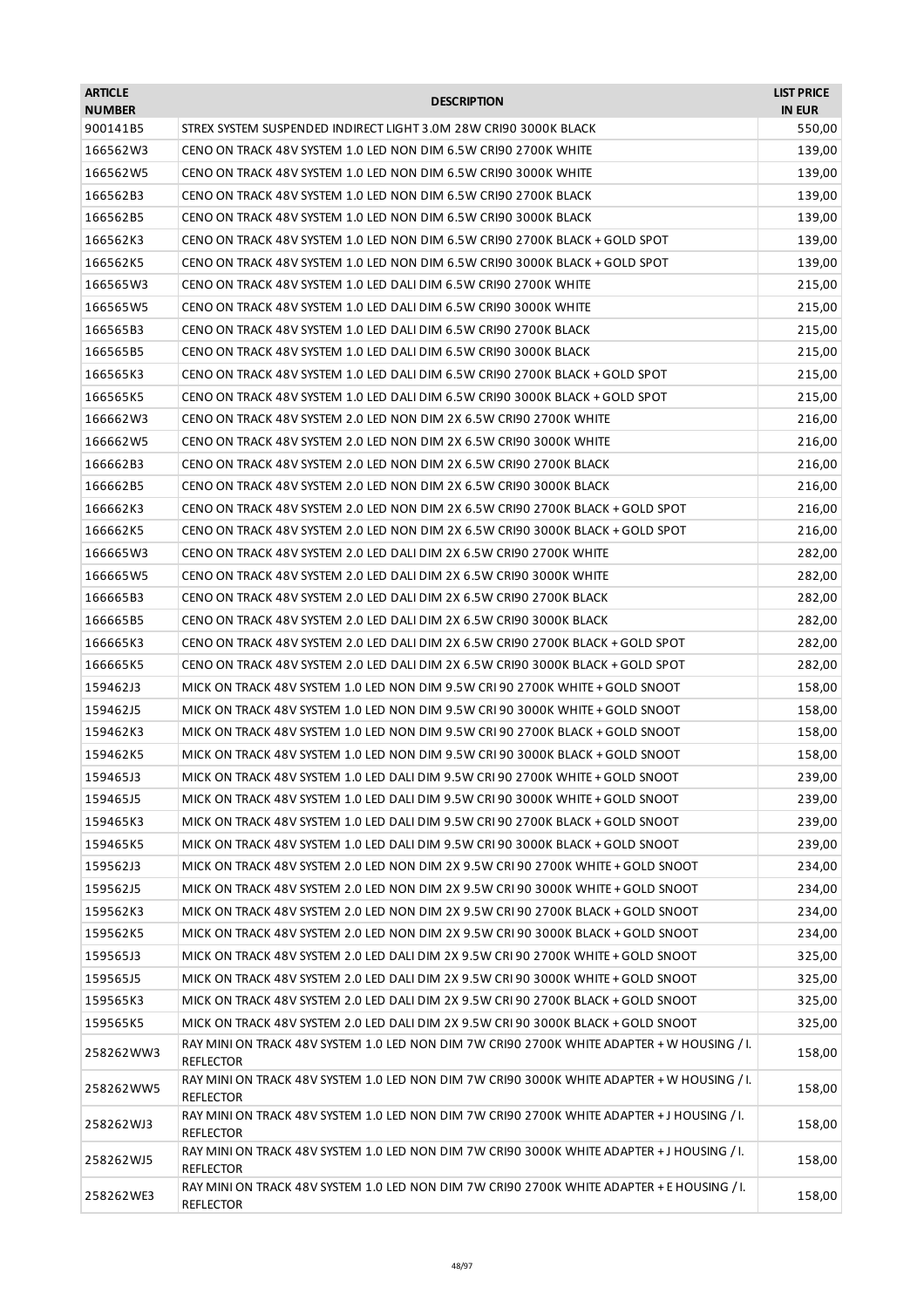| <b>ARTICLE</b><br><b>NUMBER</b> | <b>DESCRIPTION</b>                                                                                             | <b>LIST PRICE</b><br><b>IN EUR</b> |
|---------------------------------|----------------------------------------------------------------------------------------------------------------|------------------------------------|
| 258262WE5                       | RAY MINI ON TRACK 48V SYSTEM 1.0 LED NON DIM 7W CRI90 3000K WHITE ADAPTER + E HOUSING / I.<br><b>REFLECTOR</b> | 158,00                             |
| 258262WG3                       | RAY MINI ON TRACK 48V SYSTEM 1.0 LED NON DIM 7W CRI90 2700K WHITE ADAPTER + G HOUSING / I.<br><b>REFLECTOR</b> | 159,60                             |
| 258262WG5                       | RAY MINI ON TRACK 48V SYSTEM 1.0 LED NON DIM 7W CRI90 3000K WHITE ADAPTER + G HOUSING / I.<br><b>REFLECTOR</b> | 159,60                             |
| 258262WGB3                      | RAY MINI ON TRACK 48V SYSTEM 1.0 LED NON DIM 7W CRI90 2700K WHITE ADAPTER + GB HOUSING /<br>I. REFLECTOR       | 159,60                             |
| 258262WGB5                      | RAY MINI ON TRACK 48V SYSTEM 1.0 LED NON DIM 7W CRI90 3000K WHITE ADAPTER + GB HOUSING /<br>I. REFLECTOR       | 159,60                             |
| 258262WQ3                       | RAY MINI ON TRACK 48V SYSTEM 1.0 LED NON DIM 7W CRI90 2700K WHITE ADAPTER + Q HOUSING / I.<br><b>REFLECTOR</b> | 159,60                             |
| 258262WQ5                       | RAY MINI ON TRACK 48V SYSTEM 1.0 LED NON DIM 7W CRI90 3000K WHITE ADAPTER + Q HOUSING / I.<br><b>REFLECTOR</b> | 159,60                             |
| 258262WBQ3                      | RAY MINI ON TRACK 48V SYSTEM 1.0 LED NON DIM 7W CRI90 2700K WHITE ADAPTER + BQ HOUSING /<br>I. REFLECTOR       | 158,00                             |
| 258262WBQ5                      | RAY MINI ON TRACK 48V SYSTEM 1.0 LED NON DIM 7W CRI90 3000K WHITE ADAPTER + BQ HOUSING /<br>I. REFLECTOR       | 158,00                             |
| 258262WK3                       | RAY MINI ON TRACK 48V SYSTEM 1.0 LED NON DIM 7W CRI90 2700K WHITE ADAPTER + K HOUSING / I.<br><b>REFLECTOR</b> | 158,00                             |
| 258262WK5                       | RAY MINI ON TRACK 48V SYSTEM 1.0 LED NON DIM 7W CRI90 3000K WHITE ADAPTER + K HOUSING / I.<br><b>REFLECTOR</b> | 158,00                             |
| 258262WB3                       | RAY MINI ON TRACK 48V SYSTEM 1.0 LED NON DIM 7W CRI90 2700K WHITE ADAPTER + B HOUSING / I.<br><b>REFLECTOR</b> | 158,00                             |
| 258262WB5                       | RAY MINI ON TRACK 48V SYSTEM 1.0 LED NON DIM 7W CRI90 3000K WHITE ADAPTER + B HOUSING / I.<br><b>REFLECTOR</b> | 158,00                             |
| 258262BW3                       | RAY MINI ON TRACK 48V SYSTEM 1.0 LED NON DIM 7W CRI90 2700K BLACK ADAPTER + W HOUSING / I.<br><b>REFLECTOR</b> | 158,00                             |
| 258262BW5                       | RAY MINI ON TRACK 48V SYSTEM 1.0 LED NON DIM 7W CRI90 3000K BLACK ADAPTER + W HOUSING / I.<br><b>REFLECTOR</b> | 158,00                             |
| 258262BJ3                       | RAY MINI ON TRACK 48V SYSTEM 1.0 LED NON DIM 7W CRI90 2700K BLACK ADAPTER + J HOUSING / I.<br><b>REFLECTOR</b> | 158,00                             |
| 258262BJ5                       | RAY MINI ON TRACK 48V SYSTEM 1.0 LED NON DIM 7W CRI90 3000KBLACK ADAPTER + J HOUSING / I.<br><b>REFLECTOR</b>  | 158,00                             |
| 258262BE3                       | RAY MINI ON TRACK 48V SYSTEM 1.0 LED NON DIM 7W CRI90 2700K BLACK ADAPTER + E HOUSING / I.<br><b>REFLECTOR</b> | 158,00                             |
| 258262BE5                       | RAY MINI ON TRACK 48V SYSTEM 1.0 LED NON DIM 7W CRI90 3000K BLACK ADAPTER + E HOUSING / I.<br><b>REFLECTOR</b> | 158,00                             |
| 258262BG3                       | RAY MINI ON TRACK 48V SYSTEM 1.0 LED NON DIM 7W CRI90 2700K BLACK ADAPTER + G HOUSING / I.<br><b>REFLECTOR</b> | 159,60                             |
| 258262BG5                       | RAY MINI ON TRACK 48V SYSTEM 1.0 LED NON DIM 7W CRI90 3000K BLACK ADAPTER + G HOUSING / I.<br><b>REFLECTOR</b> | 159,60                             |
| 258262BGB3                      | RAY MINI ON TRACK 48V SYSTEM 1.0 LED NON DIM 7W CRI90 2700K BLACK ADAPTER + GB HOUSING /<br>I. REFLECTOR       | 159,60                             |
| 258262BGB5                      | RAY MINI ON TRACK 48V SYSTEM 1.0 LED NON DIM 7W CRI90 3000K BLACK ADAPTER + GB HOUSING /<br>I. REFLECTOR       | 159,60                             |
| 258262BQ3                       | RAY MINI ON TRACK 48V SYSTEM 1.0 LED NON DIM 7W CRI90 2700K BLACK ADAPTER + Q HOUSING / I.<br><b>REFLECTOR</b> | 159,60                             |
| 258262BQ5                       | RAY MINI ON TRACK 48V SYSTEM 1.0 LED NON DIM 7W CRI90 3000K BLACK ADAPTER + Q HOUSING / I.<br><b>REFLECTOR</b> | 159,60                             |
| 258262BBQ3                      | RAY MINI ON TRACK 48V SYSTEM 1.0 LED NON DIM 7W CRI90 2700K BLACK ADAPTER + BQ HOUSING /<br>I. REFLECTOR       | 158,00                             |
| 258262BBQ5                      | RAY MINI ON TRACK 48V SYSTEM 1.0 LED NON DIM 7W CRI90 3000K BLACK ADAPTER + BQ HOUSING /<br>I. REFLECTOR       | 158,00                             |
| 258262BK3                       | RAY MINI ON TRACK 48V SYSTEM 1.0 LED NON DIM 7W CRI90 2700K BLACK ADAPTER + K HOUSING / I.<br><b>REFLECTOR</b> | 158,00                             |
| 258262BK5                       | RAY MINI ON TRACK 48V SYSTEM 1.0 LED NON DIM 7W CRI90 3000K BLACK ADAPTER + K HOUSING / I.<br><b>REFLECTOR</b> | 158,00                             |
| 258262BB3                       | RAY MINI ON TRACK 48V SYSTEM 1.0 LED NON DIM 7W CRI90 2700K BLACK ADAPTER + B HOUSING / I.<br><b>REFLECTOR</b> | 158,00                             |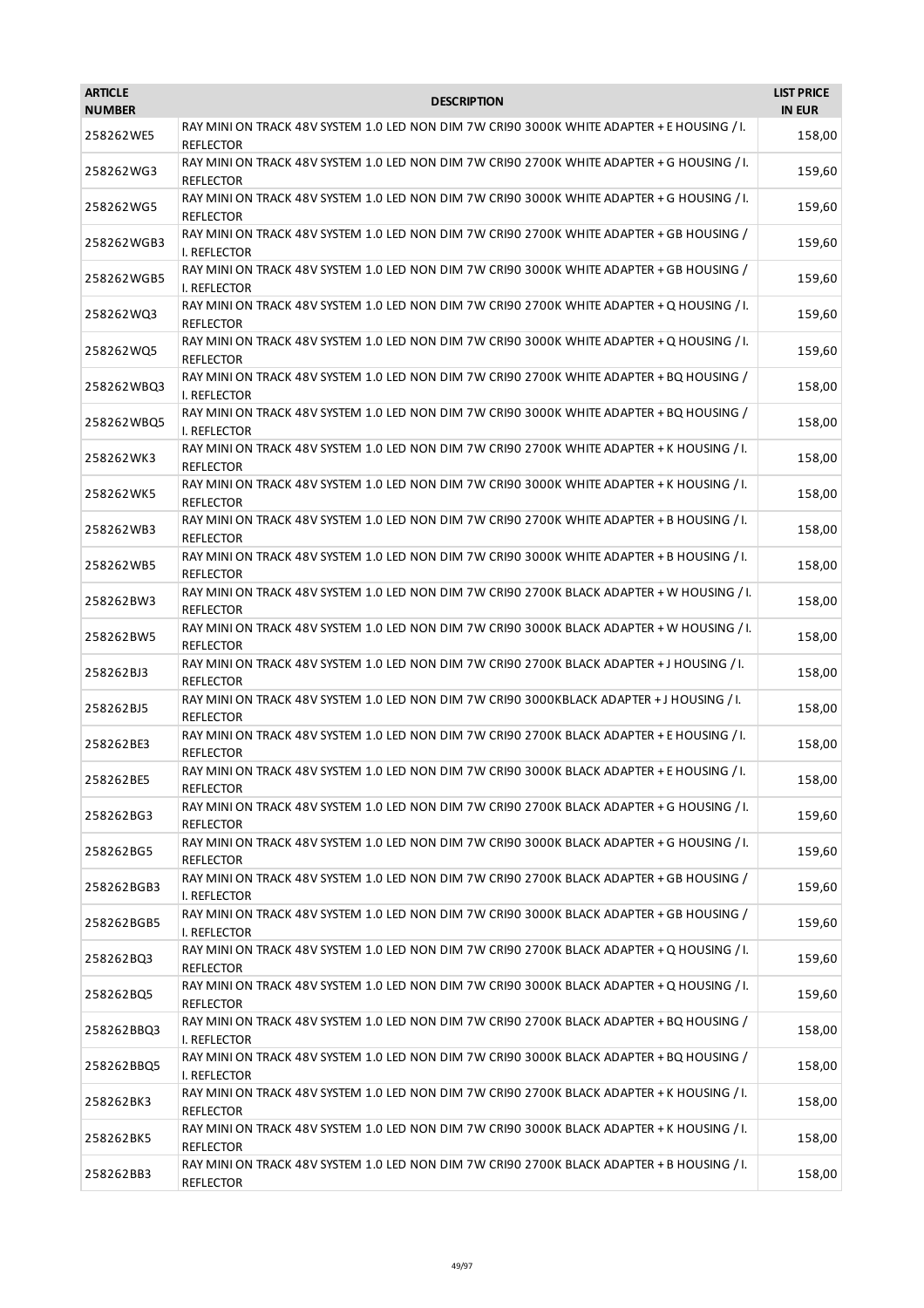| <b>ARTICLE</b><br><b>NUMBER</b> | <b>DESCRIPTION</b>                                                                                               | <b>LIST PRICE</b><br><b>IN EUR</b> |
|---------------------------------|------------------------------------------------------------------------------------------------------------------|------------------------------------|
| 258262BB5                       | RAY MINI ON TRACK 48V SYSTEM 1.0 LED NON DIM 7W CRI90 3000K BLACK ADAPTER + B HOUSING / I.<br><b>REFLECTOR</b>   | 158,00                             |
| 258265WW3                       | RAY MINI ON TRACK 48V SYSTEM 1.0 LED DALI DIM 7W CRI90 2700K WHITE ADAPTER + W HOUSING /I.<br><b>REFLECTOR</b>   | 198,00                             |
| 258265WW5                       | RAY MINI ON TRACK 48V SYSTEM 1.0 LED DALI DIM 7W CRI90 3000K WHITE ADAPTER + W HOUSING / I.<br><b>REFLECTOR</b>  | 198,00                             |
| 258265WJ3                       | RAY MINI ON TRACK 48V SYSTEM 1.0 LED DALI DIM 7W CRI90 2700K WHITE ADAPTER + J HOUSING / I.<br><b>REFLECTOR</b>  | 198,00                             |
| 258265WJ5                       | RAY MINI ON TRACK 48V SYSTEM 1.0 LED DALI DIM 7W CRI90 3000K WHITE ADAPTER + J HOUSING / I.<br><b>REFLECTOR</b>  | 198,00                             |
| 258265WE3                       | RAY MINI ON TRACK 48V SYSTEM 1.0 LED DALI DIM 7W CRI90 2700K WHITE ADAPTER + E HOUSING / I.<br><b>REFLECTOR</b>  | 198,00                             |
| 258265WE5                       | RAY MINI ON TRACK 48V SYSTEM 1.0 LED DALI DIM 7W CRI90 3000K WHITE ADAPTER + E HOUSING / I.<br><b>REFLECTOR</b>  | 198,00                             |
| 258265WG3                       | RAY MINI ON TRACK 48V SYSTEM 1.0 LED DALI DIM 7W CRI90 2700K WHITE ADAPTER + G HOUSING / I.<br><b>REFLECTOR</b>  | 199,60                             |
| 258265WG5                       | RAY MINI ON TRACK 48V SYSTEM 1.0 LED DALI DIM 7W CRI90 3000K WHITE ADAPTER + G HOUSING / I.<br><b>REFLECTOR</b>  | 199,60                             |
| 258265WGB3                      | RAY MINI ON TRACK 48V SYSTEM 1.0 LED DALI DIM 7W CRI90 2700K WHITE ADAPTER + GB HOUSING / I.<br><b>REFLECTOR</b> | 199,60                             |
| 258265WGB5                      | RAY MINI ON TRACK 48V SYSTEM 1.0 LED DALI DIM 7W CRI90 3000K WHITE ADAPTER + GB HOUSING / I.<br><b>REFLECTOR</b> | 199,60                             |
| 258265WQ3                       | RAY MINI ON TRACK 48V SYSTEM 1.0 LED DALI DIM 7W CRI90 2700K WHITE ADAPTER + Q HOUSING / I.<br><b>REFLECTOR</b>  | 199,60                             |
| 258265WQ5                       | RAY MINI ON TRACK 48V SYSTEM 1.0 LED DALI DIM 7W CRI90 3000K WHITE ADAPTER + Q HOUSING / I.<br><b>REFLECTOR</b>  | 199,60                             |
| 258265WBQ3                      | RAY MINI ON TRACK 48V SYSTEM 1.0 LED DALI DIM 7W CRI90 2700K WHITE ADAPTER + BQ HOUSING / I.<br><b>REFLECTOR</b> | 198,00                             |
| 258265WBQ5                      | RAY MINI ON TRACK 48V SYSTEM 1.0 LED DALI DIM 7W CRI90 3000K WHITE ADAPTER + BQ HOUSING / I.<br><b>REFLECTOR</b> | 198,00                             |
| 258265WK3                       | RAY MINI ON TRACK 48V SYSTEM 1.0 LED DALI DIM 7W CRI90 2700K WHITE ADAPTER + K HOUSING / I.<br><b>REFLECTOR</b>  | 198,00                             |
| 258265WK5                       | RAY MINI ON TRACK 48V SYSTEM 1.0 LED DALI DIM 7W CRI90 3000K WHITE ADAPTER + K HOUSING / I.<br><b>REFLECTOR</b>  | 198,00                             |
| 258265WB3                       | RAY MINI ON TRACK 48V SYSTEM 1.0 LED DALI DIM 7W CRI90 2700K WHITE ADAPTER + B HOUSING / I.<br><b>REFLECTOR</b>  | 198,00                             |
| 258265WB5                       | RAY MINI ON TRACK 48V SYSTEM 1.0 LED DALI DIM 7W CRI90 3000K WHITE ADAPTER + B HOUSING / I.<br><b>REFLECTOR</b>  | 198,00                             |
| 258265BW3                       | RAY MINI ON TRACK 48V SYSTEM 1.0 LED DALI DIM 7W CRI90 2700K BLACK ADAPTER + W HOUSING / I.<br><b>REFLECTOR</b>  | 198,00                             |
| 258265BW5                       | RAY MINI ON TRACK 48V SYSTEM 1.0 LED DALI DIM 7W CRI90 3000K BLACK ADAPTER + W HOUSING / I.<br><b>REFLECTOR</b>  | 198,00                             |
| 258265BJ3                       | RAY MINI ON TRACK 48V SYSTEM 1.0 LED DALI DIM 7W CRI90 2700K BLACK ADAPTER + J HOUSING / I.<br><b>REFLECTOR</b>  | 198,00                             |
| 258265BJ5                       | RAY MINI ON TRACK 48V SYSTEM 1.0 LED DALI DIM 7W CRI90 3000KBLACK ADAPTER + J HOUSING / I.<br><b>REFLECTOR</b>   | 198,00                             |
| 258265BE3                       | RAY MINI ON TRACK 48V SYSTEM 1.0 LED DALI DIM 7W CRI90 2700K BLACK ADAPTER + E HOUSING / I.<br><b>REFLECTOR</b>  | 198,00                             |
| 258265BE5                       | RAY MINI ON TRACK 48V SYSTEM 1.0 LED DALI DIM 7W CRI90 3000K BLACK ADAPTER + E HOUSING / I.<br><b>REFLECTOR</b>  | 198,00                             |
| 258265BG3                       | RAY MINI ON TRACK 48V SYSTEM 1.0 LED DALI DIM 7W CRI90 2700K BLACK ADAPTER + G HOUSING / I.<br><b>REFLECTOR</b>  | 199,60                             |
| 258265BG5                       | RAY MINI ON TRACK 48V SYSTEM 1.0 LED DALI DIM 7W CRI90 3000K BLACK ADAPTER + G HOUSING / I.<br><b>REFLECTOR</b>  | 199,60                             |
| 258265BGB3                      | RAY MINI ON TRACK 48V SYSTEM 1.0 LED DALI DIM 7W CRI90 2700K BLACK ADAPTER + GB HOUSING / I.<br><b>REFLECTOR</b> | 199,60                             |
| 258265BGB5                      | RAY MINI ON TRACK 48V SYSTEM 1.0 LED DALI DIM 7W CRI90 3000K BLACK ADAPTER + GB HOUSING / I.<br><b>REFLECTOR</b> | 199,60                             |
| 258265BQ3                       | RAY MINI ON TRACK 48V SYSTEM 1.0 LED DALI DIM 7W CRI90 2700K BLACK ADAPTER + Q HOUSING / I.<br><b>REFLECTOR</b>  | 199,60                             |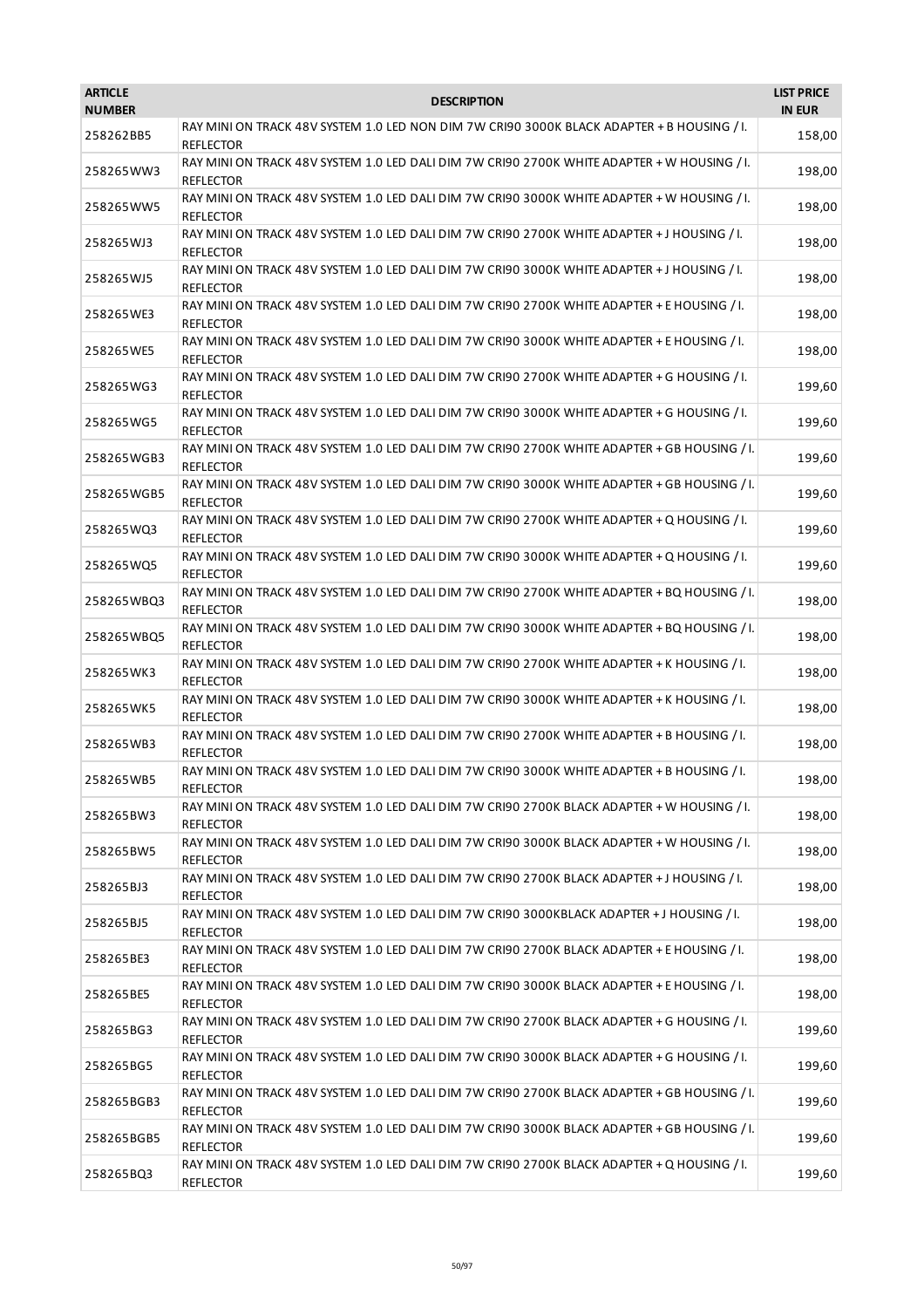| <b>ARTICLE</b><br><b>NUMBER</b> | <b>DESCRIPTION</b>                                                                                               | <b>LIST PRICE</b><br><b>IN EUR</b> |
|---------------------------------|------------------------------------------------------------------------------------------------------------------|------------------------------------|
| 258265BQ5                       | RAY MINI ON TRACK 48V SYSTEM 1.0 LED DALI DIM 7W CRI90 3000K BLACK ADAPTER + Q HOUSING / I.<br><b>REFLECTOR</b>  | 199,60                             |
| 258265BBQ3                      | RAY MINI ON TRACK 48V SYSTEM 1.0 LED DALI DIM 7W CRI90 2700K BLACK ADAPTER + BQ HOUSING / I.<br><b>REFLECTOR</b> | 198,00                             |
| 258265BBQ5                      | RAY MINI ON TRACK 48V SYSTEM 1.0 LED DALI DIM 7W CRI90 3000K BLACK ADAPTER + BQ HOUSING / I.<br><b>REFLECTOR</b> | 198,00                             |
| 258265BK3                       | RAY MINI ON TRACK 48V SYSTEM 1.0 LED DALI DIM 7W CRI90 2700K BLACK ADAPTER + K HOUSING / I.<br><b>REFLECTOR</b>  | 198,00                             |
| 258265BK5                       | RAY MINI ON TRACK 48V SYSTEM 1.0 LED DALI DIM 7W CRI90 3000K BLACK ADAPTER + K HOUSING / I.<br><b>REFLECTOR</b>  | 198,00                             |
| 258265BB3                       | RAY MINI ON TRACK 48V SYSTEM 1.0 LED DALI DIM 7W CRI90 2700K BLACK ADAPTER + B HOUSING / I.<br><b>REFLECTOR</b>  | 198,00                             |
| 258265BB5                       | RAY MINI ON TRACK 48V SYSTEM 1.0 LED DALI DIM 7W CRI90 3000K BLACK ADAPTER + B HOUSING / I.<br><b>REFLECTOR</b>  | 198,00                             |
| 258162WW3                       | BOX MINI ON TRACK 48V SYSTEM 1.0 LED NON DIM 7W CRI90 2700K WHITE ADAPTER + W HOUSING / I.<br><b>REFLECTOR</b>   | 158,00                             |
| 258162WW5                       | BOX MINI ON TRACK 48V SYSTEM 1.0 LED NON DIM 7W CRI90 3000K WHITE ADAPTER + W HOUSING / I.<br><b>REFLECTOR</b>   | 158,00                             |
| 258162WJ3                       | BOX MINI ON TRACK 48V SYSTEM 1.0 LED NON DIM 7W CRI90 2700K WHITE ADAPTER + J HOUSING / I.<br><b>REFLECTOR</b>   | 158,00                             |
| 258162WJ5                       | BOX MINI ON TRACK 48V SYSTEM 1.0 LED NON DIM 7W CRI90 3000K WHITE ADAPTER + J HOUSING / I.<br><b>REFLECTOR</b>   | 158,00                             |
| 258162WE3                       | BOX MINI ON TRACK 48V SYSTEM 1.0 LED NON DIM 7W CRI90 2700K WHITE ADAPTER + E HOUSING / I.<br><b>REFLECTOR</b>   | 158,00                             |
| 258162WE5                       | BOX MINI ON TRACK 48V SYSTEM 1.0 LED NON DIM 7W CRI90 3000K WHITE ADAPTER + E HOUSING / I.<br><b>REFLECTOR</b>   | 158,00                             |
| 258162WG3                       | BOX MINI ON TRACK 48V SYSTEM 1.0 LED NON DIM 7W CRI90 2700K WHITE ADAPTER + G HOUSING / I.<br><b>REFLECTOR</b>   | 159,60                             |
| 258162WG5                       | BOX MINI ON TRACK 48V SYSTEM 1.0 LED NON DIM 7W CRI90 3000K WHITE ADAPTER + G HOUSING / I.<br><b>REFLECTOR</b>   | 159,60                             |
| 258162WGB3                      | BOX MINI ON TRACK 48V SYSTEM 1.0 LED NON DIM 7W CRI90 2700K WHITE ADAPTER + GB HOUSING /<br>I. REFLECTOR         | 159,60                             |
| 258162WGB5                      | BOX MINI ON TRACK 48V SYSTEM 1.0 LED NON DIM 7W CRI90 3000K WHITE ADAPTER + GB HOUSING /<br>I. REFLECTOR         | 159,60                             |
| 258162WQ3                       | BOX MINI ON TRACK 48V SYSTEM 1.0 LED NON DIM 7W CRI90 2700K WHITE ADAPTER + Q HOUSING / I.<br><b>REFLECTOR</b>   | 159,60                             |
| 258162WQ5                       | BOX MINI ON TRACK 48V SYSTEM 1.0 LED NON DIM 7W CRI90 3000K WHITE ADAPTER + Q HOUSING / I.<br><b>REFLECTOR</b>   | 159,60                             |
| 258162WBQ3                      | BOXMINI ON TRACK 48V SYSTEM 1.0 LED NON DIM 7W CRI90 2700K WHITE ADAPTER + BQ HOUSING /<br>I. REFLECTOR          | 158,00                             |
| 258162WBQ5                      | BOX MINI ON TRACK 48V SYSTEM 1.0 LED NON DIM 7W CRI90 3000K WHITE ADAPTER + BQ HOUSING /<br>I. REFLECTOR         | 158,00                             |
| 258162WK3                       | BOX MINI ON TRACK 48V SYSTEM 1.0 LED NON DIM 7W CRI90 2700K WHITE ADAPTER + K HOUSING / I.<br><b>REFLECTOR</b>   | 158,00                             |
| 258162WK5                       | BOX MINI ON TRACK 48V SYSTEM 1.0 LED NON DIM 7W CRI90 3000K WHITE ADAPTER + K HOUSING / I.<br><b>REFLECTOR</b>   | 158,00                             |
| 258162WB3                       | BOX MINI ON TRACK 48V SYSTEM 1.0 LED NON DIM 7W CRI90 2700K WHITE ADAPTER + B HOUSING / I.<br><b>REFLECTOR</b>   | 158,00                             |
| 258162WB5                       | BOX MINI ON TRACK 48V SYSTEM 1.0 LED NON DIM 7W CRI90 3000K WHITE ADAPTER + B HOUSING / I.<br><b>REFLECTOR</b>   | 158,00                             |
| 258162BW3                       | BOX MINI ON TRACK 48V SYSTEM 1.0 LED NON DIM 7W CRI90 2700K BLACK ADAPTER + W HOUSING / I.<br><b>REFLECTOR</b>   | 158,00                             |
| 258162BW5                       | BOX MINI ON TRACK 48V SYSTEM 1.0 LED NON DIM 7W CRI90 3000K BLACK ADAPTER + W HOUSING / I.<br><b>REFLECTOR</b>   | 158,00                             |
| 258162BJ3                       | BOX MINI ON TRACK 48V SYSTEM 1.0 LED NON DIM 7W CRI90 2700K BLACK ADAPTER + J HOUSING / I.<br><b>REFLECTOR</b>   | 158,00                             |
| 258162BJ5                       | BOX MINI ON TRACK 48V SYSTEM 1.0 LED NON DIM 7W CRI90 3000K BLACK ADAPTER + J HOUSING / I.<br><b>REFLECTOR</b>   | 158,00                             |
| 258162BE3                       | BOX MINI ON TRACK 48V SYSTEM 1.0 LED NON DIM 7W CRI90 2700K BLACK ADAPTER + E HOUSING / I.<br><b>REFLECTOR</b>   | 158,00                             |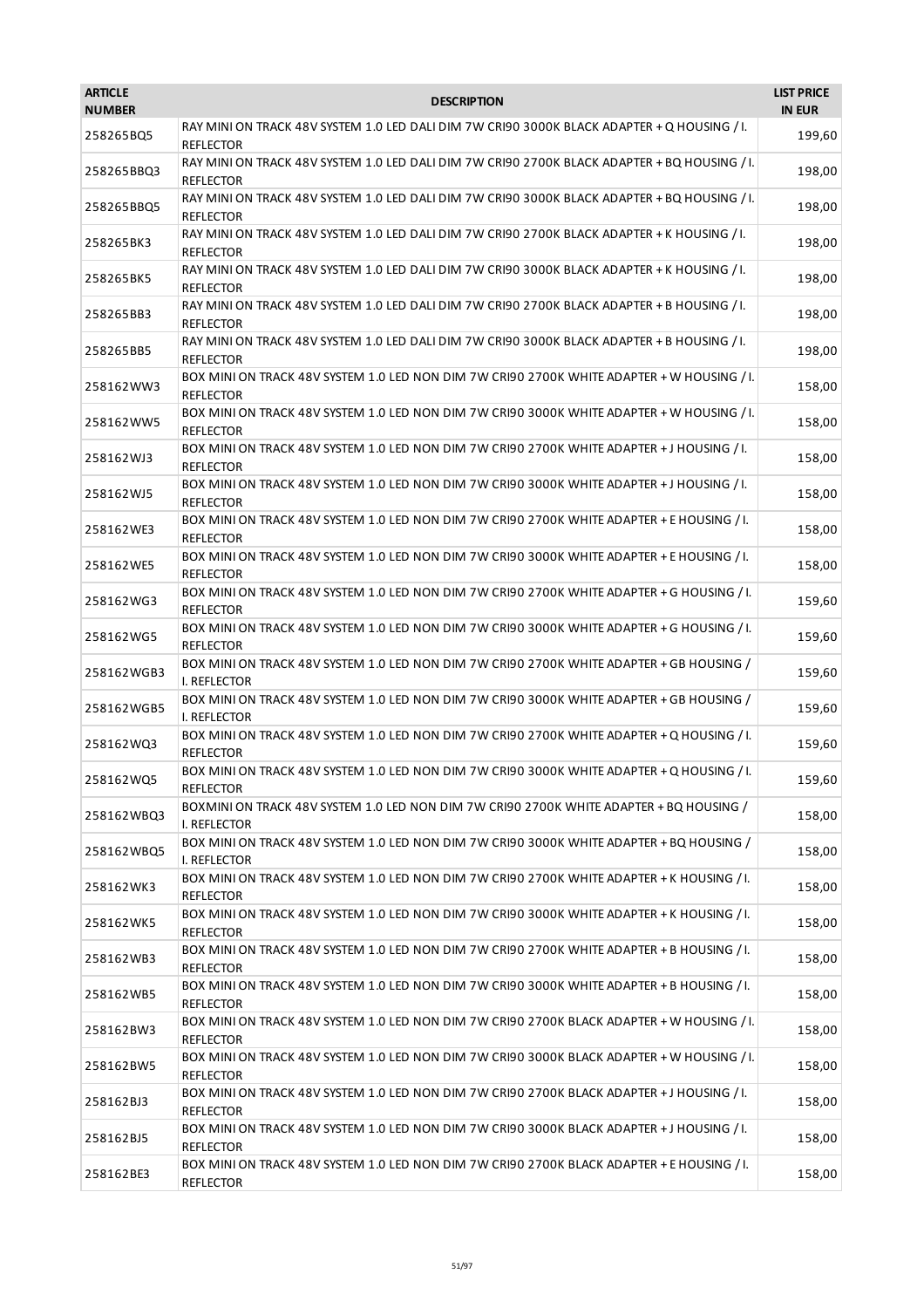| <b>ARTICLE</b><br><b>NUMBER</b> | <b>DESCRIPTION</b>                                                                                              | <b>LIST PRICE</b><br><b>IN EUR</b> |
|---------------------------------|-----------------------------------------------------------------------------------------------------------------|------------------------------------|
| 258162BE5                       | BOX MINI ON TRACK 48V SYSTEM 1.0 LED NON DIM 7W CRI90 3000K BLACK ADAPTER + E HOUSING / I.<br><b>REFLECTOR</b>  | 158,00                             |
| 258162BG3                       | BOX MINI ON TRACK 48V SYSTEM 1.0 LED NON DIM 7W CRI90 2700K BLACK ADAPTER + G HOUSING / I.<br><b>REFLECTOR</b>  | 159,60                             |
| 258162BG5                       | BOX MINI ON TRACK 48V SYSTEM 1.0 LED NON DIM 7W CRI90 3000K BLACK ADAPTER + G HOUSING / I.<br><b>REFLECTOR</b>  | 159,60                             |
| 258162BGB3                      | BOX MINI ON TRACK 48V SYSTEM 1.0 LED NON DIM 7W CRI90 2700K BLACK ADAPTER + GB HOUSING /<br>I. REFLECTOR        | 159,60                             |
| 258162BGB5                      | BOX MINI ON TRACK 48V SYSTEM 1.0 LED NON DIM 7W CRI90 3000K BLACK ADAPTER + GB HOUSING /<br>I. REFLECTOR        | 159,60                             |
| 258162BQ3                       | BOX MINI ON TRACK 48V SYSTEM 1.0 LED NON DIM 7W CRI90 2700K BLACK ADAPTER + Q HOUSING / I.<br><b>REFLECTOR</b>  | 159,60                             |
| 258162BQ5                       | BOX MINI ON TRACK 48V SYSTEM 1.0 LED NON DIM 7W CRI90 3000K BLACK ADAPTER + Q HOUSING / I.<br><b>REFLECTOR</b>  | 159,60                             |
| 258162BBQ3                      | BOX MINI ON TRACK 48V SYSTEM 1.0 LED NON DIM 7W CRI90 2700K BLACK ADAPTER + BQ HOUSING /<br>I. REFLECTOR        | 158,00                             |
| 258162BBQ5                      | BOX MINI ON TRACK 48V SYSTEM 1.0 LED NON DIM 7W CRI90 3000K BLACK ADAPTER + BQ HOUSING /<br>I. REFLECTOR        | 158,00                             |
| 258162BK3                       | BOX MINI ON TRACK 48V SYSTEM 1.0 LED NON DIM 7W CRI90 2700K BLACK ADAPTER + K HOUSING / I.<br><b>REFLECTOR</b>  | 158,00                             |
| 258162BK5                       | BOX MINI ON TRACK 48V SYSTEM 1.0 LED NON DIM 7W CRI90 3000K BLACK ADAPTER + K HOUSING / I.<br><b>REFLECTOR</b>  | 158,00                             |
| 258162BB3                       | BOX MINI ON TRACK 48V SYSTEM 1.0 LED NON DIM 7W CRI90 2700K BLACK ADAPTER + B HOUSING / I.<br><b>REFLECTOR</b>  | 158,00                             |
| 258162BB5                       | BOX MINI ON TRACK 48V SYSTEM 1.0 LED NON DIM 7W CRI90 3000K BLACK ADAPTER + B HOUSING / I.<br><b>REFLECTOR</b>  | 158,00                             |
| 258165WW3                       | BOX MINI ON TRACK 48V SYSTEM 1.0 LED DALI DIM 7W CRI90 2700K WHITE ADAPTER + W HOUSING / I.<br><b>REFLECTOR</b> | 198,00                             |
| 258165WW5                       | BOX MINI ON TRACK 48V SYSTEM 1.0 LED DALI DIM 7W CRI90 3000K WHITE ADAPTER + W HOUSING / I.<br><b>REFLECTOR</b> | 198,00                             |
| 258165WJ3                       | BOX MINI ON TRACK 48V SYSTEM 1.0 LED DALI DIM 7W CRI90 2700K WHITE ADAPTER + J HOUSING / I.<br><b>REFLECTOR</b> | 198,00                             |
| 258165WJ5                       | BOX MINI ON TRACK 48V SYSTEM 1.0 LED DALI DIM 7W CRI90 3000K WHITE ADAPTER + J HOUSING / I.<br><b>REFLECTOR</b> | 198,00                             |
| 258165WE3                       | BOX MINI ON TRACK 48V SYSTEM 1.0 LED DALI DIM 7W CRI90 2700K WHITE ADAPTER + E HOUSING / I.<br><b>REFLECTOR</b> | 198,00                             |
| 258165WE5                       | BOX MINI ON TRACK 48V SYSTEM 1.0 LED DALI DIM 7W CRI90 3000K WHITE ADAPTER + E HOUSING / I.<br><b>REFLECTOR</b> | 198,00                             |
| 258165WG3                       | BOX MINI ON TRACK 48V SYSTEM 1.0 LED DALI DIM 7W CRI90 2700K WHITE ADAPTER + G HOUSING / I.<br><b>REFLECTOR</b> | 199,60                             |
| 258165WG5                       | BOX MINI ON TRACK 48V SYSTEM 1.0 LED DALI DIM 7W CRI90 3000K WHITE ADAPTER + G HOUSING / I.<br><b>REFLECTOR</b> | 199,60                             |
| 258165WGB3                      | BOX MINI ON TRACK 48V SYSTEM 1.0 LED DALI DIM 7W CRI90 2700K WHITE ADAPTER + GB HOUSING /<br>I. REFLECTOR       | 199,60                             |
| 258165WGB5                      | BOX MINI ON TRACK 48V SYSTEM 1.0 LED DALI DIM 7W CRI90 3000K WHITE ADAPTER + GB HOUSING /<br>I. REFLECTOR       | 199,60                             |
| 258165WQ3                       | BOX MINI ON TRACK 48V SYSTEM 1.0 LED DALI DIM 7W CRI90 2700K WHITE ADAPTER + Q HOUSING / I.<br><b>REFLECTOR</b> | 199,60                             |
| 258165WQ5                       | BOX MINI ON TRACK 48V SYSTEM 1.0 LED DALI DIM 7W CRI90 3000K WHITE ADAPTER + Q HOUSING / I.<br><b>REFLECTOR</b> | 199,60                             |
| 258165WBQ3                      | BOXMINI ON TRACK 48V SYSTEM 1.0 LED DALI DIM 7W CRI90 2700K WHITE ADAPTER + BQ HOUSING / I.<br><b>REFLECTOR</b> | 198,00                             |
| 258165WBQ5                      | BOX MINI ON TRACK 48V SYSTEM 1.0 LED DALI DIM 7W CRI90 3000K WHITE ADAPTER + BQ HOUSING /<br>I. REFLECTOR       | 198,00                             |
| 258165WK3                       | BOX MINI ON TRACK 48V SYSTEM 1.0 LED DALI DIM 7W CRI90 2700K WHITE ADAPTER + K HOUSING / I.<br><b>REFLECTOR</b> | 198,00                             |
| 258165WK5                       | BOX MINI ON TRACK 48V SYSTEM 1.0 LED DALI DIM 7W CRI90 3000K WHITE ADAPTER + K HOUSING / I.<br><b>REFLECTOR</b> | 198,00                             |
| 258165WB3                       | BOX MINI ON TRACK 48V SYSTEM 1.0 LED DALI DIM 7W CRI90 2700K WHITE ADAPTER + B HOUSING / I.<br><b>REFLECTOR</b> | 198,00                             |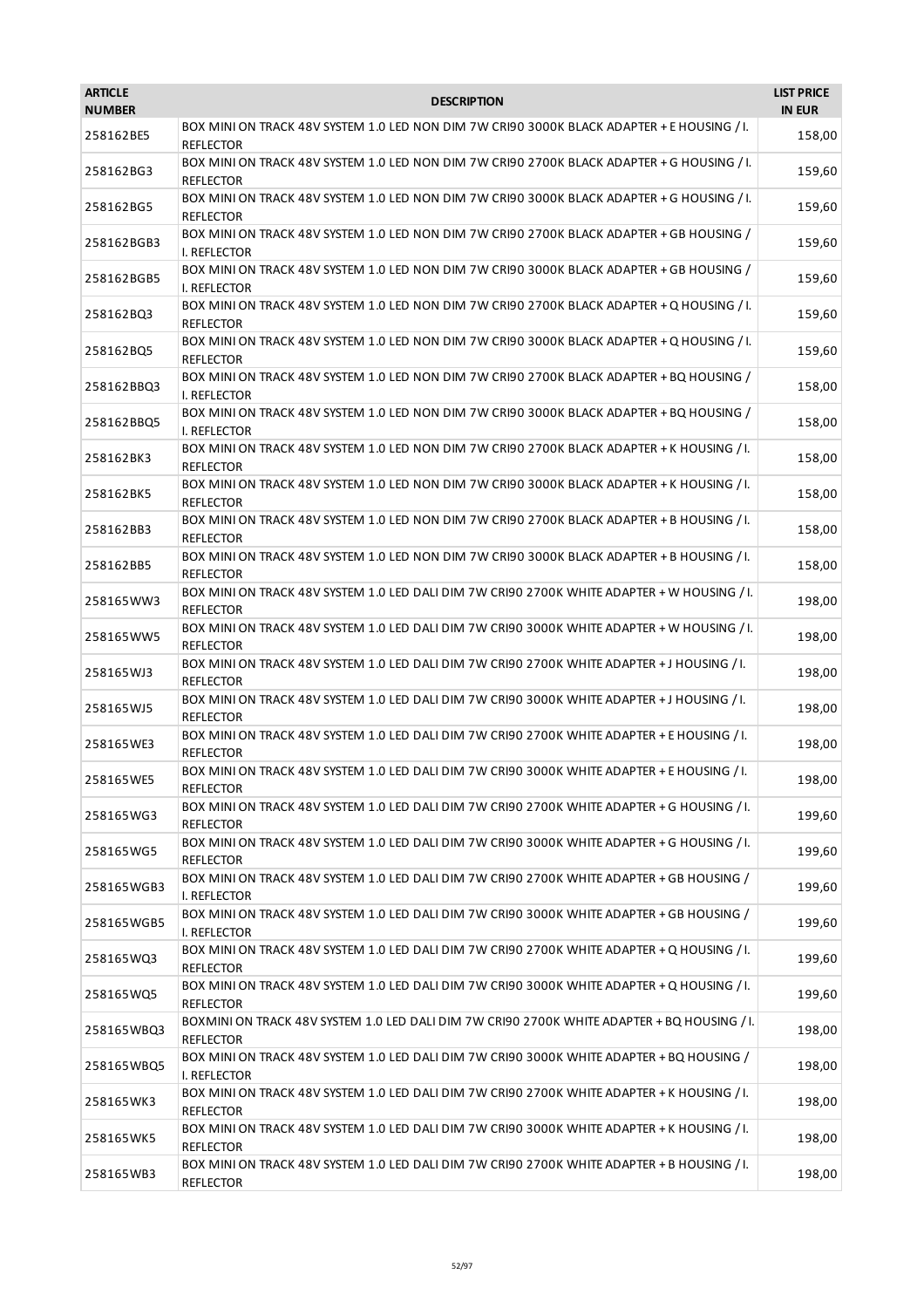| <b>ARTICLE</b><br><b>NUMBER</b> | <b>DESCRIPTION</b>                                                                                              | <b>LIST PRICE</b><br><b>IN EUR</b> |
|---------------------------------|-----------------------------------------------------------------------------------------------------------------|------------------------------------|
| 258165WB5                       | BOX MINI ON TRACK 48V SYSTEM 1.0 LED DALI DIM 7W CRI90 3000K WHITE ADAPTER + B HOUSING / I.<br><b>REFLECTOR</b> | 198,00                             |
| 258165BW3                       | BOX MINI ON TRACK 48V SYSTEM 1.0 LED DALI DIM 7W CRI90 2700K BLACK ADAPTER + W HOUSING / I.<br><b>REFLECTOR</b> | 198,00                             |
| 258165BW5                       | BOX MINI ON TRACK 48V SYSTEM 1.0 LED DALI DIM 7W CRI90 3000K BLACK ADAPTER + W HOUSING / I.<br><b>REFLECTOR</b> | 198,00                             |
| 258165BJ3                       | BOX MINI ON TRACK 48V SYSTEM 1.0 LED DALI DIM 7W CRI90 2700K BLACK ADAPTER + J HOUSING / I.<br><b>REFLECTOR</b> | 198,00                             |
| 258165BJ5                       | BOX MINI ON TRACK 48V SYSTEM 1.0 LED DALI DIM 7W CRI90 3000K BLACK ADAPTER + J HOUSING / I.<br><b>REFLECTOR</b> | 198,00                             |
| 258165BE3                       | BOX MINI ON TRACK 48V SYSTEM 1.0 LED DALI DIM 7W CRI90 2700K BLACK ADAPTER + E HOUSING / I.<br><b>REFLECTOR</b> | 198,00                             |
| 258165BE5                       | BOX MINI ON TRACK 48V SYSTEM 1.0 LED DALI DIM 7W CRI90 3000K BLACK ADAPTER + E HOUSING / I.<br><b>REFLECTOR</b> | 198,00                             |
| 258165BG3                       | BOX MINI ON TRACK 48V SYSTEM 1.0 LED DALI DIM 7W CRI90 2700K BLACK ADAPTER + G HOUSING / I.<br><b>REFLECTOR</b> | 199,60                             |
| 258165BG5                       | BOX MINI ON TRACK 48V SYSTEM 1.0 LED DALI DIM 7W CRI90 3000K BLACK ADAPTER + G HOUSING / I.<br><b>REFLECTOR</b> | 199,60                             |
| 258165BGB3                      | BOX MINI ON TRACK 48V SYSTEM 1.0 LED DALI DIM 7W CRI90 2700K BLACK ADAPTER + GB HOUSING /<br>I. REFLECTOR       | 199,60                             |
| 258165BGB5                      | BOX MINI ON TRACK 48V SYSTEM 1.0 LED DALI DIM 7W CRI90 3000K BLACK ADAPTER + GB HOUSING /<br>I. REFLECTOR       | 199,60                             |
| 258165BQ3                       | BOX MINI ON TRACK 48V SYSTEM 1.0 LED DALI DIM 7W CRI90 2700K BLACK ADAPTER + Q HOUSING / I.<br><b>REFLECTOR</b> | 199,60                             |
| 258165BQ5                       | BOX MINI ON TRACK 48V SYSTEM 1.0 LED DALI DIM 7W CRI90 3000K BLACK ADAPTER + Q HOUSING / I.<br><b>REFLECTOR</b> | 199,60                             |
| 258165BBQ3                      | BOX MINI ON TRACK 48V SYSTEM 1.0 LED DALI DIM 7W CRI90 2700K BLACK ADAPTER + BQ HOUSING /<br>I. REFLECTOR       | 198,00                             |
| 258165BBQ5                      | BOX MINI ON TRACK 48V SYSTEM 1.0 LED DALI DIM 7W CRI90 3000K BLACK ADAPTER + BQ HOUSING /<br>I. REFLECTOR       | 198,00                             |
| 258165BK3                       | BOX MINI ON TRACK 48V SYSTEM 1.0 LED DALI DIM 7W CRI90 2700K BLACK ADAPTER + K HOUSING / I.<br><b>REFLECTOR</b> | 198,00                             |
| 258165BK5                       | BOX MINI ON TRACK 48V SYSTEM 1.0 LED DALI DIM 7W CRI90 3000K BLACK ADAPTER + K HOUSING / I.<br><b>REFLECTOR</b> | 198,00                             |
| 258165BB3                       | BOX MINI ON TRACK 48V SYSTEM 1.0 LED DALI DIM 7W CRI90 2700K BLACK ADAPTER + B HOUSING / I.<br><b>REFLECTOR</b> | 198,00                             |
| 258165BB5                       | BOX MINI ON TRACK 48V SYSTEM 1.0 LED DALI DIM 7W CRI90 3000K BLACK ADAPTER + B HOUSING / I.<br><b>REFLECTOR</b> | 198,00                             |
| 258362WW3                       | DOCUS MINI ON TRACK 48V SYSTEM 1.0 LED NON DIM 7W CRI90 2700K WHITE ADAPTER + W HOUSING<br>/ I. REFLECTOR       | 163,50                             |
| 258362WW5                       | DOCUS MINI ON TRACK 48V SYSTEM 1.0 LED NON DIM 7W CRI90 3000K WHITE ADAPTER + W HOUSING<br>/ I. REFLECTOR       | 163,50                             |
| 258362WJ3                       | DOCUS MINI ON TRACK 48V SYSTEM 1.0 LED NON DIM 7W CRI90 2700K WHITE ADAPTER + J HOUSING /<br>I. REFLECTOR       | 163,50                             |
| 258362WJ5                       | DOCUS MINI ON TRACK 48V SYSTEM 1.0 LED NON DIM 7W CRI90 3000K WHITE ADAPTER + J HOUSING /<br>I. REFLECTOR       | 163,50                             |
| 258362WE3                       | DOCUS MINI ON TRACK 48V SYSTEM 1.0 LED NON DIM 7W CRI90 2700K WHITE ADAPTER + E HOUSING<br>/ I. REFLECTOR       | 163,50                             |
| 258362WE5                       | DOCUS MINI ON TRACK 48V SYSTEM 1.0 LED NON DIM 7W CRI90 3000K WHITE ADAPTER + E HOUSING<br>/ I. REFLECTOR       | 163,50                             |
| 258362WBQ3                      | DOCUS MINI ON TRACK 48V SYSTEM 1.0 LED NON DIM 7W CRI90 2700K WHITE ADAPTER + BQ<br>HOUSING / I. REFLECTOR      | 163,50                             |
| 258362WBQ5                      | DOCUS MINI ON TRACK 48V SYSTEM 1.0 LED NON DIM 7W CRI90 3000K WHITE ADAPTER + BQ<br>HOUSING / I. REFLECTOR      | 163,50                             |
| 258362WK3                       | DOCUS MINI ON TRACK 48V SYSTEM 1.0 LED NON DIM 7W CRI90 2700K WHITE ADAPTER + K HOUSING<br>/ I. REFLECTOR       | 163,50                             |
| 258362WK5                       | DOCUS MINI ON TRACK 48V SYSTEM 1.0 LED NON DIM 7W CRI90 3000K WHITE ADAPTER + K HOUSING<br>/ I. REFLECTOR       | 163,50                             |
| 258362WB3                       | DOCUS MINI ON TRACK 48V SYSTEM 1.0 LED NON DIM 7W CRI90 2700K WHITE ADAPTER + B HOUSING<br>/ I. REFLECTOR       | 163,50                             |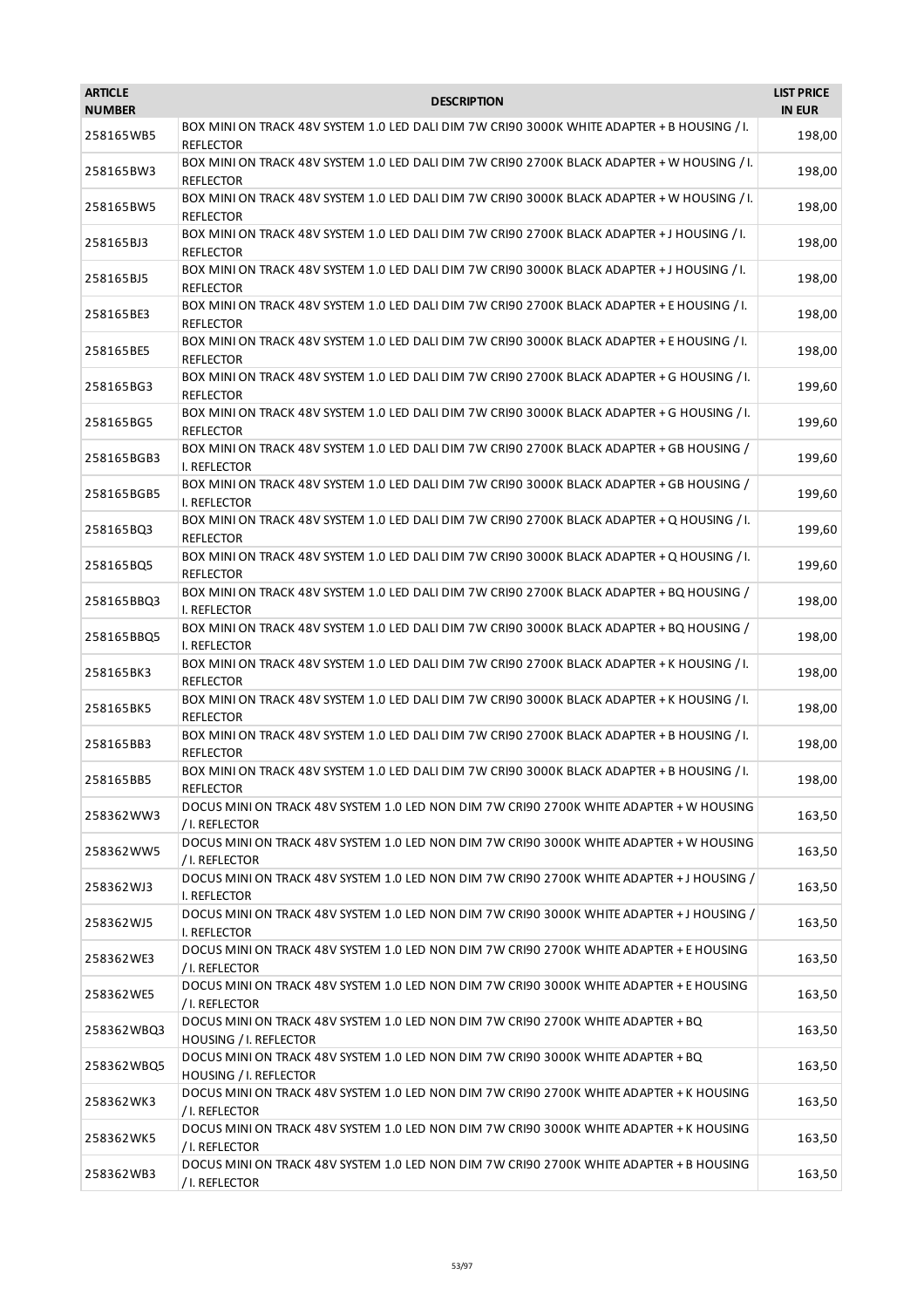| <b>ARTICLE</b><br><b>NUMBER</b> | <b>DESCRIPTION</b>                                                                                                | <b>LIST PRICE</b><br><b>IN EUR</b> |
|---------------------------------|-------------------------------------------------------------------------------------------------------------------|------------------------------------|
| 258362WB5                       | DOCUS MINI ON TRACK 48V SYSTEM 1.0 LED NON DIM 7W CRI90 3000K WHITE ADAPTER + B HOUSING<br>/ I. REFLECTOR         | 163,50                             |
| 258362BW3                       | DOCUS MINI ON TRACK 48V SYSTEM 1.0 LED NON DIM 7W CRI90 2700K BLACK ADAPTER + W HOUSING<br>/ I. REFLECTOR         | 163,50                             |
| 258362BW5                       | DOCUS MINI ON TRACK 48V SYSTEM 1.0 LED NON DIM 7W CRI90 3000K BLACK ADAPTER + W HOUSING<br>/ I. REFLECTOR         | 163,50                             |
| 258362BJ3                       | DOCUS MINI ON TRACK 48V SYSTEM 1.0 LED NON DIM 7W CRI90 2700K BLACK ADAPTER + J HOUSING /<br>I. REFLECTOR         | 163,50                             |
| 258362BJ5                       | DOCUS MINI ON TRACK 48V SYSTEM 1.0 LED NON DIM 7W CRI90 3000K BLACK ADAPTER + J HOUSING /<br>I. REFLECTOR         | 163,50                             |
| 258362BE3                       | DOCUS MINI ON TRACK 48V SYSTEM 1.0 LED NON DIM 7W CRI90 2700K BLACK ADAPTER + E HOUSING<br>/I. REFLECTOR          | 163,50                             |
| 258362BE5                       | DOCUS MINI ON TRACK 48V SYSTEM 1.0 LED NON DIM 7W CRI90 3000K BLACK ADAPTER + E HOUSING<br>/ I. REFLECTOR         | 163,50                             |
| 258362BBQ3                      | DOCUS MINI ON TRACK 48V SYSTEM 1.0 LED NON DIM 7W CRI90 2700K BLACK ADAPTER + BQ<br>HOUSING / I. REFLECTOR        | 163,50                             |
| 258362BBQ5                      | DOCUS MINI ON TRACK 48V SYSTEM 1.0 LED NON DIM 7W CRI90 3000K BLACK ADAPTER + BQ<br>HOUSING / I. REFLECTOR        | 163,50                             |
| 258362BK3                       | DOCUS MINI ON TRACK 48V SYSTEM 1.0 LED NON DIM 7W CRI90 2700K BLACK ADAPTER + K HOUSING<br>/ I. REFLECTOR         | 163,50                             |
| 258362BK5                       | DOCUS MINI ON TRACK 48V SYSTEM 1.0 LED NON DIM 7W CRI90 3000K BLACK ADAPTER + K HOUSING<br>/I. REFLECTOR          | 163,50                             |
| 258362BB3                       | DOCUS MINI ON TRACK 48V SYSTEM 1.0 LED NON DIM 7W CRI90 2700K BLACK ADAPTER + B HOUSING<br>/ I. REFLECTOR         | 163,50                             |
| 258362BB5                       | DOCUS MINI ON TRACK 48V SYSTEM 1.0 LED NON DIM 7W CRI90 3000K BLACK ADAPTER + B HOUSING<br>/ I. REFLECTOR         | 163,50                             |
| 258365BW3                       | DOCUS MINI ON TRACK 48V SYSTEM 1.0 LED DALI DIM 7W CRI90 2700K BLACK ADAPTER + W HOUSING<br>/ I. REFLECTOR        | 203,50                             |
| 258365BW5                       | DOCUS MINI ON TRACK 48V SYSTEM 1.0 LED DALI DIM 7W CRI90 3000K BLACK ADAPTER + W HOUSING<br>/ I. REFLECTOR        | 203,50                             |
| 258365BJ3                       | DOCUS MINI ON TRACK 48V SYSTEM 1.0 LED DALI DIM 7W CRI90 2700K BLACK ADAPTER + J HOUSING /<br>I. REFLECTOR        | 203,50                             |
| 258365BJ5                       | DOCUS MINI ON TRACK 48V SYSTEM 1.0 LED DALI DIM 7W CRI90 3000K BLACK ADAPTER + J HOUSING /<br><b>I. REFLECTOR</b> | 203,50                             |
| 258365BE3                       | DOCUS MINI ON TRACK 48V SYSTEM 1.0 LED DALI DIM 7W CRI90 2700K BLACK ADAPTER + E HOUSING /<br>I. REFLECTOR        | 203,50                             |
| 258365BE5                       | DOCUS MINI ON TRACK 48V SYSTEM 1.0 LED DALI DIM 7W CRI90 3000K BLACK ADAPTER + E HOUSING /<br>I. REFLECTOR        | 203,50                             |
| 258365BBQ3                      | DOCUS MINI ON TRACK 48V SYSTEM 1.0 LED DALI DIM 7W CRI90 2700K BLACK ADAPTER + BQ<br>HOUSING / I. REFLECTOR       | 203,50                             |
| 258365BBQ5                      | DOCUS MINI ON TRACK 48V SYSTEM 1.0 LED DALI DIM 7W CRI90 3000K BLACK ADAPTER + BQ<br>HOUSING / I. REFLECTOR       | 203,50                             |
| 258365BK3                       | DOCUS MINI ON TRACK 48V SYSTEM 1.0 LED DALI DIM 7W CRI90 2700K BLACK ADAPTER + K HOUSING<br>/ I. REFLECTOR        | 203,50                             |
| 258365BK5                       | DOCUS MINI ON TRACK 48V SYSTEM 1.0 LED DALI DIM 7W CRI90 3000K BLACK ADAPTER + K HOUSING<br>/ I. REFLECTOR        | 203,50                             |
| 258365BB3                       | DOCUS MINI ON TRACK 48V SYSTEM 1.0 LED DALI DIM 7W CRI90 2700K BLACK ADAPTER + B HOUSING<br>/ I. REFLECTOR        | 203,50                             |
| 258365BB5                       | DOCUS MINI ON TRACK 48V SYSTEM 1.0 LED DALI DIM 7W CRI90 3000K BLACK ADAPTER + B HOUSING<br>/ I. REFLECTOR        | 203,50                             |
| 258365WW3                       | DOCUS MINI ON TRACK 48V SYSTEM 1.0 LED DALI DIM 7W CRI90 2700K BLACK ADAPTER + W HOUSING<br>/ I. REFLECTOR        | 203,50                             |
| 258365WW5                       | DOCUS MINI ON TRACK 48V SYSTEM 1.0 LED DALI DIM 7W CRI90 3000K BLACK ADAPTER + W HOUSING<br>/ I. REFLECTOR        | 203,50                             |
| 258365WJ3                       | DOCUS MINI ON TRACK 48V SYSTEM 1.0 LED DALI DIM 7W CRI90 2700K BLACK ADAPTER + J HOUSING /<br>I. REFLECTOR        | 203,50                             |
| 258365WJ5                       | DOCUS MINI ON TRACK 48V SYSTEM 1.0 LED DALI DIM 7W CRI90 3000K BLACK ADAPTER + J HOUSING /<br>I. REFLECTOR        | 203,50                             |
| 258365WE3                       | DOCUS MINI ON TRACK 48V SYSTEM 1.0 LED DALI DIM 7W CRI90 2700K BLACK ADAPTER + E HOUSING /<br>I. REFLECTOR        | 203,50                             |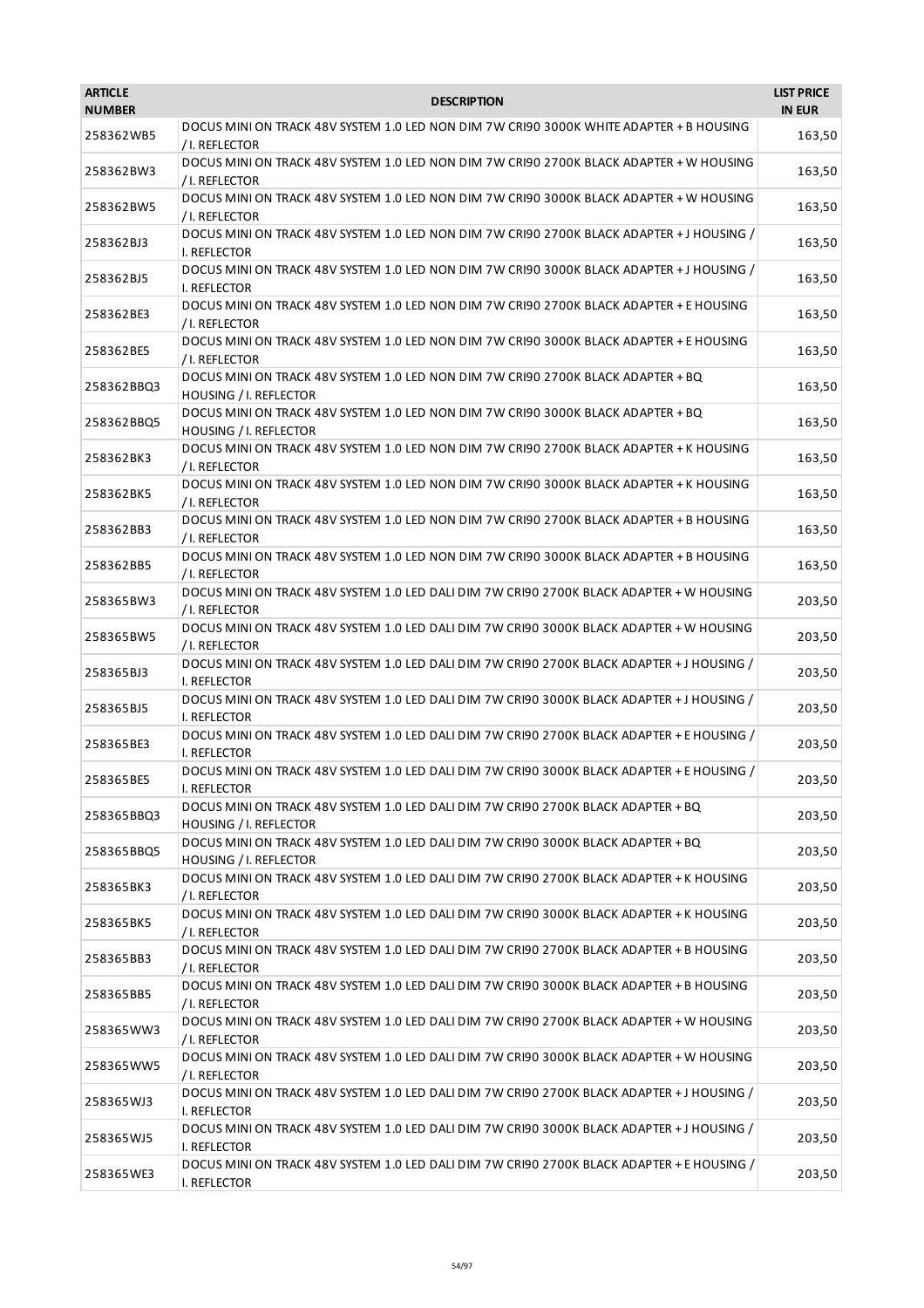| <b>ARTICLE</b><br><b>NUMBER</b> | <b>DESCRIPTION</b>                                                                                              | <b>LIST PRICE</b><br><b>IN EUR</b> |
|---------------------------------|-----------------------------------------------------------------------------------------------------------------|------------------------------------|
| 258365WE5                       | DOCUS MINI ON TRACK 48V SYSTEM 1.0 LED DALI DIM 7W CRI90 3000K WHITE ADAPTER + E HOUSING /<br>I. REFLECTOR      | 203,50                             |
| 258365WBQ3                      | DOCUS MINI ON TRACK 48V SYSTEM 1.0 LED DALI DIM 7W CRI90 2700K WHITE ADAPTER + BQ<br>HOUSING / I. REFLECTOR     | 203,50                             |
| 258365WBQ5                      | DOCUS MINI ON TRACK 48V SYSTEM 1.0 LED DALI DIM 7W CRI90 3000K WHITE ADAPTER + BQ<br>HOUSING / I. REFLECTOR     | 203,50                             |
| 258365WK3                       | DOCUS MINI ON TRACK 48V SYSTEM 1.0 LED DALI DIM 7W CRI90 2700K WHITE ADAPTER + K HOUSING<br>/ I. REFLECTOR      | 203,50                             |
| 258365WK5                       | DOCUS MINI ON TRACK 48V SYSTEM 1.0 LED DALI DIM 7W CRI90 3000K WHITE ADAPTER + K HOUSING<br>/ I. REFLECTOR      | 203,50                             |
| 258365WB3                       | DOCUS MINI ON TRACK 48V SYSTEM 1.0 LED DALI DIM 7W CRI90 2700K WHITE ADAPTER + B HOUSING<br>/ I. REFLECTOR      | 203,50                             |
| 258365WB5                       | DOCUS MINI ON TRACK 48V SYSTEM 1.0 LED DALI DIM 7W CRI90 3000K WHITE ADAPTER + B HOUSING<br>/ I. REFLECTOR      | 203,50                             |
| 258462WW3                       | HEXO MINI ON TRACK 48V SYSTEM 1.0 LED NON DIM 7W CRI90 2700K WHITE ADAPTER + W HOUSING /<br>I. REFLECTOR        | 163,50                             |
| 258462WW5                       | HEXO MINI ON TRACK 48V SYSTEM 1.0 LED NON DIM 7W CRI90 3000K WHITE ADAPTER + W HOUSING /<br>I. REFLECTOR        | 163,50                             |
| 258462WJ3                       | HEXO MINI ON TRACK 48V SYSTEM 1.0 LED NON DIM 7W CRI90 2700K WHITE ADAPTER + J HOUSING / I.<br><b>REFLECTOR</b> | 163,50                             |
| 258462WJ5                       | HEXO MINI ON TRACK 48V SYSTEM 1.0 LED NON DIM 7W CRI90 3000K WHITE ADAPTER + J HOUSING / I.<br><b>REFLECTOR</b> | 163,50                             |
| 258462WE3                       | HEXO MINI ON TRACK 48V SYSTEM 1.0 LED NON DIM 7W CRI90 2700K WHITE ADAPTER + E HOUSING /<br>I. REFLECTOR        | 163,50                             |
| 258462WE5                       | HEXO MINI ON TRACK 48V SYSTEM 1.0 LED NON DIM 7W CRI90 3000K WHITE ADAPTER + E HOUSING /<br>I. REFLECTOR        | 163,50                             |
| 258462WQ3                       | HEXO MINI ON TRACK 48V SYSTEM 1.0 LED NON DIM 7W CRI90 2700K WHITE ADAPTER + Q HOUSING /<br>I. REFLECTOR        | 165,10                             |
| 258462WQ5                       | HEXO MINI ON TRACK 48V SYSTEM 1.0 LED NON DIM 7W CRI90 3000K WHITE ADAPTER + Q HOUSING /<br>I. REFLECTOR        | 165,10                             |
| 258462WBQ3                      | HEXO MINI ON TRACK 48V SYSTEM 1.0 LED NON DIM 7W CRI90 2700K WHITE ADAPTER + BQ HOUSING<br>/ I. REFLECTOR       | 163,50                             |
| 258462WBQ5                      | HEXO MINI ON TRACK 48V SYSTEM 1.0 LED NON DIM 7W CRI90 3000K WHITE ADAPTER + BQ HOUSING<br>/ I. REFLECTOR       | 163,50                             |
| 258462WK3                       | HEXO MINI ON TRACK 48V SYSTEM 1.0 LED NON DIM 7W CRI90 2700K WHITE ADAPTER + K HOUSING /<br>I. REFLECTOR        | 163,50                             |
| 258462WK5                       | HEXO MINI ON TRACK 48V SYSTEM 1.0 LED NON DIM 7W CRI90 3000K WHITE ADAPTER + K HOUSING /<br>I. REFLECTOR        | 163,50                             |
| 258462WB3                       | HEXO MINI ON TRACK 48V SYSTEM 1.0 LED NON DIM 7W CRI90 2700K WHITE ADAPTER + B HOUSING /<br>I. REFLECTOR        | 163,50                             |
| 258462WB5                       | HEXO MINI ON TRACK 48V SYSTEM 1.0 LED NON DIM 7W CRI90 3000K WHITE ADAPTER + B HOUSING /<br>I. REFLECTOR        | 163,50                             |
| 258462BW3                       | HEXO MINI ON TRACK 48V SYSTEM 1.0 LED NON DIM 7W CRI90 2700K BLACK ADAPTER + W HOUSING /<br>I. REFLECTOR        | 163,50                             |
| 258462BW5                       | HEXO MINI ON TRACK 48V SYSTEM 1.0 LED NON DIM 7W CRI90 3000K BLACK ADAPTER + W HOUSING /<br>I. REFLECTOR        | 163,50                             |
| 258462BJ3                       | HEXO MINI ON TRACK 48V SYSTEM 1.0 LED NON DIM 7W CRI90 2700K BLACK ADAPTER + J HOUSING / I.<br><b>REFLECTOR</b> | 163,50                             |
| 258462BJ5                       | HEXO MINI ON TRACK 48V SYSTEM 1.0 LED NON DIM 7W CRI90 3000K BLACK ADAPTER +J HOUSING /I.<br><b>REFLECTOR</b>   | 163,50                             |
| 258462BE3                       | HEXO MINI ON TRACK 48V SYSTEM 1.0 LED NON DIM 7W CRI90 2700K BLACK ADAPTER + E HOUSING /<br>I. REFLECTOR        | 163,50                             |
| 258462BE5                       | HEXO MINI ON TRACK 48V SYSTEM 1.0 LED NON DIM 7W CRI90 3000K BLACK ADAPTER + E HOUSING /<br>I. REFLECTOR        | 163,50                             |
| 258462BQ3                       | HEXO MINI ON TRACK 48V SYSTEM 1.0 LED NON DIM 7W CRI90 2700K BLACK ADAPTER + Q HOUSING /<br>I. REFLECTOR        | 165,10                             |
| 258462BQ5                       | HEXO MINI ON TRACK 48V SYSTEM 1.0 LED NON DIM 7W CRI90 3000K BLACK ADAPTER + Q HOUSING /<br>I. REFLECTOR        | 165,10                             |
| 258462BBQ3                      | HEXO MINI ON TRACK 48V SYSTEM 1.0 LED NON DIM 7W CRI90 2700K BLACK ADAPTER + BQ HOUSING<br>/ I. REFLECTOR       | 163,50                             |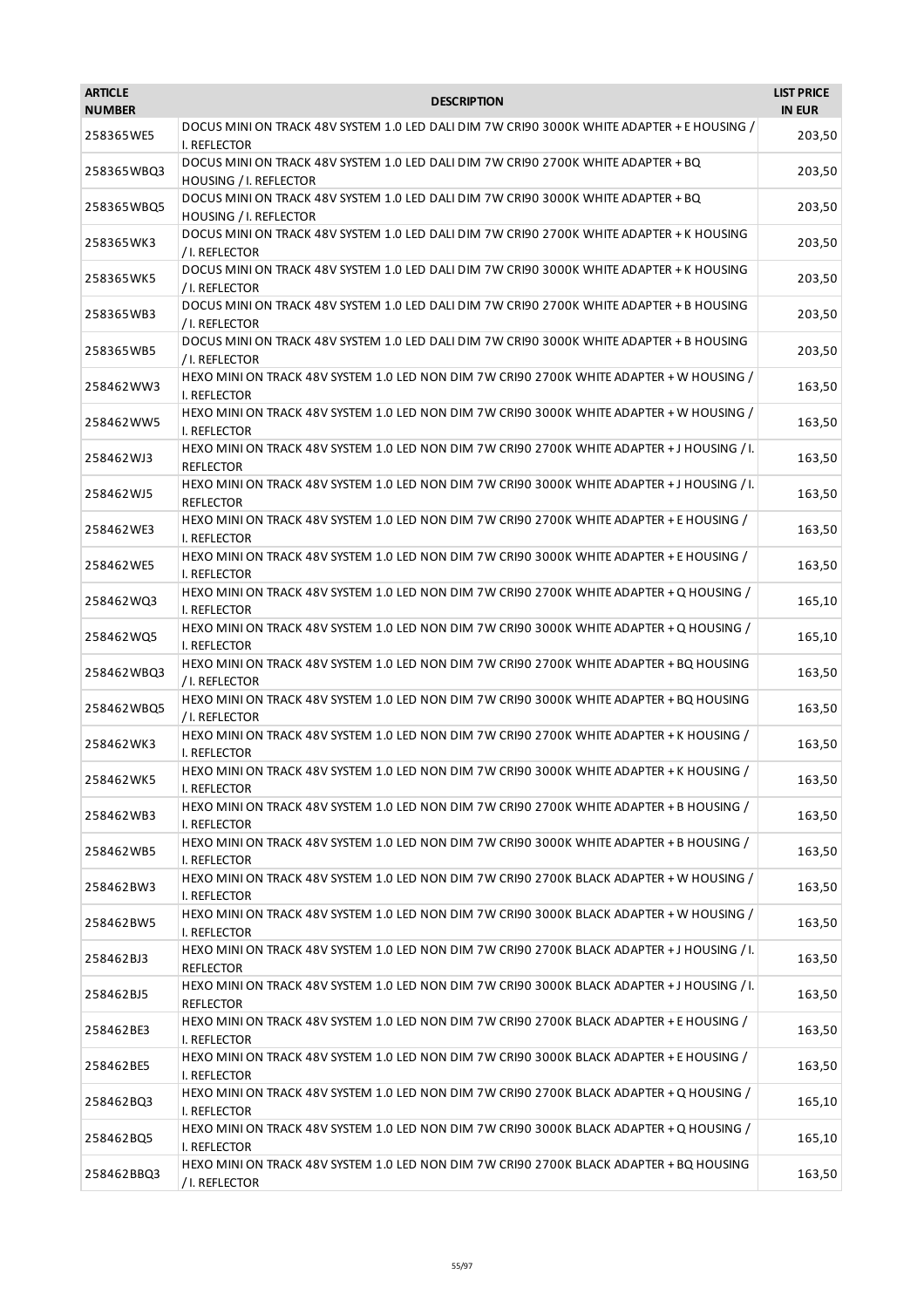| <b>ARTICLE</b><br><b>NUMBER</b> | <b>DESCRIPTION</b>                                                                                               | <b>LIST PRICE</b><br><b>IN EUR</b> |
|---------------------------------|------------------------------------------------------------------------------------------------------------------|------------------------------------|
| 258462BBQ5                      | HEXO MINI ON TRACK 48V SYSTEM 1.0 LED NON DIM 7W CRI90 3000K BLACK ADAPTER + BQ HOUSING<br>/ I. REFLECTOR        | 163,50                             |
| 258462BK3                       | HEXO MINI ON TRACK 48V SYSTEM 1.0 LED NON DIM 7W CRI90 2700K BLACK ADAPTER + K HOUSING /<br>I. REFLECTOR         | 163,50                             |
| 258462BK5                       | HEXO MINI ON TRACK 48V SYSTEM 1.0 LED NON DIM 7W CRI90 3000K BLACK ADAPTER + K HOUSING /<br>I. REFLECTOR         | 163,50                             |
| 258462BB3                       | HEXO MINI ON TRACK 48V SYSTEM 1.0 LED NON DIM 7W CRI90 2700K BLACK ADAPTER + B HOUSING /<br>I. REFLECTOR         | 163,50                             |
| 258462BB5                       | HEXO MINI ON TRACK 48V SYSTEM 1.0 LED NON DIM 7W CRI90 3000K BLACK ADAPTER + B HOUSING /<br>I. REFLECTOR         | 163,50                             |
| 258465WW3                       | HEXO MINI ON TRACK 48V SYSTEM 1.0 LED DALI DIM 7W CRI90 2700K WHITE ADAPTER + W HOUSING /<br>I. REFLECTOR        | 203,50                             |
| 258465WW5                       | HEXO MINI ON TRACK 48V SYSTEM 1.0 LED DALI DIM 7W CRI90 3000K WHITE ADAPTER + W HOUSING /<br>I. REFLECTOR        | 203,50                             |
| 258465WJ3                       | HEXO MINI ON TRACK 48V SYSTEM 1.0 LED DALI DIM 7W CRI90 2700K WHITE ADAPTER +J HOUSING / I.<br><b>REFLECTOR</b>  | 203,50                             |
| 258465WJ5                       | HEXO MINI ON TRACK 48V SYSTEM 1.0 LED DALI DIM 7W CRI90 3000K WHITE ADAPTER +J HOUSING / I.<br><b>REFLECTOR</b>  | 203,50                             |
| 258465WE3                       | HEXO MINI ON TRACK 48V SYSTEM 1.0 LED DALI DIM 7W CRI90 2700K WHITE ADAPTER + E HOUSING / I.<br><b>REFLECTOR</b> | 203,50                             |
| 258465WE5                       | HEXO MINI ON TRACK 48V SYSTEM 1.0 LED DALI DIM 7W CRI90 3000K WHITE ADAPTER + E HOUSING / I.<br><b>REFLECTOR</b> | 203,50                             |
| 258465WQ3                       | HEXO MINI ON TRACK 48V SYSTEM 1.0 LED DALI DIM 7W CRI90 2700K WHITE ADAPTER + Q HOUSING /<br>I. REFLECTOR        | 205,10                             |
| 258465WQ5                       | HEXO MINI ON TRACK 48V SYSTEM 1.0 LED DALI DIM 7W CRI90 3000K WHITE ADAPTER + Q HOUSING /<br>I. REFLECTOR        | 205,10                             |
| 258465WBQ3                      | HEXO MINI ON TRACK 48V SYSTEM 1.0 LED DALI DIM 7W CRI90 2700K WHITE ADAPTER + BQ HOUSING<br>/ I. REFLECTOR       | 203,50                             |
| 258465WBQ5                      | HEXO MINI ON TRACK 48V SYSTEM 1.0 LED DALI DIM 7W CRI90 3000K WHITE ADAPTER + BQ HOUSING<br>/ I. REFLECTOR       | 203,50                             |
| 258465WK3                       | HEXO MINI ON TRACK 48V SYSTEM 1.0 LED DALI DIM 7W CRI90 2700K WHITE ADAPTER + K HOUSING /<br>I. REFLECTOR        | 203,50                             |
| 258465WK5                       | HEXO MINI ON TRACK 48V SYSTEM 1.0 LED DALI DIM 7W CRI90 3000K WHITE ADAPTER + K HOUSING /<br>I. REFLECTOR        | 203,50                             |
| 258465WB3                       | HEXO MINI ON TRACK 48V SYSTEM 1.0 LED DALI DIM 7W CRI90 2700K WHITE ADAPTER + B HOUSING /<br>I. REFLECTOR        | 203,50                             |
| 258465WB5                       | HEXO MINI ON TRACK 48V SYSTEM 1.0 LED DALI DIM 7W CRI90 3000K WHITE ADAPTER + B HOUSING /<br>I. REFLECTOR        | 203,50                             |
| 258465BW3                       | HEXO MINI ON TRACK 48V SYSTEM 1.0 LED DALI DIM 7W CRI90 2700K BLACK ADAPTER + W HOUSING /<br>I. REFLECTOR        | 203,50                             |
| 258465BW5                       | HEXO MINI ON TRACK 48V SYSTEM 1.0 LED DALI DIM 7W CRI90 3000K BLACK ADAPTER + W HOUSING /<br>I. REFLECTOR        | 203,50                             |
| 258465BJ3                       | HEXO MINI ON TRACK 48V SYSTEM 1.0 LED DALI DIM 7W CRI90 2700K BLACK ADAPTER + J HOUSING / I.<br><b>REFLECTOR</b> | 203,50                             |
| 258465BJ5                       | HEXO MINI ON TRACK 48V SYSTEM 1.0 LED DALI DIM 7W CRI90 3000K BLACK ADAPTER + J HOUSING / I.<br><b>REFLECTOR</b> | 203,50                             |
| 258465BE3                       | HEXO MINI ON TRACK 48V SYSTEM 1.0 LED DALI DIM 7W CRI90 2700K BLACK ADAPTER + E HOUSING / I.<br><b>REFLECTOR</b> | 203,50                             |
| 258465BE5                       | HEXO MINI ON TRACK 48V SYSTEM 1.0 LED DALI DIM 7W CRI90 3000K BLACK ADAPTER + E HOUSING / I.<br><b>REFLECTOR</b> | 203,50                             |
| 258465BQ3                       | HEXO MINI ON TRACK 48V SYSTEM 1.0 LED DALI DIM 7W CRI90 2700K BLACK ADAPTER + Q HOUSING /<br>I. REFLECTOR        | 205,10                             |
| 258465BQ5                       | HEXO MINI ON TRACK 48V SYSTEM 1.0 LED DALI DIM 7W CRI90 3000K BLACK ADAPTER + Q HOUSING /<br>I. REFLECTOR        | 205,10                             |
| 258465BBQ3                      | HEXO MINI ON TRACK 48V SYSTEM 1.0 LED DALI DIM 7W CRI90 2700K BLACK ADAPTER + BQ HOUSING<br>/ I. REFLECTOR       | 203,50                             |
| 258465BBQ5                      | HEXO MINI ON TRACK 48V SYSTEM 1.0 LED DALI DIM 7W CRI90 3000K BLACK ADAPTER + BQ HOUSING<br>/ I. REFLECTOR       | 203,50                             |
| 258465BK3                       | HEXO MINI ON TRACK 48V SYSTEM 1.0 LED DALI DIM 7W CRI90 2700K BLACK ADAPTER + K HOUSING /<br>I. REFLECTOR        | 203,50                             |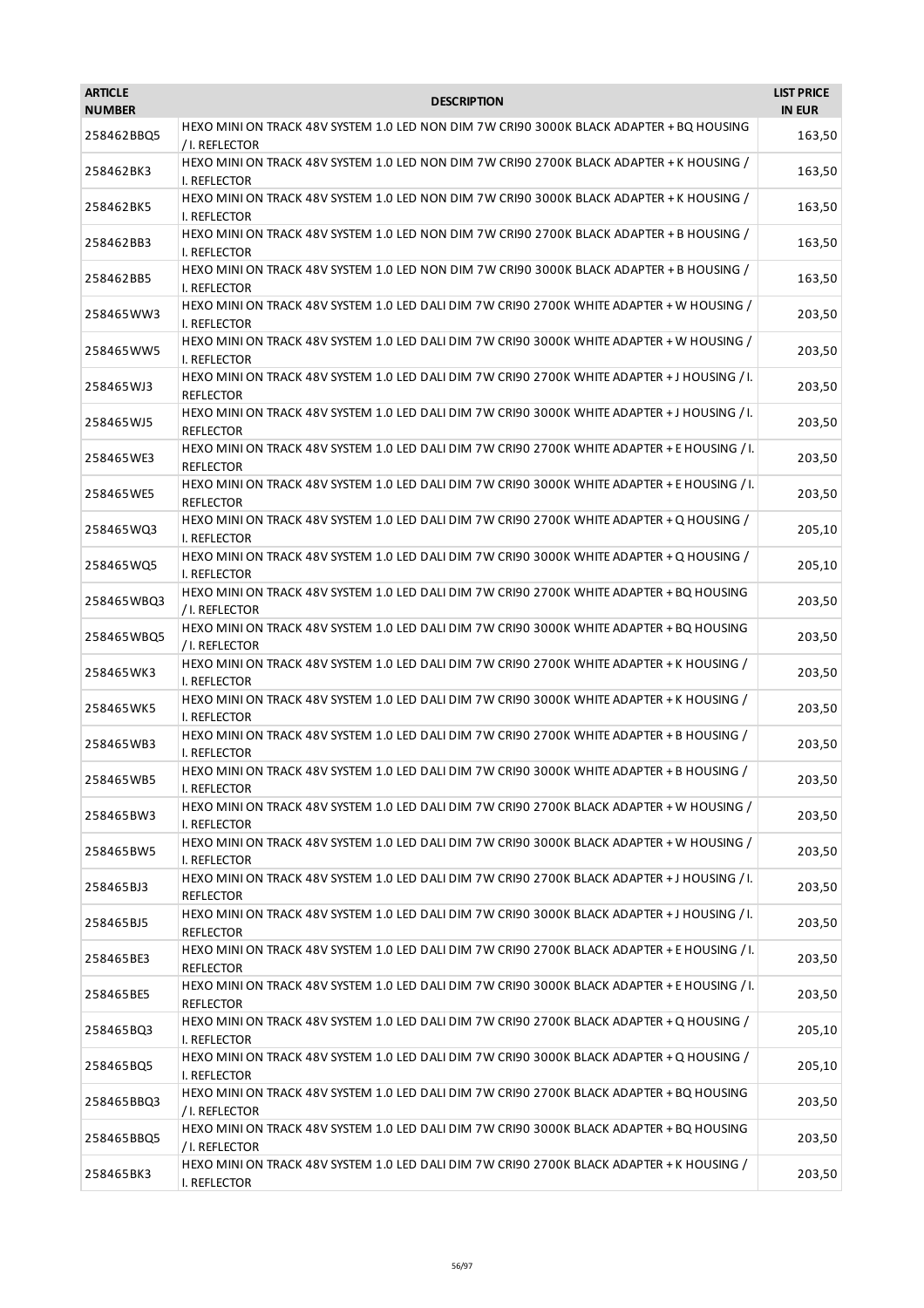| <b>ARTICLE</b><br><b>NUMBER</b> | <b>DESCRIPTION</b>                                                                                        | <b>LIST PRICE</b><br><b>IN EUR</b> |
|---------------------------------|-----------------------------------------------------------------------------------------------------------|------------------------------------|
| 258465BK5                       | HEXO MINI ON TRACK 48V SYSTEM 1.0 LED DALI DIM 7W CRI90 3000K BLACK ADAPTER + K HOUSING /<br>I. REFLECTOR | 203,50                             |
| 258465BB3                       | HEXO MINI ON TRACK 48V SYSTEM 1.0 LED DALI DIM 7W CRI90 2700K BLACK ADAPTER + B HOUSING /<br>I. REFLECTOR | 203,50                             |
| 258465BB5                       | HEXO MINI ON TRACK 48V SYSTEM 1.0 LED DALI DIM 7W CRI90 3000K BLACK ADAPTER + B HOUSING /<br>I. REFLECTOR | 203,50                             |
| 171142W3                        | STREX MODULE 48 VSYSTEM 1.0 DOT LED NON DIM 8.5W CRI90 2700K WHITE                                        | 238,00                             |
| 171142W5                        | STREX MODULE 48 VSYSTEM 1.0 DOT LED NON DIM 8.5W CRI90 3000K WHITE                                        | 238,00                             |
| 171142B3                        | STREX MODULE 48 VSYSTEM 1.0 DOT LED NON DIM 8.5W CRI90 2700K BLACK                                        | 238,00                             |
| 171142B5                        | STREX MODULE 48 VSYSTEM 1.0 DOT LED NON DIM 8.5W CRI90 3000K BLACK                                        | 238,00                             |
| 171145W3                        | STREX MODULE 48 VSYSTEM 1.0 DOT LED DALI DIM 8.5W CRI90 2700K WHITE                                       | 298,00                             |
| 171145W5                        | STREX MODULE 48 VSYSTEM 1.0 DOT LED DALI DIM 8.5W CRI90 3000K WHITE                                       | 298,00                             |
| 171145B3                        | STREX MODULE 48 VSYSTEM 1.0 DOT LED DALI DIM 8.5W CRI90 2700K BLACK                                       | 298,00                             |
| 171145B5                        | STREX MODULE 48 VSYSTEM 1.0 DOT LED DALI DIM 8.5W CRI90 3000K BLACK                                       | 298,00                             |
| 171382W3                        | STREX MODULE 48 VSYSTEM 1.0 OPAL LED NON DIM 8W CRI90 2700K WHITE                                         | 158,00                             |
| 171382W5                        | STREX MODULE 48 VSYSTEM 1.0 OPAL LED NON DIM 8W CRI90 3000K WHITE                                         | 158,00                             |
| 171382B3                        | STREX MODULE 48 VSYSTEM 1.0 OPAL LED NON DIM 8W CRI90 2700K BLACK                                         | 158,00                             |
| 171382B5                        | STREX MODULE 48 VSYSTEM 1.0 OPAL LED NON DIM 8W CRI90 3000K BLACK                                         | 158,00                             |
| 171385W3                        | STREX MODULE 48 VSYSTEM 1.0 OPAL LED DALI DIM 8W CRI90 2700K WHITE                                        | 198,00                             |
| 171385W5                        | STREX MODULE 48 VSYSTEM 1.0 OPAL LED DALI DIM 8W CRI90 3000K WHITE                                        | 198,00                             |
| 171385B3                        | STREX MODULE 48 VSYSTEM 1.0 OPAL LED DALI DIM 8W CRI90 2700K BLACK                                        | 198,00                             |
| 171385B5                        | STREX MODULE 48 VSYSTEM 1.0 OPAL LED DALI DIM 8W CRI90 3000K BLACK                                        | 198,00                             |
| 171482W3                        | STREX MODULE 48 VSYSTEM 2.0 OPAL LED NON DIM 16W CRI90 2700K WHITE                                        | 238,00                             |
| 171482W5                        | STREX MODULE 48 VSYSTEM 2.0 OPAL LED NON DIM 16W CRI90 3000K WHITE                                        | 238,00                             |
| 171482B3                        | STREX MODULE 48 VSYSTEM 2.0 OPAL LED NON DIM 16W CRI90 2700K BLACK                                        | 238,00                             |
| 171482B5                        | STREX MODULE 48 VSYSTEM 2.0 OPAL LED NON DIM 16W CRI90 3000K BLACK                                        | 238,00                             |
| 171485W3                        | STREX MODULE 48 VSYSTEM 2.0 OPAL LED DALI DIM 16W CRI90 2700K WHITE                                       | 278,00                             |
| 171485W5                        | STREX MODULE 48 VSYSTEM 2.0 OPAL LED DALI DIM 16W CRI90 3000K WHITE                                       | 278,00                             |
| 171485B3                        | STREX MODULE 48 VSYSTEM 2.0 OPAL LED DALI DIM 16W CRI90 2700K BLACK                                       | 278,00                             |
| 171485B5                        | STREX MODULE 48 VSYSTEM 2.0 OPAL LED DALI DIM 16W CRI90 3000K BLACK                                       | 278,00                             |
| 257165G3                        | ODREY ON TRACK 48V SYSTEM 1.0 DALI DIM LED 7W CRI90 2700K GOLD                                            | 246,00                             |
| 257165G5                        | ODREY ON TRACK 48V SYSTEM 1.0 DALI DIM LED 7W CRI90 3000K GOLD                                            | 246,00                             |
| 257165B3                        | ODREY ON TRACK 48V SYSTEM 1.0 DALI DIM LED 7W CRI90 2700K BLACK                                           | 246,00                             |
| 257165B5                        | ODREY ON TRACK 48V SYSTEM 1.0 DALI DIM LED 7W CRI90 3000K BLACK                                           | 246,00                             |
| 911421G1                        | ODREY SHADE 1.0 GOLD                                                                                      | 29,00                              |
| 911421B1                        | ODREY SHADE 1.0 BLACK                                                                                     | 29,00                              |
| 91140GG0                        | ODREY SHADE 2.0 GOLD + GOLD INNERCOVER                                                                    | 83,30                              |
| 91140GB0                        | ODREY SHADE 2.0 GOLD + BLACK INNERCOVER                                                                   | 83,30                              |
| 91140BB0                        | ODREY SHADE 2.0 BLACK + BLACK INNERCOVER                                                                  | 83,30                              |
| 91140BG0                        | ODREY SHADE 2.0 BLACK + GOLD INNERCOVER                                                                   | 83,30                              |
| 911423G1                        | ODREY SHADE 3.0 GOLD                                                                                      | 25,50                              |
| 911423B1                        | <b>ODREY SHADE 3.0 BLACK</b>                                                                              | 25,50                              |
| 911424G1                        | ODREY SHADE 4.0 GOLD                                                                                      | 35,00                              |
| 911424B1                        | <b>ODREY SHADE 4.0 BLACK</b>                                                                              | 35,00                              |
| 911425G1                        | <b>ODREY SHADE 5.0 GOLD</b>                                                                               | 46,50                              |
| 911425B1                        | ODREY SHADE 5.0 BLACK                                                                                     | 46,50                              |
| 911426G1                        | ODREY SHADE 6.0 GOLD                                                                                      | 36,80                              |
| 911426B1                        | ODREY SHADE 6.0 BLACK                                                                                     | 36,80                              |
| 911427G1                        | ODREY SHADE 7.0 GOLD                                                                                      | 38,40                              |
| 911427B1                        | <b>ODREY SHADE 7.0 BLACK</b>                                                                              | 38,40                              |
|                                 |                                                                                                           |                                    |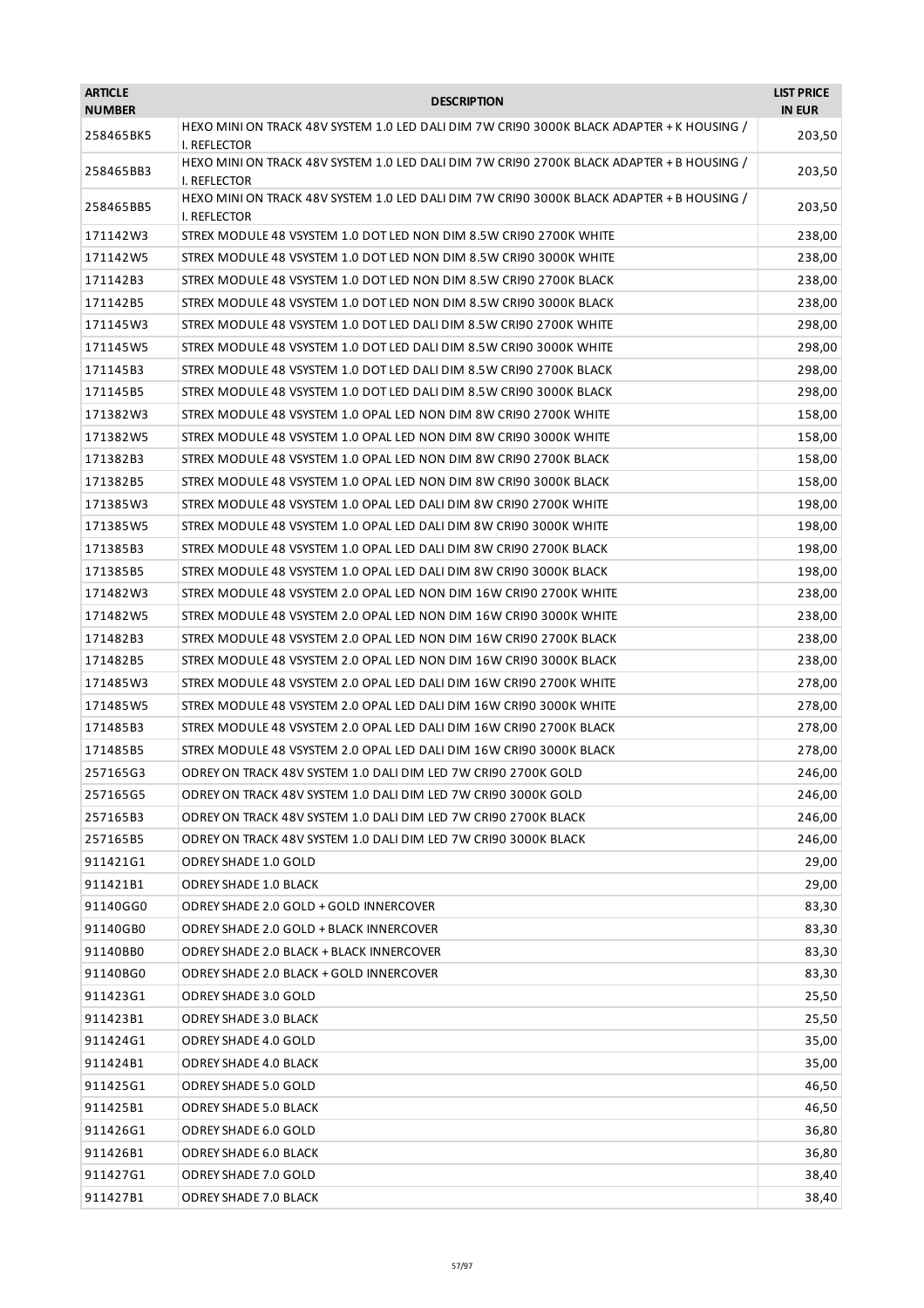| <b>ARTICLE</b> | <b>DESCRIPTION</b>                                                              | <b>LIST PRICE</b> |
|----------------|---------------------------------------------------------------------------------|-------------------|
| <b>NUMBER</b>  |                                                                                 | <b>IN EUR</b>     |
| 911428G1       | ODREY SHADE 8.0 GOLD                                                            | 59,30             |
| 911428B1       | ODREY SHADE 8.0 BLACK<br>ODREY INNER COVER 1.0 GOLD                             | 59,30             |
| 911420G0       |                                                                                 | 24,00             |
| 911420B0       | <b>ODREY INNER COVER 1.0 BLACK</b>                                              | 24,00             |
| 170365W3       | STUBE ON TRACK 48V SYSTEM 1.0 DALI DIM LED 6.3W CRI90 2700K WHITE               | 245,00            |
| 170365W5       | STUBE ON TRACK 48V SYSTEM 1.0 DALI DIM LED 6.3W CRI90 3000K WHITE               | 245,00            |
| 170365G3       | STUBE ON TRACK 48V SYSTEM 1.0 DALI DIM LED 6.3W CRI90 2700K GOLD                | 255,00            |
| 170365G5       | STUBE ON TRACK 48V SYSTEM 1.0 DALI DIM LED 6.3W CRI90 3000K GOLD                | 255,00            |
| 170365B3       | STUBE ON TRACK 48V SYSTEM 1.0 DALI DIM LED 6.3W CRI90 2700K BLACK               | 245,00            |
| 170365B5       | STUBE ON TRACK 48V SYSTEM 1.0 DALI DIM LED 6.3W CRI90 3000K BLACK               | 245,00            |
| 170465W3       | STUBE ON TRACK 48V SYSTEM 2.0 DALI DIM LED 6.3W CRI90 2700K WHITE               | 255,00            |
| 170465W5       | STUBE ON TRACK 48V SYSTEM 2.0 DALI DIM LED 6.3W CRI90 3000K WHITE               | 255,00            |
| 170465G3       | STUBE ON TRACK 48V SYSTEM 2.0 DALI DIM LED 6.3W CRI90 2700K GOLD                | 265,00            |
| 170465G5       | STUBE ON TRACK 48V SYSTEM 2.0 DALI DIM LED 6.3W CRI90 3000K GOLD                | 265,00            |
| 170465B3       | STUBE ON TRACK 48V SYSTEM 2.0 DALI DIM LED 6.3W CRI90 2700K BLACK               | 255,00            |
| 170465B5       | STUBE ON TRACK 48V SYSTEM 2.0 DALI DIM LED 6.3W CRI90 3000K BLACK               | 255,00            |
| 238185FD3      | SOLLI ON TRACK 48V SYSTEM 1.0 DALI DIM LED 5W CRI90 2700K FROSTED DIAMOND GLASS | 325,00            |
| 238185FD5      | SOLLI ON TRACK 48V SYSTEM 1.0 DALI DIM LED 5W CRI90 3000K FROSTED DIAMOND GLASS | 325,00            |
| 238185TD3      | SOLLI ON TRACK 48V SYSTEM 1.0 DALI DIM LED 5W CRI90 2700K TAUPE DIAMOND GLASS   | 325,00            |
| 238185TD5      | SOLLI ON TRACK 48V SYSTEM 1.0 DALI DIM LED 5W CRI90 3000K TAUPE DIAMOND GLASS   | 325,00            |
| 238185WB3      | SOLLI ON TRACK 48V SYSTEM 1.0 DALI DIM LED 5W CRI90 2700K WHITE OPAL GLASS      | 295,00            |
| 238185WB5      | SOLLI ON TRACK 48V SYSTEM 1.0 DALI DIM LED 5W CRI90 3000K WHITE OPAL GLASS      | 295,00            |
| 90014118       | 1-PHASE RECESSED TRACK 220-240V 1.0M WHITE                                      | 48,00             |
| 90014119       | 1-PHASE RECESSED TRACK 220-240V 1.0M BLACK                                      | 48,00             |
| 90014120       | 1-PHASE RECESSED TRACK 220-240V 2.0M WHITE                                      | 92,00             |
| 90014121       | 1-PHASE RECESSED TRACK 220-240V 2.0M BLACK                                      | 92,00             |
| 90014122       | 1-PHASE RECESSED TRACK 220-240V 3.0M WHITE                                      | 118,00            |
| 90014123       | 1-PHASE RECESSED TRACK 220-240V 3.0M BLACK                                      | 118,00            |
| 90014100       | 1-PHASE TRACK RECESSED MOUNTING BRACKET                                         | 9,00              |
| 90014001       | 1-PHASE SURFACE TRACK 220-240V 1.0M WHITE                                       | 34,50             |
| 90014007       | 1-PHASE SURFACE TRACK 220-240V 1.0M BLACK                                       | 34,50             |
| 90014002       | 1-PHASE SURFACE TRACK 220-240V 2.0M WHITE                                       | 69,00             |
| 90014008       | 1-PHASE SURFACE TRACK 220-240V 2.0M BLACK                                       | 69,00             |
| 90014003       | 1-PHASE SURFACE TRACK 220-240V 3.0M WHITE                                       | 106,00            |
| 90014009       | 1-PHASE SURFACE TRACK 220-240V 3.0M BLACK                                       | 106,00            |
| 90014101       | 1-PHASE TRACK SUSPENSION SET 1.5M WHITE                                         | 22,00             |
| 90014102       | 1-PHASE TRACK SUSPENSION SET 1.5M BLACK                                         | 22,00             |
| 90014103       | 1-PHASE TRACK SUSPENSION SET 3.0M WHITE                                         | 26,00             |
| 90014104       | 1-PHASE TRACK SUSPENSION SET 3.0M BLACK                                         | 26,00             |
| 90014018       | 1-PHASE TRACK END FEED GB11 WHITE                                               | 11,50             |
| 90014019       | 1-PHASE TRACK END FEED GB11 BLACK                                               | 11,50             |
| 90014020       | 1-PHASE TRACK END FEED GB12 WHITE                                               | 11,50             |
| 90014021       | 1-PHASE TRACK END FEED GB12 BLACK                                               | 11,50             |
| 90014036       | 1-PHASE TRACK MIDDLE FEED WHITE                                                 | 28,60             |
| 90014037       | 1-PHASE TRACK MIDDLE FEED BLACK                                                 | 28,60             |
| 90014024       | 1-PHASE TRACK L-CONNECTOR WHITE                                                 | 29,70             |
| 90014025       | 1-PHASE TRACK L-CONNECTOR BLACK                                                 | 29,70             |
| 90014026       | 1-PHASE TRACK L-CONNECTOR WHITE                                                 | 29,70             |
| 90014027       | 1-PHASE TRACK L-CONNECTOR BLACK                                                 | 29,70             |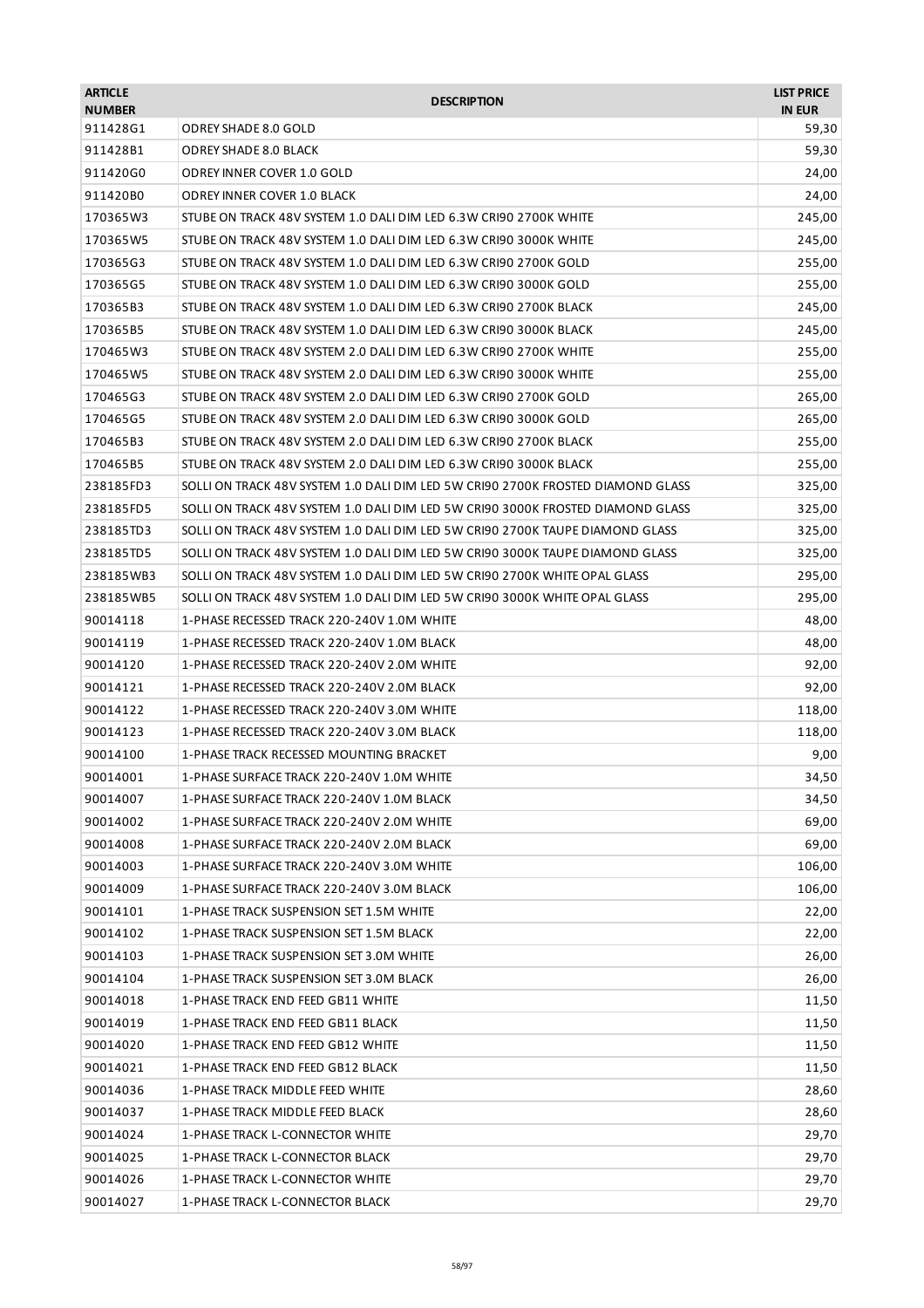| 90014022<br>1-PHASE TRACK CONNECTOR WHITE<br>10,20<br>90014023<br>10,20<br>1-PHASE TRACK CONNECTOR BLACK<br>90014028<br>1-PHASE TRACK END CAP WHITE<br>2,70<br>90014029<br>1-PHASE TRACK END CAP BLACK<br>2,70<br>90014124<br>1-PHASE RECESSED TRACK COVERPLATE END FEED WHITE<br>7,20<br>90014125<br>1-PHASE RECESSED TRACK COVERPLATE END FEED BLACK<br>7,20<br>SARA ON TRACK 1-PHASE 1.0 LED 8W CRI80 2700K WHITE<br>157164W2<br>131,00<br>157164W4<br>SARA ON TRACK 1-PHASE 1.0 LED 8W CRI80 3000K WHITE<br>131,00<br>SARA ON TRACK 1-PHASE 1.0 LED 8W CRI80 2700K GOLD<br>137,00<br>157164G2<br>157164G4<br>SARA ON TRACK 1-PHASE 1.0 LED 8W CRI80 3000K GOLD<br>137,00<br>157164B2<br>SARA ON TRACK 1-PHASE 1.0 LED 8W CRI80 2700K BLACK<br>131,00<br>SARA ON TRACK 1-PHASE 1.0 LED 8W CRI80 3000K BLACK<br>157164B4<br>131,00<br>157164K2<br>SARA ON TRACK 1-PHASE 1.0 LED 8W CRI80 2700K BLACK + GOLD<br>138,00<br>157164K4<br>SARA ON TRACK 1-PHASE 1.0 LED 8W CRI80 3000K BLACK + GOLD<br>138,00<br>157120W0<br>SARA ON TRACK 1-PHASE 1.0 PAR16 MAX.12W WHITE<br>71,00<br>157120G0<br>77,00<br>SARA ON TRACK 1-PHASE 1.0 PAR16 MAX.12W GOLD<br>157120B0<br>SARA ON TRACK 1-PHASE 1.0 PAR16 MAX.12W BLACK<br>71,00<br>157120K0<br>SARA ON TRACK 1-PHASE 1.0 PAR16 MAX.12W BLACK + GOLD<br>78,00<br>149,50<br>144164W2<br>SQUBE ON TRACK 1-PHASE 1.0 LED 6W CRI80 2700K WHITE<br>144164W4<br>SQUBE ON TRACK 1-PHASE 1.0 LED 6W CRI80 3000K WHITE<br>149,50<br>SQUBE ON TRACK 1-PHASE 1.0 LED 6W CRI80 1800-3000K WHITE<br>149,50<br>144164W9<br>SQUBE ON TRACK 1-PHASE 1.0 LED 6W CRI80 2700K BLACK<br>149,50<br>144164B2<br>144164B4<br>SQUBE ON TRACK 1-PHASE 1.0 LED 6W CRI80 3000K BLACK<br>149,50<br>149,50<br>144164B9<br>SQUBE ON TRACK 1-PHASE 1.0 LED 6W CRI80 1800-3000K BLACK<br>144120W0<br>SQUBE ON TRACK 1-PHASE 1.0 PAR16 MAX.12W WHITE<br>89,50<br>89,50<br>144120B0<br>SQUBE ON TRACK 1-PHASE 1.0 PAR16 MAX.12W BLACK<br>118,00<br>1724G0WB0<br>DRO ON TRACK 1-PHASE 1.0 QT14 MAX.5W WHITE OPAL GLASS<br>1724G0YB0<br>138,00<br>DRO ON TRACK 1-PHASE 1.0 QT14 MAX.5W BROWN OPAL GLASS<br>257220G0<br>99,50<br>ODREY ON TRACK 1-PHASE 1.0 PAR16 MAX.12W GOLD<br>99,50<br>257220B0<br>ODREY ON TRACK 1-PHASE 1.0 PAR16 MAX.12W BLACK<br>RAY SUSP. ON TRACK 1-PHASE 2.0 LED 6W CRI90 2700K WHITE<br>158,50<br>217564W3<br>217564W5<br>RAY SUSP. ON TRACK 1-PHASE 2.0 LED 6W CRI90 3000K WHITE<br>158,50<br>217564W9<br>RAY SUSP. ON TRACK 1-PHASE 2.0 LED 6W CRI95 1800-2850K WHITE<br>158,50<br>165,00<br>217564L3<br>RAY SUSP. ON TRACK 1-PHASE 2.0 LED 6W CRI90 2700K S.GREY ALUMINIUM<br>RAY SUSP. ON TRACK 1-PHASE 2.0 LED 6W CRI90 3000K S.GREY ALUMINIUM<br>165,00<br>217564L5<br>165,00<br>217564L9<br>RAY SUSP. ON TRACK 1-PHASE 2.0 LED 6W CRI95 1800-2850K S.GREY ALUMINIUM<br>165,00<br>217564G3<br>RAY SUSP. ON TRACK 1-PHASE 2.0 LED 6W CRI90 2700K GOLD<br>217564G5<br>RAY SUSP. ON TRACK 1-PHASE 2.0 LED 6W CRI90 3000K GOLD<br>165,00<br>165,00<br>217564G9<br>RAY SUSP. ON TRACK 1-PHASE 2.0 LED 6W CRI95 1800-2850K GOLD<br>165,00<br>217564P3<br>RAY SUSP. ON TRACK 1-PHASE 2.0 LED 6W CRI90 2700K COPPER<br>217564P5<br>RAY SUSP. ON TRACK 1-PHASE 2.0 LED 6W CRI90 3000K COPPER<br>165,00<br>217564P9<br>RAY SUSP. ON TRACK 1-PHASE 2.0 LED 6W CRI95 1800-2850K COPPER<br>165,00<br>217564B3<br>RAY SUSP. ON TRACK 1-PHASE 2.0 LED 6W CRI90 2700K BLACK<br>158,50<br>217564B5<br>RAY SUSP. ON TRACK 1-PHASE 2.0 LED 6W CRI90 3000K BLACK<br>158,50<br>158,50<br>217564B9<br>RAY SUSP. ON TRACK 1-PHASE 2.0 LED 6W CRI95 1800-2850K BLACK<br>217664W3<br>RAY SUSP. ON TRACK 1-PHASE 3.0 LED 6W CRI90 2700K WHITE<br>164,10<br>217664W5<br>RAY SUSP. ON TRACK 1-PHASE 3.0 LED 6W CRI90 3000K WHITE<br>164,10<br>217664W9<br>RAY SUSP. ON TRACK 1-PHASE 3.0 LED 6W CRI95 1800-2850K WHITE<br>164,10 | <b>ARTICLE</b><br><b>NUMBER</b> | <b>DESCRIPTION</b> | <b>LIST PRICE</b><br><b>IN EUR</b> |
|----------------------------------------------------------------------------------------------------------------------------------------------------------------------------------------------------------------------------------------------------------------------------------------------------------------------------------------------------------------------------------------------------------------------------------------------------------------------------------------------------------------------------------------------------------------------------------------------------------------------------------------------------------------------------------------------------------------------------------------------------------------------------------------------------------------------------------------------------------------------------------------------------------------------------------------------------------------------------------------------------------------------------------------------------------------------------------------------------------------------------------------------------------------------------------------------------------------------------------------------------------------------------------------------------------------------------------------------------------------------------------------------------------------------------------------------------------------------------------------------------------------------------------------------------------------------------------------------------------------------------------------------------------------------------------------------------------------------------------------------------------------------------------------------------------------------------------------------------------------------------------------------------------------------------------------------------------------------------------------------------------------------------------------------------------------------------------------------------------------------------------------------------------------------------------------------------------------------------------------------------------------------------------------------------------------------------------------------------------------------------------------------------------------------------------------------------------------------------------------------------------------------------------------------------------------------------------------------------------------------------------------------------------------------------------------------------------------------------------------------------------------------------------------------------------------------------------------------------------------------------------------------------------------------------------------------------------------------------------------------------------------------------------------------------------------------------------------------------------------------------------------------------------------------------------------------------------------------------------------------------------------------------------------------------------------------------------------------------------------------------------------------------------------------------------------------------------------------------------------------------------------------------------------------------------------------------------------------------------------------------------------------------------------------------------------------------------------------------------------------------------------------------------------------------------------------------------------------|---------------------------------|--------------------|------------------------------------|
|                                                                                                                                                                                                                                                                                                                                                                                                                                                                                                                                                                                                                                                                                                                                                                                                                                                                                                                                                                                                                                                                                                                                                                                                                                                                                                                                                                                                                                                                                                                                                                                                                                                                                                                                                                                                                                                                                                                                                                                                                                                                                                                                                                                                                                                                                                                                                                                                                                                                                                                                                                                                                                                                                                                                                                                                                                                                                                                                                                                                                                                                                                                                                                                                                                                                                                                                                                                                                                                                                                                                                                                                                                                                                                                                                                                                                                              |                                 |                    |                                    |
|                                                                                                                                                                                                                                                                                                                                                                                                                                                                                                                                                                                                                                                                                                                                                                                                                                                                                                                                                                                                                                                                                                                                                                                                                                                                                                                                                                                                                                                                                                                                                                                                                                                                                                                                                                                                                                                                                                                                                                                                                                                                                                                                                                                                                                                                                                                                                                                                                                                                                                                                                                                                                                                                                                                                                                                                                                                                                                                                                                                                                                                                                                                                                                                                                                                                                                                                                                                                                                                                                                                                                                                                                                                                                                                                                                                                                                              |                                 |                    |                                    |
|                                                                                                                                                                                                                                                                                                                                                                                                                                                                                                                                                                                                                                                                                                                                                                                                                                                                                                                                                                                                                                                                                                                                                                                                                                                                                                                                                                                                                                                                                                                                                                                                                                                                                                                                                                                                                                                                                                                                                                                                                                                                                                                                                                                                                                                                                                                                                                                                                                                                                                                                                                                                                                                                                                                                                                                                                                                                                                                                                                                                                                                                                                                                                                                                                                                                                                                                                                                                                                                                                                                                                                                                                                                                                                                                                                                                                                              |                                 |                    |                                    |
|                                                                                                                                                                                                                                                                                                                                                                                                                                                                                                                                                                                                                                                                                                                                                                                                                                                                                                                                                                                                                                                                                                                                                                                                                                                                                                                                                                                                                                                                                                                                                                                                                                                                                                                                                                                                                                                                                                                                                                                                                                                                                                                                                                                                                                                                                                                                                                                                                                                                                                                                                                                                                                                                                                                                                                                                                                                                                                                                                                                                                                                                                                                                                                                                                                                                                                                                                                                                                                                                                                                                                                                                                                                                                                                                                                                                                                              |                                 |                    |                                    |
|                                                                                                                                                                                                                                                                                                                                                                                                                                                                                                                                                                                                                                                                                                                                                                                                                                                                                                                                                                                                                                                                                                                                                                                                                                                                                                                                                                                                                                                                                                                                                                                                                                                                                                                                                                                                                                                                                                                                                                                                                                                                                                                                                                                                                                                                                                                                                                                                                                                                                                                                                                                                                                                                                                                                                                                                                                                                                                                                                                                                                                                                                                                                                                                                                                                                                                                                                                                                                                                                                                                                                                                                                                                                                                                                                                                                                                              |                                 |                    |                                    |
|                                                                                                                                                                                                                                                                                                                                                                                                                                                                                                                                                                                                                                                                                                                                                                                                                                                                                                                                                                                                                                                                                                                                                                                                                                                                                                                                                                                                                                                                                                                                                                                                                                                                                                                                                                                                                                                                                                                                                                                                                                                                                                                                                                                                                                                                                                                                                                                                                                                                                                                                                                                                                                                                                                                                                                                                                                                                                                                                                                                                                                                                                                                                                                                                                                                                                                                                                                                                                                                                                                                                                                                                                                                                                                                                                                                                                                              |                                 |                    |                                    |
|                                                                                                                                                                                                                                                                                                                                                                                                                                                                                                                                                                                                                                                                                                                                                                                                                                                                                                                                                                                                                                                                                                                                                                                                                                                                                                                                                                                                                                                                                                                                                                                                                                                                                                                                                                                                                                                                                                                                                                                                                                                                                                                                                                                                                                                                                                                                                                                                                                                                                                                                                                                                                                                                                                                                                                                                                                                                                                                                                                                                                                                                                                                                                                                                                                                                                                                                                                                                                                                                                                                                                                                                                                                                                                                                                                                                                                              |                                 |                    |                                    |
|                                                                                                                                                                                                                                                                                                                                                                                                                                                                                                                                                                                                                                                                                                                                                                                                                                                                                                                                                                                                                                                                                                                                                                                                                                                                                                                                                                                                                                                                                                                                                                                                                                                                                                                                                                                                                                                                                                                                                                                                                                                                                                                                                                                                                                                                                                                                                                                                                                                                                                                                                                                                                                                                                                                                                                                                                                                                                                                                                                                                                                                                                                                                                                                                                                                                                                                                                                                                                                                                                                                                                                                                                                                                                                                                                                                                                                              |                                 |                    |                                    |
|                                                                                                                                                                                                                                                                                                                                                                                                                                                                                                                                                                                                                                                                                                                                                                                                                                                                                                                                                                                                                                                                                                                                                                                                                                                                                                                                                                                                                                                                                                                                                                                                                                                                                                                                                                                                                                                                                                                                                                                                                                                                                                                                                                                                                                                                                                                                                                                                                                                                                                                                                                                                                                                                                                                                                                                                                                                                                                                                                                                                                                                                                                                                                                                                                                                                                                                                                                                                                                                                                                                                                                                                                                                                                                                                                                                                                                              |                                 |                    |                                    |
|                                                                                                                                                                                                                                                                                                                                                                                                                                                                                                                                                                                                                                                                                                                                                                                                                                                                                                                                                                                                                                                                                                                                                                                                                                                                                                                                                                                                                                                                                                                                                                                                                                                                                                                                                                                                                                                                                                                                                                                                                                                                                                                                                                                                                                                                                                                                                                                                                                                                                                                                                                                                                                                                                                                                                                                                                                                                                                                                                                                                                                                                                                                                                                                                                                                                                                                                                                                                                                                                                                                                                                                                                                                                                                                                                                                                                                              |                                 |                    |                                    |
|                                                                                                                                                                                                                                                                                                                                                                                                                                                                                                                                                                                                                                                                                                                                                                                                                                                                                                                                                                                                                                                                                                                                                                                                                                                                                                                                                                                                                                                                                                                                                                                                                                                                                                                                                                                                                                                                                                                                                                                                                                                                                                                                                                                                                                                                                                                                                                                                                                                                                                                                                                                                                                                                                                                                                                                                                                                                                                                                                                                                                                                                                                                                                                                                                                                                                                                                                                                                                                                                                                                                                                                                                                                                                                                                                                                                                                              |                                 |                    |                                    |
|                                                                                                                                                                                                                                                                                                                                                                                                                                                                                                                                                                                                                                                                                                                                                                                                                                                                                                                                                                                                                                                                                                                                                                                                                                                                                                                                                                                                                                                                                                                                                                                                                                                                                                                                                                                                                                                                                                                                                                                                                                                                                                                                                                                                                                                                                                                                                                                                                                                                                                                                                                                                                                                                                                                                                                                                                                                                                                                                                                                                                                                                                                                                                                                                                                                                                                                                                                                                                                                                                                                                                                                                                                                                                                                                                                                                                                              |                                 |                    |                                    |
|                                                                                                                                                                                                                                                                                                                                                                                                                                                                                                                                                                                                                                                                                                                                                                                                                                                                                                                                                                                                                                                                                                                                                                                                                                                                                                                                                                                                                                                                                                                                                                                                                                                                                                                                                                                                                                                                                                                                                                                                                                                                                                                                                                                                                                                                                                                                                                                                                                                                                                                                                                                                                                                                                                                                                                                                                                                                                                                                                                                                                                                                                                                                                                                                                                                                                                                                                                                                                                                                                                                                                                                                                                                                                                                                                                                                                                              |                                 |                    |                                    |
|                                                                                                                                                                                                                                                                                                                                                                                                                                                                                                                                                                                                                                                                                                                                                                                                                                                                                                                                                                                                                                                                                                                                                                                                                                                                                                                                                                                                                                                                                                                                                                                                                                                                                                                                                                                                                                                                                                                                                                                                                                                                                                                                                                                                                                                                                                                                                                                                                                                                                                                                                                                                                                                                                                                                                                                                                                                                                                                                                                                                                                                                                                                                                                                                                                                                                                                                                                                                                                                                                                                                                                                                                                                                                                                                                                                                                                              |                                 |                    |                                    |
|                                                                                                                                                                                                                                                                                                                                                                                                                                                                                                                                                                                                                                                                                                                                                                                                                                                                                                                                                                                                                                                                                                                                                                                                                                                                                                                                                                                                                                                                                                                                                                                                                                                                                                                                                                                                                                                                                                                                                                                                                                                                                                                                                                                                                                                                                                                                                                                                                                                                                                                                                                                                                                                                                                                                                                                                                                                                                                                                                                                                                                                                                                                                                                                                                                                                                                                                                                                                                                                                                                                                                                                                                                                                                                                                                                                                                                              |                                 |                    |                                    |
|                                                                                                                                                                                                                                                                                                                                                                                                                                                                                                                                                                                                                                                                                                                                                                                                                                                                                                                                                                                                                                                                                                                                                                                                                                                                                                                                                                                                                                                                                                                                                                                                                                                                                                                                                                                                                                                                                                                                                                                                                                                                                                                                                                                                                                                                                                                                                                                                                                                                                                                                                                                                                                                                                                                                                                                                                                                                                                                                                                                                                                                                                                                                                                                                                                                                                                                                                                                                                                                                                                                                                                                                                                                                                                                                                                                                                                              |                                 |                    |                                    |
|                                                                                                                                                                                                                                                                                                                                                                                                                                                                                                                                                                                                                                                                                                                                                                                                                                                                                                                                                                                                                                                                                                                                                                                                                                                                                                                                                                                                                                                                                                                                                                                                                                                                                                                                                                                                                                                                                                                                                                                                                                                                                                                                                                                                                                                                                                                                                                                                                                                                                                                                                                                                                                                                                                                                                                                                                                                                                                                                                                                                                                                                                                                                                                                                                                                                                                                                                                                                                                                                                                                                                                                                                                                                                                                                                                                                                                              |                                 |                    |                                    |
|                                                                                                                                                                                                                                                                                                                                                                                                                                                                                                                                                                                                                                                                                                                                                                                                                                                                                                                                                                                                                                                                                                                                                                                                                                                                                                                                                                                                                                                                                                                                                                                                                                                                                                                                                                                                                                                                                                                                                                                                                                                                                                                                                                                                                                                                                                                                                                                                                                                                                                                                                                                                                                                                                                                                                                                                                                                                                                                                                                                                                                                                                                                                                                                                                                                                                                                                                                                                                                                                                                                                                                                                                                                                                                                                                                                                                                              |                                 |                    |                                    |
|                                                                                                                                                                                                                                                                                                                                                                                                                                                                                                                                                                                                                                                                                                                                                                                                                                                                                                                                                                                                                                                                                                                                                                                                                                                                                                                                                                                                                                                                                                                                                                                                                                                                                                                                                                                                                                                                                                                                                                                                                                                                                                                                                                                                                                                                                                                                                                                                                                                                                                                                                                                                                                                                                                                                                                                                                                                                                                                                                                                                                                                                                                                                                                                                                                                                                                                                                                                                                                                                                                                                                                                                                                                                                                                                                                                                                                              |                                 |                    |                                    |
|                                                                                                                                                                                                                                                                                                                                                                                                                                                                                                                                                                                                                                                                                                                                                                                                                                                                                                                                                                                                                                                                                                                                                                                                                                                                                                                                                                                                                                                                                                                                                                                                                                                                                                                                                                                                                                                                                                                                                                                                                                                                                                                                                                                                                                                                                                                                                                                                                                                                                                                                                                                                                                                                                                                                                                                                                                                                                                                                                                                                                                                                                                                                                                                                                                                                                                                                                                                                                                                                                                                                                                                                                                                                                                                                                                                                                                              |                                 |                    |                                    |
|                                                                                                                                                                                                                                                                                                                                                                                                                                                                                                                                                                                                                                                                                                                                                                                                                                                                                                                                                                                                                                                                                                                                                                                                                                                                                                                                                                                                                                                                                                                                                                                                                                                                                                                                                                                                                                                                                                                                                                                                                                                                                                                                                                                                                                                                                                                                                                                                                                                                                                                                                                                                                                                                                                                                                                                                                                                                                                                                                                                                                                                                                                                                                                                                                                                                                                                                                                                                                                                                                                                                                                                                                                                                                                                                                                                                                                              |                                 |                    |                                    |
|                                                                                                                                                                                                                                                                                                                                                                                                                                                                                                                                                                                                                                                                                                                                                                                                                                                                                                                                                                                                                                                                                                                                                                                                                                                                                                                                                                                                                                                                                                                                                                                                                                                                                                                                                                                                                                                                                                                                                                                                                                                                                                                                                                                                                                                                                                                                                                                                                                                                                                                                                                                                                                                                                                                                                                                                                                                                                                                                                                                                                                                                                                                                                                                                                                                                                                                                                                                                                                                                                                                                                                                                                                                                                                                                                                                                                                              |                                 |                    |                                    |
|                                                                                                                                                                                                                                                                                                                                                                                                                                                                                                                                                                                                                                                                                                                                                                                                                                                                                                                                                                                                                                                                                                                                                                                                                                                                                                                                                                                                                                                                                                                                                                                                                                                                                                                                                                                                                                                                                                                                                                                                                                                                                                                                                                                                                                                                                                                                                                                                                                                                                                                                                                                                                                                                                                                                                                                                                                                                                                                                                                                                                                                                                                                                                                                                                                                                                                                                                                                                                                                                                                                                                                                                                                                                                                                                                                                                                                              |                                 |                    |                                    |
|                                                                                                                                                                                                                                                                                                                                                                                                                                                                                                                                                                                                                                                                                                                                                                                                                                                                                                                                                                                                                                                                                                                                                                                                                                                                                                                                                                                                                                                                                                                                                                                                                                                                                                                                                                                                                                                                                                                                                                                                                                                                                                                                                                                                                                                                                                                                                                                                                                                                                                                                                                                                                                                                                                                                                                                                                                                                                                                                                                                                                                                                                                                                                                                                                                                                                                                                                                                                                                                                                                                                                                                                                                                                                                                                                                                                                                              |                                 |                    |                                    |
|                                                                                                                                                                                                                                                                                                                                                                                                                                                                                                                                                                                                                                                                                                                                                                                                                                                                                                                                                                                                                                                                                                                                                                                                                                                                                                                                                                                                                                                                                                                                                                                                                                                                                                                                                                                                                                                                                                                                                                                                                                                                                                                                                                                                                                                                                                                                                                                                                                                                                                                                                                                                                                                                                                                                                                                                                                                                                                                                                                                                                                                                                                                                                                                                                                                                                                                                                                                                                                                                                                                                                                                                                                                                                                                                                                                                                                              |                                 |                    |                                    |
|                                                                                                                                                                                                                                                                                                                                                                                                                                                                                                                                                                                                                                                                                                                                                                                                                                                                                                                                                                                                                                                                                                                                                                                                                                                                                                                                                                                                                                                                                                                                                                                                                                                                                                                                                                                                                                                                                                                                                                                                                                                                                                                                                                                                                                                                                                                                                                                                                                                                                                                                                                                                                                                                                                                                                                                                                                                                                                                                                                                                                                                                                                                                                                                                                                                                                                                                                                                                                                                                                                                                                                                                                                                                                                                                                                                                                                              |                                 |                    |                                    |
|                                                                                                                                                                                                                                                                                                                                                                                                                                                                                                                                                                                                                                                                                                                                                                                                                                                                                                                                                                                                                                                                                                                                                                                                                                                                                                                                                                                                                                                                                                                                                                                                                                                                                                                                                                                                                                                                                                                                                                                                                                                                                                                                                                                                                                                                                                                                                                                                                                                                                                                                                                                                                                                                                                                                                                                                                                                                                                                                                                                                                                                                                                                                                                                                                                                                                                                                                                                                                                                                                                                                                                                                                                                                                                                                                                                                                                              |                                 |                    |                                    |
|                                                                                                                                                                                                                                                                                                                                                                                                                                                                                                                                                                                                                                                                                                                                                                                                                                                                                                                                                                                                                                                                                                                                                                                                                                                                                                                                                                                                                                                                                                                                                                                                                                                                                                                                                                                                                                                                                                                                                                                                                                                                                                                                                                                                                                                                                                                                                                                                                                                                                                                                                                                                                                                                                                                                                                                                                                                                                                                                                                                                                                                                                                                                                                                                                                                                                                                                                                                                                                                                                                                                                                                                                                                                                                                                                                                                                                              |                                 |                    |                                    |
|                                                                                                                                                                                                                                                                                                                                                                                                                                                                                                                                                                                                                                                                                                                                                                                                                                                                                                                                                                                                                                                                                                                                                                                                                                                                                                                                                                                                                                                                                                                                                                                                                                                                                                                                                                                                                                                                                                                                                                                                                                                                                                                                                                                                                                                                                                                                                                                                                                                                                                                                                                                                                                                                                                                                                                                                                                                                                                                                                                                                                                                                                                                                                                                                                                                                                                                                                                                                                                                                                                                                                                                                                                                                                                                                                                                                                                              |                                 |                    |                                    |
|                                                                                                                                                                                                                                                                                                                                                                                                                                                                                                                                                                                                                                                                                                                                                                                                                                                                                                                                                                                                                                                                                                                                                                                                                                                                                                                                                                                                                                                                                                                                                                                                                                                                                                                                                                                                                                                                                                                                                                                                                                                                                                                                                                                                                                                                                                                                                                                                                                                                                                                                                                                                                                                                                                                                                                                                                                                                                                                                                                                                                                                                                                                                                                                                                                                                                                                                                                                                                                                                                                                                                                                                                                                                                                                                                                                                                                              |                                 |                    |                                    |
|                                                                                                                                                                                                                                                                                                                                                                                                                                                                                                                                                                                                                                                                                                                                                                                                                                                                                                                                                                                                                                                                                                                                                                                                                                                                                                                                                                                                                                                                                                                                                                                                                                                                                                                                                                                                                                                                                                                                                                                                                                                                                                                                                                                                                                                                                                                                                                                                                                                                                                                                                                                                                                                                                                                                                                                                                                                                                                                                                                                                                                                                                                                                                                                                                                                                                                                                                                                                                                                                                                                                                                                                                                                                                                                                                                                                                                              |                                 |                    |                                    |
|                                                                                                                                                                                                                                                                                                                                                                                                                                                                                                                                                                                                                                                                                                                                                                                                                                                                                                                                                                                                                                                                                                                                                                                                                                                                                                                                                                                                                                                                                                                                                                                                                                                                                                                                                                                                                                                                                                                                                                                                                                                                                                                                                                                                                                                                                                                                                                                                                                                                                                                                                                                                                                                                                                                                                                                                                                                                                                                                                                                                                                                                                                                                                                                                                                                                                                                                                                                                                                                                                                                                                                                                                                                                                                                                                                                                                                              |                                 |                    |                                    |
|                                                                                                                                                                                                                                                                                                                                                                                                                                                                                                                                                                                                                                                                                                                                                                                                                                                                                                                                                                                                                                                                                                                                                                                                                                                                                                                                                                                                                                                                                                                                                                                                                                                                                                                                                                                                                                                                                                                                                                                                                                                                                                                                                                                                                                                                                                                                                                                                                                                                                                                                                                                                                                                                                                                                                                                                                                                                                                                                                                                                                                                                                                                                                                                                                                                                                                                                                                                                                                                                                                                                                                                                                                                                                                                                                                                                                                              |                                 |                    |                                    |
|                                                                                                                                                                                                                                                                                                                                                                                                                                                                                                                                                                                                                                                                                                                                                                                                                                                                                                                                                                                                                                                                                                                                                                                                                                                                                                                                                                                                                                                                                                                                                                                                                                                                                                                                                                                                                                                                                                                                                                                                                                                                                                                                                                                                                                                                                                                                                                                                                                                                                                                                                                                                                                                                                                                                                                                                                                                                                                                                                                                                                                                                                                                                                                                                                                                                                                                                                                                                                                                                                                                                                                                                                                                                                                                                                                                                                                              |                                 |                    |                                    |
|                                                                                                                                                                                                                                                                                                                                                                                                                                                                                                                                                                                                                                                                                                                                                                                                                                                                                                                                                                                                                                                                                                                                                                                                                                                                                                                                                                                                                                                                                                                                                                                                                                                                                                                                                                                                                                                                                                                                                                                                                                                                                                                                                                                                                                                                                                                                                                                                                                                                                                                                                                                                                                                                                                                                                                                                                                                                                                                                                                                                                                                                                                                                                                                                                                                                                                                                                                                                                                                                                                                                                                                                                                                                                                                                                                                                                                              |                                 |                    |                                    |
|                                                                                                                                                                                                                                                                                                                                                                                                                                                                                                                                                                                                                                                                                                                                                                                                                                                                                                                                                                                                                                                                                                                                                                                                                                                                                                                                                                                                                                                                                                                                                                                                                                                                                                                                                                                                                                                                                                                                                                                                                                                                                                                                                                                                                                                                                                                                                                                                                                                                                                                                                                                                                                                                                                                                                                                                                                                                                                                                                                                                                                                                                                                                                                                                                                                                                                                                                                                                                                                                                                                                                                                                                                                                                                                                                                                                                                              |                                 |                    |                                    |
|                                                                                                                                                                                                                                                                                                                                                                                                                                                                                                                                                                                                                                                                                                                                                                                                                                                                                                                                                                                                                                                                                                                                                                                                                                                                                                                                                                                                                                                                                                                                                                                                                                                                                                                                                                                                                                                                                                                                                                                                                                                                                                                                                                                                                                                                                                                                                                                                                                                                                                                                                                                                                                                                                                                                                                                                                                                                                                                                                                                                                                                                                                                                                                                                                                                                                                                                                                                                                                                                                                                                                                                                                                                                                                                                                                                                                                              |                                 |                    |                                    |
|                                                                                                                                                                                                                                                                                                                                                                                                                                                                                                                                                                                                                                                                                                                                                                                                                                                                                                                                                                                                                                                                                                                                                                                                                                                                                                                                                                                                                                                                                                                                                                                                                                                                                                                                                                                                                                                                                                                                                                                                                                                                                                                                                                                                                                                                                                                                                                                                                                                                                                                                                                                                                                                                                                                                                                                                                                                                                                                                                                                                                                                                                                                                                                                                                                                                                                                                                                                                                                                                                                                                                                                                                                                                                                                                                                                                                                              |                                 |                    |                                    |
|                                                                                                                                                                                                                                                                                                                                                                                                                                                                                                                                                                                                                                                                                                                                                                                                                                                                                                                                                                                                                                                                                                                                                                                                                                                                                                                                                                                                                                                                                                                                                                                                                                                                                                                                                                                                                                                                                                                                                                                                                                                                                                                                                                                                                                                                                                                                                                                                                                                                                                                                                                                                                                                                                                                                                                                                                                                                                                                                                                                                                                                                                                                                                                                                                                                                                                                                                                                                                                                                                                                                                                                                                                                                                                                                                                                                                                              |                                 |                    |                                    |
|                                                                                                                                                                                                                                                                                                                                                                                                                                                                                                                                                                                                                                                                                                                                                                                                                                                                                                                                                                                                                                                                                                                                                                                                                                                                                                                                                                                                                                                                                                                                                                                                                                                                                                                                                                                                                                                                                                                                                                                                                                                                                                                                                                                                                                                                                                                                                                                                                                                                                                                                                                                                                                                                                                                                                                                                                                                                                                                                                                                                                                                                                                                                                                                                                                                                                                                                                                                                                                                                                                                                                                                                                                                                                                                                                                                                                                              |                                 |                    |                                    |
|                                                                                                                                                                                                                                                                                                                                                                                                                                                                                                                                                                                                                                                                                                                                                                                                                                                                                                                                                                                                                                                                                                                                                                                                                                                                                                                                                                                                                                                                                                                                                                                                                                                                                                                                                                                                                                                                                                                                                                                                                                                                                                                                                                                                                                                                                                                                                                                                                                                                                                                                                                                                                                                                                                                                                                                                                                                                                                                                                                                                                                                                                                                                                                                                                                                                                                                                                                                                                                                                                                                                                                                                                                                                                                                                                                                                                                              |                                 |                    |                                    |
|                                                                                                                                                                                                                                                                                                                                                                                                                                                                                                                                                                                                                                                                                                                                                                                                                                                                                                                                                                                                                                                                                                                                                                                                                                                                                                                                                                                                                                                                                                                                                                                                                                                                                                                                                                                                                                                                                                                                                                                                                                                                                                                                                                                                                                                                                                                                                                                                                                                                                                                                                                                                                                                                                                                                                                                                                                                                                                                                                                                                                                                                                                                                                                                                                                                                                                                                                                                                                                                                                                                                                                                                                                                                                                                                                                                                                                              |                                 |                    |                                    |
|                                                                                                                                                                                                                                                                                                                                                                                                                                                                                                                                                                                                                                                                                                                                                                                                                                                                                                                                                                                                                                                                                                                                                                                                                                                                                                                                                                                                                                                                                                                                                                                                                                                                                                                                                                                                                                                                                                                                                                                                                                                                                                                                                                                                                                                                                                                                                                                                                                                                                                                                                                                                                                                                                                                                                                                                                                                                                                                                                                                                                                                                                                                                                                                                                                                                                                                                                                                                                                                                                                                                                                                                                                                                                                                                                                                                                                              |                                 |                    |                                    |
|                                                                                                                                                                                                                                                                                                                                                                                                                                                                                                                                                                                                                                                                                                                                                                                                                                                                                                                                                                                                                                                                                                                                                                                                                                                                                                                                                                                                                                                                                                                                                                                                                                                                                                                                                                                                                                                                                                                                                                                                                                                                                                                                                                                                                                                                                                                                                                                                                                                                                                                                                                                                                                                                                                                                                                                                                                                                                                                                                                                                                                                                                                                                                                                                                                                                                                                                                                                                                                                                                                                                                                                                                                                                                                                                                                                                                                              |                                 |                    |                                    |
|                                                                                                                                                                                                                                                                                                                                                                                                                                                                                                                                                                                                                                                                                                                                                                                                                                                                                                                                                                                                                                                                                                                                                                                                                                                                                                                                                                                                                                                                                                                                                                                                                                                                                                                                                                                                                                                                                                                                                                                                                                                                                                                                                                                                                                                                                                                                                                                                                                                                                                                                                                                                                                                                                                                                                                                                                                                                                                                                                                                                                                                                                                                                                                                                                                                                                                                                                                                                                                                                                                                                                                                                                                                                                                                                                                                                                                              |                                 |                    |                                    |
|                                                                                                                                                                                                                                                                                                                                                                                                                                                                                                                                                                                                                                                                                                                                                                                                                                                                                                                                                                                                                                                                                                                                                                                                                                                                                                                                                                                                                                                                                                                                                                                                                                                                                                                                                                                                                                                                                                                                                                                                                                                                                                                                                                                                                                                                                                                                                                                                                                                                                                                                                                                                                                                                                                                                                                                                                                                                                                                                                                                                                                                                                                                                                                                                                                                                                                                                                                                                                                                                                                                                                                                                                                                                                                                                                                                                                                              |                                 |                    |                                    |
|                                                                                                                                                                                                                                                                                                                                                                                                                                                                                                                                                                                                                                                                                                                                                                                                                                                                                                                                                                                                                                                                                                                                                                                                                                                                                                                                                                                                                                                                                                                                                                                                                                                                                                                                                                                                                                                                                                                                                                                                                                                                                                                                                                                                                                                                                                                                                                                                                                                                                                                                                                                                                                                                                                                                                                                                                                                                                                                                                                                                                                                                                                                                                                                                                                                                                                                                                                                                                                                                                                                                                                                                                                                                                                                                                                                                                                              |                                 |                    |                                    |
|                                                                                                                                                                                                                                                                                                                                                                                                                                                                                                                                                                                                                                                                                                                                                                                                                                                                                                                                                                                                                                                                                                                                                                                                                                                                                                                                                                                                                                                                                                                                                                                                                                                                                                                                                                                                                                                                                                                                                                                                                                                                                                                                                                                                                                                                                                                                                                                                                                                                                                                                                                                                                                                                                                                                                                                                                                                                                                                                                                                                                                                                                                                                                                                                                                                                                                                                                                                                                                                                                                                                                                                                                                                                                                                                                                                                                                              |                                 |                    |                                    |
| 170,40<br>217664L3<br>RAY SUSP. ON TRACK 1-PHASE 3.0 LED 6W CRI90 2700K S.GREY ALUMINIUM                                                                                                                                                                                                                                                                                                                                                                                                                                                                                                                                                                                                                                                                                                                                                                                                                                                                                                                                                                                                                                                                                                                                                                                                                                                                                                                                                                                                                                                                                                                                                                                                                                                                                                                                                                                                                                                                                                                                                                                                                                                                                                                                                                                                                                                                                                                                                                                                                                                                                                                                                                                                                                                                                                                                                                                                                                                                                                                                                                                                                                                                                                                                                                                                                                                                                                                                                                                                                                                                                                                                                                                                                                                                                                                                                     |                                 |                    |                                    |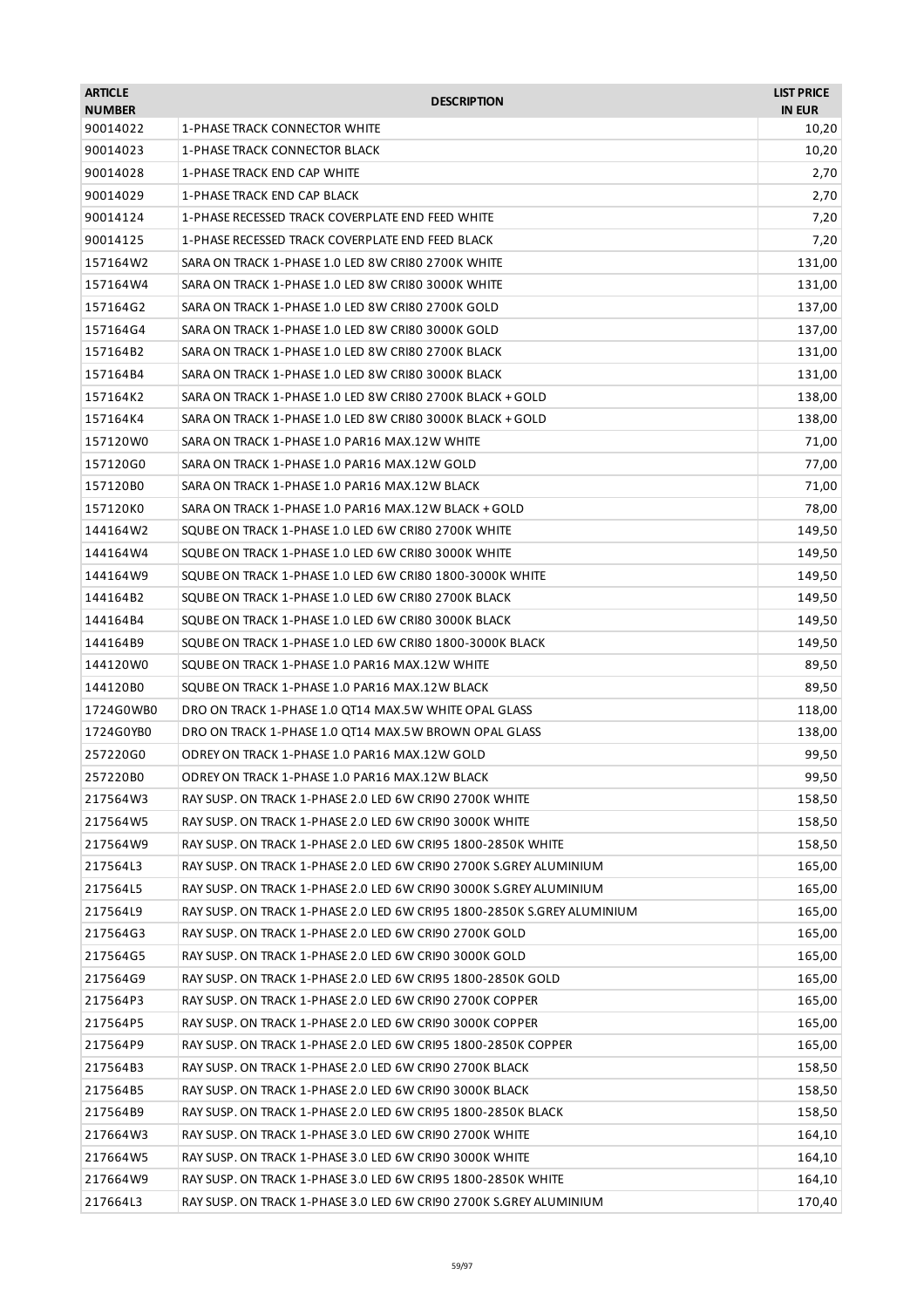| RAY SUSP. ON TRACK 1-PHASE 3.0 LED 6W CRI90 3000K S.GREY ALUMINIUM<br>217664L5<br>170,40<br>217664L9<br>RAY SUSP. ON TRACK 1-PHASE 3.0 LED 6W CRI95 1800-2850K S.GREY ALUMINIUM<br>170,40<br>217664G3<br>RAY SUSP. ON TRACK 1-PHASE 3.0 LED 6W CRI90 2700K GOLD<br>170,40<br>217664G5<br>RAY SUSP. ON TRACK 1-PHASE 3.0 LED 6W CRI90 3000K GOLD<br>170,40<br>217664G9<br>RAY SUSP. ON TRACK 1-PHASE 3.0 LED 6W CRI95 1800-2850K GOLD<br>170,40<br>217664P3<br>RAY SUSP. ON TRACK 1-PHASE 3.0 LED 6W CRI90 2700K COPPER<br>170,40<br>217664P5<br>RAY SUSP. ON TRACK 1-PHASE 3.0 LED 6W CRI90 3000K COPPER<br>170,40<br>217664P9<br>RAY SUSP. ON TRACK 1-PHASE 3.0 LED 6W CRI95 1800-2850K COPPER<br>170,40<br>217664B3<br>RAY SUSP. ON TRACK 1-PHASE 3.0 LED 6W CRI90 2700K BLACK<br>164,10<br>217664B5<br>RAY SUSP. ON TRACK 1-PHASE 3.0 LED 6W CRI90 3000K BLACK<br>164,10<br>217664B9<br>RAY SUSP. ON TRACK 1-PHASE 3.0 LED 6W CRI95 1800-2850K BLACK<br>164,10<br>217520W0<br>RAY SUSP. ON TRACK 1-PHASE 2.0 PAR16 MAX.12W WHITE<br>83,20<br>217520L0<br>RAY SUSP. ON TRACK 1-PHASE 2.0 PAR16 MAX.12W S.GREY ALUMINIUM<br>89,70<br>217520G0<br>89,70<br>RAY SUSP. ON TRACK 1-PHASE 2.0 PAR16 MAX.12W GOLD<br>217520P0<br>RAY SUSP. ON TRACK 1-PHASE 2.0 PAR16 MAX.12W COPPER<br>89,70<br>83,20<br>217520B0<br>RAY SUSP. ON TRACK 1-PHASE 2.0 PAR16 MAX.12W BLACK<br>217620W0<br>RAY SUSP. ON TRACK 1-PHASE 3.0 PAR16 MAX.12W WHITE<br>88,80<br>217620L0<br>95,10<br>RAY SUSP. ON TRACK 1-PHASE 3.0 PAR16 MAX.12W S.GREY ALUMINIUM<br>217620G0<br>95,10<br>RAY SUSP. ON TRACK 1-PHASE 3.0 PAR16 MAX.12W GOLD<br>217620P0<br>RAY SUSP. ON TRACK 1-PHASE 3.0 PAR16 MAX.12W COPPER<br>95,10<br>88,80<br>217620B0<br>RAY SUSP. ON TRACK 1-PHASE 3.0 PAR16 MAX.12W BLACK<br>169,70<br>215564G3<br>HEXO SUSP. ON TRACK 1-PHASE 2.0 LED 6W CRI90 2700K GOLD<br>215564G5<br>169,70<br>HEXO SUSP. ON TRACK 1-PHASE 2.0 LED 6W CRI90 3000K GOLD<br>169,70<br>215564G9<br>HEXO SUSP. ON TRACK 1-PHASE 2.0 LED 6W CRI95 1800-2850K GOLD<br>215564Q3<br>HEXO SUSP. ON TRACK 1-PHASE 2.0 LED 6W CRI90 2700K BRONZE<br>169,70<br>HEXO SUSP. ON TRACK 1-PHASE 2.0 LED 6W CRI90 3000K BRONZE<br>169,70<br>215564Q5<br>215564Q9<br>HEXO SUSP. ON TRACK 1-PHASE 2.0 LED 6W CRI95 1800-2850K BRONZE<br>169,70<br>169,70<br>215564P3<br>HEXO SUSP. ON TRACK 1-PHASE 2.0 LED 6W CRI90 2700K COPPER<br>215564P5<br>HEXO SUSP. ON TRACK 1-PHASE 2.0 LED 6W CRI90 3000K COPPER<br>169,70<br>215564P9<br>HEXO SUSP. ON TRACK 1-PHASE 2.0 LED 6W CRI95 1800-2850K COPPER<br>169,70<br>HEXO SUSP. ON TRACK 1-PHASE 2.0 LED 6W CRI90 2700K BLACK<br>215564B3<br>167,00<br>HEXO SUSP. ON TRACK 1-PHASE 2.0 LED 6W CRI90 3000K BLACK<br>167,00<br>215564B5<br>215564B9<br>HEXO SUSP. ON TRACK 1-PHASE 2.0 LED 6W CRI95 1800-2850K BLACK<br>167,00<br>HEXO SUSP. ON TRACK 1-PHASE 3.0 LED 6W CRI90 2700K GOLD<br>175,60<br>215664G3<br>215664G5<br>HEXO SUSP. ON TRACK 1-PHASE 3.0 LED 6W CRI90 3000K GOLD<br>175,60<br>215664G9<br>HEXO SUSP. ON TRACK 1-PHASE 3.0 LED 6W CRI95 1800-2850K GOLD<br>175,60<br>HEXO SUSP. ON TRACK 1-PHASE 3.0 LED 6W CRI90 2700K BRONZE<br>215664Q3<br>175,60<br>215664Q5<br>HEXO SUSP. ON TRACK 1-PHASE 3.0 LED 6W CRI90 3000K BRONZE<br>175,60<br>215664Q9<br>HEXO SUSP. ON TRACK 1-PHASE 3.0 LED 6W CRI95 1800-2850K BRONZE<br>175,60<br>215664P3<br>HEXO SUSP. ON TRACK 1-PHASE 3.0 LED 6W CRI90 2700K COPPER<br>175,60<br>215664P5<br>HEXO SUSP. ON TRACK 1-PHASE 3.0 LED 6W CRI90 3000K COPPER<br>175,60<br>215664P9<br>HEXO SUSP. ON TRACK 1-PHASE 3.0 LED 6W CRI95 1800-2850K COPPER<br>175,60<br>HEXO SUSP. ON TRACK 1-PHASE 3.0 LED 6W CRI90 2700K BLACK<br>215664B3<br>173,50<br>HEXO SUSP. ON TRACK 1-PHASE 3.0 LED 6W CRI90 3000K BLACK<br>173,50<br>215664B5<br>215664B9<br>HEXO SUSP. ON TRACK 1-PHASE 3.0 LED 6W CRI95 1800-2850K BLACK<br>173,50<br>215520G0<br>HEXO SUSP. ON TRACK 1-PHASE 2.0 PAR16 MAX.12W GOLD<br>94,40<br>215520Q0<br>HEXO SUSP. ON TRACK 1-PHASE 2.0 PAR16 MAX.12W BRONZE<br>94,40<br>215520P0<br>HEXO SUSP. ON TRACK 1-PHASE 2.0 PAR16 MAX.12W COPPER<br>94,40<br>91,70<br>215520B0<br>HEXO SUSP. ON TRACK 1-PHASE 2.0 PAR16 MAX.12W BLACK | <b>ARTICLE</b><br><b>NUMBER</b> | <b>DESCRIPTION</b> | <b>LIST PRICE</b><br><b>IN EUR</b> |
|--------------------------------------------------------------------------------------------------------------------------------------------------------------------------------------------------------------------------------------------------------------------------------------------------------------------------------------------------------------------------------------------------------------------------------------------------------------------------------------------------------------------------------------------------------------------------------------------------------------------------------------------------------------------------------------------------------------------------------------------------------------------------------------------------------------------------------------------------------------------------------------------------------------------------------------------------------------------------------------------------------------------------------------------------------------------------------------------------------------------------------------------------------------------------------------------------------------------------------------------------------------------------------------------------------------------------------------------------------------------------------------------------------------------------------------------------------------------------------------------------------------------------------------------------------------------------------------------------------------------------------------------------------------------------------------------------------------------------------------------------------------------------------------------------------------------------------------------------------------------------------------------------------------------------------------------------------------------------------------------------------------------------------------------------------------------------------------------------------------------------------------------------------------------------------------------------------------------------------------------------------------------------------------------------------------------------------------------------------------------------------------------------------------------------------------------------------------------------------------------------------------------------------------------------------------------------------------------------------------------------------------------------------------------------------------------------------------------------------------------------------------------------------------------------------------------------------------------------------------------------------------------------------------------------------------------------------------------------------------------------------------------------------------------------------------------------------------------------------------------------------------------------------------------------------------------------------------------------------------------------------------------------------------------------------------------------------------------------------------------------------------------------------------------------------------------------------------------------------------------------------------------------------------------------------------------------------------------------------------------------------------------------------------------------------------------------------------------------------------------------------------------------------------------------------------------------------------------------------------------------------------------------------------------------------------------------------------------------------------------------------------------------------------------------------------------------------------------------------------------------------------------------------------------------------------|---------------------------------|--------------------|------------------------------------|
|                                                                                                                                                                                                                                                                                                                                                                                                                                                                                                                                                                                                                                                                                                                                                                                                                                                                                                                                                                                                                                                                                                                                                                                                                                                                                                                                                                                                                                                                                                                                                                                                                                                                                                                                                                                                                                                                                                                                                                                                                                                                                                                                                                                                                                                                                                                                                                                                                                                                                                                                                                                                                                                                                                                                                                                                                                                                                                                                                                                                                                                                                                                                                                                                                                                                                                                                                                                                                                                                                                                                                                                                                                                                                                                                                                                                                                                                                                                                                                                                                                                                                                                                                                                      |                                 |                    |                                    |
|                                                                                                                                                                                                                                                                                                                                                                                                                                                                                                                                                                                                                                                                                                                                                                                                                                                                                                                                                                                                                                                                                                                                                                                                                                                                                                                                                                                                                                                                                                                                                                                                                                                                                                                                                                                                                                                                                                                                                                                                                                                                                                                                                                                                                                                                                                                                                                                                                                                                                                                                                                                                                                                                                                                                                                                                                                                                                                                                                                                                                                                                                                                                                                                                                                                                                                                                                                                                                                                                                                                                                                                                                                                                                                                                                                                                                                                                                                                                                                                                                                                                                                                                                                                      |                                 |                    |                                    |
|                                                                                                                                                                                                                                                                                                                                                                                                                                                                                                                                                                                                                                                                                                                                                                                                                                                                                                                                                                                                                                                                                                                                                                                                                                                                                                                                                                                                                                                                                                                                                                                                                                                                                                                                                                                                                                                                                                                                                                                                                                                                                                                                                                                                                                                                                                                                                                                                                                                                                                                                                                                                                                                                                                                                                                                                                                                                                                                                                                                                                                                                                                                                                                                                                                                                                                                                                                                                                                                                                                                                                                                                                                                                                                                                                                                                                                                                                                                                                                                                                                                                                                                                                                                      |                                 |                    |                                    |
|                                                                                                                                                                                                                                                                                                                                                                                                                                                                                                                                                                                                                                                                                                                                                                                                                                                                                                                                                                                                                                                                                                                                                                                                                                                                                                                                                                                                                                                                                                                                                                                                                                                                                                                                                                                                                                                                                                                                                                                                                                                                                                                                                                                                                                                                                                                                                                                                                                                                                                                                                                                                                                                                                                                                                                                                                                                                                                                                                                                                                                                                                                                                                                                                                                                                                                                                                                                                                                                                                                                                                                                                                                                                                                                                                                                                                                                                                                                                                                                                                                                                                                                                                                                      |                                 |                    |                                    |
|                                                                                                                                                                                                                                                                                                                                                                                                                                                                                                                                                                                                                                                                                                                                                                                                                                                                                                                                                                                                                                                                                                                                                                                                                                                                                                                                                                                                                                                                                                                                                                                                                                                                                                                                                                                                                                                                                                                                                                                                                                                                                                                                                                                                                                                                                                                                                                                                                                                                                                                                                                                                                                                                                                                                                                                                                                                                                                                                                                                                                                                                                                                                                                                                                                                                                                                                                                                                                                                                                                                                                                                                                                                                                                                                                                                                                                                                                                                                                                                                                                                                                                                                                                                      |                                 |                    |                                    |
|                                                                                                                                                                                                                                                                                                                                                                                                                                                                                                                                                                                                                                                                                                                                                                                                                                                                                                                                                                                                                                                                                                                                                                                                                                                                                                                                                                                                                                                                                                                                                                                                                                                                                                                                                                                                                                                                                                                                                                                                                                                                                                                                                                                                                                                                                                                                                                                                                                                                                                                                                                                                                                                                                                                                                                                                                                                                                                                                                                                                                                                                                                                                                                                                                                                                                                                                                                                                                                                                                                                                                                                                                                                                                                                                                                                                                                                                                                                                                                                                                                                                                                                                                                                      |                                 |                    |                                    |
|                                                                                                                                                                                                                                                                                                                                                                                                                                                                                                                                                                                                                                                                                                                                                                                                                                                                                                                                                                                                                                                                                                                                                                                                                                                                                                                                                                                                                                                                                                                                                                                                                                                                                                                                                                                                                                                                                                                                                                                                                                                                                                                                                                                                                                                                                                                                                                                                                                                                                                                                                                                                                                                                                                                                                                                                                                                                                                                                                                                                                                                                                                                                                                                                                                                                                                                                                                                                                                                                                                                                                                                                                                                                                                                                                                                                                                                                                                                                                                                                                                                                                                                                                                                      |                                 |                    |                                    |
|                                                                                                                                                                                                                                                                                                                                                                                                                                                                                                                                                                                                                                                                                                                                                                                                                                                                                                                                                                                                                                                                                                                                                                                                                                                                                                                                                                                                                                                                                                                                                                                                                                                                                                                                                                                                                                                                                                                                                                                                                                                                                                                                                                                                                                                                                                                                                                                                                                                                                                                                                                                                                                                                                                                                                                                                                                                                                                                                                                                                                                                                                                                                                                                                                                                                                                                                                                                                                                                                                                                                                                                                                                                                                                                                                                                                                                                                                                                                                                                                                                                                                                                                                                                      |                                 |                    |                                    |
|                                                                                                                                                                                                                                                                                                                                                                                                                                                                                                                                                                                                                                                                                                                                                                                                                                                                                                                                                                                                                                                                                                                                                                                                                                                                                                                                                                                                                                                                                                                                                                                                                                                                                                                                                                                                                                                                                                                                                                                                                                                                                                                                                                                                                                                                                                                                                                                                                                                                                                                                                                                                                                                                                                                                                                                                                                                                                                                                                                                                                                                                                                                                                                                                                                                                                                                                                                                                                                                                                                                                                                                                                                                                                                                                                                                                                                                                                                                                                                                                                                                                                                                                                                                      |                                 |                    |                                    |
|                                                                                                                                                                                                                                                                                                                                                                                                                                                                                                                                                                                                                                                                                                                                                                                                                                                                                                                                                                                                                                                                                                                                                                                                                                                                                                                                                                                                                                                                                                                                                                                                                                                                                                                                                                                                                                                                                                                                                                                                                                                                                                                                                                                                                                                                                                                                                                                                                                                                                                                                                                                                                                                                                                                                                                                                                                                                                                                                                                                                                                                                                                                                                                                                                                                                                                                                                                                                                                                                                                                                                                                                                                                                                                                                                                                                                                                                                                                                                                                                                                                                                                                                                                                      |                                 |                    |                                    |
|                                                                                                                                                                                                                                                                                                                                                                                                                                                                                                                                                                                                                                                                                                                                                                                                                                                                                                                                                                                                                                                                                                                                                                                                                                                                                                                                                                                                                                                                                                                                                                                                                                                                                                                                                                                                                                                                                                                                                                                                                                                                                                                                                                                                                                                                                                                                                                                                                                                                                                                                                                                                                                                                                                                                                                                                                                                                                                                                                                                                                                                                                                                                                                                                                                                                                                                                                                                                                                                                                                                                                                                                                                                                                                                                                                                                                                                                                                                                                                                                                                                                                                                                                                                      |                                 |                    |                                    |
|                                                                                                                                                                                                                                                                                                                                                                                                                                                                                                                                                                                                                                                                                                                                                                                                                                                                                                                                                                                                                                                                                                                                                                                                                                                                                                                                                                                                                                                                                                                                                                                                                                                                                                                                                                                                                                                                                                                                                                                                                                                                                                                                                                                                                                                                                                                                                                                                                                                                                                                                                                                                                                                                                                                                                                                                                                                                                                                                                                                                                                                                                                                                                                                                                                                                                                                                                                                                                                                                                                                                                                                                                                                                                                                                                                                                                                                                                                                                                                                                                                                                                                                                                                                      |                                 |                    |                                    |
|                                                                                                                                                                                                                                                                                                                                                                                                                                                                                                                                                                                                                                                                                                                                                                                                                                                                                                                                                                                                                                                                                                                                                                                                                                                                                                                                                                                                                                                                                                                                                                                                                                                                                                                                                                                                                                                                                                                                                                                                                                                                                                                                                                                                                                                                                                                                                                                                                                                                                                                                                                                                                                                                                                                                                                                                                                                                                                                                                                                                                                                                                                                                                                                                                                                                                                                                                                                                                                                                                                                                                                                                                                                                                                                                                                                                                                                                                                                                                                                                                                                                                                                                                                                      |                                 |                    |                                    |
|                                                                                                                                                                                                                                                                                                                                                                                                                                                                                                                                                                                                                                                                                                                                                                                                                                                                                                                                                                                                                                                                                                                                                                                                                                                                                                                                                                                                                                                                                                                                                                                                                                                                                                                                                                                                                                                                                                                                                                                                                                                                                                                                                                                                                                                                                                                                                                                                                                                                                                                                                                                                                                                                                                                                                                                                                                                                                                                                                                                                                                                                                                                                                                                                                                                                                                                                                                                                                                                                                                                                                                                                                                                                                                                                                                                                                                                                                                                                                                                                                                                                                                                                                                                      |                                 |                    |                                    |
|                                                                                                                                                                                                                                                                                                                                                                                                                                                                                                                                                                                                                                                                                                                                                                                                                                                                                                                                                                                                                                                                                                                                                                                                                                                                                                                                                                                                                                                                                                                                                                                                                                                                                                                                                                                                                                                                                                                                                                                                                                                                                                                                                                                                                                                                                                                                                                                                                                                                                                                                                                                                                                                                                                                                                                                                                                                                                                                                                                                                                                                                                                                                                                                                                                                                                                                                                                                                                                                                                                                                                                                                                                                                                                                                                                                                                                                                                                                                                                                                                                                                                                                                                                                      |                                 |                    |                                    |
|                                                                                                                                                                                                                                                                                                                                                                                                                                                                                                                                                                                                                                                                                                                                                                                                                                                                                                                                                                                                                                                                                                                                                                                                                                                                                                                                                                                                                                                                                                                                                                                                                                                                                                                                                                                                                                                                                                                                                                                                                                                                                                                                                                                                                                                                                                                                                                                                                                                                                                                                                                                                                                                                                                                                                                                                                                                                                                                                                                                                                                                                                                                                                                                                                                                                                                                                                                                                                                                                                                                                                                                                                                                                                                                                                                                                                                                                                                                                                                                                                                                                                                                                                                                      |                                 |                    |                                    |
|                                                                                                                                                                                                                                                                                                                                                                                                                                                                                                                                                                                                                                                                                                                                                                                                                                                                                                                                                                                                                                                                                                                                                                                                                                                                                                                                                                                                                                                                                                                                                                                                                                                                                                                                                                                                                                                                                                                                                                                                                                                                                                                                                                                                                                                                                                                                                                                                                                                                                                                                                                                                                                                                                                                                                                                                                                                                                                                                                                                                                                                                                                                                                                                                                                                                                                                                                                                                                                                                                                                                                                                                                                                                                                                                                                                                                                                                                                                                                                                                                                                                                                                                                                                      |                                 |                    |                                    |
|                                                                                                                                                                                                                                                                                                                                                                                                                                                                                                                                                                                                                                                                                                                                                                                                                                                                                                                                                                                                                                                                                                                                                                                                                                                                                                                                                                                                                                                                                                                                                                                                                                                                                                                                                                                                                                                                                                                                                                                                                                                                                                                                                                                                                                                                                                                                                                                                                                                                                                                                                                                                                                                                                                                                                                                                                                                                                                                                                                                                                                                                                                                                                                                                                                                                                                                                                                                                                                                                                                                                                                                                                                                                                                                                                                                                                                                                                                                                                                                                                                                                                                                                                                                      |                                 |                    |                                    |
|                                                                                                                                                                                                                                                                                                                                                                                                                                                                                                                                                                                                                                                                                                                                                                                                                                                                                                                                                                                                                                                                                                                                                                                                                                                                                                                                                                                                                                                                                                                                                                                                                                                                                                                                                                                                                                                                                                                                                                                                                                                                                                                                                                                                                                                                                                                                                                                                                                                                                                                                                                                                                                                                                                                                                                                                                                                                                                                                                                                                                                                                                                                                                                                                                                                                                                                                                                                                                                                                                                                                                                                                                                                                                                                                                                                                                                                                                                                                                                                                                                                                                                                                                                                      |                                 |                    |                                    |
|                                                                                                                                                                                                                                                                                                                                                                                                                                                                                                                                                                                                                                                                                                                                                                                                                                                                                                                                                                                                                                                                                                                                                                                                                                                                                                                                                                                                                                                                                                                                                                                                                                                                                                                                                                                                                                                                                                                                                                                                                                                                                                                                                                                                                                                                                                                                                                                                                                                                                                                                                                                                                                                                                                                                                                                                                                                                                                                                                                                                                                                                                                                                                                                                                                                                                                                                                                                                                                                                                                                                                                                                                                                                                                                                                                                                                                                                                                                                                                                                                                                                                                                                                                                      |                                 |                    |                                    |
|                                                                                                                                                                                                                                                                                                                                                                                                                                                                                                                                                                                                                                                                                                                                                                                                                                                                                                                                                                                                                                                                                                                                                                                                                                                                                                                                                                                                                                                                                                                                                                                                                                                                                                                                                                                                                                                                                                                                                                                                                                                                                                                                                                                                                                                                                                                                                                                                                                                                                                                                                                                                                                                                                                                                                                                                                                                                                                                                                                                                                                                                                                                                                                                                                                                                                                                                                                                                                                                                                                                                                                                                                                                                                                                                                                                                                                                                                                                                                                                                                                                                                                                                                                                      |                                 |                    |                                    |
|                                                                                                                                                                                                                                                                                                                                                                                                                                                                                                                                                                                                                                                                                                                                                                                                                                                                                                                                                                                                                                                                                                                                                                                                                                                                                                                                                                                                                                                                                                                                                                                                                                                                                                                                                                                                                                                                                                                                                                                                                                                                                                                                                                                                                                                                                                                                                                                                                                                                                                                                                                                                                                                                                                                                                                                                                                                                                                                                                                                                                                                                                                                                                                                                                                                                                                                                                                                                                                                                                                                                                                                                                                                                                                                                                                                                                                                                                                                                                                                                                                                                                                                                                                                      |                                 |                    |                                    |
|                                                                                                                                                                                                                                                                                                                                                                                                                                                                                                                                                                                                                                                                                                                                                                                                                                                                                                                                                                                                                                                                                                                                                                                                                                                                                                                                                                                                                                                                                                                                                                                                                                                                                                                                                                                                                                                                                                                                                                                                                                                                                                                                                                                                                                                                                                                                                                                                                                                                                                                                                                                                                                                                                                                                                                                                                                                                                                                                                                                                                                                                                                                                                                                                                                                                                                                                                                                                                                                                                                                                                                                                                                                                                                                                                                                                                                                                                                                                                                                                                                                                                                                                                                                      |                                 |                    |                                    |
|                                                                                                                                                                                                                                                                                                                                                                                                                                                                                                                                                                                                                                                                                                                                                                                                                                                                                                                                                                                                                                                                                                                                                                                                                                                                                                                                                                                                                                                                                                                                                                                                                                                                                                                                                                                                                                                                                                                                                                                                                                                                                                                                                                                                                                                                                                                                                                                                                                                                                                                                                                                                                                                                                                                                                                                                                                                                                                                                                                                                                                                                                                                                                                                                                                                                                                                                                                                                                                                                                                                                                                                                                                                                                                                                                                                                                                                                                                                                                                                                                                                                                                                                                                                      |                                 |                    |                                    |
|                                                                                                                                                                                                                                                                                                                                                                                                                                                                                                                                                                                                                                                                                                                                                                                                                                                                                                                                                                                                                                                                                                                                                                                                                                                                                                                                                                                                                                                                                                                                                                                                                                                                                                                                                                                                                                                                                                                                                                                                                                                                                                                                                                                                                                                                                                                                                                                                                                                                                                                                                                                                                                                                                                                                                                                                                                                                                                                                                                                                                                                                                                                                                                                                                                                                                                                                                                                                                                                                                                                                                                                                                                                                                                                                                                                                                                                                                                                                                                                                                                                                                                                                                                                      |                                 |                    |                                    |
|                                                                                                                                                                                                                                                                                                                                                                                                                                                                                                                                                                                                                                                                                                                                                                                                                                                                                                                                                                                                                                                                                                                                                                                                                                                                                                                                                                                                                                                                                                                                                                                                                                                                                                                                                                                                                                                                                                                                                                                                                                                                                                                                                                                                                                                                                                                                                                                                                                                                                                                                                                                                                                                                                                                                                                                                                                                                                                                                                                                                                                                                                                                                                                                                                                                                                                                                                                                                                                                                                                                                                                                                                                                                                                                                                                                                                                                                                                                                                                                                                                                                                                                                                                                      |                                 |                    |                                    |
|                                                                                                                                                                                                                                                                                                                                                                                                                                                                                                                                                                                                                                                                                                                                                                                                                                                                                                                                                                                                                                                                                                                                                                                                                                                                                                                                                                                                                                                                                                                                                                                                                                                                                                                                                                                                                                                                                                                                                                                                                                                                                                                                                                                                                                                                                                                                                                                                                                                                                                                                                                                                                                                                                                                                                                                                                                                                                                                                                                                                                                                                                                                                                                                                                                                                                                                                                                                                                                                                                                                                                                                                                                                                                                                                                                                                                                                                                                                                                                                                                                                                                                                                                                                      |                                 |                    |                                    |
|                                                                                                                                                                                                                                                                                                                                                                                                                                                                                                                                                                                                                                                                                                                                                                                                                                                                                                                                                                                                                                                                                                                                                                                                                                                                                                                                                                                                                                                                                                                                                                                                                                                                                                                                                                                                                                                                                                                                                                                                                                                                                                                                                                                                                                                                                                                                                                                                                                                                                                                                                                                                                                                                                                                                                                                                                                                                                                                                                                                                                                                                                                                                                                                                                                                                                                                                                                                                                                                                                                                                                                                                                                                                                                                                                                                                                                                                                                                                                                                                                                                                                                                                                                                      |                                 |                    |                                    |
|                                                                                                                                                                                                                                                                                                                                                                                                                                                                                                                                                                                                                                                                                                                                                                                                                                                                                                                                                                                                                                                                                                                                                                                                                                                                                                                                                                                                                                                                                                                                                                                                                                                                                                                                                                                                                                                                                                                                                                                                                                                                                                                                                                                                                                                                                                                                                                                                                                                                                                                                                                                                                                                                                                                                                                                                                                                                                                                                                                                                                                                                                                                                                                                                                                                                                                                                                                                                                                                                                                                                                                                                                                                                                                                                                                                                                                                                                                                                                                                                                                                                                                                                                                                      |                                 |                    |                                    |
|                                                                                                                                                                                                                                                                                                                                                                                                                                                                                                                                                                                                                                                                                                                                                                                                                                                                                                                                                                                                                                                                                                                                                                                                                                                                                                                                                                                                                                                                                                                                                                                                                                                                                                                                                                                                                                                                                                                                                                                                                                                                                                                                                                                                                                                                                                                                                                                                                                                                                                                                                                                                                                                                                                                                                                                                                                                                                                                                                                                                                                                                                                                                                                                                                                                                                                                                                                                                                                                                                                                                                                                                                                                                                                                                                                                                                                                                                                                                                                                                                                                                                                                                                                                      |                                 |                    |                                    |
|                                                                                                                                                                                                                                                                                                                                                                                                                                                                                                                                                                                                                                                                                                                                                                                                                                                                                                                                                                                                                                                                                                                                                                                                                                                                                                                                                                                                                                                                                                                                                                                                                                                                                                                                                                                                                                                                                                                                                                                                                                                                                                                                                                                                                                                                                                                                                                                                                                                                                                                                                                                                                                                                                                                                                                                                                                                                                                                                                                                                                                                                                                                                                                                                                                                                                                                                                                                                                                                                                                                                                                                                                                                                                                                                                                                                                                                                                                                                                                                                                                                                                                                                                                                      |                                 |                    |                                    |
|                                                                                                                                                                                                                                                                                                                                                                                                                                                                                                                                                                                                                                                                                                                                                                                                                                                                                                                                                                                                                                                                                                                                                                                                                                                                                                                                                                                                                                                                                                                                                                                                                                                                                                                                                                                                                                                                                                                                                                                                                                                                                                                                                                                                                                                                                                                                                                                                                                                                                                                                                                                                                                                                                                                                                                                                                                                                                                                                                                                                                                                                                                                                                                                                                                                                                                                                                                                                                                                                                                                                                                                                                                                                                                                                                                                                                                                                                                                                                                                                                                                                                                                                                                                      |                                 |                    |                                    |
|                                                                                                                                                                                                                                                                                                                                                                                                                                                                                                                                                                                                                                                                                                                                                                                                                                                                                                                                                                                                                                                                                                                                                                                                                                                                                                                                                                                                                                                                                                                                                                                                                                                                                                                                                                                                                                                                                                                                                                                                                                                                                                                                                                                                                                                                                                                                                                                                                                                                                                                                                                                                                                                                                                                                                                                                                                                                                                                                                                                                                                                                                                                                                                                                                                                                                                                                                                                                                                                                                                                                                                                                                                                                                                                                                                                                                                                                                                                                                                                                                                                                                                                                                                                      |                                 |                    |                                    |
|                                                                                                                                                                                                                                                                                                                                                                                                                                                                                                                                                                                                                                                                                                                                                                                                                                                                                                                                                                                                                                                                                                                                                                                                                                                                                                                                                                                                                                                                                                                                                                                                                                                                                                                                                                                                                                                                                                                                                                                                                                                                                                                                                                                                                                                                                                                                                                                                                                                                                                                                                                                                                                                                                                                                                                                                                                                                                                                                                                                                                                                                                                                                                                                                                                                                                                                                                                                                                                                                                                                                                                                                                                                                                                                                                                                                                                                                                                                                                                                                                                                                                                                                                                                      |                                 |                    |                                    |
|                                                                                                                                                                                                                                                                                                                                                                                                                                                                                                                                                                                                                                                                                                                                                                                                                                                                                                                                                                                                                                                                                                                                                                                                                                                                                                                                                                                                                                                                                                                                                                                                                                                                                                                                                                                                                                                                                                                                                                                                                                                                                                                                                                                                                                                                                                                                                                                                                                                                                                                                                                                                                                                                                                                                                                                                                                                                                                                                                                                                                                                                                                                                                                                                                                                                                                                                                                                                                                                                                                                                                                                                                                                                                                                                                                                                                                                                                                                                                                                                                                                                                                                                                                                      |                                 |                    |                                    |
|                                                                                                                                                                                                                                                                                                                                                                                                                                                                                                                                                                                                                                                                                                                                                                                                                                                                                                                                                                                                                                                                                                                                                                                                                                                                                                                                                                                                                                                                                                                                                                                                                                                                                                                                                                                                                                                                                                                                                                                                                                                                                                                                                                                                                                                                                                                                                                                                                                                                                                                                                                                                                                                                                                                                                                                                                                                                                                                                                                                                                                                                                                                                                                                                                                                                                                                                                                                                                                                                                                                                                                                                                                                                                                                                                                                                                                                                                                                                                                                                                                                                                                                                                                                      |                                 |                    |                                    |
|                                                                                                                                                                                                                                                                                                                                                                                                                                                                                                                                                                                                                                                                                                                                                                                                                                                                                                                                                                                                                                                                                                                                                                                                                                                                                                                                                                                                                                                                                                                                                                                                                                                                                                                                                                                                                                                                                                                                                                                                                                                                                                                                                                                                                                                                                                                                                                                                                                                                                                                                                                                                                                                                                                                                                                                                                                                                                                                                                                                                                                                                                                                                                                                                                                                                                                                                                                                                                                                                                                                                                                                                                                                                                                                                                                                                                                                                                                                                                                                                                                                                                                                                                                                      |                                 |                    |                                    |
|                                                                                                                                                                                                                                                                                                                                                                                                                                                                                                                                                                                                                                                                                                                                                                                                                                                                                                                                                                                                                                                                                                                                                                                                                                                                                                                                                                                                                                                                                                                                                                                                                                                                                                                                                                                                                                                                                                                                                                                                                                                                                                                                                                                                                                                                                                                                                                                                                                                                                                                                                                                                                                                                                                                                                                                                                                                                                                                                                                                                                                                                                                                                                                                                                                                                                                                                                                                                                                                                                                                                                                                                                                                                                                                                                                                                                                                                                                                                                                                                                                                                                                                                                                                      |                                 |                    |                                    |
|                                                                                                                                                                                                                                                                                                                                                                                                                                                                                                                                                                                                                                                                                                                                                                                                                                                                                                                                                                                                                                                                                                                                                                                                                                                                                                                                                                                                                                                                                                                                                                                                                                                                                                                                                                                                                                                                                                                                                                                                                                                                                                                                                                                                                                                                                                                                                                                                                                                                                                                                                                                                                                                                                                                                                                                                                                                                                                                                                                                                                                                                                                                                                                                                                                                                                                                                                                                                                                                                                                                                                                                                                                                                                                                                                                                                                                                                                                                                                                                                                                                                                                                                                                                      |                                 |                    |                                    |
|                                                                                                                                                                                                                                                                                                                                                                                                                                                                                                                                                                                                                                                                                                                                                                                                                                                                                                                                                                                                                                                                                                                                                                                                                                                                                                                                                                                                                                                                                                                                                                                                                                                                                                                                                                                                                                                                                                                                                                                                                                                                                                                                                                                                                                                                                                                                                                                                                                                                                                                                                                                                                                                                                                                                                                                                                                                                                                                                                                                                                                                                                                                                                                                                                                                                                                                                                                                                                                                                                                                                                                                                                                                                                                                                                                                                                                                                                                                                                                                                                                                                                                                                                                                      |                                 |                    |                                    |
|                                                                                                                                                                                                                                                                                                                                                                                                                                                                                                                                                                                                                                                                                                                                                                                                                                                                                                                                                                                                                                                                                                                                                                                                                                                                                                                                                                                                                                                                                                                                                                                                                                                                                                                                                                                                                                                                                                                                                                                                                                                                                                                                                                                                                                                                                                                                                                                                                                                                                                                                                                                                                                                                                                                                                                                                                                                                                                                                                                                                                                                                                                                                                                                                                                                                                                                                                                                                                                                                                                                                                                                                                                                                                                                                                                                                                                                                                                                                                                                                                                                                                                                                                                                      |                                 |                    |                                    |
|                                                                                                                                                                                                                                                                                                                                                                                                                                                                                                                                                                                                                                                                                                                                                                                                                                                                                                                                                                                                                                                                                                                                                                                                                                                                                                                                                                                                                                                                                                                                                                                                                                                                                                                                                                                                                                                                                                                                                                                                                                                                                                                                                                                                                                                                                                                                                                                                                                                                                                                                                                                                                                                                                                                                                                                                                                                                                                                                                                                                                                                                                                                                                                                                                                                                                                                                                                                                                                                                                                                                                                                                                                                                                                                                                                                                                                                                                                                                                                                                                                                                                                                                                                                      |                                 |                    |                                    |
|                                                                                                                                                                                                                                                                                                                                                                                                                                                                                                                                                                                                                                                                                                                                                                                                                                                                                                                                                                                                                                                                                                                                                                                                                                                                                                                                                                                                                                                                                                                                                                                                                                                                                                                                                                                                                                                                                                                                                                                                                                                                                                                                                                                                                                                                                                                                                                                                                                                                                                                                                                                                                                                                                                                                                                                                                                                                                                                                                                                                                                                                                                                                                                                                                                                                                                                                                                                                                                                                                                                                                                                                                                                                                                                                                                                                                                                                                                                                                                                                                                                                                                                                                                                      |                                 |                    |                                    |
|                                                                                                                                                                                                                                                                                                                                                                                                                                                                                                                                                                                                                                                                                                                                                                                                                                                                                                                                                                                                                                                                                                                                                                                                                                                                                                                                                                                                                                                                                                                                                                                                                                                                                                                                                                                                                                                                                                                                                                                                                                                                                                                                                                                                                                                                                                                                                                                                                                                                                                                                                                                                                                                                                                                                                                                                                                                                                                                                                                                                                                                                                                                                                                                                                                                                                                                                                                                                                                                                                                                                                                                                                                                                                                                                                                                                                                                                                                                                                                                                                                                                                                                                                                                      |                                 |                    |                                    |
|                                                                                                                                                                                                                                                                                                                                                                                                                                                                                                                                                                                                                                                                                                                                                                                                                                                                                                                                                                                                                                                                                                                                                                                                                                                                                                                                                                                                                                                                                                                                                                                                                                                                                                                                                                                                                                                                                                                                                                                                                                                                                                                                                                                                                                                                                                                                                                                                                                                                                                                                                                                                                                                                                                                                                                                                                                                                                                                                                                                                                                                                                                                                                                                                                                                                                                                                                                                                                                                                                                                                                                                                                                                                                                                                                                                                                                                                                                                                                                                                                                                                                                                                                                                      |                                 |                    |                                    |
|                                                                                                                                                                                                                                                                                                                                                                                                                                                                                                                                                                                                                                                                                                                                                                                                                                                                                                                                                                                                                                                                                                                                                                                                                                                                                                                                                                                                                                                                                                                                                                                                                                                                                                                                                                                                                                                                                                                                                                                                                                                                                                                                                                                                                                                                                                                                                                                                                                                                                                                                                                                                                                                                                                                                                                                                                                                                                                                                                                                                                                                                                                                                                                                                                                                                                                                                                                                                                                                                                                                                                                                                                                                                                                                                                                                                                                                                                                                                                                                                                                                                                                                                                                                      |                                 |                    |                                    |
|                                                                                                                                                                                                                                                                                                                                                                                                                                                                                                                                                                                                                                                                                                                                                                                                                                                                                                                                                                                                                                                                                                                                                                                                                                                                                                                                                                                                                                                                                                                                                                                                                                                                                                                                                                                                                                                                                                                                                                                                                                                                                                                                                                                                                                                                                                                                                                                                                                                                                                                                                                                                                                                                                                                                                                                                                                                                                                                                                                                                                                                                                                                                                                                                                                                                                                                                                                                                                                                                                                                                                                                                                                                                                                                                                                                                                                                                                                                                                                                                                                                                                                                                                                                      |                                 |                    |                                    |
|                                                                                                                                                                                                                                                                                                                                                                                                                                                                                                                                                                                                                                                                                                                                                                                                                                                                                                                                                                                                                                                                                                                                                                                                                                                                                                                                                                                                                                                                                                                                                                                                                                                                                                                                                                                                                                                                                                                                                                                                                                                                                                                                                                                                                                                                                                                                                                                                                                                                                                                                                                                                                                                                                                                                                                                                                                                                                                                                                                                                                                                                                                                                                                                                                                                                                                                                                                                                                                                                                                                                                                                                                                                                                                                                                                                                                                                                                                                                                                                                                                                                                                                                                                                      |                                 |                    |                                    |
|                                                                                                                                                                                                                                                                                                                                                                                                                                                                                                                                                                                                                                                                                                                                                                                                                                                                                                                                                                                                                                                                                                                                                                                                                                                                                                                                                                                                                                                                                                                                                                                                                                                                                                                                                                                                                                                                                                                                                                                                                                                                                                                                                                                                                                                                                                                                                                                                                                                                                                                                                                                                                                                                                                                                                                                                                                                                                                                                                                                                                                                                                                                                                                                                                                                                                                                                                                                                                                                                                                                                                                                                                                                                                                                                                                                                                                                                                                                                                                                                                                                                                                                                                                                      |                                 |                    |                                    |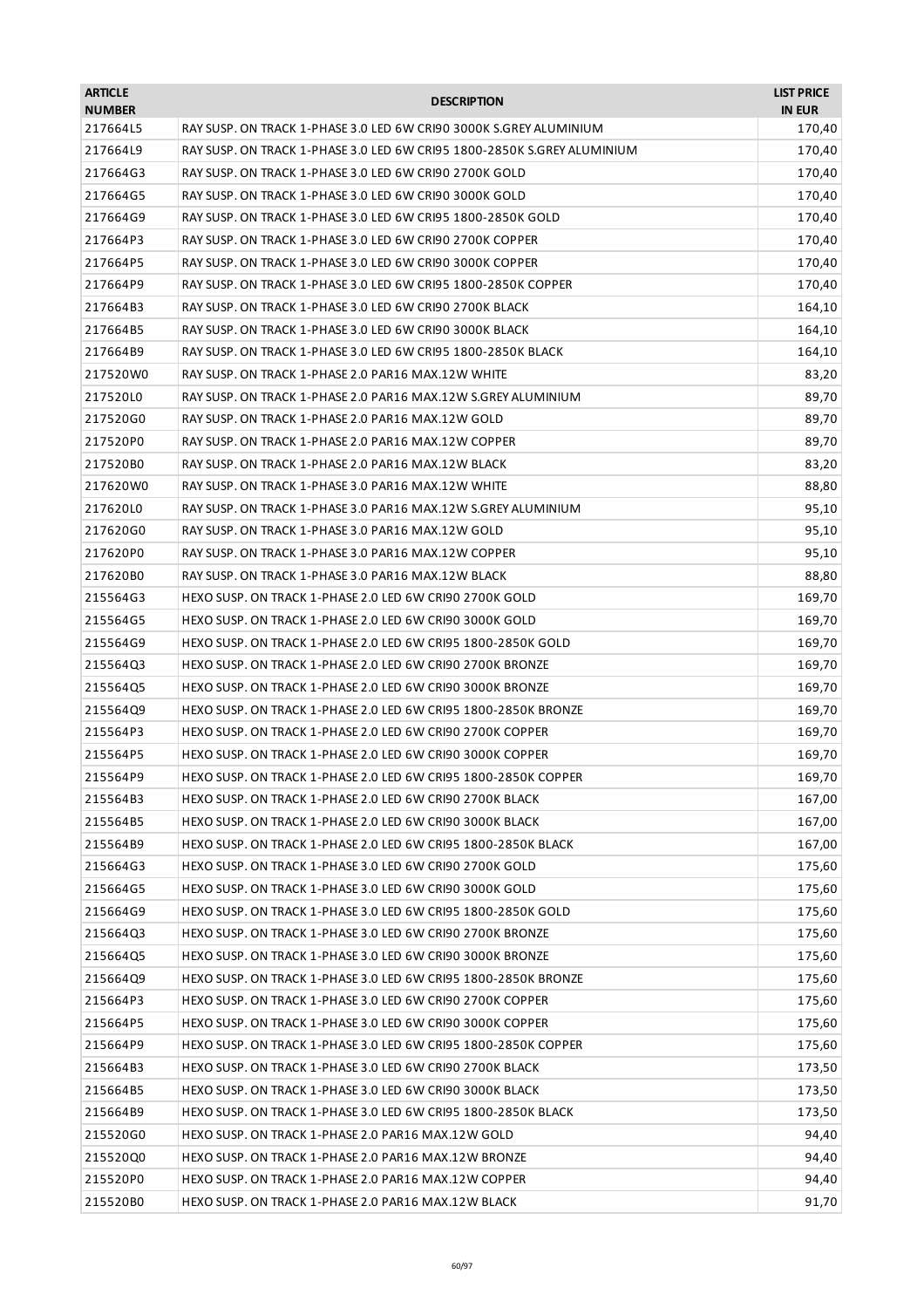| <b>ARTICLE</b><br><b>NUMBER</b> | <b>DESCRIPTION</b>                                                | <b>LIST PRICE</b><br><b>IN EUR</b> |
|---------------------------------|-------------------------------------------------------------------|------------------------------------|
| 215620G0                        | HEXO SUSP. ON TRACK 1-PHASE 3.0 PAR16 MAX.12W GOLD                | 100,30                             |
| 215620Q0                        | HEXO SUSP. ON TRACK 1-PHASE 3.0 PAR16 MAX.12W BRONZE              | 100,30                             |
| 215620P0                        | HEXO SUSP. ON TRACK 1-PHASE 3.0 PAR16 MAX.12W COPPER              | 100,30                             |
| 215620B0                        | HEXO SUSP. ON TRACK 1-PHASE 3.0 PAR16 MAX.12W BLACK               | 98,20                              |
| 90014200                        | 3-PHASE SURFACE TRACK 220-240V 1.0M WHITE                         | 39,50                              |
| 90014201                        | 3-PHASE SURFACE TRACK 220-240V 1.0M BLACK                         | 39,50                              |
| 90014202                        | 3-PHASE SURFACE TRACK 220-240V 2.0M WHITE                         | 79,00                              |
| 90014203                        | 3-PHASE SURFACE TRACK 220-240V 2.0M BLACK                         | 79,00                              |
| 90014204                        | 3-PHASE SURFACE TRACK 220-240V 3.0M WHITE                         | 118,00                             |
| 90014205                        | 3-PHASE SURFACE TRACK 220-240V 3.0M BLACK                         | 118,00                             |
| 90014206                        | 3-PHASE TRACK SUSPENSION SET 1.5M WHITE                           | 23,00                              |
| 90014207                        | 3-PHASE TRACK SUSPENSION SET 1.5M BLACK                           | 23,00                              |
| 90014208                        | 3-PHASE TRACK SUSPENSION SET 3.0M WHITE                           | 24,00                              |
| 90014209                        | 3-PHASE TRACK SUSPENSION SET 3.0M BLACK                           | 24,00                              |
| 90014238                        | 3-PHASE TRACK END FEED WHITE                                      | 18,50                              |
| 90014239                        | 3-PHASE TRACK END FEED BLACK                                      | 18,50                              |
| 90014240                        | <b>3-PHASE TRACK END FEED WHITE</b>                               | 18,50                              |
| 90014241                        | <b>3-PHASE TRACK END FEED BLACK</b>                               | 18,50                              |
| 90014220                        | 3-PHASE TRACK L-FEED WHITE                                        | 39,00                              |
| 90014221                        | 3-PHASE TRACK L-FEED BLACK                                        | 39,00                              |
| 90014222                        | 3-PHASE TRACK L-FEED WHITE                                        | 39,00                              |
| 90014223                        | 3-PHASE TRACK L-FEED BLACK                                        | 39,00                              |
| 90014224                        | 3-PHASE TRACK MIDDLE FEED WHITE                                   | 42,00                              |
| 90014225                        | 3-PHASE TRACK MIDDLE FEED BLACK                                   | 42,00                              |
| 90014226                        | 3-PHASE TRACK STRAIGHT CONNECTOR WHITE                            | 12,50                              |
| 90014227                        | 3-PHASE TRACK STRAIGHT CONNECTOR BLACK                            | 12,50                              |
| 90014216                        | 3-PHASE TRACK END CAP LEFT/RIGHT WHITE                            | 2,20                               |
| 90014217                        | 3-PHASE TRACK END CAP LEFT/RIGHT BLACK                            | 2,20                               |
| 90014236                        | 3-PHASE TRACK COVER 1.0 WHITE                                     | 46,00                              |
| 90014237                        | 3-PHASE TRACK COVER 1.0 BLACK                                     | 46,00                              |
| 144720W0                        | SQUBE ON TRACK 3-PHASE 1.0 PAR16 MAX.12W WHITE                    | 89,50                              |
| 144720B0                        | SQUBE ON TRACK 3-PHASE 1.0 PAR16 MAX.12W BLACK                    | 89,50                              |
| 144364W2                        | SQUBE ON TRACK 3-PHASE 2.0 LED 12W CRI80 2700K WHITE              | 179,50                             |
| 144364W4                        | SQUBE ON TRACK 3-PHASE 2.0 LED 12W CRI80 3000K WHITE              | 179,50                             |
| 144364W9                        | SQUBE ON TRACK 3-PHASE 2.0 LED 12W CRI80 1800-3000K WHITE         | 179,50                             |
| 144364B2                        | SQUBE ON TRACK 3-PHASE 2.0 LED 12W CRI80 2700K BLACK              | 179,50                             |
| 144364B4                        | SQUBE ON TRACK 3-PHASE 2.0 LED 12W CRI80 3000K BLACK              | 179,50                             |
| 144364B9                        | SQUBE ON TRACK 3-PHASE 2.0 LED 12W CRI80 1800-3000K BLACK         | 179,50                             |
| 144564W3                        | SQUBE ON TRACK 3-PHASE 2.0 LED 20W CRI90 2700K WHITE              | 198,00                             |
| 144564W5                        | SQUBE ON TRACK 3-PHASE 2.0 LED 20W CRI90 3000K WHITE              | 198,00                             |
| 144564B3                        | SQUBE ON TRACK 3-PHASE 2.0 LED 20W CRI90 2700K BLACK              | 198,00                             |
| 144564B5                        | SQUBE ON TRACK 3-PHASE 2.0 LED 20W CRI90 3000K BLACK              | 198,00                             |
| 166964W5                        | CENO FORT ON TRACK 3-PHASE 1.0 LED DALI DIM 43W CRI90 3000K WHITE | 187,00                             |
| 166964W7                        | CENO FORT ON TRACK 3-PHASE 1.0 LED DALI DIM 43W CRI90 4000K WHITE | 187,00                             |
| 166964B5                        | CENO FORT ON TRACK 3-PHASE 1.0 LED DALI DIM 43W CRI90 3000K BLACK | 187,00                             |
| 166964B7                        | CENO FORT ON TRACK 3-PHASE 1.0 LED DALI DIM 43W CRI90 4000K BLACK | 187,00                             |
| 217364W3                        | RAY SUSP. ON TRACK 3-PHASE 2.0 LED 6W CRI90 2700K WHITE           | 158,50                             |
| 217364W5                        | RAY SUSP. ON TRACK 3-PHASE 2.0 LED 6W CRI90 3000K WHITE           | 158,50                             |
| 217364W9                        | RAY SUSP. ON TRACK 3-PHASE 2.0 LED 6W CRI95 1800-2850K WHITE      | 158,50                             |
|                                 |                                                                   |                                    |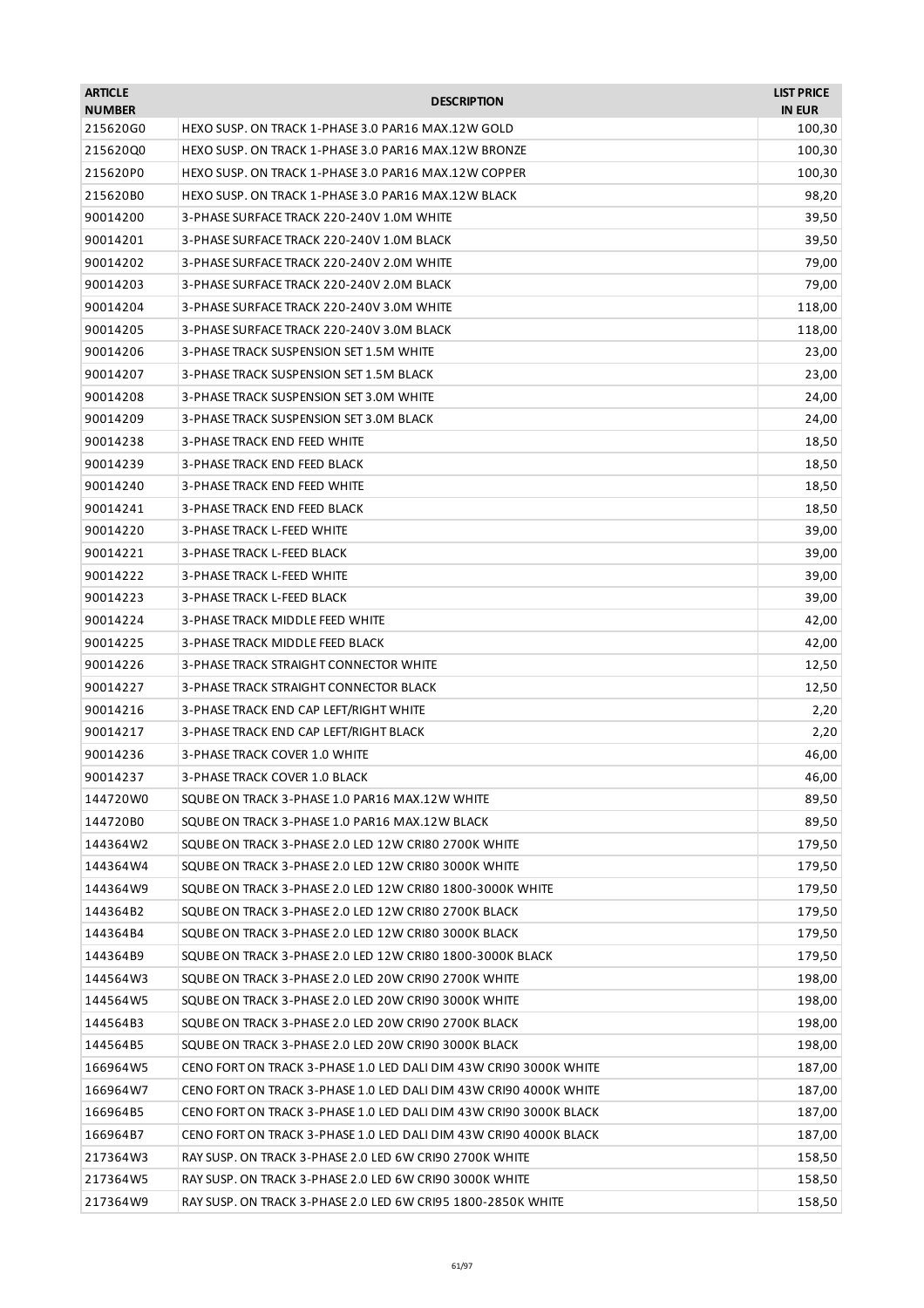| <b>ARTICLE</b><br><b>NUMBER</b> | <b>DESCRIPTION</b>                                                                                                  | <b>LIST PRICE</b><br><b>IN EUR</b> |
|---------------------------------|---------------------------------------------------------------------------------------------------------------------|------------------------------------|
| 217364L3                        | RAY SUSP. ON TRACK 3-PHASE 2.0 LED 6W CRI90 2700K S.GREY ALUMINIUM                                                  | 165,00                             |
| 217364L5                        | RAY SUSP. ON TRACK 3-PHASE 2.0 LED 6W CRI90 3000K S.GREY ALUMINIUM                                                  | 165,00                             |
| 217364L9                        | RAY SUSP. ON TRACK 3-PHASE 2.0 LED 6W CRI95 1800-2850K S.GREY ALUMINIUM                                             | 165,00                             |
| 217364G3                        | RAY SUSP. ON TRACK 3-PHASE 2.0 LED 6W CRI90 2700K GOLD                                                              | 165,00                             |
| 217364G5                        | RAY SUSP. ON TRACK 3-PHASE 2.0 LED 6W CRI90 3000K GOLD                                                              | 165,00                             |
| 217364G9                        | RAY SUSP. ON TRACK 3-PHASE 2.0 LED 6W CRI95 1800-2850K GOLD                                                         | 165,00                             |
| 217364P3                        | RAY SUSP. ON TRACK 3-PHASE 2.0 LED 6W CRI90 2700K COPPER                                                            | 165,00                             |
| 217364P5                        | RAY SUSP. ON TRACK 3-PHASE 2.0 LED 6W CRI90 3000K COPPER                                                            | 165,00                             |
| 217364P9                        | RAY SUSP. ON TRACK 3-PHASE 2.0 LED 6W CRI95 1800-2850K COPPER                                                       | 165,00                             |
| 217364B3                        | RAY SUSP. ON TRACK 3-PHASE 2.0 LED 6W CRI90 2700K BLACK                                                             | 158,50                             |
| 217364B5                        | RAY SUSP. ON TRACK 3-PHASE 2.0 LED 6W CRI90 3000K BLACK                                                             | 158,50                             |
| 217364B9                        | RAY SUSP. ON TRACK 3-PHASE 2.0 LED 6W CRI95 1800-2850K BLACK                                                        | 158,50                             |
| 217464W3                        | RAY SUSP. ON TRACK 3-PHASE 3.0 LED 6W CRI90 2700K WHITE                                                             | 164,10                             |
| 217464W5                        | RAY SUSP. ON TRACK 3-PHASE 3.0 LED 6W CRI90 3000K WHITE                                                             | 164,10                             |
| 217464W9                        | RAY SUSP. ON TRACK 3-PHASE 3.0 LED 6W CRI95 1800-2850K WHITE                                                        | 164,10                             |
| 217464L3                        | RAY SUSP. ON TRACK 3-PHASE 3.0 LED 6W CRI90 2700K S.GREY ALUMINIUM                                                  | 170,40                             |
| 217464L5                        | RAY SUSP. ON TRACK 3-PHASE 3.0 LED 6W CRI90 3000K S.GREY ALUMINIUM                                                  | 170,40                             |
| 217464L9                        | RAY SUSP. ON TRACK 3-PHASE 3.0 LED 6W CRI95 1800-2850K S.GREY ALUMINIUM                                             | 170,40                             |
| 217464G3                        | RAY SUSP. ON TRACK 3-PHASE 3.0 LED 6W CRI90 2700K GOLD                                                              | 170,40                             |
| 217464G5                        | RAY SUSP. ON TRACK 3-PHASE 3.0 LED 6W CRI90 3000K GOLD                                                              | 170,40                             |
| 217464G9                        | RAY SUSP. ON TRACK 3-PHASE 3.0 LED 6W CRI95 1800-2850K GOLD                                                         | 170,40                             |
| 217464P3                        | RAY SUSP. ON TRACK 3-PHASE 3.0 LED 6W CRI90 2700K COPPER                                                            | 170,40                             |
| 217464P5                        | RAY SUSP. ON TRACK 3-PHASE 3.0 LED 6W CRI90 3000K COPPER                                                            | 170,40                             |
| 217464P9                        | RAY SUSP. ON TRACK 3-PHASE 3.0 LED 6W CRI95 1800-2850K COPPER                                                       | 170,40                             |
| 217464B3                        | RAY SUSP. ON TRACK 3-PHASE 3.0 LED 6W CRI90 2700K BLACK                                                             | 164,10                             |
| 217464B5                        | RAY SUSP. ON TRACK 3-PHASE 3.0 LED 6W CRI90 3000K BLACK                                                             | 164,10                             |
| 217464B9                        | RAY SUSP. ON TRACK 3-PHASE 3.0 LED 6W CRI95 1800-2850K BLACK                                                        | 164,10                             |
| 217320W0                        | RAY SUSP. ON TRACK 3-PHASE 2.0 PAR16 MAX.12W WHITE                                                                  | 83,20                              |
| 217320L0                        | RAY SUSP. ON TRACK 3-PHASE 2.0 PAR16 MAX.12W S.GREY ALUMINIUM                                                       | 89,70                              |
| 217320G0                        | RAY SUSP. ON TRACK 3-PHASE 2.0 PAR16 MAX.12W GOLD                                                                   | 89,70                              |
|                                 | RAY SUSP. ON TRACK 3-PHASE 2.0 PAR16 MAX.12W COPPER                                                                 | 89,70                              |
| 217320P0<br>217320B0            |                                                                                                                     | 83,20                              |
|                                 | RAY SUSP. ON TRACK 3-PHASE 2.0 PAR16 MAX.12W BLACK                                                                  |                                    |
| 217420W0                        | RAY SUSP. ON TRACK 3-PHASE 3.0 PAR16 MAX.12W WHITE<br>RAY SUSP. ON TRACK 3-PHASE 3.0 PAR16 MAX.12W S.GREY ALUMINIUM | 88,80                              |
| 217420L0                        |                                                                                                                     | 95,10                              |
| 217420G0                        | RAY SUSP. ON TRACK 3-PHASE 3.0 PAR16 MAX.12W GOLD                                                                   | 95,10                              |
| 217420P0<br>217420B0            | RAY SUSP. ON TRACK 3-PHASE 3.0 PAR16 MAX.12W COPPER                                                                 | 95,10                              |
|                                 | RAY SUSP. ON TRACK 3-PHASE 3.0 PAR16 MAX.12W BLACK                                                                  | 88,80                              |
| 215364G3                        | HEXO SUSP. ON TRACK 3-PHASE 2.0 LED 6W CRI90 2700K GOLD                                                             | 169,70                             |
| 215364G5                        | HEXO SUSP. ON TRACK 3-PHASE 2.0 LED 6W CRI90 3000K GOLD                                                             | 169,70                             |
| 215364G9                        | HEXO SUSP. ON TRACK 3-PHASE 2.0 LED 6W CRI95 1800-2850K GOLD                                                        | 169,70                             |
| 215364Q3                        | HEXO SUSP. ON TRACK 3-PHASE 2.0 LED 6W CRI90 2700K BRONZE                                                           | 169,70                             |
| 215364Q5                        | HEXO SUSP. ON TRACK 3-PHASE 2.0 LED 6W CRI90 3000K BRONZE                                                           | 169,70                             |
| 215364Q9                        | HEXO SUSP. ON TRACK 3-PHASE 2.0 LED 6W CRI95 1800-2850K BRONZE                                                      | 169,70                             |
| 215364P3                        | HEXO SUSP. ON TRACK 3-PHASE 2.0 LED 6W CRI90 2700K COPPER                                                           | 169,70                             |
| 215364P5                        | HEXO SUSP. ON TRACK 3-PHASE 2.0 LED 6W CRI90 3000K COPPER                                                           | 169,70                             |
| 215364P9                        | HEXO SUSP. ON TRACK 3-PHASE 2.0 LED 6W CRI95 1800-2850K COPPER                                                      | 169,70                             |
| 215364B3                        | HEXO SUSP. ON TRACK 3-PHASE 2.0 LED 6W CRI90 2700K BLACK                                                            | 167,00                             |
| 215364B5                        | HEXO SUSP. ON TRACK 3-PHASE 2.0 LED 6W CRI90 3000K BLACK                                                            | 167,00                             |
| 215364B9                        | HEXO SUSP. ON TRACK 3-PHASE 2.0 LED 6W CRI95 1800-2850K BLACK                                                       | 167,00                             |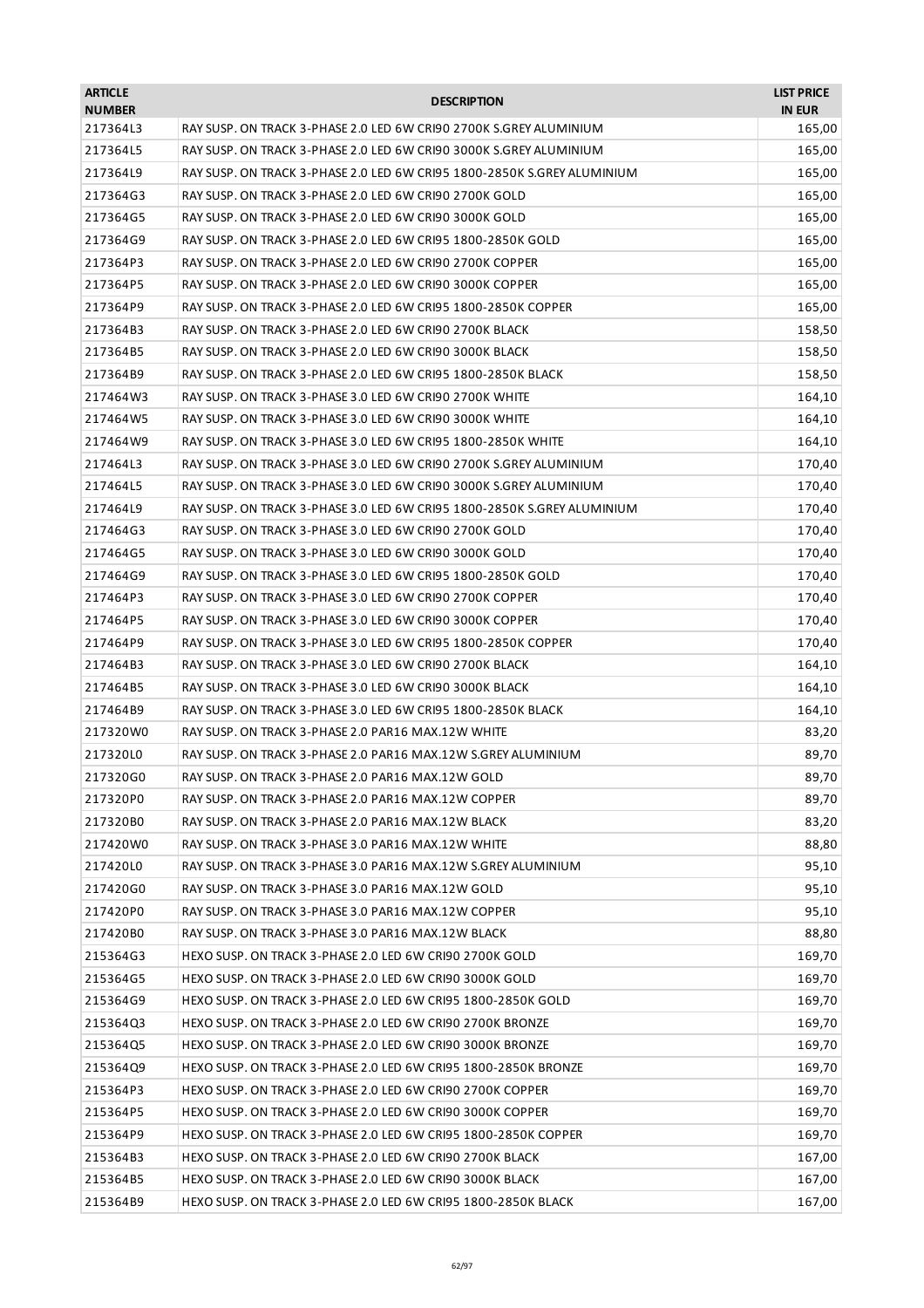| <b>ARTICLE</b><br><b>NUMBER</b> | <b>DESCRIPTION</b>                                                                  | <b>LIST PRICE</b><br><b>IN EUR</b> |
|---------------------------------|-------------------------------------------------------------------------------------|------------------------------------|
| 215464G3                        | HEXO SUSP. ON TRACK 3-PHASE 3.0 LED 6W CRI90 2700K GOLD                             | 175,60                             |
| 215464G5                        | HEXO SUSP. ON TRACK 3-PHASE 3.0 LED 6W CRI90 3000K GOLD                             | 175,60                             |
| 215464G9                        | HEXO SUSP. ON TRACK 3-PHASE 3.0 LED 6W CRI95 1800-2850K GOLD                        | 175,60                             |
| 215464Q3                        | HEXO SUSP. ON TRACK 3-PHASE 3.0 LED 6W CRI90 2700K BRONZE                           | 175,60                             |
| 215464Q5                        | HEXO SUSP. ON TRACK 3-PHASE 3.0 LED 6W CRI90 3000K BRONZE                           | 175,60                             |
| 215464Q9                        | HEXO SUSP. ON TRACK 3-PHASE 3.0 LED 6W CRI95 1800-2850K BRONZE                      | 175,60                             |
| 215464P3                        | HEXO SUSP. ON TRACK 3-PHASE 3.0 LED 6W CRI90 2700K COPPER                           | 175,60                             |
| 215464P5                        | HEXO SUSP. ON TRACK 3-PHASE 3.0 LED 6W CRI90 3000K COPPER                           | 175,60                             |
| 215464P9                        | HEXO SUSP. ON TRACK 3-PHASE 3.0 LED 6W CRI95 1800-2850K COPPER                      | 175,60                             |
| 215464B3                        | HEXO SUSP. ON TRACK 3-PHASE 3.0 LED 6W CRI90 2700K BLACK                            | 173,50                             |
| 215464B5                        | HEXO SUSP. ON TRACK 3-PHASE 3.0 LED 6W CRI90 3000K BLACK                            | 173,50                             |
| 215464B9                        | HEXO SUSP. ON TRACK 3-PHASE 3.0 LED 6W CRI95 1800-2850K BLACK                       | 173,50                             |
| 215320G0                        | HEXO SUSP. ON TRACK 3-PHASE 2.0 PAR16 MAX.12W GOLD                                  | 94,40                              |
| 215320Q0                        | HEXO SUSP. ON TRACK 3-PHASE 2.0 PAR16 MAX.12W BRONZE                                | 94,40                              |
| 215320P0                        | HEXO SUSP. ON TRACK 3-PHASE 2.0 PAR16 MAX.12W COPPER                                | 94,40                              |
| 215320B0                        | HEXO SUSP. ON TRACK 3-PHASE 2.0 PAR16 MAX.12W BLACK                                 | 91,70                              |
| 215420G0                        | HEXO SUSP. ON TRACK 3-PHASE 3.0 PAR16 MAX.12W GOLD                                  | 100,30                             |
| 215420Q0                        | HEXO SUSP. ON TRACK 3-PHASE 3.0 PAR16 MAX.12W BRONZE                                | 100,30                             |
| 215420P0                        | HEXO SUSP. ON TRACK 3-PHASE 3.0 PAR16 MAX.12W COPPER                                | 100,30                             |
| 215420B0                        | HEXO SUSP. ON TRACK 3-PHASE 3.0 PAR16 MAX.12W BLACK                                 | 98,20                              |
| 500184W5                        | ELLO SYSTEM CEILING SURFACE/SUSPENDED 1.0 LED PHASE-CUT DIM W 18W CRI90 3000K WHITE | 295,00                             |
| 500184B5                        | ELLO SYSTEM CEILING SURFACE/SUSPENDED 1.0 LED PHASE-CUT DIM W 18W CRI90 3000K BLACK | 295,00                             |
| 500185W5                        | ELLO SYSTEM CEILING SURFACE/SUSPENDED 1.0 LED DALI DIM W 18W CRI90 3000K WHITE      | 335,00                             |
| 500185B5                        | ELLO SYSTEM CEILING SURFACE/SUSPENDED 1.0 LED DALI DIM W 18W CRI90 3000K BLACK      | 335,00                             |
| 900190W1                        | ELLO SYSTEM CEILING SURFACE/SUSPENDED CONNECTOR POINT WHITE                         | 41,00                              |
| 900190B1                        | ELLO SYSTEM CEILING SURFACE/SUSPENDED CONNECTOR POINT BLACK                         | 41,00                              |
| 90015102                        | ELLO SYSTEM CEILING SURFACE/SUSPENDED STEEL SUSPENSION CABLE 2.0M                   | 10,20                              |
| 90018010                        | ELLO SYSTEM CEILING SURFACE/SUSPENDED POWER FEEDER PHASE-CUT DIM WHITE              | 49,20                              |
| 90018011                        | ELLO SYSTEM CEILING SURFACE/SUSPENDED POWER FEEDER PHASE-CUT DIM BLACK              | 49,20                              |
| 90018012                        | ELLO SYSTEM CEILING SURFACE/SUSPENDED POWER FEEDER DALI DIM WHITE                   | 62,50                              |
| 90018013                        | ELLO SYSTEM CEILING SURFACE/SUSPENDED POWER FEEDER DALI DIM BLACK                   | 62,50                              |
| 90052072                        | PIRRO SYSTEM CEILING SURFACE 1.0 CEILING BASE FOR 2 INSETS WHITE                    | 69,00                              |
|                                 | PIRRO SYSTEM CEILING SURFACE 1.0 CEILING BASE FOR 2 INSETS GOLD                     |                                    |
| 90052074                        | PIRRO SYSTEM CEILING SURFACE 1.0 CEILING BASE FOR 2 INSETS BLACK                    | 69,00                              |
| 90052073                        |                                                                                     | 69,00<br>94,00                     |
| 90052075                        | PIRRO SYSTEM CEILING SURFACE 2.0 CEILING BASE FOR 3 INSETS WHITE                    |                                    |
| 90052077<br>90052076            | PIRRO SYSTEM CEILING SURFACE 2.0 CEILING BASE FOR 3 INSETS GOLD                     | 94,00<br>94,00                     |
|                                 | PIRRO SYSTEM CEILING SURFACE 2.0 CEILING BASE FOR 3 INSETS BLACK                    |                                    |
| 911991W2                        | ILANE CEILING SURFACE 1.0 2.0M WHITE                                                | 23,00                              |
| 911991B2                        | ILANE CEILING SURFACE 1.0 2.0M BLACK                                                | 23,00                              |
| 911991W3                        | ILANE CEILING SURFACE 1.0 3.0M WHITE                                                | 36,00                              |
| 911991B3                        | ILANE CEILING SURFACE 1.0 3.0M BLACK                                                | 36,00                              |
| 911992W2                        | ILANE CEILING SURFACE 2.0 2.0M WHITE                                                | 34,00                              |
| 911992B2                        | ILANE CEILING SURFACE 2.0 2.0M BLACK                                                | 34,00                              |
| 911992W3                        | ILANE CEILING SURFACE 2.0 3.0M WHITE                                                | 47,00                              |
| 911992B3                        | ILANE CEILING SURFACE 2.0 3.0M BLACK                                                | 47,00                              |
| 911993W2                        | ILANE CEILING SURFACE 3.0 2.0M WHITE                                                | 36,00                              |
| 911993B2                        | ILANE CEILING SURFACE 3.0 2.0M BLACK                                                | 36,00                              |
| 911993W3                        | ILANE CEILING SURFACE 3.0 3.0M WHITE                                                | 52,00                              |
| 911993B3                        | ILANE CEILING SURFACE 3.0 3.0M BLACK                                                | 52,00                              |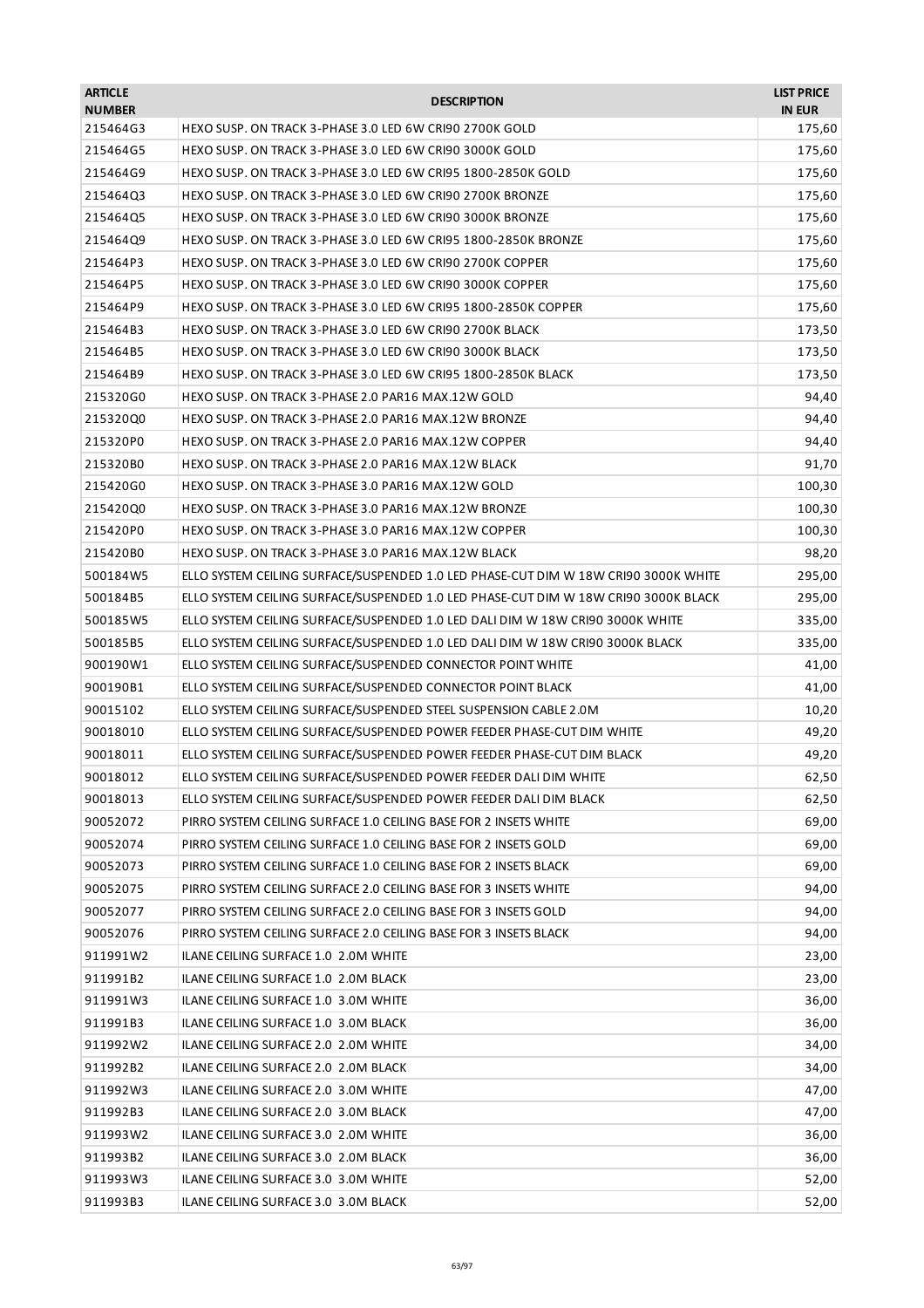| <b>ARTICLE</b><br><b>NUMBER</b> | <b>DESCRIPTION</b>                                                 | <b>LIST PRICE</b><br><b>IN EUR</b> |
|---------------------------------|--------------------------------------------------------------------|------------------------------------|
| 911994W2                        | ILANE CEILING RECESSED 4.0 2.0M WHITE                              | 45,00                              |
| 911994B2                        | ILANE CEILING RECESSED 4.0 2.0M BLACK                              | 45,00                              |
| 911994W3                        | ILANE CEILING RECESSED 4.0 3.0M WHITE                              | 59,00                              |
| 911994B3                        | ILANE CEILING RECESSED 4.0 3.0M BLACK                              | 59,00                              |
| 9003S213                        | ILANE LED COB STRIP IP20 2.0M 10W/M 800LM/M CRI90 2700K            | 32,40                              |
| 9003S215                        | ILANE LED COB STRIP IP20 2.0M 10W/M 800LM/M CRI90 3000K            | 32,40                              |
| 90035313                        | ILANE LED COB STRIP IP20 3.0M 10W/M 800LM/M CRI90 2700K            | 48,60                              |
| 9003S315                        | ILANE LED COB STRIP IP20 3.0M 10W/M 800LM/M CRI90 3000K            | 48,60                              |
| 9003S413                        | ILANE LED COB STRIP IP20 5.0M 10W/M 800LM/M CRI90 2700K            | 81,00                              |
| 9003S415                        | ILANE LED COB STRIP IP20 5.0M 10W/M 800LM/M CRI90 3000K            | 81,00                              |
| 9003S223                        | ILANE LED COB STRIP IP20 2.0M 15W/M 1250LM/M CRI90 2700K           | 49,00                              |
| 9003S225                        | ILANE LED COB STRIP IP20 2.0M 15W/M 1250LM/M CRI90 3000K           | 49,00                              |
| 9003S323                        | ILANE LED COB STRIP IP20 3.0M 15W/M 1250LM/M CRI90 2700K           | 66,00                              |
| 9003S325                        | ILANE LED COB STRIP IP20 3.0M 15W/M 1250LM/M CRI90 3000K           | 66,00                              |
| 9003S423                        | ILANE LED COB STRIP IP20 5.0M 15W/M 1250LM/M CRI90 2700K           | 115,00                             |
| 9003S425                        | ILANE LED COB STRIP IP20 5.0M 15W/M 1250LM/M CRI90 3000K           | 115,00                             |
| 90035613                        | ILANE LED COB STRIP IP65 2.0M 8W/M 780LM/M CRI90 2700K             | 46,00                              |
| 9003S615                        | ILANE LED COB STRIP IP65 2.0M 8W/M 780LM/M CRI90 3000K             | 46,00                              |
| 9003S713                        | ILANE LED COB STRIP IP65 3.0M 8W/M 780LM/M CRI90 2700K             | 68,00                              |
| 90035715                        | ILANE LED COB STRIP IP65 3.0M 8W/M 780LM/M CRI90 3000K             | 68,00                              |
| 90035813                        | ILANE LED COB STRIP IP65 5.0M 8W/M 780LM/M CRI90 2700K             | 110,00                             |
| 90035815                        | ILANE LED COB STRIP IP65 5.0M 8W/M 780LM/M CRI90 3000K             | 110,00                             |
| 90035623                        | ILANE LED COB STRIP IP65 2.0M 14.4W/M 1350LM/M CRI90 2700K         | 52,00                              |
| 90035625                        | ILANE LED COB STRIP IP65 2.0M 14.4W/M 1350LM/M CRI90 3000K         | 52,00                              |
| 90035723                        | ILANE LED COB STRIP IP65 3.0M 14.4W/M 1350LM/M CRI90 2700K         | 76,60                              |
| 90035725                        | ILANE LED COB STRIP IP65 3.0M 14.4W/M 1350LM/M CRI90 3000K         | 76,60                              |
| 9003S823                        | ILANE LED COB STRIP IP65 5.0M 14.4W/M 1350LM/M CRI90 2700K         | 124,00                             |
| 90035825                        | ILANE LED COB STRIP IP65 5.0M 14.4W/M 1350LM/M CRI90 3000K         | 124,00                             |
| 90019199                        | ILANE DOUBLE SIDE ADHESIVE TAPE 3.0M                               | 6,80                               |
| 911902B1                        | ILANE 1.0 BLACK DIFFUSER 2.0M                                      | 11,00                              |
| 911903B1                        | ILANE 1.0 BLACK DIFFUSER 3.0M ONLY FOR 1.0                         | 15,50                              |
| 911912B1                        | ILANE 3.0 BLACK DIFFUSER 2.0M ONLY FOR 3.0                         | 13,00                              |
| 911913B1                        | ILANE 3.0 BLACK DIFFUSER 3.0M ONLY FOR 3.0                         | 17,50                              |
| 257120G0                        | ODREY CEILING SUSPENDED 1.0 PAR16 MAX.12W GOLD                     | 69,00                              |
| 257120B0                        | ODREY CEILING SUSPENDED 1.0 PAR16 MAX.12W BLACK                    | 69,00                              |
| 217164W3                        | RAY CEILING SUSPENDED 2.0 LED 6W CRI90 2700K WHITE                 | 143,50                             |
| 217164W5                        | RAY CEILING SUSPENDED 2.0 LED 6W CRI90 3000K WHITE                 | 143,50                             |
| 217164W9                        | RAY CEILING SUSPENDED 2.0 LED 6W CRI95 1800-2850K WHITE            | 143,50                             |
| 217164L3                        | RAY CEILING SUSPENDED 2.0 LED 6W CRI90 2700K S.GREY ALUMINIUM      | 150,00                             |
| 217164L5                        | RAY CEILING SUSPENDED 2.0 LED 6W CRI90 3000K S.GREY ALUMINIUM      | 150,00                             |
| 217164L9                        | RAY CEILING SUSPENDED 2.0 LED 6W CRI95 1800-2850K S.GREY ALUMINIUM | 150,00                             |
| 217164G3                        | RAY CEILING SUSPENDED 2.0 LED 6W CRI90 2700K GOLD                  | 150,00                             |
| 217164G5                        | RAY CEILING SUSPENDED 2.0 LED 6W CRI90 3000K GOLD                  | 150,00                             |
| 217164G9                        | RAY CEILING SUSPENDED 2.0 LED 6W CRI95 1800-2850K GOLD             | 150,00                             |
| 217164P3                        | RAY CEILING SUSPENDED 2.0 LED 6W CRI90 2700K COPPER                | 150,00                             |
| 217164P5                        | RAY CEILING SUSPENDED 2.0 LED 6W CRI90 3000K COPPER                | 150,00                             |
| 217164P9                        | RAY CEILING SUSPENDED 2.0 LED 6W CRI95 1800-2850K COPPER           | 150,00                             |
| 217164B3                        | RAY CEILING SUSPENDED 2.0 LED 6W CRI90 2700K BLACK                 | 143,50                             |
| 217164B5                        | RAY CEILING SUSPENDED 2.0 LED 6W CRI90 3000K BLACK                 | 143,50                             |
|                                 |                                                                    |                                    |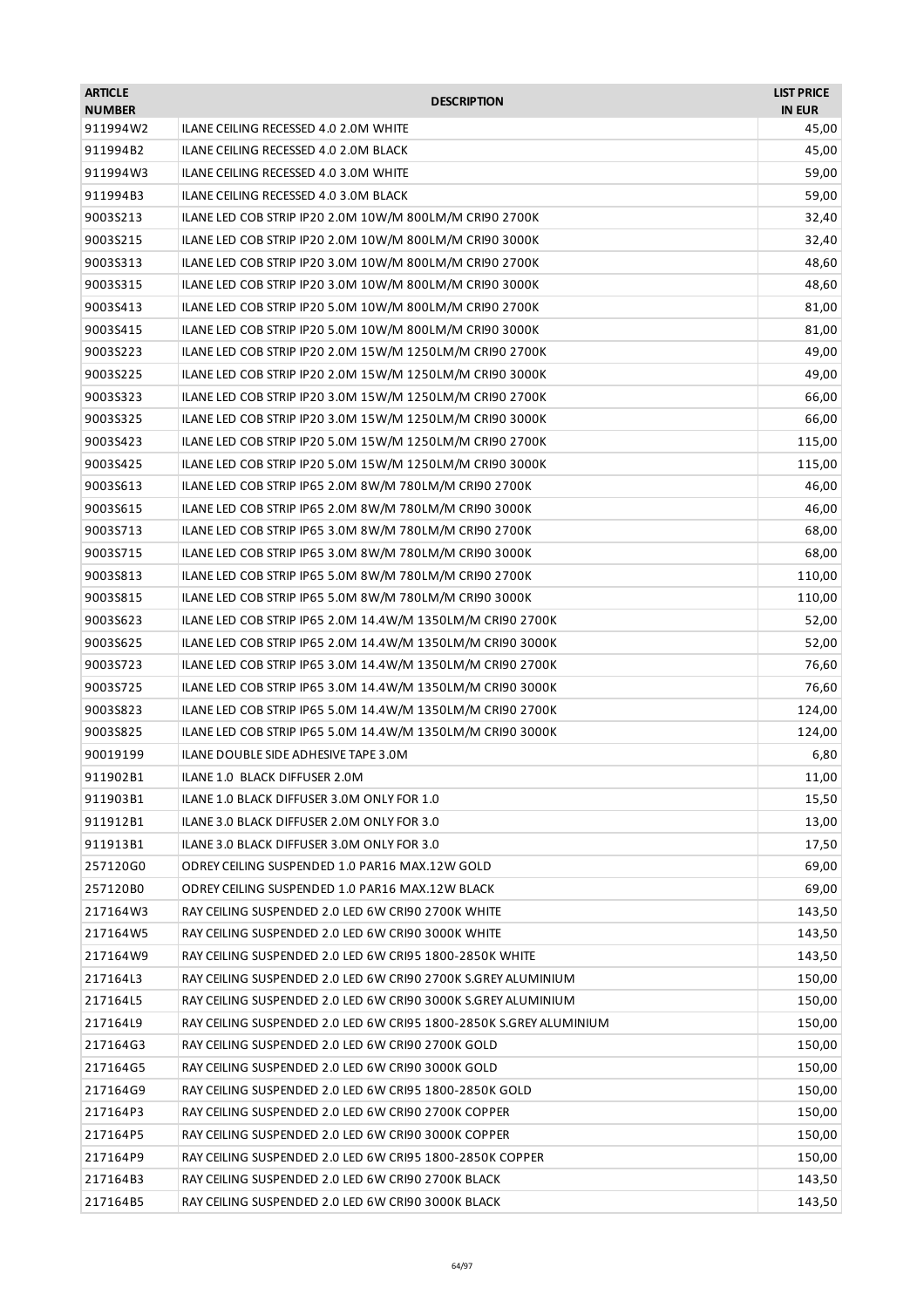| <b>ARTICLE</b><br><b>NUMBER</b> | <b>DESCRIPTION</b>                                                 | <b>LIST PRICE</b><br><b>IN EUR</b> |
|---------------------------------|--------------------------------------------------------------------|------------------------------------|
| 217164B9                        | RAY CEILING SUSPENDED 2.0 LED 6W CRI95 1800-2850K BLACK            | 143,50                             |
| 217264W3                        | RAY CEILING SUSPENDED 3.0 LED 6W CRI90 2700K WHITE                 | 149,10                             |
| 217264W5                        | RAY CEILING SUSPENDED 3.0 LED 6W CRI90 3000K WHITE                 | 149,10                             |
| 217264W9                        | RAY CEILING SUSPENDED 3.0 LED 6W CRI95 1800-2850K WHITE            | 149,10                             |
| 217264L3                        | RAY CEILING SUSPENDED 3.0 LED 6W CRI90 2700K S.GREY ALUMINIUM      | 155,40                             |
| 217264L5                        | RAY CEILING SUSPENDED 3.0 LED 6W CRI90 3000K S.GREY ALUMINIUM      | 155,40                             |
| 217264L9                        | RAY CEILING SUSPENDED 3.0 LED 6W CRI95 1800-2850K S.GREY ALUMINIUM | 155,40                             |
| 217264G3                        | RAY CEILING SUSPENDED 3.0 LED 6W CRI90 2700K GOLD                  | 155,40                             |
| 217264G5                        | RAY CEILING SUSPENDED 3.0 LED 6W CRI90 3000K GOLD                  | 155,40                             |
| 217264G9                        | RAY CEILING SUSPENDED 3.0 LED 6W CRI95 1800-2850K GOLD             | 155,40                             |
| 217264P3                        | RAY CEILING SUSPENDED 3.0 LED 6W CRI90 2700K COPPER                | 155,40                             |
| 217264P5                        | RAY CEILING SUSPENDED 3.0 LED 6W CRI90 3000K COPPER                | 155,40                             |
| 217264P9                        | RAY CEILING SUSPENDED 3.0 LED 6W CRI95 1800-2850K COPPER           | 155,40                             |
| 217264B3                        | RAY CEILING SUSPENDED 3.0 LED 6W CRI90 2700K BLACK                 | 149,10                             |
| 217264B5                        | RAY CEILING SUSPENDED 3.0 LED 6W CRI90 3000K BLACK                 | 149,10                             |
| 217264B9                        | RAY CEILING SUSPENDED 3.0 LED 6W CRI95 1800-2850K BLACK            | 149,10                             |
| 217120W0                        | RAY CEILING SUSPENDED 2.0 PAR16 MAX.12W WHITE                      | 68,20                              |
| 217120L0                        | RAY CEILING SUSPENDED 2.0 PAR16 MAX.12W S.GREY ALUMINIUM           | 74,70                              |
| 217120G0                        | RAY CEILING SUSPENDED 2.0 PAR16 MAX.12W GOLD                       | 74,70                              |
| 217120P0                        | RAY CEILING SUSPENDED 2.0 PAR16 MAX.12W COPPER                     | 74,70                              |
| 217120B0                        | RAY CEILING SUSPENDED 2.0 PAR16 MAX.12W BLACK                      | 68,20                              |
| 217220W0                        | RAY CEILING SUSPENDED 3.0 PAR16 MAX.12W WHITE                      | 73,80                              |
| 217220L0                        | RAY CEILING SUSPENDED 3.0 PAR16 MAX.12W S.GREY ALUMINIUM           | 80,10                              |
| 217220G0                        | RAY CEILING SUSPENDED 3.0 PAR16 MAX.12W GOLD                       | 80,10                              |
| 217220P0                        | RAY CEILING SUSPENDED 3.0 PAR16 MAX.12W COPPER                     | 80,10                              |
| 217220B0                        | RAY CEILING SUSPENDED 3.0 PAR16 MAX.12W BLACK                      | 73,80                              |
| 214164W3                        | BOX CEILING SUSPENDED 2.0 LED 6W CRI90 2700K WHITE                 | 156,50                             |
| 214164W5                        | BOX CEILING SUSPENDED 2.0 LED 6W CRI90 3000K WHITE                 | 156,50                             |
| 214164W9                        | BOX CEILING SUSPENDED 2.0 LED 6W CRI95 1800-2850K WHITE            | 156,50                             |
| 214164L3                        | BOX CEILING SUSPENDED 2.0 LED 6W CRI90 2700K S.GREY ALUMINIUM      | 158,30                             |
| 214164L5                        | BOX CEILING SUSPENDED 2.0 LED 6W CRI90 3000K S.GREY ALUMINIUM      | 158,30                             |
| 214164L9                        | BOX CEILING SUSPENDED 2.0 LED 6W CRI95 1800-2850K S.GREY ALUMINIUM | 158,30                             |
| 214164P3                        | BOX CEILING SUSPENDED 2.0 LED 6W CRI90 2700K COPPER                | 158,30                             |
| 214164P5                        | BOX CEILING SUSPENDED 2.0 LED 6W CRI90 3000K COPPER                | 158,30                             |
| 214164P9                        | BOX CEILING SUSPENDED 2.0 LED 6W CRI95 1800-2850K COPPER           | 158,30                             |
| 214164B3                        | BOX CEILING SUSPENDED 2.0 LED 6W CRI90 2700K BLACK                 | 156,50                             |
| 214164B5                        | BOX CEILING SUSPENDED 2.0 LED 6W CRI90 3000K BLACK                 | 156,50                             |
| 214164B9                        | BOX CEILING SUSPENDED 2.0 LED 6W CRI95 1800-2850K BLACK            | 156,50                             |
| 214264W3                        | BOX CEILING SUSPENDED 3.0 LED 6W CRI90 2700K WHITE                 | 163,00                             |
| 214264W5                        | BOX CEILING SUSPENDED 3.0 LED 6W CRI90 3000K WHITE                 | 163,00                             |
| 214264W9                        | BOX CEILING SUSPENDED 3.0 LED 6W CRI95 1800-2850K WHITE            | 163,00                             |
| 214264L3                        | BOX CEILING SUSPENDED 3.0 LED 6W CRI90 2700K S.GREY ALUMINIUM      | 165,10                             |
| 214264L5                        | BOX CEILING SUSPENDED 3.0 LED 6W CRI90 3000K S.GREY ALUMINIUM      | 165,10                             |
| 214264L9                        | BOX CEILING SUSPENDED 3.0 LED 6W CRI95 1800-2850K S.GREY ALUMINIUM | 165,10                             |
| 214264P3                        | BOX CEILING SUSPENDED 3.0 LED 6W CRI90 2700K COPPER                | 165,10                             |
| 214264P5                        | BOX CEILING SUSPENDED 3.0 LED 6W CRI90 3000K COPPER                | 165,10                             |
| 214264P9                        | BOX CEILING SUSPENDED 3.0 LED 6W CRI95 1800-2850K COPPER           | 165,10                             |
| 214264B3                        | BOX CEILING SUSPENDED 3.0 LED 6W CRI90 2700K BLACK                 | 163,00                             |
| 214264B5                        | BOX CEILING SUSPENDED 3.0 LED 6W CRI90 3000K BLACK                 | 163,00                             |
|                                 |                                                                    |                                    |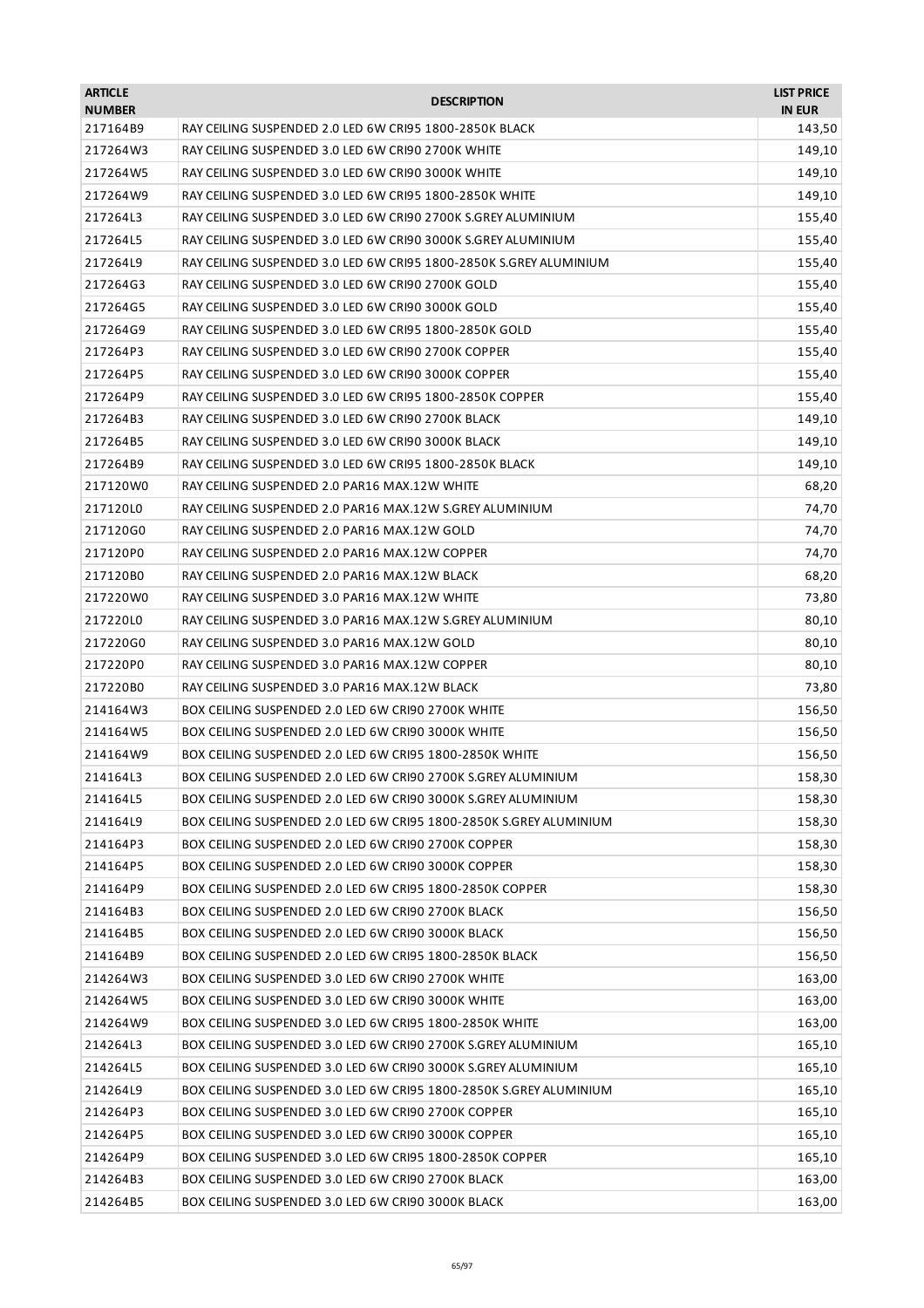| <b>ARTICLE</b><br><b>NUMBER</b> | <b>DESCRIPTION</b>                                                   | <b>LIST PRICE</b><br><b>IN EUR</b> |
|---------------------------------|----------------------------------------------------------------------|------------------------------------|
| 214264B9                        | BOX CEILING SUSPENDED 3.0 LED 6W CRI95 1800-2850K BLACK              | 163,00                             |
| 214120W0                        | BOX CEILING SUSPENDED 2.0 PAR16 MAX.12W WHITE                        | 78,40                              |
| 214120L0                        | BOX CEILING SUSPENDED 2.0 PAR16 MAX.12W S.GREY ALUMINIUM             | 80,20                              |
| 214120P0                        | BOX CEILING SUSPENDED 2.0 PAR16 MAX.12W COPPER                       | 80,20                              |
| 214120B0                        | BOX CEILING SUSPENDED 2.0 PAR16 MAX.12W BLACK                        | 78,40                              |
| 214220W0                        | BOX CEILING SUSPENDED 3.0 PAR16 MAX.12W WHITE                        | 84,90                              |
| 214220L0                        | BOX CEILING SUSPENDED 3.0 PAR16 MAX.12W S.GREY ALUMINIUM             | 87,00                              |
| 214220P0                        | BOX CEILING SUSPENDED 3.0 PAR16 MAX.12W COPPER                       | 87,00                              |
| 214220B0                        | BOX CEILING SUSPENDED 3.0 PAR16 MAX.12W BLACK                        | 84,90                              |
| 216164W3                        | DOCUS CEILING SUSPENDED 2.0 LED 6W CRI90 2700K WHITE                 | 158,70                             |
| 216164W5                        | DOCUS CEILING SUSPENDED 2.0 LED 6W CRI90 3000K WHITE                 | 158,70                             |
| 216164W9                        | DOCUS CEILING SUSPENDED 2.0 LED 6W CRI95 1800-2850K WHITE            | 158,70                             |
| 216164G3                        | DOCUS CEILING SUSPENDED 2.0 LED 6W CRI90 2700K GOLD                  | 165,90                             |
| 216164G5                        | DOCUS CEILING SUSPENDED 2.0 LED 6W CRI90 3000K GOLD                  | 165,90                             |
| 216164G9                        | DOCUS CEILING SUSPENDED 2.0 LED 6W CRI95 1800-2850K GOLD             | 165,90                             |
| 216164P3                        | DOCUS CEILING SUSPENDED 2.0 LED 6W CRI90 2700K COPPER                | 165,90                             |
| 216164P5                        | DOCUS CEILING SUSPENDED 2.0 LED 6W CRI90 3000K COPPER                | 165,90                             |
| 216164P9                        | DOCUS CEILING SUSPENDED 2.0 LED 6W CRI95 1800-2850K COPPER           | 165,90                             |
| 216164B3                        | DOCUS CEILING SUSPENDED 2.0 LED 6W CRI90 2700K BLACK                 | 158,70                             |
| 216164B5                        | DOCUS CEILING SUSPENDED 2.0 LED 6W CRI90 3000K BLACK                 | 158,70                             |
| 216164B9                        | DOCUS CEILING SUSPENDED 2.0 LED 6W CRI95 1800-2850K BLACK            | 158,70                             |
| 216264W3                        | DOCUS CEILING SUSPENDED 3.0 LED 6W CRI90 2700K WHITE                 | 165,50                             |
| 216264W5                        | DOCUS CEILING SUSPENDED 3.0 LED 6W CRI90 3000K WHITE                 | 165,50                             |
| 216264W9                        | DOCUS CEILING SUSPENDED 3.0 LED 6W CRI95 1800-2850K WHITE            | 165,50                             |
| 216264L3                        | DOCUS CEILING SUSPENDED 3.0 LED 6W CRI90 2700K S.GREY ALUMINIUM      | 173,50                             |
| 216264L5                        | DOCUS CEILING SUSPENDED 3.0 LED 6W CRI90 3000K S.GREY ALUMINIUM      | 173,50                             |
| 216264L9                        | DOCUS CEILING SUSPENDED 3.0 LED 6W CRI95 1800-2850K S.GREY ALUMINIUM | 173,50                             |
| 216264G3                        | DOCUS CEILING SUSPENDED 3.0 LED 6W CRI90 2700K GOLD                  | 173,50                             |
| 216264G5                        | DOCUS CEILING SUSPENDED 3.0 LED 6W CRI90 3000K GOLD                  | 173,50                             |
| 216264G9                        | DOCUS CEILING SUSPENDED 3.0 LED 6W CRI95 1800-2850K GOLD             | 173,50                             |
| 216264P3                        | DOCUS CEILING SUSPENDED 3.0 LED 6W CRI90 2700K COPPER                | 173,50                             |
| 216264P5                        | DOCUS CEILING SUSPENDED 3.0 LED 6W CRI90 3000K COPPER                | 173,50                             |
| 216264P9                        | DOCUS CEILING SUSPENDED 3.0 LED 6W CRI95 1800-2850K COPPER           | 173,50                             |
| 216264B3                        | DOCUS CEILING SUSPENDED 3.0 LED 6W CRI90 2700K BLACK                 | 165,50                             |
| 216264B5                        | DOCUS CEILING SUSPENDED 3.0 LED 6W CRI90 3000K BLACK                 | 165,50                             |
| 216264B9                        | DOCUS CEILING SUSPENDED 3.0 LED 6W CRI95 1800-2850K BLACK            | 165,50                             |
| 216120W0                        | DOCUS CEILING SUSPENDED 2.0 PAR16 MAX.12W WHITE                      | 80,60                              |
| 216120G0                        | DOCUS CEILING SUSPENDED 2.0 PAR16 MAX.12W GOLD                       | 87,80                              |
| 216120P0                        | DOCUS CEILING SUSPENDED 2.0 PAR16 MAX.12W COPPER                     | 87,80                              |
| 216120B0                        | DOCUS CEILING SUSPENDED 2.0 PAR16 MAX.12W BLACK                      | 80,60                              |
| 216220W0                        | DOCUS CEILING SUSPENDED 3.0 PAR16 MAX.12W WHITE                      | 86,90                              |
| 216220L0                        | DOCUS CEILING SUSPENDED 3.0 PAR16 MAX.12W S.GREY ALUMINIUM           | 95,40                              |
| 216220P0                        | DOCUS CEILING SUSPENDED 3.0 PAR16 MAX.12W COPPER                     | 95,40                              |
| 216220G0                        | DOCUS CEILING SUSPENDED 3.0 PAR16 MAX.12W GOLD                       | 95,40                              |
| 216220B0                        | DOCUS CEILING SUSPENDED 3.0 PAR16 MAX.12W BLACK                      | 86,90                              |
| 215164G3                        | HEXO CEILING SUSPENDED 2.0 LED 6W CRI90 2700K GOLD                   | 154,70                             |
| 215164G5                        | HEXO CEILING SUSPENDED 2.0 LED 6W CRI90 3000K GOLD                   | 154,70                             |
| 215164G9                        | HEXO CEILING SUSPENDED 2.0 LED 6W CRI95 1800-2850K GOLD              | 154,70                             |
| 215164Q3                        | HEXO CEILING SUSPENDED 2.0 LED 6W CRI90 2700K BRONZE                 | 154,70                             |
|                                 |                                                                      |                                    |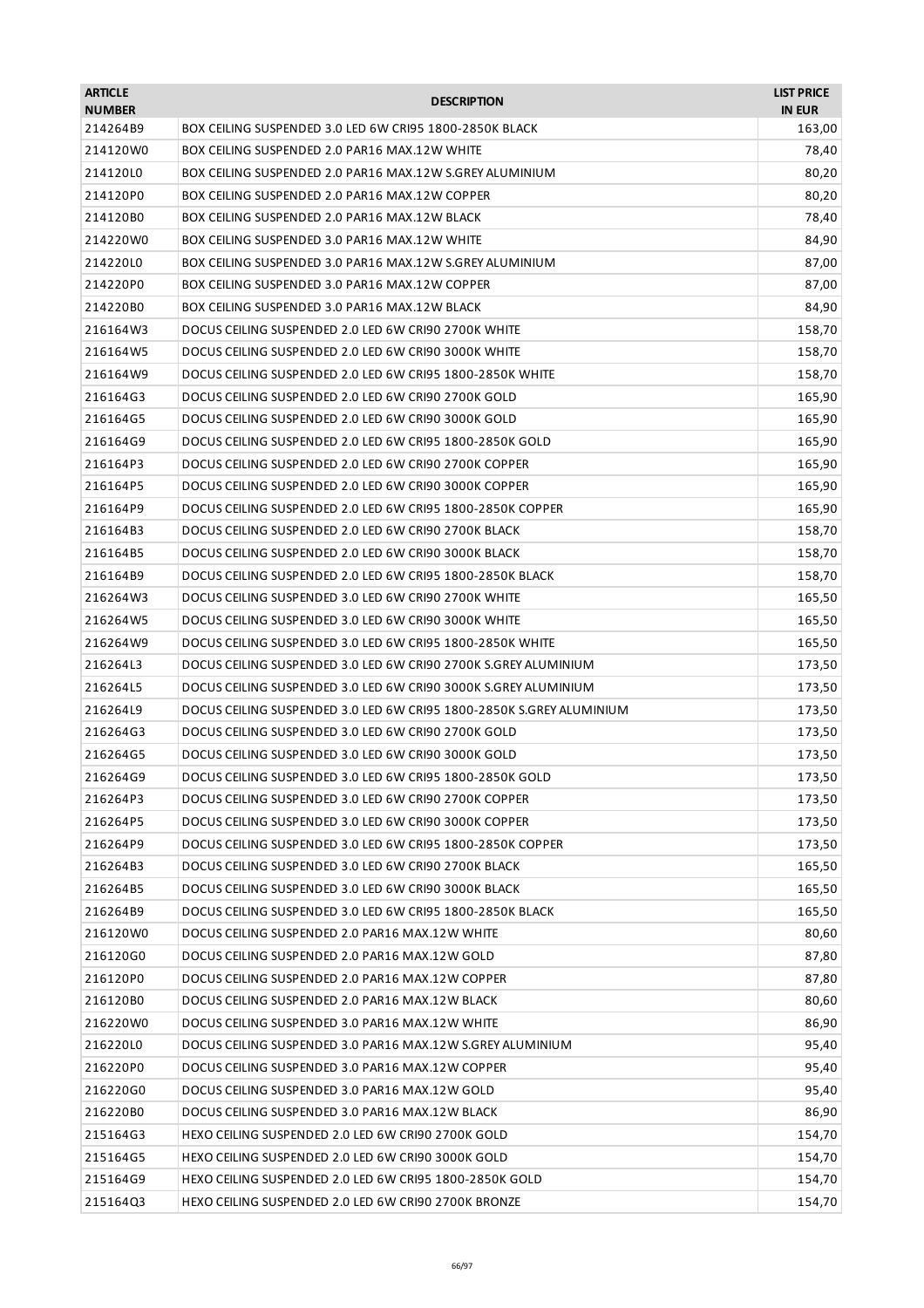| <b>ARTICLE</b><br><b>NUMBER</b> | <b>DESCRIPTION</b>                                                                                            | <b>LIST PRICE</b><br><b>IN EUR</b> |
|---------------------------------|---------------------------------------------------------------------------------------------------------------|------------------------------------|
| 215164Q5                        | HEXO CEILING SUSPENDED 2.0 LED 6W CRI90 3000K BRONZE                                                          | 154,70                             |
| 215164Q9                        | HEXO CEILING SUSPENDED 2.0 LED 6W CRI95 1800-2850K BRONZE                                                     | 154,70                             |
| 215164P3                        | HEXO CEILING SUSPENDED 2.0 LED 6W CRI90 2700K COPPER                                                          | 154,70                             |
| 215164P5                        | HEXO CEILING SUSPENDED 2.0 LED 6W CRI90 3000K COPPER                                                          | 154,70                             |
| 215164P9                        | HEXO CEILING SUSPENDED 2.0 LED 6W CRI95 1800-2850K COPPER                                                     | 154,70                             |
| 215164B3                        | HEXO CEILING SUSPENDED 2.0 LED 6W CRI90 2700K BLACK                                                           | 152,00                             |
| 215164B5                        | HEXO CEILING SUSPENDED 2.0 LED 6W CRI90 3000K BLACK                                                           | 152,00                             |
| 215164B9                        | HEXO CEILING SUSPENDED 2.0 LED 6W CRI95 1800-2850K BLACK                                                      | 152,00                             |
| 215264G3                        | HEXO CEILING SUSPENDED 3.0 LED 6W CRI90 2700K GOLD                                                            | 160,60                             |
| 215264G5                        | HEXO CEILING SUSPENDED 3.0 LED 6W CRI90 3000K GOLD                                                            | 160,60                             |
| 215264G9                        | HEXO CEILING SUSPENDED 3.0 LED 6W CRI95 1800-2850K GOLD                                                       | 160,60                             |
| 215264Q3                        | HEXO CEILING SUSPENDED 3.0 LED 6W CRI90 2700K BRONZE                                                          | 160,60                             |
| 215264Q5                        | HEXO CEILING SUSPENDED 3.0 LED 6W CRI90 3000K BRONZE                                                          | 160,60                             |
| 21526409                        | HEXO CEILING SUSPENDED 3.0 LED 6W CRI95 1800-2850K BRONZE                                                     | 160,60                             |
| 215264P3                        | HEXO CEILING SUSPENDED 3.0 LED 6W CRI90 2700K COPPER                                                          | 160,60                             |
| 215264P5                        | HEXO CEILING SUSPENDED 3.0 LED 6W CRI90 3000K COPPER                                                          | 160,60                             |
| 215264P9                        | HEXO CEILING SUSPENDED 3.0 LED 6W CRI95 1800-2850K COPPER                                                     | 160,60                             |
| 215264B3                        | HEXO CEILING SUSPENDED 3.0 LED 6W CRI90 2700K BLACK                                                           | 158,50                             |
| 215264B5                        | HEXO CEILING SUSPENDED 3.0 LED 6W CRI90 3000K BLACK                                                           | 158,50                             |
| 215264B9                        | HEXO CEILING SUSPENDED 3.0 LED 6W CRI95 1800-2850K BLACK                                                      | 158,50                             |
| 215120G0                        | HEXO CEILING SUSPENDED 2.0 PAR16 MAX.12W GOLD                                                                 | 79,40                              |
| 215120Q0                        | HEXO CEILING SUSPENDED 2.0 PAR16 MAX.12W BRONZE                                                               | 79,40                              |
| 215120P0                        | HEXO CEILING SUSPENDED 2.0 PAR16 MAX.12W COPPER                                                               | 79,40                              |
| 215120B0                        | HEXO CEILING SUSPENDED 2.0 PAR16 MAX.12W BLACK                                                                | 76,70                              |
| 215220G0                        | HEXO CEILING SUSPENDED 3.0 PAR16 MAX.12W GOLD                                                                 | 85,30                              |
| 215220Q0                        | HEXO CEILING SUSPENDED 3.0 PAR16 MAX.12W BRONZE                                                               | 85,30                              |
| 215220P0                        | HEXO CEILING SUSPENDED 3.0 PAR16 MAX.12W COPPER                                                               | 85,30                              |
| 215220B0                        | HEXO CEILING SUSPENDED 3.0 PAR16 MAX.12W BLACK                                                                | 83,20                              |
| 237189W9                        | SHIEK CEILING SUSPENDED 1.0 LED 11W CRI90 1800-2850K WHITE                                                    | 173,00                             |
| 237189J9                        | SHIEK CEILING SUSPENDED 1.0 LED 11W CRI90 1800-2850K WHITE + GOLD INSIDE                                      | 175,00                             |
| 237189P9                        | SHIEK CEILING SUSPENDED 1.0 LED 11W CRI90 1800-2850K COPPER                                                   | 175,00                             |
| 237189K9                        | SHIEK CEILING SUSPENDED 1.0 LED 11W CRI90 1800-2850K BLACK + GOLD INSIDE                                      | 175,00                             |
| 237189Z9                        | SHIEK CEILING SUSPENDED 1.0 LED 11W CRI90 1800-2850K BLACK + COPPER INSIDE                                    | 175,00                             |
| 237289W9                        | SHIEK CEILING SUSPENDED 2.0 LED 11W CRI90 1800-2850K WHITE                                                    | 197,00                             |
| 237289J9                        | SHIEK CEILING SUSPENDED 2.0 LED 11W CRI90 1800-2850K WHITE + GOLD INSIDE                                      | 200,00                             |
| 237289P9                        | SHIEK CEILING SUSPENDED 2.0 LED 11W CRI90 1800-2850K COPPER                                                   | 200,00                             |
| 237289K9                        | SHIEK CEILING SUSPENDED 2.0 LED 11W CRI90 1800-2850K BLACK + GOLD INSIDE                                      | 200,00                             |
| 237289Z9                        | SHIEK CEILING SUSPENDED 2.0 LED 11W CRI90 1800-2850K BLACK + COPPER INSIDE                                    | 200,00                             |
| 237389W9                        | SHIEK CEILING SUSPENDED 3.0 LED 11W CRI90 1800-2850K WHITE                                                    | 209,00                             |
| 237389J9                        | SHIEK CEILING SUSPENDED 3.0 LED 11W CRI90 1800-2850K WHITE + GOLD INSIDE                                      | 212,00                             |
| 237389P9                        | SHIEK CEILING SUSPENDED 3.0 LED 11W CRI90 1800-2850K COPPER                                                   | 212,00                             |
| 237389K9                        | SHIEK CEILING SUSPENDED 3.0 LED 11W CRI90 1800-2850K BLACK + GOLD INSIDE                                      | 212,00                             |
| 237389Z9                        | SHIEK CEILING SUSPENDED 3.0 LED 11W CRI90 1800-2850K BLACK + COPPER INSIDE                                    | 212,00                             |
| 2343E8W0                        | SHIEK CEILING SUSPENDED 3.0 E27 MAX.20W WHITE                                                                 | 139,00                             |
| 2343E8J0                        | SHIEK CEILING SUSPENDED 3.0 E27 MAX.20W WHITE + GOLD INSIDE                                                   | 142,00                             |
|                                 |                                                                                                               |                                    |
| 2343E8P0                        | SHIEK CEILING SUSPENDED 3.0 E27 MAX.20W COPPER<br>SHIEK CEILING SUSPENDED 3.0 E27 MAX.20W BLACK + GOLD INSIDE | 142,00                             |
| 2343E8K0                        |                                                                                                               | 142,00                             |
| 2343E8Z0                        | SHIEK CEILING SUSPENDED 3.0 E27 MAX.20W BLACK + COPPER INSIDE                                                 | 142,00                             |
| 237489W9                        | SHIEK CEILING SUSPENDED 4.0 LED 11W CRI90 1800-2850K WHITE                                                    | 207,00                             |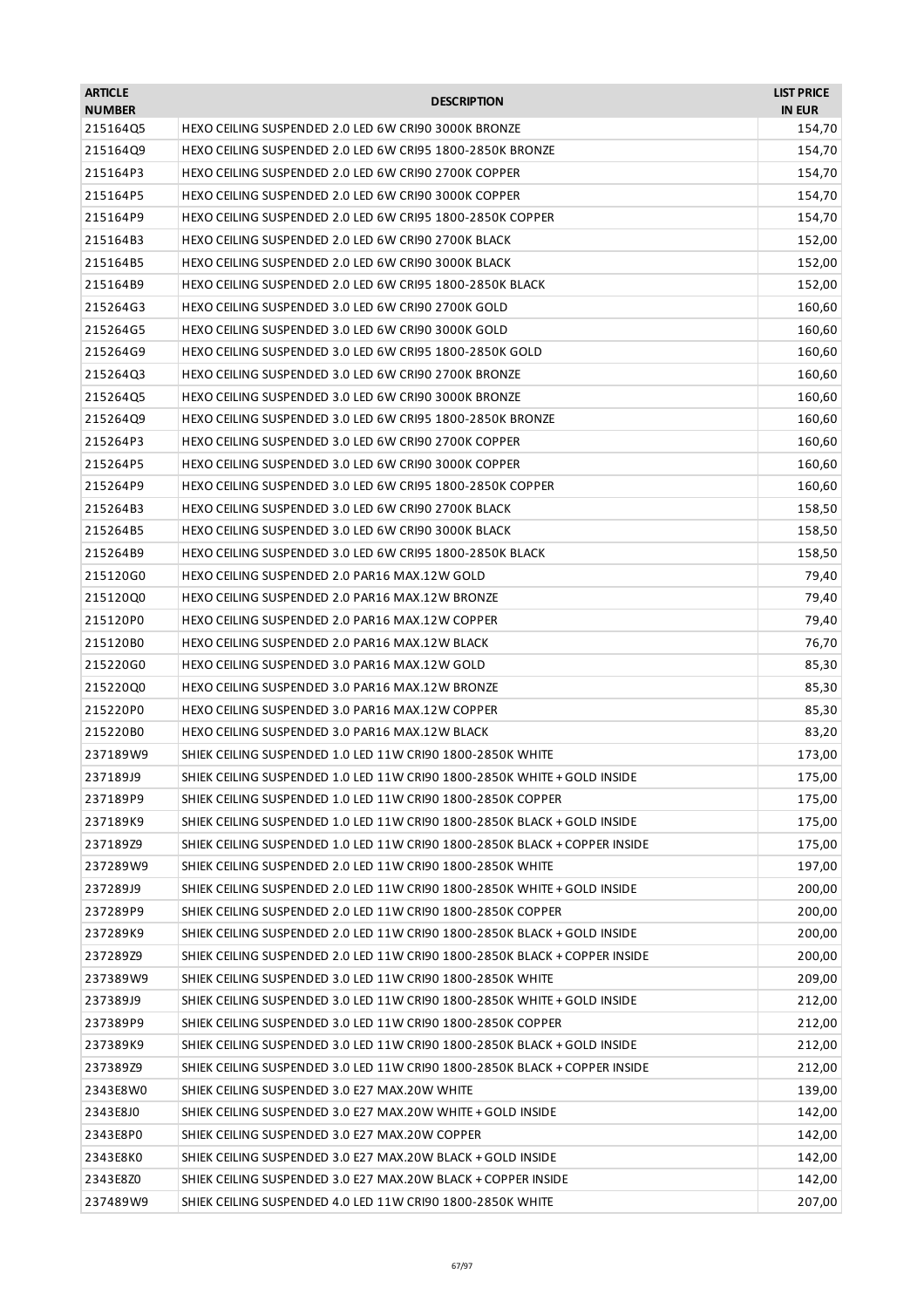| <b>ARTICLE</b><br><b>NUMBER</b> | <b>DESCRIPTION</b>                                                              | <b>LIST PRICE</b><br><b>IN EUR</b> |
|---------------------------------|---------------------------------------------------------------------------------|------------------------------------|
| 237489J9                        | SHIEK CEILING SUSPENDED 4.0 LED 11W CRI90 1800-2850K WHITE + GOLD INSIDE        | 211,00                             |
| 237489P9                        | SHIEK CEILING SUSPENDED 4.0 LED 11W CRI90 1800-2850K COPPER                     | 211,00                             |
| 237489K9                        | SHIEK CEILING SUSPENDED 4.0 LED 11W CRI90 1800-2850K BLACK + GOLD INSIDE        | 211,00                             |
| 237489Z9                        | SHIEK CEILING SUSPENDED 4.0 LED 11W CRI90 1800-2850K BLACK + COPPER INSIDE      | 211,00                             |
| 2344E8W0                        | SHIEK CEILING SUSPENDED 4.0 E27 MAX.20W WHITE                                   | 137,00                             |
| 2344E8J0                        | SHIEK CEILING SUSPENDED 4.0 E27 MAX.20W WHITE + GOLD INSIDE                     | 141,00                             |
| 2344E8P0                        | SHIEK CEILING SUSPENDED 4.0 E27 MAX.20W COPPER                                  | 141,00                             |
| 2344E8K0                        | SHIEK CEILING SUSPENDED 4.0 E27 MAX.20W BLACK + GOLD INSIDE                     | 141,00                             |
| 2344E8Z0                        | SHIEK CEILING SUSPENDED 4.0 E27 MAX.20W BLACK + COPPER INSIDE                   | 141,00                             |
| 237589W9                        | SHIEK CEILING SUSPENDED 5.0 LED 11W CRI90 1800-2850K WHITE                      | 234,00                             |
| 237589J9                        | SHIEK CEILING SUSPENDED 5.0 LED 11W CRI90 1800-2850K WHITE + GOLD INSIDE        | 239,00                             |
| 237589P9                        | SHIEK CEILING SUSPENDED 5.0 LED 11W CRI90 1800-2850K COPPER                     | 239,00                             |
| 237589K9                        | SHIEK CEILING SUSPENDED 5.0 LED 11W CRI90 1800-2850K BLACK + GOLD INSIDE        | 239,00                             |
| 237589Z9                        | SHIEK CEILING SUSPENDED 5.0 LED 11W CRI90 1800-2850K BLACK + COPPER INSIDE      | 239,00                             |
| 2345E8W0                        | SHIEK CEILING SUSPENDED 5.0 E27 MAX.20W WHITE                                   | 164,00                             |
| 2345E8J0                        | SHIEK CEILING SUSPENDED 5.0 E27 MAX.20W WHITE + GOLD INSIDE                     | 169,00                             |
| 2345E8P0                        | SHIEK CEILING SUSPENDED 5.0 E27 MAX.20W COPPER                                  | 169,00                             |
| 2345E8K0                        | SHIEK CEILING SUSPENDED 5.0 E27 MAX.20W BLACK + GOLD INSIDE                     | 169,00                             |
| 2345E8Z0                        | SHIEK CEILING SUSPENDED 5.0 E27 MAX.20W BLACK + COPPER INSIDE                   | 169,00                             |
| 236189B9                        | WETRO CEILING SUSPENDED 1.0 LED 11W CRI90 1800-2850K SMOKE                      | 248,00                             |
| 236189P9                        | WETRO CEILING SUSPENDED 1.0 LED 11W CRI90 1800-2850K COPPER                     | 248,00                             |
| 236189TS9                       | WETRO CEILING SUSPENDED 1.0 LED 11W CRI90 1800-2850K TAUPE STRIPED              | 277,00                             |
| 236189TD9                       | WETRO CEILING SUSPENDED 1.0 LED 11W CRI90 1800-2850K TAUPE DIAMOND              | 277,00                             |
| 236189TW9                       | WETRO CEILING SUSPENDED 1.0 LED 11W CRI90 1800-2850K TAUPE WHITE                | 277,00                             |
| 236289B9                        | WETRO CEILING SUSPENDED 2.0 LED 11W CRI90 1800-2850K SMOKE                      | 279,00                             |
| 236289P9                        | WETRO CEILING SUSPENDED 2.0 LED 11W CRI90 1800-2850K COPPER                     | 279,00                             |
| 236289TS9                       | WETRO CEILING SUSPENDED 2.0 LED 11W CRI90 1800-2850K TAUPE STRIPED              | 342,00                             |
| 236289TD9                       | WETRO CEILING SUSPENDED 2.0 LED 11W CRI90 1800-2850K TAUPE DIAMOND              | 342,00                             |
| 236289TW9                       | WETRO CEILING SUSPENDED 2.0 LED 11W CRI90 1800-2850K TAUPE WHITE                | 342,00                             |
| 236389B9                        | WETRO CEILING SUSPENDED 3.0 LED 11W CRI90 1800-2850K SMOKE                      | 324,00                             |
| 236389P9                        | WETRO CEILING SUSPENDED 3.0 LED 11W CRI90 1800-2850K COPPER                     | 324,00                             |
| 236389TS9                       | WETRO CEILING SUSPENDED 3.0 LED 11W CRI90 1800-2850K TAUPE STRIPED              | 392,00                             |
| 236389TD9                       | WETRO CEILING SUSPENDED 3.0 LED 11W CRI90 1800-2850K TAUPE DIAMOND              | 392,00                             |
| 236389TW9                       | WETRO CEILING SUSPENDED 3.0 LED 11W CRI90 1800-2850K TAUPE WHITE                | 392,00                             |
| 235189W9                        | SELO CEILING SUSPENDED 1.0 LED 11W CRI90 1800-2850K PORCELAIN WHITE             | 181,00                             |
| 235289W9                        | SELO CEILING SUSPENDED 2.0 LED 11W CRI90 1800-2850K PORCELAIN WHITE             | 181,00                             |
| 235389W9                        | SELO CEILING SUSPENDED 2.0 LED 11W CRI90 1800-2850K PORCELAIN WHITE             | 181,00                             |
| 255189RW9                       | DINOR CEILING SUSPENDED 1.0 LED 11W CRI90 1800-2850K CORAL RED + WHITE INSIDE   | 291,00                             |
| 255189GW9                       | DINOR CEILING SUSPENDED 1.0 LED 11W CRI90 1800-2850K CEMENT GREY + WHITE INSIDE | 291,00                             |
| 2551890K9                       | DINOR CEILING SUSPENDED 1.0 LED 11W CRI90 1800-2850K BLACK + GOLD INSIDE        | 291,00                             |
| 2551890B9                       | DINOR CEILING SUSPENDED 1.0 LED 11W CRI90 1800-2850K BLACK                      | 286,00                             |
| 255289RW9                       | DINOR CEILING SUSPENDED 2.0 LED 11W CRI90 1800-2850K CORAL RED + WHITE INSIDE   | 347,00                             |
| 255289GW9                       | DINOR CEILING SUSPENDED 2.0 LED 11W CRI90 1800-2850K CEMENT GREY + WHITE INSIDE | 347,00                             |
| 2552890K9                       | DINOR CEILING SUSPENDED 2.0 LED 11W CRI90 1800-2850K BLACK + GOLD INSIDE        | 347,00                             |
| 2552890B9                       | DINOR CEILING SUSPENDED 2.0 LED 11W CRI90 1800-2850K BLACK                      | 338,00                             |
| 255389RW9                       | DINOR CEILING SUSPENDED 3.0 LED 11W CRI90 1800-2850K CORAL RED + WHITE INSIDE   | 391,00                             |
| 255389GW9                       | DINOR CEILING SUSPENDED 3.0 LED 11W CRI90 1800-2850K CEMENT GREY + WHITE INSIDE | 391,00                             |
| 2553890K9                       | DINOR CEILING SUSPENDED 3.0 LED 11W CRI90 1800-2850K BLACK + GOLD INSIDE        | 391,00                             |
| 2553890B9                       | DINOR CEILING SUSPENDED 3.0 LED 11W CRI90 1800-2850K BLACK                      | 381,00                             |
|                                 |                                                                                 |                                    |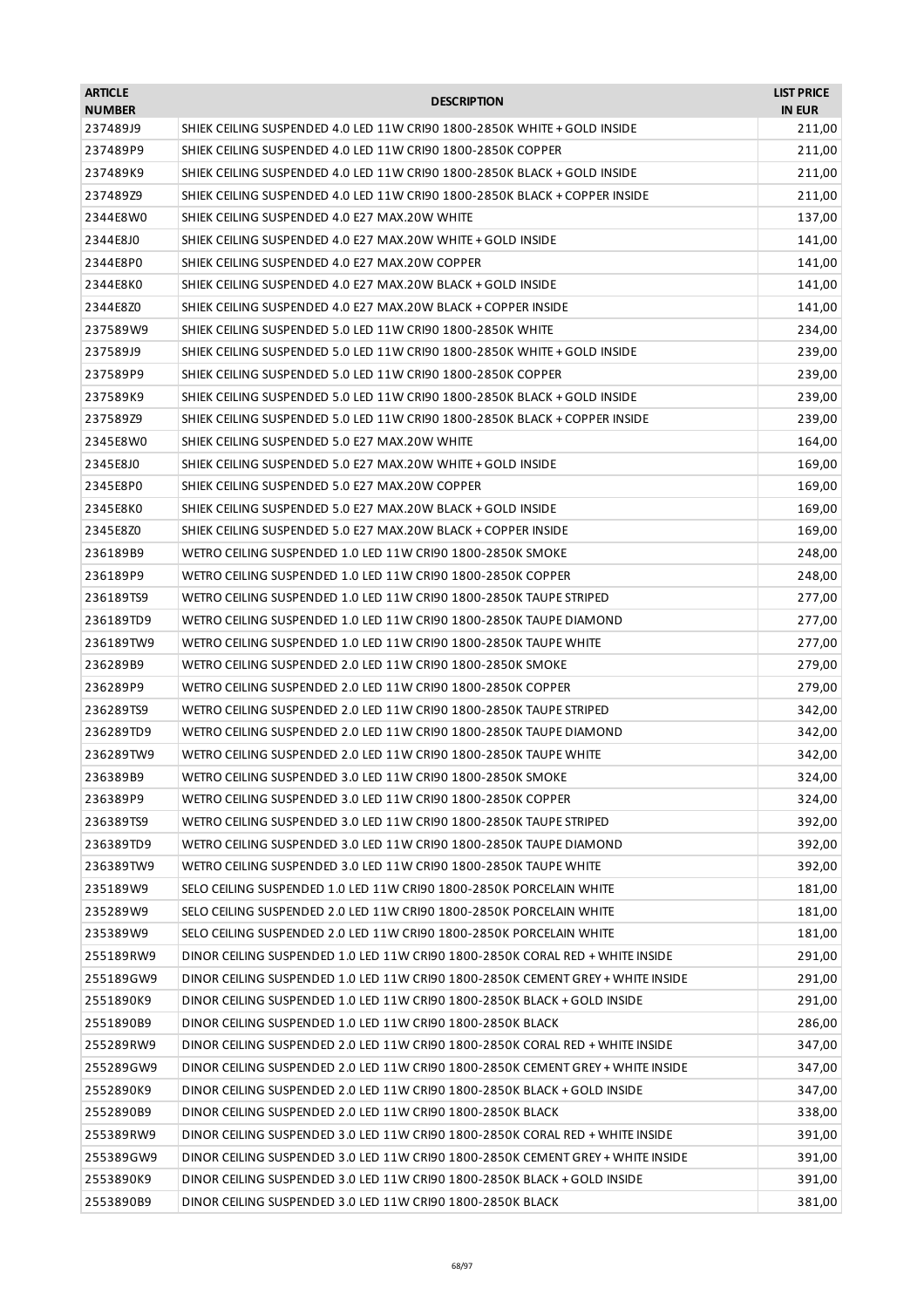| <b>ARTICLE</b><br><b>NUMBER</b> | <b>DESCRIPTION</b>                                                     | <b>LIST PRICE</b><br><b>IN EUR</b> |
|---------------------------------|------------------------------------------------------------------------|------------------------------------|
| 210163W1                        | CORK CEILING SUSPENDED 1.0 LED 3W CRI80 2200K WHITE                    | 109,00                             |
| 210163B1                        | CORK CEILING SUSPENDED 1.0 LED 3W CRI80 2200K BLACK                    | 109,00                             |
| 210163W2                        | CORK CEILING SUSPENDED 1.0 LED 3W CRI80 2700K WHITE                    | 109,00                             |
| 210163B2                        | CORK CEILING SUSPENDED 1.0 LED 3W CRI80 2700K BLACK                    | 109,00                             |
| 200184W2                        | CONE CEILING SUSPENDED 1.0 LED 8W CRI90 2700K WHITE                    | 229,00                             |
| 200184C2                        | CONE CEILING SUSPENDED 1.0 LED 8W CRI90 2700K CHROME                   | 237,00                             |
| 200184B2                        | CONE CEILING SUSPENDED 1.0 LED 8W CRI90 2700K BLACK                    | 229,00                             |
| 218100W0                        | BISHOP CEILING SUSPENDED 4.0 E27 MAX.25W WHITE                         | 249,00                             |
| 218100D0                        | BISHOP CEILING SUSPENDED 4.0 E27 MAX.25W DARK GREY                     | 249,00                             |
| 218100K0                        | BISHOP CEILING SUSPENDED 4.0 E27 MAX.25W BLACK + GOLD INSIDE           | 320,00                             |
| 218200W0                        | BISHOP CEILING SUSPENDED 6.0 E27 MAX.25W WHITE                         | 349,00                             |
| 218200D0                        | BISHOP CEILING SUSPENDED 6.0 E27 MAX.25W DARK GREY                     | 349,00                             |
| 218200K0                        | BISHOP CEILING SUSPENDED 6.0 E27 MAX.25W BLACK + GOLD INSIDE           | 464,00                             |
| 218300W0                        | BISHOP CEILING SUSPENDED 8.0 E27 MAX.25W WHITE                         | 549,00                             |
| 218300D0                        | BISHOP CEILING SUSPENDED 8.0 E27 MAX.25W DARK GREY                     | 549,00                             |
| 218300K0                        | BISHOP CEILING SUSPENDED 8.0 E27 MAX.25W BLACK + GOLD INSIDE           | 739,00                             |
| 90015120                        | BISHOP 4.0 6.0 CABLE SUSPENSION SET 2.0M WHITE                         | 67,90                              |
| 90015138                        | BISHOP 4.0   6.0 CABLE SUSPENSION SET 2.0M RED                         | 67,90                              |
| 90015134                        | BISHOP 4.0 6.0 CABLE SUSPENSION SET 2.0M GREY                          | 67,90                              |
| 90015119                        | BISHOP 4.0 6.0 CABLE SUSPENSION SET 2.0M BLACK                         | 67,90                              |
| 90015123                        | BISHOP 8.0 CABLE SUSPENSION SET 2.0M WHITE                             | 73,80                              |
| 90015139                        | BISHOP 8.0 CABLE SUSPENSION SET 2.0M RED                               | 73,80                              |
| 90015135                        | BISHOP 8.0 CABLE SUSPENSION SET 2.0M GREY                              | 73,80                              |
| 90015122                        | BISHOP 8.0 CABLE SUSPENSION SET 2.0M BLACK                             | 73,80                              |
| 500284W5                        | ELLO CEILING SUSPENDED 13.0 LED 13W CRI90 3000K WHITE                  | 390,00                             |
| 500284B5                        | ELLO CEILING SUSPENDED 13.0 LED 13W CRI90 3000K BLACK                  | 390,00                             |
| 2561T7B4                        | DARF CEILING SUSPENDED 1.0 NON DIM 22W CRI80 3000K BLACK               | 195,00                             |
| 2561T7B6                        | DARF CEILING SUSPENDED 1.0 NON DIM 22W CRI80 4000K BLACK               | 195,00                             |
| 2561T8B3                        | DARF CEILING SUSPENDED 1.0 PHASE-CUT DIM 22W CRI80 3000K BLACK         | 245,00                             |
| 2561T8B5                        | DARF CEILING SUSPENDED 1.0 PHASE-CUT DIM 22W CRI80 4000K BLACK         | 245,00                             |
| 149384W2                        | VENN CEILING SUSPENDED 3.0 LED PHASE-CUT DIM 47W CRI80 2700K WHITE     | 771,50                             |
| 149384W4                        | VENN CEILING SUSPENDED 3.0 LED PHASE-CUT DIM 47W CRI80 3000K WHITE     | 771,50                             |
| 149384Q2                        | VENN CEILING SUSPENDED 3.0 LED PHASE-CUT DIM 47W CRI80 2700K BRONZE    | 771,50                             |
| 149384Q4                        | VENN CEILING SUSPENDED 3.0 LED PHASE-CUT DIM 47W CRI80 3000K BRONZE    | 771,50                             |
| 149384B2                        | VENN CEILING SUSPENDED 3.0 LED PHASE-CUT DIM 47W CRI80 2700K BLACK     | 771,50                             |
| 149384B4                        | VENN CEILING SUSPENDED 3.0 LED PHASE-CUT DIM 47W CRI80 3000K BLACK     | 771,50                             |
| 149385W2                        | VENN CEILING SUSPENDED 3.0 LED DALI DIM 47W CRI80 2700K WHITE          | 921,90                             |
| 149385W4                        | VENN CEILING SUSPENDED 3.0 LED DALI DIM 47W CRI80 3000K WHITE          | 921,90                             |
| 149385Q2                        | VENN CEILING SUSPENDED 3.0 LED DALI DIM 47W CRI80 2700K BRONZE         | 921,90                             |
| 149385Q4                        | VENN CEILING SUSPENDED 3.0 LED DALI DIM 47W CRI80 3000K BRONZE         | 921,90                             |
| 149385B2                        | VENN CEILING SUSPENDED 3.0 LED DALI DIM 47W CRI80 2700K BLACK          | 921,90                             |
| 149385B4                        | VENN CEILING SUSPENDED 3.0 LED DALI DIM 47W CRI80 3000K BLACK          | 921,90                             |
| 213185W4                        | GIGANT CEILING SUSPENDED 10.0 LED DALI DIM 42W CRI80 3000K OPAL LLDPE  | 1.350,00                           |
| 213185W6                        | GIGANT CEILING SUSPENDED 10.0 LED DALI DIM 42W CRI80 4000K OPAL LLDPE  | 1.350,00                           |
| 213285W4                        | GIGANT CEILING SUSPENDED 16.0 LED DALI DIM 84W CRI80 3000K OPAL LLDPE  | 1.880,00                           |
| 213285W6                        | GIGANT CEILING SUSPENDED 16.0 LED DALI DIM 84W CRI80 4000K OPAL LLDPE  | 1.880,00                           |
| 219185W4                        | CYCLONE CEILING SUSPENDED 17.0 LED DALI DIM 70W CRI80 3000K OPAL LLDPE | 1.995,00                           |
| 257520G0                        | ODREY MULTI CEILING SUSPENDED 1.0 PAR16 MAX.12W GOLD                   | 107,00                             |
| 257520B0                        | ODREY MULTI CEILING SUSPENDED 1.0 PAR16 MAX.12W BLACK                  | 107,00                             |
|                                 |                                                                        |                                    |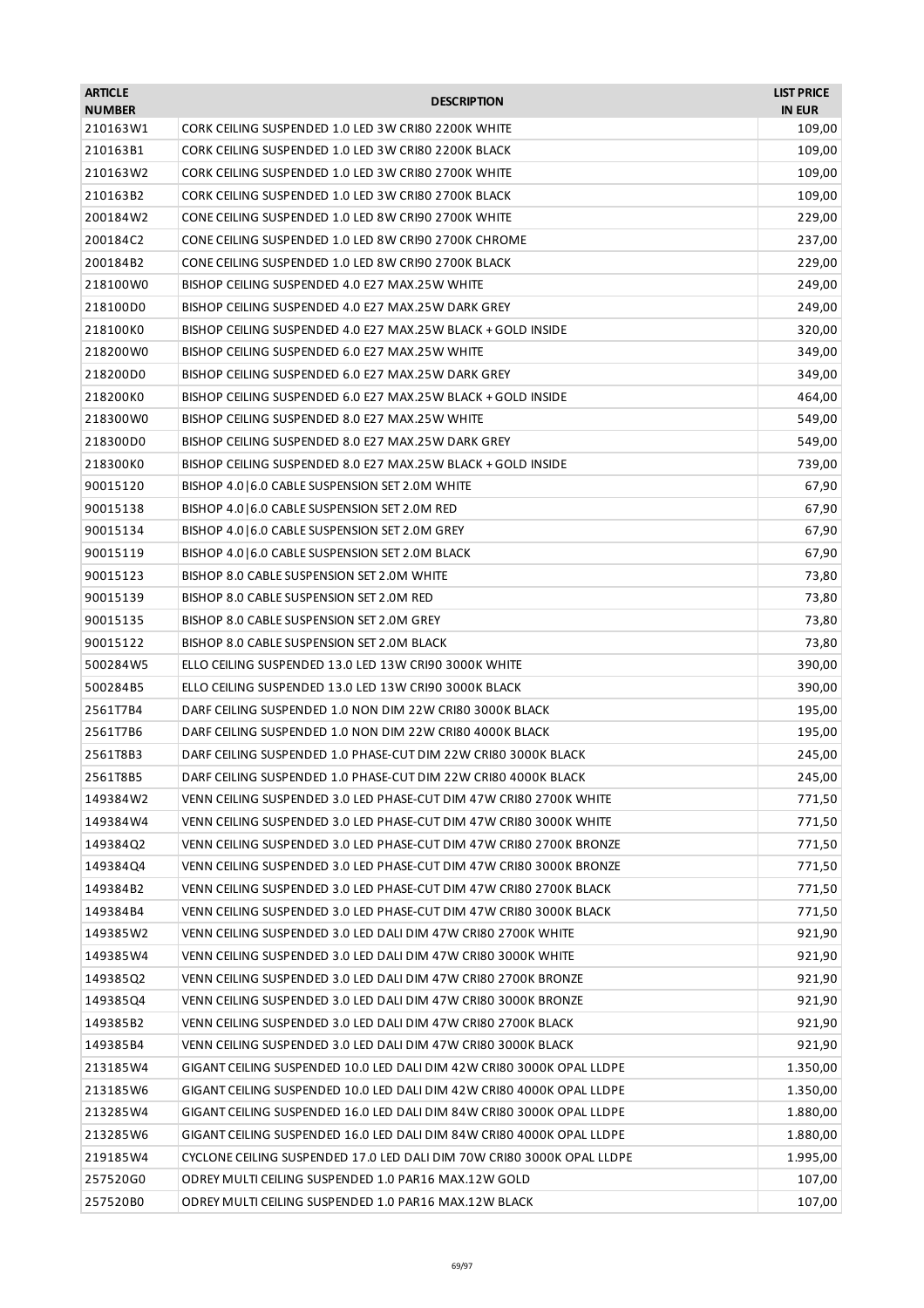| <b>ARTICLE</b><br><b>NUMBER</b> | <b>DESCRIPTION</b>                                                                                         | <b>LIST PRICE</b><br><b>IN EUR</b> |
|---------------------------------|------------------------------------------------------------------------------------------------------------|------------------------------------|
| 227764W3                        | RAY MULTI CEILING SUSPENDED 2.0 LED 6W CRI90 2700K WHITE                                                   | 149,00                             |
| 227764W5                        | RAY MULTI CEILING SUSPENDED 2.0 LED 6W CRI90 3000K WHITE                                                   | 149,00                             |
| 227764W9                        | RAY MULTI CEILING SUSPENDED 2.0 LED 6W CRI95 1800-2850K WHITE                                              | 149,00                             |
| 227764L3                        | RAY MULTI CEILING SUSPENDED 2.0 LED 6W CRI90 2700K S.GREY ALUMINIUM                                        | 155,50                             |
| 227764L5                        | RAY MULTI CEILING SUSPENDED 2.0 LED 6W CRI90 3000K S.GREY ALUMINIUM                                        | 155,50                             |
| 227764L9                        | RAY MULTI CEILING SUSPENDED 2.0 LED 6W CRI95 1800-2850K S.GREY ALUMINIUM                                   | 155,50                             |
| 227764G3                        | RAY MULTI CEILING SUSPENDED 2.0 LED 6W CRI90 2700K GOLD                                                    | 155,50                             |
| 227764G5                        | RAY MULTI CEILING SUSPENDED 2.0 LED 6W CRI90 3000K GOLD                                                    | 155,50                             |
| 227764G9                        | RAY MULTI CEILING SUSPENDED 2.0 LED 6W CRI95 1800-2850K GOLD                                               | 155,50                             |
| 227764P3                        | RAY MULTI CEILING SUSPENDED 2.0 LED 6W CRI90 2700K COPPER                                                  | 155,50                             |
| 227764P5                        | RAY MULTI CEILING SUSPENDED 2.0 LED 6W CRI90 3000K COPPER                                                  | 155,50                             |
| 227764P9                        | RAY MULTI CEILING SUSPENDED 2.0 LED 6W CRI95 1800-2850K COPPER                                             | 155,50                             |
| 227764B3                        | RAY MULTI CEILING SUSPENDED 2.0 LED 6W CRI90 2700K BLACK                                                   | 149,00                             |
| 227764B5                        | RAY MULTI CEILING SUSPENDED 2.0 LED 6W CRI90 3000K BLACK                                                   | 149,00                             |
| 227764B9                        | RAY MULTI CEILING SUSPENDED 2.0 LED 6W CRI95 1800-2850K BLACK                                              | 149,00                             |
| 227864W3                        | RAY MULTI CEILING SUSPENDED 3.0 LED 6W CRI90 2700K WHITE                                                   | 154,60                             |
| 227864W5                        | RAY MULTI CEILING SUSPENDED 3.0 LED 6W CRI90 3000K WHITE                                                   | 154,60                             |
| 227864W9                        | RAY MULTI CEILING SUSPENDED 3.0 LED 6W CRI95 1800-2850K WHITE                                              | 154,60                             |
| 227864L3                        | RAY MULTI CEILING SUSPENDED 3.0 LED 6W CRI90 2700K S.GREY ALUMINIUM                                        | 160,90                             |
| 227864L5                        | RAY MULTI CEILING SUSPENDED 3.0 LED 6W CRI90 3000K S.GREY ALUMINIUM                                        | 160,90                             |
| 227864L9                        | RAY MULTI CEILING SUSPENDED 3.0 LED 6W CRI95 1800-2850K S.GREY ALUMINIUM                                   | 160,90                             |
| 227864G3                        | RAY MULTI CEILING SUSPENDED 3.0 LED 6W CRI90 2700K GOLD                                                    | 160,90                             |
| 227864G5                        | RAY MULTI CEILING SUSPENDED 3.0 LED 6W CRI90 3000K GOLD                                                    | 160,90                             |
| 227864G9                        | RAY MULTI CEILING SUSPENDED 3.0 LED 6W CRI95 1800-2850K GOLD                                               | 160,90                             |
| 227864P3                        | RAY MULTI CEILING SUSPENDED 3.0 LED 6W CRI90 2700K COPPER                                                  | 160,90                             |
| 227864P5                        | RAY MULTI CEILING SUSPENDED 3.0 LED 6W CRI90 3000K COPPER                                                  | 160,90                             |
| 227864P9                        | RAY MULTI CEILING SUSPENDED 3.0 LED 6W CRI95 1800-2850K COPPER                                             | 160,90                             |
| 227864B3                        | RAY MULTI CEILING SUSPENDED 3.0 LED 6W CRI90 2700K BLACK                                                   | 154,60                             |
| 227864B5                        | RAY MULTI CEILING SUSPENDED 3.0 LED 6W CRI90 3000K BLACK                                                   | 154,60                             |
| 227864B9                        | RAY MULTI CEILING SUSPENDED 3.0 LED 6W CRI95 1800-2850K BLACK                                              | 154,60                             |
| 227720W0                        | RAY MULTI CEILING SUSPENDED 2.0 PAR16 MAX.12W WHITE                                                        | 73,90                              |
|                                 | RAY MULTI CEILING SUSPENDED 2.0 PAR16 MAX.12W S.GREY ALUMINIUM                                             | 80,40                              |
| 227720L0                        |                                                                                                            |                                    |
| 227720G0                        | RAY MULTI CEILING SUSPENDED 2.0 PAR16 MAX.12W GOLD<br>RAY MULTI CEILING SUSPENDED 2.0 PAR16 MAX.12W COPPER | 80,40                              |
| 227720P0                        |                                                                                                            | 80,40                              |
| 227720B0                        | RAY MULTI CEILING SUSPENDED 2.0 PAR16 MAX.12W BLACK                                                        | 73,90                              |
| 227820W0                        | RAY MULTI CEILING SUSPENDED 3.0 PAR16 MAX.12W WHITE                                                        | 79,50                              |
| 227820L0                        | RAY MULTI CEILING SUSPENDED 3.0 PAR16 MAX.12W S.GREY ALUMINIUM                                             | 85,80                              |
| 227820G0                        | RAY MULTI CEILING SUSPENDED 3.0 PAR16 MAX.12W GOLD                                                         | 85,80                              |
| 227820P0                        | RAY MULTI CEILING SUSPENDED 3.0 PAR16 MAX.12W COPPER                                                       | 85,80                              |
| 227820B0                        | RAY MULTI CEILING SUSPENDED 3.0 PAR16 MAX.12W BLACK                                                        | 79,50                              |
| 227164W3                        | BOX MULTI CEILING SUSPENDED 2.0 LED 6W CRI90 2700K WHITE                                                   | 162,60                             |
| 227164W5                        | BOX MULTI CEILING SUSPENDED 2.0 LED 6W CRI90 3000K WHITE                                                   | 162,60                             |
| 227164W9                        | BOX MULTICEILING SUSPENDED 2.0 LED 6W CRI95 1800-2850K WHITE                                               | 162,60                             |
| 227164L3                        | BOX MULTI CEILING SUSPENDED 2.0 LED 6W CRI90 2700K S.GREY ALUMINIUM                                        | 164,40                             |
| 227164L5                        | BOX MULTI CEILING SUSPENDED 2.0 LED 6W CRI90 3000K S.GREY ALUMINIUM                                        | 164,40                             |
| 227164L9                        | BOX MULTI CEILING SUSPENDED 2.0 LED 6W CRI95 1800-2850K S.GREY ALUMINIUM                                   | 164,40                             |
| 227164P3                        | BOX MULTI CEILING SUSPENDED 2.0 LED 6W CRI90 2700K COPPER                                                  | 164,40                             |
| 227164P5                        | BOX MULTI CEILING SUSPENDED 2.0 LED 6W CRI90 3000K COPPER                                                  | 164,40                             |
| 227164P9                        | BOX MULTI CEILING SUSPENDED 2.0 LED 6W CRI95 1800-2850K COPPER                                             | 164,40                             |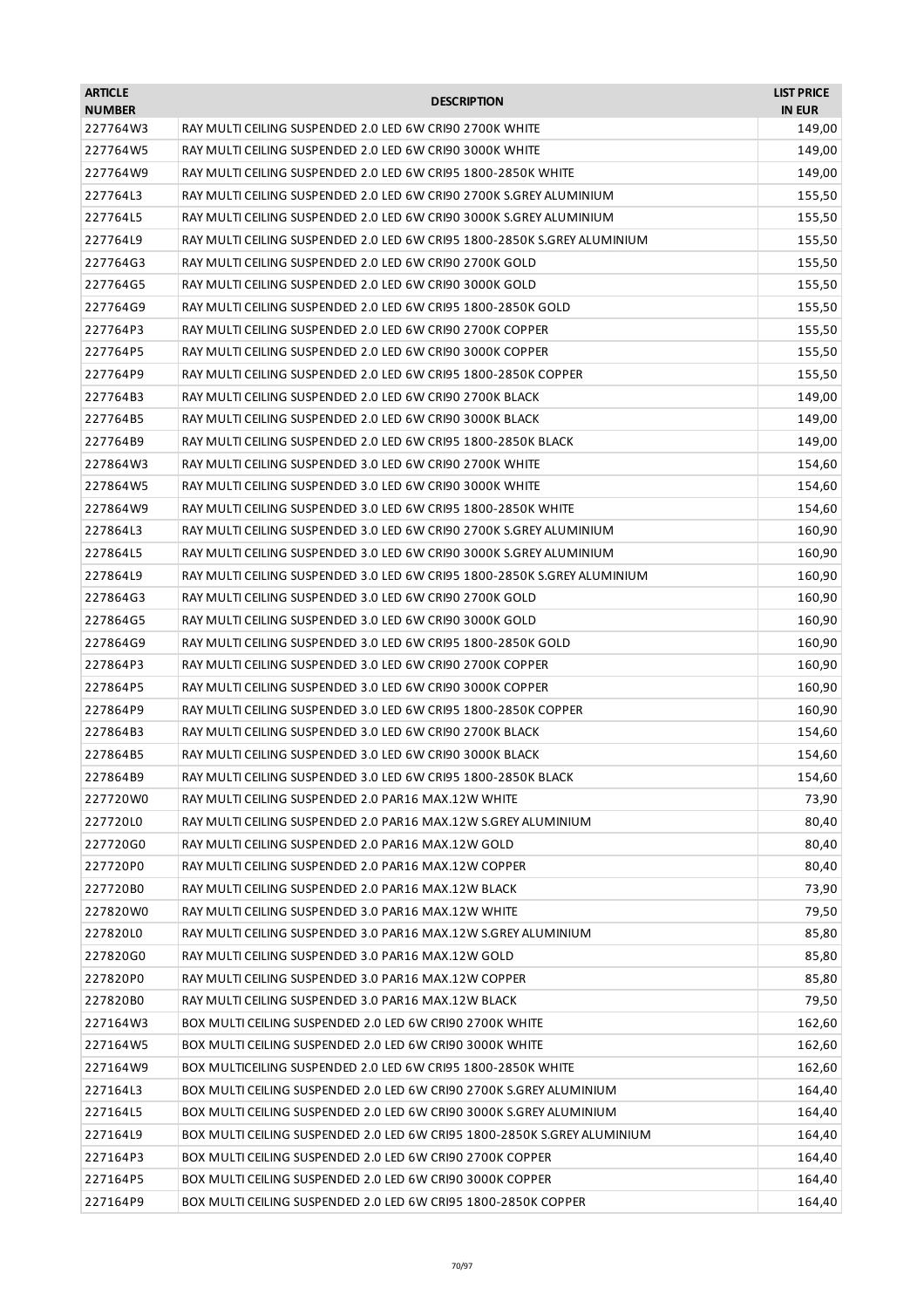| <b>ARTICLE</b><br><b>NUMBER</b> | <b>DESCRIPTION</b>                                                         | <b>LIST PRICE</b><br><b>IN EUR</b> |
|---------------------------------|----------------------------------------------------------------------------|------------------------------------|
| 227164B3                        | BOX MULTI CEILING SUSPENDED 2.0 LED 6W CRI90 2700K BLACK                   | 162,60                             |
| 227164B5                        | BOX MULTI CEILING SUSPENDED 2.0 LED 6W CRI90 3000K BLACK                   | 162,60                             |
| 227164B9                        | BOX MULTI CEILING SUSPENDED 2.0 LED 6W CRI95 1800-2850K BLACK              | 162,60                             |
| 227264W3                        | BOX MULTI CEILING SUSPENDED 3.0 LED 6W CRI90 2700K WHITE                   | 169,10                             |
| 227264W5                        | BOX MULTI CEILING SUSPENDED 3.0 LED 6W CRI90 3000K WHITE                   | 169,10                             |
| 227264W9                        | BOX MULTI CEILING SUSPENDED 3.0 LED 6W CRI95 1800-2850K WHITE              | 169,10                             |
| 227264L3                        | BOX MULTI CEILING SUSPENDED 3.0 LED 6W CRI90 2700K S.GREY ALUMINIUM        | 171,20                             |
| 227264L5                        | BOX MULTI CEILING SUSPENDED 3.0 LED 6W CRI90 3000K S.GREY ALUMINIUM        | 171,20                             |
| 227264L9                        | BOX MULTI CEILING SUSPENDED 3.0 LED 6W CRI95 1800-2850K S.GREY ALUMINIUM   | 171,20                             |
| 227264P3                        | BOX MULTI CEILING SUSPENDED 3.0 LED 6W CRI90 2700K COPPER                  | 171,20                             |
| 227264P5                        | BOX MULTI CEILING SUSPENDED 3.0 LED 6W CRI90 3000K COPPER                  | 171,20                             |
| 227264P9                        | BOX MULTI CEILING SUSPENDED 3.0 LED 6W CRI95 1800-2850K COPPER             | 171,20                             |
| 227264B3                        | BOX MULTI CEILING SUSPENDED 3.0 LED 6W CRI90 2700K BLACK                   | 169,10                             |
| 227264B5                        | BOX MULTI CEILING SUSPENDED 3.0 LED 6W CRI90 3000K BLACK                   | 169,10                             |
| 227264B9                        | BOX MULTI CEILING SUSPENDED 3.0 LED 6W CRI95 1800-2850K BLACK              | 169,10                             |
| 227120W0                        | BOX MULTI CEILING SUSPENDED 2.0 PAR16 MAX.12W WHITE                        | 84,40                              |
| 227120L0                        | BOX MULTI CEILING SUSPENDED 2.0 PAR16 MAX.12W S.GREY ALUMINIUM             | 86,20                              |
| 227120P0                        | BOX MULTI CEILING SUSPENDED 2.0 PAR16 MAX.12W COPPER                       | 86,20                              |
| 227120B0                        | BOX MULTI CEILING SUSPENDED 2.0 PAR16 MAX.12W BLACK                        | 84,40                              |
| 227220W0                        | BOX MULTI CEILING SUSPENDED 3.0 PAR16 MAX.12W WHITE                        | 90,90                              |
| 227220L0                        | BOX MULTI CEILING SUSPENDED 3.0 PAR16 MAX.12W S.GREY ALUMINIUM             | 93,00                              |
| 227220P0                        | BOX MULTI CEILING SUSPENDED 3.0 PAR16 MAX.12W COPPER                       | 93,00                              |
| 227220B0                        | BOX MULTI CEILING SUSPENDED 3.0 PAR16 MAX.12W BLACK                        | 90,90                              |
| 227564W3                        | DOCUS MULTI CEILING SUSPENDED 2.0 LED 6W CRI90 2700K WHITE                 | 164,80                             |
| 227564W5                        | DOCUS MULTI CEILING SUSPENDED 2.0 LED 6W CRI90 3000K WHITE                 | 164,80                             |
| 227564W9                        | DOCUS MULTI CEILING SUSPENDED 2.0 LED 6W CRI95 1800-2850K WHITE            | 164,80                             |
| 227564L3                        | DOCUS MULTI CEILING SUSPENDED 2.0 LED 6W CRI90 2700K S.GREY ALUMINIUM      | 172,00                             |
| 227564L5                        | DOCUS MULTI CEILING SUSPENDED 2.0 LED 6W CRI90 3000K S.GREY ALUMINIUM      | 172,00                             |
| 227564L9                        | DOCUS MULTI CEILING SUSPENDED 2.0 LED 6W CRI95 1800-2850K S.GREY ALUMINIUM | 172,00                             |
| 227564G3                        | DOCUS MULTI CEILING SUSPENDED 2.0 LED 6W CRI90 2700K GOLD                  | 172,00                             |
| 227564G5                        | DOCUS MULTI CEILING SUSPENDED 2.0 LED 6W CRI90 3000K GOLD                  | 172,00                             |
| 227564G9                        | DOCUS MULTI CEILING SUSPENDED 2.0 LED 6W CRI95 1800-2850K GOLD             | 172,00                             |
| 227564P3                        | DOCUS MULTI CEILING SUSPENDED 2.0 LED 6W CRI90 2700K COPPER                | 172,00                             |
| 227564P5                        | DOCUS MULTI CEILING SUSPENDED 2.0 LED 6W CRI90 3000K COPPER                | 172,00                             |
| 227564P9                        | DOCUS MULTI CEILING SUSPENDED 2.0 LED 6W CRI95 1800-2850K COPPER           | 172,00                             |
| 227564B3                        | DOCUS MULTI CEILING SUSPENDED 2.0 LED 6W CRI90 2700K BLACK                 | 164,80                             |
| 227564B5                        | DOCUS MULTI CEILING SUSPENDED 2.0 LED 6W CRI90 3000K BLACK                 | 164,80                             |
| 227564B9                        | DOCUS MULTI CEILING SUSPENDED 2.0 LED 6W CRI95 1800-2850K BLACK            | 164,80                             |
| 227664W3                        | DOCUS MULTI CEILING SUSPENDED 3.0 LED 6W CRI90 2700K WHITE                 | 171,10                             |
| 227664W5                        | DOCUS MULTI CEILING SUSPENDED 3.0 LED 6W CRI90 3000K WHITE                 | 171,10                             |
| 227664W9                        | DOCUS MULTI CEILING SUSPENDED 3.0 LED 6W CRI95 1800-2850K WHITE            | 171,10                             |
| 227664L3                        | DOCUS MULTI CEILING SUSPENDED 3.0 LED 6W CRI90 2700K S.GREY ALUMINIUM      | 179,60                             |
| 227664L5                        | DOCUS MULTI CEILING SUSPENDED 3.0 LED 6W CRI90 3000K S.GREY ALUMINIUM      | 179,60                             |
| 227664L9                        | DOCUS MULTI CEILING SUSPENDED 3.0 LED 6W CRI95 1800-2850K S.GREY ALUMINIUM | 179,60                             |
| 227664G3                        | DOCUS MULTI CEILING SUSPENDED 3.0 LED 6W CRI90 2700K GOLD                  | 179,60                             |
| 227664G5                        | DOCUS MULTI CEILING SUSPENDED 3.0 LED 6W CRI90 3000K GOLD                  | 179,60                             |
| 227664G9                        | DOCUS MULTI CEILING SUSPENDED 3.0 LED 6W CRI95 1800-2850K GOLD             | 179,60                             |
| 227664P3                        | DOCUS MULTI CEILING SUSPENDED 3.0 LED 6W CRI90 2700K COPPER                | 179,60                             |
|                                 |                                                                            |                                    |
| 227664P5                        | DOCUS MULTI CEILING SUSPENDED 3.0 LED 6W CRI90 3000K COPPER                | 179,60                             |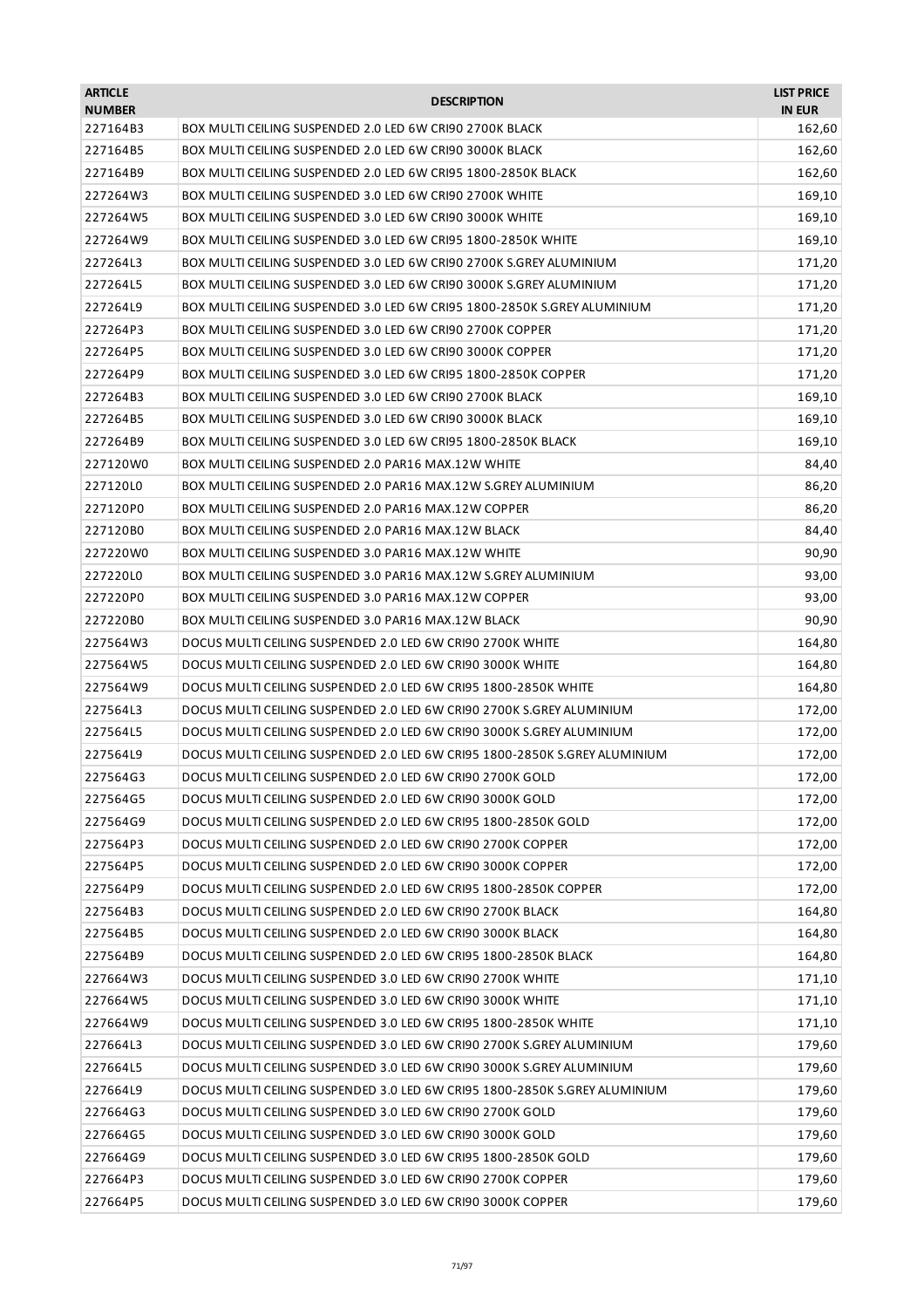| <b>ARTICLE</b><br><b>NUMBER</b> | <b>DESCRIPTION</b>                                                | <b>LIST PRICE</b><br><b>IN EUR</b> |
|---------------------------------|-------------------------------------------------------------------|------------------------------------|
| 227664P9                        | DOCUS MULTI CEILING SUSPENDED 3.0 LED 6W CRI95 1800-2850K COPPER  | 179,60                             |
| 227664B3                        | DOCUS MULTI CEILING SUSPENDED 3.0 LED 6W CRI90 2700K BLACK        | 171,10                             |
| 227664B5                        | DOCUS MULTI CEILING SUSPENDED 3.0 LED 6W CRI90 3000K BLACK        | 171,10                             |
| 227664B9                        | DOCUS MULTI CEILING SUSPENDED 3.0 LED 6W CRI95 1800-2850K BLACK   | 171,10                             |
| 227520W0                        | DOCUS MULTI CEILING SUSPENDED 2.0 PAR16 MAX.12W WHITE             | 86,60                              |
| 227520L0                        | DOCUS MULTI CEILING SUSPENDED 2.0 PAR16 MAX.12W S.GREY ALUMINIUM  | 93,80                              |
| 227520G0                        | DOCUS MULTI CEILING SUSPENDED 2.0 PAR16 MAX.12W GOLD              | 93,80                              |
| 227520P0                        | DOCUS MULTI CEILING SUSPENDED 2.0 PAR16 MAX.12W COPPER            | 93,80                              |
| 227520B0                        | DOCUS MULTI CEILING SUSPENDED 2.0 PAR16 MAX.12W BLACK             | 86,60                              |
| 227620W0                        | DOCUS MULTI CEILING SUSPENDED 3.0 PAR16 MAX.12W WHITE             | 92,90                              |
| 227620L0                        | DOCUS MULTI CEILING SUSPENDED 3.0 PAR16 MAX.12W S.GREY ALUMINIUM  | 101,40                             |
| 227620G0                        | DOCUS MULTI CEILING SUSPENDED 3.0 PAR16 MAX.12W GOLD              | 101,40                             |
| 227620P0                        | DOCUS MULTI CEILING SUSPENDED 3.0 PAR16 MAX.12W COPPER            | 101,40                             |
| 227620B0                        | DOCUS MULTI CEILING SUSPENDED 3.0 PAR16 MAX.12W BLACK             | 92,90                              |
| 227364G3                        | HEXO MULTI CEILING SUSPENDED 2.0 LED 6W CRI90 2700K GOLD          | 160,20                             |
| 227364G5                        | HEXO MULTI CEILING SUSPENDED 2.0 LED 6W CRI90 3000K GOLD          | 160,20                             |
| 227364G9                        | HEXO MULTI CEILING SUSPENDED 2.0 LED 6W CRI95 1800-2850K GOLD     | 160,20                             |
| 227364Q3                        | HEXO MULTI CEILING SUSPENDED 2.0 LED 6W CRI90 2700K BRONZE        | 160,20                             |
| 227364Q5                        | HEXO MULTI CEILING SUSPENDED 2.0 LED 6W CRI90 3000K BRONZE        | 160,20                             |
| 227364Q9                        | HEXO MULTI CEILING SUSPENDED 2.0 LED 6W CRI95 1800-2850K BRONZE   | 160,20                             |
| 227364P3                        | HEXO MULTI CEILING SUSPENDED 2.0 LED 6W CRI90 2700K COPPER        | 160,20                             |
| 227364P5                        | HEXO MULTI CEILING SUSPENDED 2.0 LED 6W CRI90 3000K COPPER        | 160,20                             |
| 227364P9                        | HEXO MULTI CEILING SUSPENDED 2.0 LED 6W CRI95 1800-2850K COPPER   | 160,20                             |
| 227364B3                        | HEXO MULTI CEILING SUSPENDED 2.0 LED 6W CRI90 2700K BLACK         | 157,50                             |
| 227364B5                        | HEXO MULTI CEILING SUSPENDED 2.0 LED 6W CRI90 3000K BLACK         | 157,50                             |
| 227364B9                        | HEXO MULTI CEILING SUSPENDED 2.0 LED 6W CRI95 1800-2850K BLACK    | 157,50                             |
| 227464G3                        | HEXO MULTI CEILING SUSPENDED 3.0 LED 6W CRI90 2700K GOLD          | 166,10                             |
| 227464G5                        | HEXO MULTI CEILING SUSPENDED 3.0 LED 6W CRI90 3000K GOLD          | 166,10                             |
| 227464G9                        | HEXO MULTI CEILING SUSPENDED 3.0 LED 6W CRI95 1800-2850K GOLD     | 166,10                             |
| 227464Q3                        | HEXO MULTI CEILING SUSPENDED 3.0 LED 6W CRI90 2700K BRONZE        | 166,10                             |
| 227464Q5                        | HEXO MULTI CEILING SUSPENDED 3.0 LED 6W CRI90 3000K BRONZE        | 166,10                             |
| 227464Q9                        | HEXO MULTI CEILING SUSPENDED 3.0 LED 6W CRI95 1800-2850K BRONZE   | 166,10                             |
| 227464P3                        | HEXO MULTI CEILING SUSPENDED 3.0 LED 6W CRI90 2700K COPPER        | 166,10                             |
| 227464P5                        | HEXO MULTI CEILING SUSPENDED 3.0 LED 6W CRI90 3000K COPPER        | 166,10                             |
| 227464P9                        | HEXO MULTI CEILING SUSPENDED 3.0 LED 6W CRI95 1800-2850K COPPER   | 166,10                             |
| 227464B3                        | HEXO MULTI CEILING SUSPENDED 3.0 LED 6W CRI90 2700K BLACK         | 164,00                             |
| 227464B5                        | HEXO MULTI CEILING SUSPENDED 3.0 LED 6W CRI90 3000K BLACK         | 164,00                             |
| 227464B9                        | HEXO MULTI CEILING SUSPENDED 3.0 LED 6W CRI95 1800-2850K BLACK    | 164,00                             |
| 227320G0                        | HEXO MULTI CEILING SUSPENDED 2.0 PAR16 MAX.12W GOLD               | 85,10                              |
| 227320Q0                        | HEXO MULTI CEILING SUSPENDED 2.0 PAR16 MAX.12W BRONZE             | 85,10                              |
| 227320P0                        | HEXO MULTI CEILING SUSPENDED 2.0 PAR16 MAX.12W COPPER             | 85,10                              |
| 227320B0                        | HEXO MULTI CEILING SUSPENDED 2.0 PAR16 MAX.12W BLACK              | 82,40                              |
| 227420G0                        | HEXO MULTI CEILING SUSPENDED 3.0 PAR16 MAX.12W GOLD               | 91,00                              |
| 227420Q0                        | HEXO MULTI CEILING SUSPENDED 3.0 PAR16 MAX.12W BRONZE             | 91,00                              |
| 227420P0                        | HEXO MULTI CEILING SUSPENDED 3.0 PAR16 MAX.12W COPPER             | 91,00                              |
| 227420B0                        | HEXO MULTI CEILING SUSPENDED 3.0 PAR16 MAX.12W BLACK              | 88,90                              |
| 326151W4                        | SMILE IN WALL RECESSED 1.0 LED 4/6W CRI80 3000K WHITE             | 76,00                              |
| 702151L4                        | SMILE IN WALL RECESSED 1.0 LED 4/6W CRI80 3000K ALUMINIUM BRUSHED | 97,50                              |
| 326251W4                        | SMILE IN WALL RECESSED 2.0 LED 4/6W CRI80 3000K WHITE             | 86,00                              |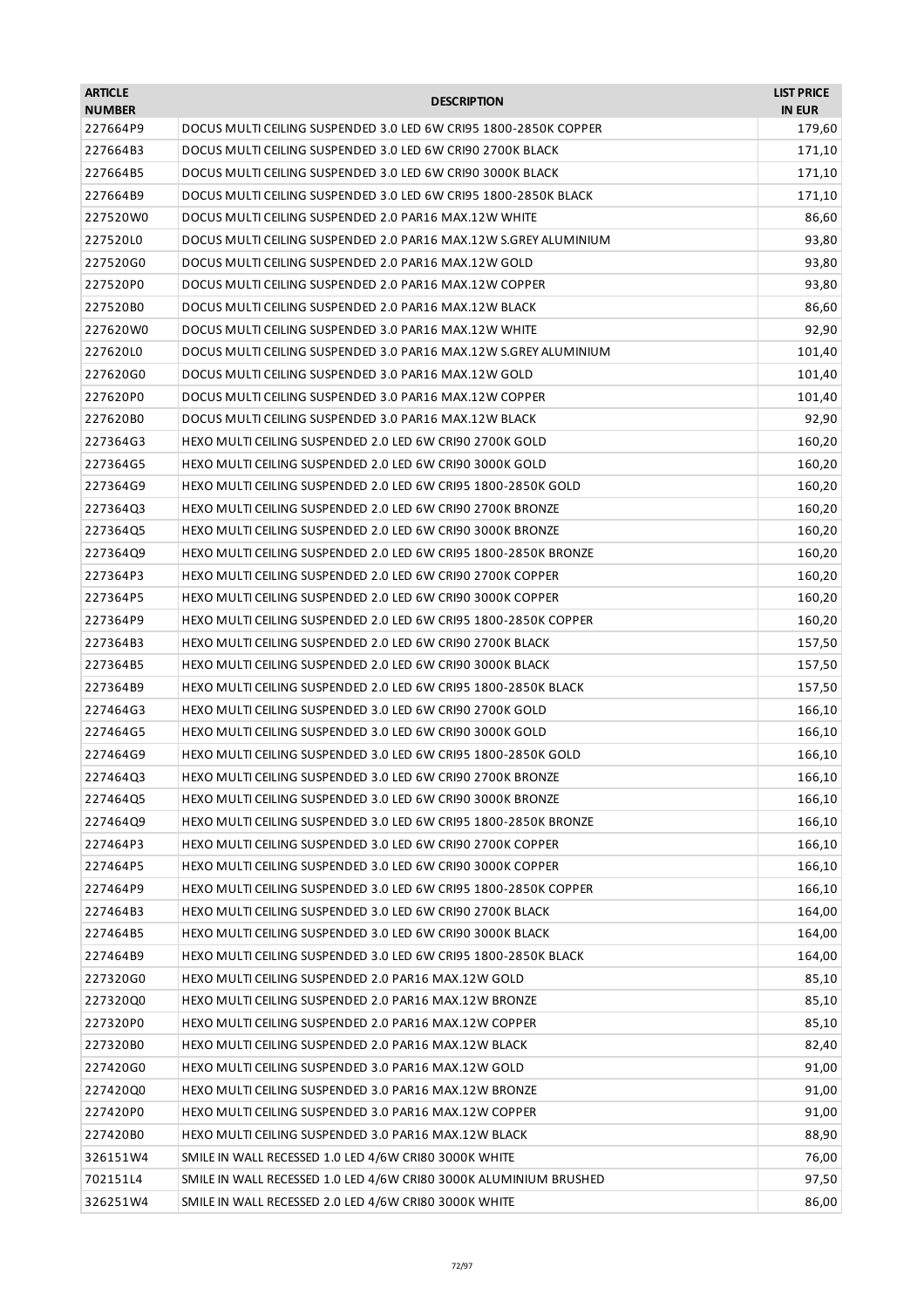| <b>ARTICLE</b><br><b>NUMBER</b> | <b>DESCRIPTION</b>                                                    | <b>LIST PRICE</b><br><b>IN EUR</b> |
|---------------------------------|-----------------------------------------------------------------------|------------------------------------|
| 703151L4                        | SMILE IN WALL RECESSED 2.0 LED 4/6W CRI80 3000K ALUMINIUM BRUSHED     | 106,80                             |
| 145181W4                        | LITO WALL RECESSED 1.0 LED 2/3W CRI80 3000K WHITE                     | 49,90                              |
| 145181A4                        | LITO WALL RECESSED 1.0 LED 2/3W CRI80 3000K ANTHRACITE GREY           | 49,90                              |
| 145181B4                        | LITO WALL RECESSED 1.0 LED 2/3W CRI80 3000K BLACK                     | 49,90                              |
| 145281W4                        | LITO WALL RECESSED 2.0 LED 2/3W CRI80 3000K WHITE                     | 49,90                              |
| 145281A4                        | LITO WALL RECESSED 2.0 LED 2/3W CRI80 3000K ANTHRACITE GREY           | 49,90                              |
| 145281B4                        | LITO WALL RECESSED 2.0 LED 2/3W CRI80 3000K BLACK                     | 49,90                              |
| 305151W4                        | STRIPE WALL RECESSED 0.4 LED 1/2W CRI80 3000K WHITE                   | 45,00                              |
| 305151L4                        | STRIPE WALL RECESSED 0.4 LED 1/2W CRI80 3000K ALUMINIUM BRUSHED       | 45,00                              |
| 305151B4                        | STRIPE WALL RECESSED 0.4 LED 1/2W CRI80 3000K BLACK                   | 45,00                              |
| 305151G4                        | STRIPE WALL RECESSED 0.4 LED 1/2W CRI80 3000K GOLD                    | 46,00                              |
| 305251W4                        | STRIPE WALL RECESSED 0.7 LED 1/2W CRI80 3000K WHITE                   | 47,20                              |
| 305251L4                        | STRIPE WALL RECESSED 0.7 LED 1/2W CRI80 3000K ALUMINIUM BRUSHED       | 47,20                              |
| 305251B4                        | STRIPE WALL RECESSED 0.7 LED 1/2W CRI80 3000K BLACK                   | 47,20                              |
| 305251G4                        | STRIPE WALL RECESSED 0.7 LED 1/2W CRI80 3000K GOLD                    | 48,70                              |
| 305351W4                        | STRIPE WALL RECESSED 2.2 LED 1/2W CRI80 3000K WHITE                   | 69,00                              |
| 305351L4                        | STRIPE WALL RECESSED 2.2 LED 1/2W CRI80 3000K ALUMINIUM BRUSHED       | 69,00                              |
| 305351B4                        | STRIPE WALL RECESSED 2.2 LED 1/2W CRI80 3000K BLACK                   | 69,00                              |
| 305351G4                        | STRIPE WALL RECESSED 2.2 LED 1/2W CRI80 3000K GOLD                    | 72,00                              |
| 320271W2                        | STRANGE WALL RECESSED 1.7 LED 4/5W CRI80 2700K WHITE                  | 107,60                             |
| 320271W4                        | STRANGE WALL RECESSED 1.7 LED 4/5W CRI80 3000K WHITE                  | 107,60                             |
| 32027152                        | STRANGE WALL RECESSED 1.7 LED 4/5W CRI80 2700K WHITE ALUMINIUM        | 107,60                             |
| 320271S4                        | STRANGE WALL RECESSED 1.7 LED 4/5W CRI80 3000K WHITE ALUMINIUM        | 107,60                             |
| 320371W2                        | STRANGE WALL RECESSED 2.7 LED 4/5W CRI80 2700K WHITE                  | 126,40                             |
| 320371W4                        | STRANGE WALL RECESSED 2.7 LED 4/5W CRI80 3000K WHITE                  | 126,40                             |
| 320371S2                        | STRANGE WALL RECESSED 2.7 LED 4/5W CRI80 2700K WHITE ALUMINIUM        | 126,40                             |
| 320371S4                        | STRANGE WALL RECESSED 2.7 LED 4/5W CRI80 3000K WHITE ALUMINIUM        | 126,40                             |
| 320671W2                        | STRANGE WALL RECESSED 5.0 LED 4/5W CRI80 2700K WHITE                  | 156,80                             |
| 320671W4                        | STRANGE WALL RECESSED 5.0 LED 4/5W CRI80 3000K WHITE                  | 156,80                             |
| 320671S2                        | STRANGE WALL RECESSED 5.0 LED 4/5W CRI80 2700K WHITE ALUMINIUM        | 156,80                             |
| 320671S4                        | STRANGE WALL RECESSED 5.0 LED 4/5W CRI80 3000K WHITE ALUMINIUM        | 156,80                             |
| 323271W2                        | THEMIS WALL RECESSED 1.7 LED 4/5W CRI80 2700K WHITE                   | 59,90                              |
| 323271W4                        | THEMIS WALL RECESSED 1.7 LED 4/5W CRI80 3000K WHITE                   | 59,90                              |
| 323271X2                        | THEMIS WALL RECESSED 1.7 LED 4/5W CRI80 2700K WHITE + WHITE ALUMINIUM | 59,90                              |
| 323271X4                        | THEMIS WALL RECESSED 1.7 LED 4/5W CRI80 3000K WHITE + WHITE ALUMINIUM | 59,90                              |
| 32327152                        | THEMIS WALL RECESSED 1.7 LED 4/5W CRI80 2700K WHITE ALUMINIUM         | 59,90                              |
| 323271S4                        | THEMIS WALL RECESSED 1.7 LED 4/5W CRI80 3000K WHITE ALUMINIUM         | 59,90                              |
| 323271K2                        | THEMIS WALL RECESSED 1.7 LED 4/5W CRI80 2700K BLACK + GOLD            | 61,80                              |
| 323271K4                        | THEMIS WALL RECESSED 1.7 LED 4/5W CRI80 3000K BLACK+ GOLD             | 61,80                              |
| 323371W2                        | THEMIS WALL RECESSED 2.7 LED 4/5W CRI80 2700K WHITE                   | 68,40                              |
| 323371W4                        | THEMIS WALL RECESSED 2.7 LED 4/5W CRI80 3000K WHITE                   | 68,40                              |
| 323371X2                        | THEMIS WALL RECESSED 2.7 LED 4/5W CRI80 2700K WHITE + WHITE ALUMINIUM | 68,40                              |
| 323371X4                        | THEMIS WALL RECESSED 2.7 LED 4/5W CRI80 3000K WHITE + WHITE ALUMINIUM | 68,40                              |
| 323371S2                        | THEMIS WALL RECESSED 2.7 LED 4/5W CRI80 2700K WHITE ALUMINIUM         | 68,40                              |
| 323371S4                        | THEMIS WALL RECESSED 2.7 LED 4/5W CRI80 3000K WHITE ALUMINIUM         | 68,40                              |
| 323371K2                        | THEMIS WALL RECESSED 2.7 LED 4/5W CRI80 2700K BLACK + GOLD            | 70,70                              |
| 323371K4                        | THEMIS WALL RECESSED 2.7 LED 4/5W CRI80 3000K BLACK+ GOLD             | 70,70                              |
| 323671W2                        | THEMIS WALL RECESSED 5.0 LED 4/5W CRI80 2700K WHITE                   | 80,60                              |
| 323671W4                        | THEMIS WALL RECESSED 5.0 LED 4/5W CRI80 3000K WHITE                   | 80,60                              |
|                                 |                                                                       |                                    |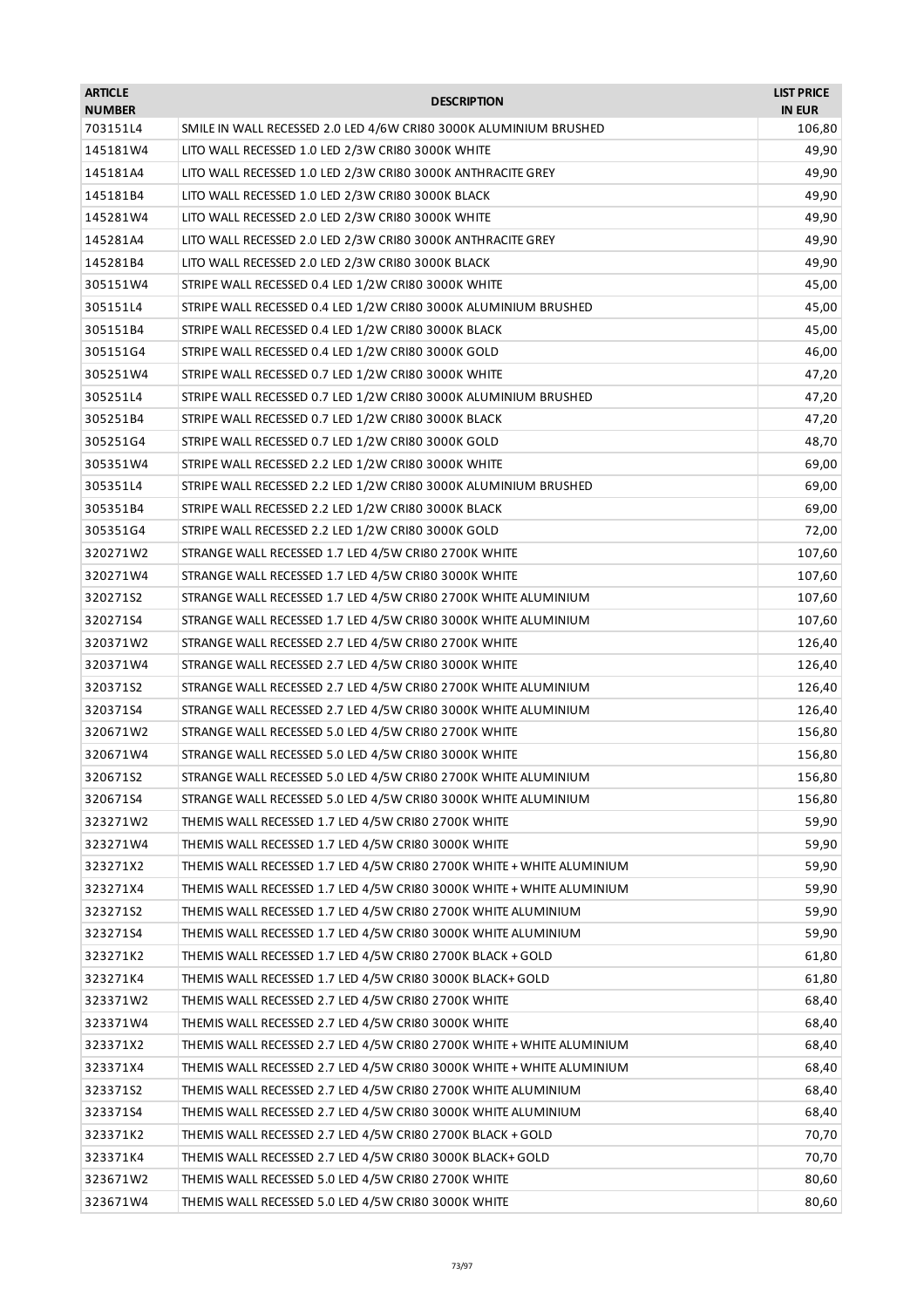| <b>ARTICLE</b><br><b>NUMBER</b> | <b>DESCRIPTION</b>                                                    | <b>LIST PRICE</b><br><b>IN EUR</b> |
|---------------------------------|-----------------------------------------------------------------------|------------------------------------|
| 323671X2                        | THEMIS WALL RECESSED 5.0 LED 4/5W CRI80 2700K WHITE + WHITE ALUMINIUM | 80,60                              |
| 323671X4                        | THEMIS WALL RECESSED 5.0 LED 4/5W CRI80 3000K WHITE + WHITE ALUMINIUM | 80,60                              |
| 323671S2                        | THEMIS WALL RECESSED 5.0 LED 4/5W CRI80 2700K WHITE ALUMINIUM         | 80,60                              |
| 323671S4                        | THEMIS WALL RECESSED 5.0 LED 4/5W CRI80 3000K WHITE ALUMINIUM         | 80,60                              |
| 327161W4                        | ORIS WALL RECESSED 0.7 LED 1/2W CRI80 3000K WHITE                     | 59,00                              |
| 327161B4                        | ORIS WALL RECESSED 0.7 LED 1/2W CRI80 3000K BLACK                     | 59,00                              |
| 327261W4                        | ORIS WALL RECESSED 1.3 LED 2/4W CRI80 3000K WHITE                     | 69,00                              |
| 327261B4                        | ORIS WALL RECESSED 1.3 LED 2/4W CRI80 3000K BLACK                     | 69,00                              |
| 327361W4                        | ORIS WALL RECESSED 2.0 LED 2/4W CRI80 3000K WHITE                     | 75,00                              |
| 327361B4                        | ORIS WALL RECESSED 2.0 LED 2/4W CRI80 3000K BLACK                     | 75,00                              |
| 257420G0                        | ODREY WALL SURFACE 1.0 PAR16 MAX.12W GOLD                             | 79,00                              |
| 257420B0                        | ODREY WALL SURFACE 1.0 PAR16 MAX.12W BLACK                            | 79,00                              |
| 257320G0                        | ODREY WALL SURFACE 2.0 PAR16 2X MAX.12W GOLD                          | 89,00                              |
| 257320B0                        | ODREY WALL SURFACE 2.0 PAR16 2X MAX.12W BLACK                         | 89,00                              |
| 300220W0                        | RAY MINI WALL SURFACE 1.0 PAR16 MAX.12W WHITE                         | 52,70                              |
| 300220L0                        | RAY MINI WALL SURFACE 1.0 PAR16 MAX.12W ALUMINIUM BRUSHED             | 54,20                              |
| 300220G0                        | RAY MINI WALL SURFACE 1.0 PAR16 MAX.12W GOLD                          | 54,20                              |
| 300220P0                        | RAY MINI WALL SURFACE 1.0 PAR16 MAX.12W COPPER                        | 54,20                              |
| 300220B0                        | RAY MINI WALL SURFACE 1.0 PAR16 MAX.12W BLACK                         | 52,70                              |
| 300220WN0                       | RAY MINI WALL SURFACE 1.0 PAR16 MAX.12W WALNUT                        | 125,20                             |
| 301220W0                        | RAY MINI WALL SURFACE 2.0 PAR16 2X MAX.12W WHITE                      | 70,90                              |
| 301220L0                        | RAY MINI WALL SURFACE 2.0 PAR16 2X MAX.12W ALUMINIUM BRUSHED          | 72,90                              |
| 301220G0                        | RAY MINI WALL SURFACE 2.0 PAR16 2X MAX.12W GOLD                       | 72,90                              |
| 301220P0                        | RAY MINI WALL SURFACE 2.0 PAR16 2X MAX.12W COPPER                     | 72,90                              |
| 301220B0                        | RAY MINI WALL SURFACE 2.0 PAR16 2X MAX.12W BLACK                      | 70,90                              |
| 301220WN0                       | RAY MINI WALL SURFACE 2.0 PAR16 2X MAX.12W WALNUT                     | 157,40                             |
| 3221G0W0                        | RAY WALL SURFACE 1.0 QT14 MAX.75W WHITE                               | 86,00                              |
| 3221G0L0                        | RAY WALL SURFACE 1.0 QT14 MAX.75W ALUMINIUM BRUSHED                   | 88,50                              |
| 3221G0G0                        | RAY WALL SURFACE 1.0 QT14 MAX.75W GOLD                                | 88,50                              |
| 3221G0Q0                        | RAY WALL SURFACE 1.0 QT14 MAX.75W BRONZE                              | 88,50                              |
| 3221G0P0                        | RAY WALL SURFACE 1.0 QT14 MAX.75W COPPER                              | 88,50                              |
| 3221G0B0                        | RAY WALL SURFACE 1.0 QT14 MAX.75W BLACK                               | 86,00                              |
| 332168W2                        | RAY WALL SURFACE 1.0 LED 6W CRI80 2700K WHITE                         | 165,00                             |
| 332168W4                        | RAY WALL SURFACE 1.0 LED 6W CRI80 3000K WHITE                         | 165,00                             |
| 332168W9                        | RAY WALL SURFACE 1.0 LED 6W CRI80 1800-2850K WHITE                    | 165,00                             |
| 332168L2                        | RAY WALL SURFACE 1.0 LED 6W CRI80 2700K ALUMINIUM BRUSHED             | 167,50                             |
| 332168L4                        | RAY WALL SURFACE 1.0 LED 6W CRI80 3000K ALUMINIUM BRUSHED             | 167,50                             |
| 332168L9                        | RAY WALL SURFACE 1.0 LED 6W CRI80 1800-2850K ALUMINIUM BRUSHED        | 167,50                             |
| 332168G2                        | RAY WALL SURFACE 1.0 LED 6W CRI80 2700K GOLD                          | 167,50                             |
| 332168G4                        | RAY WALL SURFACE 1.0 LED 6W CRI80 3000K GOLD                          | 167,50                             |
| 332168G9                        | RAY WALL SURFACE 1.0 LED 6W CRI80 1800-2850K GOLD                     | 167,50                             |
| 332168Q2                        | RAY WALL SURFACE 1.0 LED 6W CRI80 2700K BRONZE                        | 167,50                             |
| 332168Q4                        | RAY WALL SURFACE 1.0 LED 6W CRI80 3000K BRONZE                        | 167,50                             |
| 332168Q9                        | RAY WALL SURFACE 1.0 LED 6W CRI80 1800-2850K BRONZE                   | 167,50                             |
| 332168P2                        | RAY WALL SURFACE 1.0 LED 6W CRI80 2700K COPPER                        | 167,50                             |
| 332168P4                        | RAY WALL SURFACE 1.0 LED 6W CRI80 3000K COPPER                        | 167,50                             |
| 332168P9                        | RAY WALL SURFACE 1.0 LED 6W CRI80 1800-2850K COPPER                   | 167,50                             |
| 332168B2                        | RAY WALL SURFACE 1.0 LED 6W CRI80 2700K BLACK                         | 165,00                             |
| 332168B4                        | RAY WALL SURFACE 1.0 LED 6W CRI80 3000K BLACK                         | 165,00                             |
|                                 |                                                                       |                                    |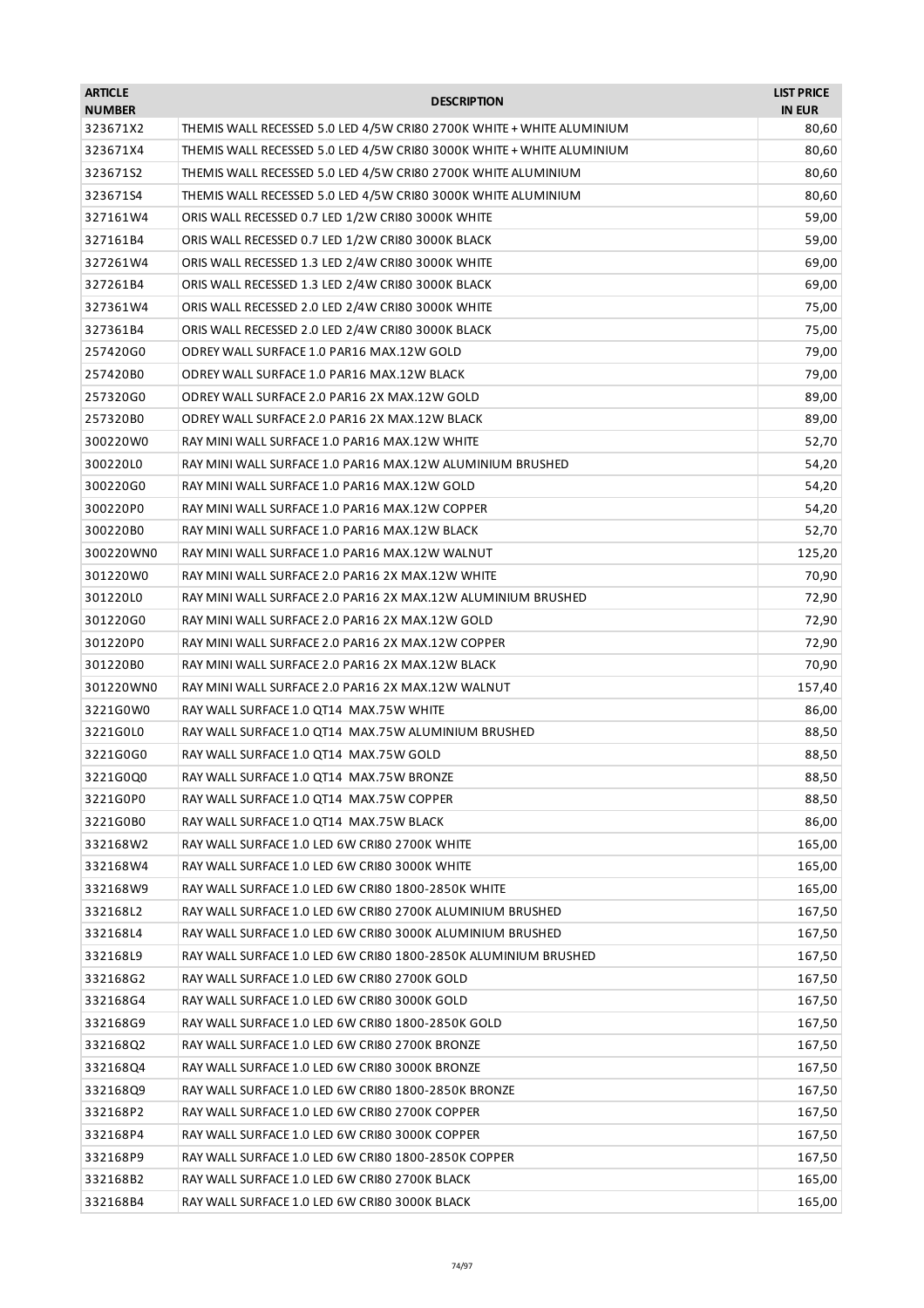| <b>ARTICLE</b><br><b>NUMBER</b> | <b>DESCRIPTION</b>                                                | <b>LIST PRICE</b><br><b>IN EUR</b> |
|---------------------------------|-------------------------------------------------------------------|------------------------------------|
| 332168B9                        | RAY WALL SURFACE 1.0 LED 6W CRI80 1800-2850K BLACK                | 165,00                             |
| 332148W2                        | RAY WALL SURFACE 2.0 LED 2X 3W CRI80 2700K WHITE                  | 185,00                             |
| 332148W4                        | RAY WALL SURFACE 2.0 LED 2X 3W CRI80 3000K WHITE                  | 185,00                             |
| 332148W9                        | RAY WALL SURFACE 2.0 LED 2X 3W CRI80 1800-2850K WHITE             | 185,00                             |
| 332148L2                        | RAY WALL SURFACE 2.0 LED 2X 3W CRI80 2700K ALUMINIUM BRUSHED      | 187,50                             |
| 332148L4                        | RAY WALL SURFACE 2.0 LED 2X 3W CRI80 3000K ALUMINIUM BRUSHED      | 187,50                             |
| 332148L9                        | RAY WALL SURFACE 2.0 LED 2X 3W CRI80 1800-2850K ALUMINIUM BRUSHED | 187,50                             |
| 332148G2                        | RAY WALL SURFACE 2.0 LED 2X 3W CRI80 2700K GOLD                   | 187,50                             |
| 332148G4                        | RAY WALL SURFACE 2.0 LED 2X 3W CRI80 3000K GOLD                   | 187,50                             |
| 332148G9                        | RAY WALL SURFACE 2.0 LED 2X 3W CRI80 1800-2850K GOLD              | 187,50                             |
| 332148Q2                        | RAY WALL SURFACE 2.0 LED 2X 3W CRI80 2700K BRONZE                 | 187,50                             |
| 332148Q4                        | RAY WALL SURFACE 2.0 LED 2X 3W CRI80 3000K BRONZE                 | 187,50                             |
| 33214809                        | RAY WALL SURFACE 2.0 LED 2X 3W CRI80 1800-2850K BRONZE            | 187,50                             |
| 332148P2                        | RAY WALL SURFACE 2.0 LED 2X 3W CRI80 2700K COPPER                 | 187,50                             |
| 332148P4                        | RAY WALL SURFACE 2.0 LED 2X 3W CRI80 3000K COPPER                 | 187,50                             |
| 332148P9                        | RAY WALL SURFACE 2.0 LED 2X 3W CRI80 1800-2850K COPPER            | 187,50                             |
| 332148B2                        | RAY WALL SURFACE 2.0 LED 2X 3W CRI80 2700K BLACK                  | 185,00                             |
| 332148B4                        | RAY WALL SURFACE 2.0 LED 2X 3W CRI80 3000K BLACK                  | 185,00                             |
| 332148B9                        | RAY WALL SURFACE 2.0 LED 2X 3W CRI80 1800-2850K BLACK             | 185,00                             |
| 332248W2                        | RAY WALL SURFACE 3.0 LED 2X 3W CRI80 2700K WHITE                  | 197,10                             |
| 332248W4                        | RAY WALL SURFACE 3.0 LED 2X 3W CRI80 3000K WHITE                  | 197,10                             |
| 332248W9                        | RAY WALL SURFACE 3.0 LED 2X 3W CRI80 1800-2850K WHITE             | 197,10                             |
| 332248L2                        | RAY WALL SURFACE 3.0 LED 2X 3W CRI80 2700K ALUMINIUM BRUSHED      | 200,10                             |
| 332248L4                        | RAY WALL SURFACE 3.0 LED 2X 3W CRI80 3000K ALUMINIUM BRUSHED      | 200,10                             |
| 332248L9                        | RAY WALL SURFACE 3.0 LED 2X 3W CRI80 1800-2850K ALUMINIUM BRUSHED | 200,10                             |
| 332248G2                        | RAY WALL SURFACE 3.0 LED 2X 3W CRI80 2700K GOLD                   | 200,10                             |
| 332248G4                        | RAY WALL SURFACE 3.0 LED 2X 3W CRI80 3000K GOLD                   | 200,10                             |
| 332248G9                        | RAY WALL SURFACE 3.0 LED 2X 3W CRI80 1800-2850K GOLD              | 200,10                             |
| 332248Q2                        | RAY WALL SURFACE 3.0 LED 2X 3W CRI80 2700K BRONZE                 | 200,10                             |
| 332248Q4                        | RAY WALL SURFACE 3.0 LED 2X 3W CRI80 3000K BRONZE                 |                                    |
| 332248Q9                        | RAY WALL SURFACE 3.0 LED 2X 3W CRI80 1800-2850K BRONZE            | 200,10                             |
|                                 |                                                                   | 200,10                             |
| 332248P2                        | RAY WALL SURFACE 3.0 LED 2X 3W CRI80 2700K COPPER                 | 200,10                             |
| 332248P4                        | RAY WALL SURFACE 3.0 LED 2X 3W CRI80 3000K COPPER                 | 200,10                             |
| 332248P9                        | RAY WALL SURFACE 3.0 LED 2X 3W CRI80 1800-2850K COPPER            | 200,10                             |
| 332248B2                        | RAY WALL SURFACE 3.0 LED 2X 3W CRI80 2700K BLACK                  | 197,10                             |
| 332248B4                        | RAY WALL SURFACE 3.0 LED 2X 3W CRI80 3000K BLACK                  | 197,10                             |
| 332248B9                        | RAY WALL SURFACE 3.0 LED 2X 3W CRI80 1800-2850K BLACK             | 197,10                             |
| 300120W0                        | BOX MINI WALL SURFACE 1.0 PAR16 MAX.12W WHITE                     | 52,70                              |
| 300120L0                        | BOX MINI WALL SURFACE 1.0 PAR16 MAX.12W ALUMINIUM BRUSHED         | 54,20                              |
| 300120G0                        | BOX MINI WALL SURFACE 1.0 PAR16 MAX.12W GOLD                      | 54,20                              |
| 300120P0                        | BOX MINI WALL SURFACE 1.0 PAR16 MAX.12W COPPER                    | 54,20                              |
| 300120B0                        | BOX MINI WALL SURFACE 1.0 PAR16 MAX.12W BLACK                     | 52,70                              |
| 300120WN0                       | BOX MINI WALL SURFACE 1.0 PAR16 MAX.12W WALNUT                    | 125,20                             |
| 301120W0                        | BOX MINI WALL SURFACE 2.0 PAR16 2X MAX.12W WHITE                  | 70,90                              |
| 301120L0                        | BOX MINI WALL SURFACE 2.0 PAR16 2X MAX.12W ALUMINIUM BRUSHED      | 72,90                              |
| 301120G0                        | BOX MINI WALL SURFACE 2.0 PAR16 2X MAX.12W GOLD                   | 72,90                              |
| 301120P0                        | BOX MINI WALL SURFACE 2.0 PAR16 2X MAX.12W COPPER                 | 72,90                              |
| 301120B0                        | BOX MINI WALL SURFACE 2.0 PAR16 2X MAX.12W BLACK                  | 70,90                              |
| 301120WN0                       | BOX MINI WALL SURFACE 2.0 PAR16 2X MAX.12W WALNUT                 | 157,40                             |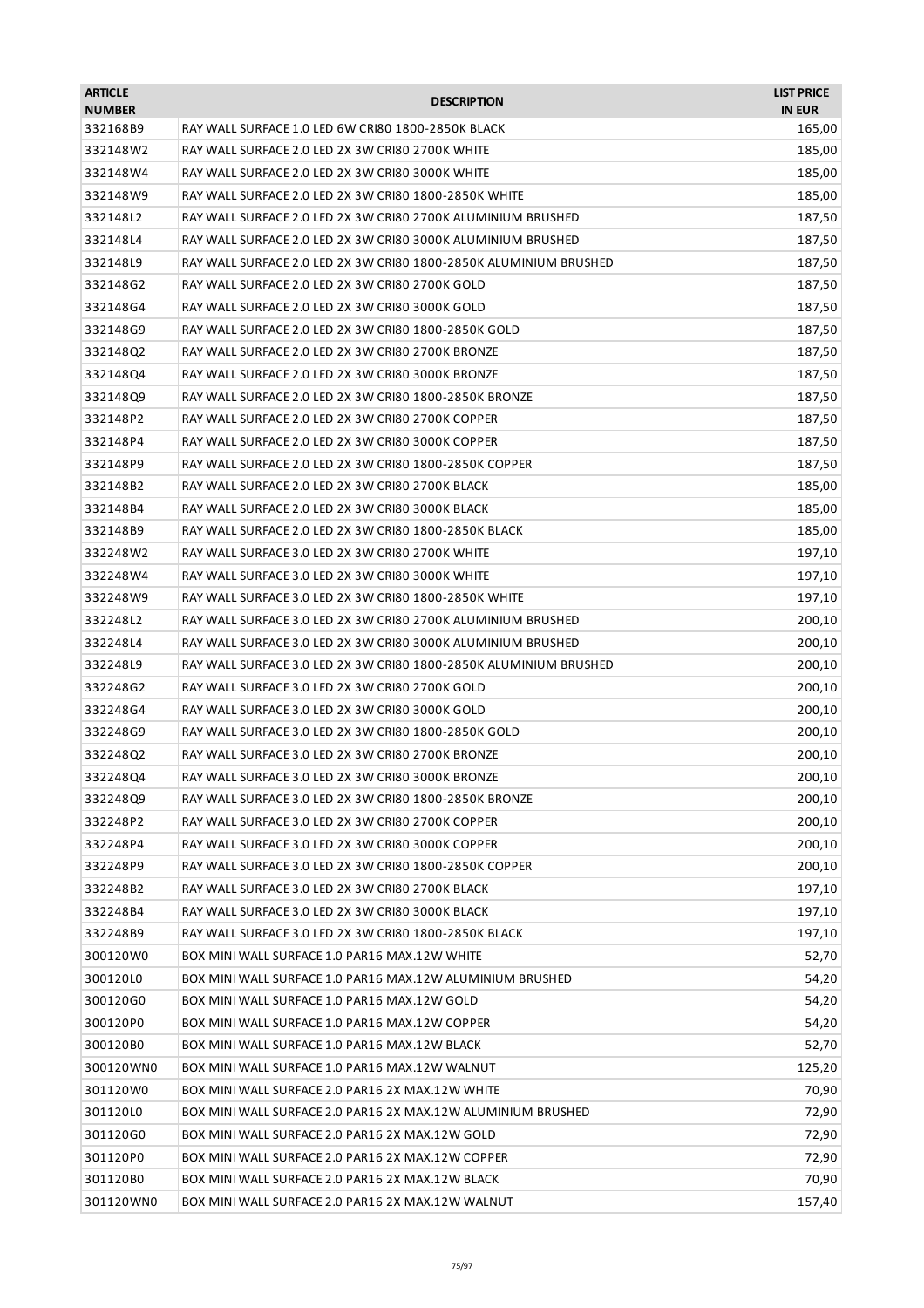| <b>ARTICLE</b><br><b>NUMBER</b> | <b>DESCRIPTION</b>                                                | <b>LIST PRICE</b><br><b>IN EUR</b> |
|---------------------------------|-------------------------------------------------------------------|------------------------------------|
| 3211G0W0                        | BOX WALL SURFACE 1.0 QT14 MAX.75W WHITE                           | 86,00                              |
| 3211G0L0                        | BOX WALL SURFACE 1.0 QT14 MAX.75W ALUMINIUM BRUSHED               | 88,50                              |
| 3211G0G0                        | BOXWALL SURFACE 1.0 QT14 MAX.75W GOLD                             | 88,50                              |
| 3211G0Q0                        | BOX WALL SURFACE 1.0 QT14 MAX.75W BRONZE                          | 88,50                              |
| 3211G0P0                        | BOX WALL SURFACE 1.0 QT14 MAX.75W COPPER                          | 88,50                              |
| 3211G0B0                        | BOX WALL SURFACE 1.0 QT14 MAX.75W BLACK                           | 86,00                              |
| 3211G0WN0                       | BOX WALL SURFACE 1.0 QT14 MAX.75W WALNUT                          | 152,80                             |
| 331168W2                        | BOX WALL SURFACE 1.0 LED 6W CRI80 2700K WHITE                     | 165,00                             |
| 331168W4                        | BOX WALL SURFACE 1.0 LED 6W CRI80 3000K WHITE                     | 165,00                             |
| 331168W9                        | BOX WALL SURFACE 1.0 LED 6W CRI80 1800-2850K WHITE                | 165,00                             |
| 331168L2                        | BOX WALL SURFACE 1.0 LED 6W CRI80 2700K ALUMINIUM BRUSHED         | 167,50                             |
| 331168L4                        | BOX WALL SURFACE 1.0 LED 6W CRI80 3000K ALUMINIUM BRUSHED         | 167,50                             |
| 331168L9                        | BOX WALL SURFACE 1.0 LED 6W CRI80 1800-2850K ALUMINIUM BRUSHED    | 167,50                             |
| 331168G2                        | BOX WALL SURFACE 1.0 LED 6W CRI80 2700K GOLD                      | 167,50                             |
| 331168G4                        | BOX WALL SURFACE 1.0 LED 6W CRI80 3000K GOLD                      | 167,50                             |
| 331168G9                        | BOX WALL SURFACE 1.0 LED 6W CRI80 1800-2850K GOLD                 | 167,50                             |
| 33116802                        | BOX WALL SURFACE 1.0 LED 6W CRI80 2700K BRONZE                    | 167,50                             |
| 331168Q4                        | BOX WALL SURFACE 1.0 LED 6W CRI80 3000K BRONZE                    | 167,50                             |
| 331168Q9                        | BOX WALL SURFACE 1.0 LED 6W CRI80 1800-2850K BRONZE               | 167,50                             |
| 331168P2                        | BOX WALL SURFACE 1.0 LED 6W CRI80 2700K COPPER                    | 167,50                             |
| 331168P4                        | BOX WALL SURFACE 1.0 LED 6W CRI80 3000K COPPER                    | 167,50                             |
| 331168P9                        | BOX WALL SURFACE 1.0 LED 6W CRI80 1800-2850K COPPER               | 167,50                             |
| 331168B2                        | BOX WALL SURFACE 1.0 LED 6W CRI80 2700K BLACK                     | 165,00                             |
| 331168B4                        | BOX WALL SURFACE 1.0 LED 6W CRI80 3000K BLACK                     | 165,00                             |
| 331168B9                        | BOX WALL SURFACE 1.0 LED 6W CRI80 1800-2850K BLACK                | 165,00                             |
| 331168WN2                       | BOX WALL SURFACE 1.0 LED 6W CRI80 2700K WALNUT                    | 228,00                             |
| 331168WN4                       | BOX WALL SURFACE 1.0 LED 6W CRI80 3000K WALNUT                    | 228,00                             |
| 331168WN9                       | BOX WALL SURFACE 1.0 LED 6W CRI80 1800-2850K WALNUT               | 228,00                             |
| 331148W2                        | BOX WALL SURFACE 2.0 LED 2X 3W CRI80 2700K WHITE                  | 185,00                             |
| 331148W4                        | BOX WALL SURFACE 2.0 LED 2X 3W CRI80 3000K WHITE                  | 185,00                             |
| 331148W9                        | BOX WALL SURFACE 2.0 LED 2X 3W CRI80 1800-2850K WHITE             | 185,00                             |
| 331148L2                        | BOX WALL SURFACE 2.0 LED 2X 3W CRI80 2700K ALUMINIUM BRUSHED      | 187,50                             |
| 331148L4                        | BOX WALL SURFACE 2.0 LED 2X 3W CRI80 3000K ALUMINIUM BRUSHED      | 187,50                             |
| 331148L9                        | BOX WALL SURFACE 2.0 LED 2X 3W CRI80 1800-2850K ALUMINIUM BRUSHED | 187,50                             |
| 331148G2                        | BOX WALL SURFACE 2.0 LED 2X 3W CRI80 2700K GOLD                   | 187,50                             |
| 331148G4                        | BOX WALL SURFACE 2.0 LED 2X 3W CRI80 3000K GOLD                   | 187,50                             |
| 331148G9                        | BOX WALL SURFACE 2.0 LED 2X 3W CRI80 1800-2850K GOLD              | 187,50                             |
| 331148Q2                        | BOX WALL SURFACE 2.0 LED 2X 3W CRI80 2700K BRONZE                 | 187,50                             |
| 331148Q4                        | BOX WALL SURFACE 2.0 LED 2X 3W CRI80 3000K BRONZE                 | 187,50                             |
| 331148Q9                        | BOX WALL SURFACE 2.0 LED 2X 3W CRI80 1800-2850K BRONZE            | 187,50                             |
| 331148P2                        | BOX WALL SURFACE 2.0 LED 2X 3W CRI80 2700K COPPER                 | 187,50                             |
| 331148P4                        | BOX WALL SURFACE 2.0 LED 2X 3W CRI80 3000K COPPER                 | 187,50                             |
| 331148P9                        | BOX WALL SURFACE 2.0 LED 2X 3W CRI80 1800-2850K COPPER            | 187,50                             |
| 331148B2                        | BOX WALL SURFACE 2.0 LED 2X 3W CRI80 2700K BLACK                  | 185,00                             |
| 331148B4                        | BOX WALL SURFACE 2.0 LED 2X 3W CRI80 3000K BLACK                  | 185,00                             |
| 331148B9                        | BOX WALL SURFACE 2.0 LED 2X 3W CRI80 1800-2850K BLACK             | 185,00                             |
| 331148WN2                       | BOX WALL SURFACE 2.0 LED 2X 3W CRI80 2700K WALNUT                 | 248,20                             |
| 331148WN4                       | BOX WALL SURFACE 2.0 LED 2X 3W CRI80 3000K WALNUT                 | 248,20                             |
| 331148WN9                       | BOX WALL SURFACE 2.0 LED 2X 3W CRI80 1800-2850K WALNUT            | 248,20                             |
|                                 |                                                                   |                                    |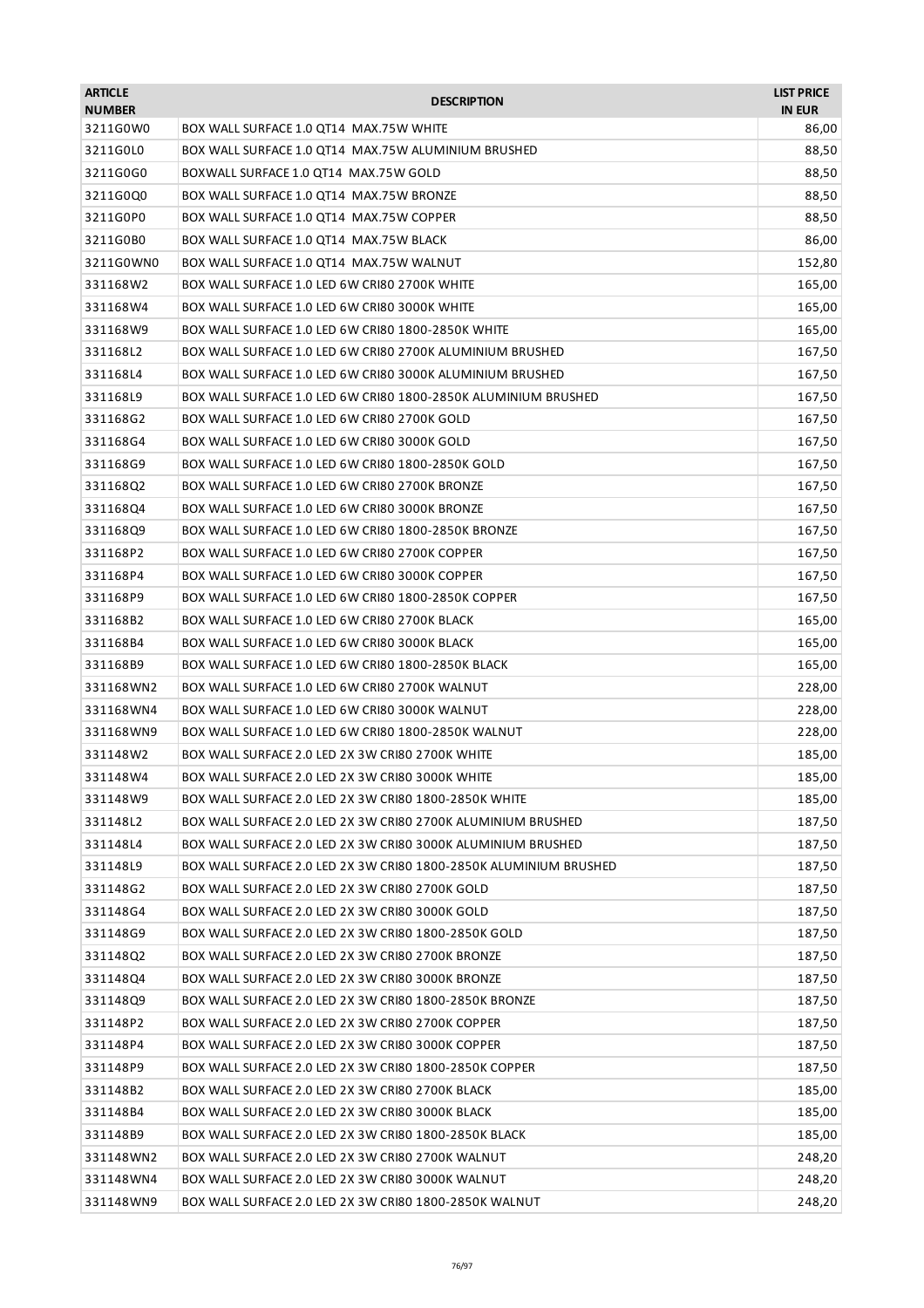| <b>ARTICLE</b><br><b>NUMBER</b> | <b>DESCRIPTION</b>                                                | <b>LIST PRICE</b><br><b>IN EUR</b> |
|---------------------------------|-------------------------------------------------------------------|------------------------------------|
| 331248W2                        | BOX WALL SURFACE 2.0 LED 2X 3W CRI80 2700K WHITE                  | 197,10                             |
| 331248W4                        | BOX WALL SURFACE 3.0 LED 2X 3W CRI80 3000K WHITE                  | 197,10                             |
| 331248W9                        | BOX WALL SURFACE 3.0 LED 2X 3W CRI80 1800-2850K WHITE             | 197,10                             |
| 331248L2                        | BOX WALL SURFACE 3.0 LED 2X 3W CRI80 2700K ALUMINIUM BRUSHED      | 200,10                             |
| 331248L4                        | BOX WALL SURFACE 3.0 LED 2X 3W CRI80 3000K ALUMINIUM BRUSHED      | 200,10                             |
| 331248L9                        | BOX WALL SURFACE 3.0 LED 2X 3W CRI80 1800-2850K ALUMINIUM BRUSHED | 200,10                             |
| 331248G2                        | BOX WALL SURFACE 3.0 LED 2X 3W CRI80 2700K GOLD                   | 200,10                             |
| 331248G4                        | BOX WALL SURFACE 3.0 LED 2X 3W CRI80 3000K GOLD                   | 200,10                             |
| 331248G9                        | BOX WALL SURFACE 3.0 LED 2X 3W CRI80 1800-2850K GOLD              | 200,10                             |
| 331248Q2                        | BOX WALL SURFACE 3.0 LED 2X 3W CRI80 2700K BRONZE                 | 200,10                             |
| 331248Q4                        | BOX WALL SURFACE 3.0 LED 2X 3W CRI80 3000K BRONZE                 | 200,10                             |
| 331248Q9                        | BOX WALL SURFACE 3.0 LED 2X 3W CRI80 1800-2850K BRONZE            | 200,10                             |
| 331248P2                        | BOX WALL SURFACE 3.0 LED 2X 3W CRI80 2700K COPPER                 | 200,10                             |
| 331248P4                        | BOX WALL SURFACE 3.0 LED 2X 3W CRI80 3000K COPPER                 | 200,10                             |
| 331248P9                        | BOX WALL SURFACE 3.0 LED 2X 3W CRI80 1800-2850K COPPER            | 200,10                             |
| 331248B2                        | BOX WALL SURFACE 3.0 LED 2X 3W CRI80 2700K BLACK                  | 197,10                             |
| 331248B4                        | BOX WALL SURFACE 3.0 LED 2X 3W CRI80 3000K BLACK                  | 197,10                             |
| 331248B9                        | BOX WALL SURFACE 3.0 LED 2X 3W CRI80 1800-2850K BLACK             | 197,10                             |
| 331248WN2                       | BOX WALL SURFACE 3.0 LED 2X 3W CRI80 2700K WALNUT                 | 267,60                             |
| 331248WN4                       | BOX WALL SURFACE 3.0 LED 2X 3W CRI80 3000K WALNUT                 | 267,60                             |
| 331248WN9                       | BOX WALL SURFACE 3.0 LED 2X 3W CRI80 1800-2850K WALNUT            | 267,60                             |
| 300320W0                        | DOCUS MINI WALL SURFACE 1.0 PAR16 MAX.12W WHITE                   | 52,70                              |
| 300320L0                        | DOCUS MINI WALL SURFACE 1.0 PAR16 MAX.12W ALUMINIUM BRUSHED       | 54,20                              |
| 300320G0                        | DOCUS MINI WALL SURFACE 1.0 PAR16 MAX.12W GOLD                    | 54,20                              |
| 300320P0                        | DOCUS MINI WALL SURFACE 1.0 PAR16 MAX.12W COPPER                  | 54,20                              |
| 300320B0                        | DOCUS MINI WALL SURFACE 1.0 PAR16 MAX.12W BLACK                   | 52,70                              |
| 301320W0                        | DOCUS MINI WALL SURFACE 2.0 PAR16 2X MAX.12W WHITE                | 70,90                              |
| 301320L0                        | DOCUS MINI WALL SURFACE 2.0 PAR16 2X MAX.12W ALUMINIUM BRUSHED    | 72,90                              |
| 301320G0                        | DOCUS MINI WALL SURFACE 2.0 PAR16 2X MAX.12W GOLD                 | 72,90                              |
| 301320P0                        | DOCUS MINI WALL SURFACE 2.0 PAR16 2X MAX.12W COPPER               | 72,90                              |
| 301320B0                        | DOCUS MINI WALL SURFACE 2.0 PAR16 2X MAX.12W BLACK                | 70,90                              |
| 300420G0                        | HEXO MINI WALL SURFACE 1.0 PAR16 MAX.12W GOLD                     | 54,20                              |
| 300420Q0                        | HEXO MINI WALL SURFACE 1.0 PAR16 MAX.12W BRONZE                   | 54,20                              |
| 300420P0                        | HEXO MINI WALL SURFACE 1.0 PAR16 MAX.12W COPPER                   | 54,20                              |
| 300420B0                        | HEXO MINI WALL SURFACE 1.0 PAR16 MAX.12W BLACK                    | 52,70                              |
| 301420G0                        | HEXO MINI WALL SURFACE 2.0 PAR16 2X MAX.12W GOLD                  | 72,90                              |
| 301420Q0                        | HEXO MINI WALL SURFACE 2.0 PAR16 2X MAX.12W BRONZE                | 72,90                              |
| 301420P0                        | HEXO MINI WALL SURFACE 2.0 PAR16 2X MAX.12W COPPER                | 72,90                              |
| 301420B0                        | HEXO MINI WALL SURFACE 2.0 PAR16 2X MAX.12W BLACK                 | 70,90                              |
| 306668W3                        | TRAIN WALL SURFACE 1.0 LED 6W CRI90 2700K WHITE                   | 129,00                             |
| 306668W5                        | TRAIN WALL SURFACE 1.0 LED 6W CRI90 3000K WHITE                   | 129,00                             |
| 306668G3                        | TRAIN WALL SURFACE 1.0 LED 6W CRI90 2700K GOLD                    | 134,00                             |
| 306668B3                        | TRAIN WALL SURFACE 1.0 LED 6W CRI90 2700K BLACK                   | 129,00                             |
| 306668L5                        | TRAIN WALL SURFACE 1.0 LED 6W CRI90 3000K ALUMINIUM               | 134,00                             |
| 306768W3                        | TRAIN WALL SURFACE 2.0 LED 2X 4W CRI90 2700K WHITE                | 162,00                             |
| 306768W5                        | TRAIN WALL SURFACE 2.0 LED 2X 4W CRI90 3000K WHITE                | 162,00                             |
| 306768G3                        | TRAIN WALL SURFACE 2.0 LED 2X 4W CRI90 2700K GOLD                 | 169,00                             |
| 306768B3                        | TRAIN WALL SURFACE 2.0 LED 2X 4W CRI90 2700K BLACK                | 162,00                             |
| 306768L5                        | TRAIN WALL SURFACE 2.0 LED 2X 4W CRI90 3000K ALUMINIUM            | 169,00                             |
|                                 |                                                                   |                                    |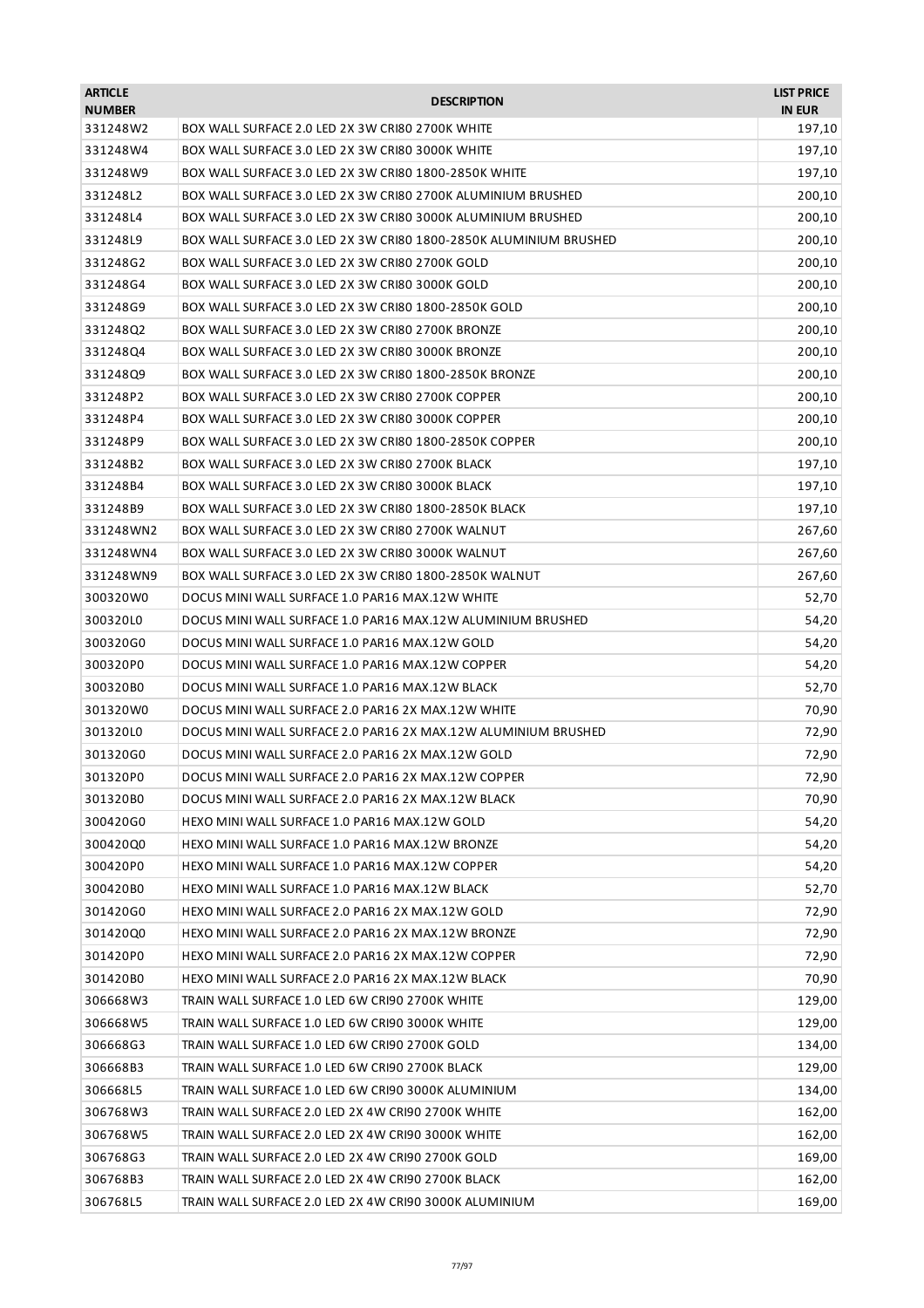| <b>ARTICLE</b><br><b>NUMBER</b> | <b>DESCRIPTION</b>                                                   | <b>LIST PRICE</b><br><b>IN EUR</b> |
|---------------------------------|----------------------------------------------------------------------|------------------------------------|
| 313574W3                        | CENTRAL WALL SURFACE 1.0 LED 8W CRI90 2700K WHITE                    | 159,00                             |
| 313574W5                        | CENTRAL WALL SURFACE 1.0 LED 8W CRI90 3000K WHITE                    | 159,00                             |
| 313574G3                        | CENTRAL WALL SURFACE 1.0 LED 8W CRI90 2700K GOLD                     | 163,00                             |
| 313574G5                        | CENTRAL WALL SURFACE 1.0 LED 8W CRI90 3000K GOLD                     | 163,00                             |
| 313574B3                        | CENTRAL WALL SURFACE 1.0 LED 8W CRI90 2700K BLACK                    | 159,00                             |
| 313574B5                        | CENTRAL WALL SURFACE 1.0 LED 8W CRI90 3000K BLACK                    | 159,00                             |
| 313574L3                        | CENTRAL WALL SURFACE 1.0 LED 8W CRI90 2700K ALUMINIUM                | 163,00                             |
| 313574L5                        | CENTRAL WALL SURFACE 1.0 LED 8W CRI90 3000K ALUMINIUM                | 163,00                             |
| 313674W3                        | CENTRAL WALL SURFACE 2.0 LED 2X 4W CRI90 2700K WHITE                 | 189,50                             |
| 313674W5                        | CENTRAL WALL SURFACE 2.0 LED 2X 4W CRI90 3000K WHITE                 | 189,50                             |
| 313674G3                        | CENTRAL WALL SURFACE 2.0 LED 2X 4W CRI90 2700K GOLD                  | 193,50                             |
| 313674G5                        | CENTRAL WALL SURFACE 2.0 LED 2X 4W CRI90 3000K GOLD                  | 193,50                             |
| 313674B3                        | CENTRAL WALL SURFACE 2.0 LED 2X 4W CRI90 2700K BLACK                 | 189,50                             |
| 313674B5                        | CENTRAL WALL SURFACE 2.0 LED 2X 4W CRI90 3000K BLACK                 | 189,50                             |
| 313674L3                        | CENTRAL WALL SURFACE 2.0 LED 2X 4W CRI90 2700K ALUMINIUM             | 193,50                             |
| 313674L5                        | CENTRAL WALL SURFACE 2.0 LED 2X 4W CRI90 3000K ALUMINIUM             | 193,50                             |
| 314574W5                        | STATION WALL SURFACE 1.0 LED 8W CRI90 3000K WHITE                    | 149,00                             |
| 314574L5                        | STATION WALL SURFACE 1.0 LED 8W CRI90 3000K ALUMINIUM                | 153,00                             |
| 314674W5                        | STATION WALL SURFACE 2.0 LED 2X 4W CRI90 3000K WHITE                 | 179,00                             |
| 314674L5                        | STATION WALL SURFACE 2.0 LED 2X 4W CRI90 3000K ALUMINIUM             | 183,00                             |
| 157320W0                        | SARA SNOOZE WALL SURFACE 1.0 PAR16 MAX.12W WHITE                     | 125,00                             |
| 157320G0                        | SARA SNOOZE WALL SURFACE 1.0 PAR16 MAX.12W GOLD                      | 132,00                             |
| 157320B0                        | SARA SNOOZE WALL SURFACE 1.0 PAR16 MAX.12W BLACK                     | 125,00                             |
| 157320K0                        | SARA SNOOZE WALL SURFACE 1.0 PAR16 MAX.12W BLACK + GOLD              | 133,00                             |
| 159654J3                        | MICK SNOOZE WALL SURFACE 1.0 LED 7.5W CRI90 2700K WHITE + GOLD SNOOT | 225,00                             |
| 159654J5                        | MICK SNOOZE WALL SURFACE 1.0 LED 7.5W CRI90 3000K WHITE + GOLD SNOOT | 225,00                             |
| 159654K3                        | MICK SNOOZE WALL SURFACE 1.0 LED 7.5W CRI90 2700K BLACK + GOLD SNOOT | 225,00                             |
| 159654K5                        | MICK SNOOZE WALL SURFACE 1.0 LED 7.5W CRI90 3000K BLACK + GOLD SNOOT | 225,00                             |
| 159354J3                        | MICK WALL SURFACE 1.0 LED 7W 2700K CRI90 WHITE + GOLD SNOOT          | 225,00                             |
| 159354J5                        | MICK WALL SURFACE 1.0 LED 7W 3000K CRI90 WHITE + GOLD SNOOT          | 225,00                             |
| 159354K3                        | MICK WALL SURFACE 1.0 LED 7W 2700K CRI90 BLACK + GOLD SNOOT          | 225,00                             |
| 159354K5                        | MICK WALL SURFACE 1.0 LED 7W 3000K CRI90 BLACK + GOLD SNOOT          | 225,00                             |
| 159454J3                        | MICK WALL SURFACE 2.0 LED 2X 7W 2700K CRI90 WHITE + GOLD SNOOT       | 295,00                             |
| 159454J5                        | MICK WALL SURFACE 2.0 LED 2X 7W 3000K CRI90 WHITE + GOLD SNOOT       | 295,00                             |
| 159454K3                        | MICK WALL SURFACE 2.0 LED 2X 7W 2700K CRI90 BLACK + GOLD SNOOT       | 295,00                             |
| 159454K5                        | MICK WALL SURFACE 2.0 LED 2X 7W 7W 3000K CRI90 BLACK + GOLD SNOOT    | 295,00                             |
| 311174W5                        | LEENS WALL SURFACE 1.0 LED 8W CRI90 3000K WHITE                      | 215,00                             |
| 311174L5                        | LEENS WALL SURFACE 1.0 LED 8W CRI90 3000K ALUMINIUM                  | 229,00                             |
| 311174B5                        | LEENS WALL SURFACE 1.0 LED 8W CRI90 3000K BLACK                      | 215,00                             |
| 311274W5                        | LEENS WALL SURFACE 2.0 LED 2X 4W CRI90 3000K WHITE                   | 243,00                             |
| 311274L5                        | LEENS WALL SURFACE 2.0 LED 2X 4W CRI90 3000K ALUMINIUM               | 289,50                             |
| 311274B5                        | LEENS WALL SURFACE 2.0 LED 2X 4W CRI90 3000K BLACK                   | 243,00                             |
| 309274W5                        | BENTO WALL SURFACE 1.3 LED 8W CRI90 3000K WHITE                      | 179,00                             |
| 309274B5                        | BENTO WALL SURFACE 1.3 LED 8W CRI90 3000K BLACK                      | 179,00                             |
| 309374W5                        | BENTO WALL SURFACE 3.6 LED 8W CRI90 3000K WHITE                      | 245,00                             |
| 309374B5                        | BENTO WALL SURFACE 3.6 LED 8W CRI90 3000K BLACK                      | 245,00                             |
| 350168W3                        | SCAVA WALL SURFACE 1.0 LED 24W CRI90 2700K WHITE                     | 195,00                             |
| 350168W5                        | SCAVA WALL SURFACE 1.0 LED 24W CRI90 3000K WHITE                     | 195,00                             |
| 350168B3                        | SCAVA WALL SURFACE 1.0 LED 24W CRI90 2700K BLACK                     | 195,00                             |
|                                 |                                                                      |                                    |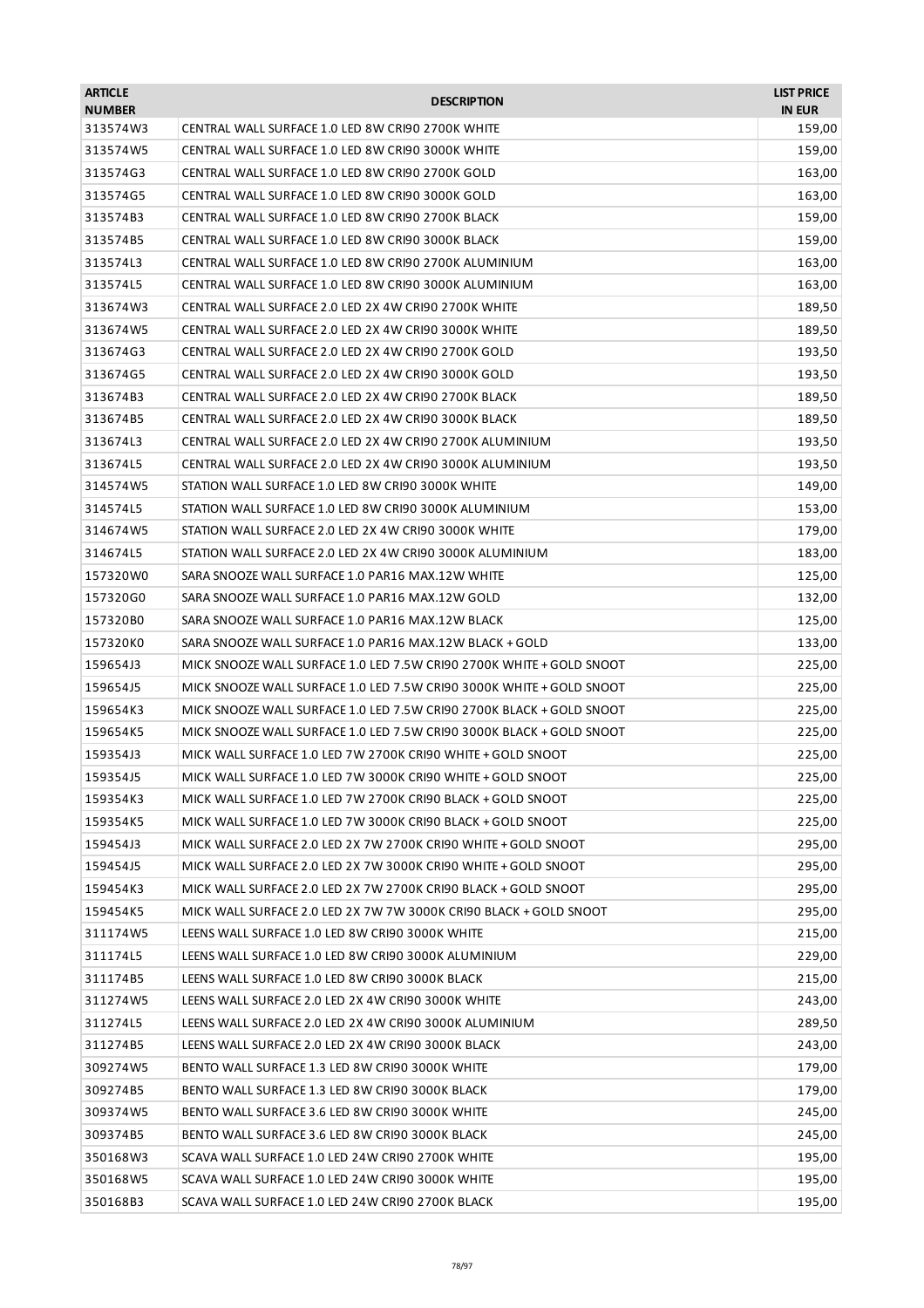| <b>ARTICLE</b><br><b>NUMBER</b> | <b>DESCRIPTION</b>                                       | <b>LIST PRICE</b><br><b>IN EUR</b> |
|---------------------------------|----------------------------------------------------------|------------------------------------|
| 350168B5                        | SCAVA WALL SURFACE 1.0 LED 24W CRI90 3000K BLACK         | 195,00                             |
| 350168K3                        | SCAVA WALL SURFACE 1.0 LED 24W CRI90 2700K BLACK + GOLD  | 198,00                             |
| 350168K5                        | SCAVA WALL SURFACE 1.0 LED 24W CRI90 3000K BLACK + GOLD  | 198,00                             |
| 370184B3                        | FINLIN WALL SURFACE 1.0 LED 6W CRI90 2700K BLACK         | 188,00                             |
| 370184B5                        | FINLIN WALL SURFACE 1.0 LED 6W CRI90 3000K BLACK         | 188,00                             |
| 370184K3                        | FINLIN WALL SURFACE 1.0 LED 6W CRI90 2700K BLACK + GOLD  | 188,00                             |
| 370184K5                        | FINLIN WALL SURFACE 1.0 LED 6W CRI90 3000K BLACK + GOLD  | 188,00                             |
| 370284B3                        | FINLIN WALL SURFACE 2.0 LED 12W CRI90 2700K BLACK        | 248,00                             |
| 370284B5                        | FINLIN WALL SURFACE 2.0 LED 12W CRI90 3000K BLACK        | 248,00                             |
| 370284K3                        | FINLIN WALL SURFACE 2.0 LED 12W CRI90 2700K BLACK + GOLD | 248,00                             |
| 370284K5                        | FINLIN WALL SURFACE 2.0 LED 12W CRI90 3000K BLACK + GOLD | 248,00                             |
| 370384B3                        | FINLIN WALL SURFACE 3.0 LED 12W CRI90 2700K BLACK        | 248,00                             |
| 370384B5                        | FINLIN WALL SURFACE 3.0 LED 12W CRI90 3000K BLACK        | 248,00                             |
| 370384K3                        | FINLIN WALL SURFACE 3.0 LED 12W CRI90 2700K BLACK + GOLD | 248,00                             |
| 370384K5                        | FINLIN WALL SURFACE 3.0 LED 12W CRI90 3000K BLACK + GOLD | 248,00                             |
| 370484B3                        | FINLIN WALL SURFACE 4.0 LED 12W CRI90 2700K BLACK        | 268,00                             |
| 370484B5                        | FINLIN WALL SURFACE 4.0 LED 12W CRI90 3000K BLACK        | 268,00                             |
| 370484K3                        | FINLIN WALL SURFACE 4.0 LED 12W CRI90 2700K BLACK + GOLD | 268,00                             |
| 370484K5                        | FINLIN WALL SURFACE 4.0 LED 12W CRI90 3000K BLACK + GOLD | 268,00                             |
| 181488W3                        | CLEA WALL SURFACE 1.0 LED 14.4W 2700K CRI90 WHITE        | 220,00                             |
| 181488W5                        | CLEA WALL SURFACE 1.0 LED 14.4W 3000K CRI90 WHITE        | 220,00                             |
| 181488SG3                       | CLEA WALL SURFACE 1.0 LED 14.4W 2700K CRI90 SILK GREY    | 240,00                             |
| 181488SG5                       | CLEA WALL SURFACE 1.0 LED 14.4W 3000K CRI90 SILK GREY    | 240,00                             |
| 181488FJ3                       | CLEA WALL SURFACE 1.0 LED 14.4W 2700K CRI90 FEEL JADE    | 240,00                             |
| 181488FJ5                       | CLEA WALL SURFACE 1.0 LED 14.4W 3000K CRI90 FEEL JADE    | 240,00                             |
| 181488B3                        | CLEA WALL SURFACE 1.0 LED 14.4W 2700K CRI90 BLACK        | 220,00                             |
| 181488B5                        | CLEA WALL SURFACE 1.0 LED 14.4W 3000K CRI90 BLACK        | 220,00                             |
| 181588W3                        | CLEA WALL SURFACE 2.0 LED 14.4W 2700K CRI90 WHITE        | 330,00                             |
| 181588W5                        | CLEA WALL SURFACE 2.0 LED 14.4W 3000K CRI90 WHITE        | 330,00                             |
| 181588SG3                       | CLEA WALL SURFACE 2.0 LED 14.4W 2700K CRI90 SILK GREY    | 360,00                             |
| 181588SG5                       | CLEA WALL SURFACE 2.0 LED 14.4W 3000K CRI90 SILK GREY    | 360,00                             |
| 181588FJ3                       | CLEA WALL SURFACE 2.0 LED 14.4W 2700K CRI90 FEEL JADE    | 360,00                             |
| 181588FJ5                       | CLEA WALL SURFACE 2.0 LED 14.4W 3000K CRI90 FEEL JADE    | 360,00                             |
| 181588B3                        | CLEA WALL SURFACE 2.0 LED 14.4W 2700K CRI90 BLACK        | 330,00                             |
| 181588B5                        | CLEA WALL SURFACE 2.0 LED 14.4W 3000K CRI90 BLACK        | 330,00                             |
| 181688W3                        | CLEA WALL SURFACE 3.0 LED 14.4W 2700K CRI90 WHITE        | 429,00                             |
| 181688W5                        | CLEA WALL SURFACE 3.0 LED 14.4W 3000K CRI90 WHITE        | 429,00                             |
| 181688SG3                       | CLEA WALL SURFACE 3.0 LED 14.4W 2700K CRI90 SILK GREY    | 468,00                             |
| 181688SG5                       | CLEA WALL SURFACE 3.0 LED 14.4W 3000K CRI90 SILK GREY    | 468,00                             |
| 181688FJ3                       | CLEA WALL SURFACE 3.0 LED 14.4W 2700K CRI90 FEEL JADE    | 468,00                             |
| 181688FJ5                       | CLEA WALL SURFACE 3.0 LED 14.4W 3000K CRI90 FEEL JADE    | 468,00                             |
| 181688B3                        | CLEA WALL SURFACE 3.0 LED 14.4W 2700K CRI90 BLACK        | 429,00                             |
| 181688B5                        | CLEA WALL SURFACE 3.0 LED 14.4W 3000K CRI90 BLACK        | 429,00                             |
| 182588B3                        | CLOCK WALL SURFACE 1.0 LED 14.4W 2700K CRI90 BLACK       | 149,00                             |
| 182588B5                        | CLOCK WALL SURFACE 1.0 LED 14.4W 3000K CRI90 BLACK       | 149,00                             |
| 182688B3                        | CLOCK WALL SURFACE 2.0 LED 14.4W 2700K CRI90 BLACK       | 169,00                             |
|                                 |                                                          | 169,00                             |
| 182688B5                        | CLOCK WALL SURFACE 2.0 LED 14.4W 3000K CRI90 BLACK       |                                    |
| 182788B3                        | CLOCK WALL SURFACE 3.0 LED 14.4W 2700K CRI90 BLACK       | 188,00                             |
| 182788B5                        | CLOCK WALL SURFACE 3.0 LED 14.4W 3000K CRI90 BLACK       | 188,00                             |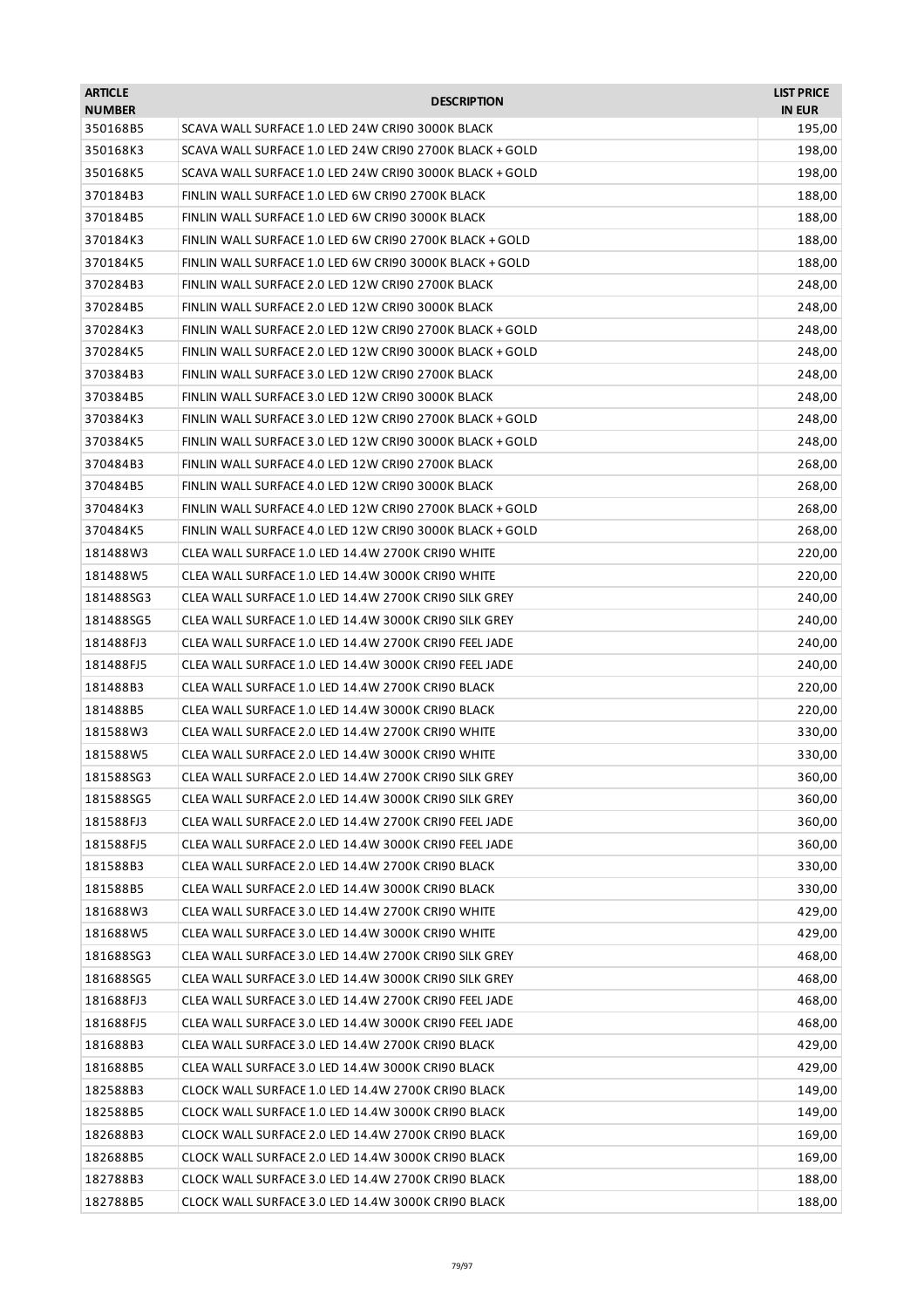| <b>ARTICLE</b><br><b>NUMBER</b> | <b>DESCRIPTION</b>                                           | <b>LIST PRICE</b><br><b>IN EUR</b> |
|---------------------------------|--------------------------------------------------------------|------------------------------------|
| 317574MW3                       | MILES WALL SURFACE 2.0 ROUND LED 8W CRI90 2700K MARBLE WHITE | 265,00                             |
| 317574MW5                       | MILES WALL SURFACE 2.0 ROUND LED 8W CRI90 3000K MARBLE WHITE | 265,00                             |
| 317574MB3                       | MILES WALL SURFACE 2.0 ROUND LED 8W CRI90 2700K MARBLE BLACK | 265,00                             |
| 317574MB5                       | MILES WALL SURFACE 2.0 ROUND LED 8W CRI90 3000K MARBLE BLACK | 265,00                             |
| 317574WN3                       | MILES WALL SURFACE 2.0 ROUND LED 8W CRI90 2700K WALNUT       | 235,00                             |
| 317574WN5                       | MILES WALL SURFACE 2.0 ROUND LED 8W CRI90 3000K WALNUT       | 235,00                             |
| 317574W3                        | MILES WALL SURFACE 2.0 ROUND LED 8W CRI90 2700K WHITE        | 212,00                             |
| 317574W5                        | MILES WALL SURFACE 2.0 ROUND LED 8W CRI90 3000K WHITE        | 212,00                             |
| 317574G3                        | MILES WALL SURFACE 2.0 ROUND LED 8W CRI90 2700K GOLD         | 214,00                             |
| 317574G5                        | MILES WALL SURFACE 2.0 ROUND LED 8W CRI90 3000K GOLD         | 214,00                             |
| 317574Q3                        | MILES WALL SURFACE 2.0 ROUND LED 8W CRI90 2700K BRONZE       | 214,00                             |
| 31757405                        | MILES WALL SURFACE 2.0 ROUND LED 8W CRI90 3000K BRONZE       | 214,00                             |
| 317574P3                        | MILES WALL SURFACE 2.0 ROUND LED 8W CRI90 2700K COPPER       | 214,00                             |
| 317574P5                        | MILES WALL SURFACE 2.0 ROUND LED 8W CRI90 3000K COPPER       | 214,00                             |
| 317574B3                        | MILES WALL SURFACE 2.0 ROUND LED 8W CRI90 2700K BLACK        | 212,00                             |
| 317574B5                        | MILES WALL SURFACE 2.0 ROUND LED 8W CRI90 3000K BLACK        | 212,00                             |
| 317774MW3                       | MILES WALL SURFACE 3.0 ROUND LED 8W CRI90 2700K MARBLE WHITE | 285,00                             |
| 317774MW5                       | MILES WALL SURFACE 3.0 ROUND LED 8W CRI90 3000K MARBLE WHITE | 285,00                             |
| 317774MB3                       | MILES WALL SURFACE 3.0 ROUND LED 8W CRI90 2700K MARBLE BLACK | 285,00                             |
| 317774MB5                       | MILES WALL SURFACE 3.0 ROUND LED 8W CRI90 3000K MARBLE BLACK | 285,00                             |
| 317774WN3                       | MILES WALL SURFACE 3.0 ROUND LED 8W CRI90 2700K WALNUT       | 259,00                             |
| 317774WN5                       | MILES WALL SURFACE 3.0 ROUND LED 8W CRI90 3000K WALNUT       | 259,00                             |
| 317774W3                        | MILES WALL SURFACE 3.0 ROUND LED 8W CRI90 2700K WHITE        | 243,00                             |
| 317774W5                        | MILES WALL SURFACE 3.0 ROUND LED 8W CRI90 3000K WHITE        | 243,00                             |
| 317774G3                        | MILES WALL SURFACE 3.0 ROUND LED 8W CRI90 2700K GOLD         | 246,00                             |
| 317774G5                        | MILES WALL SURFACE 3.0 ROUND LED 8W CRI90 3000K GOLD         | 246,00                             |
| 317774Q3                        | MILES WALL SURFACE 3.0 ROUND LED 8W CRI90 2700K BRONZE       | 246,00                             |
| 317774Q5                        | MILES WALL SURFACE 3.0 ROUND LED 8W CRI90 3000K BRONZE       | 246,00                             |
| 317774P3                        | MILES WALL SURFACE 3.0 ROUND LED 8W CRI90 2700K COPPER       | 246,00                             |
| 317774P5                        | MILES WALL SURFACE 3.0 ROUND LED 8W CRI90 3000K COPPER       | 246,00                             |
| 317774B3                        | MILES WALL SURFACE 3.0 ROUND LED 8W CRI90 2700K BLACK        | 243,00                             |
| 317774B5                        | MILES WALL SURFACE 3.0 ROUND LED 8W CRI90 3000K BLACK        | 243,00                             |
| 317474MW3                       | MILES WALL SURFACE 2.0 CARRE LED 8W CRI90 2700K MARBLE WHITE | 275,00                             |
| 317474MW5                       | MILES WALL SURFACE 2.0 CARRE LED 8W CRI90 3000K MARBLE WHITE | 275,00                             |
| 317474MB3                       | MILES WALL SURFACE 2.0 CARRE LED 8W CRI90 2700K MARBLE BLACK | 275,00                             |
| 317474MB5                       | MILES WALL SURFACE 2.0 CARRE LED 8W CRI90 3000K MARBLE BLACK | 275,00                             |
| 317474WN3                       | MILES WALL SURFACE 2.0 CARRE LED 8W CRI90 2700K WALNUT       | 245,00                             |
| 317474WN5                       | MILES WALL SURFACE 2.0 CARRE LED 8W CRI90 3000K WALNUT       | 245,00                             |
| 317474W3                        | MILES WALL SURFACE 2.0 CARRE LED 8W CRI90 2700K WHITE        | 222,00                             |
| 317474W5                        | MILES WALL SURFACE 2.0 CARRE LED 8W CRI90 3000K WHITE        | 222,00                             |
| 317474G3                        | MILES WALL SURFACE 2.0 CARRE LED 8W CRI90 2700K GOLD         | 224,00                             |
| 317474G5                        | MILES WALL SURFACE 2.0 CARRE LED 8W CRI90 3000K GOLD         | 224,00                             |
| 317474Q3                        | MILES WALL SURFACE 2.0 CARRE LED 8W CRI90 2700K BRONZE       | 224,00                             |
| 317474Q5                        | MILES WALL SURFACE 2.0 CARRE LED 8W CRI90 3000K BRONZE       | 224,00                             |
| 317474P3                        | MILES WALL SURFACE 2.0 CARRE LED 8W CRI90 2700K COPPER       | 224,00                             |
| 317474P5                        | MILES WALL SURFACE 2.0 CARRE LED 8W CRI90 3000K COPPER       | 224,00                             |
| 317474B3                        | MILES WALL SURFACE 2.0 CARRE LED 8W CRI90 2700K BLACK        | 222,00                             |
| 317474B5                        | MILES WALL SURFACE 2.0 CARRE LED 8W CRI90 3000K BLACK        | 222,00                             |
|                                 |                                                              |                                    |
| 317674MW3                       | MILES WALL SURFACE 3.0 CARRE LED 8W CRI90 2700K MARBLE WHITE | 295,00                             |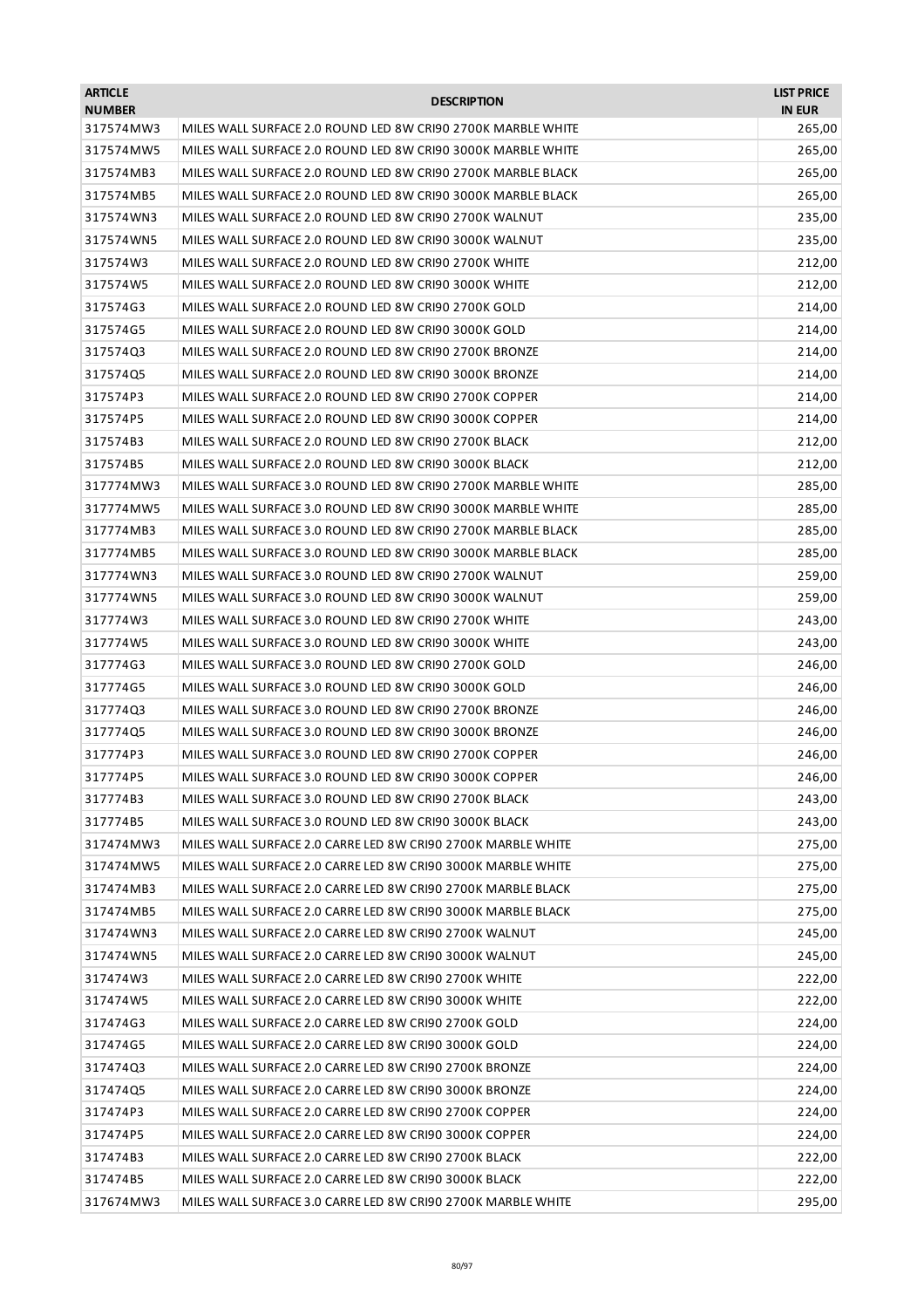| <b>ARTICLE</b><br><b>NUMBER</b> | <b>DESCRIPTION</b>                                                                                                  | <b>LIST PRICE</b><br><b>IN EUR</b> |
|---------------------------------|---------------------------------------------------------------------------------------------------------------------|------------------------------------|
| 317674MW5                       | MILES WALL SURFACE 3.0 CARRE LED 8W CRI90 3000K MARBLE WHITE                                                        | 295,00                             |
| 317674MB3                       | MILES WALL SURFACE 3.0 CARRE LED 8W CRI90 2700K MARBLE BLACK                                                        | 295,00                             |
| 317674MB5                       | MILES WALL SURFACE 3.0 CARRE LED 8W CRI90 3000K MARBLE BLACK                                                        | 295,00                             |
| 317674WN3                       | MILES WALL SURFACE 3.0 CARRE LED 8W CRI90 2700K WALNUT                                                              | 285,00                             |
| 317674WN5                       | MILES WALL SURFACE 3.0 CARRE LED 8W CRI90 3000K WALNUT                                                              | 285,00                             |
| 317674W3                        | MILES WALL SURFACE 3.0 CARRE LED 8W CRI90 2700K WHITE                                                               | 253,00                             |
| 317674W5                        | MILES WALL SURFACE 3.0 CARRE LED 8W CRI90 3000K WHITE                                                               | 253,00                             |
| 317674G3                        | MILES WALL SURFACE 3.0 CARRE LED 8W CRI90 2700K GOLD                                                                | 256,00                             |
| 317674G5                        | MILES WALL SURFACE 3.0 CARRE LED 8W CRI90 3000K GOLD                                                                | 256,00                             |
| 317674Q3                        | MILES WALL SURFACE 3.0 CARRE LED 8W CRI90 2700K BRONZE                                                              | 256,00                             |
| 317674Q5                        | MILES WALL SURFACE 3.0 CARRE LED 8W CRI90 3000K BRONZE                                                              | 256,00                             |
| 317674P3                        | MILES WALL SURFACE 3.0 CARRE LED 8W CRI90 2700K COPPER                                                              | 256,00                             |
| 317674P5                        | MILES WALL SURFACE 3.0 CARRE LED 8W CRI90 3000K COPPER                                                              | 256,00                             |
| 317674B3                        | MILES WALL SURFACE 3.0 CARRE LED 8W CRI90 2700K BLACK                                                               | 253,00                             |
| 317674B5                        | MILES WALL SURFACE 3.0 CARRE LED 8W CRI90 3000K BLACK                                                               | 253,00                             |
| 317278MW3                       | MILES WALL SURFACE 9.0 CARRE LED 31W CRI90 2700K MARBLE WHITE                                                       | 410,00                             |
| 317278MW5                       | MILES WALL SURFACE 9.0 CARRE LED 31W CRI90 3000K MARBLE WHITE                                                       | 410,00                             |
| 317278MB3                       | MILES WALL SURFACE 9.0 CARRE LED 31W CRI90 2700K MARBLE BLACK                                                       | 410,00                             |
| 317278MB5                       | MILES WALL SURFACE 9.0 CARRE LED 31W CRI90 3000K MARBLE BLACK                                                       | 410,00                             |
| 317278WN3                       | MILES WALL SURFACE 9.0 CARRE LED 31W CRI90 2700K WALNUT                                                             | 359,00                             |
| 317278WN5                       | MILES WALL SURFACE 9.0 CARRE LED 31W CRI90 3000K WALNUT                                                             | 359,00                             |
| 317278W3                        | MILES WALL SURFACE 9.0 CARRE LED 31W CRI90 2700K WHITE                                                              | 299,00                             |
| 317278W5                        | MILES WALL SURFACE 9.0 CARRE LED 31W CRI90 3000K WHITE                                                              | 299,00                             |
| 317278L3                        | MILES WALL SURFACE 9.0 CARRE LED 31W CRI90 2700K ALUMINIUM                                                          | 303,00                             |
| 317278L5                        | MILES WALL SURFACE 9.0 CARRE LED 31W CRI90 3000K ALUMINIUM                                                          | 303,00                             |
| 317278G3                        | MILES WALL SURFACE 9.0 CARRE LED 31W CRI90 2700K GOLD                                                               | 303,00                             |
| 317278G5                        | MILES WALL SURFACE 9.0 CARRE LED 31W CRI90 3000K GOLD                                                               | 303,00                             |
| 317278B3                        | MILES WALL SURFACE 9.0 CARRE LED 31W CRI90 2700K BLACK                                                              | 299,00                             |
| 317278B5                        | MILES WALL SURFACE 9.0 CARRE LED 31W CRI90 3000K BLACK                                                              | 299,00                             |
| 317378MW3                       | MILES WALL SURFACE 12.0 CARRE LED 41W CRI90 2700K MARBLE WHITE                                                      | 512,00                             |
| 317378MW5                       | MILES WALL SURFACE 12.0 CARRE LED 41W CRI90 3000K MARBLE WHITE                                                      | 512,00                             |
|                                 | MILES WALL SURFACE 12.0 CARRE LED 41W CRI90 2700K MARBLE BLACK                                                      |                                    |
| 317378MB3<br>317378MB5          | MILES WALL SURFACE 12.0 CARRE LED 41W CRI90 3000K MARBLE BLACK                                                      | 512,00                             |
|                                 |                                                                                                                     | 512,00<br>410,00                   |
| 317378WN3                       | MILES WALL SURFACE 12.0 CARRE LED 41W CRI90 2700K WALNUT                                                            | 410,00                             |
| 317378WN5<br>317378W3           | MILES WALL SURFACE 12.0 CARRE LED 41W CRI90 3000K WALNUT<br>MILES WALL SURFACE 12.0 CARRE LED 41W CRI90 2700K WHITE | 354,00                             |
| 317378W5                        | MILES WALL SURFACE 12.0 CARRE LED 41W CRI90 3000K WHITE                                                             | 354,00                             |
| 317378L3                        | MILES WALL SURFACE 12.0 CARRE LED 41W CRI90 2700K ALUMINIUM                                                         | 359,00                             |
|                                 |                                                                                                                     | 359,00                             |
| 317378L5                        | MILES WALL SURFACE 12.0 CARRE LED 41W CRI90 3000K ALUMINIUM                                                         |                                    |
| 317378G3                        | MILES WALL SURFACE 12.0 CARRE LED 41W CRI90 2700K GOLD                                                              | 359,00                             |
| 317378G5                        | MILES WALL SURFACE 12.0 CARRE LED 41W CRI90 3000K GOLD                                                              | 359,00                             |
| 317378B3                        | MILES WALL SURFACE 12.0 CARRE LED 41W CRI90 2700K BLACK                                                             | 354,00                             |
| 317378B5                        | MILES WALL SURFACE 12.0 CARRE LED 41W CRI90 3000K BLACK                                                             | 354,00                             |
| 2563T7B4                        | DARF WALL SURFACE 1.0 NON DIM 22W CRI80 3000K BLACK                                                                 | 209,00                             |
| 2563T7B6                        | DARF WALL SURFACE 1.0 NON DIM 22W CRI80 4000K BLACK                                                                 | 209,00                             |
| 2563T8B3                        | DARF WALL SURFACE 1.0 PHASE-CUT DIM 22W CRI80 2700K BLACK                                                           | 259,00                             |
| 2563T8B5                        | DARF WALL SURFACE 1.0 PHASE-CUT DIM 22W CRI80 3000K BLACK                                                           | 259,00                             |
| 328184W3                        | MIRBA IP44 WALL SURFACE 1.0 LED 6/9W CRI90 2700K WHITE                                                              | 165,00                             |
| 328184W5                        | MIRBA IP44 WALL SURFACE 1.0 LED 6/9W CRI90 3000K WHITE                                                              | 165,00                             |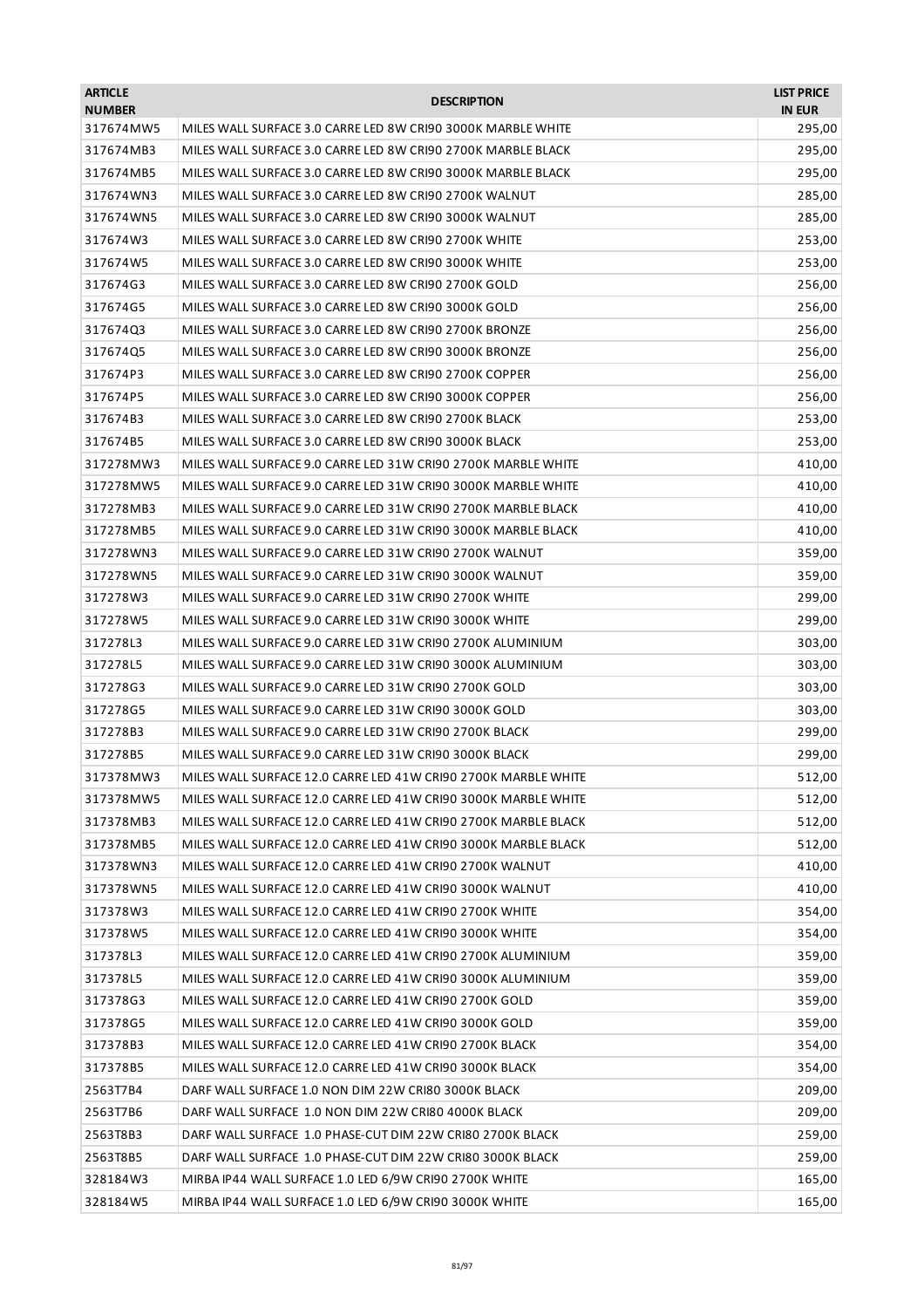| <b>ARTICLE</b><br><b>NUMBER</b> | <b>DESCRIPTION</b>                                                        | <b>LIST PRICE</b><br><b>IN EUR</b> |
|---------------------------------|---------------------------------------------------------------------------|------------------------------------|
| 328184E3                        | MIRBA IP44 WALL SURFACE 1.0 LED 6/9W CRI90 2700K BLACK + OPAL PMMA        | 165,00                             |
| 328184E5                        | MIRBA IP44 WALL SURFACE 1.0 LED 6/9W CRI90 3000K BLACK + OPAL PMMA        | 165,00                             |
| 328284W3                        | MIRBA IP44 WALL SURFACE 2.0 LED 7/12W CRI90 2700K WHITE                   | 195,00                             |
| 328284W5                        | MIRBA IP44 WALL SURFACE 2.0 LED 7/12W CRI90 3000K WHITE                   | 195,00                             |
| 328284E3                        | MIRBA IP44 WALL SURFACE 2.0 LED 7/12W CRI90 2700K BLACK + OPAL PMMA       | 195,00                             |
| 328284E5                        | MIRBA IP44 WALL SURFACE 2.0 LED 7/12W CRI90 3000K BLACK + OPAL PMMA       | 195,00                             |
| 328384W3                        | MIRBA IP44 WALL SURFACE 3.0 LED 12/18W CRI90 2700K WHITE                  | 225,00                             |
| 328384W5                        | MIRBA IP44 WALL SURFACE 3.0 LED 12/18W CRI90 3000K WHITE                  | 225,00                             |
| 328384E3                        | MIRBA IP44 WALL SURFACE 3.0 LED 12/18W CRI90 2700K BLACK + OPAL PMMA      | 225,00                             |
| 328384E5                        | MIRBA IP44 WALL SURFACE 3.0 LED 12/18W CRI90 3000K BLACK + OPAL PMMA      | 225,00                             |
| 329184W3                        | MIRBI LONG IP44 1.0 LED 4/6W CRI90 2700K WHITE                            | 189,00                             |
| 329184W5                        | MIRBI LONG IP44 1.0 LED 4/6W CRI90 3000K WHITE                            | 189,00                             |
| 329284W3                        | MIRBI LONG IP44 2.0 LED 7/12W CRI90 2700K WHITE                           | 299,00                             |
| 329284W5                        | MIRBI LONG IP44 2.0 LED 7/12W CRI90 3000K WHITE                           | 299,00                             |
| 329384W3                        | MIRBI LONG IP44 3.0 LED 12/18W CRI90 2700K WHITE                          | 599,00                             |
| 329384W5                        | MIRBI LONG IP44 3.0 LED 12/18W CRI90 3000K WHITE                          | 599,00                             |
| 733168W5                        | INTRA OUTDOOR CEILING RECESSED 1.0 OPAL LED 7W CRI90 3000K WHITE          | 110,00                             |
| 73316815                        | INTRA OUTDOOR CEILING RECESSED 1.0 OPAL LED 7W CRI90 3000K INOX           | 149,00                             |
| 733168D5                        | INTRA OUTDOOR CEILING RECESSED 1.0 OPAL LED 7W CRI90 3000K GREY TEXTURE   | 110,00                             |
| 733168B5                        | INTRA OUTDOOR CEILING RECESSED 1.0 OPAL LED 7W CRI90 3000K BLACK          | 110,00                             |
| 733158W4                        | INTRA OUTDOOR CEILING RECESSED 2.0 SPOT LED 7W CRI90 3000K WHITE          | 110,00                             |
| 73315814                        | INTRA OUTDOOR CEILING RECESSED 2.0 SPOT LED 7W CRI90 3000K INOX           | 149,00                             |
| 733158D4                        | INTRA OUTDOOR CEILING RECESSED 2.0 SPOT LED 7W CRI90 3000K GREY TEXTURE   | 110,00                             |
| 733158B4                        | INTRA OUTDOOR CEILING RECESSED 2.0 SPOT LED 7W CRI90 3000K BLACK          | 110,00                             |
| 747368W5                        | TRAM OUTDOOR CEILING SURFACE 1.0 ROUND LED 6W CRI90 3000K WHITE           | 110,00                             |
| 747368A5                        | TRAM OUTDOOR CEILING SURFACE 1.0 ROUND LED 6W CRI90 3000K ANTHRACITE GREY | 110,00                             |
| 747368B5                        | TRAM OUTDOOR CEILING SURFACE 1.0 ROUND LED 6W CRI90 3000K BLACK           | 110,00                             |
| 747468W5                        | TRAM OUTDOOR CEILING SURFACE 1.0 CARRE LED 6W CRI90 3000K WHITE           | 110,00                             |
| 747468A5                        | TRAM OUTDOOR CEILING SURFACE 1.0 CARRE LED 6W CRI90 3000K ANTHRACITE GREY | 110,00                             |
| 747468B5                        | TRAM OUTDOOR CEILING SURFACE 1.0 CARRE LED 6W CRI90 3000K BLACK           | 110,00                             |
| 734164W4                        | TUBE OUTDOOR CEILING SURFACE 1.0 LED 8W CRI80 3000K WHITE                 | 174,00                             |
| 734164D4                        | TUBE OUTDOOR CEILING SURFACE 1.0 LED 8W CRI80 3000K GREY TEXTURE          | 174,00                             |
| 734164A4                        | TUBE OUTDOOR CEILING SURFACE 1.0 LED 8W CRI80 3000K ANTHRACITE GREY       | 174,00                             |
| 734164B4                        | TUBE OUTDOOR CEILING SURFACE 1.0 LED 8W CRI80 3000K BLACK                 | 174,00                             |
| 734120W0                        | TUBE OUTDOOR CEILING SURFACE 1.0 PAR16 MAX.5W WHITE                       | 95,00                              |
| 734120D0                        | TUBE OUTDOOR CEILING SURFACE 1.0 PAR16 MAX.5W GREY TEXTURE                | 95,00                              |
| 734120A0                        | TUBE OUTDOOR CEILING SURFACE 1.0 PAR16 MAX.5W ANTHRACITE GREY             | 95,00                              |
| 734120B0                        | TUBE OUTDOOR CEILING SURFACE 1.0 PAR16 MAX.5W BLACK                       | 95,00                              |
| 735364W2                        | RAY OUTDOOR CEILINGSURFACE 1.0 LED 8W CRI80 2700K WHITE                   | 162,00                             |
| 735364W4                        | RAY OUTDOOR CEILINGSURFACE 1.0 LED 8W CRI80 3000K WHITE                   | 162,00                             |
| 735364W9                        | RAY OUTDOOR CEILINGSURFACE 1.0 LED 8W CRI95 1800-2850K WHITE              | 162,00                             |
| 735364D2                        | RAY OUTDOOR CEILINGSURFACE 1.0 LED 8W CRI80 2700K GREY TEXTURE            | 162,00                             |
| 735364D4                        | RAY OUTDOOR CEILINGSURFACE 1.0 LED 8W CRI80 3000K GREY TEXTURE            | 162,00                             |
| 735364D9                        | RAY OUTDOOR CEILINGSURFACE 1.0 LED 8W CRI95 1800-2850K GREY TEXTURE       | 162,00                             |
| 735364B2                        | RAY OUTDOOR CEILINGSURFACE 1.0 LED 8W CRI80 2700K BLACK                   | 162,00                             |
| 735364B4                        | RAY OUTDOOR CEILINGSURFACE 1.0 LED 8W CRI80 3000K BLACK                   | 162,00                             |
| 735364B9                        | RAY OUTDOOR CEILINGSURFACE 1.0 LED 8W CRI95 1800-2850K BLACK              | 162,00                             |
| 734264W5                        | TUBE CARRE OUTDOOR CEILING SURFACE 1.0 LED 8W CRI80 3000K WHITE           | 193,80                             |
| 734264D5                        | TUBE CARRE OUTDOOR CEILING SURFACE 1.0 LED 8W CRI80 3000K GREY TEXTURE    | 193,80                             |
|                                 |                                                                           |                                    |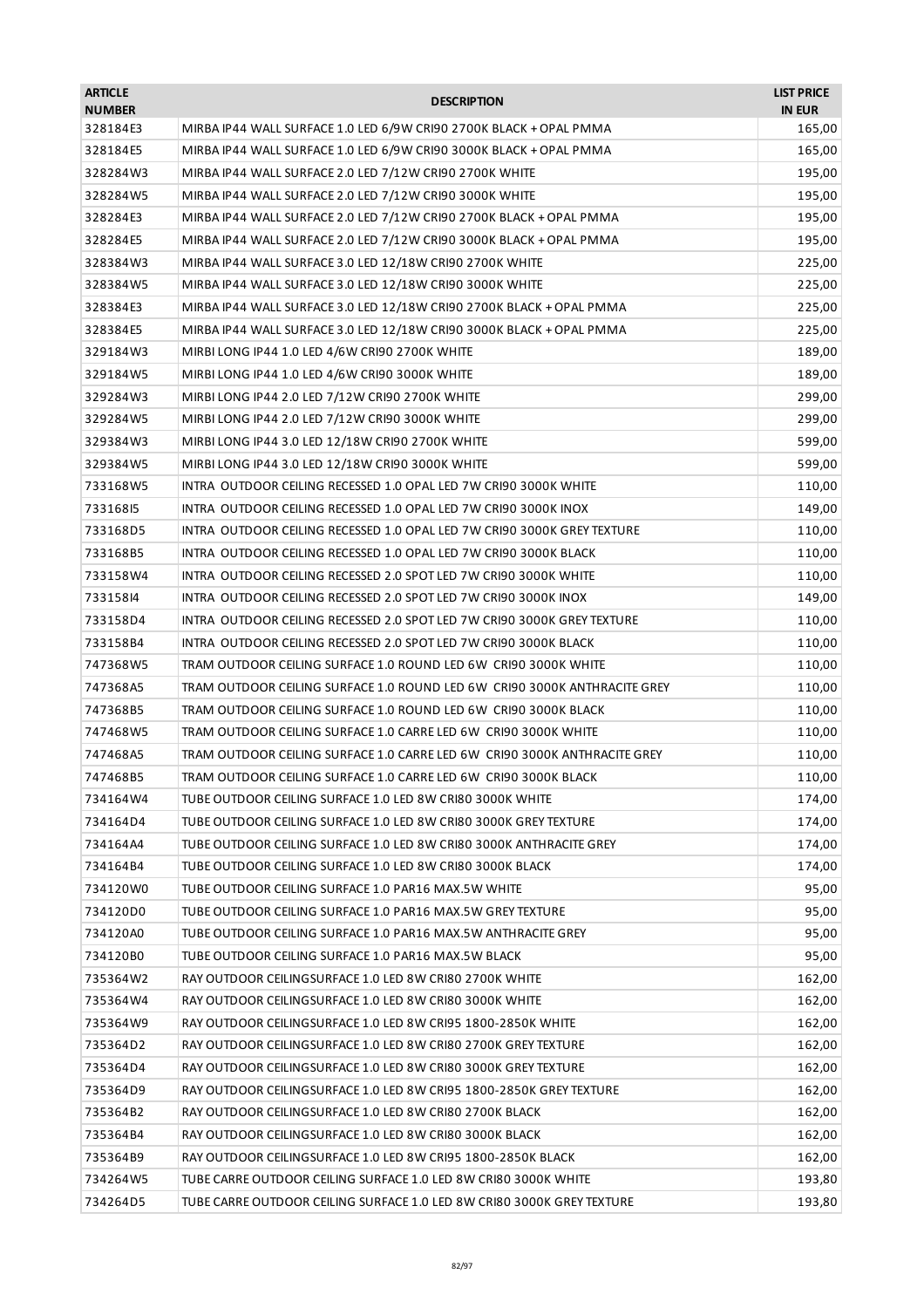| TUBE CARRE OUTDOOR CEILING SURFACE 1.0 LED 8W CRI80 3000K ANTHRACITE GREY<br>734264A5<br>193,80<br>TUBE CARRE OUTDOOR CEILING SURFACE 1.0 LED 8W CRI80 3000K BLACK<br>193,80<br>734264B5<br>734220W0<br>TUBE CARRE OUTDOOR CEILING SURFACE 1.0 PAR16 MAX.5W WHITE<br>126,00<br>734220D0<br>TUBE CARRE OUTDOOR CEILING SURFACE 1.0 PAR16 MAX.5W GREY TEXTURE<br>126,00<br>734220A0<br>TUBE CARRE OUTDOOR CEILING SURFACE 1.0 PAR16 MAX.5W ANTHRACITE GREY<br>126,00<br>734220B0<br>TUBE CARRE OUTDOOR CEILING SURFACE 1.0 PAR16 MAX.5W BLACK<br>126,00<br>162,00<br>BOX OUTDOOR CEILING SURFACE 1.0 LED 8W CRI80 2700K WHITE<br>735164W2<br>BOX OUTDOOR CEILING SURFACE 1.0 LED 8W CRI80 3000K WHITE<br>162,00<br>735164W4<br>735164W9<br>BOX OUTDOOR CEILING SURFACE 1.0 LED 8W CRI95 1800-2850K WHITE<br>162,00<br>735164A2<br>BOX OUTDOOR CEILING SURFACE 1.0 LED 8W CRI80 2700K ANTHRACITE GREY<br>BOX OUTDOOR CEILING SURFACE 1.0 LED 8W CRI80 3000K ANTHRACITE GREY<br>162,00<br>735164A4<br>BOX OUTDOOR CEILING SURFACE 1.0 LED 8W CRI95 1800-2850K ANTHRACITE GREY<br>162,00<br>735164A9<br>735164Q2<br>BOX OUTDOOR CEILING SURFACE 1.0 LED 8W CRI80 2700K BRONZE<br>162,00<br>73516404<br>BOX OUTDOOR CEILING SURFACE 1.0 LED 8W CRI80 3000K BRONZE<br>162,00<br>73516409<br>BOX OUTDOOR CEILING SURFACE 1.0 LED 8W CRI95 1800-2850K BRONZE<br>BOX OUTDOOR CEILING SURFACE 1.0 LED 8W CRI80 2700K GREY TEXTURE<br>162,00<br>735164D2<br>162,00<br>BOX OUTDOOR CEILING SURFACE 1.0 LED 8W CRI80 3000K GREY TEXTURE<br>735164D4<br>735164D9<br>BOX OUTDOOR CEILING SURFACE 1.0 LED 8W CRI95 1800-2850K GREY TEXTURE<br>162,00<br>735164B2<br>BOX OUTDOOR CEILING SURFACE 1.0 LED 8W CRI80 2700K BLACK<br>162,00<br>735164B4<br>BOX OUTDOOR CEILING SURFACE 1.0 LED 8W CRI80 3000K BLACK<br>BOX OUTDOOR CEILING SURFACE 1.0 LED 8W CRI95 1800-2850K BLACK<br>162,00<br>735164B9<br>736187W4<br>BLAS OUTDOOR CEILING SURFACE 1.0 LED 8W CRI80 3000K WHITE<br>189,00<br>736187D4<br>189,00<br>BLAS OUTDOOR CEILING SURFACE 1.0 LED 8W CRI80 3000K GREY TEXTURE<br>736187B4<br>BLAS OUTDOOR CEILING SURFACE 1.0 LED 8W CRI80 3000K BLACK<br>189,00<br>736287W4<br>BLAS OUTDOOR CEILING SURFACE 2.0 LED 8W CRI80 3000K WHITE<br>199,00<br>736287D4<br>BLAS OUTDOOR CEILING SURFACE 2.0 LED 8W CRI80 3000K GREY TEXTURE<br>199,00<br>736287B4<br>BLAS OUTDOOR CEILING SURFACE 2.0 LED 8W CRI80 3000K BLACK<br>199,00<br>702151W4<br>SMILE IN OUTDOOR WALL RECESSED 1.0 LED 4/6W CRI80 3000K WHITE<br>702151D4<br>SMILE IN OUTDOOR WALL RECESSED 1.0 LED 4/6W CRI80 3000K GREY TEXTURE<br>SMILE IN OUTDOOR WALL RECESSED 2.0 LED 4/6W CRI80 3000K WHITE<br>703151W4<br>SMILE IN OUTDOOR WALL RECESSED 2.0 LED 4/6W CRI80 3000K GREY TEXTURE<br>703151D4<br>ORIS OUTDOOR WALL RECESSED 0.7 LED 1/2W CRI80 3000K WHITE<br>709161W4<br>709161D4<br>ORIS OUTDOOR WALL RECESSED 0.7 LED 1/2W CRI80 3000K GREY TEXTURE<br>709161B4<br>ORIS OUTDOOR WALL RECESSED 0.7 LED 1/2W CRI80 3000K BLACK<br>709261W4<br>ORIS OUTDOOR WALL RECESSED 1.3 LED 2/4W CRI80 3000K WHITE<br>709261D4<br>ORIS OUTDOOR WALL RECESSED 1.3 LED 2/4W CRI80 3000K GREY TEXTURE<br>ORIS OUTDOOR WALL RECESSED 1.3 LED 2/4W CRI80 3000K BLACK<br>709261B4<br>709361W4<br>ORIS OUTDOOR WALL RECESSED 2.0 LED 2/4W CRI80 3000K WHITE<br>ORIS OUTDOOR WALL RECESSED 2.0LED 2/4W CRI80 3000K GREY TEXTURE<br>709361D4<br>709361B4<br>ORIS OUTDOOR WALL RECESSED 2.0 LED 2/4W CRI80 3000K BLACK<br>747168W5<br>TRAM OUTDOOR WALL SURFACE 1.0 LED 6W CRI90 3000K WHITE<br>TRAM OUTDOOR WALL SURFACE 1.0 LED 6W CRI90 3000K BRONZE<br>747168Q5<br>747168A5<br>TRAM OUTDOOR WALL SURFACE 1.0 LED 6W CRI90 3000K ANTHRACITE GREY<br>TRAM OUTDOOR WALL SURFACE 1.0 LED 6W CRI90 3000K BLACK<br>139,00<br>747168B5<br>747268W5<br>TRAM OUTDOOR WALL SURFACE 2.0 LED 2X 4W CRI90 3000K WHITE<br>747268Q5<br>TRAM OUTDOOR WALL SURFACE 2.0 LED 2X 4W CRI90 3000K BRONZE<br>173,00<br>747268A5<br>TRAM OUTDOOR WALL SURFACE 2.0 LED 2X 4W CRI90 3000K ANTHRACITE GREY<br>747268B5<br>TRAM OUTDOOR WALL SURFACE 2.0 LED 2X 4W CRI90 3000K BLACK<br>711164W5<br>TUBE OUTDOOR WALL SURFACE 1.0 LED 8W CRI90 3000K WHITE | <b>ARTICLE</b><br><b>NUMBER</b> | <b>DESCRIPTION</b> | <b>LIST PRICE</b><br><b>IN EUR</b> |
|-------------------------------------------------------------------------------------------------------------------------------------------------------------------------------------------------------------------------------------------------------------------------------------------------------------------------------------------------------------------------------------------------------------------------------------------------------------------------------------------------------------------------------------------------------------------------------------------------------------------------------------------------------------------------------------------------------------------------------------------------------------------------------------------------------------------------------------------------------------------------------------------------------------------------------------------------------------------------------------------------------------------------------------------------------------------------------------------------------------------------------------------------------------------------------------------------------------------------------------------------------------------------------------------------------------------------------------------------------------------------------------------------------------------------------------------------------------------------------------------------------------------------------------------------------------------------------------------------------------------------------------------------------------------------------------------------------------------------------------------------------------------------------------------------------------------------------------------------------------------------------------------------------------------------------------------------------------------------------------------------------------------------------------------------------------------------------------------------------------------------------------------------------------------------------------------------------------------------------------------------------------------------------------------------------------------------------------------------------------------------------------------------------------------------------------------------------------------------------------------------------------------------------------------------------------------------------------------------------------------------------------------------------------------------------------------------------------------------------------------------------------------------------------------------------------------------------------------------------------------------------------------------------------------------------------------------------------------------------------------------------------------------------------------------------------------------------------------------------------------------------------------------------------------------------------------------------------------------------------------------------------------------------------------------------------------------------------------------------------------------------------------------------------------------------------------------------------------------------------------------------------------------------------------------------------------------------------------------------------------------------------------------------------------------------------------------------------------------------------------------------------------------------------------------------------------------------------------------------------------------------------------------------------------------------------------------------------------------------------------------------------------------------------------------------------------------------------------------------------------------------------------------------------------------|---------------------------------|--------------------|------------------------------------|
|                                                                                                                                                                                                                                                                                                                                                                                                                                                                                                                                                                                                                                                                                                                                                                                                                                                                                                                                                                                                                                                                                                                                                                                                                                                                                                                                                                                                                                                                                                                                                                                                                                                                                                                                                                                                                                                                                                                                                                                                                                                                                                                                                                                                                                                                                                                                                                                                                                                                                                                                                                                                                                                                                                                                                                                                                                                                                                                                                                                                                                                                                                                                                                                                                                                                                                                                                                                                                                                                                                                                                                                                                                                                                                                                                                                                                                                                                                                                                                                                                                                                                                                                                                         |                                 |                    |                                    |
|                                                                                                                                                                                                                                                                                                                                                                                                                                                                                                                                                                                                                                                                                                                                                                                                                                                                                                                                                                                                                                                                                                                                                                                                                                                                                                                                                                                                                                                                                                                                                                                                                                                                                                                                                                                                                                                                                                                                                                                                                                                                                                                                                                                                                                                                                                                                                                                                                                                                                                                                                                                                                                                                                                                                                                                                                                                                                                                                                                                                                                                                                                                                                                                                                                                                                                                                                                                                                                                                                                                                                                                                                                                                                                                                                                                                                                                                                                                                                                                                                                                                                                                                                                         |                                 |                    |                                    |
|                                                                                                                                                                                                                                                                                                                                                                                                                                                                                                                                                                                                                                                                                                                                                                                                                                                                                                                                                                                                                                                                                                                                                                                                                                                                                                                                                                                                                                                                                                                                                                                                                                                                                                                                                                                                                                                                                                                                                                                                                                                                                                                                                                                                                                                                                                                                                                                                                                                                                                                                                                                                                                                                                                                                                                                                                                                                                                                                                                                                                                                                                                                                                                                                                                                                                                                                                                                                                                                                                                                                                                                                                                                                                                                                                                                                                                                                                                                                                                                                                                                                                                                                                                         |                                 |                    |                                    |
|                                                                                                                                                                                                                                                                                                                                                                                                                                                                                                                                                                                                                                                                                                                                                                                                                                                                                                                                                                                                                                                                                                                                                                                                                                                                                                                                                                                                                                                                                                                                                                                                                                                                                                                                                                                                                                                                                                                                                                                                                                                                                                                                                                                                                                                                                                                                                                                                                                                                                                                                                                                                                                                                                                                                                                                                                                                                                                                                                                                                                                                                                                                                                                                                                                                                                                                                                                                                                                                                                                                                                                                                                                                                                                                                                                                                                                                                                                                                                                                                                                                                                                                                                                         |                                 |                    |                                    |
|                                                                                                                                                                                                                                                                                                                                                                                                                                                                                                                                                                                                                                                                                                                                                                                                                                                                                                                                                                                                                                                                                                                                                                                                                                                                                                                                                                                                                                                                                                                                                                                                                                                                                                                                                                                                                                                                                                                                                                                                                                                                                                                                                                                                                                                                                                                                                                                                                                                                                                                                                                                                                                                                                                                                                                                                                                                                                                                                                                                                                                                                                                                                                                                                                                                                                                                                                                                                                                                                                                                                                                                                                                                                                                                                                                                                                                                                                                                                                                                                                                                                                                                                                                         |                                 |                    |                                    |
|                                                                                                                                                                                                                                                                                                                                                                                                                                                                                                                                                                                                                                                                                                                                                                                                                                                                                                                                                                                                                                                                                                                                                                                                                                                                                                                                                                                                                                                                                                                                                                                                                                                                                                                                                                                                                                                                                                                                                                                                                                                                                                                                                                                                                                                                                                                                                                                                                                                                                                                                                                                                                                                                                                                                                                                                                                                                                                                                                                                                                                                                                                                                                                                                                                                                                                                                                                                                                                                                                                                                                                                                                                                                                                                                                                                                                                                                                                                                                                                                                                                                                                                                                                         |                                 |                    |                                    |
| 162,00<br>162,00<br>162,00<br>91,30<br>91,30<br>100,70<br>86,00<br>86,00<br>86,00<br>99,00<br>99,00<br>99,00<br>106,00<br>139,00<br>139,00<br>139,00<br>173,00<br>173,00<br>173,00<br>159,00                                                                                                                                                                                                                                                                                                                                                                                                                                                                                                                                                                                                                                                                                                                                                                                                                                                                                                                                                                                                                                                                                                                                                                                                                                                                                                                                                                                                                                                                                                                                                                                                                                                                                                                                                                                                                                                                                                                                                                                                                                                                                                                                                                                                                                                                                                                                                                                                                                                                                                                                                                                                                                                                                                                                                                                                                                                                                                                                                                                                                                                                                                                                                                                                                                                                                                                                                                                                                                                                                                                                                                                                                                                                                                                                                                                                                                                                                                                                                                            |                                 |                    |                                    |
|                                                                                                                                                                                                                                                                                                                                                                                                                                                                                                                                                                                                                                                                                                                                                                                                                                                                                                                                                                                                                                                                                                                                                                                                                                                                                                                                                                                                                                                                                                                                                                                                                                                                                                                                                                                                                                                                                                                                                                                                                                                                                                                                                                                                                                                                                                                                                                                                                                                                                                                                                                                                                                                                                                                                                                                                                                                                                                                                                                                                                                                                                                                                                                                                                                                                                                                                                                                                                                                                                                                                                                                                                                                                                                                                                                                                                                                                                                                                                                                                                                                                                                                                                                         |                                 |                    |                                    |
|                                                                                                                                                                                                                                                                                                                                                                                                                                                                                                                                                                                                                                                                                                                                                                                                                                                                                                                                                                                                                                                                                                                                                                                                                                                                                                                                                                                                                                                                                                                                                                                                                                                                                                                                                                                                                                                                                                                                                                                                                                                                                                                                                                                                                                                                                                                                                                                                                                                                                                                                                                                                                                                                                                                                                                                                                                                                                                                                                                                                                                                                                                                                                                                                                                                                                                                                                                                                                                                                                                                                                                                                                                                                                                                                                                                                                                                                                                                                                                                                                                                                                                                                                                         |                                 |                    |                                    |
|                                                                                                                                                                                                                                                                                                                                                                                                                                                                                                                                                                                                                                                                                                                                                                                                                                                                                                                                                                                                                                                                                                                                                                                                                                                                                                                                                                                                                                                                                                                                                                                                                                                                                                                                                                                                                                                                                                                                                                                                                                                                                                                                                                                                                                                                                                                                                                                                                                                                                                                                                                                                                                                                                                                                                                                                                                                                                                                                                                                                                                                                                                                                                                                                                                                                                                                                                                                                                                                                                                                                                                                                                                                                                                                                                                                                                                                                                                                                                                                                                                                                                                                                                                         |                                 |                    |                                    |
|                                                                                                                                                                                                                                                                                                                                                                                                                                                                                                                                                                                                                                                                                                                                                                                                                                                                                                                                                                                                                                                                                                                                                                                                                                                                                                                                                                                                                                                                                                                                                                                                                                                                                                                                                                                                                                                                                                                                                                                                                                                                                                                                                                                                                                                                                                                                                                                                                                                                                                                                                                                                                                                                                                                                                                                                                                                                                                                                                                                                                                                                                                                                                                                                                                                                                                                                                                                                                                                                                                                                                                                                                                                                                                                                                                                                                                                                                                                                                                                                                                                                                                                                                                         |                                 |                    |                                    |
|                                                                                                                                                                                                                                                                                                                                                                                                                                                                                                                                                                                                                                                                                                                                                                                                                                                                                                                                                                                                                                                                                                                                                                                                                                                                                                                                                                                                                                                                                                                                                                                                                                                                                                                                                                                                                                                                                                                                                                                                                                                                                                                                                                                                                                                                                                                                                                                                                                                                                                                                                                                                                                                                                                                                                                                                                                                                                                                                                                                                                                                                                                                                                                                                                                                                                                                                                                                                                                                                                                                                                                                                                                                                                                                                                                                                                                                                                                                                                                                                                                                                                                                                                                         |                                 |                    |                                    |
|                                                                                                                                                                                                                                                                                                                                                                                                                                                                                                                                                                                                                                                                                                                                                                                                                                                                                                                                                                                                                                                                                                                                                                                                                                                                                                                                                                                                                                                                                                                                                                                                                                                                                                                                                                                                                                                                                                                                                                                                                                                                                                                                                                                                                                                                                                                                                                                                                                                                                                                                                                                                                                                                                                                                                                                                                                                                                                                                                                                                                                                                                                                                                                                                                                                                                                                                                                                                                                                                                                                                                                                                                                                                                                                                                                                                                                                                                                                                                                                                                                                                                                                                                                         |                                 |                    |                                    |
|                                                                                                                                                                                                                                                                                                                                                                                                                                                                                                                                                                                                                                                                                                                                                                                                                                                                                                                                                                                                                                                                                                                                                                                                                                                                                                                                                                                                                                                                                                                                                                                                                                                                                                                                                                                                                                                                                                                                                                                                                                                                                                                                                                                                                                                                                                                                                                                                                                                                                                                                                                                                                                                                                                                                                                                                                                                                                                                                                                                                                                                                                                                                                                                                                                                                                                                                                                                                                                                                                                                                                                                                                                                                                                                                                                                                                                                                                                                                                                                                                                                                                                                                                                         |                                 |                    |                                    |
|                                                                                                                                                                                                                                                                                                                                                                                                                                                                                                                                                                                                                                                                                                                                                                                                                                                                                                                                                                                                                                                                                                                                                                                                                                                                                                                                                                                                                                                                                                                                                                                                                                                                                                                                                                                                                                                                                                                                                                                                                                                                                                                                                                                                                                                                                                                                                                                                                                                                                                                                                                                                                                                                                                                                                                                                                                                                                                                                                                                                                                                                                                                                                                                                                                                                                                                                                                                                                                                                                                                                                                                                                                                                                                                                                                                                                                                                                                                                                                                                                                                                                                                                                                         |                                 |                    |                                    |
|                                                                                                                                                                                                                                                                                                                                                                                                                                                                                                                                                                                                                                                                                                                                                                                                                                                                                                                                                                                                                                                                                                                                                                                                                                                                                                                                                                                                                                                                                                                                                                                                                                                                                                                                                                                                                                                                                                                                                                                                                                                                                                                                                                                                                                                                                                                                                                                                                                                                                                                                                                                                                                                                                                                                                                                                                                                                                                                                                                                                                                                                                                                                                                                                                                                                                                                                                                                                                                                                                                                                                                                                                                                                                                                                                                                                                                                                                                                                                                                                                                                                                                                                                                         |                                 |                    |                                    |
|                                                                                                                                                                                                                                                                                                                                                                                                                                                                                                                                                                                                                                                                                                                                                                                                                                                                                                                                                                                                                                                                                                                                                                                                                                                                                                                                                                                                                                                                                                                                                                                                                                                                                                                                                                                                                                                                                                                                                                                                                                                                                                                                                                                                                                                                                                                                                                                                                                                                                                                                                                                                                                                                                                                                                                                                                                                                                                                                                                                                                                                                                                                                                                                                                                                                                                                                                                                                                                                                                                                                                                                                                                                                                                                                                                                                                                                                                                                                                                                                                                                                                                                                                                         |                                 |                    |                                    |
|                                                                                                                                                                                                                                                                                                                                                                                                                                                                                                                                                                                                                                                                                                                                                                                                                                                                                                                                                                                                                                                                                                                                                                                                                                                                                                                                                                                                                                                                                                                                                                                                                                                                                                                                                                                                                                                                                                                                                                                                                                                                                                                                                                                                                                                                                                                                                                                                                                                                                                                                                                                                                                                                                                                                                                                                                                                                                                                                                                                                                                                                                                                                                                                                                                                                                                                                                                                                                                                                                                                                                                                                                                                                                                                                                                                                                                                                                                                                                                                                                                                                                                                                                                         |                                 |                    |                                    |
|                                                                                                                                                                                                                                                                                                                                                                                                                                                                                                                                                                                                                                                                                                                                                                                                                                                                                                                                                                                                                                                                                                                                                                                                                                                                                                                                                                                                                                                                                                                                                                                                                                                                                                                                                                                                                                                                                                                                                                                                                                                                                                                                                                                                                                                                                                                                                                                                                                                                                                                                                                                                                                                                                                                                                                                                                                                                                                                                                                                                                                                                                                                                                                                                                                                                                                                                                                                                                                                                                                                                                                                                                                                                                                                                                                                                                                                                                                                                                                                                                                                                                                                                                                         |                                 |                    |                                    |
|                                                                                                                                                                                                                                                                                                                                                                                                                                                                                                                                                                                                                                                                                                                                                                                                                                                                                                                                                                                                                                                                                                                                                                                                                                                                                                                                                                                                                                                                                                                                                                                                                                                                                                                                                                                                                                                                                                                                                                                                                                                                                                                                                                                                                                                                                                                                                                                                                                                                                                                                                                                                                                                                                                                                                                                                                                                                                                                                                                                                                                                                                                                                                                                                                                                                                                                                                                                                                                                                                                                                                                                                                                                                                                                                                                                                                                                                                                                                                                                                                                                                                                                                                                         |                                 |                    |                                    |
|                                                                                                                                                                                                                                                                                                                                                                                                                                                                                                                                                                                                                                                                                                                                                                                                                                                                                                                                                                                                                                                                                                                                                                                                                                                                                                                                                                                                                                                                                                                                                                                                                                                                                                                                                                                                                                                                                                                                                                                                                                                                                                                                                                                                                                                                                                                                                                                                                                                                                                                                                                                                                                                                                                                                                                                                                                                                                                                                                                                                                                                                                                                                                                                                                                                                                                                                                                                                                                                                                                                                                                                                                                                                                                                                                                                                                                                                                                                                                                                                                                                                                                                                                                         |                                 |                    |                                    |
|                                                                                                                                                                                                                                                                                                                                                                                                                                                                                                                                                                                                                                                                                                                                                                                                                                                                                                                                                                                                                                                                                                                                                                                                                                                                                                                                                                                                                                                                                                                                                                                                                                                                                                                                                                                                                                                                                                                                                                                                                                                                                                                                                                                                                                                                                                                                                                                                                                                                                                                                                                                                                                                                                                                                                                                                                                                                                                                                                                                                                                                                                                                                                                                                                                                                                                                                                                                                                                                                                                                                                                                                                                                                                                                                                                                                                                                                                                                                                                                                                                                                                                                                                                         |                                 |                    |                                    |
|                                                                                                                                                                                                                                                                                                                                                                                                                                                                                                                                                                                                                                                                                                                                                                                                                                                                                                                                                                                                                                                                                                                                                                                                                                                                                                                                                                                                                                                                                                                                                                                                                                                                                                                                                                                                                                                                                                                                                                                                                                                                                                                                                                                                                                                                                                                                                                                                                                                                                                                                                                                                                                                                                                                                                                                                                                                                                                                                                                                                                                                                                                                                                                                                                                                                                                                                                                                                                                                                                                                                                                                                                                                                                                                                                                                                                                                                                                                                                                                                                                                                                                                                                                         |                                 |                    |                                    |
|                                                                                                                                                                                                                                                                                                                                                                                                                                                                                                                                                                                                                                                                                                                                                                                                                                                                                                                                                                                                                                                                                                                                                                                                                                                                                                                                                                                                                                                                                                                                                                                                                                                                                                                                                                                                                                                                                                                                                                                                                                                                                                                                                                                                                                                                                                                                                                                                                                                                                                                                                                                                                                                                                                                                                                                                                                                                                                                                                                                                                                                                                                                                                                                                                                                                                                                                                                                                                                                                                                                                                                                                                                                                                                                                                                                                                                                                                                                                                                                                                                                                                                                                                                         |                                 |                    |                                    |
|                                                                                                                                                                                                                                                                                                                                                                                                                                                                                                                                                                                                                                                                                                                                                                                                                                                                                                                                                                                                                                                                                                                                                                                                                                                                                                                                                                                                                                                                                                                                                                                                                                                                                                                                                                                                                                                                                                                                                                                                                                                                                                                                                                                                                                                                                                                                                                                                                                                                                                                                                                                                                                                                                                                                                                                                                                                                                                                                                                                                                                                                                                                                                                                                                                                                                                                                                                                                                                                                                                                                                                                                                                                                                                                                                                                                                                                                                                                                                                                                                                                                                                                                                                         |                                 |                    |                                    |
|                                                                                                                                                                                                                                                                                                                                                                                                                                                                                                                                                                                                                                                                                                                                                                                                                                                                                                                                                                                                                                                                                                                                                                                                                                                                                                                                                                                                                                                                                                                                                                                                                                                                                                                                                                                                                                                                                                                                                                                                                                                                                                                                                                                                                                                                                                                                                                                                                                                                                                                                                                                                                                                                                                                                                                                                                                                                                                                                                                                                                                                                                                                                                                                                                                                                                                                                                                                                                                                                                                                                                                                                                                                                                                                                                                                                                                                                                                                                                                                                                                                                                                                                                                         |                                 |                    |                                    |
|                                                                                                                                                                                                                                                                                                                                                                                                                                                                                                                                                                                                                                                                                                                                                                                                                                                                                                                                                                                                                                                                                                                                                                                                                                                                                                                                                                                                                                                                                                                                                                                                                                                                                                                                                                                                                                                                                                                                                                                                                                                                                                                                                                                                                                                                                                                                                                                                                                                                                                                                                                                                                                                                                                                                                                                                                                                                                                                                                                                                                                                                                                                                                                                                                                                                                                                                                                                                                                                                                                                                                                                                                                                                                                                                                                                                                                                                                                                                                                                                                                                                                                                                                                         |                                 |                    |                                    |
|                                                                                                                                                                                                                                                                                                                                                                                                                                                                                                                                                                                                                                                                                                                                                                                                                                                                                                                                                                                                                                                                                                                                                                                                                                                                                                                                                                                                                                                                                                                                                                                                                                                                                                                                                                                                                                                                                                                                                                                                                                                                                                                                                                                                                                                                                                                                                                                                                                                                                                                                                                                                                                                                                                                                                                                                                                                                                                                                                                                                                                                                                                                                                                                                                                                                                                                                                                                                                                                                                                                                                                                                                                                                                                                                                                                                                                                                                                                                                                                                                                                                                                                                                                         |                                 |                    |                                    |
|                                                                                                                                                                                                                                                                                                                                                                                                                                                                                                                                                                                                                                                                                                                                                                                                                                                                                                                                                                                                                                                                                                                                                                                                                                                                                                                                                                                                                                                                                                                                                                                                                                                                                                                                                                                                                                                                                                                                                                                                                                                                                                                                                                                                                                                                                                                                                                                                                                                                                                                                                                                                                                                                                                                                                                                                                                                                                                                                                                                                                                                                                                                                                                                                                                                                                                                                                                                                                                                                                                                                                                                                                                                                                                                                                                                                                                                                                                                                                                                                                                                                                                                                                                         |                                 |                    |                                    |
| 106,00<br>106,00                                                                                                                                                                                                                                                                                                                                                                                                                                                                                                                                                                                                                                                                                                                                                                                                                                                                                                                                                                                                                                                                                                                                                                                                                                                                                                                                                                                                                                                                                                                                                                                                                                                                                                                                                                                                                                                                                                                                                                                                                                                                                                                                                                                                                                                                                                                                                                                                                                                                                                                                                                                                                                                                                                                                                                                                                                                                                                                                                                                                                                                                                                                                                                                                                                                                                                                                                                                                                                                                                                                                                                                                                                                                                                                                                                                                                                                                                                                                                                                                                                                                                                                                                        |                                 |                    | 100,70                             |
|                                                                                                                                                                                                                                                                                                                                                                                                                                                                                                                                                                                                                                                                                                                                                                                                                                                                                                                                                                                                                                                                                                                                                                                                                                                                                                                                                                                                                                                                                                                                                                                                                                                                                                                                                                                                                                                                                                                                                                                                                                                                                                                                                                                                                                                                                                                                                                                                                                                                                                                                                                                                                                                                                                                                                                                                                                                                                                                                                                                                                                                                                                                                                                                                                                                                                                                                                                                                                                                                                                                                                                                                                                                                                                                                                                                                                                                                                                                                                                                                                                                                                                                                                                         |                                 |                    |                                    |
|                                                                                                                                                                                                                                                                                                                                                                                                                                                                                                                                                                                                                                                                                                                                                                                                                                                                                                                                                                                                                                                                                                                                                                                                                                                                                                                                                                                                                                                                                                                                                                                                                                                                                                                                                                                                                                                                                                                                                                                                                                                                                                                                                                                                                                                                                                                                                                                                                                                                                                                                                                                                                                                                                                                                                                                                                                                                                                                                                                                                                                                                                                                                                                                                                                                                                                                                                                                                                                                                                                                                                                                                                                                                                                                                                                                                                                                                                                                                                                                                                                                                                                                                                                         |                                 |                    |                                    |
|                                                                                                                                                                                                                                                                                                                                                                                                                                                                                                                                                                                                                                                                                                                                                                                                                                                                                                                                                                                                                                                                                                                                                                                                                                                                                                                                                                                                                                                                                                                                                                                                                                                                                                                                                                                                                                                                                                                                                                                                                                                                                                                                                                                                                                                                                                                                                                                                                                                                                                                                                                                                                                                                                                                                                                                                                                                                                                                                                                                                                                                                                                                                                                                                                                                                                                                                                                                                                                                                                                                                                                                                                                                                                                                                                                                                                                                                                                                                                                                                                                                                                                                                                                         |                                 |                    |                                    |
|                                                                                                                                                                                                                                                                                                                                                                                                                                                                                                                                                                                                                                                                                                                                                                                                                                                                                                                                                                                                                                                                                                                                                                                                                                                                                                                                                                                                                                                                                                                                                                                                                                                                                                                                                                                                                                                                                                                                                                                                                                                                                                                                                                                                                                                                                                                                                                                                                                                                                                                                                                                                                                                                                                                                                                                                                                                                                                                                                                                                                                                                                                                                                                                                                                                                                                                                                                                                                                                                                                                                                                                                                                                                                                                                                                                                                                                                                                                                                                                                                                                                                                                                                                         |                                 |                    |                                    |
|                                                                                                                                                                                                                                                                                                                                                                                                                                                                                                                                                                                                                                                                                                                                                                                                                                                                                                                                                                                                                                                                                                                                                                                                                                                                                                                                                                                                                                                                                                                                                                                                                                                                                                                                                                                                                                                                                                                                                                                                                                                                                                                                                                                                                                                                                                                                                                                                                                                                                                                                                                                                                                                                                                                                                                                                                                                                                                                                                                                                                                                                                                                                                                                                                                                                                                                                                                                                                                                                                                                                                                                                                                                                                                                                                                                                                                                                                                                                                                                                                                                                                                                                                                         |                                 |                    |                                    |
|                                                                                                                                                                                                                                                                                                                                                                                                                                                                                                                                                                                                                                                                                                                                                                                                                                                                                                                                                                                                                                                                                                                                                                                                                                                                                                                                                                                                                                                                                                                                                                                                                                                                                                                                                                                                                                                                                                                                                                                                                                                                                                                                                                                                                                                                                                                                                                                                                                                                                                                                                                                                                                                                                                                                                                                                                                                                                                                                                                                                                                                                                                                                                                                                                                                                                                                                                                                                                                                                                                                                                                                                                                                                                                                                                                                                                                                                                                                                                                                                                                                                                                                                                                         |                                 |                    |                                    |
|                                                                                                                                                                                                                                                                                                                                                                                                                                                                                                                                                                                                                                                                                                                                                                                                                                                                                                                                                                                                                                                                                                                                                                                                                                                                                                                                                                                                                                                                                                                                                                                                                                                                                                                                                                                                                                                                                                                                                                                                                                                                                                                                                                                                                                                                                                                                                                                                                                                                                                                                                                                                                                                                                                                                                                                                                                                                                                                                                                                                                                                                                                                                                                                                                                                                                                                                                                                                                                                                                                                                                                                                                                                                                                                                                                                                                                                                                                                                                                                                                                                                                                                                                                         |                                 |                    |                                    |
|                                                                                                                                                                                                                                                                                                                                                                                                                                                                                                                                                                                                                                                                                                                                                                                                                                                                                                                                                                                                                                                                                                                                                                                                                                                                                                                                                                                                                                                                                                                                                                                                                                                                                                                                                                                                                                                                                                                                                                                                                                                                                                                                                                                                                                                                                                                                                                                                                                                                                                                                                                                                                                                                                                                                                                                                                                                                                                                                                                                                                                                                                                                                                                                                                                                                                                                                                                                                                                                                                                                                                                                                                                                                                                                                                                                                                                                                                                                                                                                                                                                                                                                                                                         |                                 |                    |                                    |
|                                                                                                                                                                                                                                                                                                                                                                                                                                                                                                                                                                                                                                                                                                                                                                                                                                                                                                                                                                                                                                                                                                                                                                                                                                                                                                                                                                                                                                                                                                                                                                                                                                                                                                                                                                                                                                                                                                                                                                                                                                                                                                                                                                                                                                                                                                                                                                                                                                                                                                                                                                                                                                                                                                                                                                                                                                                                                                                                                                                                                                                                                                                                                                                                                                                                                                                                                                                                                                                                                                                                                                                                                                                                                                                                                                                                                                                                                                                                                                                                                                                                                                                                                                         |                                 |                    |                                    |
|                                                                                                                                                                                                                                                                                                                                                                                                                                                                                                                                                                                                                                                                                                                                                                                                                                                                                                                                                                                                                                                                                                                                                                                                                                                                                                                                                                                                                                                                                                                                                                                                                                                                                                                                                                                                                                                                                                                                                                                                                                                                                                                                                                                                                                                                                                                                                                                                                                                                                                                                                                                                                                                                                                                                                                                                                                                                                                                                                                                                                                                                                                                                                                                                                                                                                                                                                                                                                                                                                                                                                                                                                                                                                                                                                                                                                                                                                                                                                                                                                                                                                                                                                                         |                                 |                    |                                    |
|                                                                                                                                                                                                                                                                                                                                                                                                                                                                                                                                                                                                                                                                                                                                                                                                                                                                                                                                                                                                                                                                                                                                                                                                                                                                                                                                                                                                                                                                                                                                                                                                                                                                                                                                                                                                                                                                                                                                                                                                                                                                                                                                                                                                                                                                                                                                                                                                                                                                                                                                                                                                                                                                                                                                                                                                                                                                                                                                                                                                                                                                                                                                                                                                                                                                                                                                                                                                                                                                                                                                                                                                                                                                                                                                                                                                                                                                                                                                                                                                                                                                                                                                                                         |                                 |                    |                                    |
|                                                                                                                                                                                                                                                                                                                                                                                                                                                                                                                                                                                                                                                                                                                                                                                                                                                                                                                                                                                                                                                                                                                                                                                                                                                                                                                                                                                                                                                                                                                                                                                                                                                                                                                                                                                                                                                                                                                                                                                                                                                                                                                                                                                                                                                                                                                                                                                                                                                                                                                                                                                                                                                                                                                                                                                                                                                                                                                                                                                                                                                                                                                                                                                                                                                                                                                                                                                                                                                                                                                                                                                                                                                                                                                                                                                                                                                                                                                                                                                                                                                                                                                                                                         |                                 |                    |                                    |
|                                                                                                                                                                                                                                                                                                                                                                                                                                                                                                                                                                                                                                                                                                                                                                                                                                                                                                                                                                                                                                                                                                                                                                                                                                                                                                                                                                                                                                                                                                                                                                                                                                                                                                                                                                                                                                                                                                                                                                                                                                                                                                                                                                                                                                                                                                                                                                                                                                                                                                                                                                                                                                                                                                                                                                                                                                                                                                                                                                                                                                                                                                                                                                                                                                                                                                                                                                                                                                                                                                                                                                                                                                                                                                                                                                                                                                                                                                                                                                                                                                                                                                                                                                         |                                 |                    |                                    |
|                                                                                                                                                                                                                                                                                                                                                                                                                                                                                                                                                                                                                                                                                                                                                                                                                                                                                                                                                                                                                                                                                                                                                                                                                                                                                                                                                                                                                                                                                                                                                                                                                                                                                                                                                                                                                                                                                                                                                                                                                                                                                                                                                                                                                                                                                                                                                                                                                                                                                                                                                                                                                                                                                                                                                                                                                                                                                                                                                                                                                                                                                                                                                                                                                                                                                                                                                                                                                                                                                                                                                                                                                                                                                                                                                                                                                                                                                                                                                                                                                                                                                                                                                                         |                                 |                    |                                    |
|                                                                                                                                                                                                                                                                                                                                                                                                                                                                                                                                                                                                                                                                                                                                                                                                                                                                                                                                                                                                                                                                                                                                                                                                                                                                                                                                                                                                                                                                                                                                                                                                                                                                                                                                                                                                                                                                                                                                                                                                                                                                                                                                                                                                                                                                                                                                                                                                                                                                                                                                                                                                                                                                                                                                                                                                                                                                                                                                                                                                                                                                                                                                                                                                                                                                                                                                                                                                                                                                                                                                                                                                                                                                                                                                                                                                                                                                                                                                                                                                                                                                                                                                                                         |                                 |                    |                                    |
|                                                                                                                                                                                                                                                                                                                                                                                                                                                                                                                                                                                                                                                                                                                                                                                                                                                                                                                                                                                                                                                                                                                                                                                                                                                                                                                                                                                                                                                                                                                                                                                                                                                                                                                                                                                                                                                                                                                                                                                                                                                                                                                                                                                                                                                                                                                                                                                                                                                                                                                                                                                                                                                                                                                                                                                                                                                                                                                                                                                                                                                                                                                                                                                                                                                                                                                                                                                                                                                                                                                                                                                                                                                                                                                                                                                                                                                                                                                                                                                                                                                                                                                                                                         |                                 |                    |                                    |
|                                                                                                                                                                                                                                                                                                                                                                                                                                                                                                                                                                                                                                                                                                                                                                                                                                                                                                                                                                                                                                                                                                                                                                                                                                                                                                                                                                                                                                                                                                                                                                                                                                                                                                                                                                                                                                                                                                                                                                                                                                                                                                                                                                                                                                                                                                                                                                                                                                                                                                                                                                                                                                                                                                                                                                                                                                                                                                                                                                                                                                                                                                                                                                                                                                                                                                                                                                                                                                                                                                                                                                                                                                                                                                                                                                                                                                                                                                                                                                                                                                                                                                                                                                         |                                 |                    |                                    |
|                                                                                                                                                                                                                                                                                                                                                                                                                                                                                                                                                                                                                                                                                                                                                                                                                                                                                                                                                                                                                                                                                                                                                                                                                                                                                                                                                                                                                                                                                                                                                                                                                                                                                                                                                                                                                                                                                                                                                                                                                                                                                                                                                                                                                                                                                                                                                                                                                                                                                                                                                                                                                                                                                                                                                                                                                                                                                                                                                                                                                                                                                                                                                                                                                                                                                                                                                                                                                                                                                                                                                                                                                                                                                                                                                                                                                                                                                                                                                                                                                                                                                                                                                                         |                                 |                    |                                    |
|                                                                                                                                                                                                                                                                                                                                                                                                                                                                                                                                                                                                                                                                                                                                                                                                                                                                                                                                                                                                                                                                                                                                                                                                                                                                                                                                                                                                                                                                                                                                                                                                                                                                                                                                                                                                                                                                                                                                                                                                                                                                                                                                                                                                                                                                                                                                                                                                                                                                                                                                                                                                                                                                                                                                                                                                                                                                                                                                                                                                                                                                                                                                                                                                                                                                                                                                                                                                                                                                                                                                                                                                                                                                                                                                                                                                                                                                                                                                                                                                                                                                                                                                                                         |                                 |                    |                                    |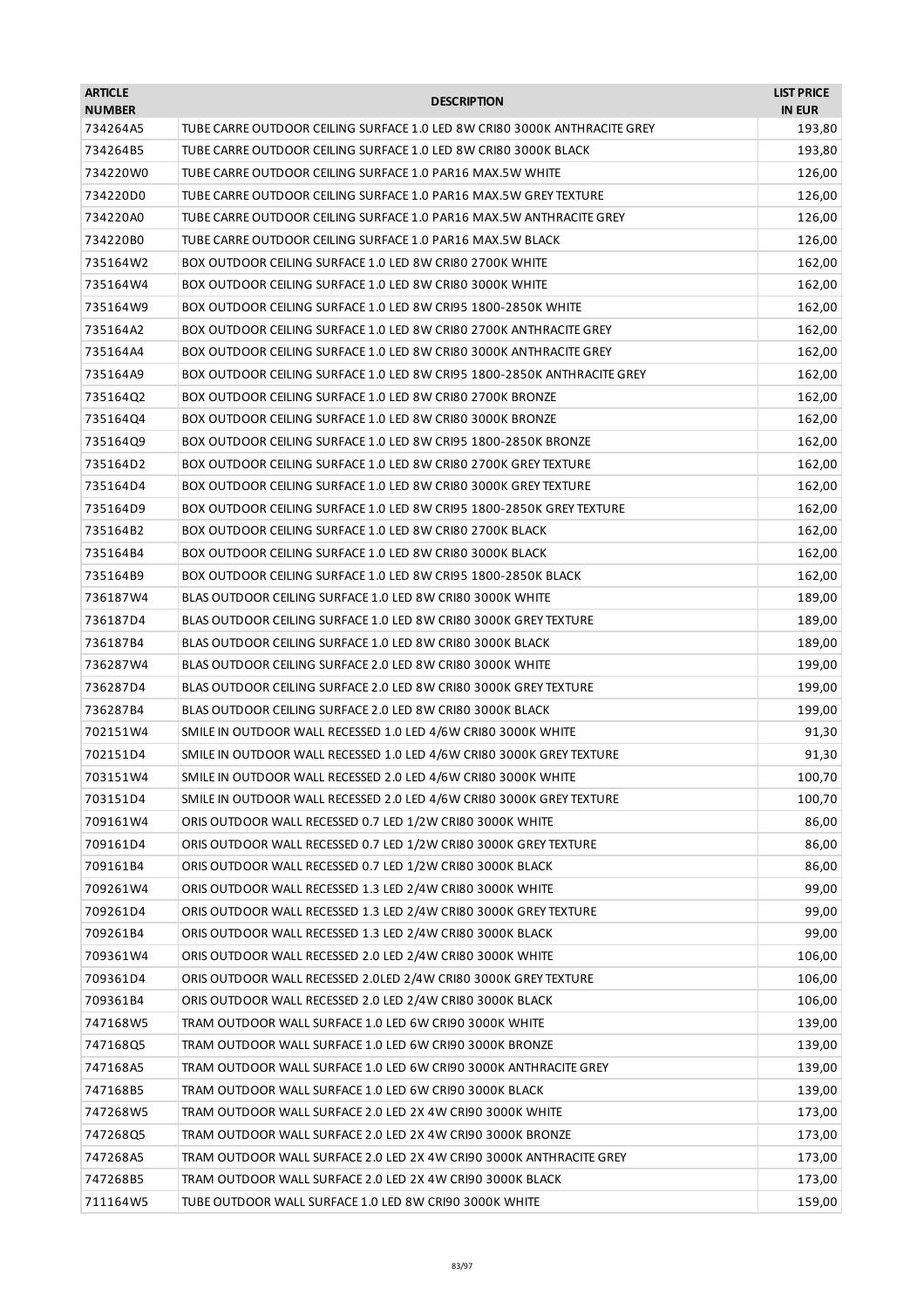| TUBE OUTDOOR WALL SURFACE 1.0 LED 8W CRI90 3000K GREY TEXTURE<br>711164D5<br>159,00<br>711164A5<br>TUBE OUTDOOR WALL SURFACE 1.0 LED 8W CRI90 3000K ANTHRACITE GREY<br>159,00<br>711164B5<br>TUBE OUTDOOR WALL SURFACE 1.0 LED 8W CRI90 3000K BLACK<br>159,00<br>711120W0<br>TUBE OUTDOOR WALL SURFACE 1.0 PAR16 MAX.5W WHITE<br>75,00<br>711120D0<br>TUBE OUTDOOR WALL SURFACE 1.0 PAR16 MAX.5W GREY TEXTURE<br>75,00<br>711120A0<br>TUBE OUTDOOR WALL SURFACE 1.0 PAR16 MAX.5W ANTHRACITE GREY<br>75,00<br>711120B0<br>TUBE OUTDOOR WALL SURFACE 1.0 PAR16 MAX.5W BLACK<br>75,00<br>711264W5<br>TUBE OUTDOOR WALL SURFACE 2.0 LED 2x 8W CRI90 3000K WHITE<br>249,00 |
|-----------------------------------------------------------------------------------------------------------------------------------------------------------------------------------------------------------------------------------------------------------------------------------------------------------------------------------------------------------------------------------------------------------------------------------------------------------------------------------------------------------------------------------------------------------------------------------------------------------------------------------------------------------------------|
|                                                                                                                                                                                                                                                                                                                                                                                                                                                                                                                                                                                                                                                                       |
|                                                                                                                                                                                                                                                                                                                                                                                                                                                                                                                                                                                                                                                                       |
|                                                                                                                                                                                                                                                                                                                                                                                                                                                                                                                                                                                                                                                                       |
|                                                                                                                                                                                                                                                                                                                                                                                                                                                                                                                                                                                                                                                                       |
|                                                                                                                                                                                                                                                                                                                                                                                                                                                                                                                                                                                                                                                                       |
|                                                                                                                                                                                                                                                                                                                                                                                                                                                                                                                                                                                                                                                                       |
|                                                                                                                                                                                                                                                                                                                                                                                                                                                                                                                                                                                                                                                                       |
|                                                                                                                                                                                                                                                                                                                                                                                                                                                                                                                                                                                                                                                                       |
| 711264D5<br>TUBE OUTDOOR WALL SURFACE 2.0 LED 2x 8W CRI90 3000K GREY TEXTURE<br>249,00                                                                                                                                                                                                                                                                                                                                                                                                                                                                                                                                                                                |
| 711264A5<br>TUBE OUTDOOR WALL SURFACE 2.0 LED 2x 8W CRI90 3000K ANTHRACITE GREY<br>249,00                                                                                                                                                                                                                                                                                                                                                                                                                                                                                                                                                                             |
| 249,00<br>711264B5<br>TUBE OUTDOOR WALL SURFACE 2.0 LED 2x 8W CRI90 3000K BLACK                                                                                                                                                                                                                                                                                                                                                                                                                                                                                                                                                                                       |
| 711220W0<br>TUBE OUTDOOR WALL SURFACE 2.0 LED 2x MAX.5W WHITE<br>105,00                                                                                                                                                                                                                                                                                                                                                                                                                                                                                                                                                                                               |
| 711220D0<br>TUBE OUTDOOR WALL SURFACE 2.0 LED 2x MAX.5W GREY TEXTURE<br>105,00                                                                                                                                                                                                                                                                                                                                                                                                                                                                                                                                                                                        |
| 711220A0<br>TUBE OUTDOOR WALL SURFACE 2.0 LED 2x MAX.5W ANTHRACITE GREY<br>105,00                                                                                                                                                                                                                                                                                                                                                                                                                                                                                                                                                                                     |
| 711220B0<br>TUBE OUTDOOR WALL SURFACE 2.0 LED 2x MAX.5W BLACK<br>105,00                                                                                                                                                                                                                                                                                                                                                                                                                                                                                                                                                                                               |
| 741168W2<br>RAY OUTDOOR WALL SURFACE 1.0 LED 6W CRI80 2700K WHITE<br>175,00                                                                                                                                                                                                                                                                                                                                                                                                                                                                                                                                                                                           |
| 741168W4<br>RAY OUTDOOR WALL SURFACE 1.0 LED 6W CRI80 3000K WHITE<br>175,00                                                                                                                                                                                                                                                                                                                                                                                                                                                                                                                                                                                           |
| 741168B2<br>RAY OUTDOOR WALL SURFACE 1.0 LED 6W CRI80 2700K BLACK<br>175,00                                                                                                                                                                                                                                                                                                                                                                                                                                                                                                                                                                                           |
| 741168B4<br>RAY OUTDOOR WALL SURFACE 1.0 LED 6W CRI80 3000K BLACK<br>175,00                                                                                                                                                                                                                                                                                                                                                                                                                                                                                                                                                                                           |
| 741148W2<br>RAY OUTDOOR WALL SURFACE 2.0 LED 2X 3W CRI80 2700K WHITE<br>188,00                                                                                                                                                                                                                                                                                                                                                                                                                                                                                                                                                                                        |
| RAY OUTDOOR WALL SURFACE 2.0 LED 2X 3W CRI80 3000K WHITE<br>188,00<br>741148W4                                                                                                                                                                                                                                                                                                                                                                                                                                                                                                                                                                                        |
| 188,00<br>741148B2<br>RAY OUTDOOR WALL SURFACE 2.0 LED 2X 3W CRI80 2700K BLACK                                                                                                                                                                                                                                                                                                                                                                                                                                                                                                                                                                                        |
| 741148B4<br>RAY OUTDOOR WALL SURFACE 2.0 LED 2X 3W CRI80 3000K BLACK<br>188,00                                                                                                                                                                                                                                                                                                                                                                                                                                                                                                                                                                                        |
| 741268W2<br>RAY OUTDOOR WALL SURFACE 3.0 LED 6W CRI80 2700K WHITE<br>187,10                                                                                                                                                                                                                                                                                                                                                                                                                                                                                                                                                                                           |
| 741268W4<br>RAY OUTDOOR WALL SURFACE 3.0 LED 6W CRI80 3000K WHITE<br>187,10                                                                                                                                                                                                                                                                                                                                                                                                                                                                                                                                                                                           |
| RAY OUTDOOR WALL SURFACE 3.0 LED 6W CRI80 2700K BLACK<br>741268B2<br>187,10                                                                                                                                                                                                                                                                                                                                                                                                                                                                                                                                                                                           |
| 187,10<br>741268B4<br>RAY OUTDOOR WALL SURFACE 3.0 LED 6W CRI80 3000K BLACK                                                                                                                                                                                                                                                                                                                                                                                                                                                                                                                                                                                           |
| 741248W2<br>RAY OUTDOOR WALL SURFACE 4.0 LED 2X 3W CRI80 2700K WHITE<br>200,10                                                                                                                                                                                                                                                                                                                                                                                                                                                                                                                                                                                        |
| 741248W4<br>RAY IP65 WALL SURFACE 4.0 LED 2X 3W CRI80 3000K WHITE<br>200,10                                                                                                                                                                                                                                                                                                                                                                                                                                                                                                                                                                                           |
| 741248B2<br>RAY IP65 WALL SURFACE 4.0 LED 2X 3W CRI80 2700K BLACK<br>200,10                                                                                                                                                                                                                                                                                                                                                                                                                                                                                                                                                                                           |
| RAY IP65 WALL SURFACE 4.0 LED 2X 3W CRI80 3000K BLACK<br>200,10<br>741248B4                                                                                                                                                                                                                                                                                                                                                                                                                                                                                                                                                                                           |
| 180381W3<br>TAIO ROUND IP65 WALL SURFACE 1.0 LED 10.5W CRI90 2700K WHITE<br>153,00                                                                                                                                                                                                                                                                                                                                                                                                                                                                                                                                                                                    |
| 180381W5<br>TAIO ROUND IP65 WALL SURFACE 1.0 LED 10.5W CRI90 3000K WHITE<br>153,00                                                                                                                                                                                                                                                                                                                                                                                                                                                                                                                                                                                    |
| 180381A3<br>153,00<br>TAIO ROUND IP65 WALL SURFACE 1.0 LED 10.5W CRI90 2700K ANTHRACITE GREY                                                                                                                                                                                                                                                                                                                                                                                                                                                                                                                                                                          |
| 180381A5<br>TAIO ROUND IP65 WALL SURFACE 1.0 LED 10.5W CRI90 3000K ANTHRACITE GREY<br>153,00                                                                                                                                                                                                                                                                                                                                                                                                                                                                                                                                                                          |
| 180381Q3<br>TAIO ROUND IP65 WALL SURFACE 1.0 LED 10.5W CRI90 2700K BRONZE<br>153,00                                                                                                                                                                                                                                                                                                                                                                                                                                                                                                                                                                                   |
| 180381Q5<br>TAIO ROUND IP65 WALL SURFACE 1.0 LED 10.5W CRI90 3000K BRONZE<br>153,00                                                                                                                                                                                                                                                                                                                                                                                                                                                                                                                                                                                   |
| 180381B3<br>TAIO ROUND IP65 WALL SURFACE 1.0 LED 10.5W CRI90 2700K BLACK<br>153,00                                                                                                                                                                                                                                                                                                                                                                                                                                                                                                                                                                                    |
| 180381B5<br>TAIO ROUND IP65 WALL SURFACE 1.0 LED 10.5W CRI90 3000K BLACK<br>153,00                                                                                                                                                                                                                                                                                                                                                                                                                                                                                                                                                                                    |
| 180481W3<br>TAIO ROUND IP65 WALL SURFACE 2.0 LED 2X 10.5W CRI90 2700K WHITE<br>239,00                                                                                                                                                                                                                                                                                                                                                                                                                                                                                                                                                                                 |
| 180481W5<br>TAIO ROUND IP65 WALL SURFACE 2.0 LED 2X 10.5W CRI90 3000K WHITE<br>239,00                                                                                                                                                                                                                                                                                                                                                                                                                                                                                                                                                                                 |
| 180481A3<br>TAIO ROUND IP65 WALL SURFACE 2.0 LED 2X 10.5W CRI90 2700K ANTHRACITE GREY<br>239,00                                                                                                                                                                                                                                                                                                                                                                                                                                                                                                                                                                       |
| 180481A5<br>TAIO ROUND IP65 WALL SURFACE 2.0 LED 2X 10.5W CRI90 3000K ANTHRACITE GREY<br>239,00                                                                                                                                                                                                                                                                                                                                                                                                                                                                                                                                                                       |
| 180481Q3<br>TAIO ROUND IP65 WALL SURFACE 2.0 LED 2X 10.5W CRI90 2700K BRONZE<br>239,00                                                                                                                                                                                                                                                                                                                                                                                                                                                                                                                                                                                |
| 180481Q5<br>TAIO ROUND IP65 WALL SURFACE 2.0 LED 2X 10.5W CRI90 3000K BRONZE<br>239,00                                                                                                                                                                                                                                                                                                                                                                                                                                                                                                                                                                                |
| 180481B3<br>TAIO ROUND IP65 WALL SURFACE 2.0 LED 2X 10.5W CRI90 2700K BLACK<br>239,00                                                                                                                                                                                                                                                                                                                                                                                                                                                                                                                                                                                 |
| 180481B5<br>TAIO ROUND IP65 WALL SURFACE 2.0 LED 2X 10.5W CRI90 3000K BLACK<br>239,00                                                                                                                                                                                                                                                                                                                                                                                                                                                                                                                                                                                 |
| 744164W5<br>TUBE CARRE IP65 WALL SURFACE 1.0 LED 8W CRI90 3000K WHITE<br>179,00                                                                                                                                                                                                                                                                                                                                                                                                                                                                                                                                                                                       |
| 179,00<br>744164D5<br>TUBE CARRE OUTDOOR WALL SURFACE 1.0 LED 8W CRI90 3000K GREY TEXTURE                                                                                                                                                                                                                                                                                                                                                                                                                                                                                                                                                                             |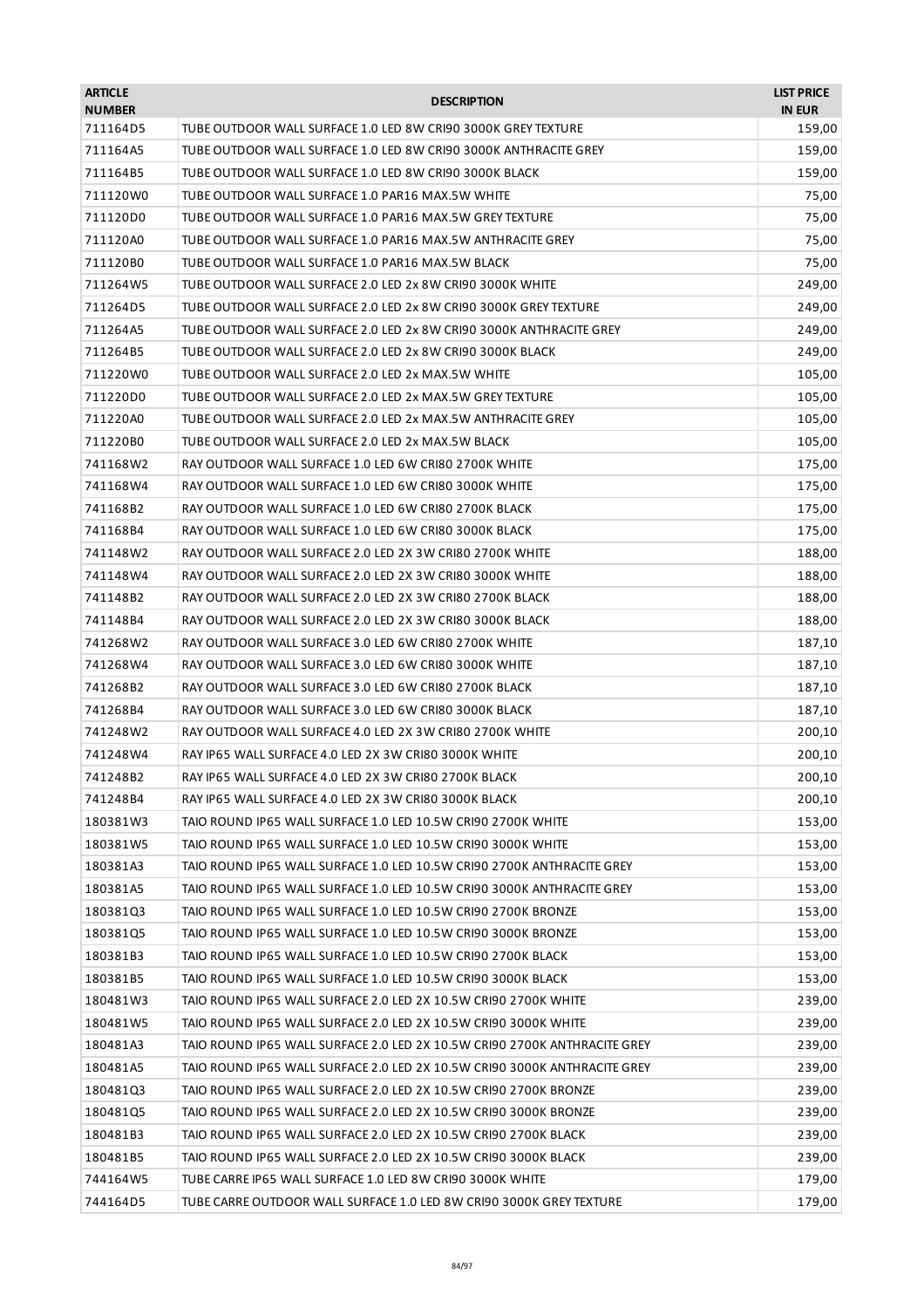| <b>ARTICLE</b><br><b>NUMBER</b> | <b>DESCRIPTION</b>                                                     | <b>LIST PRICE</b><br><b>IN EUR</b> |
|---------------------------------|------------------------------------------------------------------------|------------------------------------|
| 744164A5                        | TUBE CARRE OUTDOOR WALL SURFACE 1.0 LED 8W CRI90 3000K ANTHRACITE GREY | 179,00                             |
| 744164B5                        | TUBE CARRE OUTDOOR WALL SURFACE 1.0 LED 8W CRI90 3000K BLACK           | 179,00                             |
| 744120W0                        | TUBE CARRE OUTDOOR WALL SURFACE 1.0 PAR16 MAX.5W WHITE                 | 110,00                             |
| 744120D0                        | TUBE CARRE OUTDOOR WALL SURFACE 1.0 PAR16 MAX.5W GREY TEXTURE          | 110,00                             |
| 744120A0                        | TUBE CARRE OUTDOOR WALL SURFACE 1.0 PAR16 MAX.5W ANTHRACITE GREY       | 110,00                             |
| 744120B0                        | TUBE CARRE OUTDOOR WALL SURFACE 1.0 PAR16 MAX.5W BLACK                 | 110,00                             |
| 744264W5                        | TUBE CARRE OUTDOOR WALL SURFACE 2.0 LED 2X 8W CRI90 3000K WHITE        | 279,00                             |
| 744264D5                        | TUBE CARRE OUTDOOR WALL SURFACE 2.0 LED 2X CRI90 3000K GREY TEXTURE    | 279,00                             |
| 744264A5                        | TUBE CARRE OUTDOOR WALL SURFACE 2.0 LED 2X CRI90 3000K ANTHRACITE GREY | 279,00                             |
| 744264B5                        | TUBE CARRE OUTDOOR WALL SURFACE 2.0 LED 2X CRI90 3000K BLACK           | 279,00                             |
| 744220W0                        | TUBE CARRE OUTDOOR WALL SURFACE 2.0 PAR16 2X MAX.5W WHITE              | 149,00                             |
| 744220D0                        | TUBE CARRE OUTDOOR WALL SURFACE 2.0 PAR16 2X MAX.5W GREY TEXTURE       | 149,00                             |
| 744220A0                        | TUBE CARRE OUTDOOR WALL SURFACE 2.0 PAR16 2X MAX.5W ANTHRACITE GREY    | 149,00                             |
| 744220B0                        | TUBE CARRE OUTDOOR WALL SURFACE 2.0 PAR16 2X MAX.5W BLACK              | 149,00                             |
| 740168W2                        | BOX OUTDOOR WALL SURFACE 1.0 LED 6W CRI80 2700K WHITE                  | 175,00                             |
| 740168W4                        | BOX OUTDOOR WALL SURFACE 1.0 LED 6W CRI80 3000K WHITE                  | 175,00                             |
| 740168A2                        | BOX OUTDOOR WALL SURFACE 1.0 LED 6W CRI80 2700K ANTHRACITE GREY        | 175,00                             |
| 740168A4                        | BOX OUTDOOR WALL SURFACE 1.0 LED 6W CRI80 3000K ANTHRACITE GREY        | 175,00                             |
| 740168Q2                        | BOX OUTDOOR WALL SURFACE 1.0 LED 6W CRI80 2700K BRONZE                 | 175,00                             |
| 740168Q4                        | BOX OUTDOOR WALL SURFACE 1.0 LED 6W CRI80 3000K BRONZE                 | 175,00                             |
| 740168D2                        | BOX OUTDOOR WALL SURFACE 1.0 LED 6W CRI80 2700K GREY TEXTURE           | 175,00                             |
| 740168D4                        | BOX OUTDOOR WALL SURFACE 1.0 LED 6W CRI80 3000K GREY TEXTURE           | 175,00                             |
| 740168B2                        | BOX OUTDOOR WALL SURFACE 1.0 LED 6W CRI80 2700K BLACK                  | 175,00                             |
| 740168B4                        | BOX OUTDOOR WALL SURFACE 1.0 LED 6W CRI80 3000K BLACK                  | 175,00                             |
| 740148W2                        | BOX OUTDOOR WALL SURFACE 2.0 LED 2X 3W CRI80 2700K WHITE               | 188,00                             |
| 740148W4                        | BOX OUTDOOR WALL SURFACE 2.0 LED 2X 3W CRI80 3000K WHITE               | 188,00                             |
| 740148A2                        | BOX OUTDOOR WALL SURFACE 2.0 LED 2X 3W CRI80 2700K ANTHRACITE GREY     | 188,00                             |
| 740148A4                        | BOX OUTDOOR WALL SURFACE 2.0 LED 2X 3W CRI80 3000K ANTHRACITE GREY     | 188,00                             |
| 740148Q2                        | BOX OUTDOOR WALL SURFACE 2.0 LED 2X 3W CRI80 2700K BRONZE              | 188,00                             |
| 740148Q4                        | BOX OUTDOOR WALL SURFACE 2.0 LED 2X 3W CRI80 3000K BRONZE              | 188,00                             |
| 740148D2                        | BOX OUTDOOR WALL SURFACE 2.0 LED 2X 3W CRI80 2700K GREY TEXTURE        | 188,00                             |
| 740148D4                        | BOX OUTDOOR WALL SURFACE 2.0 LED 2X 3W CRI80 3000K GREY TEXTURE        | 188,00                             |
| 740148B2                        | BOX OUTDOOR WALL SURFACE 2.0 LED 2X 3W CRI80 2700K BLACK               | 188,00                             |
| 740148B4                        | BOX OUTDOOR WALL SURFACE 2.0 LED 2X 3W CRI80 3000K BLACK               | 188,00                             |
| 740268W2                        | BOX OUTDOOR WALL SURFACE 3.0 LED 6W CRI80 2700K WHITE                  | 187,10                             |
| 740268W4                        | BOX OUTDOOR WALL SURFACE 3.0 LED 6W CRI80 3000K WHITE                  | 187,10                             |
| 740268Q2                        | BOX OUTDOOR WALL SURFACE 3.0 LED 6W CRI80 2700K BRONZE                 | 187,10                             |
| 740268Q4                        | BOX OUTDOOR WALL SURFACE 3.0 LED 6W CRI80 3000K BRONZE                 | 187,10                             |
| 740268D2                        | BOX OUTDOOR WALL SURFACE 3.0 LED 6W CRI80 2700K GREY TEXTURE           | 187,10                             |
| 740268D4                        | BOX OUTDOOR WALL SURFACE 3.0 LED 6W CRI80 3000K GREY TEXTURE           | 187,10                             |
| 740268B2                        | BOX OUTDOOR WALL SURFACE 3.0 LED 6W CRI80 2700K BLACK                  | 187,10                             |
| 740268B4                        | BOX OUTDOOR WALL SURFACE 3.0 LED 6W CRI80 3000K BLACK                  | 187,10                             |
| 740248W2                        | BOX OUTDOOR WALL SURFACE 4.0 LED 2X 3W CRI80 2700K WHITE               | 200,10                             |
| 740248W4                        | BOX OUTDOOR WALL SURFACE 4.0 LED 2X 3W CRI80 3000K WHITE               | 200,10                             |
| 740248Q2                        | BOX OUTDOOR WALL SURFACE 4.0 LED 2X 3W CRI80 2700K BRONZE              | 200,10                             |
| 740248Q4                        | BOX OUTDOOR WALL SURFACE 4.0 LED 2X 3W CRI80 3000K BRONZE              | 200,10                             |
| 740248D2                        | BOX OUTDOOR WALL SURFACE 4.0 LED 2X 3W CRI80 2700K GREY TEXTURE        | 200,10                             |
| 740248D4                        | BOX OUTDOOR WALL SURFACE 4.0 LED 2X 3W CRI80 3000K GREY TEXTURE        | 200,10                             |
| 740248B2                        | BOX OUTDOOR WALL SURFACE 4.0 LED 2X 3W CRI80 2700K BLACK               | 200,10                             |
|                                 |                                                                        |                                    |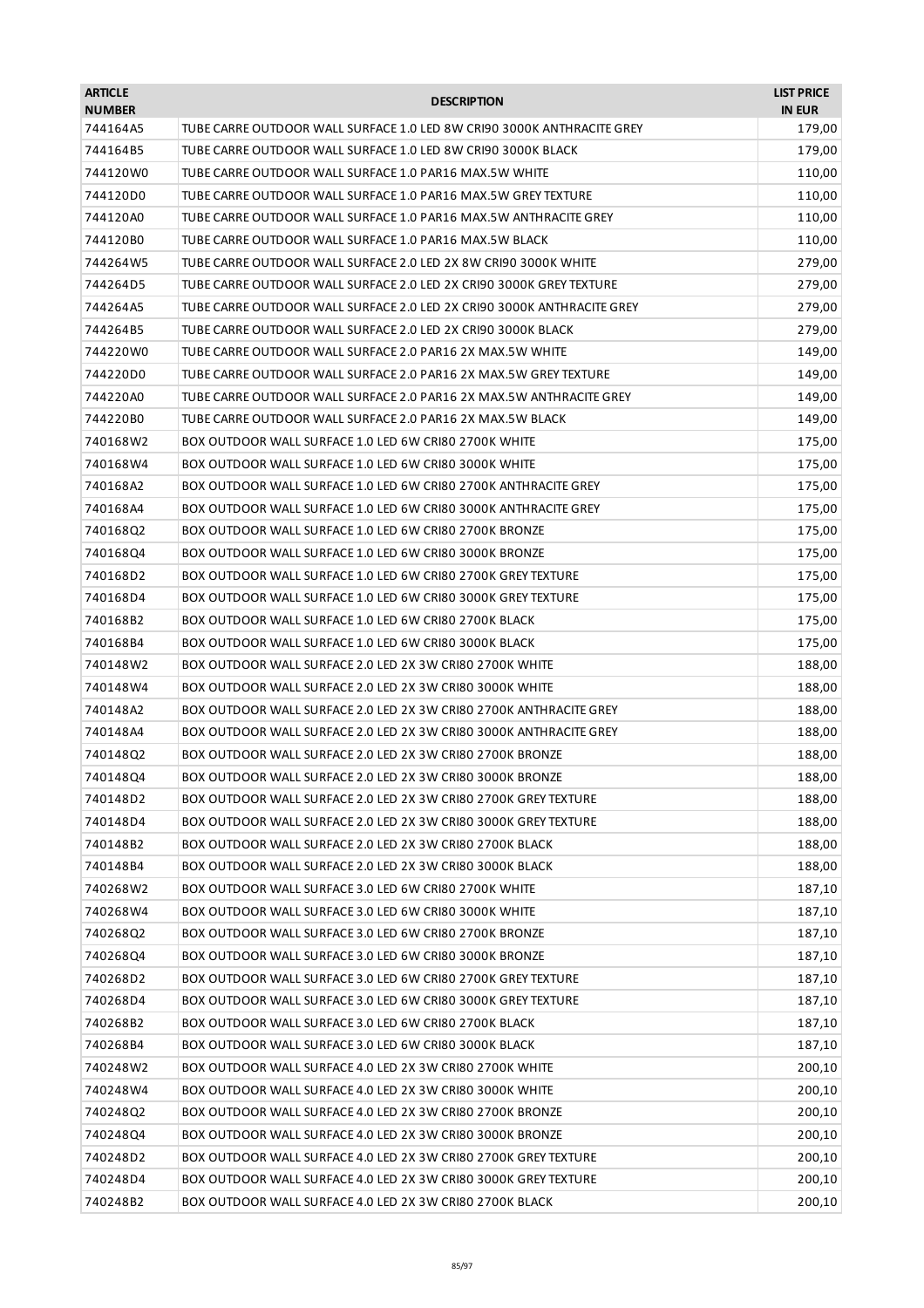| <b>ARTICLE</b><br><b>NUMBER</b> | <b>DESCRIPTION</b>                                                                                | <b>LIST PRICE</b><br><b>IN EUR</b> |
|---------------------------------|---------------------------------------------------------------------------------------------------|------------------------------------|
| 740248B4                        | BOX OUTDOOR WALL SURFACE 4.0 LED 2X 3W CRI80 3000K BLACK                                          | 200,10                             |
| 719143D4                        | TRAIN OUTDOOR WALL SURFACE 1.0 NARROW LED 6W CRI80 3000K GREY TEXTURE                             | 149,00                             |
| 719243D4                        | TRAIN OUTDOOR WALL SURFACE 2.0 NARROW UP/NARROW DOWN LED 2X 3W CRI80 3000K GREY<br><b>TEXTURE</b> | 190,00                             |
| 719253D4                        | TRAIN OUTDOOR WALL SURFACE 2.0 NARROW UP/FLOOD DOWN LED 2X 3W CRI80 3000K GREY<br><b>TEXTURE</b>  | 178,00                             |
| 719868W5                        | TRAIN OUTDOOR WALL SURFACE 1.0 LED 6W CRI90 3000K WHITE                                           | 142,00                             |
| 719868D5                        | TRAIN OUTDOOR WALL SURFACE 1.0 LED 6W CRI90 3000K GREY TEXTURE                                    | 142,00                             |
| 719868B5                        | TRAIN OUTDOOR WALL SURFACE 1.0 LED 6W CRI90 3000K BLACK                                           | 142,00                             |
| 719968W5                        | TRAIN OUTDOOR WALL SURFACE 2.0 LED 2X 4W CRI90 3000K WHITE                                        | 177,00                             |
| 719968D5                        | TRAIN OUTDOOR WALL SURFACE 2.0 LED 2X 4W CRI90 3000K GREY TEXTURE                                 | 177,00                             |
| 719968B5                        | TRAIN OUTDOOR WALL SURFACE 2.0 LED 2X 4W CRI90 3000K BLACK                                        | 177,00                             |
| 313774W5                        | CENTRAL OUTDOOR WALL SURFACE 1.0 LED 8W CRI90 3000K WHITE                                         | 174,00                             |
| 313774D5                        | CENTRAL OUTDOOR WALL SURFACE 1.0 LED 8W CRI90 3000K GREY TEXTURE                                  | 174,00                             |
| 313774A5                        | CENTRAL OUTDOOR WALL SURFACE 1.0 LED 8W CRI90 3000K ANTHRACITE GREY                               | 174,00                             |
| 313774B5                        | CENTRAL OUTDOOR WALL SURFACE 1.0 LED 8W CRI90 3000K BLACK                                         | 174,00                             |
| 313874W5                        | CENTRAL OUTDOOR WALL SURFACE 2.0 LED 2X 4W CRI90 3000K WHITE                                      | 204,00                             |
| 313874D5                        | CENTRAL OUTDOOR WALL SURFACE 2.0 LED 2X 4W CRI90 3000K GREY TEXTURE                               | 204,00                             |
| 313874A5                        | CENTRAL OUTDOOR WALL SURFACE 2.0 LED 2X 4W CRI90 3000K ANTHRACITE GREY                            | 204,00                             |
| 313874B5                        | CENTRAL OUTDOOR WALL SURFACE 2.0 LED 2X 4W CRI90 3000K BLACK                                      | 204,00                             |
| 314774D5                        | STATION OUTDOOR WALL SURFACE 1.0 LED 8W CRI90 3000K GREY TEXTURE                                  | 164,00                             |
| 314774B5                        | STATION OUTDOOR WALL SURFACE 1.0 LED 8W CRI90 3000K BLACK                                         | 164,00                             |
| 314874D5                        | STATION OUTDOOR WALL SURFACE 2.0 LED 2X 4W CRI90 3000K GREY TEXTURE                               | 194,00                             |
| 314874B5                        | STATION OUTDOOR WALL SURFACE 2.0 LED 2X 4W CRI90 3000K BLACK                                      | 194,00                             |
| 739148W2                        | BOXX OUTDOOR WALL SURFACE 1.0 LED 4X 3W CRI80 2700K WHITE                                         | 298,00                             |
| 739148W4                        | BOXX OUTDOOR WALL SURFACE 1.0 LED 4X 3W CRI80 3000K WHITE                                         | 298,00                             |
| 739148B2                        | BOXX OUTDOOR WALL SURFACE 1.0 LED 4X 3W CRI80 2700K BLACK                                         | 298,00                             |
| 739148B4                        | BOXX OUTDOOR WALL SURFACE 1.0 LED 4X 3W CRI80 3000K BLACK                                         | 298,00                             |
| 700364D4                        | X-BEAM OUTDOOR WALL SURFACE 1.0 LED CRI80 3000K GREY TEXTURE                                      | 281,00                             |
| 700364A4                        | X-BEAM OUTDOOR WALL SURFACE 1.0 LED CRI80 3000K ANTHRACITE GREY                                   | 281,00                             |
| 700364B4                        | X-BEAM OUTDOOR WALL SURFACE 1.0 LED CRI80 3000K BLACK                                             | 281,00                             |
| 702257W5                        | SMILE ON OUTDOOR WALL SURFACE 1.0 LED 6W CRI90 3000K WHITE                                        | 163,20                             |
| 702257D5                        | SMILE ON OUTDOOR WALL SURFACE 1.0 LED 6W CRI90 3000K GREY TEXTURE                                 | 163,20                             |
| 702257B5                        | SMILE ON OUTDOOR WALL SURFACE 1.0 LED 6W CRI90 3000K BLACK                                        | 163,20                             |
| 703257W5                        | SMILE ON OUTDOOR WALL SURFACE 2.0 LED 6W CRI90 3000K WHITE                                        | 168,30                             |
| 703257D5                        | SMILE ON OUTDOOR WALL SURFACE 2.0 LED 6W CRI90 3000K GREY TEXTURE                                 | 168,30                             |
| 703257B5                        | SMILE ON OUTDOOR WALL SURFACE 2.0 LED 6W CRI90 3000K BLACK                                        | 168,30                             |
| 722174W5                        | TAPE OUTDOOR WALL SURFACE 1.0 LED 8W CRI90 3000K WHITE                                            | 249,00                             |
| 722174D5                        | TAPE OUTDOOR WALL SURFACE 1.0 LED 8W CRI90 3000K GREY TEXTURE                                     | 249,00                             |
| 722174A5                        | TAPE OUTDOOR WALL SURFACE 1.0 LED 8W CRI90 3000K ANTHRACITE GREY                                  | 249,00                             |
| 722174B5                        | TAPE OUTDOOR WALL SURFACE 1.0 LED 8W CRI90 3000K BLACK                                            | 249,00                             |
| 746274B3                        | SWAM OUTDOOR WALL SURFACE 1.0 LED 8W CRI90 2700K BLACK                                            | 195,00                             |
| 746274K3                        | SWAM OUTDOOR WALL SURFACE 1.0 LED 8W CRI90 2700K BLACK + GOLD INSIDE                              | 205,00                             |
| 746374B3                        | SWAM OUTDOOR WALL SURFACE 1.1 LED 13W CRI90 2700K BLACK                                           | 239,00                             |
| 746374K3                        | SWAM OUTDOOR WALL SURFACE 1.1 LED 13W CRI90 2700K BLACK + GOLD INSIDE                             | 249,00                             |
| 717474W4                        | GETTON OUTDOOR WALL SURFACE 1.0 LED 8W CRI80 3000K WHITE                                          | 258,00                             |
| 717474D4                        | GETTON OUTDOOR WALL SURFACE 1.0 LED 8W CRI80 3000K GREY TEXTURE                                   | 258,00                             |
| 717374W4                        | GETTON OUTDOOR WALL SURFACE 2.0 LED 8W CRI80 3000K WHITE                                          | 268,00                             |
| 717374D4                        | GETTON OUTDOOR WALL SURFACE 2.0 LED 8W CRI80 3000K GREY TEXTURE                                   | 268,00                             |
|                                 |                                                                                                   |                                    |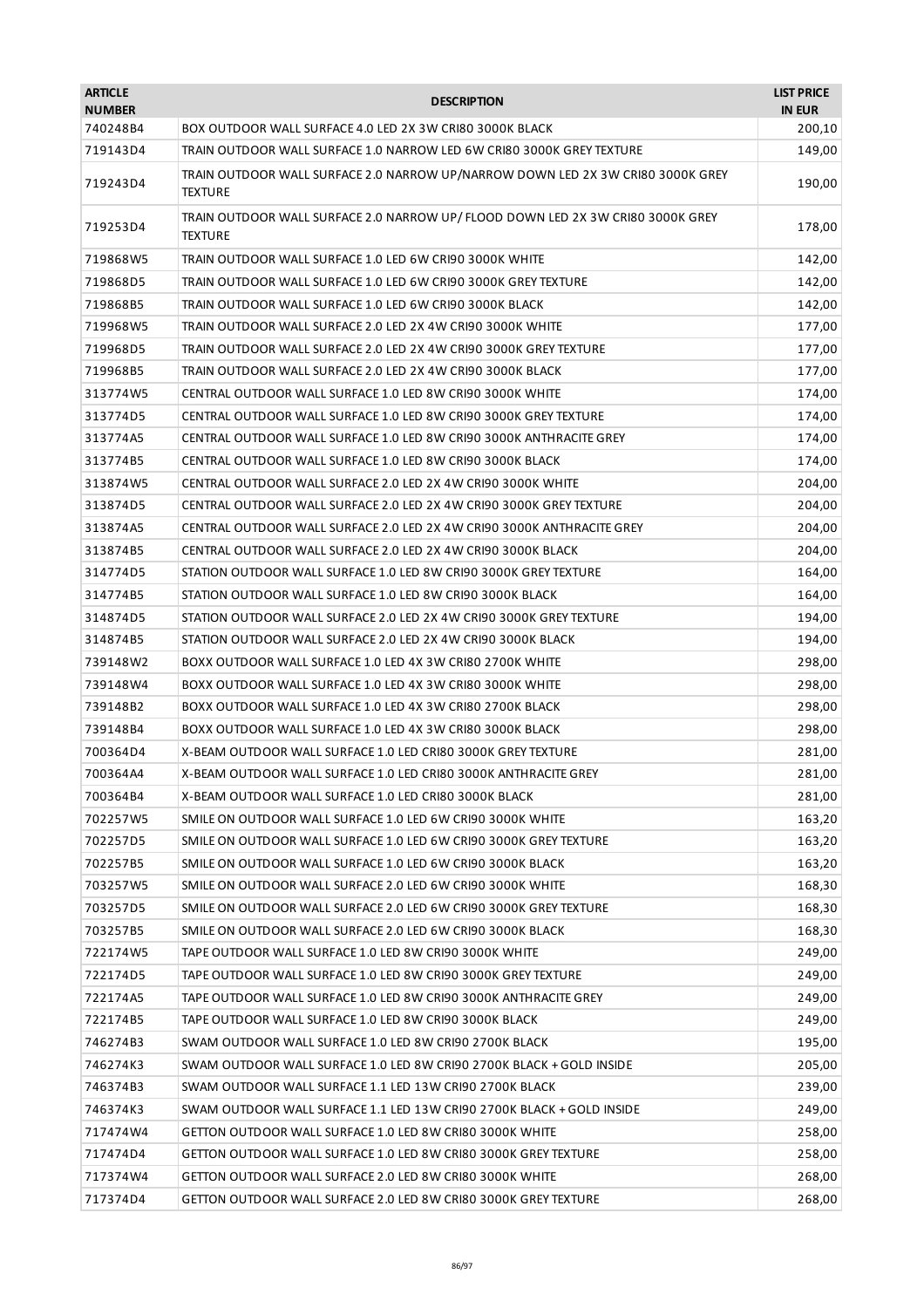| <b>ARTICLE</b><br><b>NUMBER</b> | <b>DESCRIPTION</b>                                                        | <b>LIST PRICE</b><br><b>IN EUR</b> |
|---------------------------------|---------------------------------------------------------------------------|------------------------------------|
| 416174A2                        | PALOS OUTDOOR WALL SURFACE 1.0 LED 9.5W CRI80 2700K ANTHRACITE GREY       | 219,00                             |
| 416174A4                        | PALOS OUTDOOR WALL SURFACE 1.0 LED 9.5W CRI80 3000K ANTHRACITE GREY       | 219,00                             |
| 416174Q2                        | PALOS OUTDOOR WALL SURFACE 1.0 LED 9.5W CRI80 2700K BRONZE                | 219,00                             |
| 416174Q4                        | PALOS OUTDOORWALL SURFACE 1.0 LED 9.5W CRI80 3000K BRONZE                 | 219,00                             |
| 416174B2                        | PALOS OUTDOOR WALL SURFACE 1.0 LED 9.5W CRI80 2700K BLACK                 | 219,00                             |
| 416174B4                        | PALOS OUTDOOR WALL SURFACE 1.0 LED 9.5W CRI80 3000K BLACK                 | 219,00                             |
| 416274A2                        | PALOS OUTDOOR WALL SURFACE 2.0 LED 2X 9.5W CRI80 2700K ANTHRACITE GREY    | 219,00                             |
| 416274A4                        | PALOS OUTDOOR WALL SURFACE 2.0 LED 2X 9.5W CRI80 3000K ANTHRACITE GREY    | 219,00                             |
| 416274Q2                        | PALOS OUTDOOR WALL SURFACE 2.0 LED 2X 9.5W CRI80 2700K BRONZE             | 219,00                             |
| 416274Q4                        | PALOS OUTDOOR WALL SURFACE 2.0 LED 2X 9.5W CRI80 3000K BRONZE             | 219,00                             |
| 416274B2                        | PALOS OUTDOOR WALL SURFACE 2.0 LED 2X 9.5W CRI80 2700K BLACK              | 219,00                             |
| 416274B4                        | PALOS OUTDOOR WALL SURFACE 2.0 LED 2X 9.5W CRI80 3000K BLACK              | 219,00                             |
| 416374A2                        | PALOS OUTDOOR WALL SURFACE 3.0 LED 9.5W CRI80 2700K ANTHRACITE GREY       | 188,00                             |
| 416374A4                        | PALOS OUTDOOR WALL SURFACE 3.0 LED 9.5W CRI80 3000K ANTHRACITE GREY       | 188,00                             |
| 416374Q2                        | PALOS OUTDOOR WALL SURFACE 3.0 LED 9.5W CRI80 2700K BRONZE                | 188,00                             |
| 41637404                        | PALOS OUTDOOR WALL SURFACE 3.0 LED 9.5W CRI80 3000K BRONZE                | 188,00                             |
| 416374B2                        | PALOS OUTDOOR WALL SURFACE 3.0 LED 9.5W CRI80 2700K BLACK                 | 188,00                             |
| 416374B4                        | PALOS OUTDOOR WALL SURFACE 3.0 LED 9.5W CRI80 3000K BLACK                 | 188,00                             |
| 75016114                        | CARD OUTDOOR FLOOR RECESSED 0.1 LED 1W CRI80 3000K INOX                   | 69,00                              |
| 75026114                        | CARD OUTDOOR FLOOR RECESSED 0.2 LED 1W CRI80 3000K INOX                   | 89,00                              |
| 75116314                        | MAP OUTDOOR FLOOR RECESSED 0.6 LED 5W CRI80 3000K INOX                    | 169,00                             |
| 75126414                        | MAP OUTDOOR FLOOR RECESSED 0.9 LED 8W CRI80 3000K INOX                    | 189,00                             |
| 75136414                        | MAP OUTDOOR FLOOR RECESSED 1.2 LED 12W CRI80 3000K INOX                   | 229,00                             |
| 75146414                        | MAP OUTDOOR FLOOR RECESSED 1.6 LED 15W CRI80 3000K INOX                   | 349,00                             |
| 75155714                        | MAP ASYM OUTDOOR FLOOR RECESSED 1.2 LED 10W CRI80 3000K INOX              | 249,00                             |
| 75165714                        | MAP ASYM OUTDOOR FLOOR RECESSED 1.6 LED 15W CRI80 3000K INOX              | 369,00                             |
| 75216314                        | CHART OUTDOOR FLOOR RECESSED 0.6 LED 5W CRI80 3000K INOX                  | 171,60                             |
| 75226414                        | CHART OUTDOOR FLOOR RECESSED 0.9 LED 8W CRI80 3000K INOX                  | 191,90                             |
| 75236414                        | CHART OUTDOOR FLOOR RECESSED 1.2 LED 12W CRI80 3000K INOX                 |                                    |
|                                 |                                                                           | 232,50                             |
| 75246414                        | CHART OUTDOOR FLOOR RECESSED 1.6 LED 15W CRI80 3000K INOX                 | 354,30                             |
| 75255714                        | CHART ASYM OUTDOOR FLOOR RECESSED 1.2 LED 10W CRI80 3000K INOX            | 232,50                             |
| 75265714                        | CHART ASYM OUTDOOR FLOOR RECESSED 1.6 LED 15W CRI80 3000K INOX            | 374,60                             |
| 737157D4                        | STIPO OUTDOOR FLOOR PROJECTOR 1.0 LED 7W CRI80 3000K GREY TEXTURE         | 166,00                             |
| 737157Y4                        | STIPO OUTDOOR FLOOR PROJECTOR 1.0 LED 7W CRI80 3000K BROWN                | 166,00                             |
| 737267D4                        | STIPO OUTDOOR FLOOR PROJECTOR 2.0 LED 7W CRI80 3000K GREY TEXTURE         | 166,00                             |
| 737267Y4                        | STIPO OUTDOOR FLOOR PROJECTOR 2.0 LED 7W CRI80 3000K BROWN                | 166,00                             |
| 737357D4                        | STIPO OUTDOOR FLOOR PROJECTOR 3.0 LED 7W CRI80 3000K GREY TEXTURE         | 149,00                             |
| 737357Y4                        | STIPO OUTDOOR FLOOR PROJECTOR 3.0 LED 7W CRI80 3000K BROWN                | 149,00                             |
| 737467D4                        | STIPO OUTDOOR FLOOR PROJECTOR 4.0 LED 7W CRI80 3000K GREY TEXTURE         | 149,00                             |
| 737467Y4                        | STIPO OUTDOOR FLOOR PROJECTOR 4.0 LED 7W CRI80 3000K BROWN                | 149,00                             |
| 727174D5                        | STAKE OUTDOOR FLOOR PROJECTOR 1.0 LED 8W CRI90 3000K GREY TEXTURE         | 169,00                             |
| 727174A5                        | STAKE OUTDOOR FLOOR PROJECTOR 1.0 LED 8W CRI90 3000K ANTHRACITE GREY      | 169,00                             |
| 727174B5                        | STAKE OUTDOOR FLOOR PROJECTOR 1.0 LED 8W CRI90 3000K BLACK                | 169,00                             |
| 727274D5                        | STAKE FOLD OUTDOOR FLOOR PROJECTOR 1.0 LED 8W CRI90 3000K GREY TEXTURE    | 198,00                             |
| 727274A5                        | STAKE FOLD OUTDOOR FLOOR PROJECTOR 1.0 LED 8W CRI90 3000K ANTHRACITE GREY | 198,00                             |
| 727274B5                        | STAKE FOLD OUTDOOR FLOOR PROJECTOR 1.0 LED 8W CRI90 3000K BLACK           | 198,00                             |
| 746174B3                        | SWAM OUTDOOR FLOOR SURFACE 1.0 LED 8W CRI90 2700K BLACK                   | 229,00                             |
| 746174K3                        | SWAM OUTDOOR FLOOR SURFACE 1.0 LED 8W CRI90 2700K BLACK + GOLD INSIDE     | 239,00                             |
| 910090B0                        | SWAM STRAIGHT BASE 400 BLACK                                              | 98,60                              |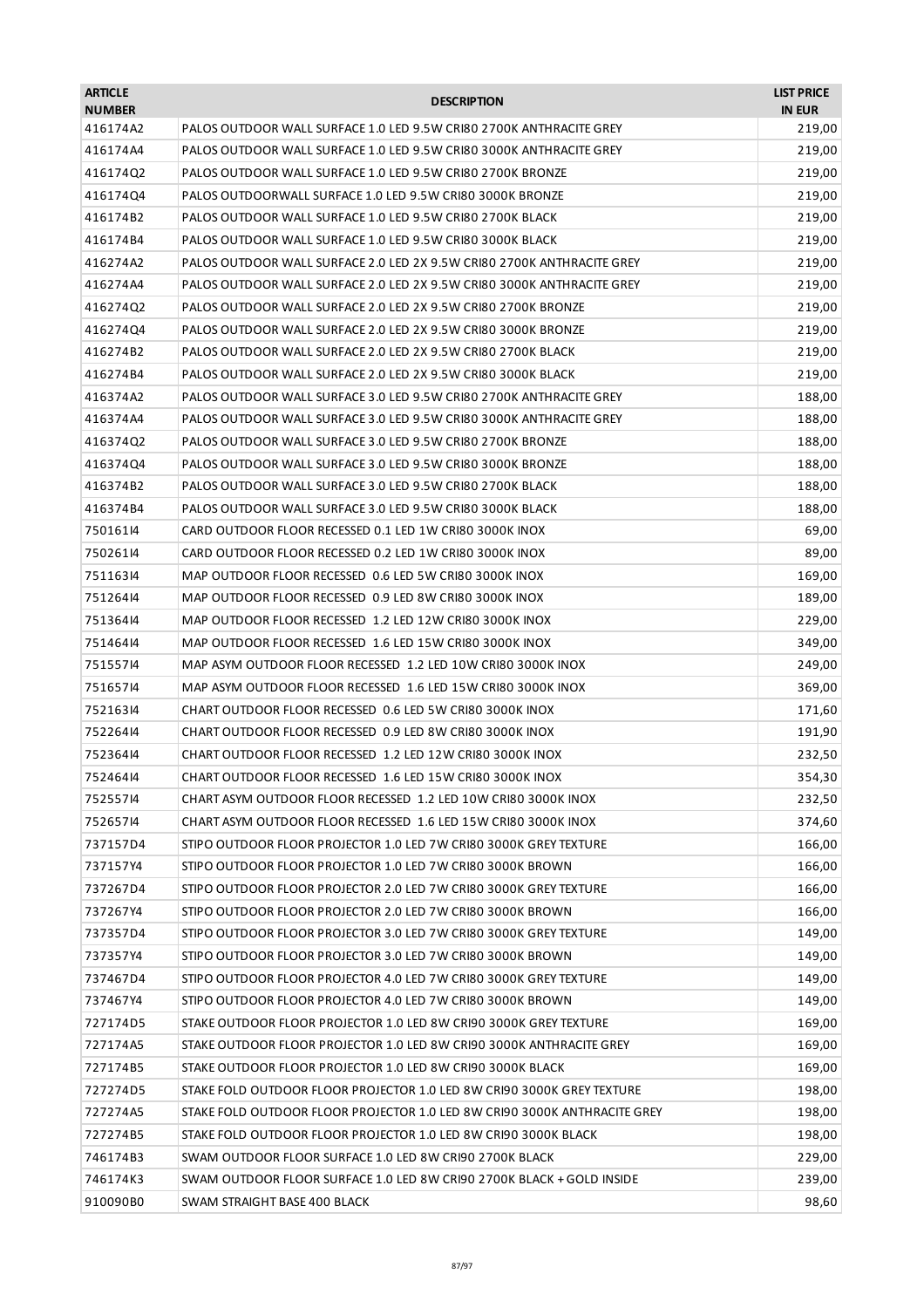| <b>ARTICLE</b><br><b>NUMBER</b> | <b>DESCRIPTION</b>                                                            | <b>LIST PRICE</b><br><b>IN EUR</b> |
|---------------------------------|-------------------------------------------------------------------------------|------------------------------------|
| 910091B0                        | SWAM STRAIGHT BASE 600 BLACK                                                  | 102,00                             |
| 910092B0                        | SWAM STRAIGHT BASE 800 BLACK                                                  | 108,00                             |
| 910093B0                        | SWAM CURVED BASE 400 BLACK                                                    | 116,00                             |
| 910094B0                        | SWAM CURVED BASE 600 BLACK                                                    | 119,00                             |
| 910095B0                        | SWAM CURVED BASE 800 BLACK                                                    | 129,00                             |
| 717574D4                        | GETTON OUTDOOR FLOOR SURFACE 1.0 LED 8W CRI80 3000K GREY TEXTURE              | 225,00                             |
| 717674D4                        | GETTON OUTDOOR FLOOR SURFACE 2.0 LED 8W CRI80 3000K GREY TEXTURE              | 245,00                             |
| 722274W5                        | TAPE OUTDOOR FLOOR SURFACE 4.0 LED 8W CRI90 3000K WHITE                       | 289,00                             |
| 722274D5                        | TAPE OUTDOOR FLOOR SURFACE 4.0 LED 8W CRI90 3000K GREY TEXTURE                | 289,00                             |
| 722374W5                        | TAPE OUTDOOR FLOOR SURFACE 6.0 LED 8W CRI90 3000K WHITE                       | 329,00                             |
| 722374D5                        | TAPE OUTDOOR FLOOR SURFACE 6.0 LED 8W CRI90 3000K GREY TEXTURE                | 329,00                             |
| 722474W5                        | TAPE OUTDOOR FLOOR SURFACE 8.0 LED 8W CRI90 3000K WHITE                       | 398,00                             |
| 722474D5                        | TAPE OUTDOOR FLOOR SURFACE 8.0 LED 8W CRI90 3000K GREY TEXTURE                | 398,00                             |
| 723174D5                        | PACE OUTDOOR FLOOR SURFACE 4.0 LED 8W CRI90 3000K GREY TEXTURE                | 249,00                             |
| 723174B5                        | PACE OUTDOOR FLOOR SURFACE 4.0 LED 8W CRI90 3000K BLACK                       | 249,00                             |
| 723274D5                        | PACE OUTDOOR FLOOR SURFACE 6.0 LED 8W CRI90 3000K GREY TEXTURE                | 274,00                             |
| 723274B5                        | PACE OUTDOOR FLOOR SURFACE 6.0 LED 8W CRI90 3000K BLACK                       | 274,00                             |
| 723374D5                        | PACE OUTDOOR FLOOR SURFACE 8.0 LED 8W CRI90 3000K GREY TEXTURE                | 298,00                             |
| 723374B5                        | PACE OUTDOOR FLOOR SURFACE 8.0 LED 8W CRI90 3000K BLACK                       | 298,00                             |
| 756174D4                        | FIFTY FIFTY OUTDOOR FLOOR SURFACE 1.0 LED 8W CRI80 3000K GREY TEXTURE         | 219,00                             |
| 756174A4                        | FIFTY FIFTY OUTDOOR FLOOR SURFACE 1.0 LED 8W CRI80 3000K ANTHRACITE GREY      | 219,00                             |
| 756274D4                        | FIFTY FIFTY OUTDOOR FLOOR SURFACE 2.0 LED 8W CRI80 3000K GREY TEXTURE         | 239,00                             |
| 756274A4                        | FIFTY FIFTY OUTDOOR FLOOR SURFACE 2.0 LED 8W CRI80 3000K ANTHRACITE GREY      | 239,00                             |
| 720174D4                        | SWAY OUTDOOR FLOOR SURFACE 1.0 LED 8W CRI80 3000K GREY TEXTURE                | 269,00                             |
| 720274D4                        | SWAY OUTDOOR FLOOR SURFACE 2.0 LED 2X 8W CRI80 3000K GREY TEXTURE             | 369,00                             |
| 416674A2                        | PALOS ROUND OUTDOOR FLOOR SURFACE 1.0 LED 9.5W CRI80 2700K ANTHRACITE GREY    | 195,00                             |
| 416674A4                        | PALOS ROUND OUTDOOR FLOOR SURFACE 1.0 LED 9.5W CRI80 3000K ANTHRACITE GREY    | 195,00                             |
| 41667402                        | PALOS ROUND OUTDOOR FLOOR SURFACE 1.0 LED 9.5W CRI80 2700K BRONZE             | 195,00                             |
| 41667404                        | PALOS ROUND OUTDOOR FLOOR SURFACE 1.0 LED 9.5W CRI80 3000K BRONZE             | 195,00                             |
|                                 |                                                                               |                                    |
| 416674B2                        | PALOS ROUND OUTDOOR FLOOR SURFACE 1.0 LED 9.5W CRI80 2700K BLACK              | 195,00                             |
| 416674B4                        | PALOS ROUND OUTDOOR FLOOR SURFACE 1.0 LED 9.5W CRI80 3000K BLACK              | 195,00                             |
| 416774A2                        | PALOS ROUND OUTDOOR FLOOR SURFACE 1.0 LED 9.5W CRI80 2700K ANTHRACITE GREY    | 355,00                             |
| 416774A4                        | PALOS ROUND OUTDOOR FLOOR SURFACE 2.0 LED 2X 9.5W CRI80 3000K ANTHRACITE GREY | 355,00                             |
| 416774Q2                        | PALOS ROUND OUTDOOR FLOOR SURFACE 2.0 LED 2X 9.5W CRI80 2700K BRONZE          | 355,00                             |
| 416774Q4                        | PALOS ROUND OUTDOOR FLOOR SURFACE 2.0 LED 2X 9.5W CRI80 3000K BRONZE          | 355,00                             |
| 416774B2                        | PALOS ROUND OUTDOOR FLOOR SURFACE 2.0 LED 2X 9.5W CRI80 2700K BLACK           | 355,00                             |
| 416774B4                        | PALOS ROUND OUTDOOR FLOOR SURFACE 2.0 LED 2X 9.5W CRI80 3000K BLACK           | 355,00                             |
| 416474A2                        | PALOS CARRE OUTDOOR FLOOR SURFACE 1.0 LED 9.5W CRI80 2700K ANTHRACITE GREY    | 195,00                             |
| 416474A4                        | PALOS CARRE OUTDOOR FLOOR SURFACE 1.0 LED 9.5W CRI80 3000K ANTHRACITE GREY    | 195,00                             |
| 416474Q2                        | PALOS CARRE OUTDOOR FLOOR SURFACE 1.0 LED 9.5W CRI80 2700K BRONZE             | 195,00                             |
| 416474Q4                        | PALOS CARRE OUTDOOR FLOOR SURFACE 1.0 LED 9.5W CRI80 3000K BRONZE             | 195,00                             |
| 416474B2                        | PALOS CARRE OUTDOOR FLOOR SURFACE 1.0 LED 9.5W CRI80 2700K BLACK              | 195,00                             |
| 416474B4                        | PALOS CARRE OUTDOOR FLOOR SURFACE 1.0 LED 9.5W CRI80 3000K BLACK              | 195,00                             |
| 416574A2                        | PALOS CARRE OUTDOOR FLOOR SURFACE 1.0 LED 9.5W CRI80 2700K ANTHRACITE GREY    | 349,00                             |
| 416574A4                        | PALOS CARRE OUTDOOR FLOOR SURFACE 2.0 LED 2X 9.5W CRI80 3000K ANTHRACITE GREY | 349,00                             |
| 416574Q2                        | PALOS CARRE OUTDOOR FLOOR SURFACE 2.0 LED 2X 9.5W CRI80 2700K BRONZE          | 349,00                             |
| 416574Q4                        | PALOS CARRE OUTDOOR FLOOR SURFACE 2.0 LED 2X 9.5W CRI80 3000K BRONZE          | 349,00                             |
| 416574B2                        | PALOS CARRE OUTDOOR FLOOR SURFACE 2.0 LED 2X 9.5W CRI80 2700K BLACK           | 349,00                             |
| 416574B4                        | PALOS CARRE OUTDOOR FLOOR SURFACE 2.0 LED 2X 9.5W CRI80 3000K BLACK           | 349,00                             |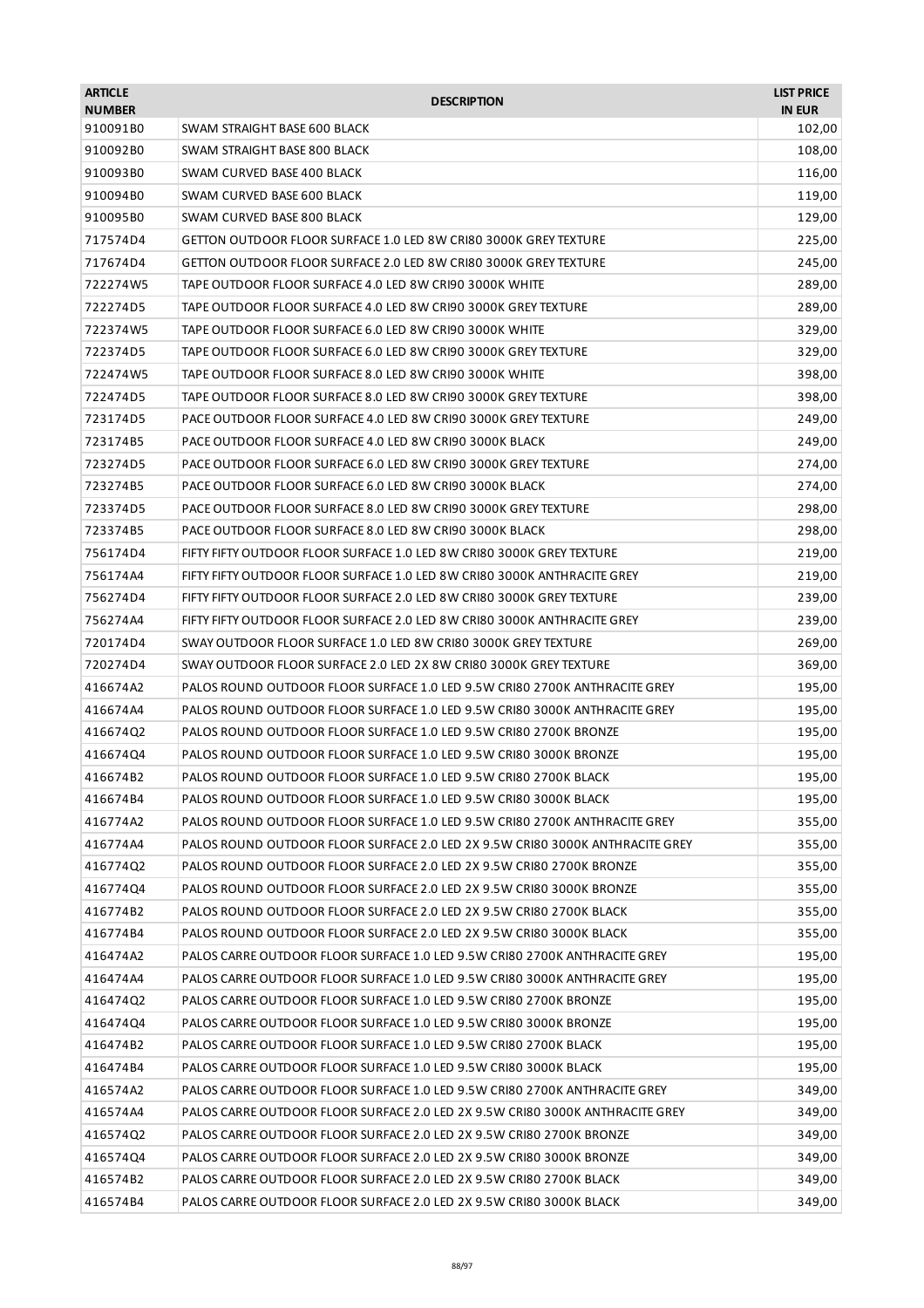| <b>ARTICLE</b><br><b>NUMBER</b> | <b>DESCRIPTION</b>                                                   | <b>LIST PRICE</b><br><b>IN EUR</b> |
|---------------------------------|----------------------------------------------------------------------|------------------------------------|
| 726173D4                        | LINUS OUTDOOR FLOOR SURFACE 1.0 LED 7W CRI80 3000K GREY TEXTURE      | 189,00                             |
| 726173Y4                        | LINUS OUTDOOR FLOOR SURFACE 1.0 LED 7W CRI80 3000K BROWN             | 189,00                             |
| 726173A4                        | LINUS OUTDOOR FLOOR SURFACE 1.0 LED 7W CRI80 3000K ANTHRACITE GREY   | 189,00                             |
| 726273D4                        | LINUS OUTDOOR FLOOR SURFACE 2.0 LED 7W CRI80 3000K GREY TEXTURE      | 239,00                             |
| 726273Y4                        | LINUS OUTDOOR FLOOR SURFACE 2.0 LED 7W CRI80 3000K BROWN             | 239,00                             |
| 726273A4                        | LINUS OUTDOOR FLOOR SURFACE 2.0 LED 7W CRI80 3000K ANTHRACITE GREY   | 239,00                             |
| 726373D4                        | LINUS OUTDOOR FLOOR SURFACE 3.0 LED 7W CRI80 3000K GREY TEXTURE      | 124,00                             |
| 726373Y4                        | LINUS OUTDOOR FLOOR SURFACE 3.0 LED 7W CRI80 3000K BROWN             | 124,00                             |
| 726373A4                        | LINUS OUTDOOR FLOOR SURFACE 3.0 LED 7W CRI80 3000K ANTHRACITE GREY   | 124,00                             |
| 724374D4                        | PALLUZ C OUTDOOR FLOOR SURFACE 1.0 LED 8W CRI80 3000K GREY TEXTURE   | 290,00                             |
| 724474D4                        | PALLUZ C OUTDOOR FLOOR SURFACE 2.0 LED 8W CRI80 3000K GREY TEXTURE   | 290,00                             |
| 865186YE9                       | COSTA OUTDOOR FLOOR SURFACE 1.0 LED 2X 1.5W 2200-4000K COLZA YELLOW  | 200,00                             |
| 865186OR9                       | COSTA OUTDOOR FLOOR SURFACE 1.0 LED 2X 1.5W 2200-4000K TRAFIC ORANGE | 200,00                             |
| 865186SB9                       | COSTA OUTDOOR FLOOR SURFACE 1.0 LED 2X 1.5W 2200-4000K WATER BLUE    | 200,00                             |
| 8651860B9                       | COSTA OUTDOOR FLOOR SURFACE 1.0 LED 2X 1.5W 2200-4000K BLACK         | 200,00                             |
| 865286YE9                       | COSTA OUTDOOR FLOOR SURFACE 2.0 LED 2X 1.5W 2200-4000K COLZA YELLOW  | 220,00                             |
| 865286OR9                       | COSTA OUTDOOR FLOOR SURFACE 2.0 LED 2X 1.5W 2200-4000K TRAFIC ORANGE | 220,00                             |
| 8652860B9                       | COSTA OUTDOOR FLOOR SURFACE 2.0 LED 2X 1.5W 2200-4000K WATER BLUE    | 220,00                             |
| 865286SB9                       | COSTA OUTDOOR FLOOR SURFACE 2.0 LED 2X 1.5W 2200-4000K BLACK         | 220,00                             |
| 90057170                        | <b>COSTA 1.0 ROPE BLACK</b>                                          | 120,00                             |
| 90057171                        | COSTA 1.0 ROPE BROWN NATURAL                                         | 120,00                             |
| 90056001                        | <b>COSTA POLE BLACK</b>                                              | 265,00                             |
| 90057190                        | <b>COSTA 2.0 ROPE BLACK</b>                                          | 65,00                              |
| 90057191                        | <b>COSTA 2.0 ROPE ORANGE</b>                                         | 65,00                              |
| 90057192                        | COSTA 2.0 ROPE YELLOW                                                | 65,00                              |
| 90057193                        | <b>COSTA 2.0 ROPE BLUE</b>                                           | 65,00                              |
| 90057180                        | COSTA 2.1 CAGE BLACK                                                 | 75,00                              |
| 90057181                        | COSTA 2.1 CAGE ORANGE                                                | 75,00                              |
| 90057182                        | COSTA 2.1 CAGE YELLOW                                                | 75,00                              |
| 90057183                        | COSTA 2.1 CAGE BLUE                                                  | 75,00                              |
| 90243402                        | POWER SUPPLY 350mA 12W DALI 6-24V                                    | 48,00                              |
| 90228801                        | POWER SUPPLY 350/500/700mA 17-32W DIM                                | 45,00                              |
| 90213201                        | POWER SUPPLY 350mA 4W 4-12V                                          | 28,60                              |
| 90213202                        | POWER SUPPLY 350mA 6W 3-22V                                          | 28,60                              |
| 90223402                        | POWER SUPPLY 350mA 10W DIM 12-28V                                    | 33,00                              |
| 90223401                        | POWER SUPPLY 350mA 10W 1-10V DIM                                     | 23,60                              |
| 90226401                        | POWER SUPPLY 250mA 10W DIM 16-29V                                    | 32,00                              |
| 90249402                        | POWER SUPPLY 250mA 10W DALI 6-40V                                    | 52,00                              |
| 90226501                        | POWER SUPPLY 250mA 15W DIM 26-42V                                    | 33,00                              |
| 90223403                        | POWER SUPPLY 350mA 15W DIM 27-42V                                    | 35,20                              |
| 90218601                        | POWER SUPPLY 350/500/700mA 17.5-20W                                  | 31,90                              |
| 90243602                        | POWER SUPPLY 350mA 20W DALI 9-45V                                    | 52,00                              |
| 90213701                        | POWER SUPPLY 350mA 30W 43-86v                                        | 28,50                              |
| 90214201                        | POWER SUPPLY 500mA 6W 3-12V                                          | 28,60                              |
| 90214405                        | POWER SUPPLY 500mA 10W 11-20V                                        | 23,60                              |
| 90224301                        | POWER SUPPLY 500mA 7W 7-13V                                          | 19,80                              |
| 90234401                        | POWER SUPPLY 500mA 10W 1-10V DIM                                     | 29,00                              |
| 90215203                        | POWER SUPPLY 700mA 6W 3-8.4V                                         | 28,60                              |
| 90225402                        | POWER SUPPLY 700mA 10W DIM 8-14V                                     | 33,00                              |
|                                 |                                                                      |                                    |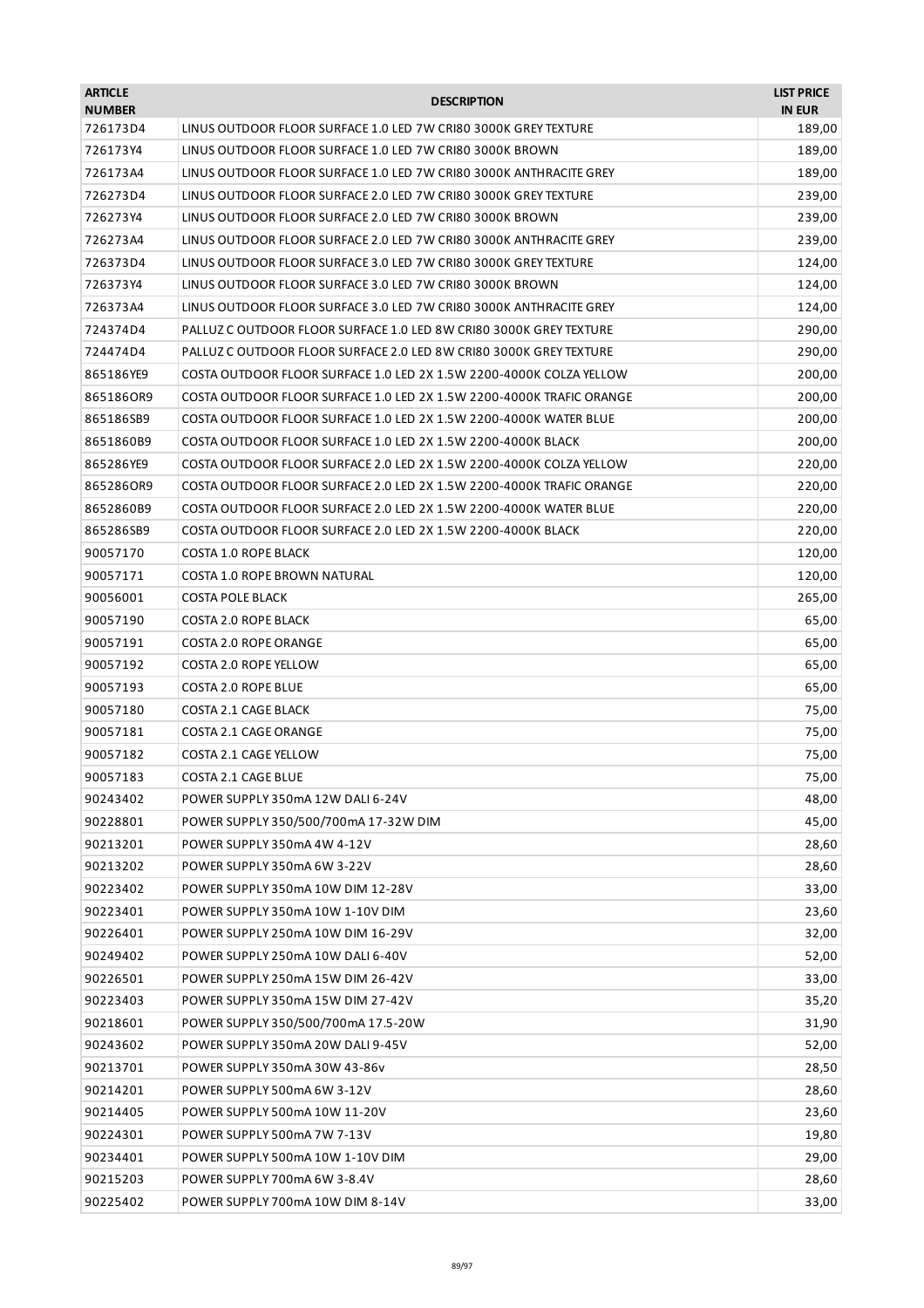| 90225701<br>POWER SUPPLY 700mA 25W DIM 17-35V<br>39,00<br>90225604<br>POWER SUPPLY 700mA 20W DIM 15-28V<br>37,00<br>90225603<br>POWER SUPPLY 700mA 20W DIM 16-28V<br>37,00<br>90225502<br>POWER SUPPLY 700mA 15W DIM 12-20V<br>35,20<br>90224602<br>POWER SUPPLY 500mA 20W DIM 26-38V<br>37,00<br>90224503<br>POWER SUPPLY 500mA 15W DIM 12-20V<br>35,20<br>90244402<br>POWER SUPPLY 500mA 12W DALI 6-24V<br>48,00<br>90224402<br>POWER SUPPLY 500mA 10W DIM 3-20V<br>35,20<br>90224702<br>POWER SUPPLY 500mA 21W DIM 16-42V<br>37,00<br>90224701<br>POWER SUPPLY 500mA 21W DIM 28-42V<br>37,00<br>90244604<br>POWER SUPPLY 500mA 20W DALI 9-45V<br>52,00<br>90254603<br>POWER SUPPLY 500mA 25W DALI 20-50V<br>59,00<br>90225702<br>POWER SUPPLY 700mA 30W DIM 26-42V<br>39,00<br>90245401<br>POWER SUPPLY 700mA 10W DALI 26-42V<br>52,00<br>90245703<br>POWER SUPPLY 700mA 30W DALI 1-10V DIM 9-42V<br>65,00<br>90245801<br>POWER SUPPLY 700mA 35W DALI 9-40V<br>54,00<br>90213101<br>POWER SUPPLY 350mA 3W IP66 3-15V<br>29,50<br>90213301<br>POWER SUPPLY 350mA 7W IP67 10-20V<br>38,00<br>90213602<br>POWER SUPPLY 350mA 17W IP68 2-49V<br>57,00<br>90214301<br>POWER SUPPLY 500mA 7W IP67 5-14.5V<br>38,00<br>90214702<br>POWER SUPPLY 500mA 24W IP68 2-49V<br>60,00<br>90215101<br>POWER SUPPLY 700mA 3W IP66 3-6V<br>29,50<br>90215301<br>POWER SUPPLY 700mA 7W IP67 3-10.5V<br>29,50<br>90212801<br>LED DRIVER 24V/35W<br>36,00<br>90212902<br>LED DRIVER 24V/100W<br>59,00<br>90222701<br>LED DRIVER 24V/25W<br>39,00<br>90222901<br>LED DRIVER 24V/50W<br>58,00<br>188,00<br>90270901<br>DALI TO PHASE-CUT DIM DIMMING MODULE 10-30W<br>90059126<br><b>CONNECTION BOX 3P PAR16</b><br>9,80<br>90059120<br>6,90<br><b>CONNECTION BIOX 5P</b><br>TRANSFORMER 12V/105W<br>23,60<br>90221905<br>TRANSFORMER 12V/70W<br>19,50<br>90221904<br>LED DRIVER 12V/10W<br>21,50<br>90221401<br>90221701<br>LED DRIVER 12V/25W<br>25,50<br>90019018<br>DIMMER DIN RAIL 230V LEAD./TRAIL EDGE MAX. 200W<br>129,00<br>68,00<br>90019100<br>DIMMER FOR SWITCH PHASE CUT BLUETOOTH LED 15-200W<br>96,70<br>90019017<br>DIMMER FOR SWITCH 230V LEAD. TRAIL EDGE MAX. 200W<br>DALI DIMMER FOR SWITCH 230V<br>118,00<br>90019194<br>68,00<br>73241320<br>LED MODULE HO D50 12W CRI90 1800-3000K 1050lm WHITE<br>68,00<br>73241321<br>LED MODULE HO D50 12W CRI90 1800-3000K 1050lm BLACK<br>68,00<br>73240577<br>LED MODULE HO D50 12W CRI90 2700K 1340 Im WHITE<br>LED MODULE HO D50 12W CRI90 2700K 1340 Im BLACK<br>68,00<br>73240682<br>68,00<br>73240542<br>LED MODULE HO D50 12W CRI90 3000K 1410 Im WHITE<br>68,00<br>73240681<br>LED MODULE HO D50 12W CRI90 3000K 1410 lm BLACK<br>LED MODULE HO D50 12W CRI90 4000K 1420 Im WHITE<br>68,00<br>73240985<br>73240984<br>LED MODULE HO D50 12W CRI90 4000K 1420 lm BLACK<br>68,00<br>6,80<br>90059125<br>PAR16 FLAT HEAD<br>LED AC MODULE HO D50 8W CRI90 2700K 515Im WHITE<br>49,00<br>901268W3<br>49,00<br>901268B3<br>LED AC MODULE HO D50 8W CRI90 2700K 515lm BLACK | <b>ARTICLE</b><br><b>NUMBER</b> | <b>DESCRIPTION</b> | <b>LIST PRICE</b><br><b>IN EUR</b> |
|-----------------------------------------------------------------------------------------------------------------------------------------------------------------------------------------------------------------------------------------------------------------------------------------------------------------------------------------------------------------------------------------------------------------------------------------------------------------------------------------------------------------------------------------------------------------------------------------------------------------------------------------------------------------------------------------------------------------------------------------------------------------------------------------------------------------------------------------------------------------------------------------------------------------------------------------------------------------------------------------------------------------------------------------------------------------------------------------------------------------------------------------------------------------------------------------------------------------------------------------------------------------------------------------------------------------------------------------------------------------------------------------------------------------------------------------------------------------------------------------------------------------------------------------------------------------------------------------------------------------------------------------------------------------------------------------------------------------------------------------------------------------------------------------------------------------------------------------------------------------------------------------------------------------------------------------------------------------------------------------------------------------------------------------------------------------------------------------------------------------------------------------------------------------------------------------------------------------------------------------------------------------------------------------------------------------------------------------------------------------------------------------------------------------------------------------------------------------------------------------------------------------------------------------------------------------------------------------------------------------------------------------------------------------------------------------------------------------------------------------------------------------------------------------------------------------------------------------------------------------------------------------------------------------------------------------------------------------------------------------------------------------------|---------------------------------|--------------------|------------------------------------|
|                                                                                                                                                                                                                                                                                                                                                                                                                                                                                                                                                                                                                                                                                                                                                                                                                                                                                                                                                                                                                                                                                                                                                                                                                                                                                                                                                                                                                                                                                                                                                                                                                                                                                                                                                                                                                                                                                                                                                                                                                                                                                                                                                                                                                                                                                                                                                                                                                                                                                                                                                                                                                                                                                                                                                                                                                                                                                                                                                                                                                       |                                 |                    |                                    |
|                                                                                                                                                                                                                                                                                                                                                                                                                                                                                                                                                                                                                                                                                                                                                                                                                                                                                                                                                                                                                                                                                                                                                                                                                                                                                                                                                                                                                                                                                                                                                                                                                                                                                                                                                                                                                                                                                                                                                                                                                                                                                                                                                                                                                                                                                                                                                                                                                                                                                                                                                                                                                                                                                                                                                                                                                                                                                                                                                                                                                       |                                 |                    |                                    |
|                                                                                                                                                                                                                                                                                                                                                                                                                                                                                                                                                                                                                                                                                                                                                                                                                                                                                                                                                                                                                                                                                                                                                                                                                                                                                                                                                                                                                                                                                                                                                                                                                                                                                                                                                                                                                                                                                                                                                                                                                                                                                                                                                                                                                                                                                                                                                                                                                                                                                                                                                                                                                                                                                                                                                                                                                                                                                                                                                                                                                       |                                 |                    |                                    |
|                                                                                                                                                                                                                                                                                                                                                                                                                                                                                                                                                                                                                                                                                                                                                                                                                                                                                                                                                                                                                                                                                                                                                                                                                                                                                                                                                                                                                                                                                                                                                                                                                                                                                                                                                                                                                                                                                                                                                                                                                                                                                                                                                                                                                                                                                                                                                                                                                                                                                                                                                                                                                                                                                                                                                                                                                                                                                                                                                                                                                       |                                 |                    |                                    |
|                                                                                                                                                                                                                                                                                                                                                                                                                                                                                                                                                                                                                                                                                                                                                                                                                                                                                                                                                                                                                                                                                                                                                                                                                                                                                                                                                                                                                                                                                                                                                                                                                                                                                                                                                                                                                                                                                                                                                                                                                                                                                                                                                                                                                                                                                                                                                                                                                                                                                                                                                                                                                                                                                                                                                                                                                                                                                                                                                                                                                       |                                 |                    |                                    |
|                                                                                                                                                                                                                                                                                                                                                                                                                                                                                                                                                                                                                                                                                                                                                                                                                                                                                                                                                                                                                                                                                                                                                                                                                                                                                                                                                                                                                                                                                                                                                                                                                                                                                                                                                                                                                                                                                                                                                                                                                                                                                                                                                                                                                                                                                                                                                                                                                                                                                                                                                                                                                                                                                                                                                                                                                                                                                                                                                                                                                       |                                 |                    |                                    |
|                                                                                                                                                                                                                                                                                                                                                                                                                                                                                                                                                                                                                                                                                                                                                                                                                                                                                                                                                                                                                                                                                                                                                                                                                                                                                                                                                                                                                                                                                                                                                                                                                                                                                                                                                                                                                                                                                                                                                                                                                                                                                                                                                                                                                                                                                                                                                                                                                                                                                                                                                                                                                                                                                                                                                                                                                                                                                                                                                                                                                       |                                 |                    |                                    |
|                                                                                                                                                                                                                                                                                                                                                                                                                                                                                                                                                                                                                                                                                                                                                                                                                                                                                                                                                                                                                                                                                                                                                                                                                                                                                                                                                                                                                                                                                                                                                                                                                                                                                                                                                                                                                                                                                                                                                                                                                                                                                                                                                                                                                                                                                                                                                                                                                                                                                                                                                                                                                                                                                                                                                                                                                                                                                                                                                                                                                       |                                 |                    |                                    |
|                                                                                                                                                                                                                                                                                                                                                                                                                                                                                                                                                                                                                                                                                                                                                                                                                                                                                                                                                                                                                                                                                                                                                                                                                                                                                                                                                                                                                                                                                                                                                                                                                                                                                                                                                                                                                                                                                                                                                                                                                                                                                                                                                                                                                                                                                                                                                                                                                                                                                                                                                                                                                                                                                                                                                                                                                                                                                                                                                                                                                       |                                 |                    |                                    |
|                                                                                                                                                                                                                                                                                                                                                                                                                                                                                                                                                                                                                                                                                                                                                                                                                                                                                                                                                                                                                                                                                                                                                                                                                                                                                                                                                                                                                                                                                                                                                                                                                                                                                                                                                                                                                                                                                                                                                                                                                                                                                                                                                                                                                                                                                                                                                                                                                                                                                                                                                                                                                                                                                                                                                                                                                                                                                                                                                                                                                       |                                 |                    |                                    |
|                                                                                                                                                                                                                                                                                                                                                                                                                                                                                                                                                                                                                                                                                                                                                                                                                                                                                                                                                                                                                                                                                                                                                                                                                                                                                                                                                                                                                                                                                                                                                                                                                                                                                                                                                                                                                                                                                                                                                                                                                                                                                                                                                                                                                                                                                                                                                                                                                                                                                                                                                                                                                                                                                                                                                                                                                                                                                                                                                                                                                       |                                 |                    |                                    |
|                                                                                                                                                                                                                                                                                                                                                                                                                                                                                                                                                                                                                                                                                                                                                                                                                                                                                                                                                                                                                                                                                                                                                                                                                                                                                                                                                                                                                                                                                                                                                                                                                                                                                                                                                                                                                                                                                                                                                                                                                                                                                                                                                                                                                                                                                                                                                                                                                                                                                                                                                                                                                                                                                                                                                                                                                                                                                                                                                                                                                       |                                 |                    |                                    |
|                                                                                                                                                                                                                                                                                                                                                                                                                                                                                                                                                                                                                                                                                                                                                                                                                                                                                                                                                                                                                                                                                                                                                                                                                                                                                                                                                                                                                                                                                                                                                                                                                                                                                                                                                                                                                                                                                                                                                                                                                                                                                                                                                                                                                                                                                                                                                                                                                                                                                                                                                                                                                                                                                                                                                                                                                                                                                                                                                                                                                       |                                 |                    |                                    |
|                                                                                                                                                                                                                                                                                                                                                                                                                                                                                                                                                                                                                                                                                                                                                                                                                                                                                                                                                                                                                                                                                                                                                                                                                                                                                                                                                                                                                                                                                                                                                                                                                                                                                                                                                                                                                                                                                                                                                                                                                                                                                                                                                                                                                                                                                                                                                                                                                                                                                                                                                                                                                                                                                                                                                                                                                                                                                                                                                                                                                       |                                 |                    |                                    |
|                                                                                                                                                                                                                                                                                                                                                                                                                                                                                                                                                                                                                                                                                                                                                                                                                                                                                                                                                                                                                                                                                                                                                                                                                                                                                                                                                                                                                                                                                                                                                                                                                                                                                                                                                                                                                                                                                                                                                                                                                                                                                                                                                                                                                                                                                                                                                                                                                                                                                                                                                                                                                                                                                                                                                                                                                                                                                                                                                                                                                       |                                 |                    |                                    |
|                                                                                                                                                                                                                                                                                                                                                                                                                                                                                                                                                                                                                                                                                                                                                                                                                                                                                                                                                                                                                                                                                                                                                                                                                                                                                                                                                                                                                                                                                                                                                                                                                                                                                                                                                                                                                                                                                                                                                                                                                                                                                                                                                                                                                                                                                                                                                                                                                                                                                                                                                                                                                                                                                                                                                                                                                                                                                                                                                                                                                       |                                 |                    |                                    |
|                                                                                                                                                                                                                                                                                                                                                                                                                                                                                                                                                                                                                                                                                                                                                                                                                                                                                                                                                                                                                                                                                                                                                                                                                                                                                                                                                                                                                                                                                                                                                                                                                                                                                                                                                                                                                                                                                                                                                                                                                                                                                                                                                                                                                                                                                                                                                                                                                                                                                                                                                                                                                                                                                                                                                                                                                                                                                                                                                                                                                       |                                 |                    |                                    |
|                                                                                                                                                                                                                                                                                                                                                                                                                                                                                                                                                                                                                                                                                                                                                                                                                                                                                                                                                                                                                                                                                                                                                                                                                                                                                                                                                                                                                                                                                                                                                                                                                                                                                                                                                                                                                                                                                                                                                                                                                                                                                                                                                                                                                                                                                                                                                                                                                                                                                                                                                                                                                                                                                                                                                                                                                                                                                                                                                                                                                       |                                 |                    |                                    |
|                                                                                                                                                                                                                                                                                                                                                                                                                                                                                                                                                                                                                                                                                                                                                                                                                                                                                                                                                                                                                                                                                                                                                                                                                                                                                                                                                                                                                                                                                                                                                                                                                                                                                                                                                                                                                                                                                                                                                                                                                                                                                                                                                                                                                                                                                                                                                                                                                                                                                                                                                                                                                                                                                                                                                                                                                                                                                                                                                                                                                       |                                 |                    |                                    |
|                                                                                                                                                                                                                                                                                                                                                                                                                                                                                                                                                                                                                                                                                                                                                                                                                                                                                                                                                                                                                                                                                                                                                                                                                                                                                                                                                                                                                                                                                                                                                                                                                                                                                                                                                                                                                                                                                                                                                                                                                                                                                                                                                                                                                                                                                                                                                                                                                                                                                                                                                                                                                                                                                                                                                                                                                                                                                                                                                                                                                       |                                 |                    |                                    |
|                                                                                                                                                                                                                                                                                                                                                                                                                                                                                                                                                                                                                                                                                                                                                                                                                                                                                                                                                                                                                                                                                                                                                                                                                                                                                                                                                                                                                                                                                                                                                                                                                                                                                                                                                                                                                                                                                                                                                                                                                                                                                                                                                                                                                                                                                                                                                                                                                                                                                                                                                                                                                                                                                                                                                                                                                                                                                                                                                                                                                       |                                 |                    |                                    |
|                                                                                                                                                                                                                                                                                                                                                                                                                                                                                                                                                                                                                                                                                                                                                                                                                                                                                                                                                                                                                                                                                                                                                                                                                                                                                                                                                                                                                                                                                                                                                                                                                                                                                                                                                                                                                                                                                                                                                                                                                                                                                                                                                                                                                                                                                                                                                                                                                                                                                                                                                                                                                                                                                                                                                                                                                                                                                                                                                                                                                       |                                 |                    |                                    |
|                                                                                                                                                                                                                                                                                                                                                                                                                                                                                                                                                                                                                                                                                                                                                                                                                                                                                                                                                                                                                                                                                                                                                                                                                                                                                                                                                                                                                                                                                                                                                                                                                                                                                                                                                                                                                                                                                                                                                                                                                                                                                                                                                                                                                                                                                                                                                                                                                                                                                                                                                                                                                                                                                                                                                                                                                                                                                                                                                                                                                       |                                 |                    |                                    |
|                                                                                                                                                                                                                                                                                                                                                                                                                                                                                                                                                                                                                                                                                                                                                                                                                                                                                                                                                                                                                                                                                                                                                                                                                                                                                                                                                                                                                                                                                                                                                                                                                                                                                                                                                                                                                                                                                                                                                                                                                                                                                                                                                                                                                                                                                                                                                                                                                                                                                                                                                                                                                                                                                                                                                                                                                                                                                                                                                                                                                       |                                 |                    |                                    |
|                                                                                                                                                                                                                                                                                                                                                                                                                                                                                                                                                                                                                                                                                                                                                                                                                                                                                                                                                                                                                                                                                                                                                                                                                                                                                                                                                                                                                                                                                                                                                                                                                                                                                                                                                                                                                                                                                                                                                                                                                                                                                                                                                                                                                                                                                                                                                                                                                                                                                                                                                                                                                                                                                                                                                                                                                                                                                                                                                                                                                       |                                 |                    |                                    |
|                                                                                                                                                                                                                                                                                                                                                                                                                                                                                                                                                                                                                                                                                                                                                                                                                                                                                                                                                                                                                                                                                                                                                                                                                                                                                                                                                                                                                                                                                                                                                                                                                                                                                                                                                                                                                                                                                                                                                                                                                                                                                                                                                                                                                                                                                                                                                                                                                                                                                                                                                                                                                                                                                                                                                                                                                                                                                                                                                                                                                       |                                 |                    |                                    |
|                                                                                                                                                                                                                                                                                                                                                                                                                                                                                                                                                                                                                                                                                                                                                                                                                                                                                                                                                                                                                                                                                                                                                                                                                                                                                                                                                                                                                                                                                                                                                                                                                                                                                                                                                                                                                                                                                                                                                                                                                                                                                                                                                                                                                                                                                                                                                                                                                                                                                                                                                                                                                                                                                                                                                                                                                                                                                                                                                                                                                       |                                 |                    |                                    |
|                                                                                                                                                                                                                                                                                                                                                                                                                                                                                                                                                                                                                                                                                                                                                                                                                                                                                                                                                                                                                                                                                                                                                                                                                                                                                                                                                                                                                                                                                                                                                                                                                                                                                                                                                                                                                                                                                                                                                                                                                                                                                                                                                                                                                                                                                                                                                                                                                                                                                                                                                                                                                                                                                                                                                                                                                                                                                                                                                                                                                       |                                 |                    |                                    |
|                                                                                                                                                                                                                                                                                                                                                                                                                                                                                                                                                                                                                                                                                                                                                                                                                                                                                                                                                                                                                                                                                                                                                                                                                                                                                                                                                                                                                                                                                                                                                                                                                                                                                                                                                                                                                                                                                                                                                                                                                                                                                                                                                                                                                                                                                                                                                                                                                                                                                                                                                                                                                                                                                                                                                                                                                                                                                                                                                                                                                       |                                 |                    |                                    |
|                                                                                                                                                                                                                                                                                                                                                                                                                                                                                                                                                                                                                                                                                                                                                                                                                                                                                                                                                                                                                                                                                                                                                                                                                                                                                                                                                                                                                                                                                                                                                                                                                                                                                                                                                                                                                                                                                                                                                                                                                                                                                                                                                                                                                                                                                                                                                                                                                                                                                                                                                                                                                                                                                                                                                                                                                                                                                                                                                                                                                       |                                 |                    |                                    |
|                                                                                                                                                                                                                                                                                                                                                                                                                                                                                                                                                                                                                                                                                                                                                                                                                                                                                                                                                                                                                                                                                                                                                                                                                                                                                                                                                                                                                                                                                                                                                                                                                                                                                                                                                                                                                                                                                                                                                                                                                                                                                                                                                                                                                                                                                                                                                                                                                                                                                                                                                                                                                                                                                                                                                                                                                                                                                                                                                                                                                       |                                 |                    |                                    |
|                                                                                                                                                                                                                                                                                                                                                                                                                                                                                                                                                                                                                                                                                                                                                                                                                                                                                                                                                                                                                                                                                                                                                                                                                                                                                                                                                                                                                                                                                                                                                                                                                                                                                                                                                                                                                                                                                                                                                                                                                                                                                                                                                                                                                                                                                                                                                                                                                                                                                                                                                                                                                                                                                                                                                                                                                                                                                                                                                                                                                       |                                 |                    |                                    |
|                                                                                                                                                                                                                                                                                                                                                                                                                                                                                                                                                                                                                                                                                                                                                                                                                                                                                                                                                                                                                                                                                                                                                                                                                                                                                                                                                                                                                                                                                                                                                                                                                                                                                                                                                                                                                                                                                                                                                                                                                                                                                                                                                                                                                                                                                                                                                                                                                                                                                                                                                                                                                                                                                                                                                                                                                                                                                                                                                                                                                       |                                 |                    |                                    |
|                                                                                                                                                                                                                                                                                                                                                                                                                                                                                                                                                                                                                                                                                                                                                                                                                                                                                                                                                                                                                                                                                                                                                                                                                                                                                                                                                                                                                                                                                                                                                                                                                                                                                                                                                                                                                                                                                                                                                                                                                                                                                                                                                                                                                                                                                                                                                                                                                                                                                                                                                                                                                                                                                                                                                                                                                                                                                                                                                                                                                       |                                 |                    |                                    |
|                                                                                                                                                                                                                                                                                                                                                                                                                                                                                                                                                                                                                                                                                                                                                                                                                                                                                                                                                                                                                                                                                                                                                                                                                                                                                                                                                                                                                                                                                                                                                                                                                                                                                                                                                                                                                                                                                                                                                                                                                                                                                                                                                                                                                                                                                                                                                                                                                                                                                                                                                                                                                                                                                                                                                                                                                                                                                                                                                                                                                       |                                 |                    |                                    |
|                                                                                                                                                                                                                                                                                                                                                                                                                                                                                                                                                                                                                                                                                                                                                                                                                                                                                                                                                                                                                                                                                                                                                                                                                                                                                                                                                                                                                                                                                                                                                                                                                                                                                                                                                                                                                                                                                                                                                                                                                                                                                                                                                                                                                                                                                                                                                                                                                                                                                                                                                                                                                                                                                                                                                                                                                                                                                                                                                                                                                       |                                 |                    |                                    |
|                                                                                                                                                                                                                                                                                                                                                                                                                                                                                                                                                                                                                                                                                                                                                                                                                                                                                                                                                                                                                                                                                                                                                                                                                                                                                                                                                                                                                                                                                                                                                                                                                                                                                                                                                                                                                                                                                                                                                                                                                                                                                                                                                                                                                                                                                                                                                                                                                                                                                                                                                                                                                                                                                                                                                                                                                                                                                                                                                                                                                       |                                 |                    |                                    |
|                                                                                                                                                                                                                                                                                                                                                                                                                                                                                                                                                                                                                                                                                                                                                                                                                                                                                                                                                                                                                                                                                                                                                                                                                                                                                                                                                                                                                                                                                                                                                                                                                                                                                                                                                                                                                                                                                                                                                                                                                                                                                                                                                                                                                                                                                                                                                                                                                                                                                                                                                                                                                                                                                                                                                                                                                                                                                                                                                                                                                       |                                 |                    |                                    |
|                                                                                                                                                                                                                                                                                                                                                                                                                                                                                                                                                                                                                                                                                                                                                                                                                                                                                                                                                                                                                                                                                                                                                                                                                                                                                                                                                                                                                                                                                                                                                                                                                                                                                                                                                                                                                                                                                                                                                                                                                                                                                                                                                                                                                                                                                                                                                                                                                                                                                                                                                                                                                                                                                                                                                                                                                                                                                                                                                                                                                       |                                 |                    |                                    |
|                                                                                                                                                                                                                                                                                                                                                                                                                                                                                                                                                                                                                                                                                                                                                                                                                                                                                                                                                                                                                                                                                                                                                                                                                                                                                                                                                                                                                                                                                                                                                                                                                                                                                                                                                                                                                                                                                                                                                                                                                                                                                                                                                                                                                                                                                                                                                                                                                                                                                                                                                                                                                                                                                                                                                                                                                                                                                                                                                                                                                       |                                 |                    |                                    |
|                                                                                                                                                                                                                                                                                                                                                                                                                                                                                                                                                                                                                                                                                                                                                                                                                                                                                                                                                                                                                                                                                                                                                                                                                                                                                                                                                                                                                                                                                                                                                                                                                                                                                                                                                                                                                                                                                                                                                                                                                                                                                                                                                                                                                                                                                                                                                                                                                                                                                                                                                                                                                                                                                                                                                                                                                                                                                                                                                                                                                       |                                 |                    |                                    |
|                                                                                                                                                                                                                                                                                                                                                                                                                                                                                                                                                                                                                                                                                                                                                                                                                                                                                                                                                                                                                                                                                                                                                                                                                                                                                                                                                                                                                                                                                                                                                                                                                                                                                                                                                                                                                                                                                                                                                                                                                                                                                                                                                                                                                                                                                                                                                                                                                                                                                                                                                                                                                                                                                                                                                                                                                                                                                                                                                                                                                       |                                 |                    |                                    |
|                                                                                                                                                                                                                                                                                                                                                                                                                                                                                                                                                                                                                                                                                                                                                                                                                                                                                                                                                                                                                                                                                                                                                                                                                                                                                                                                                                                                                                                                                                                                                                                                                                                                                                                                                                                                                                                                                                                                                                                                                                                                                                                                                                                                                                                                                                                                                                                                                                                                                                                                                                                                                                                                                                                                                                                                                                                                                                                                                                                                                       |                                 |                    |                                    |
|                                                                                                                                                                                                                                                                                                                                                                                                                                                                                                                                                                                                                                                                                                                                                                                                                                                                                                                                                                                                                                                                                                                                                                                                                                                                                                                                                                                                                                                                                                                                                                                                                                                                                                                                                                                                                                                                                                                                                                                                                                                                                                                                                                                                                                                                                                                                                                                                                                                                                                                                                                                                                                                                                                                                                                                                                                                                                                                                                                                                                       |                                 |                    |                                    |
|                                                                                                                                                                                                                                                                                                                                                                                                                                                                                                                                                                                                                                                                                                                                                                                                                                                                                                                                                                                                                                                                                                                                                                                                                                                                                                                                                                                                                                                                                                                                                                                                                                                                                                                                                                                                                                                                                                                                                                                                                                                                                                                                                                                                                                                                                                                                                                                                                                                                                                                                                                                                                                                                                                                                                                                                                                                                                                                                                                                                                       |                                 |                    |                                    |
|                                                                                                                                                                                                                                                                                                                                                                                                                                                                                                                                                                                                                                                                                                                                                                                                                                                                                                                                                                                                                                                                                                                                                                                                                                                                                                                                                                                                                                                                                                                                                                                                                                                                                                                                                                                                                                                                                                                                                                                                                                                                                                                                                                                                                                                                                                                                                                                                                                                                                                                                                                                                                                                                                                                                                                                                                                                                                                                                                                                                                       |                                 |                    |                                    |
|                                                                                                                                                                                                                                                                                                                                                                                                                                                                                                                                                                                                                                                                                                                                                                                                                                                                                                                                                                                                                                                                                                                                                                                                                                                                                                                                                                                                                                                                                                                                                                                                                                                                                                                                                                                                                                                                                                                                                                                                                                                                                                                                                                                                                                                                                                                                                                                                                                                                                                                                                                                                                                                                                                                                                                                                                                                                                                                                                                                                                       |                                 |                    |                                    |
|                                                                                                                                                                                                                                                                                                                                                                                                                                                                                                                                                                                                                                                                                                                                                                                                                                                                                                                                                                                                                                                                                                                                                                                                                                                                                                                                                                                                                                                                                                                                                                                                                                                                                                                                                                                                                                                                                                                                                                                                                                                                                                                                                                                                                                                                                                                                                                                                                                                                                                                                                                                                                                                                                                                                                                                                                                                                                                                                                                                                                       |                                 |                    |                                    |
|                                                                                                                                                                                                                                                                                                                                                                                                                                                                                                                                                                                                                                                                                                                                                                                                                                                                                                                                                                                                                                                                                                                                                                                                                                                                                                                                                                                                                                                                                                                                                                                                                                                                                                                                                                                                                                                                                                                                                                                                                                                                                                                                                                                                                                                                                                                                                                                                                                                                                                                                                                                                                                                                                                                                                                                                                                                                                                                                                                                                                       |                                 |                    |                                    |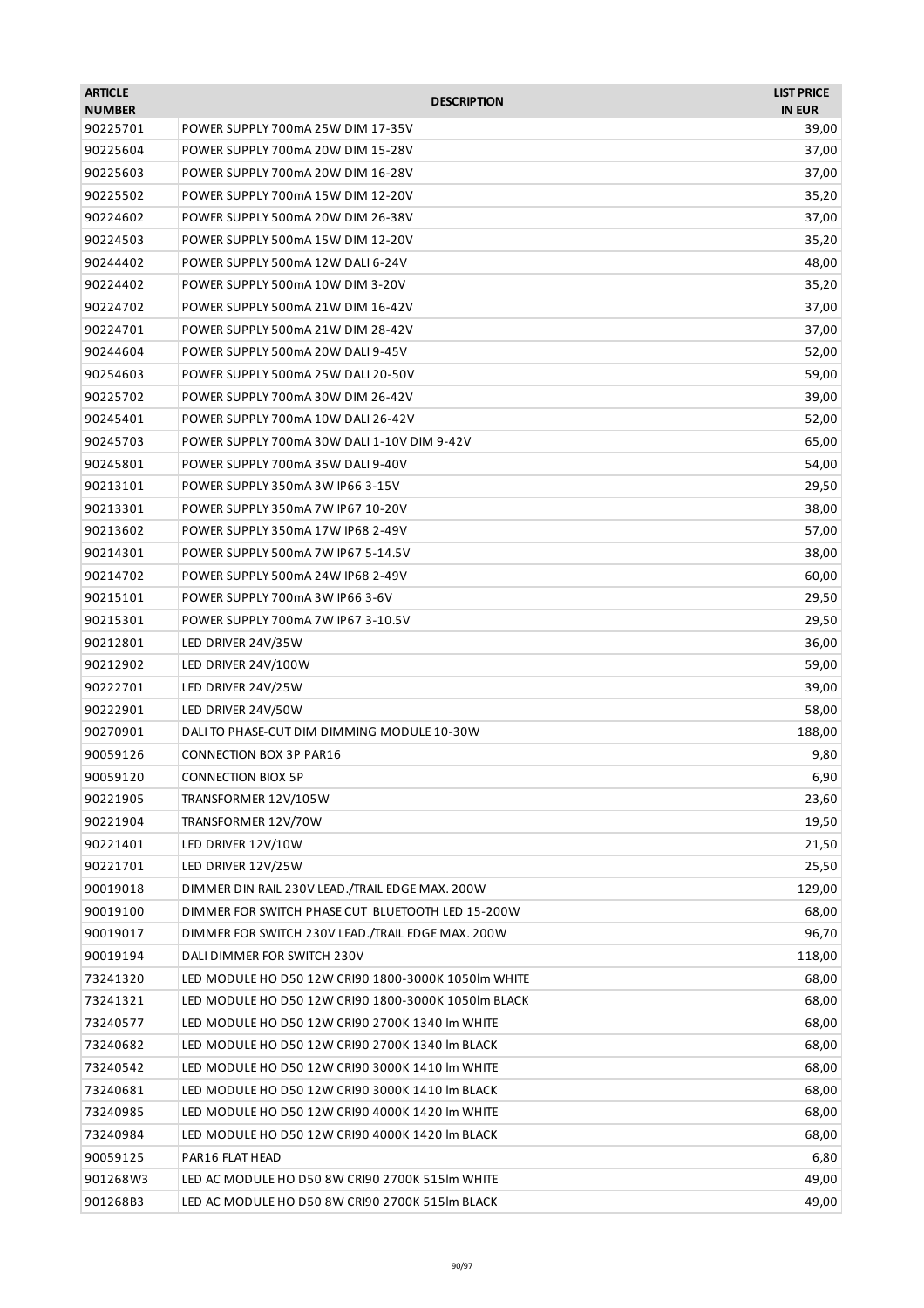| <b>ARTICLE</b><br><b>NUMBER</b> | <b>DESCRIPTION</b>                                                   | <b>LIST PRICE</b><br><b>IN EUR</b> |
|---------------------------------|----------------------------------------------------------------------|------------------------------------|
| 901268W5                        | LED AC MODULE HO D50 8W CRI90 3000K 535Im WHITE                      | 49,00                              |
| 901268B5                        | LED AC MODULE HO D50 8W CRI90 3000K 535Im BLACK                      | 49,00                              |
| 901228W2                        | LAMP PAR16 LED 2700K 7W CRI80 480lm 7W WHITE PHASE-CUT DIM           | 18,70                              |
| 901228W3                        | LAMP PAR16 LED 2700K 7W CRI90 360lm 7W WHITE PHASE-CUT DIM           | 18,90                              |
| 901228B3                        | LAMP PAR16 LED 2700K 7W CRI90 360lm 7W BLACK PHASE-CUT DIM           | 18,90                              |
| 905227S2                        | LAMP PAR16 LED 2700KK 4.3W CRI80 350lm WHITE NON DIM                 | 18,70                              |
| 901228W4                        | LAMP PAR16 LED 3000K 7W CRI80 465Im WHITE PHASE-CUT DIM              | 18,70                              |
| 901228B5                        | LAMP PAR16 LED 3000K 7W CRI90 365Im BLACK PHASE-CUT DIM              | 18,90                              |
| 905227S4                        | LAMP PAR16 LED 3000K 4.3W CRI80 350lm WHITE NON DIM                  | 18,70                              |
| 73240203                        | METAL SPRING CLIP                                                    | 1,40                               |
| 73240651                        | SPRING CLIP D50 MAX.12W WHITE                                        | 1,40                               |
| 73240652                        | SPRING CLIP D50 MAX.12W BLACK                                        | 1,40                               |
| 73240940                        | SPRING CLIP D50 MAX.12W GOLD                                         | 1,40                               |
| 73240941                        | SPRING CLIP D50 MAX.12W SILVER                                       | 1,40                               |
| 73240942                        | SPRING CLIP D50 MAX.12W BRONZE                                       | 1,40                               |
| 9019G705                        | LAMP QT14 LED 2700K G9 3W CRI80 2700K 200lm NON DIM                  | 12,80                              |
| 9019G703                        | LAMP QT14 LED 3000K G9 3W CRI80 3000K 300lm NON DIM                  | 12,80                              |
| 9010G804                        | LAMP QT14 LED 3000K OPAL G9 3.5W CRI80 3000K 250lm PHASE-CUT DIM     | 19,00                              |
| 9003C103                        | LAMP C35 LED 2700K OPAL E14 6W CRI90 45lm PHASE-CUT DIM              | 9,40                               |
| 9003E152                        | LAMP A60 LED 2700K OPAL E27 9W CRI90 800lm PHASE-CUT DIM             | 12,40                              |
| 9003E153                        | LAMP A60 LED 2700K OPAL E27 15W CRI90 1400lm PHASE-CUT DIM           | 19,50                              |
| 9003E154                        | LAMP G95 LED 2700K OPAL E27 12W CRI90 1000lm PHASE-CUT DIM           | 29,00                              |
| 9003E124                        | LAMP A60 2200K E27 15W 50lm CARBON FILAMENT PHASE-CUT DIM            | 15,40                              |
| 9003E102                        | LAMP G95 2200K E27 15W 50lm CARBON FILAMENT PHASE-CUT DIM            | 20,90                              |
| 9003E105                        | LAMP ST64 2200K E27 15W 50lm CARBON FILAMENT PHASE-CUT DIM           | 19,80                              |
| 9003E109                        | LAMP A60 LED 2200K E27 4.5W CRI90 315lm LED FILAMENT PHASE-CUT DIM   | 26,50                              |
| 9003E138                        | LAMP A60 LED 2700K E27 6W CRI85 500lm LED FILAMENT PHASE-CUT DIM     | 26,50                              |
| 9003E111                        | LAMP G95 LED 2200K E27 6W CRI95 450lm LED FILAMENT PHASE-CUT DIM     | 28,50                              |
| 9003E110                        | LAMP ST64 LED 2200K E27 6W CRI95 450lm LED FILAMENT PHASE-CUT DIM    | 29,50                              |
| 9003E112                        | LAMP G125 LED 2200K E27 6W CRI95 450lm LED FILAMENT PHASE-CUT DIM    | 29,50                              |
| 9003E150                        | LAMP A60 LED 2200K MIRROR GOLD E27 6W CRI95 400lm PHASE-CUT DIM      | 28,00                              |
| 9003E139                        | LAMP A60 LED 2700K MIRROR GOLD E27 6W CRI90 500Im PHASE-CUT DIM      | 28,00                              |
| 9003E140                        | LAMP A60 LED 2700K MIRROR SILVER E27 6W CRI90 500lm PHASE-CUT DIM    | 28,00                              |
| 9003E151                        | LAMP G95 LED 2200K MIRROR GOLD E27 6W CRI95 400lm PHASE-CUT DIM      | 31,00                              |
| 9003E142                        | LAMP G95 LED 2700K MIRROR GOLD E27 6W CRI90 500lm PHASE-CUT DIM      | 31,00                              |
| 9003E149                        | LAMP G95 LED 2700K MIRROR SILVER E27 6W CRI90 500lm PHASE-CUT DIM    | 31,00                              |
| 9003E106                        | LAMP T32-180 2200K E27 15W 50lm CARBON FILAMENT PHASE-CUT DIM        | 23,10                              |
| 9003E127                        | LAMP T32-300 2200K E27 15W 50lm CARBON FILAMENT PHASE-CUT DIM        | 25,30                              |
| 9003E129                        | LAMP T30-225 LED 2200K E27 6W CRI95 450lm LED FILAMENT PHASE-CUT DIM | 33,50                              |
| 9003E136                        | LAMP T30-225 LED 2700K E27 6W CRI90 500lm LED FILAMENT PHASE-CUT DIM | 33,50                              |
| 9003E130                        | LAMP T30-300 LED 2000K E27 8W CRI95 550lm LED FILAMENT PHASE-CUT DIM | 36,50                              |
| 9003E135                        | LAMP T30-300 LED 2700K E27 8W CRI90 550lm LED FILAMENT PHASE-CUT DIM | 36,50                              |
| 90017104                        | PLANO 1.0 PLASTER KIT                                                | 14,70                              |
| 90017105                        | PLANO 2.0 PLASTER KIT                                                | 20,90                              |
| 90017101                        | LUNA 1.0 ROUND PLASTERKIT                                            | 23,00                              |
| 90017102                        | LUNA 1.0 SQUARE PLASTERKIT                                           | 23,00                              |
| 90017119                        | LITO PLASTERKIT                                                      | 12,70                              |
| 90017111                        | THEMIS 1.7 PLASTERKIT                                                | 21,60                              |
| 90017112                        | THEMIS 2.7 PLASTERKIT                                                | 25,00                              |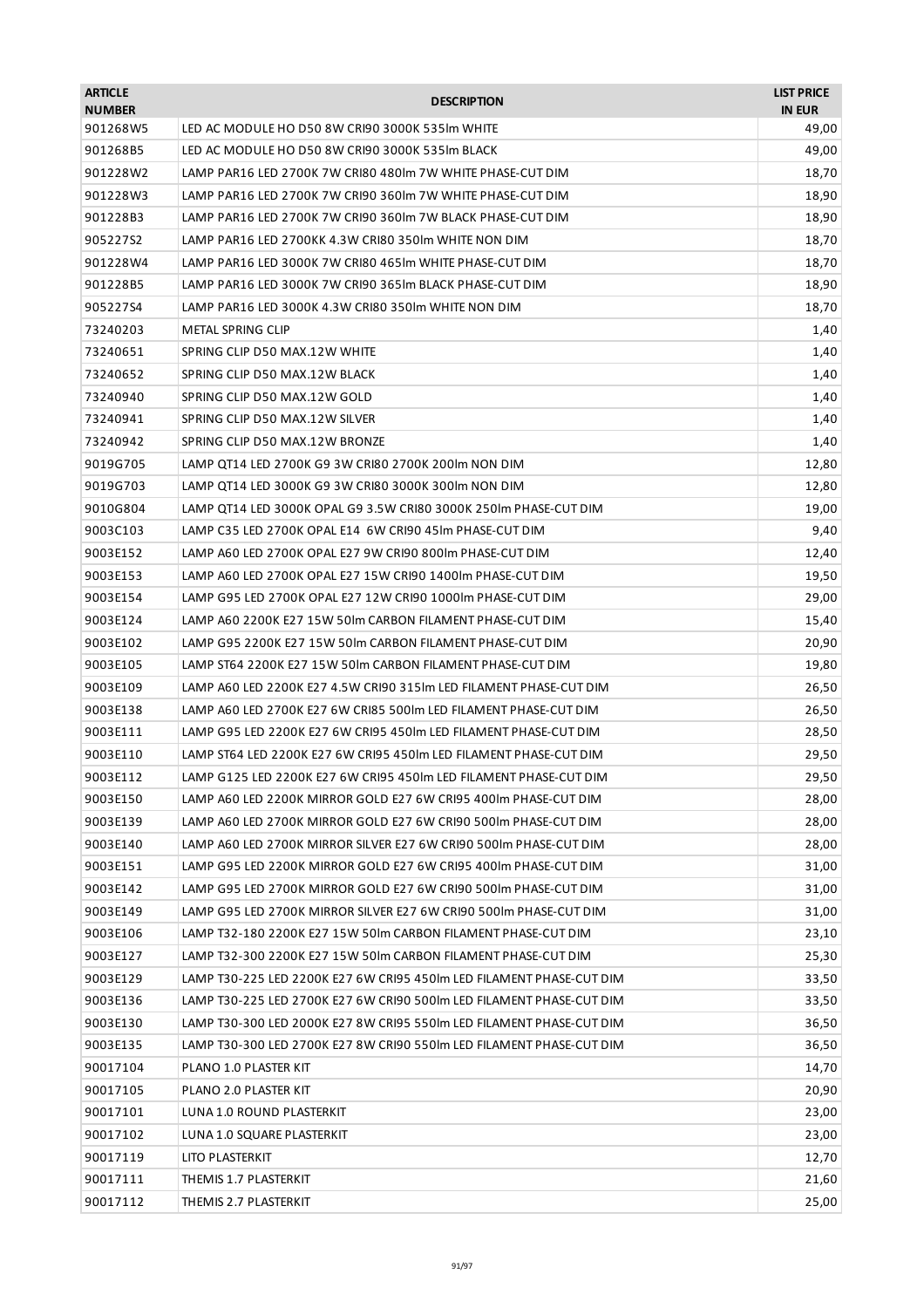| <b>ARTICLE</b> | <b>DESCRIPTION</b>                                        | <b>LIST PRICE</b> |
|----------------|-----------------------------------------------------------|-------------------|
| <b>NUMBER</b>  |                                                           | <b>IN EUR</b>     |
| 90017115       | THEMIS 5.0 PLASTERKIT<br>DEEP ADJ TRIMLESS PLASTERKIT     | 29,50             |
| 90017209       |                                                           | 22,00             |
| 90017202       | STRANGE PETIT 1.0 ALUMINIUM PLASTERKIT                    | 19,80             |
| 90017200       | STRANGE PETIT 1.0 PLASTIC PLASTERKIT WHITE                | 12,90             |
| 90017201       | STRANGE PETIT 1.0 PLASTIC PLASTERKIT BLACK                | 12,90             |
| 90017205       | STRANGE PETIT 2.0 ALUMINIUM PLASTERKIT                    | 22,40             |
| 90017203       | STRANGE PETIT 2.0 PLASTIC PLASTERKIT WHITE                | 15,00             |
| 90017204       | STRANGE PETIT 2.0 PLASTIC PLASTERKIT BLACK                | 15,00             |
| 90017208       | STRANGE PETIT 3.0 ALUMINIUM PLASTERKIT                    | 24,00             |
| 90017206       | STRANGE PETIT 3.0 PLASTIC PLASTERKIT WHITE                | 18,10             |
| 90017207       | STRANGE PETIT 3.0 PLASTIC PLASTERKIT BLACK                | 18,10             |
| 90017120       | STRANGE 1.0 / SNEAK TRIMLESS 1.0 ALUMINIUM PLASTERKIT     | 27,00             |
| 90017122       | STRANGE 1.0 / SNEAK TRIMLESS 1.0 PLASTIC PLASTERKIT WHITE | 16,30             |
| 90017116       | STRANGE 1.0 / SNEAK TRIMLESS 1.0 PLASTIC PLASTERKIT BLACK | 16,30             |
| 90017121       | STRANGE 2.0 / SNEAK TRIMLESS 2.0 ALUMINIUM PLASTERKIT     | 33,00             |
| 90017123       | STRANGE 2.0 / SNEAK TRIMLESS 2.0 PLASTIC PLASTERKIT WHITE | 29,50             |
| 90017117       | STRANGE 2.0 / SNEAK TRIMLESS 2.0 PLASTIC PLASTERKIT BLACK | 29,90             |
| 90012039       | ORIS 0.7 RECESSED HOUSING INCL. PLASTERKIT                | 33,40             |
| 90012041       | ORIS 1.3 RECESSED HOUSING INCL. PLASTERKIT                | 41,70             |
| 90012043       | ORIS 2.0 RECESSED HOUSING INCL. PLASTERKIT                | 44,90             |
| 90012037       | STRIPE 0.4/0.7 RECESSED HOUSING INCL. PLASTERKIT          | 19,00             |
| 90012038       | STRIPE 2.2 RECESSED HOUSING INCL. PLASTERKIT              | 34,50             |
| 90012030       | SMILE IN RECESSED RING                                    | 17,70             |
| 90012027       | LITO RECESSED HOUSING                                     | 21,30             |
| 90012032       | THEMIS 1.7 RECESSED HOUSING                               | 40,80             |
| 90012033       | THEMIS 2.7 RECESSED HOUSING                               | 46,50             |
| 90012036       | THEMIS 5.0 RECESSED HOUSING                               | 62,40             |
| 90012040       | ORIS 1.3 CONCRETE HOUSING                                 | 30,60             |
| 90012042       | ORIS 2.0 CONCRETE HOUSING                                 | 32,90             |
| 90012044       | ORIS 0.7 CONCRETE HOUSING                                 | 27,20             |
| 90012201       | MAP/CHART 0.6 GROUND HOUSING                              | 19,80             |
| 90012202       | MAP/CHART 0.9 GROUND HOUSING                              | 26,40             |
| 90012203       | MAP/CHART/MAP ASY/CHART ASYM 1.2 RECESSED HOUSING         | 36,30             |
| 90012204       | MAP/CHART/MAP ASY/CHART ASYM 1.6 RECESSED HOUSING         | 51,00             |
| 911001B0       | STREX SYSTEM BLANK COVER 1.0M BLACK                       | 26,00             |
| 911001W0       | STREX SYSTEM BLANK COVER 1.0M WHITE                       | 26,00             |
| 911002B0       | STREX SYSTEM BLANK COVER 2.0M BLACK                       | 41,00             |
| 911002W0       | STREX SYSTEM BLANK COVER 2.0M WHITE                       | 41,00             |
| 911003B0       | STREX SYSTEM BLANK COVER 3.0M BLACK                       | 59,00             |
| 911003W0       | STREX SYSTEM BLANK COVER 3.0M WHITE                       | 59,00             |
| 90019193       | DALI SELV DEVICE FOR 48V SYSTEM MAX. 300W                 | 132,00            |
| 90014256       | STREX SYSTEM RECESSED NON ELECTRICAL L-CONNECTOR WHITE    | 149,00            |
| 90014257       | STREX SYSTEM RECESSED NON ELECTRICAL L-CONNECTOR BLACK    | 149,00            |
| 90014258       | STREX SYSTEM SURFACE NON ELECTRICAL L-CONNECTOR WHITE     | 95,00             |
| 90014259       | STREX SYSTEM SURFACE NON ELECTRICAL L-CONNECTOR BLACK     | 95,00             |
| 90014187CC     | STREX SYSTEM RECESSED TRACK CUSTOM CUT <1.0M WHITE        | 104,50            |
| 90014188CC     | STREX SYSTEM RECESSED TRACK CUSTOM CUT <1.0M BLACK        | 104,50            |
| 90014189CC     | STREX SYSTEM RECESSED TRACK CUSTOM CUT < 2.0M WHITE       | 199,00            |
| 90014190CC     | STREX SYSTEM RECESSED TRACK CUSTOM CUT < 2.0M BLACK       | 199,00            |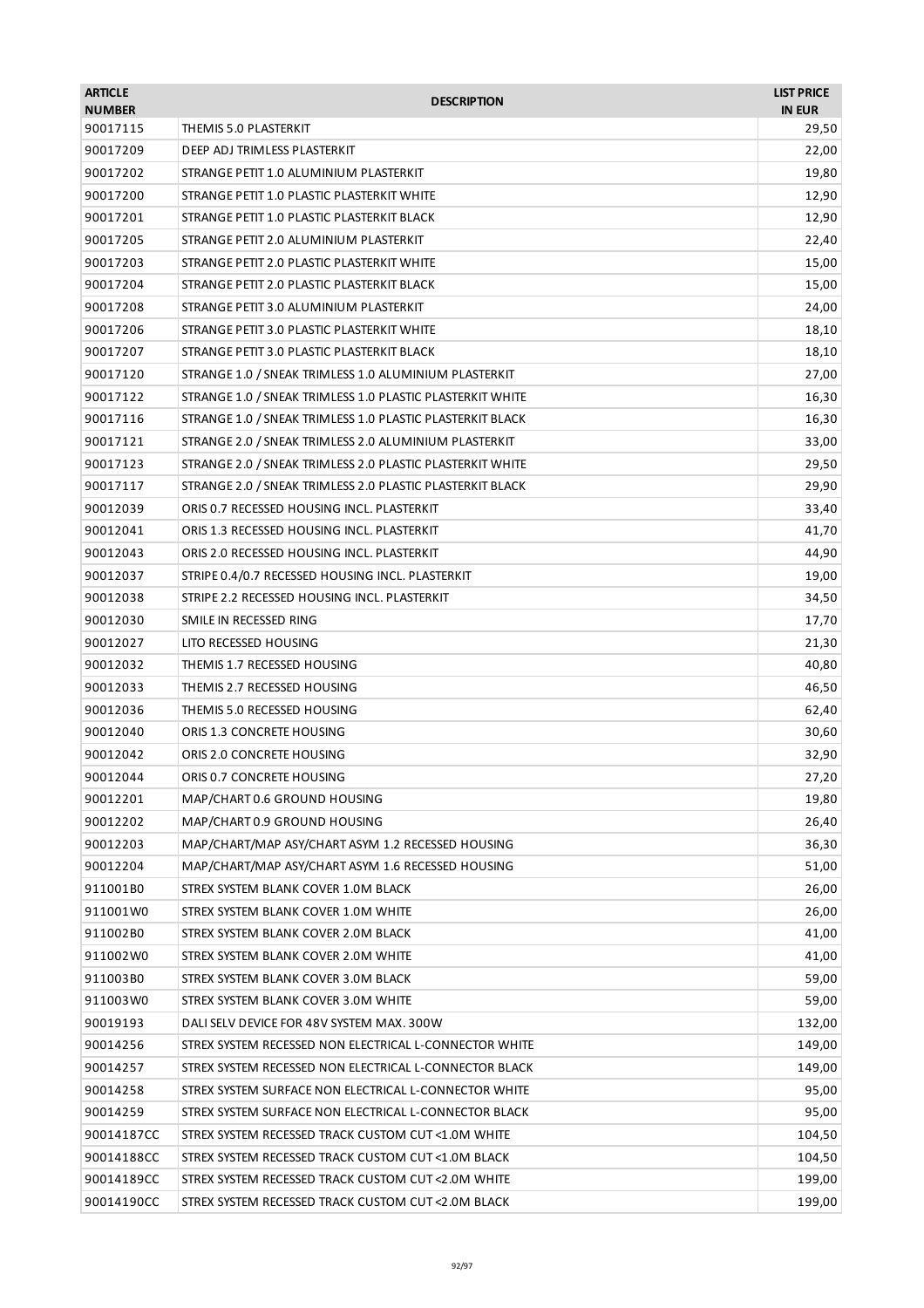| <b>ARTICLE</b><br><b>NUMBER</b> | <b>DESCRIPTION</b>                                                  | <b>LIST PRICE</b><br><b>IN EUR</b> |
|---------------------------------|---------------------------------------------------------------------|------------------------------------|
| 90014191CC                      | STREX SYSTEM RECESSED TRACK CUSTOM CUT < 3.0M WHITE                 | 297,00                             |
| 90014192CC                      | STREX SYSTEM RECESSED TRACK CUSTOM CUT < 3.0M BLACK                 | 297,00                             |
| 90014181CC                      | STREX SYSTEM SURFACE TRACK CUSTOM CUT <1.0M WHITE                   | 86,00                              |
| 90014182CC                      | STREX SYSTEM SURFACE TRACK CUSTOM CUT <1.0M BLACK                   | 86,00                              |
| 90014183CC                      | STREX SYSTEM SURFACE TRACK CUSTOM CUT < 2.0M WHITE                  | 157,00                             |
| 90014184CC                      | STREX SYSTEM SURFACE TRACK CUSTOM CUT < 2.0M BLACK                  | 157,00                             |
| 90014185CC                      | STREX SYSTEM SURFACE TRACK CUSTOM CUT < 3.0M WHITE                  | 228,00                             |
| 90014186CC                      | STREX SYSTEM SURFACE TRACK CUSTOM CUT <3.0M BLACK                   | 228,00                             |
| 900140B5CC                      | STREX SYSTEM SUSPENDED INDIRECT LIGHT CUSTOM CUT 3000K < 2.0M BLACK | 485,00                             |
| 900140W5CC                      | STREX SYSTEM SUSPENDED INDIRECT LIGHT CUSTOM CUT 3000K < 2.0M WHITE | 485,00                             |
| 900141B5CC                      | STREX SYSTEM SUSPENDED INDIRECT LIGHT CUSTOM CUT 3000K <3.0M BLACK  | 565,00                             |
| 900141W5CC                      | STREX SYSTEM SUSPENDED INDIRECT LIGHT CUSTOM CUT 3000K <3.0M WHITE  | 565,00                             |
| 90014043                        | 1-PHASE TRACK ADAPTER MAX.10KG BLACK                                | 10,40                              |
| 90014044                        | 1-PHASE TRACK ADAPTER MAX.10KG WHITE                                | 10,40                              |
| 90014041                        | 1-PHASE FLEXIBLE CORNER BLACK                                       | 30,10                              |
| 90014042                        | <b>1-PHASE FLEXIBLE CORNER WHITE</b>                                | 30,10                              |
| 90014126                        | 1-PHASE RECESSED COVERPLATE I / L / T / X WHITE                     | 5,60                               |
| 90014127                        | 1-PHASE RECESSED COVERPLATE I / L / T / X BLACK                     | 5,60                               |
| 90014277                        | 1-PHASE TRACK ADAPTER MAX.3KG WHITE                                 | 11,60                              |
| 90014278                        | 1-PHASE TRACK ADAPTER MAX.3KG BLACK                                 | 11,60                              |
| 90014010                        | 1-PHASE T-CONNECTOR WHITE                                           | 34,60                              |
| 90014011                        | 1-PHASE T-CONNECTOR BLACK                                           | 34,60                              |
| 90014012                        | 1-PHASE T-CONNECTOR WHITE                                           | 34,60                              |
| 90014013                        | 1-PHASE T-CONNECTOR BLACK                                           | 34,60                              |
| 90014014                        | 1-PHASE T-CONNECTOR WHITE                                           | 34,60                              |
| 90014015                        | 1-PHASE T-CONNECTOR BLACK                                           | 34,60                              |
| 90014016                        | 1-PHASE T-CONNECTOR WHITE                                           | 34,60                              |
| 90014017                        | 1-PHASE T-CONNECTOR BLACK                                           | 34,60                              |
| 90014165                        | CUTTING TOOL FOR 3-PHASE AND 48V TRACKS                             | 98,00                              |
| 90014279                        | 3-PHASE TRACK ADAPTER MAX.5KG WHITE                                 | 13,30                              |
| 90014280                        | 3-PHASE TRACK ADAPTER MAX.5KG BLACK                                 | 13,30                              |
| 90014228                        | 3-PHASE T-CONNECTOR WHITE                                           | 65,00                              |
| 90014229                        | 3-PHASE T-CONNECTOR BLACK                                           | 65,00                              |
| 90014230                        | 3-PHASE T-CONNECTOR WHITE                                           | 65,00                              |
| 90014231                        | 3-PHASE T-CONNECTOR BLACK                                           | 65,00                              |
| 90014232                        | 3-PHASE T-CONNECTOR WHITE                                           | 65,00                              |
| 90014233                        | 3-PHASE T-CONNECTOR BLACK                                           | 65,00                              |
| 90014234                        | 3-PHASE T-CONNECTOR WHITE                                           | 65,00                              |
| 90014235                        | 3-PHASE T-CONNECTOR BLACK                                           | 65,00                              |
| 90015128                        | BISHOP 4.0 6.0 CABLE SUSPENSION SET 6.0M WHITE                      | 100,50                             |
| 90015140                        | BISHOP 4.0   6.0 CABLE SUSPENSION SET 6.0M RED                      | 100,50                             |
| 90015136                        | BISHOP 4.0   6.0 CABLE SUSPENSION SET 6.0M GREY                     | 100,50                             |
| 90015127                        | BISHOP 4.0 6.0 CABLE SUSPENSION SET 6.0M BLACK                      | 100,50                             |
| 90015131                        | BISHOP 8.0 CABLE SUSPENSION SET 6.0M WHITE                          | 106,60                             |
| 90015141                        | BISHOP 8.0 CABLE SUSPENSION SET 6.0M RED                            | 106,60                             |
| 90015137                        | BISHOP 8.0 CABLE SUSPENSION SET 6.0M GREY                           | 106,60                             |
| 90015130                        | BISHOP 8.0 CABLE SUSPENSION SET 6.0M BLACK                          | 106,60                             |
| 90014268                        | ILANE MINI CONNECTOR STRIP TO STRIP                                 | 1,25                               |
| 90014269                        | ILANE MINI CONNECTOR STRIP TO STRIP WIRED                           | 2,49                               |
|                                 |                                                                     |                                    |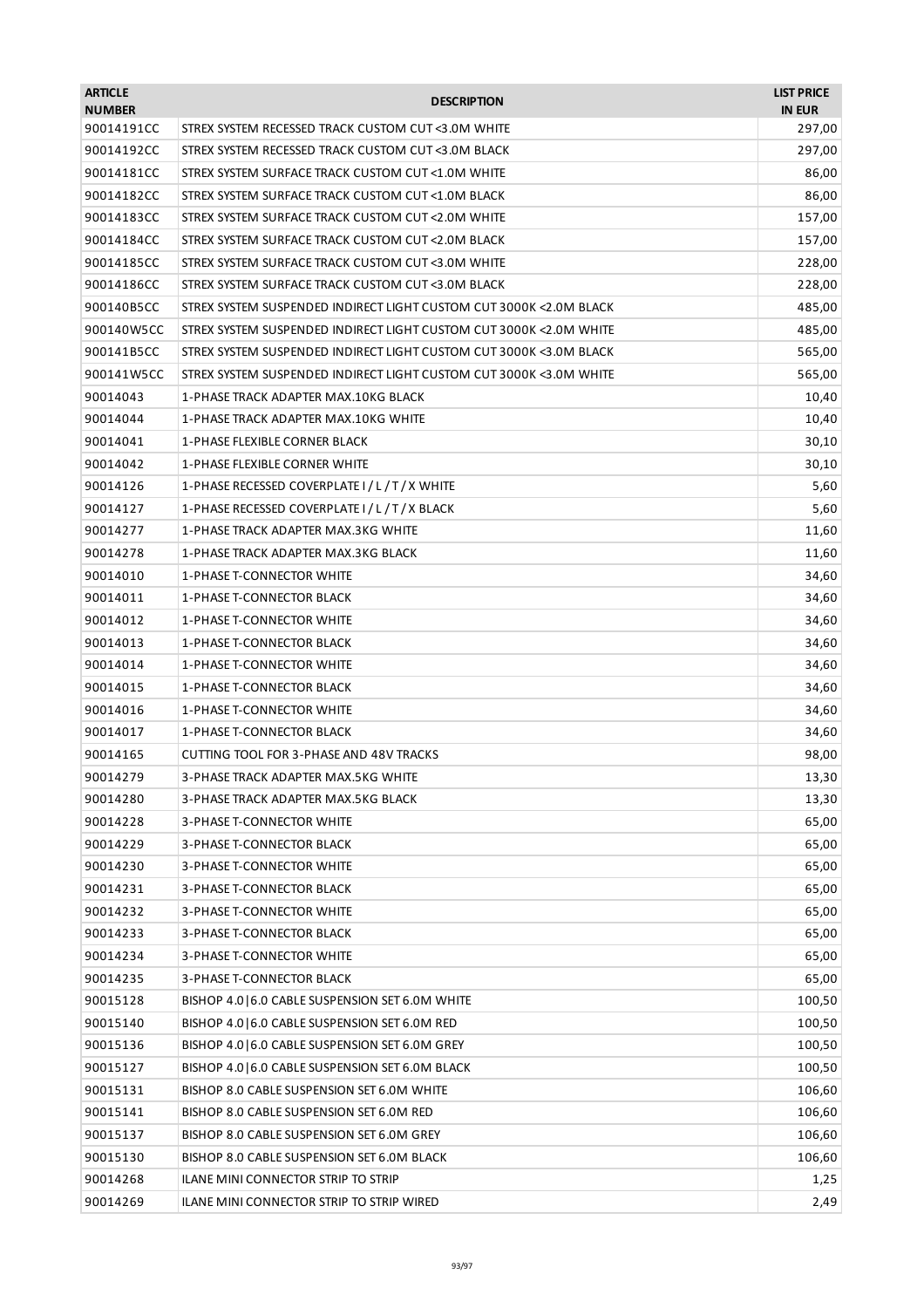| <b>ARTICLE</b>       | <b>DESCRIPTION</b>                                                                    | <b>LIST PRICE</b> |
|----------------------|---------------------------------------------------------------------------------------|-------------------|
| <b>NUMBER</b>        | STRAIN RELIEF FOR MULTI BASE WITHOUT STEEL WIRE BLACK                                 | <b>IN EUR</b>     |
| 90052023             |                                                                                       | 1,30              |
| 90052064             | STRAIN RELIEF WIRO/TEXTILE CABLE                                                      | 1,80              |
| 90052062<br>90052061 | WIRO CABLWIRO CABLE WALL BRACKET BLACK<br>WIRO CEILING HOOK BLACK                     | 16,00<br>12,00    |
| 90019192             | ROOMOR EXTENSION TUBE 0.5M BLACK                                                      |                   |
| 90019191             | ROOMOR EXTENSION TUBE 1.0M BLACK                                                      | 46,00<br>59,00    |
| 90052021             | SINGLE SUSPENSION CEILING BASE ROUND BLACK                                            |                   |
|                      |                                                                                       | 16,20             |
| 90052022             | SINGLE SUSPENSION CEILING BASE ROUND WHITE<br>SINGLE CEILING BASE SEMI RECESSED WHITE | 16,20             |
| 90052026             |                                                                                       | 38,00             |
| 90052027             | SINGLE CEILING BASE SEMI RECESSED BLACK                                               | 38,00             |
| 90015196             | INVISIBLE CEILING SUSPENSION SYSTEM WHITE                                             | 89,00             |
| 90015195             | INVISIBLE CEILING SUSPENSION SYSTEM BLACK                                             | 89,00             |
| 90019195             | WALL BASE ROUND SWITCH ON/OFF WHITE                                                   | 42,00             |
| 90019196             | WALL BASE ROUND SWITCH ON/OFF BLACK                                                   | 42,00             |
| 90019197             | CABLE-WALL CEILING BRAKET WHITE                                                       | 6,20              |
| 90019198             | CABLE-WALL CEILING BRAKET BLACK                                                       | 6,20              |
| 90052065             | <b>HOOK FOR MULTI SUSPENSION BLACK</b>                                                | 3,50              |
| 90052066             | <b>HOOK FOR MULTI SUSPENSION WHITE</b>                                                | 3,50              |
| 90059123             | SHIEK 4.0/5.0 CABLE RING FOR 3 LUMINAIRES WHITE                                       | 15,10             |
| 90059121             | SHIEK 4.0/5.0 CABLE RING FOR 3 LUMINAIRES BLACK                                       | 15,10             |
| 90059124             | SHIEK 4.0/5.0 CABLE RING FOR 4 LUMINAIRES WHITE                                       | 15,10             |
| 90059122             | SHIEK 4.0/5.0 CABLE RING FOR 4 LUMINAIRES BLACK                                       | 15,10             |
| 90059118             | <b>CONNECTOR SET 5 TO 8 PIECES</b>                                                    | 17,00             |
| 90052005             | MULTIPLE SUSPENSION CEILING BASE ROUND FOR MAX. 8 LUMINAIRES WHITE                    | 49,90             |
| 90052006             | MULTIPLE SUSPENSION CEILING BASE ROUND FOR MAX. 8 LUMINAIRES BLACK                    | 49,90             |
| 90052007             | MULTIPLE SUSPENSION CEILING BASE 600mm 2 LUMINAIRES WHITE                             | 72,00             |
| 90052008             | MULTIPLE SUSPENSION CEILING BASE 600mm 2 LUMINAIRES BLACK                             | 72,00             |
| 90052009             | MULTIPLE SUSPENSION CEILING BASE 900mm 3 LUMINAIRES WHITE                             | 95,00             |
| 90052010             | MULTIPLE SUSPENSION CEILING BASE 900mm 3 LUMINAIRES BLACK                             | 95,00             |
| 90052011             | MULTIPLE SUSPENSION CEILING BASE 1200mm 4 LUMINAIRES WHITE                            | 119,00            |
| 90052012             | MULTIPLE SUSPENSION CEILING BASE 1200mm 4 LUMINAIRES BLACK                            | 119,00            |
| 90052013             | MULTIPLE SUSPENSION CEILING BASE 1500mm 5 LUMINAIRES WHITE                            | 154,00            |
| 90052014             | MULTIPLE SUSPENSION CEILING BASE 1500mm 5 LUMINAIRES BLACK                            | 154,00            |
| 90019013             | CORK BOTTLE 1                                                                         | 14,50             |
| 90019014             | <b>CORK BOTTLE 2</b>                                                                  | 15,60             |
| 90051130             | HONEYCOMB CENO / PIRRO / BLIEK ROUND PETIT WHITE                                      | 12,00             |
| 90051131             | HONEYCOMB CENO / PIRRO / BLIEK ROUND PETIT BLACK                                      | 12,00             |
| 90051132             | HONEYCOMB CENO ON TRACK 3-PHASE BLACK                                                 | 16,00             |
| 900401W0             | BOX / RAY FLAPS FOR ADJUSTABLE BEAM ANGLE WHITE                                       | 31,30             |
| 90019004             | <b>STAKE SNOOT BLACK</b>                                                              | 18,50             |
| 90019023             | X-BEAM SNOOT BLACK                                                                    | 28,00             |
| 911141D1             | <b>GETTON BIG COVER GREY TEXTURE</b>                                                  | 43,90             |
| 911141W1             | <b>GETTON BIG COVER WHITE</b>                                                         | 43,90             |
| 910013D0             | BASE 170 WITH FIXATION PLATE FIFTY FIFTY/SWAY/PALOS GREY TEXTURE                      | 77,90             |
| 910013Q0             | BASE 170 WITH FIXATION PLATE FIFTY FIFTY/SWAY/PALOS BRONZE                            | 77,90             |
| 910013A0             | BASE 170 WITH FIXATION PLATE FIFTY FIFTY/SWAY/PALOS ANTHRACITE GREY                   | 77,90             |
| 910013B0             | BASE 170 WITH FIXATION PLATE FIFTY FIFTY/SWAY/PALOS BLACK                             | 77,90             |
| 910014D0             | BASE 270 WITH FIXATION PLATE FIFTY FIFTY/SWAY/PALOS GREY TEXTURE                      | 88,20             |
| 910014Q0             | BASE 270 WITH FIXATION PLATE FIFTY FIFTY/SWAY/PALOS BRONZE                            | 88,20             |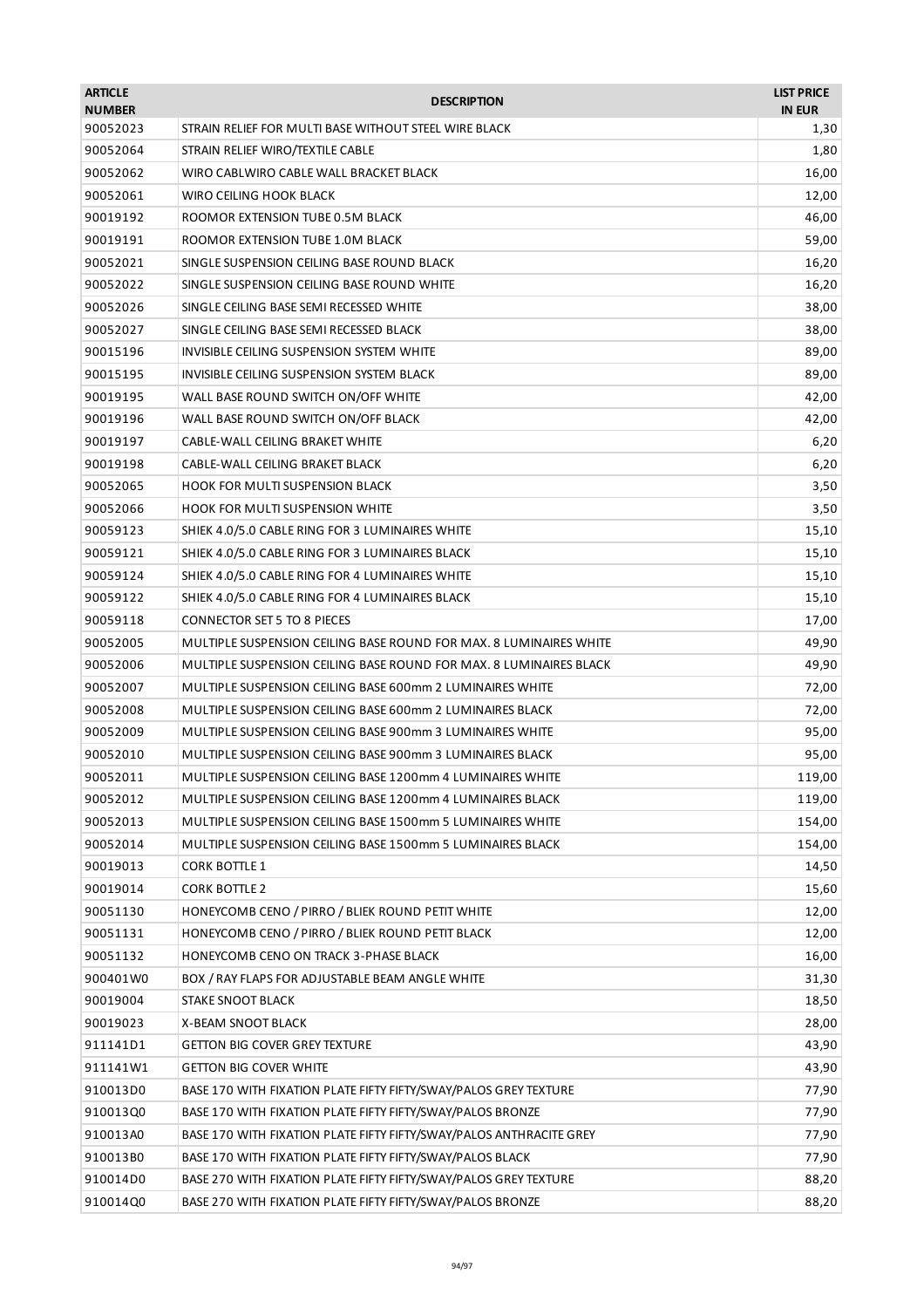| <b>ARTICLE</b><br><b>NUMBER</b> | <b>DESCRIPTION</b>                                                            | <b>LIST PRICE</b><br><b>IN EUR</b> |
|---------------------------------|-------------------------------------------------------------------------------|------------------------------------|
| 910014A0                        | BASE 270 WITH FIXATION PLATE FIFTY FIFTY/SWAY/PALOS ANTHRACITE GREY           | 88,20                              |
| 910014B0                        | BASE 270 WITH FIXATION PLATE FIFTY FIFTY/SWAY/PALOS BLACK                     | 88,20                              |
| 910016D0                        | BASE 470 WITH FIXATION PLATE FIFTY FIFTY/SWAY/PALOS GREY TEXTURE              | 98,40                              |
| 910016Q0                        | BASE 470 WITH FIXATION PLATE FIFTY FIFTY/SWAY/PALOS BRONZE                    | 98,40                              |
| 910016A0                        | BASE 470 WITH FIXATION PLATE FIFTY FIFTY/SWAY/PALOS ANTHRACITE GREY           | 98,40                              |
| 910016B0                        | BASE 470 WITH FIXATION PLATE FIFTY FIFTY/SWAY/PALOS BLACK                     | 98,40                              |
| 910018D0                        | BASE 670 WITH FIXATION PLATE FIFTY FIFTY/SWAY/PALOS GREY TEXTURE              | 108,70                             |
| 910018Q0                        | BASE 670 WITH FIXATION PLATE FIFTY FIFTY/SWAY/PALOS BRONZE                    | 108,70                             |
| 910018A0                        | BASE 670 WITH FIXATION PLATE FIFTY FIFTY/SWAY/PALOS ANTHRACITE GREY           | 108,70                             |
| 910018B0                        | BASE 670 WITH FIXATION PLATE FIFTY FIFTY/SWAY/PALOS BLACK                     | 108,70                             |
| 910010D0                        | BASE 870 WITH FIXATION PLATE FIFTY FIFTY/SWAY/PALOS GREY TEXTURE              | 125,60                             |
| 910010Q0                        | BASE 870 WITH FIXATION PLATE FIFTY FIFTY/SWAY/PALOS BRONZE                    | 125,60                             |
| 910010A0                        | BASE 870 WITH FIXATION PLATE FIFTY FIFTY/SWAY/PALOS ANTHRACITE GREY           | 125,60                             |
| 910010B0                        | BASE 870 WITH FIXATION PLATE FIFTY FIFTY/SWAY/PALOS BLACK                     | 125,60                             |
| 910073D0                        | BASE 170 WITH CONCRETE GROUND FIXATION FIFTY FIFTY/SWAY/PALOS GREY TEXTURE    | 98,40                              |
| 910073Q0                        | BASE 170 WITH CONCRETE GROUND FIXATION FIFTY FIFTY/SWAY/PALOS BRONZE          | 98,40                              |
| 910073A0                        | BASE 170 WITH CONCRETE GROUND FIXATION FIFTY FIFTY/SWAY/PALOS ANTHRACITE GREY | 98,40                              |
| 910073B0                        | BASE 170 WITH CONCRETE GROUND FIXATION FIFTY FIFTY/SWAY/PALOS BLACK           | 98,40                              |
| 910074D0                        | BASE 270 WITH CONCRETE GROUND FIXATION FIFTY FIFTY/SWAY/PALOS GREY TEXTURE    | 108,70                             |
| 910074Q0                        | BASE 270 WITH CONCRETE GROUND FIXATION FIFTY FIFTY/SWAY/PALOS BRONZE          | 108,70                             |
| 910074A0                        | BASE 270 WITH CONCRETE GROUND FIXATION FIFTY FIFTY/SWAY/PALOS ANTHRACITE GREY | 108,70                             |
| 910074B0                        | BASE 270 WITH CONCRETE GROUND FIXATION FIFTY FIFTY/SWAY/PALOS BLACK           | 108,70                             |
| 910076D0                        | BASE 470 WITH CONCRETE GROUND FIXATION FIFTY FIFTY/SWAY/PALOS GREY TEXTURE    | 118,90                             |
| 910076Q0                        | BASE 470 WITH CONCRETE GROUND FIXATION FIFTY FIFTY/SWAY/PALOS BRONZE          | 118,90                             |
| 910076A0                        | BASE 470 WITH CONCRETE GROUND FIXATION FIFTY FIFTY/SWAY/PALOS ANTHRACITE GREY | 118,90                             |
| 910076B0                        |                                                                               |                                    |
|                                 | BASE 470 WITH CONCRETE GROUND FIXATION FIFTY FIFTY/SWAY/PALOS BLACK           | 118,90                             |
| 910078D0                        | BASE 670 WITH CONCRETE GROUND FIXATION FIFTY FIFTY/SWAY/PALOS GREY TEXTURE    | 129,20                             |
| 910078Q0                        | BASE 670 WITH CONCRETE GROUND FIXATION FIFTY FIFTY/SWAY/PALOS BRONZE          | 129,20                             |
| 910078A0                        | BASE 670 WITH CONCRETE GROUND FIXATION FIFTY FIFTY/SWAY/PALOS ANTHRACITE GREY | 129,20                             |
| 910078B0                        | BASE 670 WITH CONCRETE GROUND FIXATION FIFTY FIFTY/SWAY/PALOS BLACK           | 129,20                             |
| 910070D0                        | BASE 870 WITH CONCRETE GROUND FIXATION FIFTY FIFTY/SWAY/PALOS GREY TEXTURE    | 146,10                             |
| 910070Q0                        | BASE 870 WITH CONCRETE GROUND FIXATION FIFTY FIFTY/SWAY/PALOS BRONZE          | 146,10                             |
| 910070A0                        | BASE 870 WITH CONCRETE GROUND FIXATION FIFTY FIFTY/SWAY/PALOS ANTHRACITE GREY | 146,10                             |
| 910070B0                        | BASE 870 WITH CONCRETE GROUND FIXATION FIFTY FIFTY/SWAY/PALOS BLACK           | 146,10                             |
| 90013115                        | <b>X-BEAM GROUND SPIKE</b>                                                    | 23,70                              |
| 90013102                        | TAPE / PACE GROUND SPIKE                                                      | 40,60                              |
| 90013101                        | <b>GETTON POLE GROUND SPIKE</b>                                               | 41,20                              |
| 90013103                        | <b>LINUS GROUND SPIKE</b>                                                     | 47,00                              |
| 90013302                        | LINUS GROUND FIXATION                                                         | 47,00                              |
| 90013303                        | PALLUZ GROUND FIXATION                                                        | 53,80                              |
| 90013104                        | PALLUZ GROUND SPIKE                                                           | 43,70                              |
| 90013106                        | STAKE1.0 / STIPO GROUND SPIKE                                                 | 21,50                              |
| 90013107                        | STAKE FOLD GROUND SPIKE                                                       | 33,20                              |
| 90015114                        | <b>GIGANT SUSPENSION SET 4M</b>                                               | 85,00                              |
| 90019019                        | SWAM GROUND FIXATION PLATE BLACK                                              | 17,00                              |
| 90218903                        | LED DRIVER 48V 250W                                                           | 112,00                             |
| 910024A0                        | LINUS 150 BASE ANTHRACITE GREY                                                | 67,70                              |
| 910024D0                        | LINUS 150 BASE GREY TEXTURE                                                   | 67,70                              |
| 910024Y0                        | LINUS 150 BASE BROWN                                                          | 67,70                              |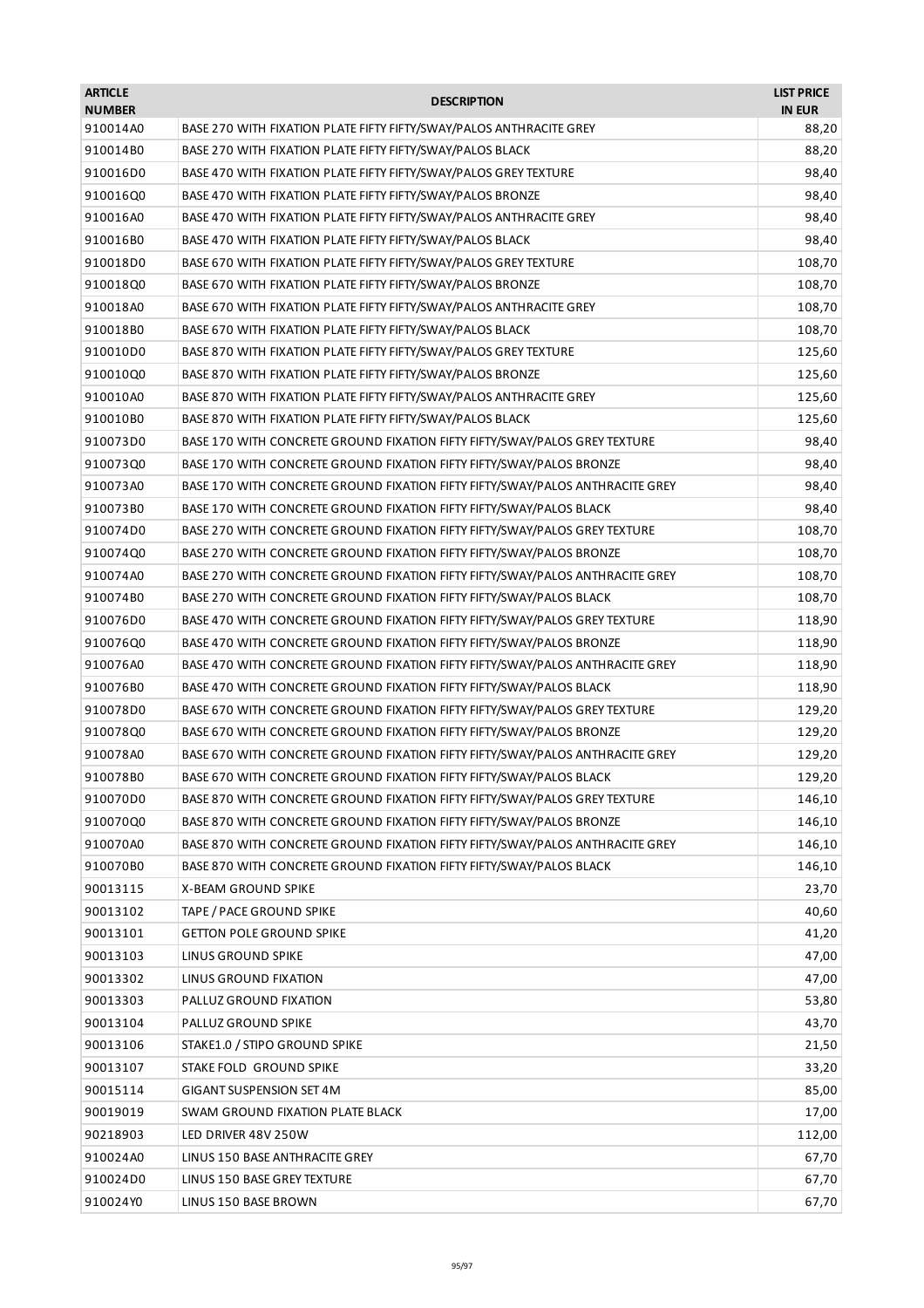| <b>ARTICLE</b> | <b>DESCRIPTION</b>                                   | <b>LIST PRICE</b> |
|----------------|------------------------------------------------------|-------------------|
| <b>NUMBER</b>  |                                                      | <b>IN EUR</b>     |
| 910026A0       | LINUS 350 BASE ANTHRACITE GREY                       | 89,20             |
| 910026D0       | LINUS 350 BASE GREY TEXTURE                          | 89,20             |
| 910026Y0       | LINUS 350 BASE BROWN                                 | 89,20             |
| 910028A0       | LINUS 550 BASE ANTHRACITE GREY                       | 114,80            |
| 910028D0       | LINUS 550 BASE GREY TEXTURE                          | 114,80            |
| 910028Y0       | LINUS 550 BASE BROWN                                 | 114,80            |
| 910032D0       | PALLUZ 230 BASE INVISIBLE FIXATION BASE GREY TEXTURE | 95,90             |
| 910033D0       | PALLUZ 230 BASE GREY TEXTURE                         | 122,00            |
| 910036D0       | PALLUZ 600 BASE GREY TEXTURE                         | 148,70            |
| 910038D0       | PALLUZ 800 BASE GREY TEXTURE                         | 181,50            |
| 910052D0       | <b>GETTON 400 BASE GREY TEXTURE</b>                  | 65,60             |
| 910054D0       | <b>GETTON 600 BASE GREY TEXTURE</b>                  | 104,60            |
| 910058D0       | <b>GETTON 800 BASE GREY TEXTURE</b>                  | 161,00            |
| 910062D0       | STIPO BASE 200 POLE EXCL. SPIKE GREY TEXTURE         | 26,50             |
| 910062Y0       | STIPO BASE 200 POLE EXCL. SPIKE BROWN                | 26,50             |
| 910064D0       | STIPO BASE 400 POLE EXCL. SPIKE GREY TEXTURE         | 29,50             |
| 910064Y0       | STIPO BASE 400 POLE EXCL. SPIKE BROWN                | 29,50             |
| 910066D0       | STIPO BASE 600 POLE EXCL. SPIKE GREY TEXTURE         | 30,50             |
| 910066Y0       | STIPO BASE 600 POLE EXCL. SPIKE BROWN                | 30,50             |
| 910068D0       | STIPO BASE 800 POLE EXCL. SPIKE GREY TEXTURE         | 36,50             |
| 910068Y0       | STIPO BASE 800 POLE EXCL. SPIKE BROWN                | 36,50             |
| 900199W4       | RAY MINI INNER REFLECTOR MAX.10W WHITE               | 12,50             |
| 900199G4       | RAY MINI INNER REFLECTOR MAX.10W GOLD                | 12,50             |
| 900199Q4       | RAY MINI INNER REFLECTOR MAX.10W BRONZE              | 12,50             |
| 900199B4       | RAY MINI INNER REFLECTOR MAX.10W BLACK               | 12,50             |
| 900199W1       | BOX MINI INNER REFLECTOR MAX.10W WHITE               | 12,50             |
| 900199G1       | BOX MINI INNER REFLECTOR MAX.10W GOLD                | 12,50             |
| 900199Q1       | BOX MINI INNER REFLECTOR MAX.10W BRONZE              | 12,50             |
| 900199B1       | BOX MINI INNER REFLECTOR MAX.10W BLACK               | 12,50             |
| 900199W2       | DOCUS MINI INNER REFLECTOR MAX.10W WHITE             | 12,50             |
| 900199G2       | DOCUS MINI INNER REFLECTOR MAX.10W GOLD              | 12,50             |
| 900199B2       | DOCUS MINI INNER REFLECTOR MAX.10W BLACK             | 12,50             |
| 900199W3       | HEXO MINI INNER REFLECTOR MAX.10W WHITE              | 12,50             |
| 900199G3       | HEXO MINI INNER REFLECTOR MAX.10W GOLD               | 12,50             |
| 900199Q3       | HEO MINI INNER REFLECTOR MAX.10W BRONZE              | 12,50             |
| 900199B3       | HEXO MINI INNER REFLECTOR MAX.10W BLACK              | 12,50             |
| 911041W1       | RAY SINGLE INNER COVER MAX.10W WHITE                 | 18,00             |
| 911041G1       | RAY SINGLE INNER COVER MAX.10W GOLD                  | 18,00             |
| 911041B1       | RAY SINGLE INNER COVER MAX.10W BLACK                 | 18,00             |
| 911041D1       | RAY SINGLE INNER COVER MAX.10W DARK GREY             | 18,00             |
| 911211W1       | BOX SINGLE INNER REFLECTOR MAX.10W WHITE             | 16,00             |
| 911211G1       | BOX SINGLE INNER REFLECTOR MAX.10W GOLD              | 16,00             |
| 911211Q1       | BOX SINGLE INNER REFLECTOR MAX.10W BRONZE            | 16,00             |
| 911211B1       | BOX SINGLE INNER REFLECTOR MAX.10W BLACK             | 16,00             |
| 911211D1       | BOX SINGLE INNER REFLECTOR MAX.10W DARK GREY         | 16,00             |
| 911011W1       | BOX SINGLE INNER COVER MAX.10W WHITE                 | 18,00             |
| 911011G1       | BOX SINGLE INNER COVER MAX.10W GOLD                  | 18,00             |
| 911011Q1       | BOX SINGLE INNER COVER MAX.10W BRONZE                | 18,00             |
| 911011B1       | BOX SINGLE INNER COVER MAX.10W BLACK                 | 18,00             |
|                |                                                      |                   |